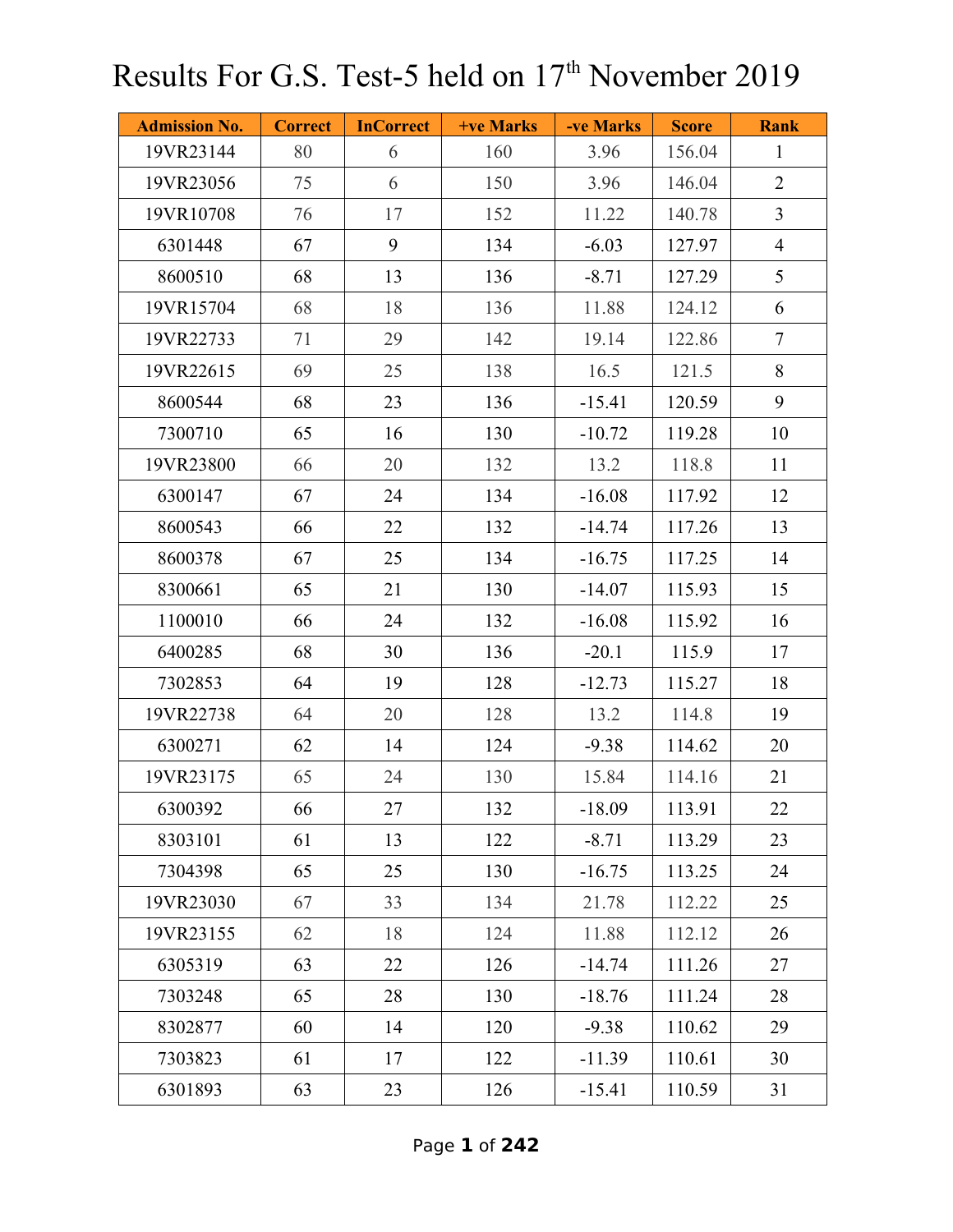| <b>Admission No.</b> | <b>Correct</b> | <b>InCorrect</b> | +ve Marks | -ve Marks | <b>Score</b> | <b>Rank</b> |
|----------------------|----------------|------------------|-----------|-----------|--------------|-------------|
| 6300519              | 64             | 26               | 128       | $-17.42$  | 110.58       | 32          |
| 7300620              | 64             | 26               | 128       | $-17.42$  | 110.58       | 32          |
| 7305361              | 64             | 26               | 128       | $-17.42$  | 110.58       | 32          |
| 8600649              | 64             | 27               | 128       | $-18.09$  | 109.91       | 35          |
| 19VR07961            | 64             | 28               | 128       | 18.48     | 109.52       | 36          |
| 8600283              | 62             | 22               | 124       | $-14.74$  | 109.26       | 37          |
| 6300707              | 63             | 26               | 126       | $-17.42$  | 108.58       | 38          |
| 6304087              | 64             | 29               | 128       | $-19.43$  | 108.57       | 39          |
| 8300233              | 60             | 18               | 120       | $-12.06$  | 107.94       | 40          |
| 8600674              | 62             | 25               | 124       | $-16.75$  | 107.25       | 41          |
| 19VR17582            | 60             | 20               | 120       | 13.2      | 106.8        | 42          |
| 6303397              | 60             | 20               | 120       | $-13.4$   | 106.6        | 43          |
| 19VR23092            | 62             | 27               | 124       | 17.82     | 106.18       | 44          |
| 6303679              | 60             | 22               | 120       | $-14.74$  | 105.26       | 45          |
| 6302810              | 63             | 31               | 126       | $-20.77$  | 105.23       | 46          |
| 19VR23216            | 62             | 29               | 124       | 19.14     | 104.86       | 47          |
| 6303066              | 59             | 20               | 118       | $-13.4$   | 104.6        | 48          |
| 8600440              | 60             | 23               | 120       | $-15.41$  | 104.59       | 49          |
| 8600577              | 58             | 18               | 116       | $-12.06$  | 103.94       | 50          |
| 8600377              | 59             | 21               | 118       | $-14.07$  | 103.93       | 51          |
| 6305364              | 61             | 27               | 122       | $-18.09$  | 103.91       | 52          |
| 8600012              | 63             | 33               | 126       | $-22.11$  | 103.89       | 53          |
| 19VR22708            | 63             | 34               | 126       | 22.44     | 103.56       | 54          |
| 19VR15672            | 60             | 25               | 120       | 16.5      | 103.5        | 55          |
| 19VR23440            | 59             | 22               | 118       | 14.52     | 103.48       | 56          |
| 7302278              | 59             | 22               | 118       | $-14.74$  | 103.26       | 57          |
| 8300149              | 59             | 22               | 118       | $-14.74$  | 103.26       | 57          |
| 8600182              | 60             | 25               | 120       | $-16.75$  | 103.25       | 59          |
| 8600466              | 61             | 28               | 122       | $-18.76$  | 103.24       | 60          |
| 7305390              | 61             | 28               | 122       | $-18.76$  | 103.24       | 60          |
| 8600495              | 62             | 31               | 124       | $-20.77$  | 103.23       | 62          |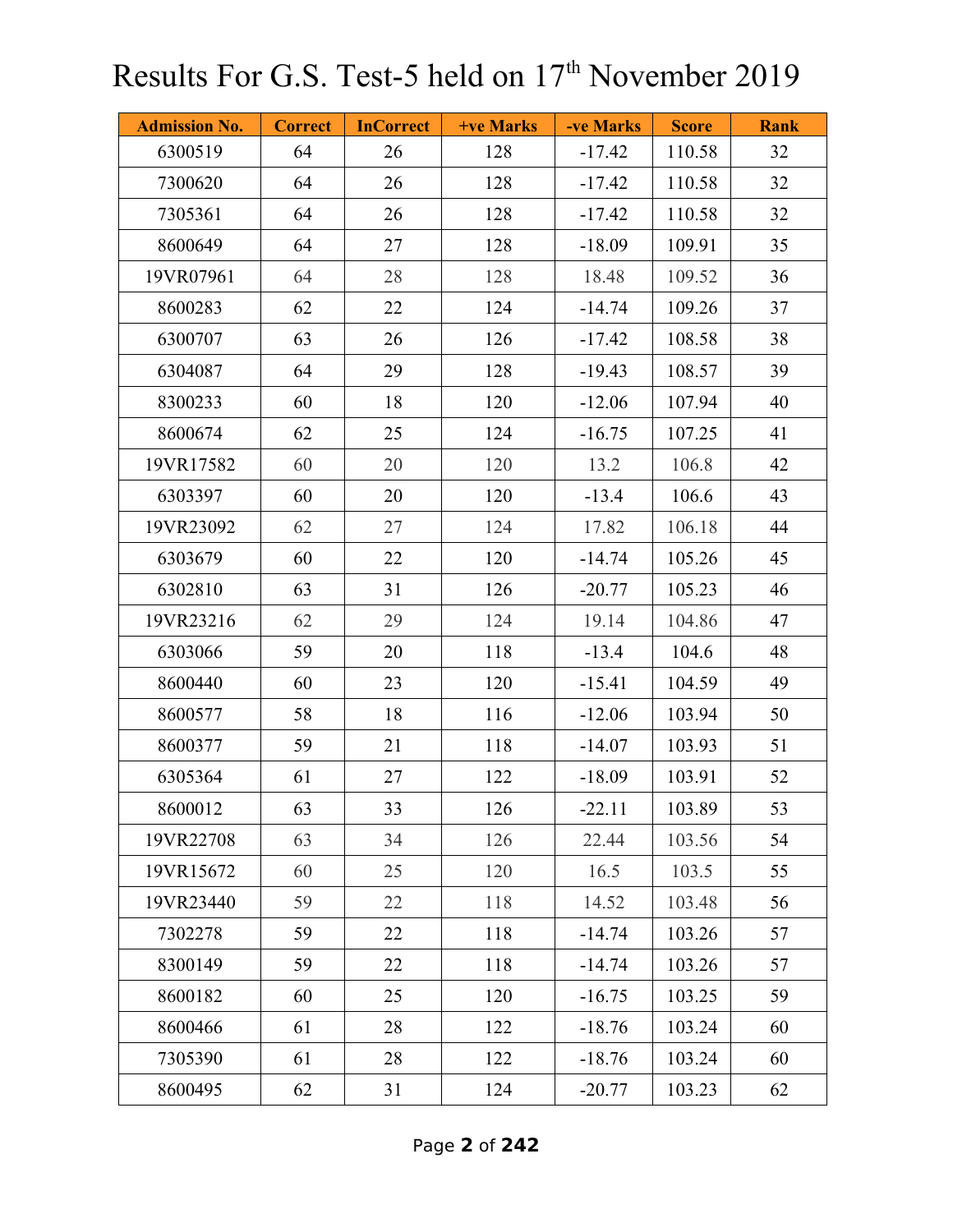| <b>Admission No.</b> | <b>Correct</b> | <b>InCorrect</b> | +ve Marks | -ve Marks | <b>Score</b> | <b>Rank</b> |
|----------------------|----------------|------------------|-----------|-----------|--------------|-------------|
| 7304946              | 62             | 31               | 124       | $-20.77$  | 103.23       | 62          |
| 8600066              | 62             | 31               | 124       | $-20.77$  | 103.23       | 62          |
| 19VR23512            | 55             | 11               | 110       | 7.26      | 102.74       | 65          |
| 6303804              | 62             | 33               | 124       | $-22.11$  | 101.89       | 66          |
| 19VR09391            | 59             | 25               | 118       | 16.5      | 101.5        | 67          |
| 7300167              | 60             | 28               | 120       | $-18.76$  | 101.24       | 68          |
| 1100030              | 61             | 31               | 122       | $-20.77$  | 101.23       | 69          |
| 6302676              | 63             | 37               | 126       | $-24.79$  | 101.21       | 70          |
| 19VR19884            | 55             | 14               | 110       | 9.24      | 100.76       | 71          |
| 7302971              | 58             | 23               | 116       | $-15.41$  | 100.59       | 72          |
| 8600279              | 60             | 29               | 120       | $-19.43$  | 100.57       | 73          |
| 8600352              | 61             | 32               | 122       | $-21.44$  | 100.56       | 74          |
| 19VR23004            | 57             | 21               | 114       | 13.86     | 100.14       | 75          |
| 7303871              | 55             | 15               | 110       | $-10.05$  | 99.95        | 76          |
| 6307194              | 56             | 18               | 112       | $-12.06$  | 99.94        | 77          |
| 8300849              | 55             | 16               | 110       | $-10.72$  | 99.28        | 78          |
| 6302689              | 56             | 19               | 112       | $-12.73$  | 99.27        | 79          |
| 7302846              | 58             | 25               | 116       | $-16.75$  | 99.25        | 80          |
| 6300491              | 59             | 28               | 118       | $-18.76$  | 99.24        | 81          |
| 8600345              | 61             | 34               | 122       | $-22.78$  | 99.22        | 82          |
| 19VR22623            | 61             | 35               | 122       | 23.1      | 98.9         | 83          |
| 19VR22904            | 58             | 26               | 116       | 17.16     | 98.84        | 84          |
| 19VR07959            | 57             | 23               | 114       | 15.18     | 98.82        | 85          |
| 19VR18092            | 53             | 11               | 106       | 7.26      | 98.74        | 86          |
| 8600021              | 54             | 14               | 108       | $-9.38$   | 98.62        | 87          |
| 8600553              | 57             | 23               | 114       | $-15.41$  | 98.59        | 88          |
| 1100048              | 58             | 26               | 116       | $-17.42$  | 98.58        | 89          |
| 6305623              | 58             | 26               | 116       | $-17.42$  | 98.58        | 89          |
| 8600358              | 59             | 29               | 118       | $-19.43$  | 98.57        | 91          |
| 7303244              | 61             | 35               | 122       | $-23.45$  | 98.55        | 92          |
| 7305523              | 54             | 15               | 108       | $-10.05$  | 97.95        | 93          |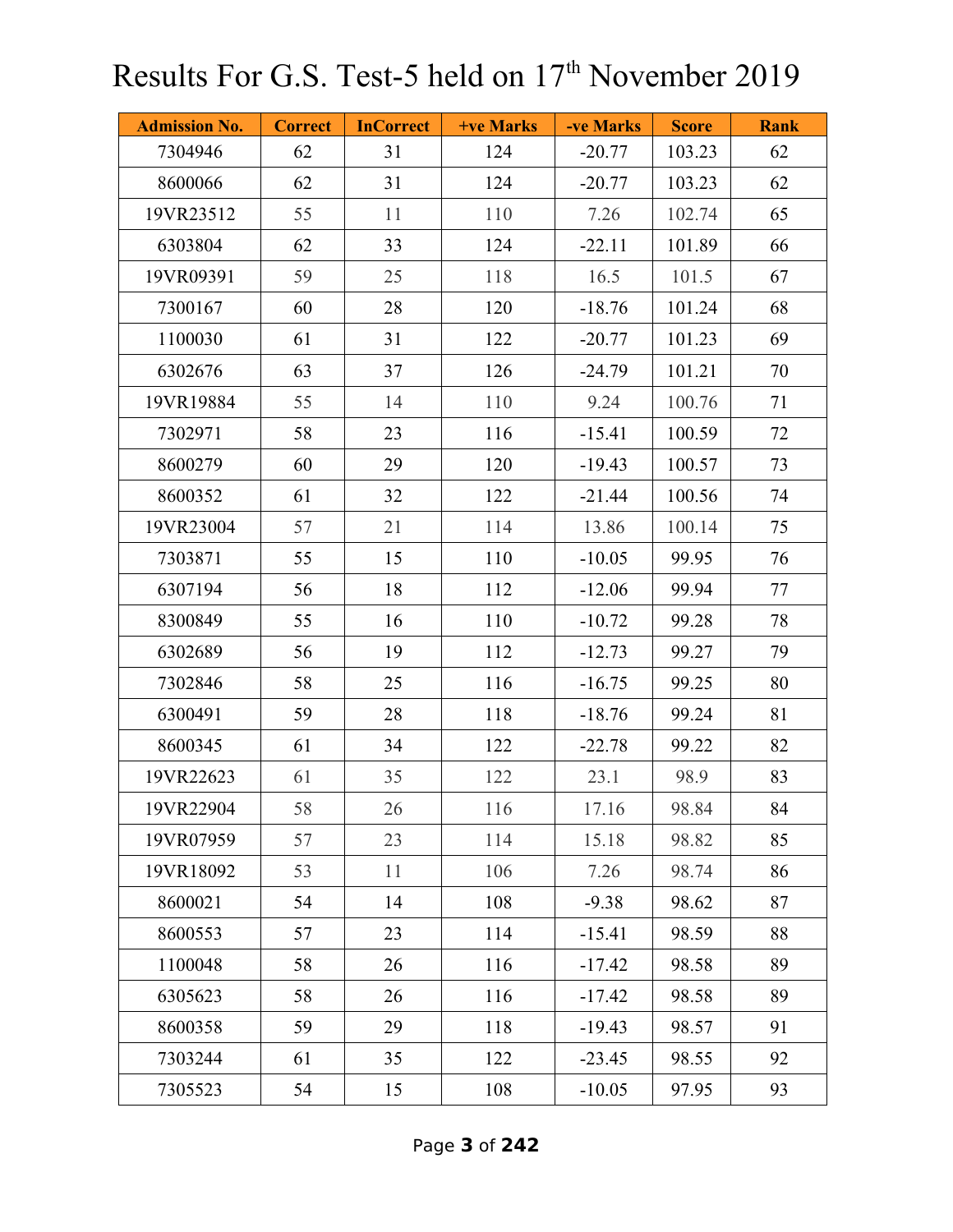| <b>Admission No.</b> | <b>Correct</b> | <b>InCorrect</b> | +ve Marks | -ve Marks | <b>Score</b> | <b>Rank</b> |
|----------------------|----------------|------------------|-----------|-----------|--------------|-------------|
| 8600666              | 58             | 27               | 116       | $-18.09$  | 97.91        | 94          |
| 6301965              | 59             | 30               | 118       | $-20.1$   | 97.9         | 95          |
| 6300261              | 59             | 30               | 118       | $-20.1$   | 97.9         | 95          |
| 6303404              | 55             | 20               | 110       | $-13.4$   | 96.6         | 97          |
| 8600701              | 58             | 29               | 116       | $-19.43$  | 96.57        | 98          |
| 19VR22955            | 56             | 24               | 112       | 15.84     | 96.16        | 99          |
| 8600573              | 53             | 15               | 106       | $-10.05$  | 95.95        | 100         |
| 7305000              | 55             | 21               | 110       | $-14.07$  | 95.93        | 101         |
| 6305388              | 56             | 24               | 112       | $-16.08$  | 95.92        | 102         |
| 6300285              | 58             | 30               | 116       | $-20.1$   | 95.9         | 103         |
| 6300788              | 59             | 33               | 118       | $-22.11$  | 95.89        | 104         |
| 7305208              | 61             | 39               | 122       | $-26.13$  | 95.87        | 105         |
| 19VR09253            | 57             | 28               | 114       | 18.48     | 95.52        | 106         |
| 1100189              | 53             | 16               | 106       | $-10.72$  | 95.28        | 107         |
| 8600044              | 54             | 19               | 108       | $-12.73$  | 95.27        | 108         |
| 6300211              | 59             | 34               | 118       | $-22.78$  | 95.22        | 109         |
| 19VR24422            | 54             | 20               | 108       | 13.2      | 94.8         | 110         |
| 6306147              | 56             | 26               | 112       | $-17.42$  | 94.58        | 111         |
| 8600511              | 57             | 29               | 114       | $-19.43$  | 94.57        | 112         |
| 6303430              | 58             | 32               | 116       | $-21.44$  | 94.56        | 113         |
| 8600092              | 59             | 35               | 118       | $-23.45$  | 94.55        | 114         |
| 1100049              | 59             | 35               | 118       | $-23.45$  | 94.55        | 114         |
| 8600492              | 54             | 21               | 108       | $-14.07$  | 93.93        | 116         |
| 7304179              | 55             | 24               | 110       | $-16.08$  | 93.92        | 117         |
| 6303269              | 56             | 27               | 112       | $-18.09$  | 93.91        | 118         |
| 19VR20120            | 56             | 28               | 112       | 18.48     | 93.52        | 119         |
| 19VR23043            | 55             | 25               | 110       | 16.5      | 93.5         | 120         |
| 6302734              | 52             | 16               | 104       | $-10.72$  | 93.28        | 121         |
| 6306071              | 53             | 19               | 106       | $-12.73$  | 93.27        | 122         |
| 6303253              | 55             | 25               | 110       | $-16.75$  | 93.25        | 123         |
| 8600062              | 58             | 34               | 116       | $-22.78$  | 93.22        | 124         |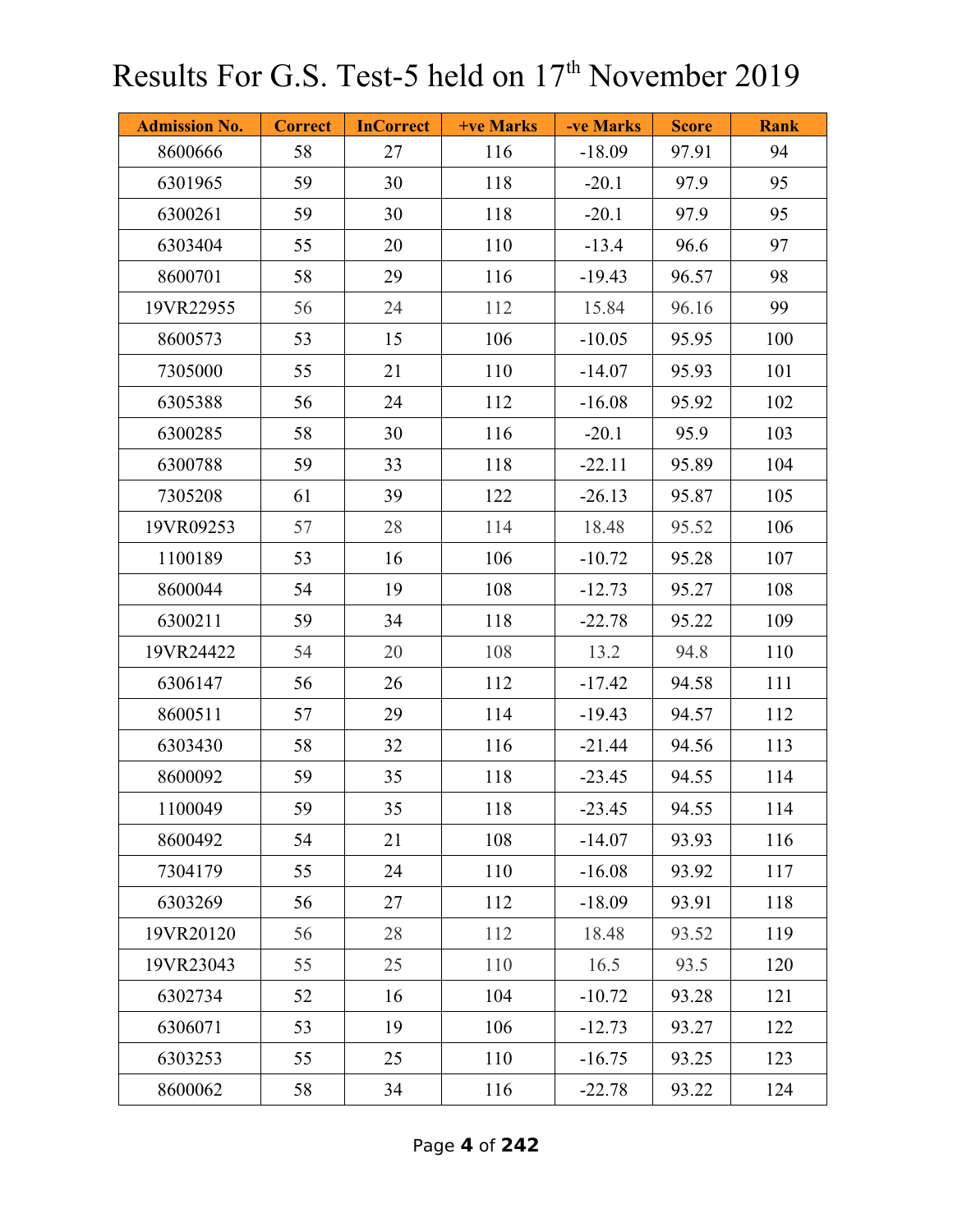| <b>Admission No.</b> | <b>Correct</b> | <b>InCorrect</b> | <b>+ve Marks</b> | -ve Marks | <b>Score</b> | <b>Rank</b> |
|----------------------|----------------|------------------|------------------|-----------|--------------|-------------|
| 8600202              | 60             | 40               | 120              | $-26.8$   | 93.2         | 125         |
| 6300107              | 56             | 29               | 112              | $-19.43$  | 92.57        | 126         |
| 6302691              | 57             | 32               | 114              | $-21.44$  | 92.56        | 127         |
| 19VR23076            | 56             | 30               | 112              | 19.8      | 92.2         | 128         |
| 6303483              | 52             | 18               | 104              | $-12.06$  | 91.94        | 129         |
| 8600474              | 55             | 27               | 110              | $-18.09$  | 91.91        | 130         |
| 6301847              | 57             | 33               | 114              | $-22.11$  | 91.89        | 131         |
| 8600211              | 58             | 36               | 116              | $-24.12$  | 91.88        | 132         |
| 6301790              | 49             | 10               | 98               | $-6.7$    | 91.3         | 133         |
| 6301788              | 52             | 19               | 104              | $-12.73$  | 91.27        | 134         |
| 8300316              | 53             | 22               | 106              | $-14.74$  | 91.26        | 135         |
| 8600534              | 53             | 22               | 106              | $-14.74$  | 91.26        | 135         |
| 6301401              | 54             | 25               | 108              | $-16.75$  | 91.25        | 137         |
| 8300009              | 56             | 31               | 112              | $-20.77$  | 91.23        | 138         |
| 8600698              | 57             | 34               | 114              | $-22.78$  | 91.22        | 139         |
| 7300467              | 57             | 34               | 114              | $-22.78$  | 91.22        | 139         |
| 8600187              | 55             | 29               | 110              | $-19.43$  | 90.57        | 141         |
| 8600158              | 57             | 35               | 114              | $-23.45$  | 90.55        | 142         |
| 19VR22851            | 52             | 21               | 104              | 13.86     | 90.14        | 143         |
| 1100215              | 51             | 18               | 102              | $-12.06$  | 89.94        | 144         |
| 6304627              | 56             | 33               | 112              | $-22.11$  | 89.89        | 145         |
| 7302992              | 58             | 39               | 116              | $-26.13$  | 89.87        | 146         |
| 8600533              | 53             | 25               | 106              | $-16.75$  | 89.25        | 147         |
| 6303206              | 55             | 31               | 110              | $-20.77$  | 89.23        | 148         |
| 8600245              | 55             | 31               | 110              | $-20.77$  | 89.23        | 148         |
| 19VR23060            | 52             | 23               | 104              | 15.18     | 88.82        | 150         |
| 7300934              | 45             | $\overline{2}$   | 90               | $-1.34$   | 88.66        | 151         |
| 7302497              | 51             | 20               | 102              | $-13.4$   | 88.6         | 152         |
| 6305421              | 53             | 26               | 106              | $-17.42$  | 88.58        | 153         |
| 8301054              | 53             | 26               | 106              | $-17.42$  | 88.58        | 153         |
| 6305266              | 53             | 26               | 106              | $-17.42$  | 88.58        | 153         |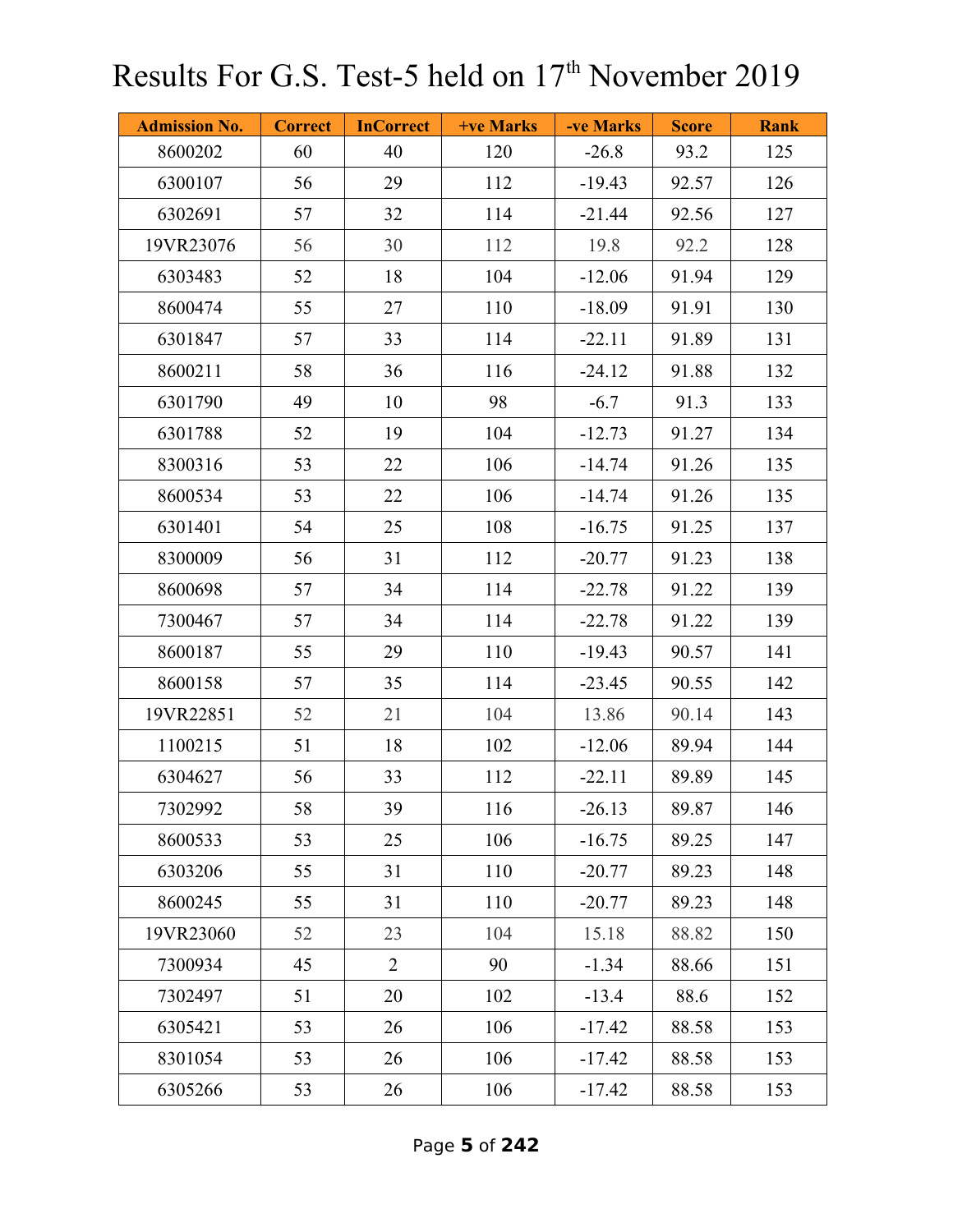| <b>Admission No.</b> | <b>Correct</b> | <b>InCorrect</b> | +ve Marks | -ve Marks | <b>Score</b> | <b>Rank</b> |
|----------------------|----------------|------------------|-----------|-----------|--------------|-------------|
| 8600572              | 56             | 35               | 112       | $-23.45$  | 88.55        | 156         |
| 8300348              | 49             | 15               | 98        | $-10.05$  | 87.95        | 157         |
| 8300754              | 49             | 15               | 98        | $-10.05$  | 87.95        | 157         |
| 7303882              | 50             | 18               | 100       | $-12.06$  | 87.94        | 159         |
| 6300798              | 52             | 24               | 104       | $-16.08$  | 87.92        | 160         |
| 8600134              | 52             | 24               | 104       | $-16.08$  | 87.92        | 160         |
| 1100156              | 53             | 27               | 106       | $-18.09$  | 87.91        | 162         |
| 6301320              | 54             | 30               | 108       | $-20.1$   | 87.9         | 163         |
| 6303491              | 54             | 30               | 108       | $-20.1$   | 87.9         | 163         |
| 7302982              | 57             | 39               | 114       | $-26.13$  | 87.87        | 165         |
| 8600466              | 57             | 39               | 114       | $-26.13$  | 87.87        | 165         |
| 19VR22665            | 54             | 31               | 108       | 20.46     | 87.54        | 167         |
| 7301814              | 47             | 10               | 94        | $-6.7$    | 87.3         | 168         |
| 6300596              | 51             | 22               | 102       | $-14.74$  | 87.26        | 169         |
| 8600449              | 53             | 28               | 106       | $-18.76$  | 87.24        | 170         |
| 7304057              | 53             | 28               | 106       | $-18.76$  | 87.24        | 170         |
| 7305140              | 54             | 31               | 108       | $-20.77$  | 87.23        | 172         |
| 8600700              | 56             | 37               | 112       | $-24.79$  | 87.21        | 173         |
| 19VR23812            | 53             | 29               | 106       | 19.14     | 86.86        | 174         |
| 19VR23054            | 52             | 26               | 104       | 17.16     | 86.84        | 175         |
| 6304982              | 48             | 14               | 96        | $-9.38$   | 86.62        | 176         |
| 6300358              | 50             | 20               | 100       | $-13.4$   | 86.6         | 177         |
| 7307708              | 51             | 23               | 102       | $-15.41$  | 86.59        | 178         |
| 6305631              | 51             | 23               | 102       | $-15.41$  | 86.59        | 178         |
| 7301659              | 51             | 23               | 102       | $-15.41$  | 86.59        | 178         |
| 1100042              | 53             | 29               | 106       | $-19.43$  | 86.57        | 181         |
| 6303674              | 55             | 35               | 110       | $-23.45$  | 86.55        | 182         |
| 1100154              | 55             | 35               | 110       | $-23.45$  | 86.55        | 182         |
| 1100076              | 56             | 38               | 112       | $-25.46$  | 86.54        | 184         |
| 1100023              | 56             | 38               | 112       | $-25.46$  | 86.54        | 184         |
| 6301959              | 50             | 21               | 100       | $-14.07$  | 85.93        | 186         |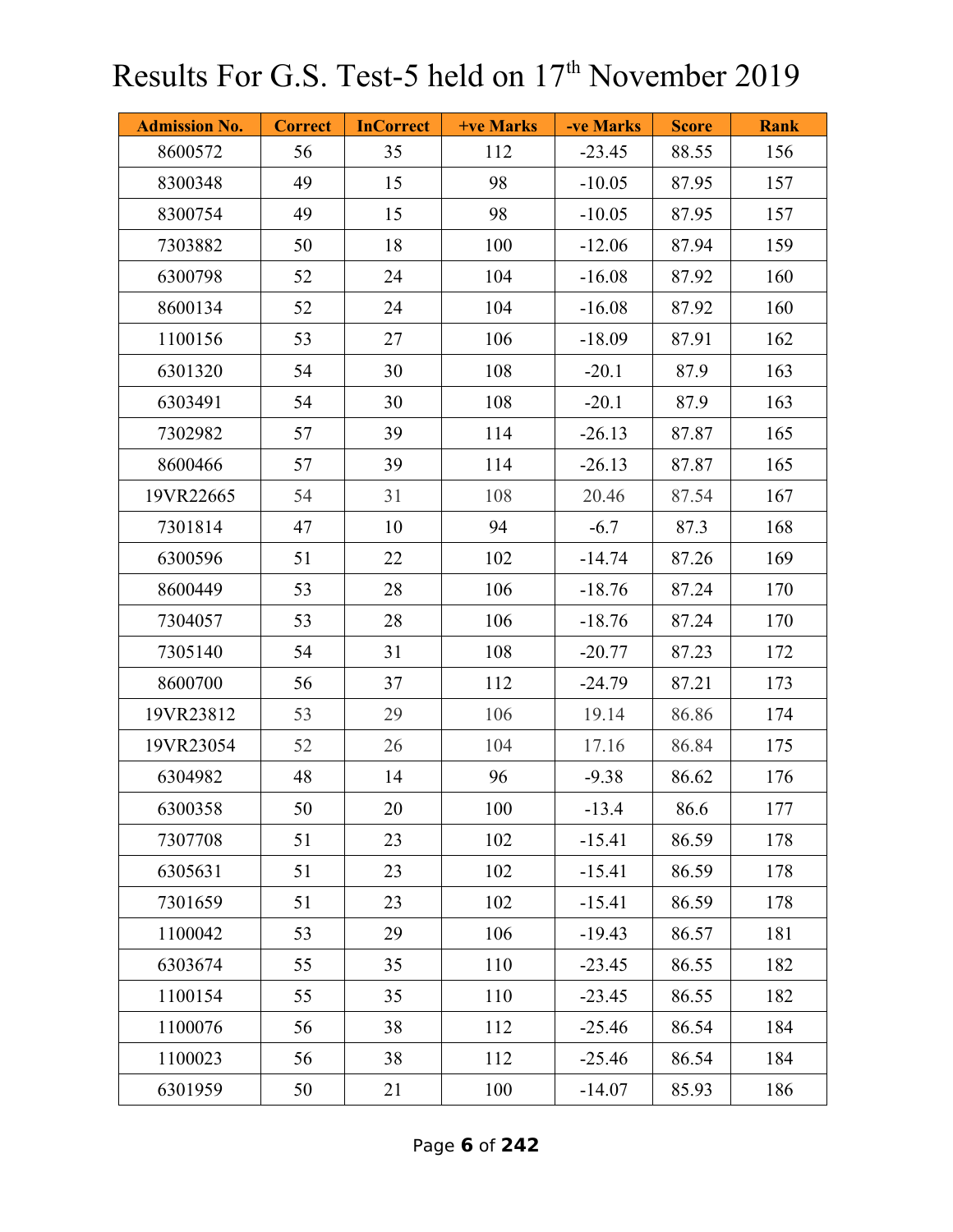| <b>Admission No.</b> | <b>Correct</b> | <b>InCorrect</b> | +ve Marks | -ve Marks | <b>Score</b> | <b>Rank</b> |
|----------------------|----------------|------------------|-----------|-----------|--------------|-------------|
| 8600425              | 52             | 27               | 104       | $-18.09$  | 85.91        | 187         |
| 6300435              | 52             | 27               | 104       | $-18.09$  | 85.91        | 187         |
| 9600007              | 53             | 30               | 106       | $-20.1$   | 85.9         | 189         |
| 8600305              | 54             | 33               | 108       | $-22.11$  | 85.89        | 190         |
| 1100033              | 54             | 33               | 108       | $-22.11$  | 85.89        | 190         |
| 7308270              | 56             | 39               | 112       | $-26.13$  | 85.87        | 192         |
| 8600236              | 45             | $\overline{7}$   | 90        | $-4.69$   | 85.31        | 193         |
| 6305243              | 50             | 22               | 100       | $-14.74$  | 85.26        | 194         |
| 7304611              | 50             | 22               | 100       | $-14.74$  | 85.26        | 194         |
| 8600415              | 51             | 25               | 102       | $-16.75$  | 85.25        | 196         |
| 7300224              | 51             | 25               | 102       | $-16.75$  | 85.25        | 196         |
| 7302066              | 51             | 25               | 102       | $-16.75$  | 85.25        | 196         |
| 1100073              | 52             | 28               | 104       | $-18.76$  | 85.24        | 199         |
| 6302082              | 52             | 28               | 104       | $-18.76$  | 85.24        | 199         |
| 8600529              | 54             | 34               | 108       | $-22.78$  | 85.22        | 201         |
| 19VR23351            | 46             | 11               | 92        | 7.26      | 84.74        | 202         |
| 7301754              | 46             | 11               | 92        | $-7.37$   | 84.63        | 203         |
| 6303313              | 51             | 26               | 102       | $-17.42$  | 84.58        | 204         |
| 7305689              | 51             | 26               | 102       | $-17.42$  | 84.58        | 204         |
| 6305115              | 52             | 29               | 104       | $-19.43$  | 84.57        | 206         |
| 8600476              | 53             | 32               | 106       | $-21.44$  | 84.56        | 207         |
| 7301727              | 53             | 32               | 106       | $-21.44$  | 84.56        | 207         |
| 6302895              | 54             | 35               | 108       | $-23.45$  | 84.55        | 209         |
| 6301585              | 55             | 38               | 110       | $-25.46$  | 84.54        | 210         |
| 19VR23096            | 54             | 36               | 108       | 23.76     | 84.24        | 211         |
| 6300724              | 47             | 15               | 94        | $-10.05$  | 83.95        | 212         |
| 7304442              | 50             | 24               | 100       | $-16.08$  | 83.92        | 213         |
| 6304944              | 51             | 27               | 102       | $-18.09$  | 83.91        | 214         |
| 6300623              | 51             | 27               | 102       | $-18.09$  | 83.91        | 214         |
| 7304161              | 51             | 27               | 102       | $-18.09$  | 83.91        | 214         |
| 6301676              | 52             | 30               | 104       | $-20.1$   | 83.9         | 217         |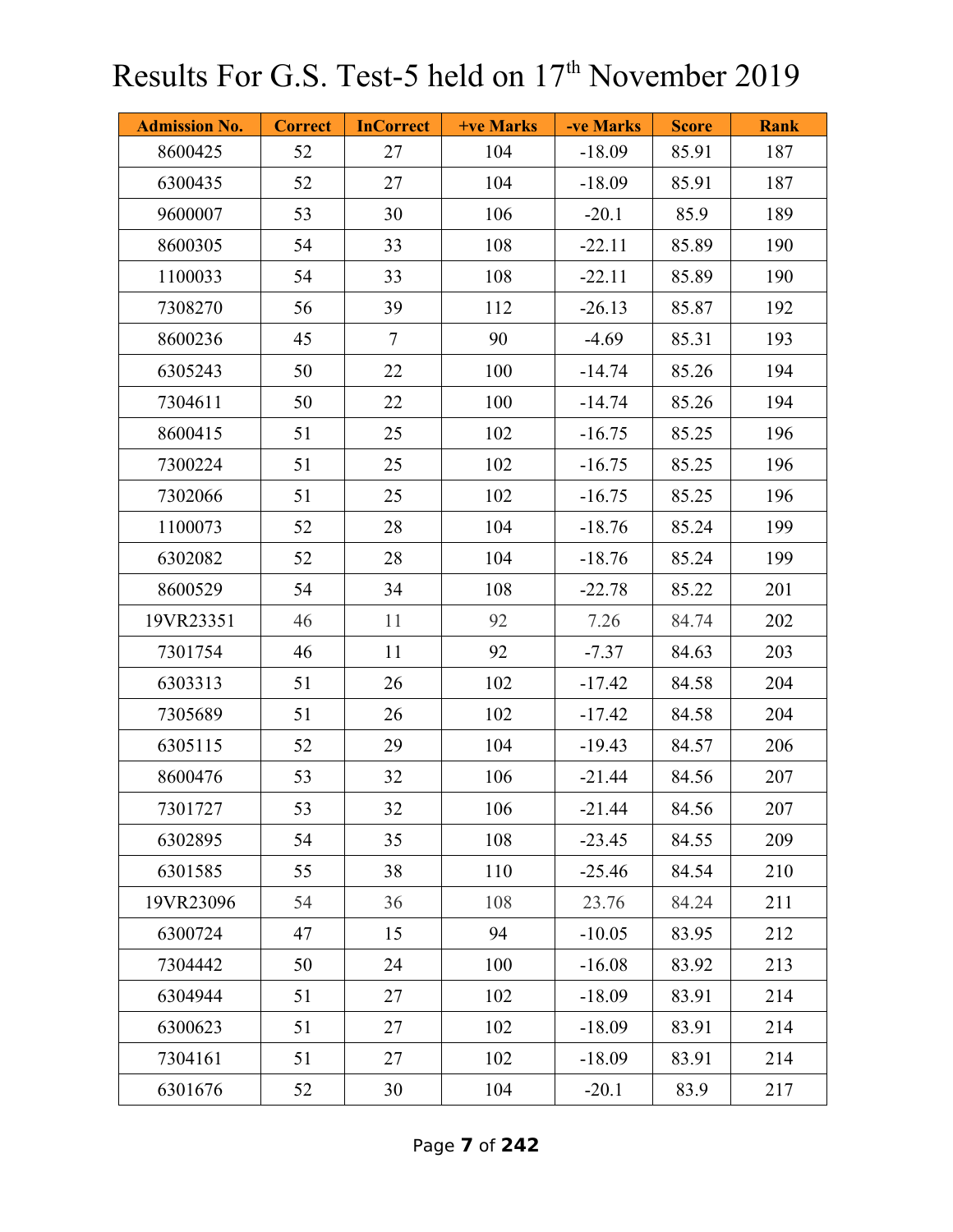| <b>Admission No.</b> | <b>Correct</b> | <b>InCorrect</b> | <b>+ve Marks</b> | -ve Marks | <b>Score</b> | <b>Rank</b> |
|----------------------|----------------|------------------|------------------|-----------|--------------|-------------|
| 7305668              | 52             | 30               | 104              | $-20.1$   | 83.9         | 217         |
| 8600728              | 52             | 30               | 104              | $-20.1$   | 83.9         | 217         |
| 8600490              | 53             | 33               | 106              | $-22.11$  | 83.89        | 220         |
| 6305531              | 53             | 33               | 106              | $-22.11$  | 83.89        | 220         |
| 6300639              | 53             | 33               | 106              | $-22.11$  | 83.89        | 220         |
| 7300983              | 53             | 33               | 106              | $-22.11$  | 83.89        | 220         |
| 7305718              | 53             | 33               | 106              | $-22.11$  | 83.89        | 220         |
| 7302900              | 54             | 36               | 108              | $-24.12$  | 83.88        | 225         |
| 6302584              | 54             | 36               | 108              | $-24.12$  | 83.88        | 225         |
| 6306052              | 51             | 28               | 102              | $-18.76$  | 83.24        | 227         |
| 6300844              | 51             | 28               | 102              | $-18.76$  | 83.24        | 227         |
| 6303610              | 51             | 28               | 102              | $-18.76$  | 83.24        | 227         |
| 7300880              | 52             | 31               | 104              | $-20.77$  | 83.23        | 230         |
| 7304358              | 52             | 31               | 104              | $-20.77$  | 83.23        | 230         |
| 8600482              | 53             | 34               | 106              | $-22.78$  | 83.22        | 232         |
| 6302729              | 46             | 14               | 92               | $-9.38$   | 82.62        | 233         |
| 6303374              | 49             | 23               | 98               | $-15.41$  | 82.59        | 234         |
| 6302634              | 49             | 23               | 98               | $-15.41$  | 82.59        | 234         |
| 7307612              | 50             | 26               | 100              | $-17.42$  | 82.58        | 236         |
| 6300703              | 51             | 29               | 102              | $-19.43$  | 82.57        | 237         |
| 7300139              | 51             | 29               | 102              | $-19.43$  | 82.57        | 237         |
| 7308283              | 51             | 29               | 102              | $-19.43$  | 82.57        | 237         |
| 6300622              | 52             | 32               | 104              | $-21.44$  | 82.56        | 240         |
| 6303440              | 53             | 35               | 106              | $-23.45$  | 82.55        | 241         |
| 7307980              | 55             | 41               | 110              | $-27.47$  | 82.53        | 242         |
| 7303928              | 56             | 44               | 112              | $-29.48$  | 82.52        | 243         |
| 19VR22664            | 51             | 30               | 102              | 19.8      | 82.2         | 244         |
| 19VR22720            | 45             | 12               | 90               | 7.92      | 82.08        | 245         |
| 7300682              | 44             | 9                | 88               | $-6.03$   | 81.97        | 246         |
| 7300985              | 47             | 18               | 94               | $-12.06$  | 81.94        | 247         |
| 8600293              | 48             | 21               | 96               | $-14.07$  | 81.93        | 248         |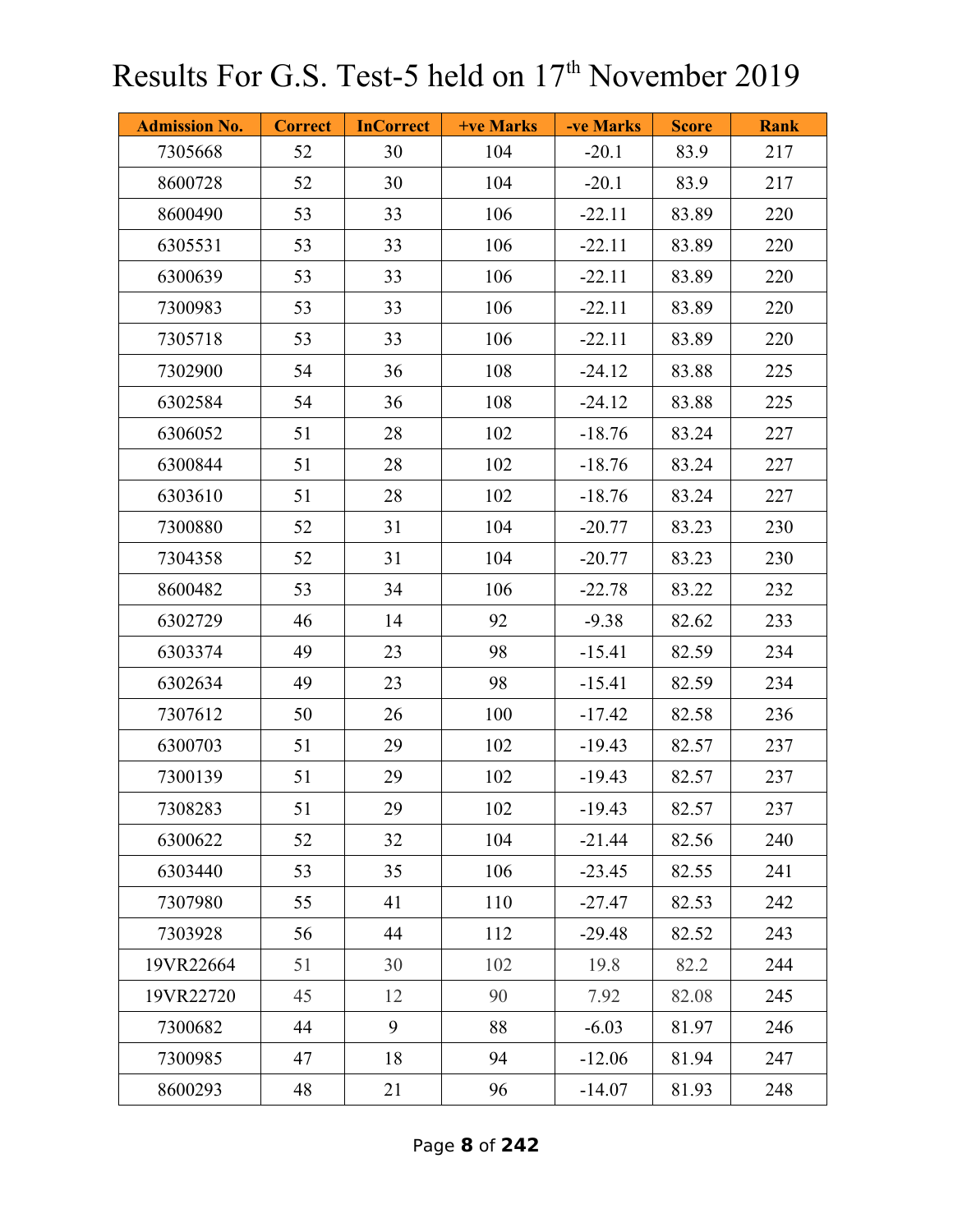| <b>Admission No.</b> | <b>Correct</b> | <b>InCorrect</b> | <b>+ve Marks</b> | -ve Marks | <b>Score</b> | <b>Rank</b> |
|----------------------|----------------|------------------|------------------|-----------|--------------|-------------|
| 6304012              | 48             | 21               | 96               | $-14.07$  | 81.93        | 248         |
| 6302479              | 49             | 24               | 98               | $-16.08$  | 81.92        | 250         |
| 7307177              | 50             | 27               | 100              | $-18.09$  | 81.91        | 251         |
| 8600651              | 50             | 27               | 100              | $-18.09$  | 81.91        | 251         |
| 6300880              | 51             | 30               | 102              | $-20.1$   | 81.9         | 253         |
| 6303095              | 51             | 30               | 102              | $-20.1$   | 81.9         | 253         |
| 7304702              | 51             | 30               | 102              | $-20.1$   | 81.9         | 253         |
| 7301886              | 51             | 30               | 102              | $-20.1$   | 81.9         | 253         |
| 8600525              | 52             | 33               | 104              | $-22.11$  | 81.89        | 257         |
| 1100037              | 53             | 36               | 106              | $-24.12$  | 81.88        | 258         |
| 8600291              | 53             | 36               | 106              | $-24.12$  | 81.88        | 258         |
| 6302580              | 54             | 39               | 108              | $-26.13$  | 81.87        | 260         |
| 19VR22905            | 45             | 13               | 90               | 8.58      | 81.42        | 261         |
| 6302589              | 47             | 19               | 94               | $-12.73$  | 81.27        | 262         |
| 6303766              | 47             | 19               | 94               | $-12.73$  | 81.27        | 262         |
| 7302654              | 48             | 22               | 96               | $-14.74$  | 81.26        | 264         |
| 1100059              | 49             | 25               | 98               | $-16.75$  | 81.25        | 265         |
| 8300635              | 50             | 28               | 100              | $-18.76$  | 81.24        | 266         |
| 7300230              | 50             | 28               | 100              | $-18.76$  | 81.24        | 266         |
| 8600270              | 51             | 31               | 102              | $-20.77$  | 81.23        | 268         |
| 6300449              | 52             | 34               | 104              | $-22.78$  | 81.22        | 269         |
| 6300441              | 53             | 37               | 106              | $-24.79$  | 81.21        | 270         |
| 19VR22632            | 48             | 23               | 96               | 15.18     | 80.82        | 271         |
| 8600450              | 44             | 11               | 88               | $-7.37$   | 80.63        | 272         |
| 6304457              | 46             | 17               | 92               | $-11.39$  | 80.61        | 273         |
| 6302331              | 50             | 29               | 100              | $-19.43$  | 80.57        | 274         |
| 8600602              | 51             | 32               | 102              | $-21.44$  | 80.56        | 275         |
| 6303211              | 51             | 32               | 102              | $-21.44$  | 80.56        | 275         |
| 7307481              | 51             | 32               | 102              | $-21.44$  | 80.56        | 275         |
| 19VR23065            | 55             | 45               | 110              | 29.7      | 80.3         | 278         |
| 19VR22657            | 54             | 42               | 108              | 27.72     | 80.28        | 279         |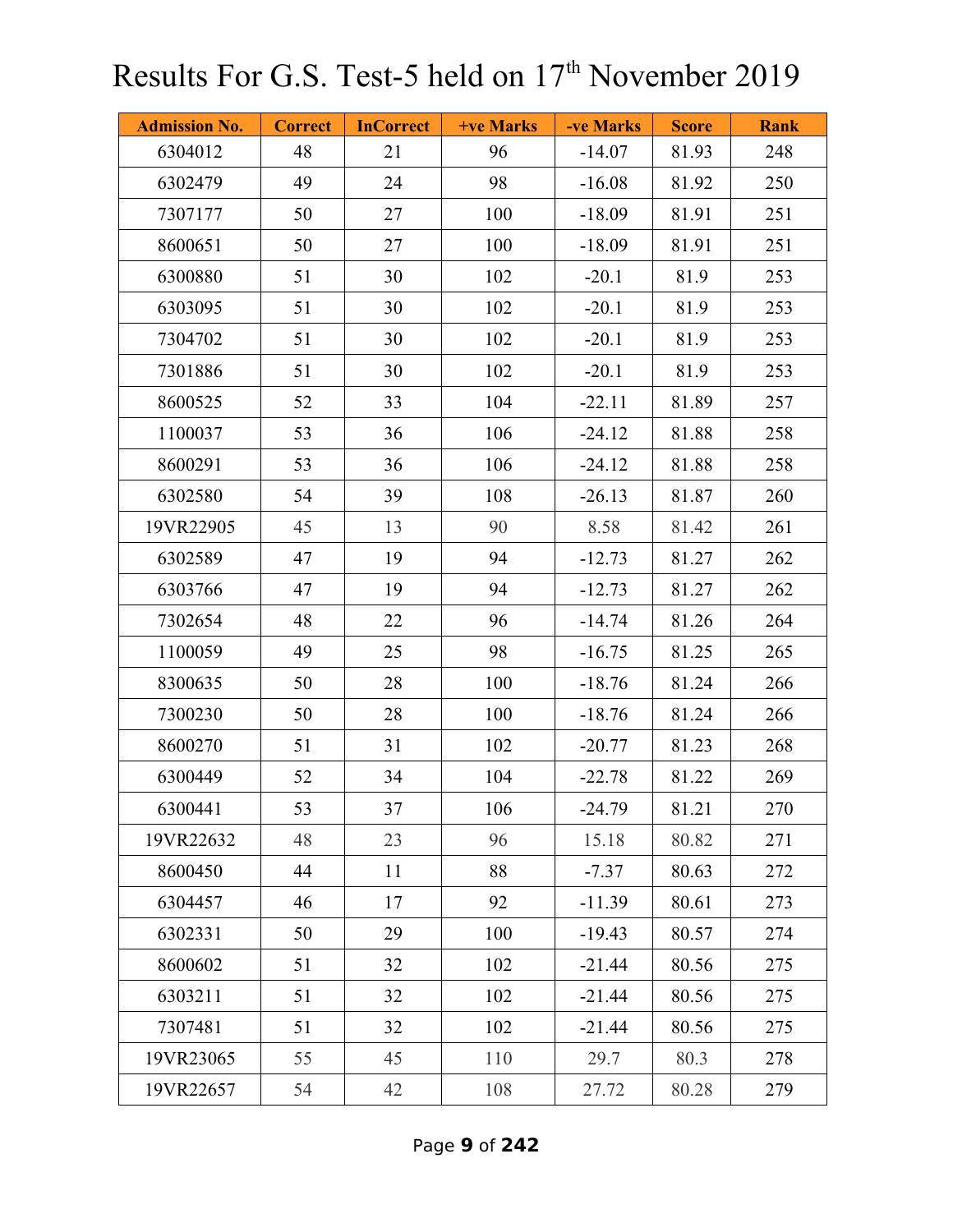| <b>Admission No.</b> | <b>Correct</b> | <b>InCorrect</b> | <b>+ve Marks</b> | -ve Marks | <b>Score</b> | <b>Rank</b> |
|----------------------|----------------|------------------|------------------|-----------|--------------|-------------|
| 19VR22701            | 51             | 33               | 102              | 21.78     | 80.22        | 280         |
| 19VR23758            | 51             | 33               | 102              | 21.78     | 80.22        | 280         |
| 19VR23441            | 49             | 27               | 98               | 17.82     | 80.18        | 282         |
| 19VR23094            | 47             | 21               | 94               | 13.86     | 80.14        | 283         |
| 6300850              | 46             | 18               | 92               | $-12.06$  | 79.94        | 284         |
| 6305110              | 46             | 18               | 92               | $-12.06$  | 79.94        | 284         |
| 6301093              | 48             | 24               | 96               | $-16.08$  | 79.92        | 286         |
| 6305114              | 50             | 30               | 100              | $-20.1$   | 79.9         | 287         |
| 7302953              | 50             | 30               | 100              | $-20.1$   | 79.9         | 287         |
| 7301340              | 51             | 33               | 102              | $-22.11$  | 79.89        | 289         |
| 7303834              | 51             | 33               | 102              | $-22.11$  | 79.89        | 289         |
| 6304847              | 52             | 36               | 104              | $-24.12$  | 79.88        | 291         |
| 6300350              | 53             | 39               | 106              | $-26.13$  | 79.87        | 292         |
| 6301702              | 54             | 42               | 108              | $-28.14$  | 79.86        | 293         |
| 8600046              | 55             | 45               | 110              | $-30.15$  | 79.85        | 294         |
| 7302829              | 55             | 45               | 110              | $-30.15$  | 79.85        | 294         |
| 19VR23208            | 51             | 34               | 102              | 22.44     | 79.56        | 296         |
| 6303722              | 42             | $\overline{7}$   | 84               | $-4.69$   | 79.31        | 297         |
| 8600229              | 43             | 10               | 86               | $-6.7$    | 79.3         | 298         |
| 7300774              | 44             | 13               | 88               | $-8.71$   | 79.29        | 299         |
| 8300817              | 45             | 16               | 90               | $-10.72$  | 79.28        | 300         |
| 8303713              | 46             | 19               | 92               | $-12.73$  | 79.27        | 301         |
| 8600657              | 48             | 25               | 96               | $-16.75$  | 79.25        | 302         |
| 7302585              | 48             | 25               | 96               | $-16.75$  | 79.25        | 302         |
| 6304107              | 49             | 28               | 98               | $-18.76$  | 79.24        | 304         |
| 6304828              | 49             | 28               | 98               | $-18.76$  | 79.24        | 304         |
| 7304765              | 52             | 37               | 104              | $-24.79$  | 79.21        | 306         |
| 1100079              | 53             | 40               | 106              | $-26.8$   | 79.2         | 307         |
| 19VR23138            | 50             | 32               | 100              | 21.12     | 78.88        | 308         |
| 1100058              | 44             | 14               | 88               | $-9.38$   | 78.62        | 309         |
| 6301939              | 49             | 29               | 98               | $-19.43$  | 78.57        | 310         |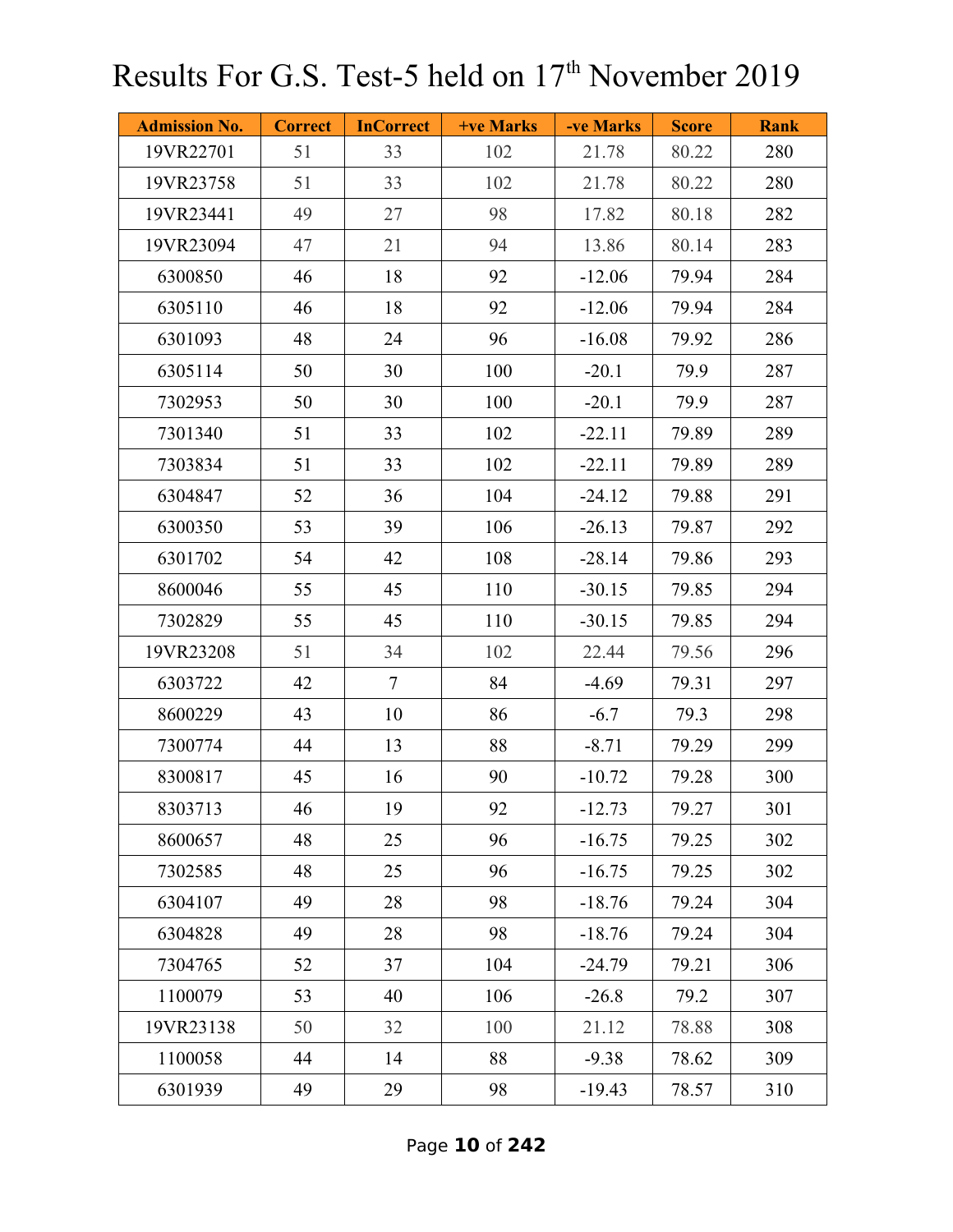| <b>Admission No.</b> | <b>Correct</b> | <b>InCorrect</b> | <b>+ve Marks</b> | -ve Marks | <b>Score</b> | <b>Rank</b> |
|----------------------|----------------|------------------|------------------|-----------|--------------|-------------|
| 8600037              | 49             | 29               | 98               | $-19.43$  | 78.57        | 310         |
| 8302298              | 51             | 35               | 102              | $-23.45$  | 78.55        | 312         |
| 1100015              | 51             | 35               | 102              | $-23.45$  | 78.55        | 312         |
| 8600610              | 52             | 38               | 104              | $-25.46$  | 78.54        | 314         |
| 8300381              | 53             | 41               | 106              | $-27.47$  | 78.53        | 315         |
| 7300929              | 54             | 44               | 108              | $-29.48$  | 78.52        | 316         |
| 8600215              | 43             | 12               | 86               | $-8.04$   | 77.96        | 317         |
| 8600370              | 45             | 18               | 90               | $-12.06$  | 77.94        | 318         |
| 8600042              | 45             | 18               | 90               | $-12.06$  | 77.94        | 318         |
| 6301250              | 47             | 24               | 94               | $-16.08$  | 77.92        | 320         |
| 7308036              | 47             | 24               | 94               | $-16.08$  | 77.92        | 320         |
| 7300388              | 49             | 30               | 98               | $-20.1$   | 77.9         | 322         |
| 7301959              | 49             | 30               | 98               | $-20.1$   | 77.9         | 322         |
| 7302134              | 50             | 33               | 100              | $-22.11$  | 77.89        | 324         |
| 6301940              | 51             | 36               | 102              | $-24.12$  | 77.88        | 325         |
| 6303772              | 52             | 39               | 104              | $-26.13$  | 77.87        | 326         |
| 6304717              | 53             | 42               | 106              | $-28.14$  | 77.86        | 327         |
| 7302045              | 53             | 42               | 106              | $-28.14$  | 77.86        | 327         |
| 7301099              | 45             | 19               | 90               | $-12.73$  | 77.27        | 329         |
| 8600144              | 46             | 22               | 92               | $-14.74$  | 77.26        | 330         |
| 8600253              | 47             | 25               | 94               | $-16.75$  | 77.25        | 331         |
| 7301114              | 48             | 28               | 96               | $-18.76$  | 77.24        | 332         |
| 7304741              | 48             | 28               | 96               | $-18.76$  | 77.24        | 332         |
| 7305091              | 48             | 28               | 96               | $-18.76$  | 77.24        | 332         |
| 6304120              | 49             | 31               | 98               | $-20.77$  | 77.23        | 335         |
| 7304187              | 49             | 31               | 98               | $-20.77$  | 77.23        | 335         |
| 6305995              | 50             | 34               | 100              | $-22.78$  | 77.22        | 337         |
| 1100040              | 51             | 37               | 102              | $-24.79$  | 77.21        | 338         |
| 1100047              | 52             | 40               | 104              | $-26.8$   | 77.2         | 339         |
| 8600081              | 53             | 43               | 106              | $-28.81$  | 77.19        | 340         |
| 19VR17926            | 50             | 35               | 100              | 23.1      | 76.9         | 341         |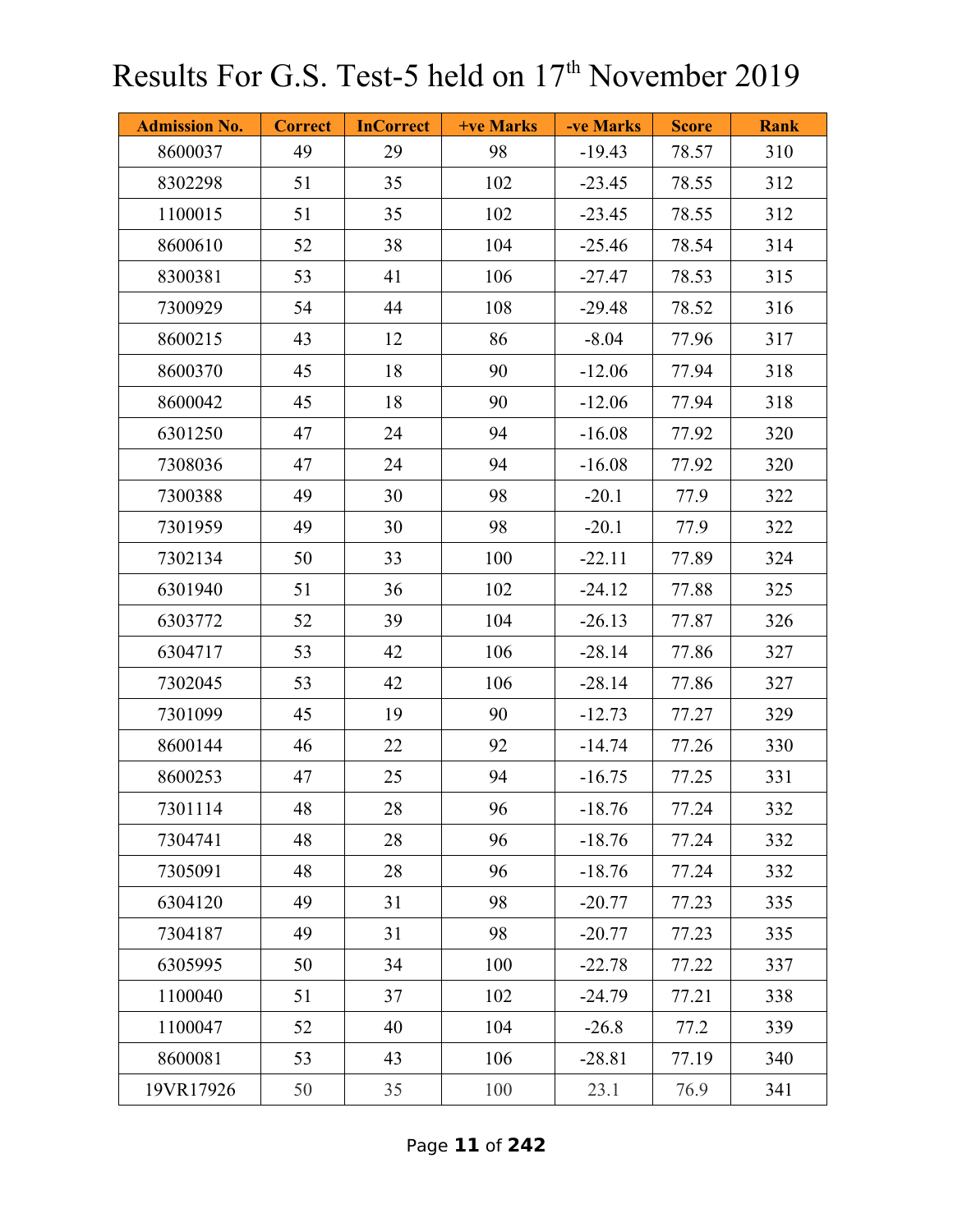| <b>Admission No.</b> | <b>Correct</b> | <b>InCorrect</b> | +ve Marks | -ve Marks | <b>Score</b> | <b>Rank</b> |
|----------------------|----------------|------------------|-----------|-----------|--------------|-------------|
| 19VR24076            | 50             | 35               | 100       | 23.1      | 76.9         | 341         |
| 7305588              | 45             | 20               | 90        | $-13.4$   | 76.6         | 343         |
| 8600303              | 48             | 29               | 96        | $-19.43$  | 76.57        | 344         |
| 1100019              | 48             | 29               | 96        | $-19.43$  | 76.57        | 344         |
| 8600524              | 48             | 29               | 96        | $-19.43$  | 76.57        | 344         |
| 6300110              | 49             | 32               | 98        | $-21.44$  | 76.56        | 347         |
| 6300355              | 50             | 35               | 100       | $-23.45$  | 76.55        | 348         |
| 6305353              | 51             | 38               | 102       | $-25.46$  | 76.54        | 349         |
| 7303775              | 51             | 38               | 102       | $-25.46$  | 76.54        | 349         |
| 6304901              | 51             | 38               | 102       | $-25.46$  | 76.54        | 349         |
| 8600727              | 52             | 41               | 104       | $-27.47$  | 76.53        | 352         |
| 7305836              | 53             | 44               | 106       | $-29.48$  | 76.52        | 353         |
| 6303289              | 44             | 18               | 88        | $-12.06$  | 75.94        | 354         |
| 7302178              | 44             | 18               | 88        | $-12.06$  | 75.94        | 354         |
| 7302861              | 45             | 21               | 90        | $-14.07$  | 75.93        | 356         |
| 8600216              | 45             | 21               | 90        | $-14.07$  | 75.93        | 356         |
| 6306161              | 45             | 21               | 90        | $-14.07$  | 75.93        | 356         |
| 6303022              | 46             | 24               | 92        | $-16.08$  | 75.92        | 359         |
| 7305858              | 47             | 27               | 94        | $-18.09$  | 75.91        | 360         |
| 8600275              | 48             | 30               | 96        | $-20.1$   | 75.9         | 361         |
| 6306777              | 49             | 33               | 98        | $-22.11$  | 75.89        | 362         |
| 7304118              | 49             | 33               | 98        | $-22.11$  | 75.89        | 362         |
| 8600473              | 51             | 39               | 102       | $-26.13$  | 75.87        | 364         |
| 8300048              | 51             | 39               | 102       | $-26.13$  | 75.87        | 364         |
| 8600398              | 51             | 39               | 102       | $-26.13$  | 75.87        | 364         |
| 8600328              | 52             | 42               | 104       | $-28.14$  | 75.86        | 367         |
| 6304393              | 41             | 10               | 82        | $-6.7$    | 75.3         | 368         |
| 8600264              | 43             | 16               | 86        | $-10.72$  | 75.28        | 369         |
| 7305605              | 43             | 16               | 86        | $-10.72$  | 75.28        | 369         |
| 8303365              | 44             | 19               | 88        | $-12.73$  | 75.27        | 371         |
| 7304811              | 45             | 22               | 90        | $-14.74$  | 75.26        | 372         |

Page **12** of **242**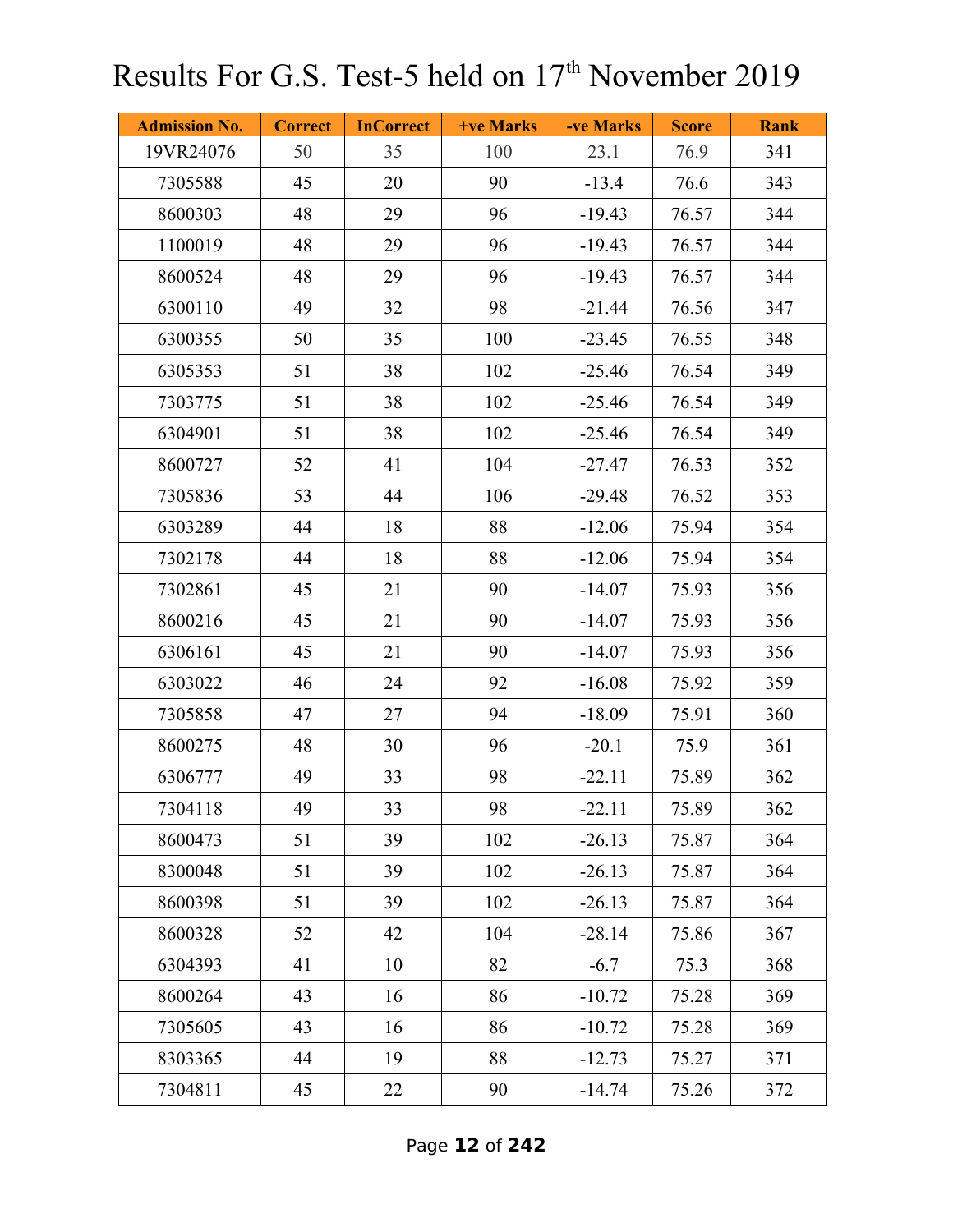| <b>Admission No.</b> | <b>Correct</b> | <b>InCorrect</b> | +ve Marks | -ve Marks | <b>Score</b> | <b>Rank</b> |
|----------------------|----------------|------------------|-----------|-----------|--------------|-------------|
| 6305050              | 45             | 22               | 90        | $-14.74$  | 75.26        | 372         |
| 6301035              | 46             | 25               | 92        | $-16.75$  | 75.25        | 374         |
| 7302757              | 46             | 25               | 92        | $-16.75$  | 75.25        | 374         |
| 6303622              | 46             | 25               | 92        | $-16.75$  | 75.25        | 374         |
| 7302518              | 49             | 34               | 98        | $-22.78$  | 75.22        | 377         |
| 8600438              | 50             | 37               | 100       | $-24.79$  | 75.21        | 378         |
| 8600048              | 51             | 40               | 102       | $-26.8$   | 75.2         | 379         |
| 7302961              | 53             | 46               | 106       | $-30.82$  | 75.18        | 380         |
| 6300223              | 43             | 17               | 86        | $-11.39$  | 74.61        | 381         |
| 6304868              | 44             | 20               | 88        | $-13.4$   | 74.6         | 382         |
| 6302646              | 46             | 26               | 92        | $-17.42$  | 74.58        | 383         |
| 7300517              | 46             | 26               | 92        | $-17.42$  | 74.58        | 383         |
| 6300801              | 46             | 26               | 92        | $-17.42$  | 74.58        | 383         |
| 6301182              | 47             | 29               | 94        | $-19.43$  | 74.57        | 386         |
| 7300731              | 47             | 29               | 94        | $-19.43$  | 74.57        | 386         |
| 6306122              | 47             | 29               | 94        | $-19.43$  | 74.57        | 386         |
| 7302215              | 47             | 29               | 94        | $-19.43$  | 74.57        | 386         |
| 7307123              | 48             | 32               | 96        | $-21.44$  | 74.56        | 390         |
| 1100116              | 48             | 32               | 96        | $-21.44$  | 74.56        | 390         |
| 6300899              | 49             | 35               | 98        | $-23.45$  | 74.55        | 392         |
| 6300582              | 50             | 38               | 100       | $-25.46$  | 74.54        | 393         |
| 6301804              | 52             | 44               | 104       | $-29.48$  | 74.52        | 394         |
| 19VR22969            | 50             | 39               | 100       | 25.74     | 74.26        | 395         |
| 19VR23148            | 47             | 30               | 94        | 19.8      | 74.2         | 396         |
| 7303678              | 42             | 15               | 84        | $-10.05$  | 73.95        | 397         |
| 7302630              | 43             | 18               | 86        | $-12.06$  | 73.94        | 398         |
| 6301193              | 44             | 21               | 88        | $-14.07$  | 73.93        | 399         |
| 8301172              | 44             | 21               | 88        | $-14.07$  | 73.93        | 399         |
| 6304153              | 50             | 39               | 100       | $-26.13$  | 73.87        | 401         |
| 6305909              | 50             | 39               | 100       | $-26.13$  | 73.87        | 401         |
| 7300047              | 52             | 45               | 104       | $-30.15$  | 73.85        | 403         |

Page **13** of **242**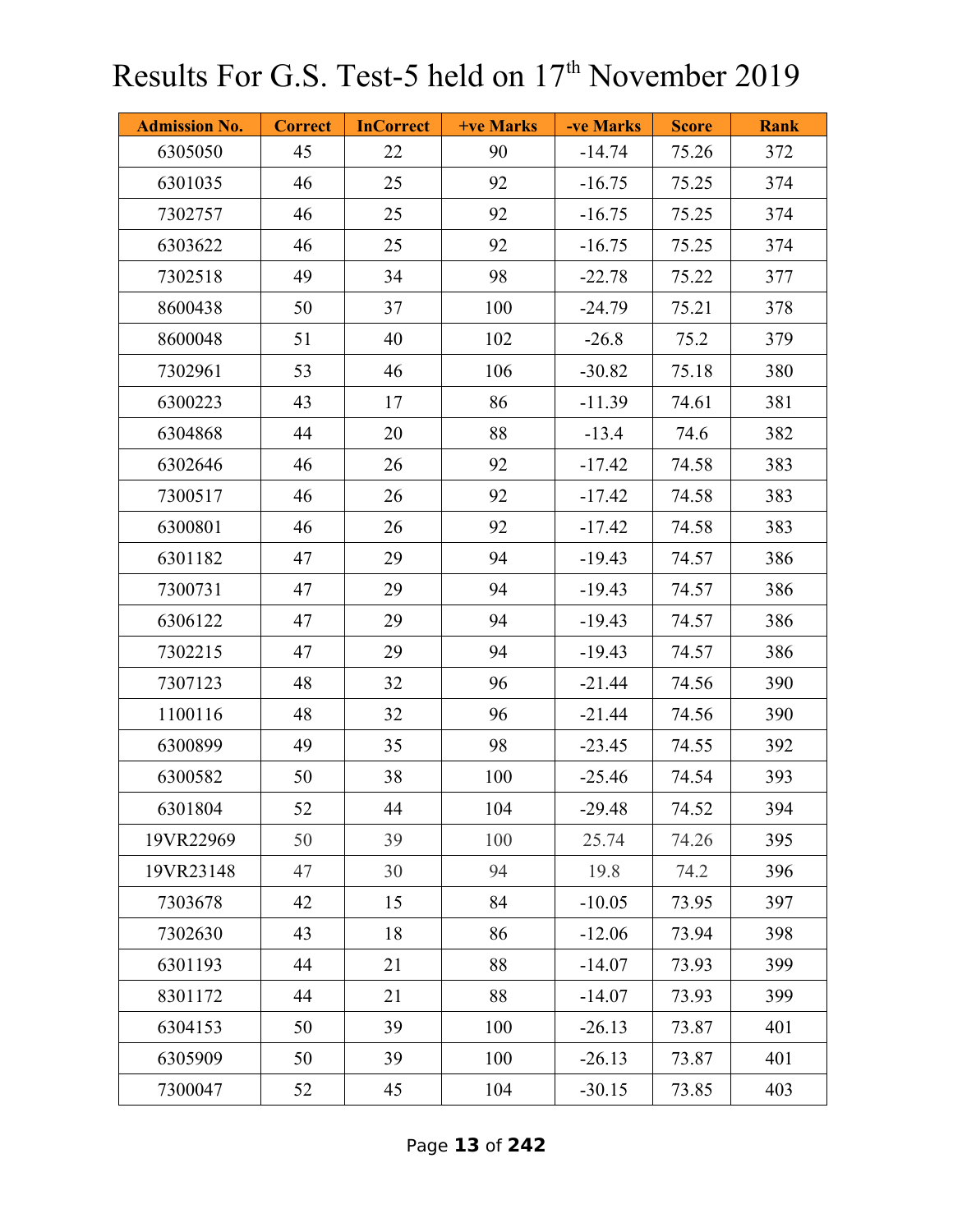| <b>Admission No.</b> | <b>Correct</b> | <b>InCorrect</b> | <b>+ve Marks</b> | -ve Marks | <b>Score</b> | <b>Rank</b> |
|----------------------|----------------|------------------|------------------|-----------|--------------|-------------|
| 19VR22868            | 40             | 10               | 80               | 6.6       | 73.4         | 404         |
| 6305107              | 42             | 16               | 84               | $-10.72$  | 73.28        | 405         |
| 7304909              | 43             | 19               | 86               | $-12.73$  | 73.27        | 406         |
| 6303677              | 43             | 19               | 86               | $-12.73$  | 73.27        | 406         |
| 8600180              | 44             | 22               | 88               | $-14.74$  | 73.26        | 408         |
| 6303013              | 46             | 28               | 92               | $-18.76$  | 73.24        | 409         |
| 7303260              | 46             | 28               | 92               | $-18.76$  | 73.24        | 409         |
| 7300299              | 46             | 28               | 92               | $-18.76$  | 73.24        | 409         |
| 7300416              | 49             | 37               | 98               | $-24.79$  | 73.21        | 412         |
| 8600258              | 49             | 37               | 98               | $-24.79$  | 73.21        | 412         |
| 8600507              | 49             | 37               | 98               | $-24.79$  | 73.21        | 412         |
| 6301331              | 49             | 37               | 98               | $-24.79$  | 73.21        | 412         |
| 1100013              | 50             | 40               | 100              | $-26.8$   | 73.2         | 416         |
| 19VR24500            | 50             | 41               | 100              | 27.06     | 72.94        | 417         |
| 8302282              | 41             | 14               | 82               | $-9.38$   | 72.62        | 418         |
| 6303239              | 41             | 14               | 82               | $-9.38$   | 72.62        | 418         |
| 6300225              | 42             | 17               | 84               | $-11.39$  | 72.61        | 420         |
| 6300157              | 43             | 20               | 86               | $-13.4$   | 72.6         | 421         |
| 6301130              | 43             | 20               | 86               | $-13.4$   | 72.6         | 421         |
| 7307325              | 43             | 20               | 86               | $-13.4$   | 72.6         | 421         |
| 8600061              | 44             | 23               | 88               | $-15.41$  | 72.59        | 424         |
| 7302494              | 44             | 23               | 88               | $-15.41$  | 72.59        | 424         |
| 6300260              | 44             | 23               | 88               | $-15.41$  | 72.59        | 424         |
| 6300506              | 44             | 23               | 88               | $-15.41$  | 72.59        | 424         |
| 6300667              | 46             | 29               | 92               | $-19.43$  | 72.57        | 428         |
| 6304623              | 46             | 29               | 92               | $-19.43$  | 72.57        | 428         |
| 6303594              | 47             | 32               | 94               | $-21.44$  | 72.56        | 430         |
| 8301113              | 47             | 32               | 94               | $-21.44$  | 72.56        | 430         |
| 6304530              | 49             | 38               | 98               | $-25.46$  | 72.54        | 432         |
| 6300546              | 50             | 41               | 100              | $-27.47$  | 72.53        | 433         |
| 7300808              | 52             | 47               | 104              | $-31.49$  | 72.51        | 434         |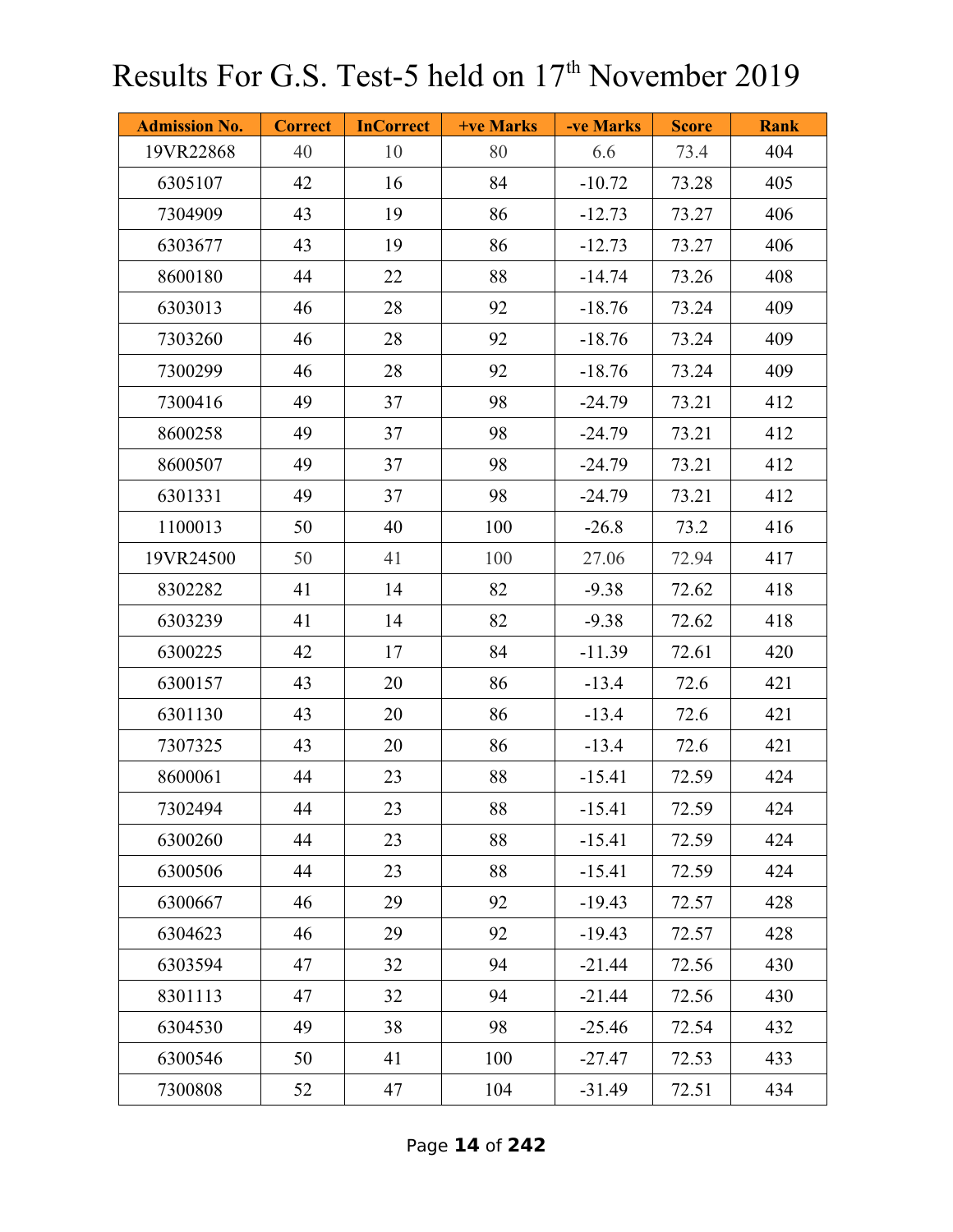| <b>Admission No.</b> | <b>Correct</b> | <b>InCorrect</b> | +ve Marks | -ve Marks | <b>Score</b> | <b>Rank</b> |
|----------------------|----------------|------------------|-----------|-----------|--------------|-------------|
| 19VR19901            | 51             | 45               | 102       | 29.7      | 72.3         | 435         |
| 19VR23487            | 45             | 27               | 90        | 17.82     | 72.18        | 436         |
| 19VR22753            | 42             | 18               | 84        | 11.88     | 72.12        | 437         |
| 8303390              | 39             | 9                | 78        | $-6.03$   | 71.97        | 438         |
| 6304228              | 41             | 15               | 82        | $-10.05$  | 71.95        | 439         |
| 7302193              | 42             | 18               | 84        | $-12.06$  | 71.94        | 440         |
| 7303839              | 43             | 21               | 86        | $-14.07$  | 71.93        | 441         |
| 6301772              | 43             | 21               | 86        | $-14.07$  | 71.93        | 441         |
| 8600498              | 44             | 24               | 88        | $-16.08$  | 71.92        | 443         |
| 7302079              | 44             | 24               | 88        | $-16.08$  | 71.92        | 443         |
| 6304419              | 44             | 24               | 88        | $-16.08$  | 71.92        | 443         |
| 8600114              | 45             | 27               | 90        | $-18.09$  | 71.91        | 446         |
| 7300816              | 45             | 27               | 90        | $-18.09$  | 71.91        | 446         |
| 6303842              | 46             | 30               | 92        | $-20.1$   | 71.9         | 448         |
| 7300529              | 47             | 33               | 94        | $-22.11$  | 71.89        | 449         |
| 7306027              | 47             | 33               | 94        | $-22.11$  | 71.89        | 449         |
| 7303986              | 47             | 33               | 94        | $-22.11$  | 71.89        | 449         |
| 6300077              | 50             | 42               | 100       | $-28.14$  | 71.86        | 452         |
| 6300994              | 52             | 48               | 104       | $-32.16$  | 71.84        | 453         |
| 19VR23396            | 44             | 25               | 88        | 16.5      | 71.5         | 454         |
| 6300923              | 44             | 25               | 88        | $-16.75$  | 71.25        | 455         |
| 2602940              | 44             | 25               | 88        | $-16.75$  | 71.25        | 455         |
| 7308187              | 44             | 25               | 88        | $-16.75$  | 71.25        | 455         |
| 8302263              | 45             | 28               | 90        | $-18.76$  | 71.24        | 458         |
| 6301087              | 45             | 28               | 90        | $-18.76$  | 71.24        | 458         |
| 7300120              | 45             | 28               | 90        | $-18.76$  | 71.24        | 458         |
| 6303379              | 46             | 31               | 92        | $-20.77$  | 71.23        | 461         |
| 8600070              | 46             | 31               | 92        | $-20.77$  | 71.23        | 461         |
| 7300344              | 47             | 34               | 94        | $-22.78$  | 71.22        | 463         |
| 6301106              | 48             | 37               | 96        | $-24.79$  | 71.21        | 464         |
| 6300841              | 51             | 46               | 102       | $-30.82$  | 71.18        | 465         |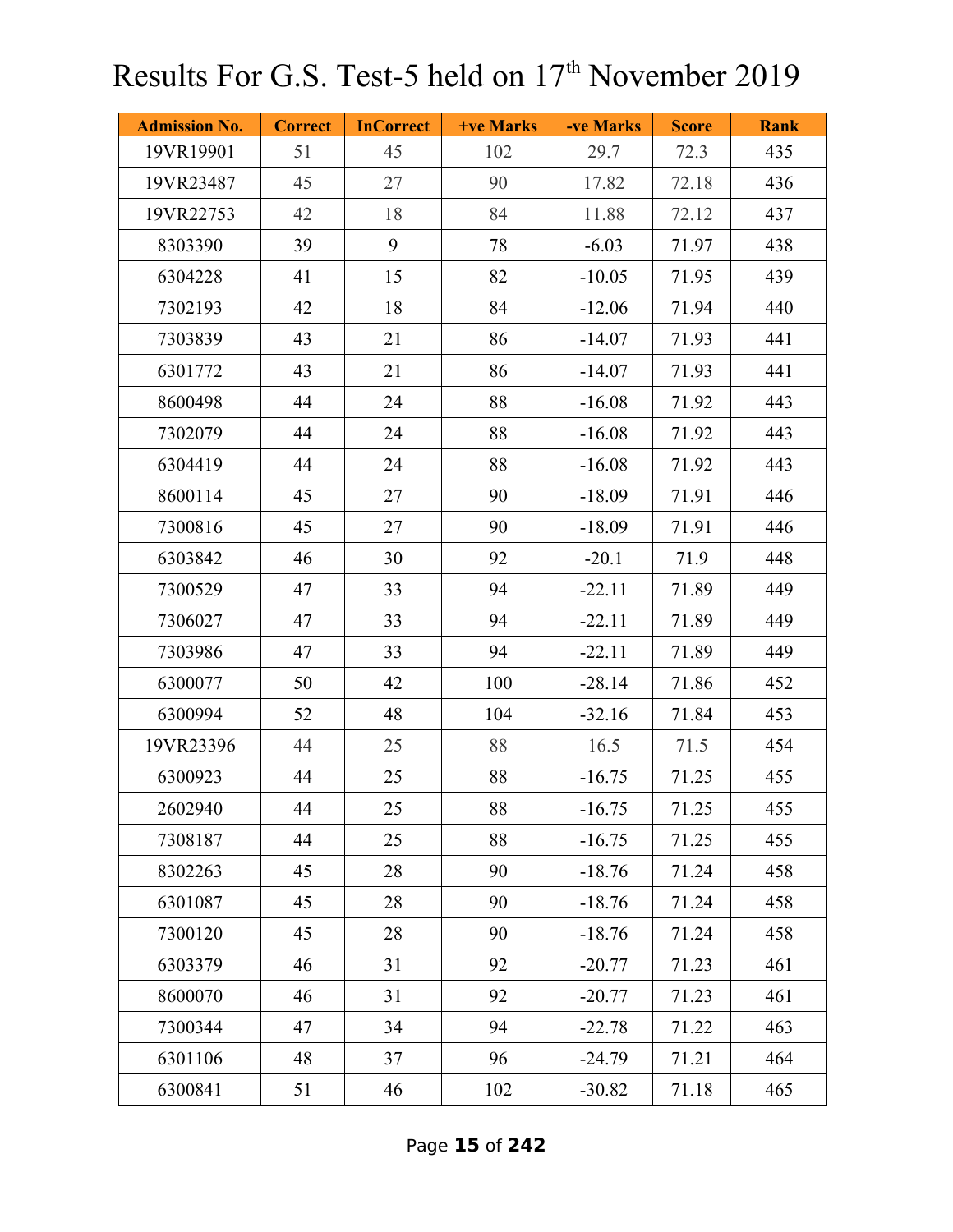| <b>Admission No.</b> | <b>Correct</b> | <b>InCorrect</b> | +ve Marks | -ve Marks | <b>Score</b> | <b>Rank</b> |
|----------------------|----------------|------------------|-----------|-----------|--------------|-------------|
| 8600261              | 40             | 14               | 80        | $-9.38$   | 70.62        | 466         |
| 6302959              | 42             | 20               | 84        | $-13.4$   | 70.6         | 467         |
| 8302988              | 42             | 20               | 84        | $-13.4$   | 70.6         | 467         |
| 8302709              | 42             | 20               | 84        | $-13.4$   | 70.6         | 467         |
| 6300931              | 44             | 26               | 88        | $-17.42$  | 70.58        | 470         |
| 8600004              | 44             | 26               | 88        | $-17.42$  | 70.58        | 470         |
| 6301595              | 44             | 26               | 88        | $-17.42$  | 70.58        | 470         |
| 6305213              | 45             | 29               | 90        | $-19.43$  | 70.57        | 473         |
| 6303436              | 45             | 29               | 90        | $-19.43$  | 70.57        | 473         |
| 7302011              | 45             | 29               | 90        | $-19.43$  | 70.57        | 473         |
| 1100061              | 46             | 32               | 92        | $-21.44$  | 70.56        | 476         |
| 8303090              | 46             | 32               | 92        | $-21.44$  | 70.56        | 476         |
| 8600380              | 47             | 35               | 94        | $-23.45$  | 70.55        | 478         |
| 6303105              | 47             | 35               | 94        | $-23.45$  | 70.55        | 478         |
| 9600002              | 49             | 41               | 98        | $-27.47$  | 70.53        | 480         |
| 6302571              | 49             | 41               | 98        | $-27.47$  | 70.53        | 480         |
| 8600059              | 49             | 41               | 98        | $-27.47$  | 70.53        | 480         |
| 1100149              | 49             | 41               | 98        | $-27.47$  | 70.53        | 480         |
| 8301236              | 50             | 44               | 100       | $-29.48$  | 70.52        | 484         |
| 8600254              | 50             | 44               | 100       | $-29.48$  | 70.52        | 484         |
| 8600684              | 51             | 47               | 102       | $-31.49$  | 70.51        | 486         |
| 19VR22617            | 43             | 24               | 86        | 15.84     | 70.16        | 487         |
| 6301358              | 39             | 12               | 78        | $-8.04$   | 69.96        | 488         |
| 6302851              | 42             | 21               | 84        | $-14.07$  | 69.93        | 489         |
| 6300210              | 43             | 24               | 86        | $-16.08$  | 69.92        | 490         |
| 6303554              | 44             | 27               | 88        | $-18.09$  | 69.91        | 491         |
| 6303552              | 45             | 30               | 90        | $-20.1$   | 69.9         | 492         |
| 7300925              | 45             | 30               | 90        | $-20.1$   | 69.9         | 492         |
| 7304190              | 46             | 33               | 92        | $-22.11$  | 69.89        | 494         |
| 8600470              | 47             | 36               | 94        | $-24.12$  | 69.88        | 495         |
| 8600562              | 48             | 39               | 96        | $-26.13$  | 69.87        | 496         |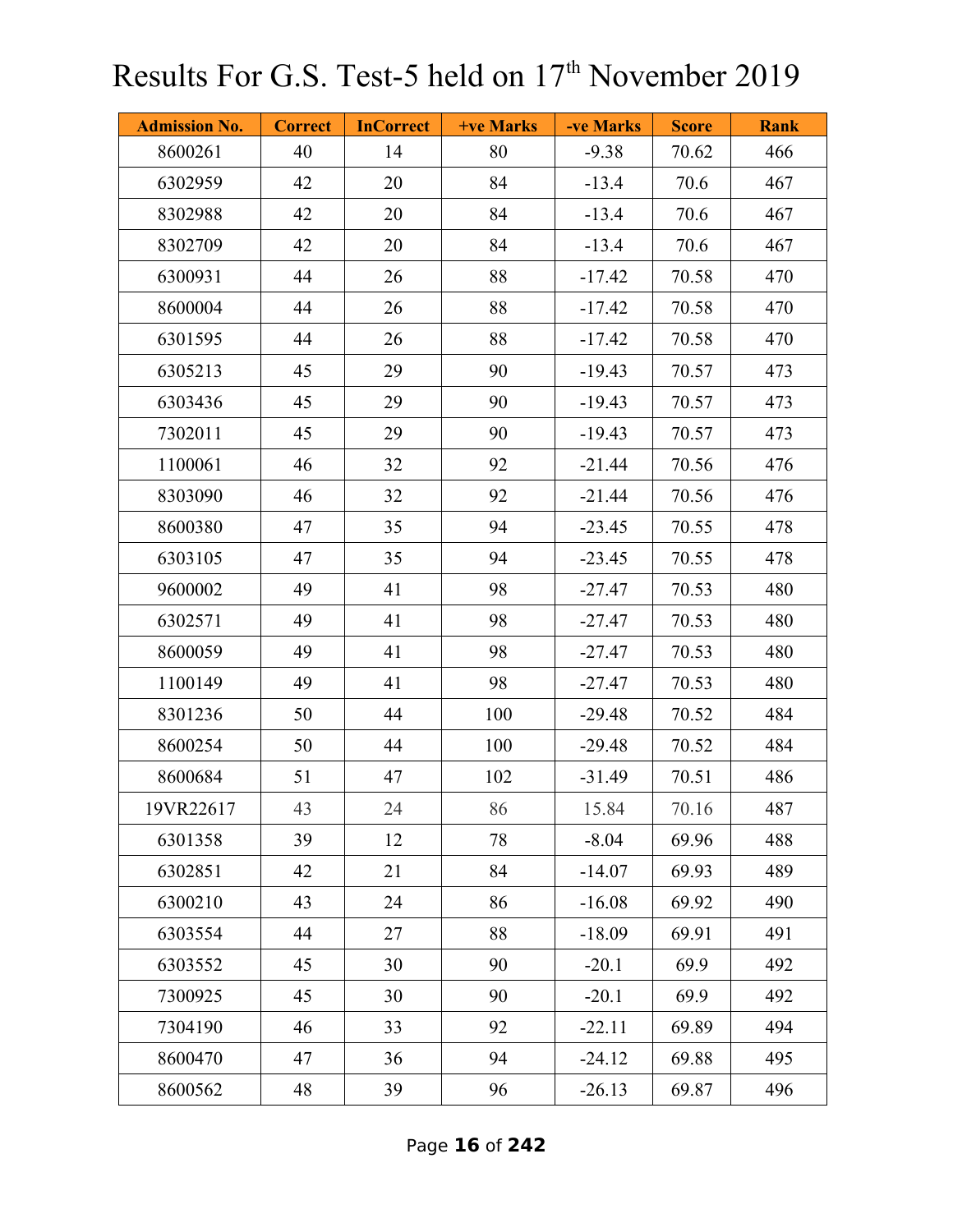| <b>Admission No.</b> | <b>Correct</b> | <b>InCorrect</b> | +ve Marks | -ve Marks | <b>Score</b> | <b>Rank</b> |
|----------------------|----------------|------------------|-----------|-----------|--------------|-------------|
| 1100158              | 48             | 39               | 96        | $-26.13$  | 69.87        | 496         |
| 6302750              | 48             | 39               | 96        | $-26.13$  | 69.87        | 496         |
| 7302200              | 49             | 42               | 98        | $-28.14$  | 69.86        | 499         |
| 19VR22970            | 51             | 49               | 102       | 32.34     | 69.66        | 500         |
| 19VR22702            | 49             | 43               | 98        | 28.38     | 69.62        | 501         |
| 19VR16651            | 43             | 25               | 86        | 16.5      | 69.5         | 502         |
| 19VR22791            | 42             | 22               | 84        | 14.52     | 69.48        | 503         |
| 6301898              | 41             | 19               | 82        | $-12.73$  | 69.27        | 504         |
| 6302117              | 42             | 22               | 84        | $-14.74$  | 69.26        | 505         |
| 7301478              | 43             | 25               | 86        | $-16.75$  | 69.25        | 506         |
| 7301775              | 43             | 25               | 86        | $-16.75$  | 69.25        | 506         |
| 6303944              | 43             | 25               | 86        | $-16.75$  | 69.25        | 506         |
| 7305704              | 43             | 25               | 86        | $-16.75$  | 69.25        | 506         |
| 8600585              | 44             | 28               | 88        | $-18.76$  | 69.24        | 510         |
| 8600069              | 44             | 28               | 88        | $-18.76$  | 69.24        | 510         |
| 6300387              | 44             | 28               | 88        | $-18.76$  | 69.24        | 510         |
| 6304290              | 45             | 31               | 90        | $-20.77$  | 69.23        | 513         |
| 7300737              | 46             | 34               | 92        | $-22.78$  | 69.22        | 514         |
| 6303026              | 46             | 34               | 92        | $-22.78$  | 69.22        | 514         |
| 7306269              | 46             | 34               | 92        | $-22.78$  | 69.22        | 514         |
| 1100140              | 46             | 34               | 92        | $-22.78$  | 69.22        | 514         |
| 6301989              | 46             | 34               | 92        | $-22.78$  | 69.22        | 514         |
| 6300036              | 47             | 37               | 94        | $-24.79$  | 69.21        | 519         |
| 7302510              | 47             | 37               | 94        | $-24.79$  | 69.21        | 519         |
| 1100046              | 48             | 40               | 96        | $-26.8$   | 69.2         | 521         |
| 8300975              | 49             | 43               | 98        | $-28.81$  | 69.19        | 522         |
| 7303589              | 49             | 43               | 98        | $-28.81$  | 69.19        | 522         |
| 8300790              | 51             | 49               | 102       | $-32.83$  | 69.17        | 524         |
| 6300886              | 41             | 20               | 82        | $-13.4$   | 68.6         | 525         |
| 6304403              | 41             | 20               | 82        | $-13.4$   | 68.6         | 525         |
| 6303480              | 41             | 20               | 82        | $-13.4$   | 68.6         | 525         |

Page **17** of **242**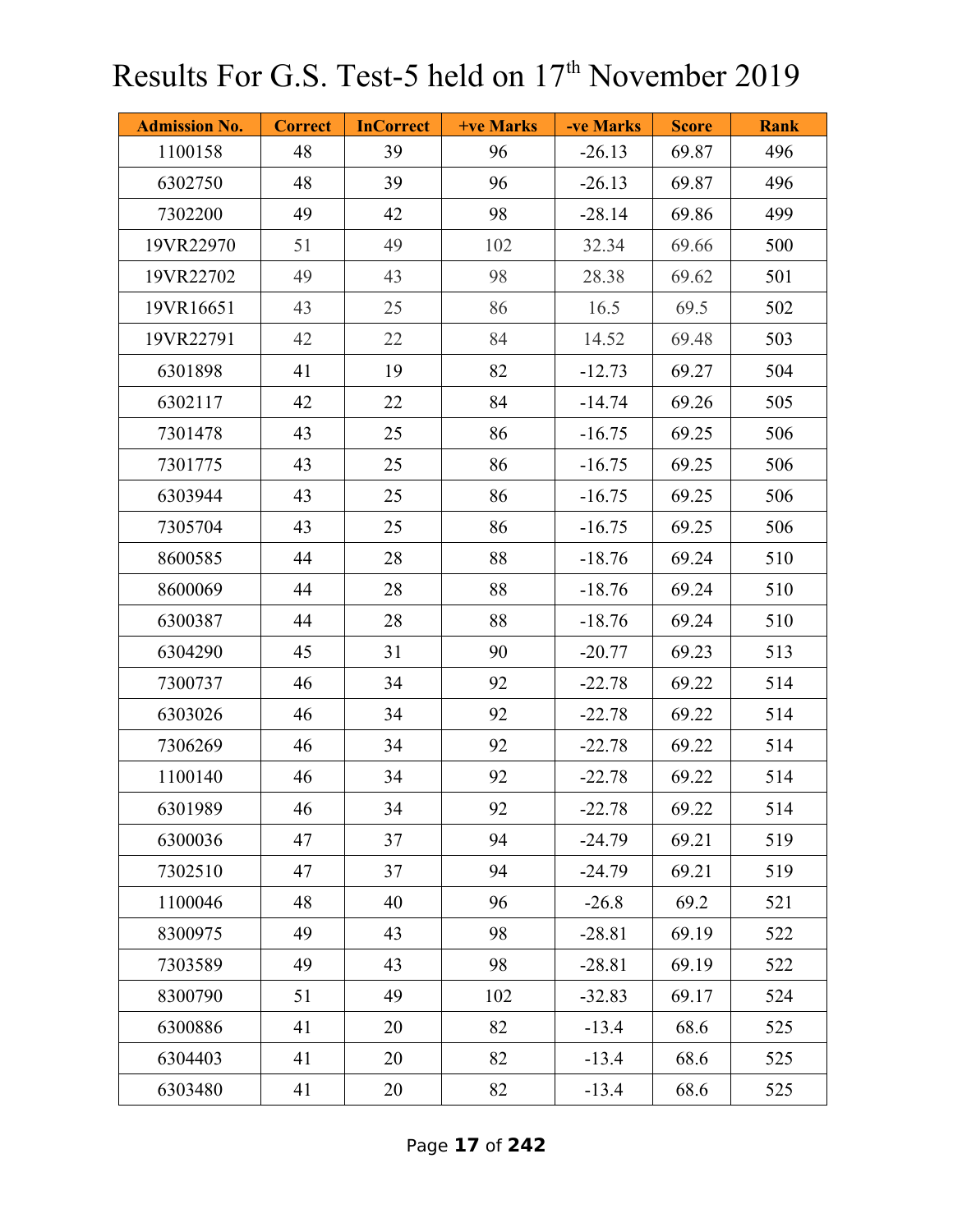| <b>Admission No.</b> | <b>Correct</b> | <b>InCorrect</b> | +ve Marks | -ve Marks | <b>Score</b> | <b>Rank</b> |
|----------------------|----------------|------------------|-----------|-----------|--------------|-------------|
| 6301003              | 41             | 20               | 82        | $-13.4$   | 68.6         | 525         |
| 6303342              | 42             | 23               | 84        | $-15.41$  | 68.59        | 529         |
| 6305907              | 43             | 26               | 86        | $-17.42$  | 68.58        | 530         |
| 7308182              | 45             | 32               | 90        | $-21.44$  | 68.56        | 531         |
| 7301437              | 46             | 35               | 92        | $-23.45$  | 68.55        | 532         |
| 6304539              | 39             | 15               | 78        | $-10.05$  | 67.95        | 533         |
| 7304709              | 39             | 15               | 78        | $-10.05$  | 67.95        | 533         |
| 8303504              | 40             | 18               | 80        | $-12.06$  | 67.94        | 535         |
| 6302155              | 40             | 18               | 80        | $-12.06$  | 67.94        | 535         |
| 8303048              | 41             | 21               | 82        | $-14.07$  | 67.93        | 537         |
| 7302601              | 41             | 21               | 82        | $-14.07$  | 67.93        | 537         |
| 6301118              | 42             | 24               | 84        | $-16.08$  | 67.92        | 539         |
| 7302586              | 42             | 24               | 84        | $-16.08$  | 67.92        | 539         |
| 7300006              | 42             | 24               | 84        | $-16.08$  | 67.92        | 539         |
| 8600364              | 43             | 27               | 86        | $-18.09$  | 67.91        | 542         |
| 6300332              | 43             | 27               | 86        | $-18.09$  | 67.91        | 542         |
| 7303259              | 43             | 27               | 86        | $-18.09$  | 67.91        | 542         |
| 8600041              | 44             | 30               | 88        | $-20.1$   | 67.9         | 545         |
| 6305265              | 44             | 30               | 88        | $-20.1$   | 67.9         | 545         |
| 7300712              | 44             | 30               | 88        | $-20.1$   | 67.9         | 545         |
| 6307680              | 44             | 30               | 88        | $-20.1$   | 67.9         | 545         |
| 8600320              | 45             | 33               | 90        | $-22.11$  | 67.89        | 549         |
| 8600404              | 45             | 33               | 90        | $-22.11$  | 67.89        | 549         |
| 6305389              | 46             | 36               | 92        | $-24.12$  | 67.88        | 551         |
| 6300633              | 46             | 36               | 92        | $-24.12$  | 67.88        | 551         |
| 8300184              | 48             | 42               | 96        | $-28.14$  | 67.86        | 553         |
| 7300207              | 49             | 45               | 98        | $-30.15$  | 67.85        | 554         |
| 19VR22866            | 41             | 22               | 82        | 14.52     | 67.48        | 555         |
| 8303326              | 38             | 13               | 76        | $-8.71$   | 67.29        | 556         |
| 7306048              | 39             | 16               | 78        | $-10.72$  | 67.28        | 557         |
| 8301041              | 41             | 22               | 82        | $-14.74$  | 67.26        | 558         |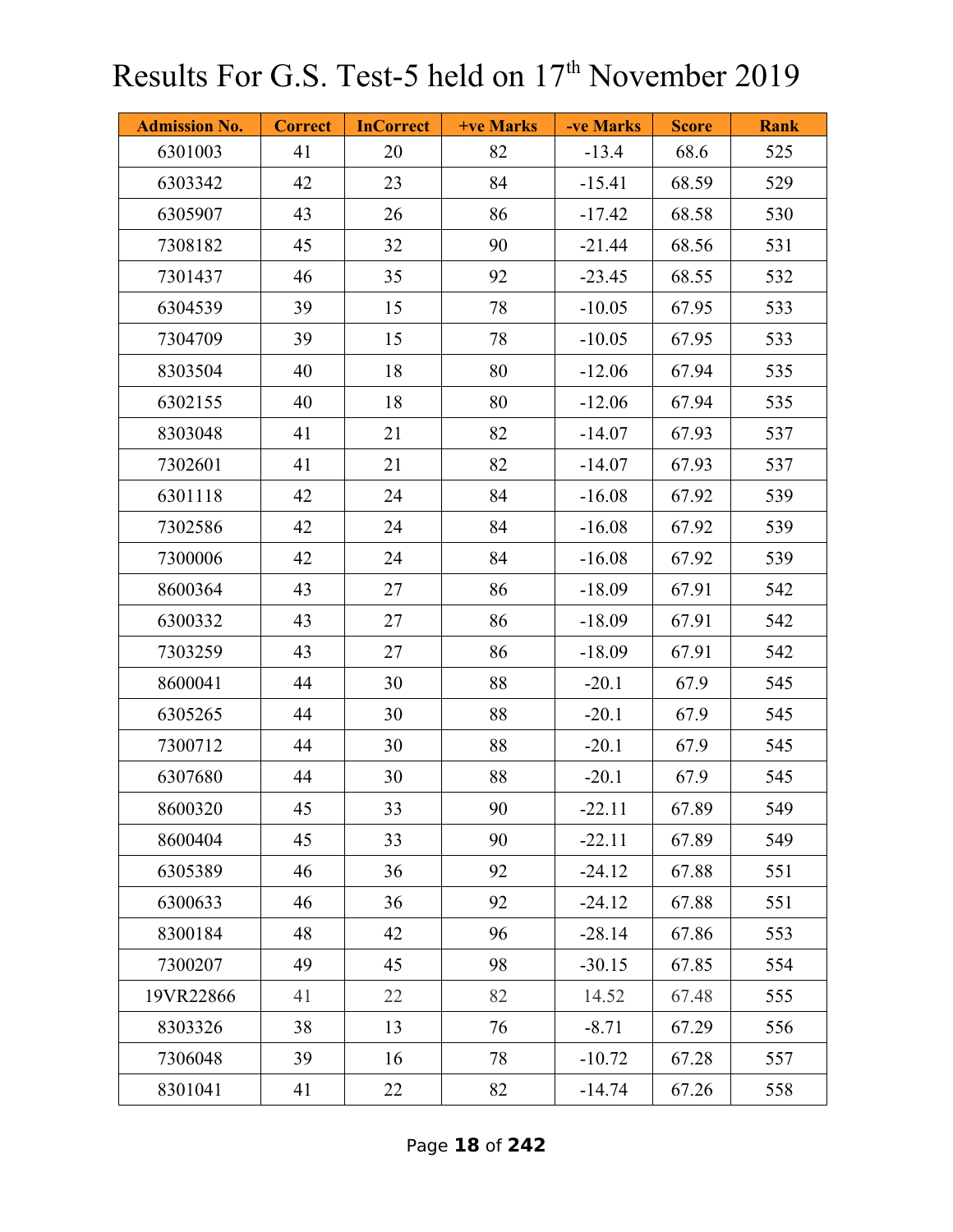| <b>Admission No.</b> | <b>Correct</b> | <b>InCorrect</b> | +ve Marks | -ve Marks | <b>Score</b> | <b>Rank</b> |
|----------------------|----------------|------------------|-----------|-----------|--------------|-------------|
| 7301127              | 41             | 22               | 82        | $-14.74$  | 67.26        | 558         |
| 7304055              | 41             | 22               | 82        | $-14.74$  | 67.26        | 558         |
| 7307559              | 41             | 22               | 82        | $-14.74$  | 67.26        | 558         |
| 6304037              | 41             | 22               | 82        | $-14.74$  | 67.26        | 558         |
| 8600094              | 42             | 25               | 84        | $-16.75$  | 67.25        | 563         |
| 7300676              | 43             | 28               | 86        | $-18.76$  | 67.24        | 564         |
| 8600015              | 44             | 31               | 88        | $-20.77$  | 67.23        | 565         |
| 6300507              | 44             | 31               | 88        | $-20.77$  | 67.23        | 565         |
| 7300919              | 44             | 31               | 88        | $-20.77$  | 67.23        | 565         |
| 7300989              | 45             | 34               | 90        | $-22.78$  | 67.22        | 568         |
| 7307216              | 45             | 34               | 90        | $-22.78$  | 67.22        | 568         |
| 7302087              | 46             | 37               | 92        | $-24.79$  | 67.21        | 570         |
| 7307572              | 46             | 37               | 92        | $-24.79$  | 67.21        | 570         |
| 6300445              | 46             | 37               | 92        | $-24.79$  | 67.21        | 570         |
| 7303938              | 46             | 37               | 92        | $-24.79$  | 67.21        | 570         |
| 6305195              | 47             | 40               | 94        | $-26.8$   | 67.2         | 574         |
| 7304629              | 47             | 40               | 94        | $-26.8$   | 67.2         | 574         |
| 7302092              | 48             | 43               | 96        | $-28.81$  | 67.19        | 576         |
| 6305690              | 48             | 43               | 96        | $-28.81$  | 67.19        | 576         |
| 19VR23490            | 42             | 26               | 84        | 17.16     | 66.84        | 578         |
| 8301662              | 37             | 11               | 74        | $-7.37$   | 66.63        | 579         |
| 7303862              | 39             | 17               | 78        | $-11.39$  | 66.61        | 580         |
| 7305329              | 39             | 17               | 78        | $-11.39$  | 66.61        | 580         |
| 7305851              | 40             | 20               | 80        | $-13.4$   | 66.6         | 582         |
| 8303138              | 41             | 23               | 82        | $-15.41$  | 66.59        | 583         |
| 6300461              | 42             | 26               | 84        | $-17.42$  | 66.58        | 584         |
| 8600627              | 42             | 26               | 84        | $-17.42$  | 66.58        | 584         |
| 6304445              | 42             | 26               | 84        | $-17.42$  | 66.58        | 584         |
| 6300831              | 42             | 26               | 84        | $-17.42$  | 66.58        | 584         |
| 7301189              | 42             | 26               | 84        | $-17.42$  | 66.58        | 584         |
| 8303159              | 44             | 32               | 88        | $-21.44$  | 66.56        | 589         |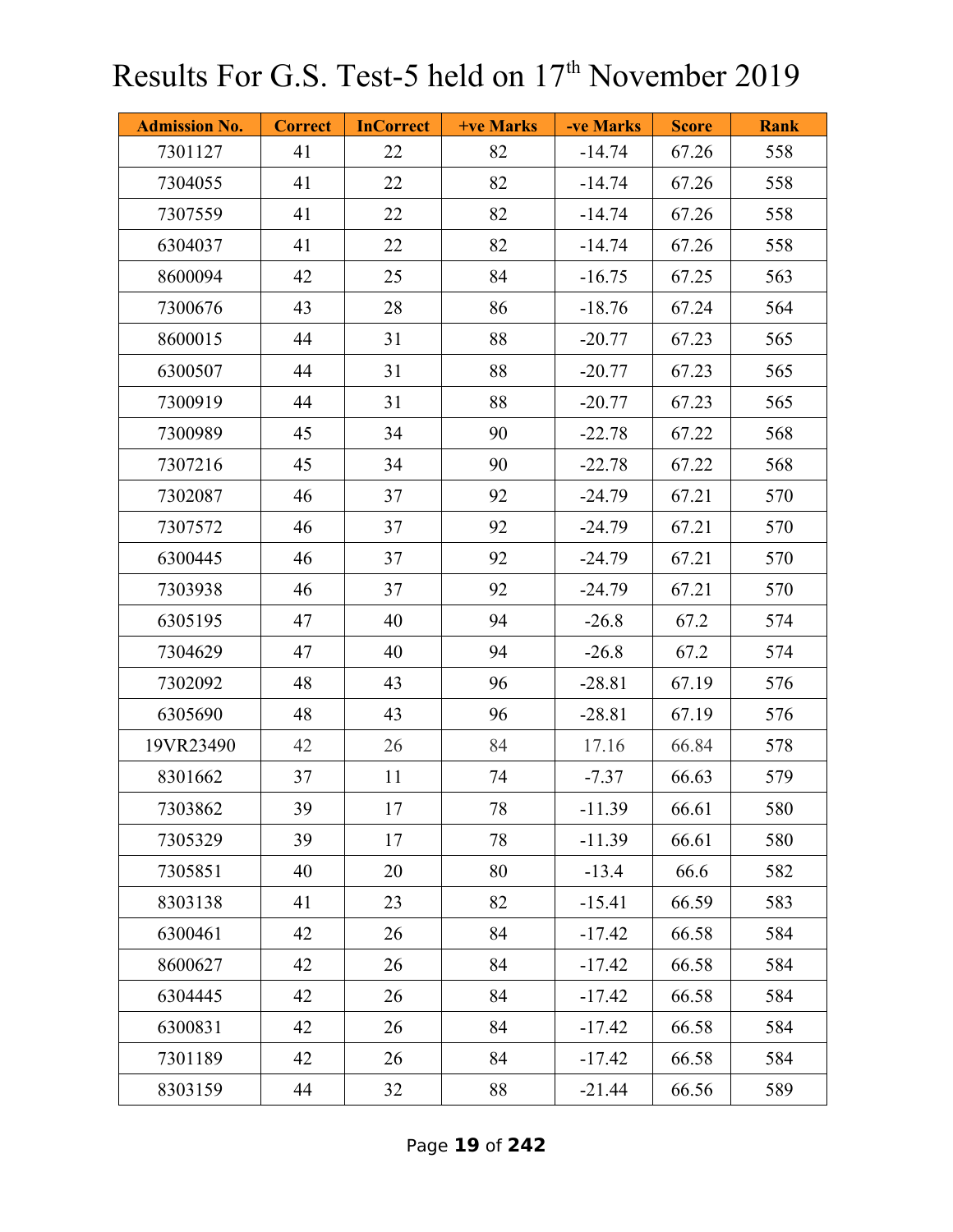| <b>Admission No.</b> | <b>Correct</b> | <b>InCorrect</b> | +ve Marks | -ve Marks | <b>Score</b> | <b>Rank</b> |
|----------------------|----------------|------------------|-----------|-----------|--------------|-------------|
| 6305773              | 45             | 35               | 90        | $-23.45$  | 66.55        | 590         |
| 8300299              | 45             | 35               | 90        | $-23.45$  | 66.55        | 590         |
| 8600252              | 45             | 35               | 90        | $-23.45$  | 66.55        | 590         |
| 7300339              | 45             | 35               | 90        | $-23.45$  | 66.55        | 590         |
| 8600535              | 45             | 35               | 90        | $-23.45$  | 66.55        | 590         |
| 7305183              | 45             | 35               | 90        | $-23.45$  | 66.55        | 590         |
| 7302320              | 46             | 38               | 92        | $-25.46$  | 66.54        | 596         |
| 6302806              | 50             | 50               | 100       | $-33.5$   | 66.5         | 597         |
| 19VR24486            | 47             | 42               | 94        | 27.72     | 66.28        | 598         |
| 19VR24258            | 40             | 21               | 80        | 13.86     | 66.14        | 599         |
| 8302274              | 38             | 15               | 76        | $-10.05$  | 65.95        | 600         |
| 6304446              | 38             | 15               | 76        | $-10.05$  | 65.95        | 600         |
| 6303645              | 39             | 18               | 78        | $-12.06$  | 65.94        | 602         |
| 7305610              | 39             | 18               | 78        | $-12.06$  | 65.94        | 602         |
| 8300968              | 40             | 21               | 80        | $-14.07$  | 65.93        | 604         |
| 8600125              | 42             | 27               | 84        | $-18.09$  | 65.91        | 605         |
| 7303398              | 42             | 27               | 84        | $-18.09$  | 65.91        | 605         |
| 6307197              | 42             | 27               | 84        | $-18.09$  | 65.91        | 605         |
| 6304683              | 42             | 27               | 84        | $-18.09$  | 65.91        | 605         |
| 6301815              | 42             | 27               | 84        | $-18.09$  | 65.91        | 605         |
| 7301204              | 43             | 30               | 86        | $-20.1$   | 65.9         | 610         |
| 7305806              | 43             | 30               | 86        | $-20.1$   | 65.9         | 610         |
| 7300645              | 44             | 33               | 88        | $-22.11$  | 65.89        | 612         |
| 7302126              | 44             | 33               | 88        | $-22.11$  | 65.89        | 612         |
| 7304237              | 44             | 33               | 88        | $-22.11$  | 65.89        | 612         |
| 7303503              | 44             | 33               | 88        | $-22.11$  | 65.89        | 612         |
| 7303266              | 45             | 36               | 90        | $-24.12$  | 65.88        | 616         |
| 7301102              | 36             | 10               | 72        | $-6.7$    | 65.3         | 617         |
| 6301701              | 38             | 16               | 76        | $-10.72$  | 65.28        | 618         |
| 6301325              | 38             | 16               | 76        | $-10.72$  | 65.28        | 618         |
| 6306724              | 40             | 22               | $80\,$    | $-14.74$  | 65.26        | 620         |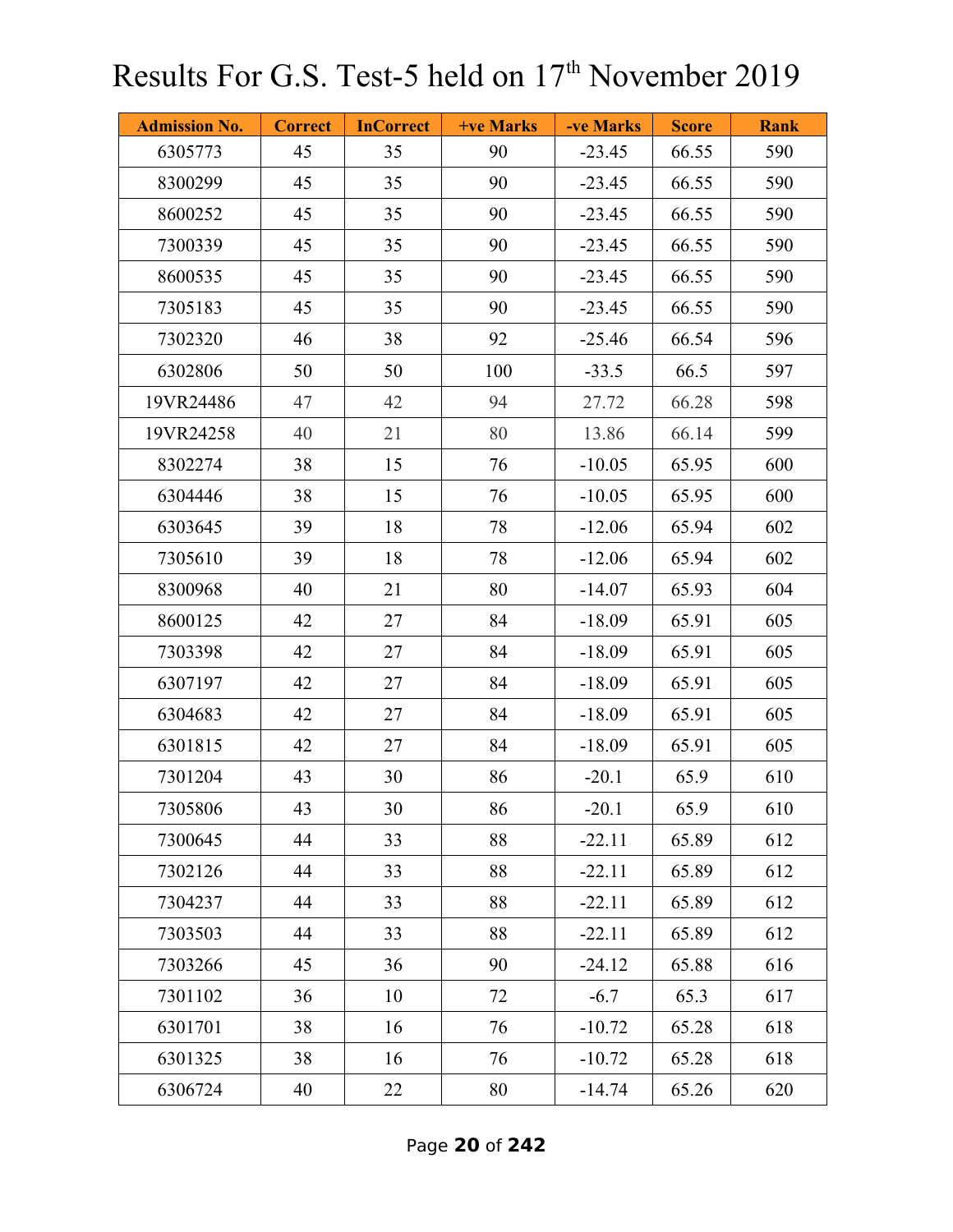| <b>Admission No.</b> | <b>Correct</b> | <b>InCorrect</b> | +ve Marks | -ve Marks | <b>Score</b> | <b>Rank</b> |
|----------------------|----------------|------------------|-----------|-----------|--------------|-------------|
| 7304400              | 41             | 25               | 82        | $-16.75$  | 65.25        | 621         |
| 6300089              | 41             | 25               | 82        | $-16.75$  | 65.25        | 621         |
| 7302614              | 42             | 28               | 84        | $-18.76$  | 65.24        | 623         |
| 6305085              | 42             | 28               | 84        | $-18.76$  | 65.24        | 623         |
| 7302638              | 43             | 31               | 86        | $-20.77$  | 65.23        | 625         |
| 7301898              | 43             | 31               | 86        | $-20.77$  | 65.23        | 625         |
| 6304518              | 43             | 31               | 86        | $-20.77$  | 65.23        | 625         |
| 6300423              | 44             | 34               | 88        | $-22.78$  | 65.22        | 628         |
| 8302498              | 45             | 37               | 90        | $-24.79$  | 65.21        | 629         |
| 8300757              | 45             | 37               | 90        | $-24.79$  | 65.21        | 629         |
| 7301972              | 46             | 40               | 92        | $-26.8$   | 65.2         | 631         |
| 6300860              | 46             | 40               | 92        | $-26.8$   | 65.2         | 631         |
| 6303191              | 46             | 40               | 92        | $-26.8$   | 65.2         | 631         |
| 6303837              | 47             | 43               | 94        | $-28.81$  | 65.19        | 634         |
| 19VR22967            | 49             | 50               | 98        | 33        | 65           | 635         |
| 19VR22803            | 45             | 38               | 90        | 25.08     | 64.92        | 636         |
| 19VR23209            | 42             | 29               | 84        | 19.14     | 64.86        | 637         |
| 19VR24034            | 42             | 29               | 84        | 19.14     | 64.86        | 637         |
| 19VR22784            | 41             | 26               | 82        | 17.16     | 64.84        | 639         |
| 19VR22943            | 41             | 26               | 82        | 17.16     | 64.84        | 639         |
| 19VR22800            | 37             | 14               | 74        | 9.24      | 64.76        | 641         |
| 6305616              | 35             | 8                | 70        | $-5.36$   | 64.64        | 642         |
| 6300173              | 37             | 14               | 74        | $-9.38$   | 64.62        | 643         |
| 7303108              | 38             | 17               | 76        | $-11.39$  | 64.61        | 644         |
| 8301412              | 38             | 17               | 76        | $-11.39$  | 64.61        | 644         |
| 8300527              | 38             | 17               | 76        | $-11.39$  | 64.61        | 644         |
| 7303759              | 39             | 20               | 78        | $-13.4$   | 64.6         | 647         |
| 7304249              | 39             | 20               | 78        | $-13.4$   | 64.6         | 647         |
| 6305216              | 39             | 20               | 78        | $-13.4$   | 64.6         | 647         |
| 8302510              | 39             | 20               | 78        | $-13.4$   | 64.6         | 647         |
| 7308121              | 41             | 26               | 82        | $-17.42$  | 64.58        | 651         |

Page **21** of **242**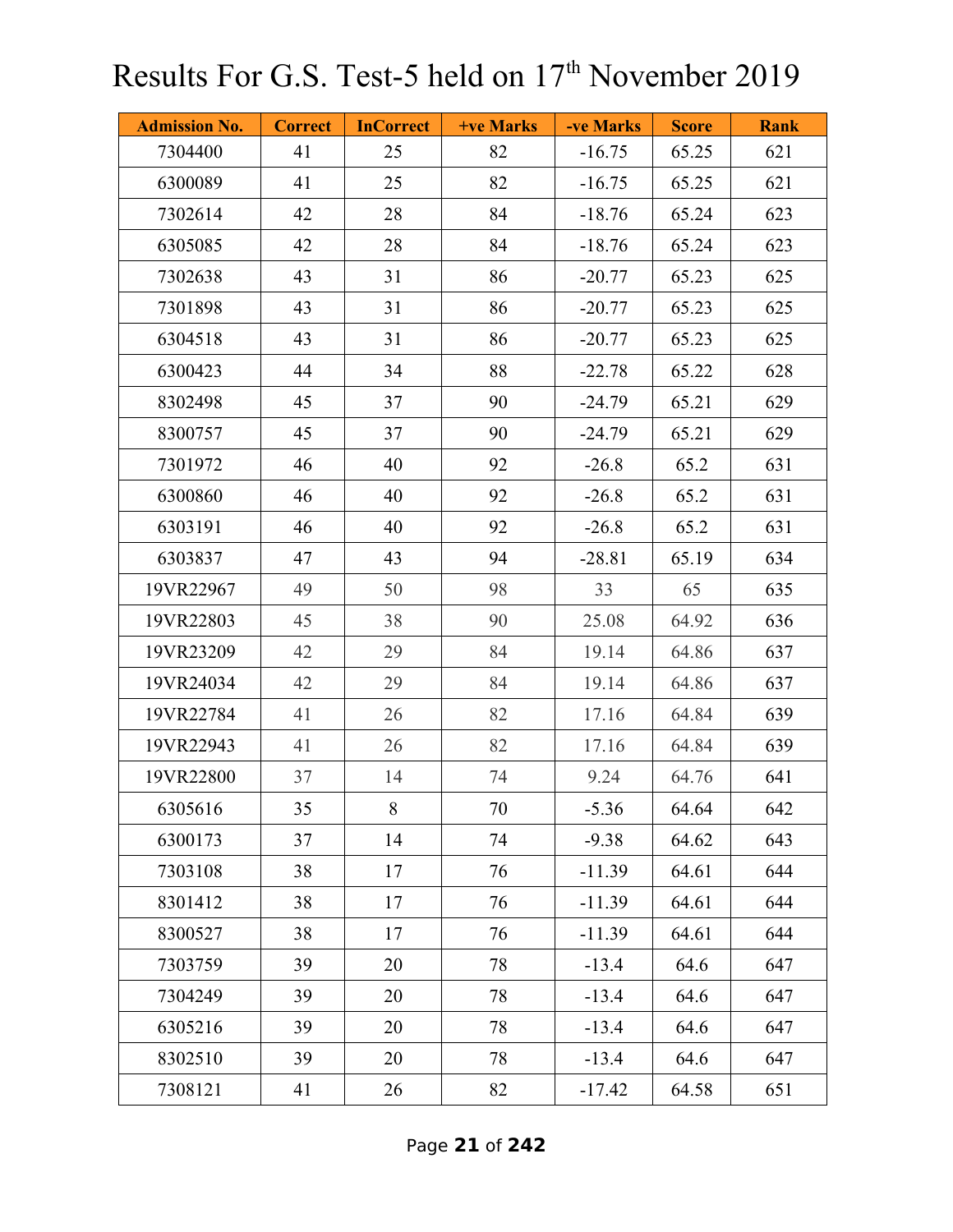| <b>Admission No.</b> | <b>Correct</b> | <b>InCorrect</b> | <b>+ve Marks</b> | -ve Marks | <b>Score</b> | <b>Rank</b> |
|----------------------|----------------|------------------|------------------|-----------|--------------|-------------|
| 6303133              | 42             | 29               | 84               | $-19.43$  | 64.57        | 652         |
| 7304037              | 42             | 29               | 84               | $-19.43$  | 64.57        | 652         |
| 6305179              | 43             | 32               | 86               | $-21.44$  | 64.56        | 654         |
| 6302640              | 44             | 35               | 88               | $-23.45$  | 64.55        | 655         |
| 6304189              | 44             | 35               | 88               | $-23.45$  | 64.55        | 655         |
| 1100132              | 45             | 38               | 90               | $-25.46$  | 64.54        | 657         |
| 8600472              | 46             | 41               | 92               | $-27.47$  | 64.53        | 658         |
| 6303543              | 46             | 41               | 92               | $-27.47$  | 64.53        | 658         |
| 6303312              | 47             | 44               | 94               | $-29.48$  | 64.52        | 660         |
| 8300142              | 47             | 44               | 94               | $-29.48$  | 64.52        | 660         |
| 6305334              | 48             | 47               | 96               | $-31.49$  | 64.51        | 662         |
| 19VR24342            | 48             | 48               | 96               | 31.68     | 64.32        | 663         |
| 6301908              | 35             | 9                | 70               | $-6.03$   | 63.97        | 664         |
| 8301428              | 38             | 18               | 76               | $-12.06$  | 63.94        | 665         |
| 6305202              | 38             | 18               | 76               | $-12.06$  | 63.94        | 665         |
| 8600448              | 38             | 18               | 76               | $-12.06$  | 63.94        | 665         |
| 6307262              | 40             | 24               | 80               | $-16.08$  | 63.92        | 668         |
| 7302419              | 40             | 24               | 80               | $-16.08$  | 63.92        | 668         |
| 7301125              | 40             | 24               | 80               | $-16.08$  | 63.92        | 668         |
| 7302575              | 41             | 27               | 82               | $-18.09$  | 63.91        | 671         |
| 7306354              | 41             | 27               | 82               | $-18.09$  | 63.91        | 671         |
| 8600077              | 42             | 30               | 84               | $-20.1$   | 63.9         | 673         |
| 8600723              | 43             | 33               | 86               | $-22.11$  | 63.89        | 674         |
| 8600717              | 43             | 33               | 86               | $-22.11$  | 63.89        | 674         |
| 1100125              | 43             | 33               | 86               | $-22.11$  | 63.89        | 674         |
| 6305760              | 43             | 33               | 86               | $-22.11$  | 63.89        | 674         |
| 6304536              | 44             | 36               | 88               | $-24.12$  | 63.88        | 678         |
| 8302286              | 45             | 39               | 90               | $-26.13$  | 63.87        | 679         |
| 6304423              | 45             | 39               | 90               | $-26.13$  | 63.87        | 679         |
| 6305566              | 46             | 42               | 92               | $-28.14$  | 63.86        | 681         |
| 1100054              | 47             | 45               | 94               | $-30.15$  | 63.85        | 682         |

Page **22** of **242**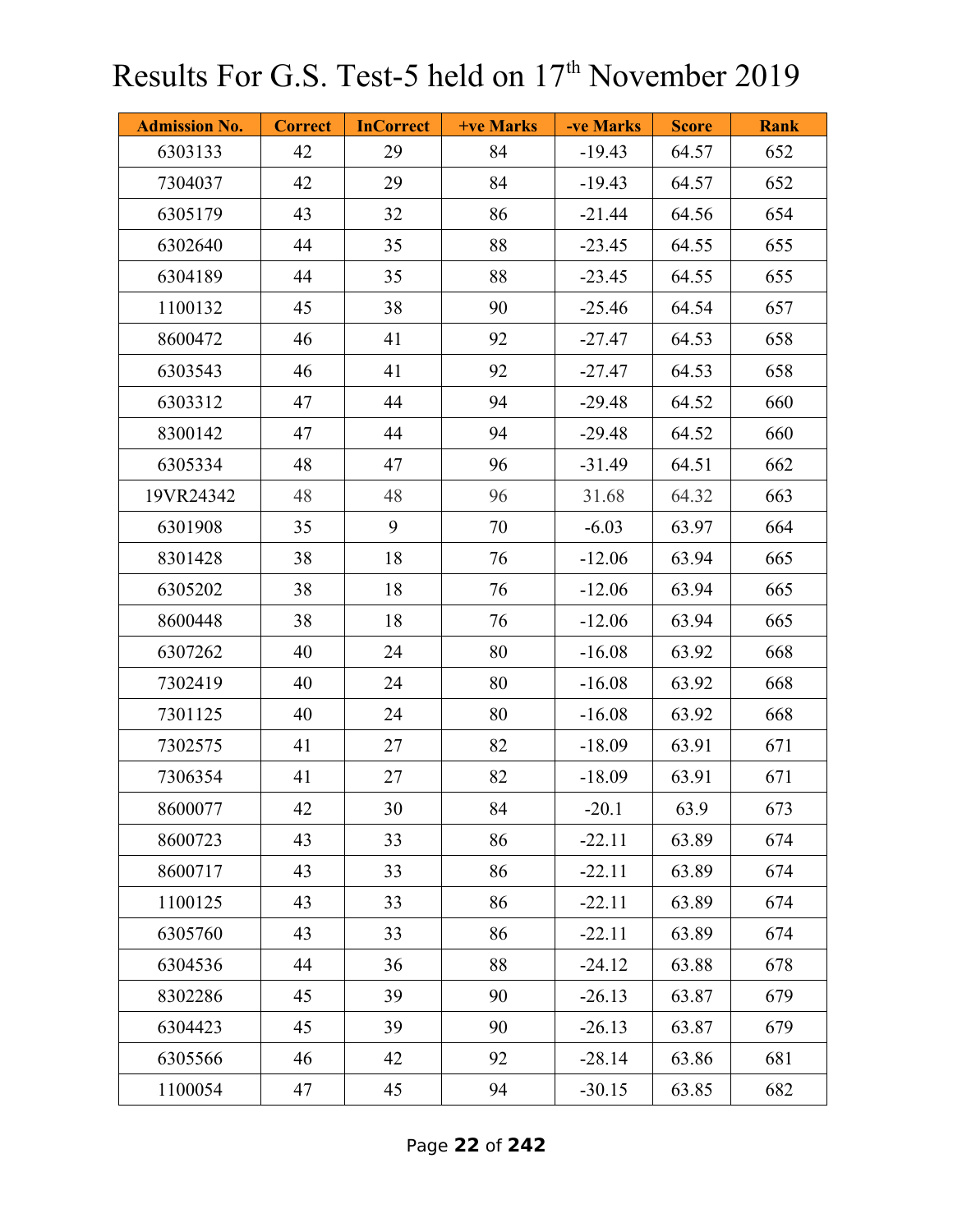| <b>Admission No.</b> | <b>Correct</b> | <b>InCorrect</b> | +ve Marks | -ve Marks | <b>Score</b> | <b>Rank</b> |
|----------------------|----------------|------------------|-----------|-----------|--------------|-------------|
| 6301339              | 47             | 45               | 94        | $-30.15$  | 63.85        | 682         |
| 7302385              | 49             | 51               | 98        | $-34.17$  | 63.83        | 684         |
| 8600314              | 49             | 51               | 98        | $-34.17$  | 63.83        | 684         |
| 19VR22954            | 46             | 43               | 92        | 28.38     | 63.62        | 686         |
| 6303030              | 37             | 16               | 74        | $-10.72$  | 63.28        | 687         |
| 6303915              | 38             | 19               | 76        | $-12.73$  | 63.27        | 688         |
| 1100029              | 40             | 25               | 80        | $-16.75$  | 63.25        | 689         |
| 6305316              | 40             | 25               | 80        | $-16.75$  | 63.25        | 689         |
| 7302959              | 41             | 28               | 82        | $-18.76$  | 63.24        | 691         |
| 7300487              | 41             | 28               | 82        | $-18.76$  | 63.24        | 691         |
| 7303856              | 42             | 31               | 84        | $-20.77$  | 63.23        | 693         |
| 1100107              | 42             | 31               | 84        | $-20.77$  | 63.23        | 693         |
| 6300766              | 42             | 31               | 84        | $-20.77$  | 63.23        | 693         |
| 6301750              | 42             | 31               | 84        | $-20.77$  | 63.23        | 693         |
| 7304635              | 43             | 34               | 86        | $-22.78$  | 63.22        | 697         |
| 6305109              | 43             | 34               | 86        | $-22.78$  | 63.22        | 697         |
| 6307678              | 44             | 37               | 88        | $-24.79$  | 63.21        | 699         |
| 8600185              | 44             | 37               | 88        | $-24.79$  | 63.21        | 699         |
| 6300794              | 46             | 43               | 92        | $-28.81$  | 63.19        | 701         |
| 6304092              | 47             | 46               | 94        | $-30.82$  | 63.18        | 702         |
| 6304421              | 47             | 46               | 94        | $-30.82$  | 63.18        | 702         |
| 19VR23066            | 41             | 29               | 82        | 19.14     | 62.86        | 704         |
| 19VR19598            | 41             | 29               | 82        | 19.14     | 62.86        | 704         |
| 7307043              | 36             | 14               | 72        | $-9.38$   | 62.62        | 706         |
| 8301776              | 37             | 17               | 74        | $-11.39$  | 62.61        | 707         |
| 8303443              | 37             | 17               | 74        | $-11.39$  | 62.61        | 707         |
| 7300726              | 37             | 17               | 74        | $-11.39$  | 62.61        | 707         |
| 6300069              | 37             | 17               | 74        | $-11.39$  | 62.61        | 707         |
| 7307508              | 37             | 17               | 74        | $-11.39$  | 62.61        | 707         |
| 6300531              | 38             | 20               | 76        | $-13.4$   | 62.6         | 712         |
| 6305704              | 39             | 23               | 78        | $-15.41$  | 62.59        | 713         |

Page **23** of **242**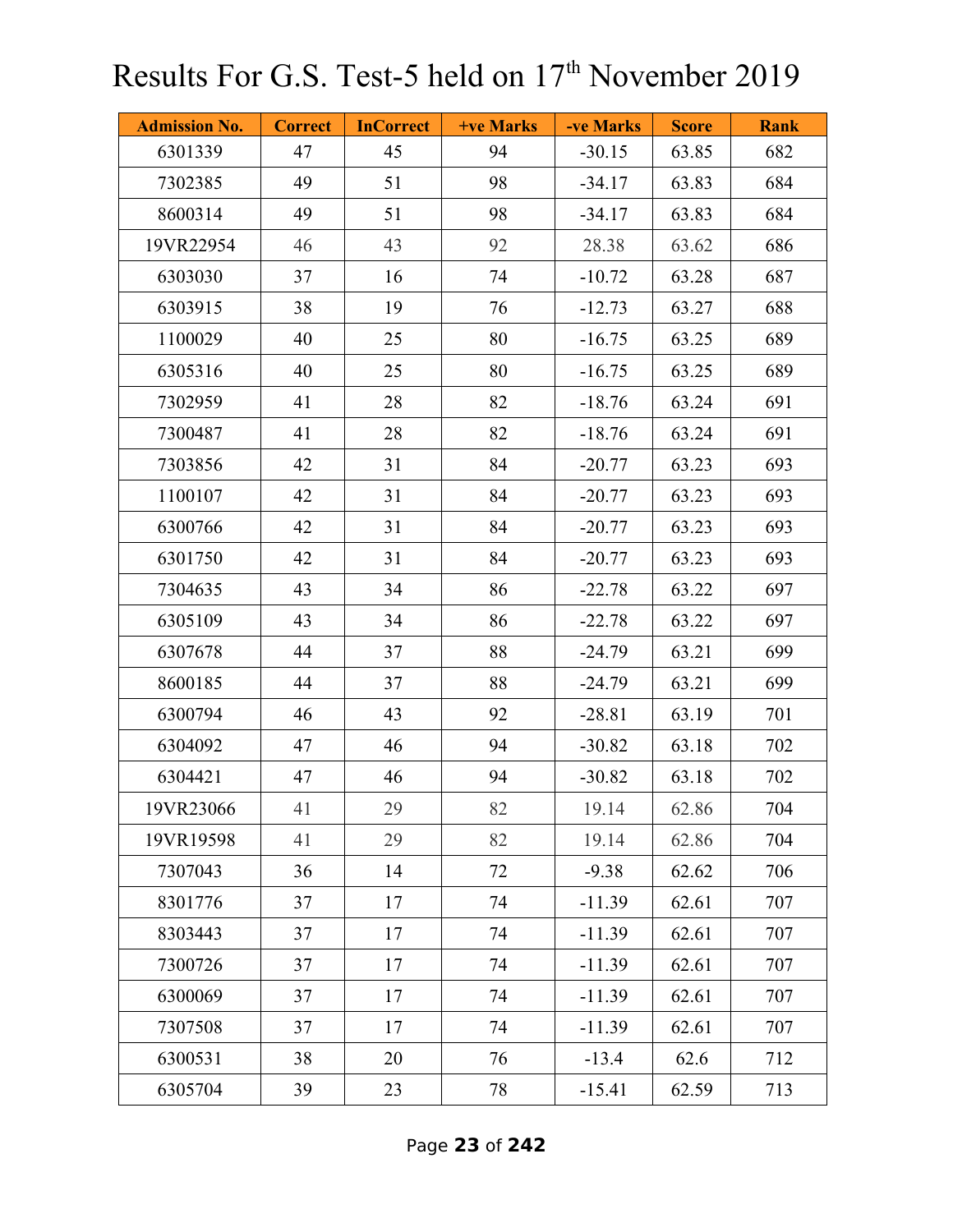| <b>Admission No.</b> | <b>Correct</b> | <b>InCorrect</b> | <b>+ve Marks</b> | -ve Marks      | <b>Score</b> | <b>Rank</b> |
|----------------------|----------------|------------------|------------------|----------------|--------------|-------------|
| 7305203              | 39             | 23               | 78               | $-15.41$       | 62.59        | 713         |
| 8300190              | 39             | 23               | 78               | $-15.41$       | 62.59        | 713         |
| 8303474              | 40             | 26               | 80               | $-17.42$       | 62.58        | 716         |
| 7300391              | 40             | 26               | 80               | $-17.42$       | 62.58        | 716         |
| 8600151              | 40             | 26               | 80               | $-17.42$       | 62.58        | 716         |
| 6301040              | 40             | 26               | 80               | $-17.42$       | 62.58        | 716         |
| 6303846              | 41             | 29               | 82               | $-19.43$       | 62.57        | 720         |
| 6302412              | 41             | 29               | 82               | $-19.43$       | 62.57        | 720         |
| 6303655              | 41             | 29               | 82               | $-19.43$       | 62.57        | 720         |
| 6303231              | 41             | 29               | 82               | $-19.43$       | 62.57        | 720         |
| 8600619              | 41             | 29               | 82               | $-19.43$       | 62.57        | 720         |
| 6304886              | 42             | 32               | 84               | $-21.44$       | 62.56        | 725         |
| 7301346              | 42             | 32               | 84               | $-21.44$       | 62.56        | 725         |
| 6307408              | 42             | 32               | 84               | $-21.44$       | 62.56        | 725         |
| 6303740              | 43             | 35               | 86               | $-23.45$       | 62.55        | 728         |
| 6300459              | 43             | 35               | 86               | $-23.45$       | 62.55        | 728         |
| 6305548              | 43             | 35               | 86               | $-23.45$       | 62.55        | 728         |
| 8600536              | 43             | 35               | 86               | $-23.45$       | 62.55        | 728         |
| 6303758              | 44             | 38               | 88               | $-25.46$       | 62.54        | 732         |
| 1100117              | 44             | 38               | 88               | $-25.46$       | 62.54        | 732         |
| 6303396              | 44             | 38               | 88               | $-25.46$       | 62.54        | 732         |
| 7301215              | 45             | 41               | 90               | $-27.47$       | 62.53        | 735         |
| 7304943              | 45             | 41               | 90               | $-27.47$       | 62.53        | 735         |
| 8302459              | 45             | 41               | 90               | $-27.47$       | 62.53        | 735         |
| 7307907              | 46             | 44               | 92               | $-29.48$       | 62.52        | 738         |
| 6302564              | 47             | 47               | 94               | $-31.49$       | 62.51        | 739         |
| 8600230              | 47             | 47               | 94               | $-31.49$       | 62.51        | 739         |
| 8600614              | 48             | 50               | 96               | $-33.5$        | 62.5         | 741         |
| 6301998              | 31             | $\boldsymbol{0}$ | 62               | $\overline{0}$ | 62           | 742         |
| 8301515              | 32             | $\overline{3}$   | 64               | $-2.01$        | 61.99        | 743         |
| 8600679              | 34             | 9                | 68               | $-6.03$        | 61.97        | 744         |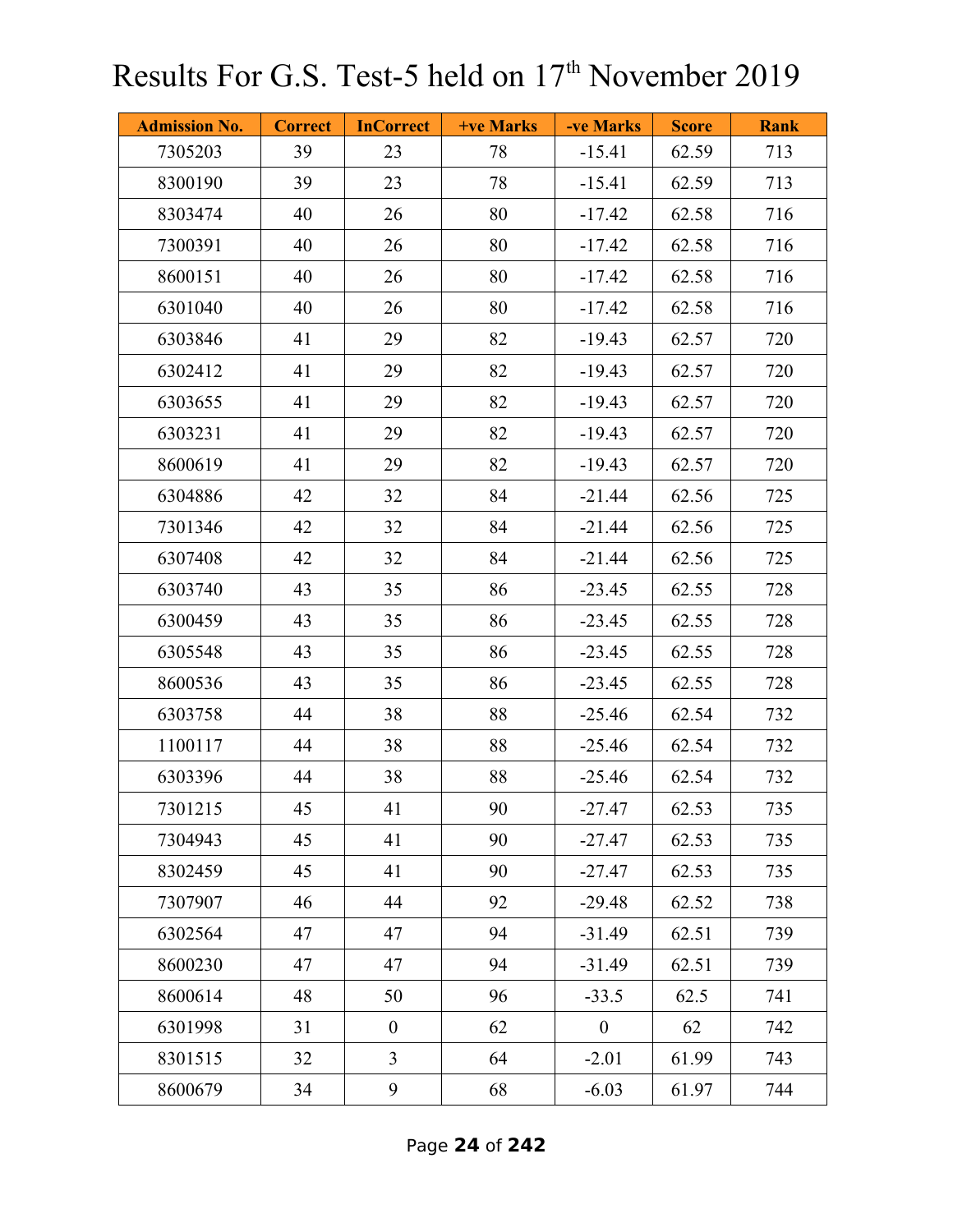| <b>Admission No.</b> | <b>Correct</b> | <b>InCorrect</b> | +ve Marks | -ve Marks | <b>Score</b> | <b>Rank</b> |
|----------------------|----------------|------------------|-----------|-----------|--------------|-------------|
| 7307890              | 36             | 15               | 72        | $-10.05$  | 61.95        | 745         |
| 6302796              | 37             | 18               | 74        | $-12.06$  | 61.94        | 746         |
| 6305349              | 37             | 18               | 74        | $-12.06$  | 61.94        | 746         |
| 7303137              | 37             | 18               | 74        | $-12.06$  | 61.94        | 746         |
| 6304475              | 37             | 18               | 74        | $-12.06$  | 61.94        | 746         |
| 6307258              | 38             | 21               | 76        | $-14.07$  | 61.93        | 750         |
| 6304765              | 39             | 24               | 78        | $-16.08$  | 61.92        | 751         |
| 7300408              | 39             | 24               | 78        | $-16.08$  | 61.92        | 751         |
| 6300164              | 40             | 27               | 80        | $-18.09$  | 61.91        | 753         |
| 6304989              | 40             | 27               | 80        | $-18.09$  | 61.91        | 753         |
| 8300030              | 40             | 27               | 80        | $-18.09$  | 61.91        | 753         |
| 8303488              | 41             | 30               | 82        | $-20.1$   | 61.9         | 756         |
| 7300574              | 43             | 36               | 86        | $-24.12$  | 61.88        | 757         |
| 1100084              | 43             | 36               | 86        | $-24.12$  | 61.88        | 757         |
| 7302084              | 44             | 39               | 88        | $-26.13$  | 61.87        | 759         |
| 1100057              | 46             | 45               | 92        | $-30.15$  | 61.85        | 760         |
| 8600178              | 47             | 48               | 94        | $-32.16$  | 61.84        | 761         |
| 7304544              | 48             | 51               | 96        | $-34.17$  | 61.83        | 762         |
| 19VR22973            | 41             | 31               | 82        | 20.46     | 61.54        | 763         |
| 7307275              | 32             | $\overline{4}$   | 64        | $-2.68$   | 61.32        | 764         |
| 7307017              | 36             | 16               | 72        | $-10.72$  | 61.28        | 765         |
| 7304660              | 37             | 19               | 74        | $-12.73$  | 61.27        | 766         |
| 7303517              | 37             | 19               | 74        | $-12.73$  | 61.27        | 766         |
| 7306907              | 37             | 19               | 74        | $-12.73$  | 61.27        | 766         |
| 8303526              | 37             | 19               | 74        | $-12.73$  | 61.27        | 766         |
| 8301501              | 37             | 19               | 74        | $-12.73$  | 61.27        | 766         |
| 6305006              | 39             | 25               | 78        | $-16.75$  | 61.25        | 771         |
| 6301373              | 40             | 28               | 80        | $-18.76$  | 61.24        | 772         |
| 6302064              | 40             | 28               | 80        | $-18.76$  | 61.24        | 772         |
| 7302477              | 40             | 28               | 80        | $-18.76$  | 61.24        | 772         |
| 6306058              | 40             | 28               | 80        | $-18.76$  | 61.24        | 772         |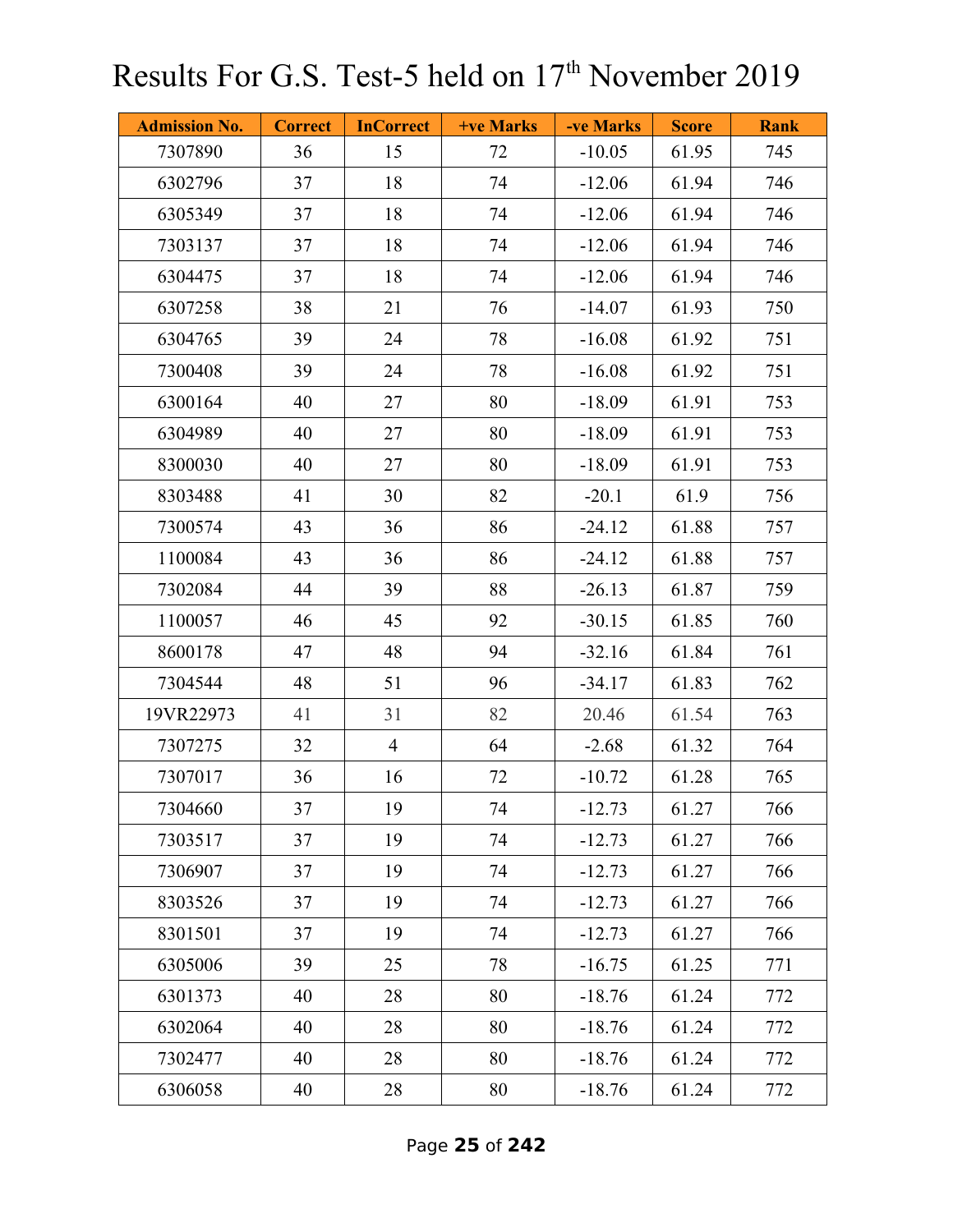| <b>Admission No.</b> | <b>Correct</b> | <b>InCorrect</b> | +ve Marks | -ve Marks | <b>Score</b> | <b>Rank</b> |
|----------------------|----------------|------------------|-----------|-----------|--------------|-------------|
| 7303065              | 40             | 28               | 80        | $-18.76$  | 61.24        | 772         |
| 8600409              | 40             | 28               | 80        | $-18.76$  | 61.24        | 772         |
| 6305703              | 40             | 28               | 80        | $-18.76$  | 61.24        | 772         |
| 8600414              | 41             | 31               | 82        | $-20.77$  | 61.23        | 779         |
| 6300104              | 41             | 31               | 82        | $-20.77$  | 61.23        | 779         |
| 8600523              | 43             | 37               | 86        | $-24.79$  | 61.21        | 781         |
| 8600085              | 43             | 37               | 86        | $-24.79$  | 61.21        | 781         |
| 6300368              | 43             | 37               | 86        | $-24.79$  | 61.21        | 781         |
| 6300960              | 44             | 40               | 88        | $-26.8$   | 61.2         | 784         |
| 6300697              | 44             | 40               | 88        | $-26.8$   | 61.2         | 784         |
| 7305788              | 44             | 40               | 88        | $-26.8$   | 61.2         | 784         |
| 7307942              | 44             | 40               | 88        | $-26.8$   | 61.2         | 784         |
| 7305081              | 44             | 40               | 88        | $-26.8$   | 61.2         | 784         |
| 7300079              | 44             | 40               | 88        | $-26.8$   | 61.2         | 784         |
| 8600186              | 45             | 43               | 90        | $-28.81$  | 61.19        | 790         |
| 6300598              | 46             | 46               | 92        | $-30.82$  | 61.18        | 791         |
| 8600189              | 48             | 52               | 96        | $-34.84$  | 61.16        | 792         |
| 19VR23399            | 40             | 29               | 80        | 19.14     | 60.86        | 793         |
| 7302325              | 34             | 11               | 68        | $-7.37$   | 60.63        | 794         |
| 7302867              | 37             | 20               | 74        | $-13.4$   | 60.6         | 795         |
| 8600379              | 37             | 20               | 74        | $-13.4$   | 60.6         | 795         |
| 6303077              | 38             | 23               | 76        | $-15.41$  | 60.59        | 797         |
| 6301706              | 38             | 23               | 76        | $-15.41$  | 60.59        | 797         |
| 6300437              | 39             | 26               | 78        | $-17.42$  | 60.58        | 799         |
| 6303710              | 39             | 26               | 78        | $-17.42$  | 60.58        | 799         |
| 6304577              | 39             | 26               | 78        | $-17.42$  | 60.58        | 799         |
| 6302700              | 39             | 26               | 78        | $-17.42$  | 60.58        | 799         |
| 6303553              | 40             | 29               | 80        | $-19.43$  | 60.57        | 803         |
| 6303410              | 41             | 32               | 82        | $-21.44$  | 60.56        | 804         |
| 7300260              | 41             | 32               | 82        | $-21.44$  | 60.56        | 804         |
| 6300379              | 41             | 32               | 82        | $-21.44$  | 60.56        | 804         |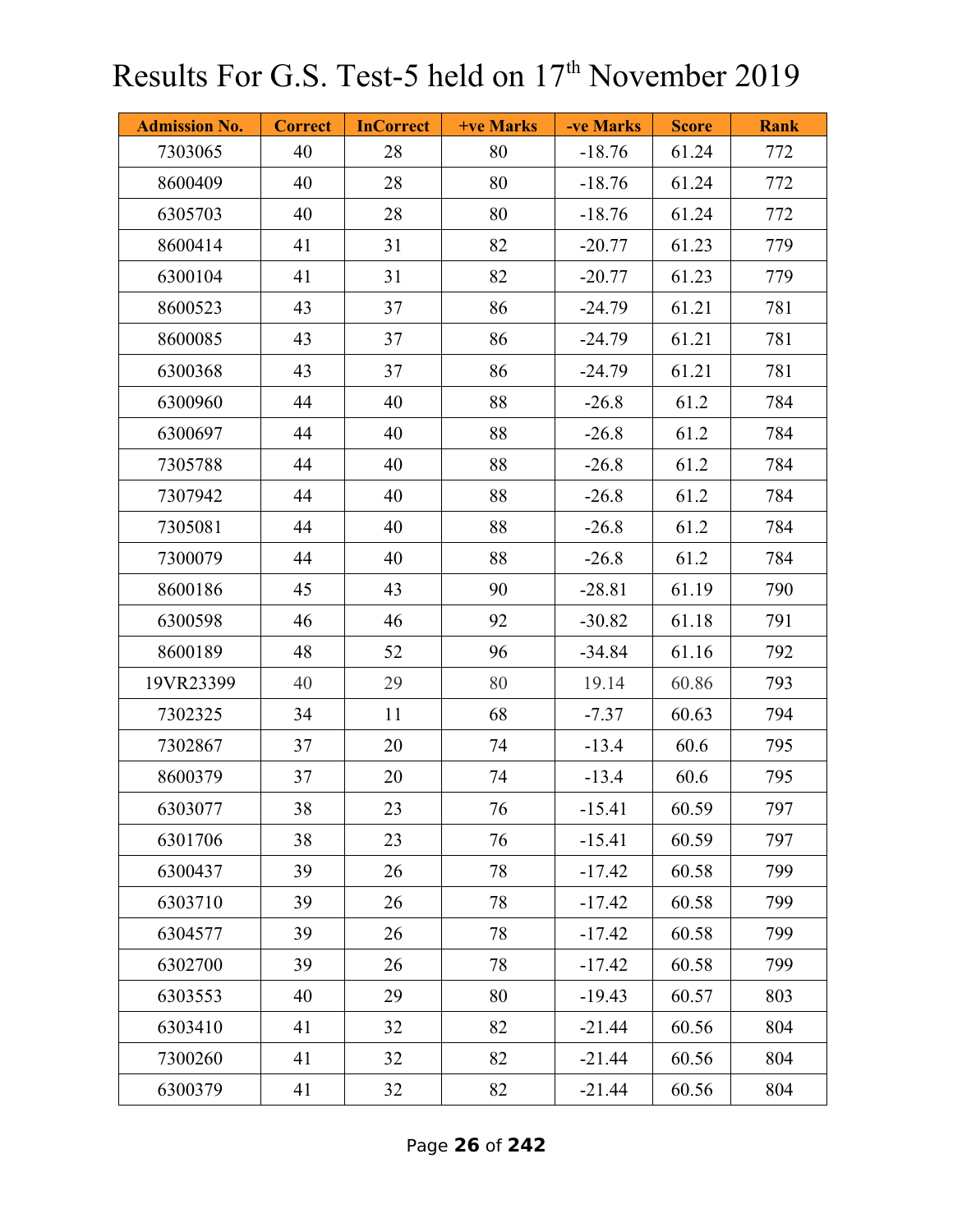| <b>Admission No.</b> | <b>Correct</b> | <b>InCorrect</b> | +ve Marks | -ve Marks | <b>Score</b> | <b>Rank</b> |
|----------------------|----------------|------------------|-----------|-----------|--------------|-------------|
| 6304166              | 42             | 35               | 84        | $-23.45$  | 60.55        | 807         |
| 6300184              | 42             | 35               | 84        | $-23.45$  | 60.55        | 807         |
| 7303745              | 42             | 35               | 84        | $-23.45$  | 60.55        | 807         |
| 6305614              | 42             | 35               | 84        | $-23.45$  | 60.55        | 807         |
| 6303649              | 42             | 35               | 84        | $-23.45$  | 60.55        | 807         |
| 7300525              | 42             | 35               | 84        | $-23.45$  | 60.55        | 807         |
| 8300508              | 43             | 38               | 86        | $-25.46$  | 60.54        | 813         |
| 8302069              | 43             | 38               | 86        | $-25.46$  | 60.54        | 813         |
| 7300655              | 43             | 38               | 86        | $-25.46$  | 60.54        | 813         |
| 6300875              | 43             | 38               | 86        | $-25.46$  | 60.54        | 813         |
| 8600311              | 43             | 38               | 86        | $-25.46$  | 60.54        | 813         |
| 7307662              | 44             | 41               | 88        | $-27.47$  | 60.53        | 818         |
| 8600407              | 45             | 44               | 90        | $-29.48$  | 60.52        | 819         |
| 7304274              | 33             | 9                | 66        | $-6.03$   | 59.97        | 820         |
| 6300517              | 35             | 15               | 70        | $-10.05$  | 59.95        | 821         |
| 7303107              | 35             | 15               | 70        | $-10.05$  | 59.95        | 821         |
| 6300219              | 36             | 18               | 72        | $-12.06$  | 59.94        | 823         |
| 7300657              | 39             | 27               | 78        | $-18.09$  | 59.91        | 824         |
| 7303032              | 39             | 27               | 78        | $-18.09$  | 59.91        | 824         |
| 7301678              | 39             | 27               | 78        | $-18.09$  | 59.91        | 824         |
| 7307516              | 39             | 27               | 78        | $-18.09$  | 59.91        | 824         |
| 7305676              | 40             | 30               | 80        | $-20.1$   | 59.9         | 828         |
| 7300573              | 41             | 33               | 82        | $-22.11$  | 59.89        | 829         |
| 6304450              | 41             | 33               | 82        | $-22.11$  | 59.89        | 829         |
| 6304839              | 41             | 33               | 82        | $-22.11$  | 59.89        | 829         |
| 8600598              | 41             | 33               | 82        | $-22.11$  | 59.89        | 829         |
| 7304868              | 41             | 33               | 82        | $-22.11$  | 59.89        | 829         |
| 7304330              | 41             | 33               | 82        | $-22.11$  | 59.89        | 829         |
| 6301867              | 41             | 33               | 82        | $-22.11$  | 59.89        | 829         |
| 7300821              | 41             | 33               | 82        | $-22.11$  | 59.89        | 829         |
| 6302036              | 42             | 36               | 84        | $-24.12$  | 59.88        | 837         |

Page **27** of **242**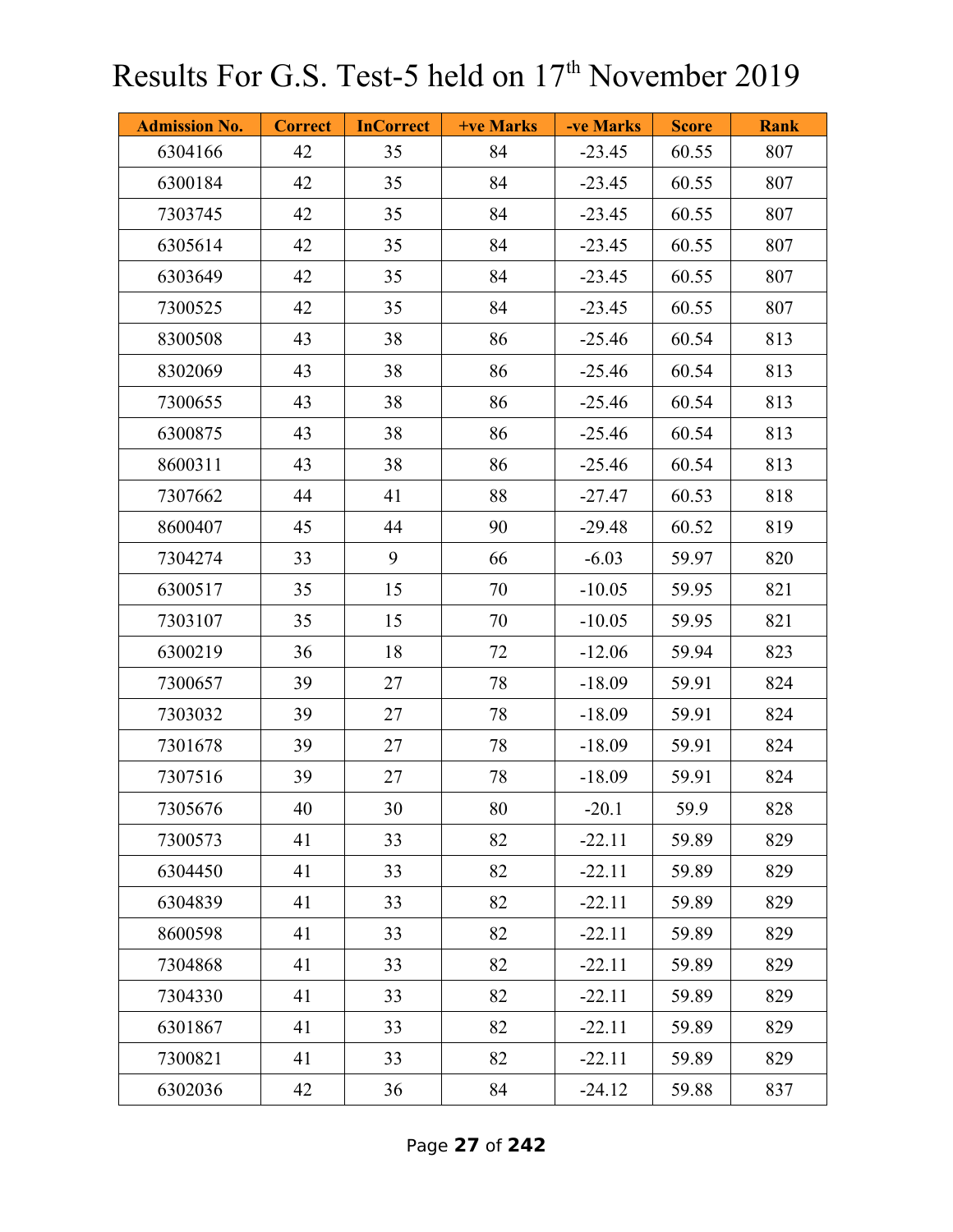| <b>Admission No.</b> | <b>Correct</b> | <b>InCorrect</b> | +ve Marks | -ve Marks | <b>Score</b> | <b>Rank</b> |
|----------------------|----------------|------------------|-----------|-----------|--------------|-------------|
| 6303019              | 42             | 36               | 84        | $-24.12$  | 59.88        | 837         |
| 7302631              | 42             | 36               | 84        | $-24.12$  | 59.88        | 837         |
| 7303073              | 44             | 42               | 88        | $-28.14$  | 59.86        | 840         |
| 8600255              | 46             | 48               | 92        | $-32.16$  | 59.84        | 841         |
| 1100098              | 47             | 51               | 94        | $-34.17$  | 59.83        | 842         |
| 19VR22809            | 41             | 34               | 82        | 22.44     | 59.56        | 843         |
| 19VR22636            | 39             | 28               | 78        | 18.48     | 59.52        | 844         |
| 8300412              | 34             | 13               | 68        | $-8.71$   | 59.29        | 845         |
| 6305097              | 37             | 22               | 74        | $-14.74$  | 59.26        | 846         |
| 6300352              | 37             | 22               | 74        | $-14.74$  | 59.26        | 846         |
| 7303782              | 37             | 22               | 74        | $-14.74$  | 59.26        | 846         |
| 8300452              | 37             | 22               | 74        | $-14.74$  | 59.26        | 846         |
| 6303597              | 38             | 25               | 76        | $-16.75$  | 59.25        | 850         |
| 1100127              | 39             | 28               | 78        | $-18.76$  | 59.24        | 851         |
| 6300711              | 39             | 28               | 78        | $-18.76$  | 59.24        | 851         |
| 7300580              | 39             | 28               | 78        | $-18.76$  | 59.24        | 851         |
| 6303487              | 39             | 28               | 78        | $-18.76$  | 59.24        | 851         |
| 1100096              | 39             | 28               | 78        | $-18.76$  | 59.24        | 851         |
| 6300627              | 39             | 28               | 78        | $-18.76$  | 59.24        | 851         |
| 6304548              | 39             | 28               | 78        | $-18.76$  | 59.24        | 851         |
| 6303337              | 39             | 28               | 78        | $-18.76$  | 59.24        | 851         |
| 7304711              | 41             | 34               | 82        | $-22.78$  | 59.22        | 859         |
| 7305108              | 42             | 37               | 84        | $-24.79$  | 59.21        | 860         |
| 7305109              | 43             | 40               | 86        | $-26.8$   | 59.2         | 861         |
| 6304028              | 43             | 40               | 86        | $-26.8$   | 59.2         | 861         |
| 8600130              | 45             | 46               | 90        | $-30.82$  | 59.18        | 863         |
| 7300346              | 45             | 46               | 90        | $-30.82$  | 59.18        | 863         |
| 8600348              | 46             | 49               | 92        | $-32.83$  | 59.17        | 865         |
| 6301347              | 31             | 5                | 62        | $-3.35$   | 58.65        | 866         |
| 8300289              | 35             | 17               | 70        | $-11.39$  | 58.61        | 867         |
| 8300553              | 37             | 23               | 74        | $-15.41$  | 58.59        | 868         |

Page **28** of **242**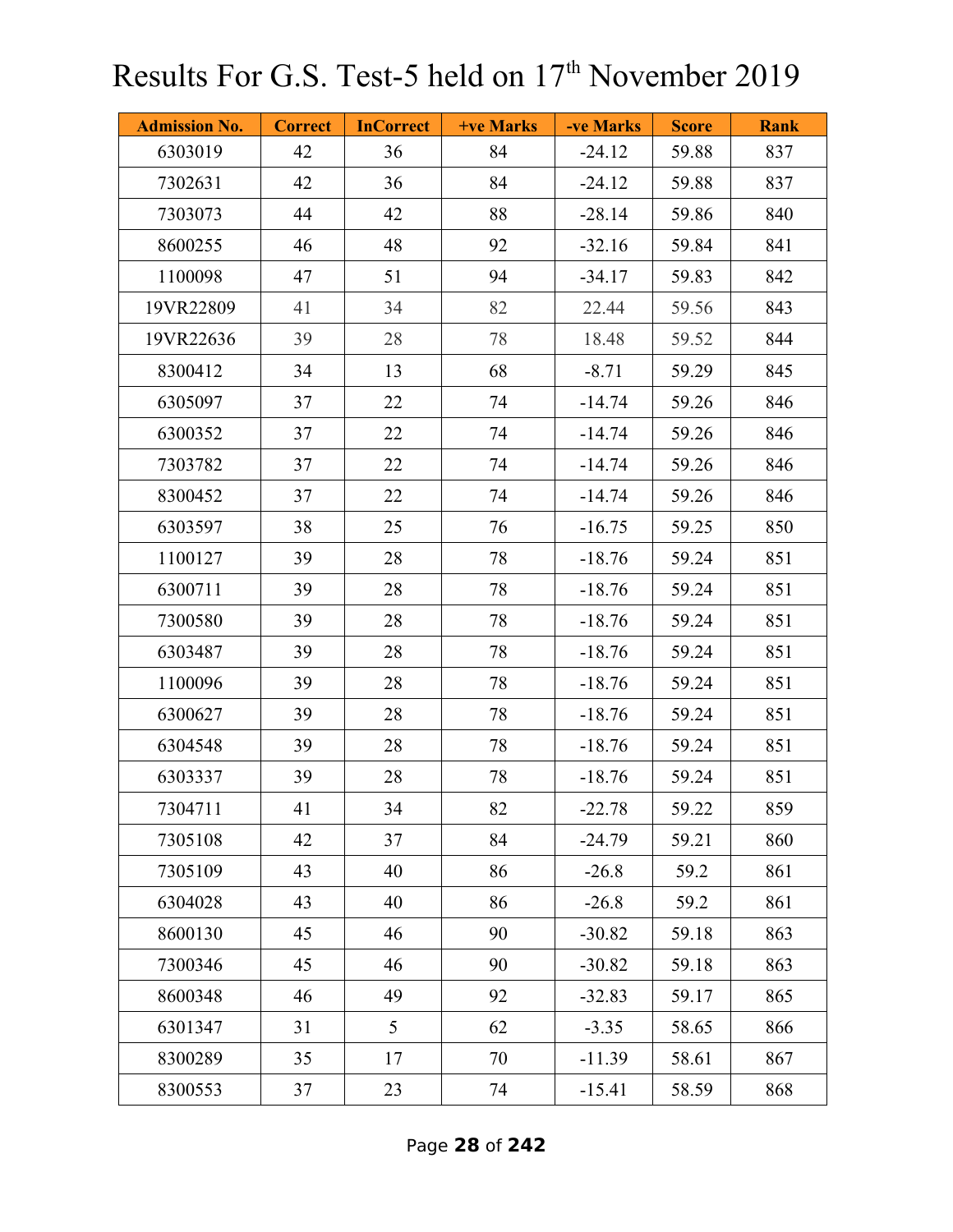| <b>Admission No.</b> | <b>Correct</b> | <b>InCorrect</b> | +ve Marks | -ve Marks | <b>Score</b> | <b>Rank</b> |
|----------------------|----------------|------------------|-----------|-----------|--------------|-------------|
| 6300869              | 37             | 23               | 74        | $-15.41$  | 58.59        | 868         |
| 7305522              | 37             | 23               | 74        | $-15.41$  | 58.59        | 868         |
| 7305045              | 38             | 26               | 76        | $-17.42$  | 58.58        | 871         |
| 1100104              | 38             | 26               | 76        | $-17.42$  | 58.58        | 871         |
| 6301397              | 38             | 26               | 76        | $-17.42$  | 58.58        | 871         |
| 8600382              | 38             | 26               | 76        | $-17.42$  | 58.58        | 871         |
| 7307290              | 38             | 26               | 76        | $-17.42$  | 58.58        | 871         |
| 7305664              | 39             | 29               | 78        | $-19.43$  | 58.57        | 876         |
| 7300002              | 39             | 29               | 78        | $-19.43$  | 58.57        | 876         |
| 8600337              | 39             | 29               | 78        | $-19.43$  | 58.57        | 876         |
| 6300995              | 39             | 29               | 78        | $-19.43$  | 58.57        | 876         |
| 7305365              | 40             | 32               | 80        | $-21.44$  | 58.56        | 880         |
| 6300145              | 40             | 32               | 80        | $-21.44$  | 58.56        | 880         |
| 7303801              | 40             | 32               | 80        | $-21.44$  | 58.56        | 880         |
| 6302928              | 42             | 38               | 84        | $-25.46$  | 58.54        | 883         |
| 6305899              | 43             | 41               | 86        | $-27.47$  | 58.53        | 884         |
| 7300463              | 44             | 44               | 88        | $-29.48$  | 58.52        | 885         |
| 6304559              | 44             | 44               | 88        | $-29.48$  | 58.52        | 885         |
| 19VR22751            | 46             | 51               | 92        | 33.66     | 58.34        | 887         |
| 8600331              | 34             | 15               | 68        | $-10.05$  | 57.95        | 888         |
| 6300293              | 35             | 18               | 70        | $-12.06$  | 57.94        | 889         |
| 1100212              | 35             | 18               | 70        | $-12.06$  | 57.94        | 889         |
| 7304337              | 36             | 21               | 72        | $-14.07$  | 57.93        | 891         |
| 7305843              | 36             | 21               | 72        | $-14.07$  | 57.93        | 891         |
| 7308183              | 37             | 24               | 74        | $-16.08$  | 57.92        | 893         |
| 6302601              | 37             | 24               | 74        | $-16.08$  | 57.92        | 893         |
| 6304705              | 38             | 27               | 76        | $-18.09$  | 57.91        | 895         |
| 6300706              | 38             | 27               | 76        | $-18.09$  | 57.91        | 895         |
| 6303117              | 38             | 27               | 76        | $-18.09$  | 57.91        | 895         |
| 7300674              | 38             | 27               | 76        | $-18.09$  | 57.91        | 895         |
| 7305826              | 38             | 27               | 76        | $-18.09$  | 57.91        | 895         |

Page **29** of **242**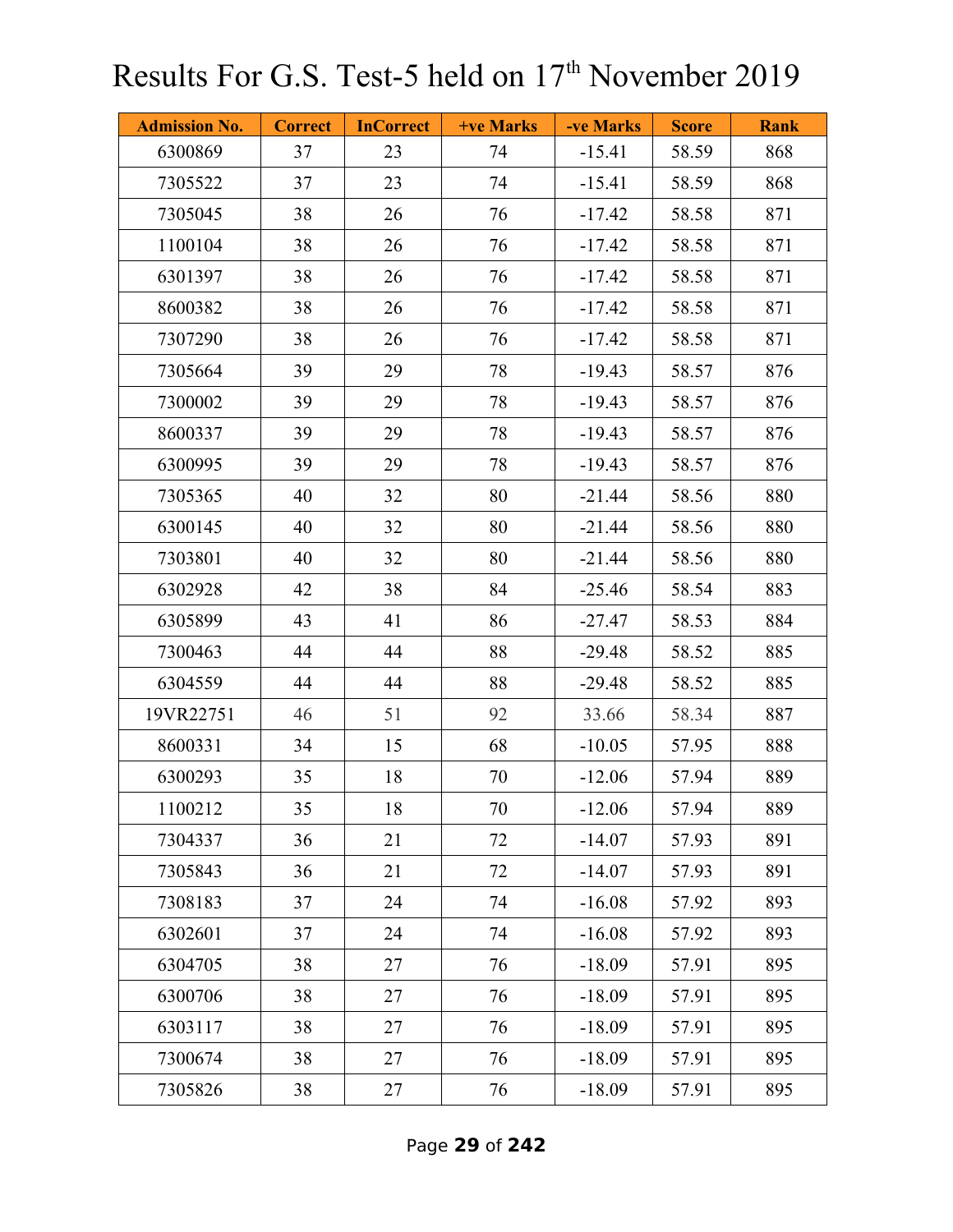| <b>Admission No.</b> | <b>Correct</b> | <b>InCorrect</b> | <b>+ve Marks</b> | -ve Marks | <b>Score</b> | <b>Rank</b> |
|----------------------|----------------|------------------|------------------|-----------|--------------|-------------|
| 6304562              | 38             | 27               | 76               | $-18.09$  | 57.91        | 895         |
| 6302879              | 38             | 27               | 76               | $-18.09$  | 57.91        | 895         |
| 7300059              | 39             | 30               | 78               | $-20.1$   | 57.9         | 902         |
| 6307469              | 39             | 30               | 78               | $-20.1$   | 57.9         | 902         |
| 6305950              | 41             | 36               | 82               | $-24.12$  | 57.88        | 904         |
| 8300895              | 41             | 36               | 82               | $-24.12$  | 57.88        | 904         |
| 7301945              | 41             | 36               | 82               | $-24.12$  | 57.88        | 904         |
| 8300195              | 43             | 42               | 86               | $-28.14$  | 57.86        | 907         |
| 8600629              | 43             | 42               | 86               | $-28.14$  | 57.86        | 907         |
| 8600031              | 44             | 45               | 88               | $-30.15$  | 57.85        | 909         |
| 19VR22660            | 43             | 43               | 86               | 28.38     | 57.62        | 910         |
| 19VR23381            | 38             | 28               | 76               | 18.48     | 57.52        | 911         |
| 7305038              | 31             | $\overline{7}$   | 62               | $-4.69$   | 57.31        | 912         |
| 8302368              | 33             | 13               | 66               | $-8.71$   | 57.29        | 913         |
| 6300656              | 33             | 13               | 66               | $-8.71$   | 57.29        | 913         |
| 7302157              | 33             | 13               | 66               | $-8.71$   | 57.29        | 913         |
| 6300857              | 33             | 13               | 66               | $-8.71$   | 57.29        | 913         |
| 6305878              | 34             | 16               | 68               | $-10.72$  | 57.28        | 917         |
| 6301936              | 35             | 19               | 70               | $-12.73$  | 57.27        | 918         |
| 6302345              | 36             | 22               | 72               | $-14.74$  | 57.26        | 919         |
| 6300280              | 36             | 22               | 72               | $-14.74$  | 57.26        | 919         |
| 7300174              | 37             | 25               | 74               | $-16.75$  | 57.25        | 921         |
| 6301016              | 37             | 25               | 74               | $-16.75$  | 57.25        | 921         |
| 6305733              | 37             | 25               | 74               | $-16.75$  | 57.25        | 921         |
| 6306006              | 38             | 28               | 76               | $-18.76$  | 57.24        | 924         |
| 8303444              | 38             | 28               | 76               | $-18.76$  | 57.24        | 924         |
| 7300540              | 39             | 31               | 78               | $-20.77$  | 57.23        | 926         |
| 6301583              | 39             | 31               | 78               | $-20.77$  | 57.23        | 926         |
| 6300909              | 40             | 34               | 80               | $-22.78$  | 57.22        | 928         |
| 8600194              | 40             | 34               | 80               | $-22.78$  | 57.22        | 928         |
| 6302954              | 41             | 37               | 82               | $-24.79$  | 57.21        | 930         |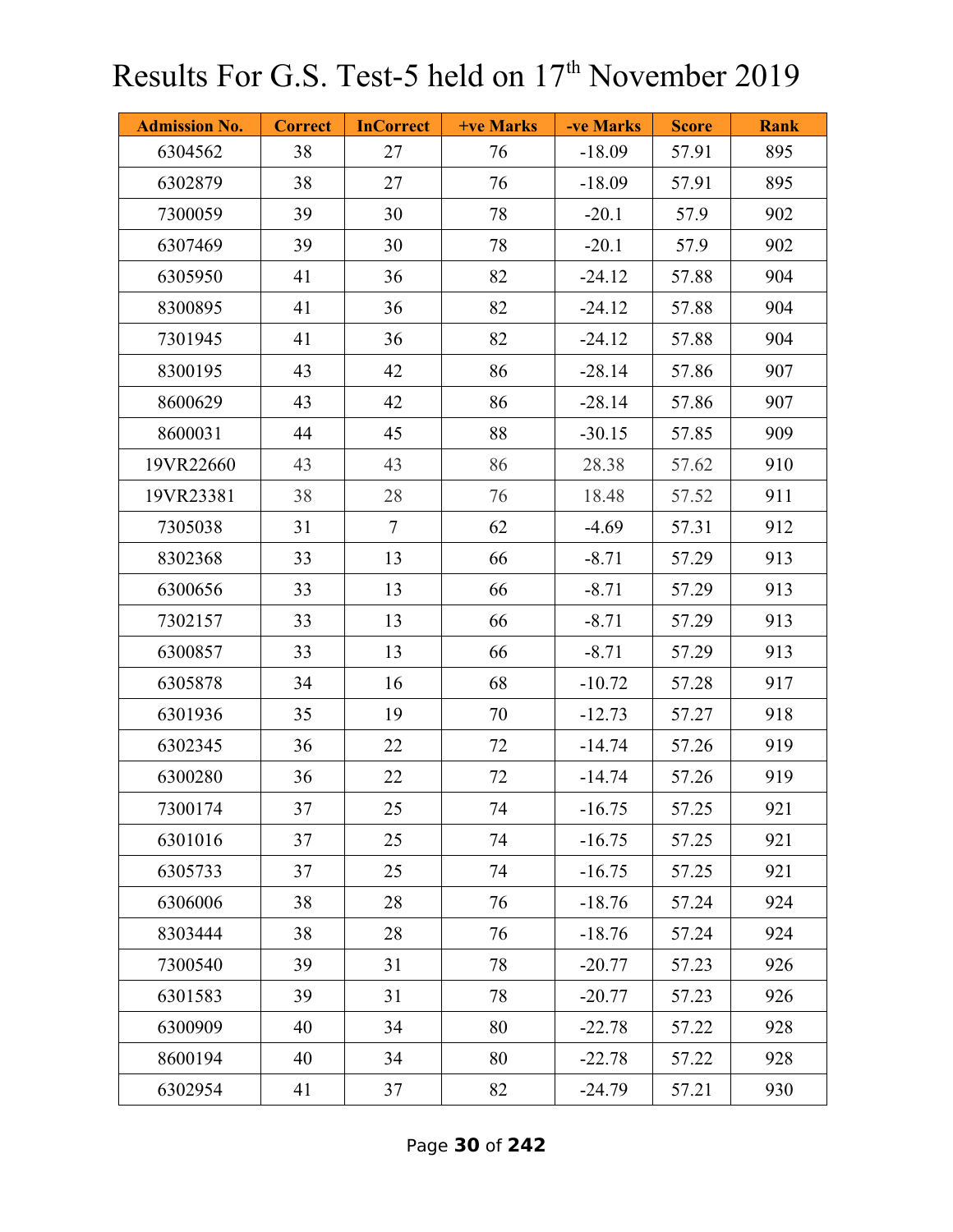| <b>Admission No.</b> | <b>Correct</b> | <b>InCorrect</b> | +ve Marks | -ve Marks | <b>Score</b> | <b>Rank</b> |
|----------------------|----------------|------------------|-----------|-----------|--------------|-------------|
| 6303040              | 41             | 37               | 82        | $-24.79$  | 57.21        | 930         |
| 7302967              | 41             | 37               | 82        | $-24.79$  | 57.21        | 930         |
| 8600564              | 41             | 37               | 82        | $-24.79$  | 57.21        | 930         |
| 7307131              | 41             | 37               | 82        | $-24.79$  | 57.21        | 930         |
| 7308003              | 41             | 37               | 82        | $-24.79$  | 57.21        | 930         |
| 8300841              | 41             | 37               | 82        | $-24.79$  | 57.21        | 930         |
| 6302244              | 42             | 40               | 84        | $-26.8$   | 57.2         | 937         |
| 8600241              | 43             | 43               | 86        | $-28.81$  | 57.19        | 938         |
| 6302227              | 44             | 46               | 88        | $-30.82$  | 57.18        | 939         |
| 6303278              | 44             | 46               | 88        | $-30.82$  | 57.18        | 939         |
| 7305351              | 45             | 49               | 90        | $-32.83$  | 57.17        | 941         |
| 19VR22795            | 38             | 29               | 76        | 19.14     | 56.86        | 942         |
| 8301210              | 33             | 14               | 66        | $-9.38$   | 56.62        | 943         |
| 8301731              | 33             | 14               | 66        | $-9.38$   | 56.62        | 943         |
| 7307064              | 34             | 17               | 68        | $-11.39$  | 56.61        | 945         |
| 6300396              | 35             | 20               | 70        | $-13.4$   | 56.6         | 946         |
| 7303003              | 35             | 20               | 70        | $-13.4$   | 56.6         | 946         |
| 6300612              | 36             | 23               | 72        | $-15.41$  | 56.59        | 948         |
| 6302043              | 36             | 23               | 72        | $-15.41$  | 56.59        | 948         |
| 7300787              | 36             | 23               | 72        | $-15.41$  | 56.59        | 948         |
| 7302595              | 36             | 23               | 72        | $-15.41$  | 56.59        | 948         |
| 6302666              | 36             | 23               | 72        | $-15.41$  | 56.59        | 948         |
| 6303547              | 37             | 26               | 74        | $-17.42$  | 56.58        | 953         |
| 8302156              | 37             | 26               | 74        | $-17.42$  | 56.58        | 953         |
| 6300714              | 38             | 29               | 76        | $-19.43$  | 56.57        | 955         |
| 7300026              | 38             | 29               | 76        | $-19.43$  | 56.57        | 955         |
| 7303626              | 38             | 29               | 76        | $-19.43$  | 56.57        | 955         |
| 7308142              | 38             | 29               | 76        | $-19.43$  | 56.57        | 955         |
| 6301681              | 38             | 29               | 76        | $-19.43$  | 56.57        | 955         |
| 7301113              | 39             | 32               | 78        | $-21.44$  | 56.56        | 960         |
| 8600697              | 39             | 32               | 78        | $-21.44$  | 56.56        | 960         |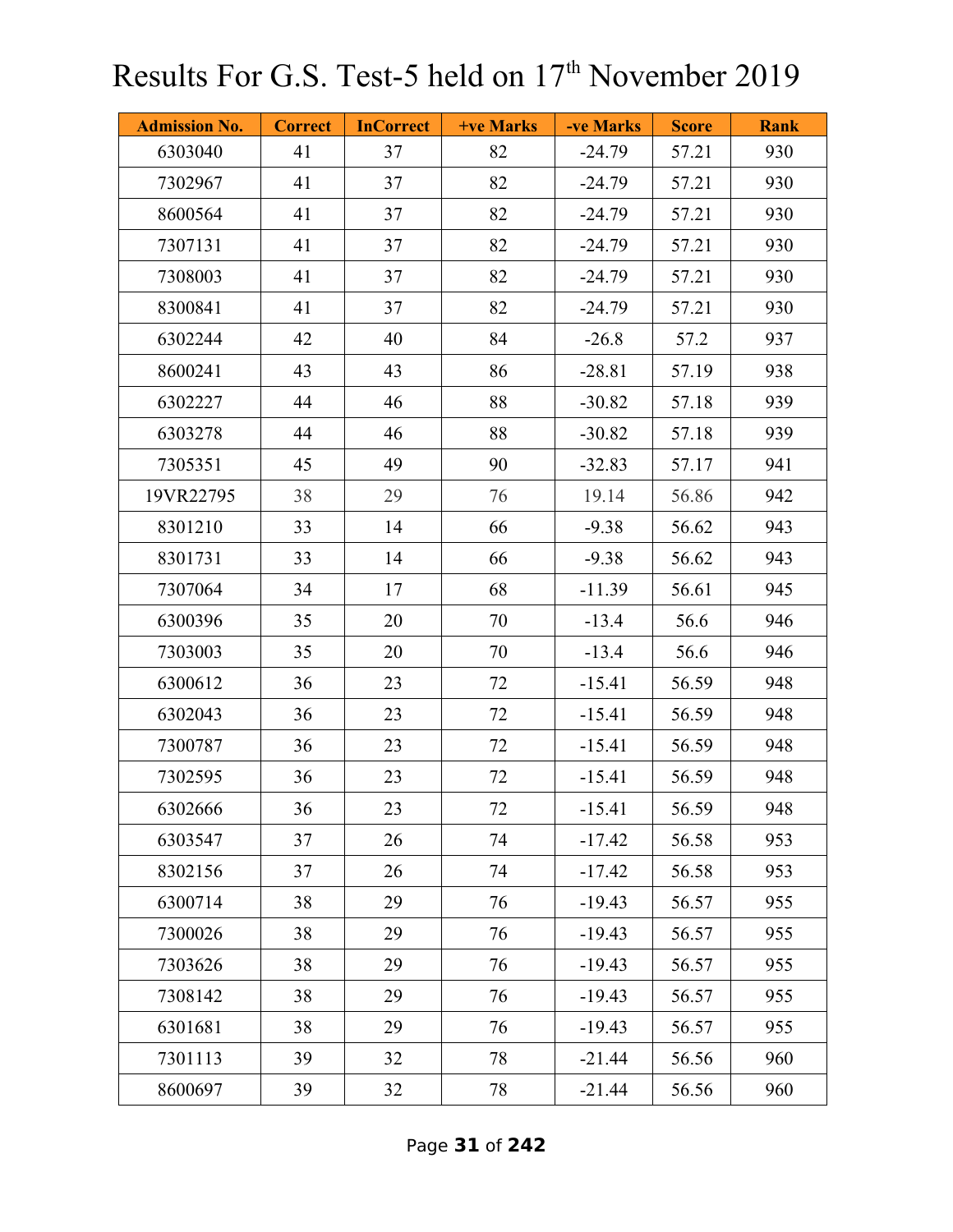| <b>Admission No.</b> | <b>Correct</b> | <b>InCorrect</b> | +ve Marks | -ve Marks | <b>Score</b> | <b>Rank</b> |
|----------------------|----------------|------------------|-----------|-----------|--------------|-------------|
| 7303665              | 39             | 32               | 78        | $-21.44$  | 56.56        | 960         |
| 6302942              | 40             | 35               | 80        | $-23.45$  | 56.55        | 963         |
| 7300399              | 40             | 35               | 80        | $-23.45$  | 56.55        | 963         |
| 8600541              | 41             | 38               | 82        | $-25.46$  | 56.54        | 965         |
| 7300253              | 42             | 41               | 84        | $-27.47$  | 56.53        | 966         |
| 8600162              | 43             | 44               | 86        | $-29.48$  | 56.52        | 967         |
| 7300604              | 43             | 44               | 86        | $-29.48$  | 56.52        | 967         |
| 6301664              | 44             | 47               | 88        | $-31.49$  | 56.51        | 969         |
| 7307846              | 46             | 53               | 92        | $-35.51$  | 56.49        | 970         |
| 19VR22783            | 41             | 39               | 82        | 25.74     | 56.26        | 971         |
| 19VR23083            | 31             | 9                | 62        | 5.94      | 56.06        | 972         |
| 6303993              | 31             | 9                | 62        | $-6.03$   | 55.97        | 973         |
| 6302748              | 32             | 12               | 64        | $-8.04$   | 55.96        | 974         |
| 7301467              | 32             | 12               | 64        | $-8.04$   | 55.96        | 974         |
| 6304343              | 32             | 12               | 64        | $-8.04$   | 55.96        | 974         |
| 6302769              | 32             | 12               | 64        | $-8.04$   | 55.96        | 974         |
| 7300190              | 34             | 18               | 68        | $-12.06$  | 55.94        | 978         |
| 6301624              | 35             | 21               | 70        | $-14.07$  | 55.93        | 979         |
| 7300020              | 35             | 21               | 70        | $-14.07$  | 55.93        | 979         |
| 7302890              | 35             | 21               | 70        | $-14.07$  | 55.93        | 979         |
| 6304425              | 37             | 27               | 74        | $-18.09$  | 55.91        | 982         |
| 7302524              | 37             | 27               | 74        | $-18.09$  | 55.91        | 982         |
| 6304415              | 38             | 30               | 76        | $-20.1$   | 55.9         | 984         |
| 7307101              | 39             | 33               | 78        | $-22.11$  | 55.89        | 985         |
| 6301368              | 39             | 33               | 78        | $-22.11$  | 55.89        | 985         |
| 6305569              | 39             | 33               | 78        | $-22.11$  | 55.89        | 985         |
| 6300539              | 39             | 33               | 78        | $-22.11$  | 55.89        | 985         |
| 7302355              | 40             | 36               | 80        | $-24.12$  | 55.88        | 989         |
| 8300449              | 40             | 36               | 80        | $-24.12$  | 55.88        | 989         |
| 1100190              | 40             | 36               | 80        | $-24.12$  | 55.88        | 989         |
| 6302707              | 40             | 36               | 80        | $-24.12$  | 55.88        | 989         |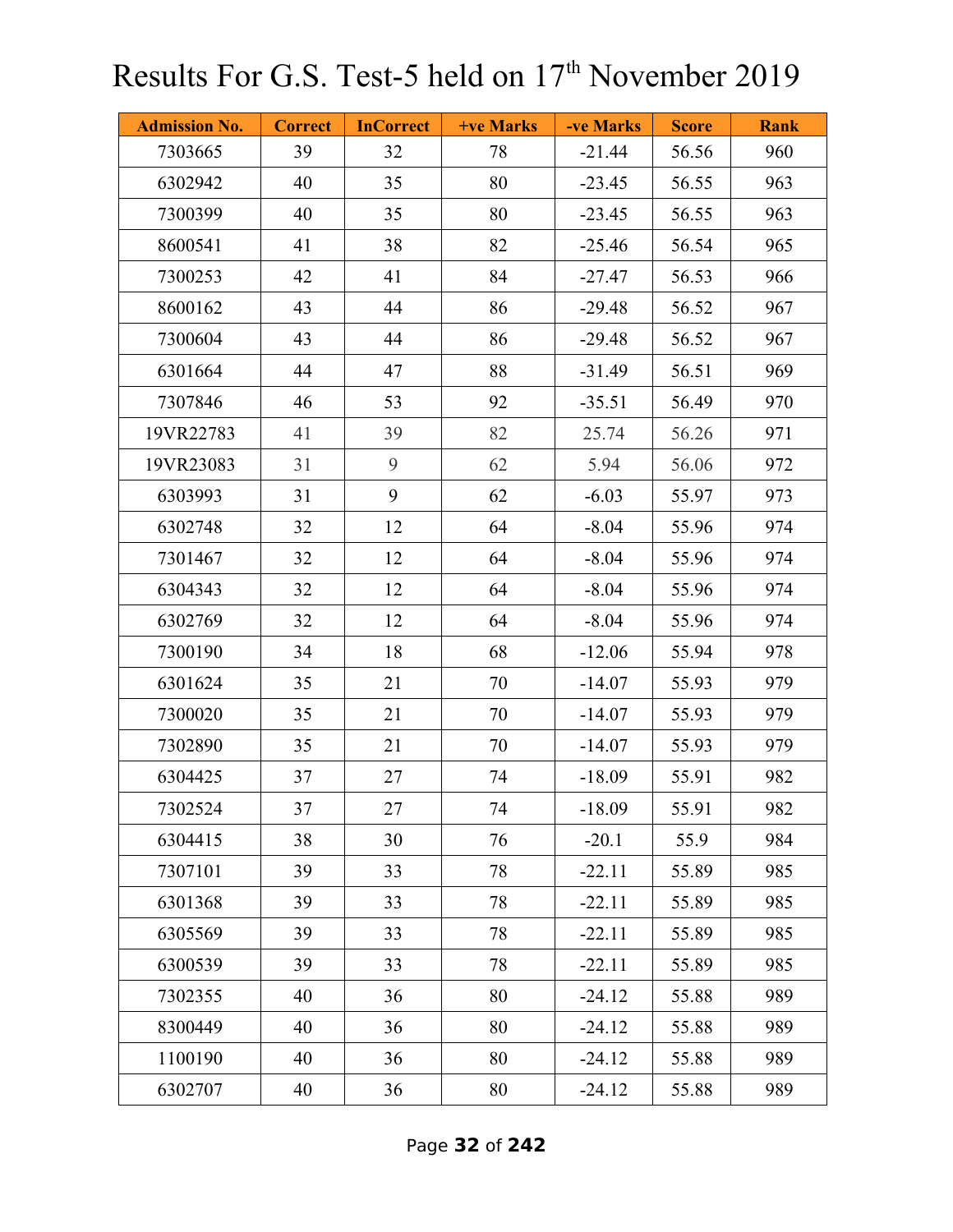| <b>Admission No.</b> | <b>Correct</b> | <b>InCorrect</b> | +ve Marks | -ve Marks | <b>Score</b> | <b>Rank</b> |
|----------------------|----------------|------------------|-----------|-----------|--------------|-------------|
| 7301566              | 40             | 36               | 80        | $-24.12$  | 55.88        | 989         |
| 7305888              | 41             | 39               | 82        | $-26.13$  | 55.87        | 994         |
| 6303341              | 41             | 39               | 82        | $-26.13$  | 55.87        | 994         |
| 7300334              | 41             | 39               | 82        | $-26.13$  | 55.87        | 994         |
| 6303169              | 41             | 39               | 82        | $-26.13$  | 55.87        | 994         |
| 7300233              | 42             | 42               | 84        | $-28.14$  | 55.86        | 998         |
| 7302526              | 42             | 42               | 84        | $-28.14$  | 55.86        | 998         |
| 6301441              | 42             | 42               | 84        | $-28.14$  | 55.86        | 998         |
| 1100005              | 45             | 51               | 90        | $-34.17$  | 55.83        | 1001        |
| 6301631              | 46             | 54               | 92        | $-36.18$  | 55.82        | 1002        |
| 8600395              | 46             | 54               | 92        | $-36.18$  | 55.82        | 1002        |
| 8300418              | 30             | $\overline{7}$   | 60        | $-4.69$   | 55.31        | 1004        |
| 6300750              | 31             | 10               | 62        | $-6.7$    | 55.3         | 1005        |
| 6300630              | 31             | 10               | 62        | $-6.7$    | 55.3         | 1005        |
| 6301256              | 32             | 13               | 64        | $-8.71$   | 55.29        | 1007        |
| 6300693              | 33             | 16               | 66        | $-10.72$  | 55.28        | 1008        |
| 7302794              | 34             | 19               | 68        | $-12.73$  | 55.27        | 1009        |
| 7307763              | 34             | 19               | 68        | $-12.73$  | 55.27        | 1009        |
| 7305488              | 34             | 19               | 68        | $-12.73$  | 55.27        | 1009        |
| 7300383              | 34             | 19               | 68        | $-12.73$  | 55.27        | 1009        |
| 7301008              | 35             | 22               | 70        | $-14.74$  | 55.26        | 1013        |
| 8600454              | 35             | 22               | 70        | $-14.74$  | 55.26        | 1013        |
| 6301077              | 35             | 22               | 70        | $-14.74$  | 55.26        | 1013        |
| 6301674              | 36             | 25               | 72        | $-16.75$  | 55.25        | 1016        |
| 7305042              | 36             | 25               | 72        | $-16.75$  | 55.25        | 1016        |
| 6307405              | 36             | 25               | 72        | $-16.75$  | 55.25        | 1016        |
| 6300614              | 36             | 25               | 72        | $-16.75$  | 55.25        | 1016        |
| 7301833              | 36             | 25               | 72        | $-16.75$  | 55.25        | 1016        |
| 7304090              | 37             | 28               | 74        | $-18.76$  | 55.24        | 1021        |
| 6306050              | 37             | 28               | 74        | $-18.76$  | 55.24        | 1021        |
| 7305179              | 37             | 28               | 74        | $-18.76$  | 55.24        | 1021        |

Page **33** of **242**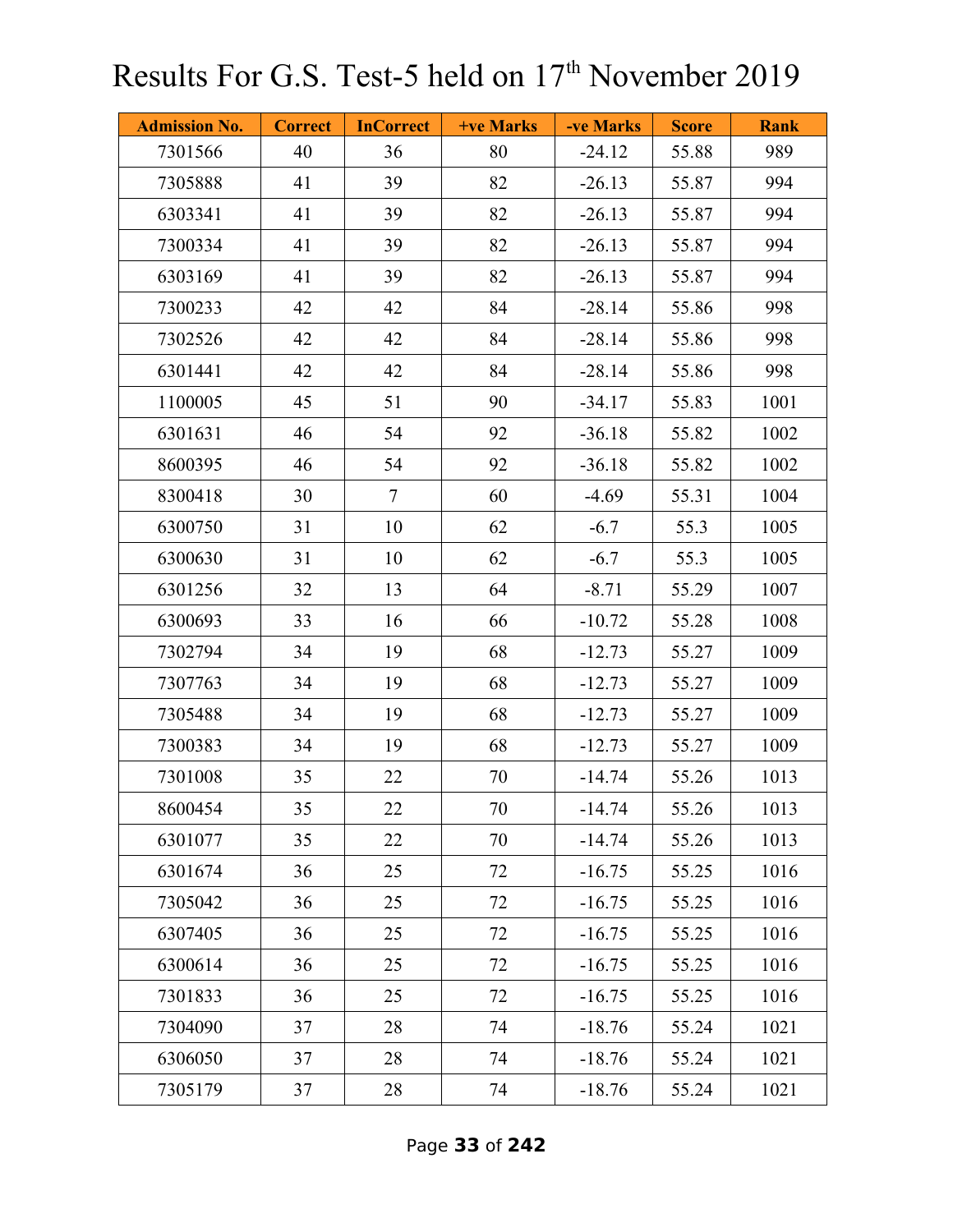| <b>Admission No.</b> | <b>Correct</b> | <b>InCorrect</b> | +ve Marks | -ve Marks | <b>Score</b> | <b>Rank</b> |
|----------------------|----------------|------------------|-----------|-----------|--------------|-------------|
| 6300804              | 37             | 28               | 74        | $-18.76$  | 55.24        | 1021        |
| 6302588              | 38             | 31               | 76        | $-20.77$  | 55.23        | 1025        |
| 6300927              | 38             | 31               | 76        | $-20.77$  | 55.23        | 1025        |
| 6304257              | 38             | 31               | 76        | $-20.77$  | 55.23        | 1025        |
| 7302031              | 39             | 34               | 78        | $-22.78$  | 55.22        | 1028        |
| 7304728              | 39             | 34               | 78        | $-22.78$  | 55.22        | 1028        |
| 6300372              | 39             | 34               | 78        | $-22.78$  | 55.22        | 1028        |
| 8600071              | 40             | 37               | 80        | $-24.79$  | 55.21        | 1031        |
| 8600333              | 41             | 40               | 82        | $-26.8$   | 55.2         | 1032        |
| 8600663              | 43             | 46               | 86        | $-30.82$  | 55.18        | 1033        |
| 7304945              | 43             | 46               | 86        | $-30.82$  | 55.18        | 1033        |
| 7303866              | 43             | 46               | 86        | $-30.82$  | 55.18        | 1033        |
| 7304133              | 44             | 49               | 88        | $-32.83$  | 55.17        | 1036        |
| 7305663              | 44             | 49               | 88        | $-32.83$  | 55.17        | 1036        |
| 6301862              | 30             | 8                | 60        | $-5.36$   | 54.64        | 1038        |
| 6300312              | 33             | 17               | 66        | $-11.39$  | 54.61        | 1039        |
| 6300727              | 34             | 20               | 68        | $-13.4$   | 54.6         | 1040        |
| 7303999              | 35             | 23               | 70        | $-15.41$  | 54.59        | 1041        |
| 6306160              | 35             | 23               | 70        | $-15.41$  | 54.59        | 1041        |
| 7303910              | 36             | 26               | 72        | $-17.42$  | 54.58        | 1043        |
| 7303434              | 36             | 26               | 72        | $-17.42$  | 54.58        | 1043        |
| 6305854              | 37             | 29               | 74        | $-19.43$  | 54.57        | 1045        |
| 7302562              | 37             | 29               | 74        | $-19.43$  | 54.57        | 1045        |
| 7305906              | 37             | 29               | 74        | $-19.43$  | 54.57        | 1045        |
| 8600403              | 37             | 29               | 74        | $-19.43$  | 54.57        | 1045        |
| 6301636              | 38             | 32               | 76        | $-21.44$  | 54.56        | 1049        |
| 7303906              | 39             | 35               | 78        | $-23.45$  | 54.55        | 1050        |
| 6300094              | 39             | 35               | 78        | $-23.45$  | 54.55        | 1050        |
| 6305058              | 39             | 35               | 78        | $-23.45$  | 54.55        | 1050        |
| 6307254              | 39             | 35               | 78        | $-23.45$  | 54.55        | 1050        |
| 6303333              | 39             | 35               | 78        | $-23.45$  | 54.55        | 1050        |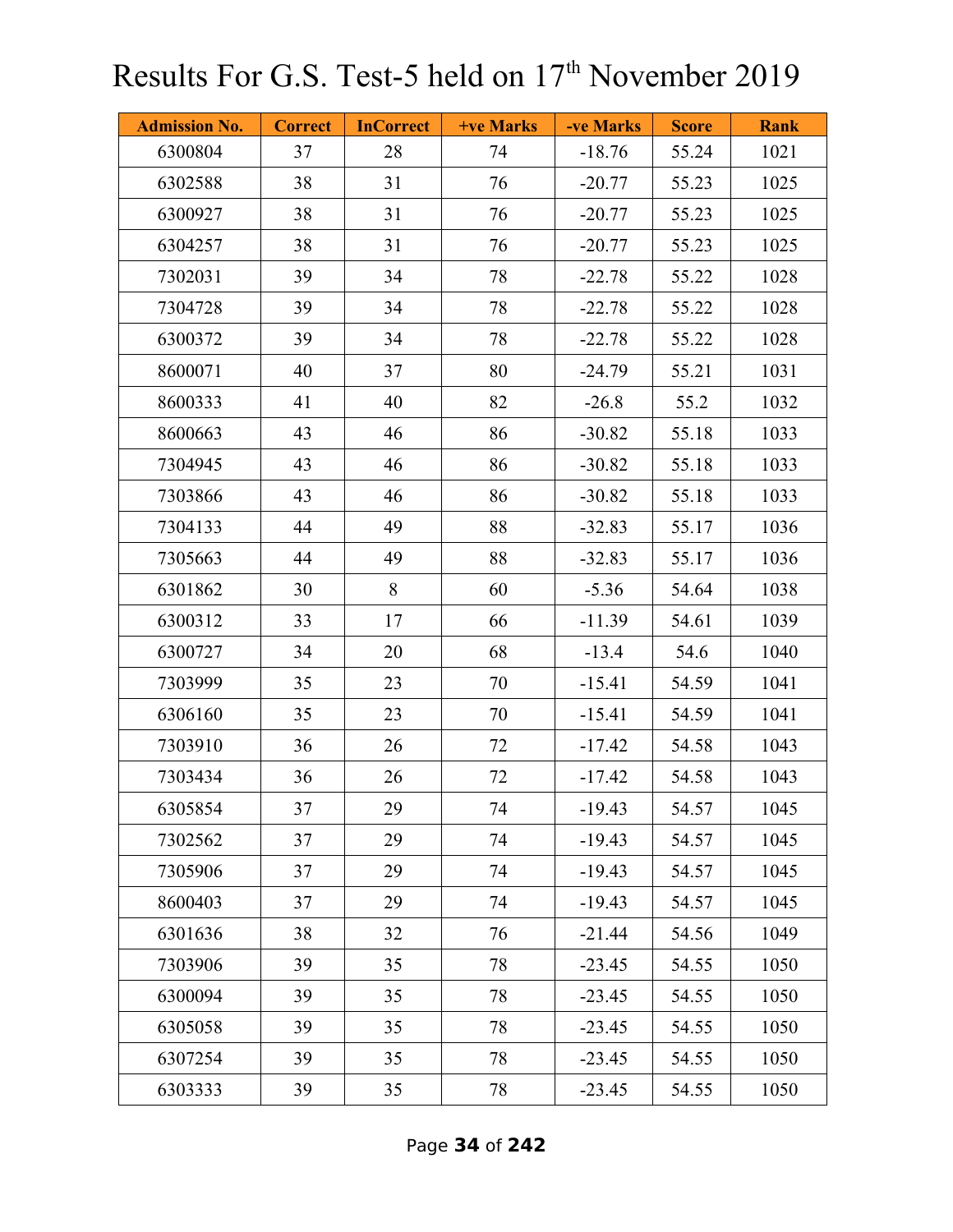| <b>Admission No.</b> | <b>Correct</b> | <b>InCorrect</b> | +ve Marks | -ve Marks | <b>Score</b> | <b>Rank</b> |
|----------------------|----------------|------------------|-----------|-----------|--------------|-------------|
| 7300933              | 40             | 38               | 80        | $-25.46$  | 54.54        | 1055        |
| 6303699              | 40             | 38               | 80        | $-25.46$  | 54.54        | 1055        |
| 6301007              | 40             | 38               | 80        | $-25.46$  | 54.54        | 1055        |
| 8300507              | 41             | 41               | 82        | $-27.47$  | 54.53        | 1058        |
| 7300043              | 41             | 41               | 82        | $-27.47$  | 54.53        | 1058        |
| 7300703              | 41             | 41               | 82        | $-27.47$  | 54.53        | 1058        |
| 6304172              | 42             | 44               | 84        | $-29.48$  | 54.52        | 1061        |
| 19VR24515            | 40             | 39               | 80        | 25.74     | 54.26        | 1062        |
| 19VR24022            | 38             | 33               | 76        | 21.78     | 54.22        | 1063        |
| 19VR23134            | 33             | 18               | 66        | 11.88     | 54.12        | 1064        |
| 8302490              | 30             | 9                | 60        | $-6.03$   | 53.97        | 1065        |
| 6301020              | 33             | 18               | 66        | $-12.06$  | 53.94        | 1066        |
| 6303587              | 33             | 18               | 66        | $-12.06$  | 53.94        | 1066        |
| 6305881              | 34             | 21               | 68        | $-14.07$  | 53.93        | 1068        |
| 6305292              | 34             | 21               | 68        | $-14.07$  | 53.93        | 1068        |
| 7305139              | 36             | 27               | 72        | $-18.09$  | 53.91        | 1070        |
| 7305886              | 36             | 27               | 72        | $-18.09$  | 53.91        | 1070        |
| 7307538              | 36             | 27               | 72        | $-18.09$  | 53.91        | 1070        |
| 6307320              | 36             | 27               | 72        | $-18.09$  | 53.91        | 1070        |
| 6305563              | 37             | 30               | 74        | $-20.1$   | 53.9         | 1074        |
| 7303804              | 37             | 30               | 74        | $-20.1$   | 53.9         | 1074        |
| 6300767              | 37             | 30               | 74        | $-20.1$   | 53.9         | 1074        |
| 7304125              | 38             | 33               | 76        | $-22.11$  | 53.89        | 1077        |
| 8300448              | 38             | 33               | 76        | $-22.11$  | 53.89        | 1077        |
| 7300896              | 39             | 36               | 78        | $-24.12$  | 53.88        | 1079        |
| 6304431              | 39             | 36               | 78        | $-24.12$  | 53.88        | 1079        |
| 6300758              | 39             | 36               | 78        | $-24.12$  | 53.88        | 1079        |
| 7304275              | 39             | 36               | 78        | $-24.12$  | 53.88        | 1079        |
| 8600563              | 39             | 36               | 78        | $-24.12$  | 53.88        | 1079        |
| 7305677              | 40             | 39               | 80        | $-26.13$  | 53.87        | 1084        |
| 6301318              | 40             | 39               | 80        | $-26.13$  | 53.87        | 1084        |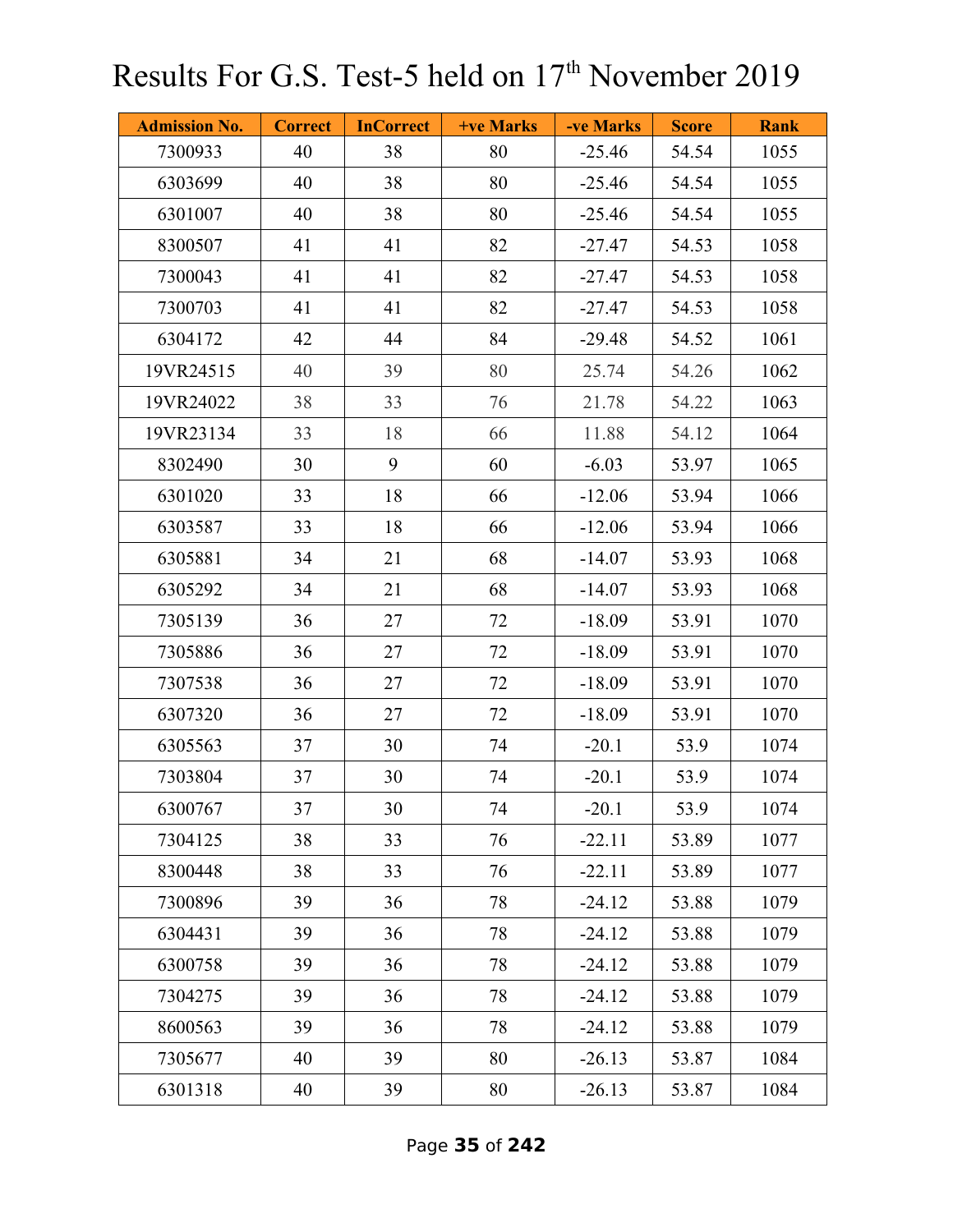| <b>Admission No.</b> | <b>Correct</b> | <b>InCorrect</b> | <b>+ve Marks</b> | -ve Marks | <b>Score</b> | <b>Rank</b> |
|----------------------|----------------|------------------|------------------|-----------|--------------|-------------|
| 7300662              | 41             | 42               | 82               | $-28.14$  | 53.86        | 1086        |
| 7300596              | 41             | 42               | 82               | $-28.14$  | 53.86        | 1086        |
| 7305483              | 41             | 42               | 82               | $-28.14$  | 53.86        | 1086        |
| 6306261              | 41             | 42               | 82               | $-28.14$  | 53.86        | 1086        |
| 8600618              | 42             | 45               | 84               | $-30.15$  | 53.85        | 1090        |
| 6304482              | 42             | 45               | 84               | $-30.15$  | 53.85        | 1090        |
| 6300002              | 42             | 45               | 84               | $-30.15$  | 53.85        | 1090        |
| 6301050              | 45             | 54               | 90               | $-36.18$  | 53.82        | 1093        |
| 19VR22978            | 31             | 13               | 62               | 8.58      | 53.42        | 1094        |
| 8300959              | 30             | 10               | 60               | $-6.7$    | 53.3         | 1095        |
| 8303581              | 30             | 10               | 60               | $-6.7$    | 53.3         | 1095        |
| 8302135              | 32             | 16               | 64               | $-10.72$  | 53.28        | 1097        |
| 7302136              | 32             | 16               | 64               | $-10.72$  | 53.28        | 1097        |
| 6303081              | 32             | 16               | 64               | $-10.72$  | 53.28        | 1097        |
| 7305430              | 32             | 16               | 64               | $-10.72$  | 53.28        | 1097        |
| 7301012              | 34             | 22               | 68               | $-14.74$  | 53.26        | 1101        |
| 6305049              | 35             | 25               | 70               | $-16.75$  | 53.25        | 1102        |
| 7303764              | 35             | 25               | 70               | $-16.75$  | 53.25        | 1102        |
| 8300963              | 35             | 25               | 70               | $-16.75$  | 53.25        | 1102        |
| 6300912              | 35             | 25               | 70               | $-16.75$  | 53.25        | 1102        |
| 8302786              | 35             | 25               | 70               | $-16.75$  | 53.25        | 1102        |
| 8600251              | 36             | 28               | 72               | $-18.76$  | 53.24        | 1107        |
| 7307768              | 36             | 28               | 72               | $-18.76$  | 53.24        | 1107        |
| 6304962              | 36             | 28               | 72               | $-18.76$  | 53.24        | 1107        |
| 7303554              | 36             | 28               | 72               | $-18.76$  | 53.24        | 1107        |
| 1100021              | 37             | 31               | 74               | $-20.77$  | 53.23        | 1111        |
| 7301044              | 37             | 31               | 74               | $-20.77$  | 53.23        | 1111        |
| 7300949              | 39             | 37               | 78               | $-24.79$  | 53.21        | 1113        |
| 8600113              | 39             | 37               | 78               | $-24.79$  | 53.21        | 1113        |
| 6306018              | 39             | 37               | 78               | $-24.79$  | 53.21        | 1113        |
| 6303183              | 39             | 37               | 78               | $-24.79$  | 53.21        | 1113        |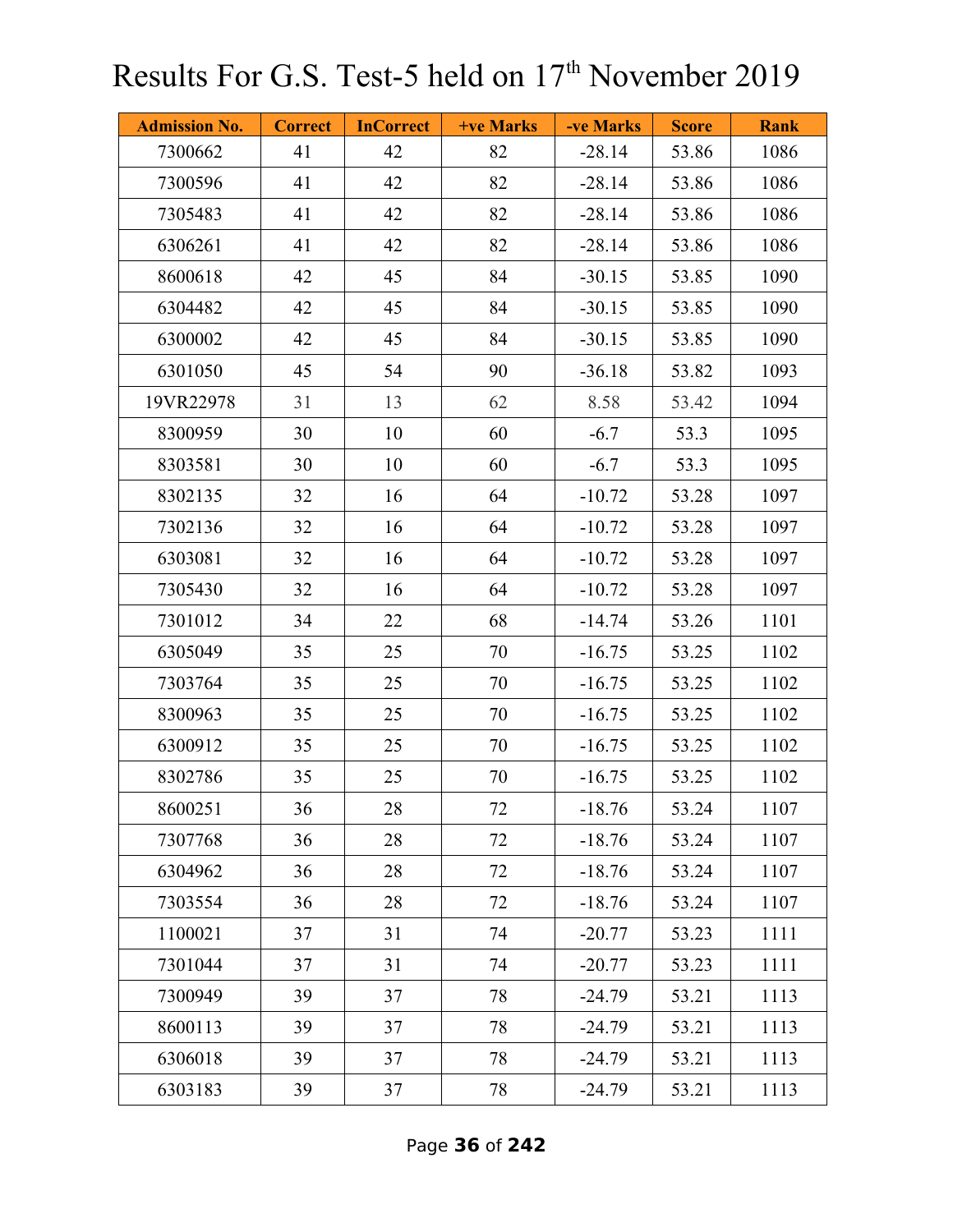| <b>Admission No.</b> | <b>Correct</b> | <b>InCorrect</b> | <b>+ve Marks</b> | -ve Marks | <b>Score</b> | <b>Rank</b> |
|----------------------|----------------|------------------|------------------|-----------|--------------|-------------|
| 6304495              | 39             | 37               | 78               | $-24.79$  | 53.21        | 1113        |
| 7300849              | 39             | 37               | 78               | $-24.79$  | 53.21        | 1113        |
| 6303137              | 40             | 40               | 80               | $-26.8$   | 53.2         | 1119        |
| 6306208              | 40             | 40               | 80               | $-26.8$   | 53.2         | 1119        |
| 7305687              | 41             | 43               | 82               | $-28.81$  | 53.19        | 1121        |
| 7305150              | 42             | 46               | 84               | $-30.82$  | 53.18        | 1122        |
| 7300091              | 45             | 55               | 90               | $-36.85$  | 53.15        | 1123        |
| 19VR23202            | 37             | 32               | 74               | 21.12     | 52.88        | 1124        |
| 8301137              | 29             | 8                | 58               | $-5.36$   | 52.64        | 1125        |
| 7307306              | 31             | 14               | 62               | $-9.38$   | 52.62        | 1126        |
| 8300591              | 31             | 14               | 62               | $-9.38$   | 52.62        | 1126        |
| 6305001              | 32             | 17               | 64               | $-11.39$  | 52.61        | 1128        |
| 7300597              | 34             | 23               | 68               | $-15.41$  | 52.59        | 1129        |
| 6303507              | 34             | 23               | 68               | $-15.41$  | 52.59        | 1129        |
| 7300516              | 34             | 23               | 68               | $-15.41$  | 52.59        | 1129        |
| 6301051              | 34             | 23               | 68               | $-15.41$  | 52.59        | 1129        |
| 7300379              | 34             | 23               | 68               | $-15.41$  | 52.59        | 1129        |
| 6303975              | 34             | 23               | 68               | $-15.41$  | 52.59        | 1129        |
| 6304255              | 34             | 23               | 68               | $-15.41$  | 52.59        | 1129        |
| 6303558              | 35             | 26               | 70               | $-17.42$  | 52.58        | 1136        |
| 6300192              | 35             | 26               | 70               | $-17.42$  | 52.58        | 1136        |
| 6303262              | 35             | 26               | 70               | $-17.42$  | 52.58        | 1136        |
| 7300333              | 35             | 26               | 70               | $-17.42$  | 52.58        | 1136        |
| 7301314              | 35             | 26               | 70               | $-17.42$  | 52.58        | 1136        |
| 6303378              | 35             | 26               | 70               | $-17.42$  | 52.58        | 1136        |
| 6303413              | 36             | 29               | 72               | $-19.43$  | 52.57        | 1142        |
| 7300505              | 36             | 29               | 72               | $-19.43$  | 52.57        | 1142        |
| 6300677              | 36             | 29               | 72               | $-19.43$  | 52.57        | 1142        |
| 7304589              | 36             | 29               | 72               | $-19.43$  | 52.57        | 1142        |
| 6303901              | 36             | 29               | 72               | $-19.43$  | 52.57        | 1142        |
| 6304604              | 36             | 29               | 72               | $-19.43$  | 52.57        | 1142        |

Page **37** of **242**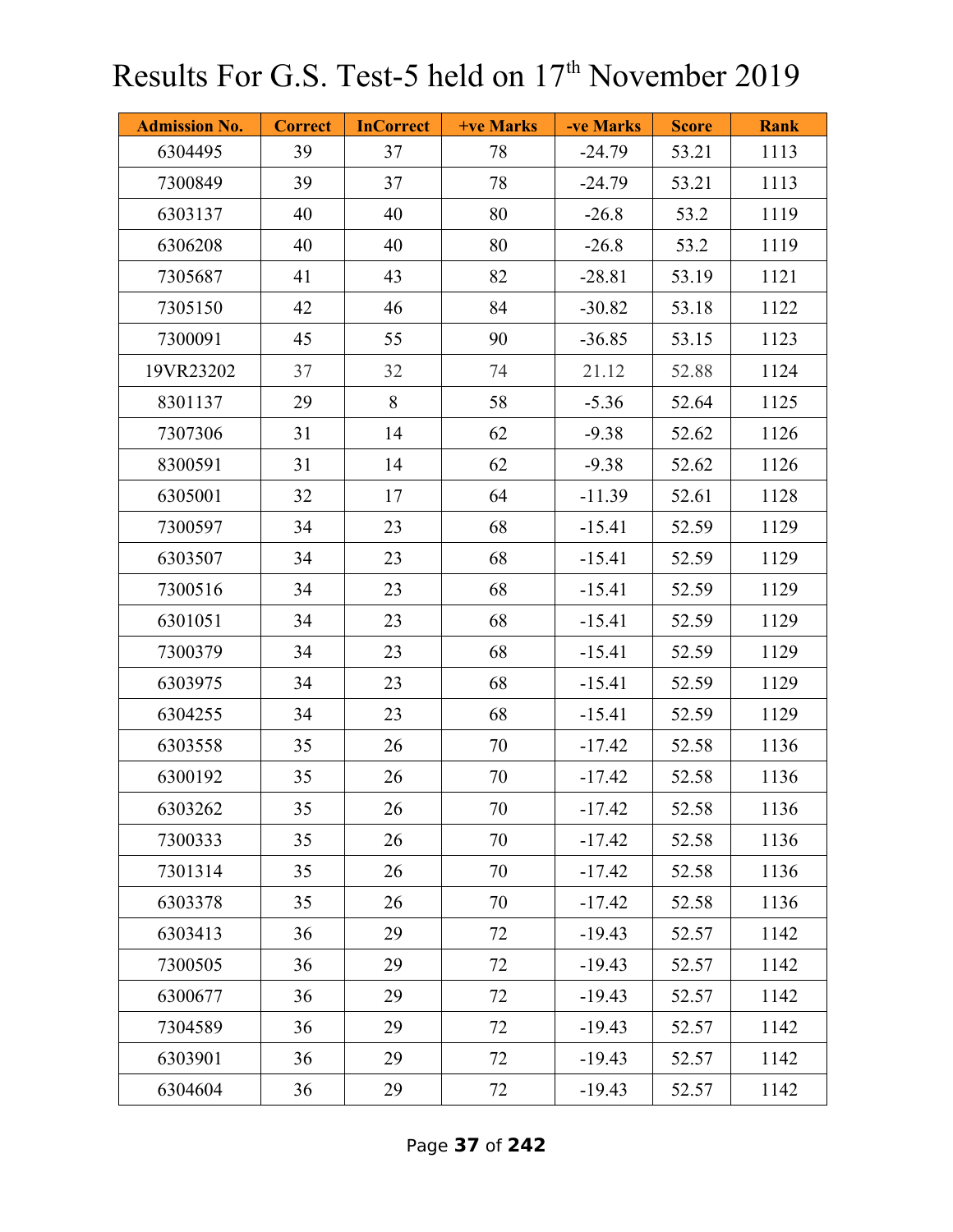| <b>Admission No.</b> | <b>Correct</b> | <b>InCorrect</b> | <b>+ve Marks</b> | -ve Marks | <b>Score</b> | <b>Rank</b> |
|----------------------|----------------|------------------|------------------|-----------|--------------|-------------|
| 6302120              | 36             | 29               | 72               | $-19.43$  | 52.57        | 1142        |
| 6302776              | 36             | 29               | 72               | $-19.43$  | 52.57        | 1142        |
| 8600503              | 36             | 29               | 72               | $-19.43$  | 52.57        | 1142        |
| 6306260              | 36             | 29               | 72               | $-19.43$  | 52.57        | 1142        |
| 6303070              | 37             | 32               | 74               | $-21.44$  | 52.56        | 1152        |
| 7301865              | 37             | 32               | 74               | $-21.44$  | 52.56        | 1152        |
| 6301011              | 39             | 38               | 78               | $-25.46$  | 52.54        | 1154        |
| 7300361              | 39             | 38               | 78               | $-25.46$  | 52.54        | 1154        |
| 6300928              | 39             | 38               | 78               | $-25.46$  | 52.54        | 1154        |
| 7305528              | 40             | 41               | 80               | $-27.47$  | 52.53        | 1157        |
| 7302006              | 40             | 41               | 80               | $-27.47$  | 52.53        | 1157        |
| 6300429              | 40             | 41               | 80               | $-27.47$  | 52.53        | 1157        |
| 6300289              | 41             | 44               | 82               | $-29.48$  | 52.52        | 1160        |
| 6305008              | 41             | 44               | 82               | $-29.48$  | 52.52        | 1160        |
| 7304367              | 42             | 47               | 84               | $-31.49$  | 52.51        | 1162        |
| 7302093              | 42             | 47               | 84               | $-31.49$  | 52.51        | 1162        |
| 19VR18117            | 36             | 30               | 72               | 19.8      | 52.2         | 1164        |
| 19VR23008            | 35             | 27               | 70               | 17.82     | 52.18        | 1165        |
| 19VR24075            | 29             | 9                | 58               | 5.94      | 52.06        | 1166        |
| 8301793              | 27             | $\overline{3}$   | 54               | $-2.01$   | 51.99        | 1167        |
| 8301578              | 30             | 12               | 60               | $-8.04$   | 51.96        | 1168        |
| 6301795              | 30             | 12               | 60               | $-8.04$   | 51.96        | 1168        |
| 8300421              | 31             | 15               | 62               | $-10.05$  | 51.95        | 1170        |
| 6303209              | 33             | 21               | 66               | $-14.07$  | 51.93        | 1171        |
| 6301897              | 33             | 21               | 66               | $-14.07$  | 51.93        | 1171        |
| 7302209              | 34             | 24               | 68               | $-16.08$  | 51.92        | 1173        |
| 6304112              | 34             | 24               | 68               | $-16.08$  | 51.92        | 1173        |
| 7303611              | 34             | 24               | 68               | $-16.08$  | 51.92        | 1173        |
| 6303504              | 34             | 24               | 68               | $-16.08$  | 51.92        | 1173        |
| 6303835              | 34             | 24               | 68               | $-16.08$  | 51.92        | 1173        |
| 6308134              | 34             | 24               | 68               | $-16.08$  | 51.92        | 1173        |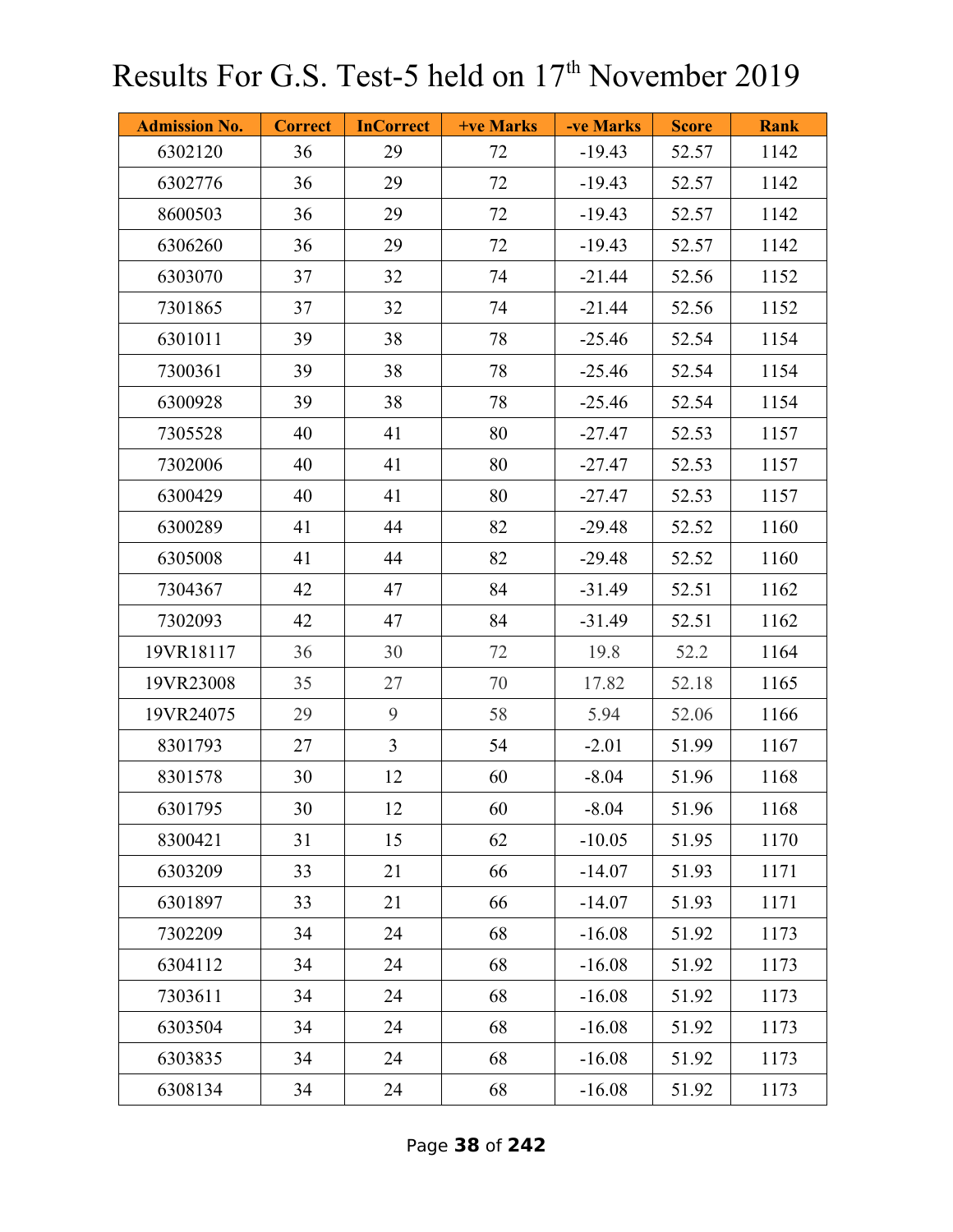| <b>Admission No.</b> | <b>Correct</b> | <b>InCorrect</b> | <b>+ve Marks</b> | -ve Marks | <b>Score</b> | <b>Rank</b> |
|----------------------|----------------|------------------|------------------|-----------|--------------|-------------|
| 6304622              | 34             | 24               | 68               | $-16.08$  | 51.92        | 1173        |
| 7303052              | 34             | 24               | 68               | $-16.08$  | 51.92        | 1173        |
| 6305166              | 34             | 24               | 68               | $-16.08$  | 51.92        | 1173        |
| 6303283              | 34             | 24               | 68               | $-16.08$  | 51.92        | 1173        |
| 7302297              | 35             | 27               | 70               | $-18.09$  | 51.91        | 1183        |
| 6303979              | 35             | 27               | 70               | $-18.09$  | 51.91        | 1183        |
| 7301506              | 36             | 30               | 72               | $-20.1$   | 51.9         | 1185        |
| 7302304              | 37             | 33               | 74               | $-22.11$  | 51.89        | 1186        |
| 6302787              | 37             | 33               | 74               | $-22.11$  | 51.89        | 1186        |
| 8300385              | 37             | 33               | 74               | $-22.11$  | 51.89        | 1186        |
| 6300370              | 37             | 33               | 74               | $-22.11$  | 51.89        | 1186        |
| 6302917              | 37             | 33               | 74               | $-22.11$  | 51.89        | 1186        |
| 6305214              | 37             | 33               | 74               | $-22.11$  | 51.89        | 1186        |
| 7301337              | 37             | 33               | 74               | $-22.11$  | 51.89        | 1186        |
| 7301786              | 37             | 33               | 74               | $-22.11$  | 51.89        | 1186        |
| 7302243              | 37             | 33               | 74               | $-22.11$  | 51.89        | 1186        |
| 6300272              | 38             | 36               | 76               | $-24.12$  | 51.88        | 1195        |
| 1100213              | 38             | 36               | 76               | $-24.12$  | 51.88        | 1195        |
| 6306323              | 38             | 36               | 76               | $-24.12$  | 51.88        | 1195        |
| 7308218              | 38             | 36               | 76               | $-24.12$  | 51.88        | 1195        |
| 6302805              | 40             | 42               | 80               | $-28.14$  | 51.86        | 1199        |
| 6301884              | 40             | 42               | 80               | $-28.14$  | 51.86        | 1199        |
| 6300323              | 40             | 42               | 80               | $-28.14$  | 51.86        | 1199        |
| 7302107              | 40             | 42               | 80               | $-28.14$  | 51.86        | 1199        |
| 7303845              | 40             | 42               | 80               | $-28.14$  | 51.86        | 1199        |
| 7304230              | 40             | 42               | 80               | $-28.14$  | 51.86        | 1199        |
| 7303837              | 40             | 42               | 80               | $-28.14$  | 51.86        | 1199        |
| 7304783              | 41             | 45               | 82               | $-30.15$  | 51.85        | 1206        |
| 6305822              | 42             | 48               | 84               | $-32.16$  | 51.84        | 1207        |
| 8600178              | 42             | 48               | 84               | $-32.16$  | 51.84        | 1207        |
| 1100101              | 43             | 51               | 86               | $-34.17$  | 51.83        | 1209        |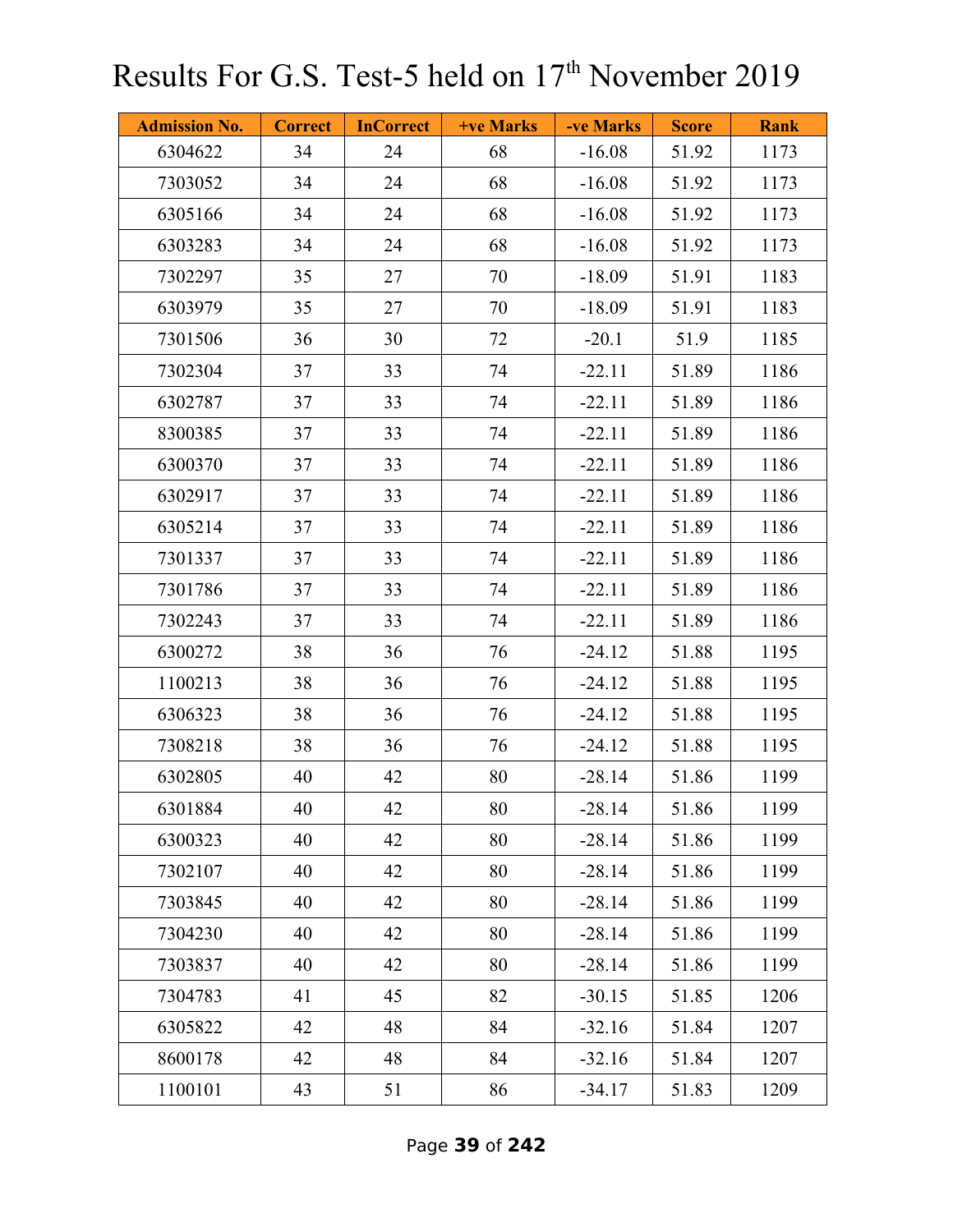| <b>Admission No.</b> | <b>Correct</b> | <b>InCorrect</b> | <b>+ve Marks</b> | -ve Marks | <b>Score</b> | <b>Rank</b> |
|----------------------|----------------|------------------|------------------|-----------|--------------|-------------|
| 6306533              | 43             | 51               | 86               | $-34.17$  | 51.83        | 1209        |
| 6301764              | 43             | 51               | 86               | $-34.17$  | 51.83        | 1209        |
| 6301695              | 43             | 51               | 86               | $-34.17$  | 51.83        | 1209        |
| 8302095              | 27             | $\overline{4}$   | 54               | $-2.68$   | 51.32        | 1213        |
| 7307307              | 28             | $\tau$           | 56               | $-4.69$   | 51.31        | 1214        |
| 7303538              | 28             | $\overline{7}$   | 56               | $-4.69$   | 51.31        | 1214        |
| 8302505              | 29             | 10               | 58               | $-6.7$    | 51.3         | 1216        |
| 7302192              | 29             | 10               | 58               | $-6.7$    | 51.3         | 1216        |
| 7302751              | 32             | 19               | 64               | $-12.73$  | 51.27        | 1218        |
| 6300932              | 32             | 19               | 64               | $-12.73$  | 51.27        | 1218        |
| 6305694              | 32             | 19               | 64               | $-12.73$  | 51.27        | 1218        |
| 6305673              | 33             | 22               | 66               | $-14.74$  | 51.26        | 1221        |
| 7304166              | 33             | 22               | 66               | $-14.74$  | 51.26        | 1221        |
| 6301853              | 33             | 22               | 66               | $-14.74$  | 51.26        | 1221        |
| 8300032              | 33             | 22               | 66               | $-14.74$  | 51.26        | 1221        |
| 6303957              | 33             | 22               | 66               | $-14.74$  | 51.26        | 1221        |
| 7305896              | 34             | 25               | 68               | $-16.75$  | 51.25        | 1226        |
| 7300386              | 34             | 25               | 68               | $-16.75$  | 51.25        | 1226        |
| 6305171              | 34             | 25               | 68               | $-16.75$  | 51.25        | 1226        |
| 7302052              | 36             | 31               | 72               | $-20.77$  | 51.23        | 1229        |
| 6304871              | 36             | 31               | 72               | $-20.77$  | 51.23        | 1229        |
| 7300958              | 36             | 31               | 72               | $-20.77$  | 51.23        | 1229        |
| 6303532              | 37             | 34               | 74               | $-22.78$  | 51.22        | 1232        |
| 7303174              | 37             | 34               | 74               | $-22.78$  | 51.22        | 1232        |
| 7302634              | 37             | 34               | 74               | $-22.78$  | 51.22        | 1232        |
| 7304626              | 37             | 34               | 74               | $-22.78$  | 51.22        | 1232        |
| 7305769              | 37             | 34               | 74               | $-22.78$  | 51.22        | 1232        |
| 8600390              | 37             | 34               | 74               | $-22.78$  | 51.22        | 1232        |
| 7302415              | 38             | 37               | 76               | $-24.79$  | 51.21        | 1238        |
| 7302504              | 38             | 37               | 76               | $-24.79$  | 51.21        | 1238        |
| 7302828              | 38             | 37               | 76               | $-24.79$  | 51.21        | 1238        |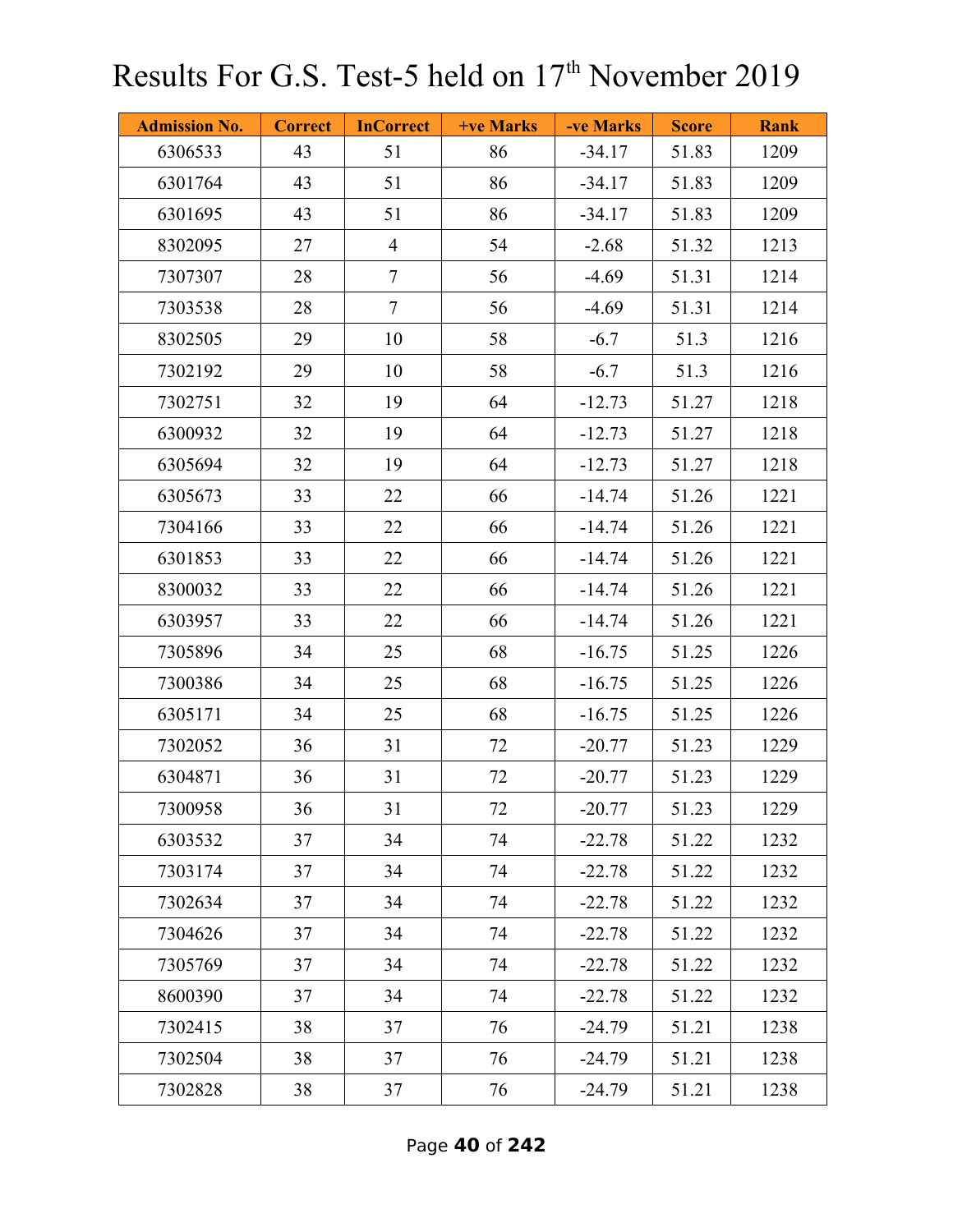| <b>Admission No.</b> | <b>Correct</b> | <b>InCorrect</b> | +ve Marks | -ve Marks | <b>Score</b> | <b>Rank</b> |
|----------------------|----------------|------------------|-----------|-----------|--------------|-------------|
| 7308327              | 39             | 40               | 78        | $-26.8$   | 51.2         | 1241        |
| 6305260              | 39             | 40               | 78        | $-26.8$   | 51.2         | 1241        |
| 6300803              | 39             | 40               | 78        | $-26.8$   | 51.2         | 1241        |
| 7305539              | 39             | 40               | 78        | $-26.8$   | 51.2         | 1241        |
| 6300705              | 39             | 40               | 78        | $-26.8$   | 51.2         | 1241        |
| 7300567              | 42             | 49               | 84        | $-32.83$  | 51.17        | 1246        |
| 6303110              | 43             | 52               | 86        | $-34.84$  | 51.16        | 1247        |
| 6300193              | 44             | 55               | 88        | $-36.85$  | 51.15        | 1248        |
| 19VR23369            | 44             | 56               | 88        | 36.96     | 51.04        | 1249        |
| 19VR23070            | 44             | 56               | 88        | 36.96     | 51.04        | 1249        |
| 19VR16589            | 37             | 35               | 74        | 23.1      | 50.9         | 1251        |
| 7302702              | 29             | 11               | 58        | $-7.37$   | 50.63        | 1252        |
| 1100083              | 30             | 14               | 60        | $-9.38$   | 50.62        | 1253        |
| 6304807              | 31             | 17               | 62        | $-11.39$  | 50.61        | 1254        |
| 7300833              | 31             | 17               | 62        | $-11.39$  | 50.61        | 1254        |
| 7304446              | 31             | 17               | 62        | $-11.39$  | 50.61        | 1254        |
| 8302165              | 32             | 20               | 64        | $-13.4$   | 50.6         | 1257        |
| 6304498              | 33             | 23               | 66        | $-15.41$  | 50.59        | 1258        |
| 7300510              | 33             | 23               | 66        | $-15.41$  | 50.59        | 1258        |
| 7304837              | 33             | 23               | 66        | $-15.41$  | 50.59        | 1258        |
| 7300071              | 34             | 26               | 68        | $-17.42$  | 50.58        | 1261        |
| 7302734              | 34             | 26               | 68        | $-17.42$  | 50.58        | 1261        |
| 6300438              | 34             | 26               | 68        | $-17.42$  | 50.58        | 1261        |
| 1100207              | 35             | 29               | 70        | $-19.43$  | 50.57        | 1264        |
| 7301597              | 35             | 29               | 70        | $-19.43$  | 50.57        | 1264        |
| 6305152              | 35             | 29               | 70        | $-19.43$  | 50.57        | 1264        |
| 8300897              | 35             | 29               | 70        | $-19.43$  | 50.57        | 1264        |
| 7305360              | 36             | 32               | 72        | $-21.44$  | 50.56        | 1268        |
| 6303421              | 36             | 32               | 72        | $-21.44$  | 50.56        | 1268        |
| 6304432              | 36             | 32               | 72        | $-21.44$  | 50.56        | 1268        |
| 7302042              | 37             | 35               | 74        | $-23.45$  | 50.55        | 1271        |

Page **41** of **242**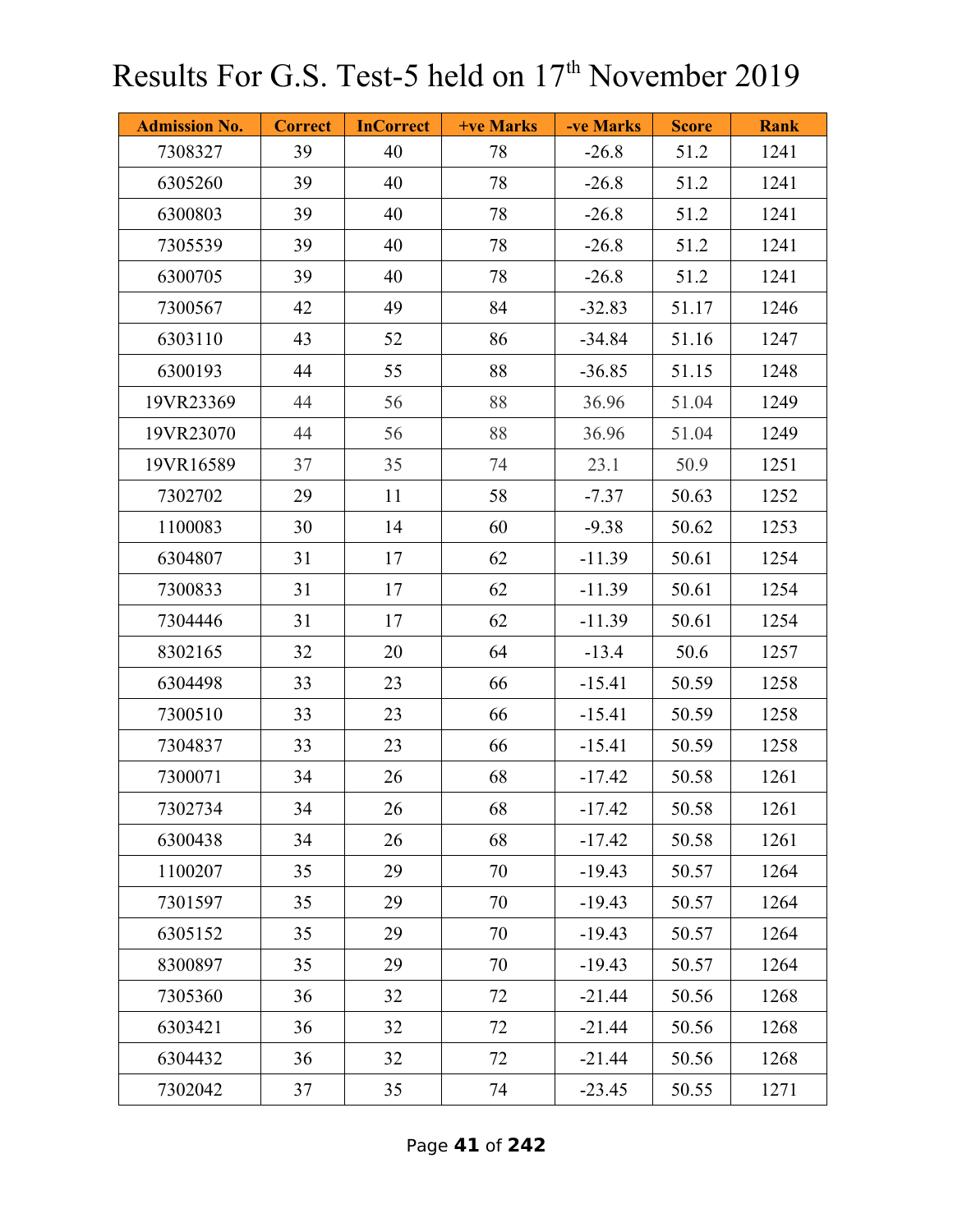| <b>Admission No.</b> | <b>Correct</b> | <b>InCorrect</b> | <b>+ve Marks</b> | -ve Marks | <b>Score</b> | <b>Rank</b> |
|----------------------|----------------|------------------|------------------|-----------|--------------|-------------|
| 7303860              | 38             | 38               | 76               | $-25.46$  | 50.54        | 1272        |
| 6302019              | 38             | 38               | 76               | $-25.46$  | 50.54        | 1272        |
| 6302679              | 38             | 38               | 76               | $-25.46$  | 50.54        | 1272        |
| 6300595              | 38             | 38               | 76               | $-25.46$  | 50.54        | 1272        |
| 7303794              | 39             | 41               | 78               | $-27.47$  | 50.53        | 1276        |
| 6304881              | 39             | 41               | 78               | $-27.47$  | 50.53        | 1276        |
| 7304931              | 40             | 44               | 80               | $-29.48$  | 50.52        | 1278        |
| 7304914              | 43             | 53               | 86               | $-35.51$  | 50.49        | 1279        |
| 7300074              | 43             | 53               | 86               | $-35.51$  | 50.49        | 1279        |
| 6300653              | 44             | 56               | 88               | $-37.52$  | 50.48        | 1281        |
| 6303261              | 27             | 6                | 54               | $-4.02$   | 49.98        | 1282        |
| 6302867              | 29             | 12               | 58               | $-8.04$   | 49.96        | 1283        |
| 6302841              | 30             | 15               | 60               | $-10.05$  | 49.95        | 1284        |
| 8300072              | 30             | 15               | 60               | $-10.05$  | 49.95        | 1284        |
| 7307692              | 31             | 18               | 62               | $-12.06$  | 49.94        | 1286        |
| 6303852              | 31             | 18               | 62               | $-12.06$  | 49.94        | 1286        |
| 6301180              | 33             | 24               | 66               | $-16.08$  | 49.92        | 1288        |
| 7307796              | 33             | 24               | 66               | $-16.08$  | 49.92        | 1288        |
| 7303308              | 33             | 24               | 66               | $-16.08$  | 49.92        | 1288        |
| 7302121              | 33             | 24               | 66               | $-16.08$  | 49.92        | 1288        |
| 6307516              | 33             | 24               | 66               | $-16.08$  | 49.92        | 1288        |
| 7303827              | 33             | 24               | 66               | $-16.08$  | 49.92        | 1288        |
| 8600725              | 33             | 24               | 66               | $-16.08$  | 49.92        | 1288        |
| 6303112              | 33             | 24               | 66               | $-16.08$  | 49.92        | 1288        |
| 6301067              | 34             | 27               | 68               | $-18.09$  | 49.91        | 1296        |
| 7302644              | 34             | 27               | 68               | $-18.09$  | 49.91        | 1296        |
| 6300087              | 34             | 27               | 68               | $-18.09$  | 49.91        | 1296        |
| 7303758              | 34             | 27               | 68               | $-18.09$  | 49.91        | 1296        |
| 7305024              | 35             | 30               | 70               | $-20.1$   | 49.9         | 1300        |
| 6301239              | 36             | 33               | 72               | $-22.11$  | 49.89        | 1301        |
| 7304401              | 36             | 33               | 72               | $-22.11$  | 49.89        | 1301        |

Page **42** of **242**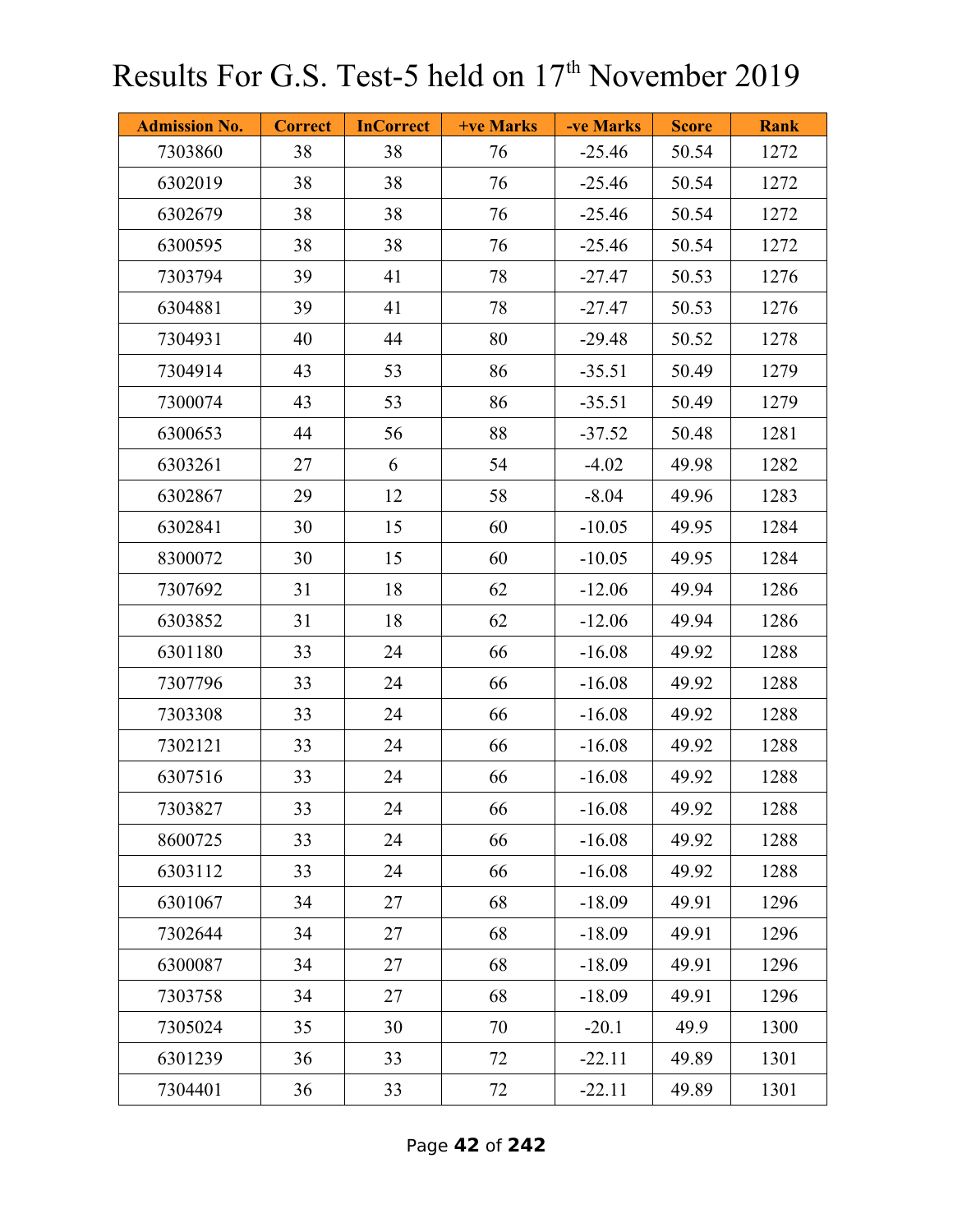| <b>Admission No.</b> | <b>Correct</b> | <b>InCorrect</b> | <b>+ve Marks</b> | -ve Marks | <b>Score</b> | <b>Rank</b> |
|----------------------|----------------|------------------|------------------|-----------|--------------|-------------|
| 6303693              | 36             | 33               | 72               | $-22.11$  | 49.89        | 1301        |
| 1100002              | 37             | 36               | 74               | $-24.12$  | 49.88        | 1304        |
| 8600639              | 37             | 36               | 74               | $-24.12$  | 49.88        | 1304        |
| 7304323              | 37             | 36               | 74               | $-24.12$  | 49.88        | 1304        |
| 7307300              | 38             | 39               | 76               | $-26.13$  | 49.87        | 1307        |
| 6304589              | 38             | 39               | 76               | $-26.13$  | 49.87        | 1307        |
| 7307723              | 38             | 39               | 76               | $-26.13$  | 49.87        | 1307        |
| 6300053              | 38             | 39               | 76               | $-26.13$  | 49.87        | 1307        |
| 8600636              | 38             | 39               | 76               | $-26.13$  | 49.87        | 1307        |
| 7301049              | 38             | 39               | 76               | $-26.13$  | 49.87        | 1307        |
| 7303201              | 38             | 39               | 76               | $-26.13$  | 49.87        | 1307        |
| 8600355              | 38             | 39               | 76               | $-26.13$  | 49.87        | 1307        |
| 6301228              | 38             | 39               | 76               | $-26.13$  | 49.87        | 1307        |
| 7300916              | 38             | 39               | 76               | $-26.13$  | 49.87        | 1307        |
| 6302945              | 39             | 42               | 78               | $-28.14$  | 49.86        | 1317        |
| 7304693              | 39             | 42               | 78               | $-28.14$  | 49.86        | 1317        |
| 7303149              | 40             | 45               | 80               | $-30.15$  | 49.85        | 1319        |
| 6302436              | 40             | 45               | 80               | $-30.15$  | 49.85        | 1319        |
| 8600531              | 41             | 48               | 82               | $-32.16$  | 49.84        | 1321        |
| 6300075              | 42             | 51               | 84               | $-34.17$  | 49.83        | 1322        |
| 19VR23160            | 38             | 40               | 76               | 26.4      | 49.6         | 1323        |
| 19VR22661            | 37             | 37               | 74               | 24.42     | 49.58        | 1324        |
| 19VR22966            | 37             | 37               | 74               | 24.42     | 49.58        | 1324        |
| 7303367              | 30             | 16               | 60               | $-10.72$  | 49.28        | 1326        |
| 6302076              | 31             | 19               | 62               | $-12.73$  | 49.27        | 1327        |
| 7303552              | 32             | 22               | 64               | $-14.74$  | 49.26        | 1328        |
| 6300846              | 32             | 22               | 64               | $-14.74$  | 49.26        | 1328        |
| 6302777              | 32             | 22               | 64               | $-14.74$  | 49.26        | 1328        |
| 7300542              | 32             | 22               | 64               | $-14.74$  | 49.26        | 1328        |
| 6302780              | 32             | 22               | 64               | $-14.74$  | 49.26        | 1328        |
| 6304870              | 32             | 22               | 64               | $-14.74$  | 49.26        | 1328        |

Page **43** of **242**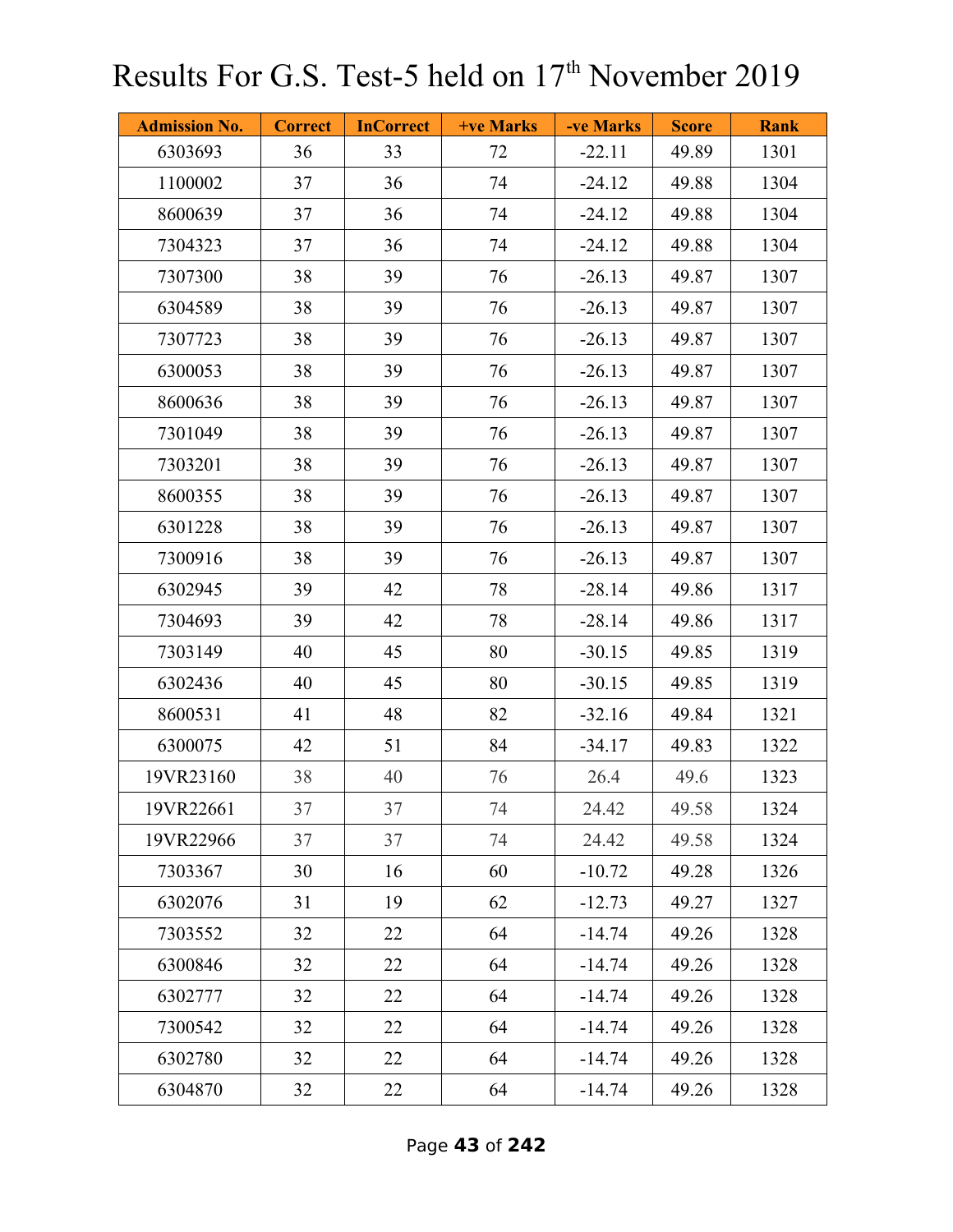| <b>Admission No.</b> | <b>Correct</b> | <b>InCorrect</b> | <b>+ve Marks</b> | -ve Marks | <b>Score</b> | <b>Rank</b> |
|----------------------|----------------|------------------|------------------|-----------|--------------|-------------|
| 6305063              | 33             | 25               | 66               | $-16.75$  | 49.25        | 1334        |
| 7307302              | 33             | 25               | 66               | $-16.75$  | 49.25        | 1334        |
| 6303759              | 33             | 25               | 66               | $-16.75$  | 49.25        | 1334        |
| 7305023              | 34             | 28               | 68               | $-18.76$  | 49.24        | 1337        |
| 6305165              | 34             | 28               | 68               | $-18.76$  | 49.24        | 1337        |
| 8600011              | 34             | 28               | 68               | $-18.76$  | 49.24        | 1337        |
| 7303270              | 35             | 31               | 70               | $-20.77$  | 49.23        | 1340        |
| 6301987              | 35             | 31               | 70               | $-20.77$  | 49.23        | 1340        |
| 6305409              | 35             | 31               | 70               | $-20.77$  | 49.23        | 1340        |
| 6304834              | 35             | 31               | 70               | $-20.77$  | 49.23        | 1340        |
| 6301846              | 35             | 31               | 70               | $-20.77$  | 49.23        | 1340        |
| 8300987              | 35             | 31               | 70               | $-20.77$  | 49.23        | 1340        |
| 6305399              | 35             | 31               | 70               | $-20.77$  | 49.23        | 1340        |
| 1100163              | 36             | 34               | 72               | $-22.78$  | 49.22        | 1347        |
| 7300962              | 36             | 34               | 72               | $-22.78$  | 49.22        | 1347        |
| 6301540              | 36             | 34               | 72               | $-22.78$  | 49.22        | 1347        |
| 6304997              | 36             | 34               | 72               | $-22.78$  | 49.22        | 1347        |
| 7307165              | 36             | 34               | 72               | $-22.78$  | 49.22        | 1347        |
| 8600622              | 37             | 37               | 74               | $-24.79$  | 49.21        | 1352        |
| 6304855              | 37             | 37               | 74               | $-24.79$  | 49.21        | 1352        |
| 7303320              | 37             | 37               | 74               | $-24.79$  | 49.21        | 1352        |
| 6304067              | 37             | 37               | 74               | $-24.79$  | 49.21        | 1352        |
| 6301673              | 37             | 37               | 74               | $-24.79$  | 49.21        | 1352        |
| 6304303              | 37             | 37               | 74               | $-24.79$  | 49.21        | 1352        |
| 7307767              | 38             | 40               | 76               | $-26.8$   | 49.2         | 1358        |
| 1100035              | 38             | 40               | 76               | $-26.8$   | 49.2         | 1358        |
| 6303667              | 38             | 40               | 76               | $-26.8$   | 49.2         | 1358        |
| 7300587              | 39             | 43               | 78               | $-28.81$  | 49.19        | 1361        |
| 7307490              | 39             | 43               | 78               | $-28.81$  | 49.19        | 1361        |
| 8600218              | 40             | 46               | 80               | $-30.82$  | 49.18        | 1363        |
| 7305414              | 40             | 46               | $80\,$           | $-30.82$  | 49.18        | 1363        |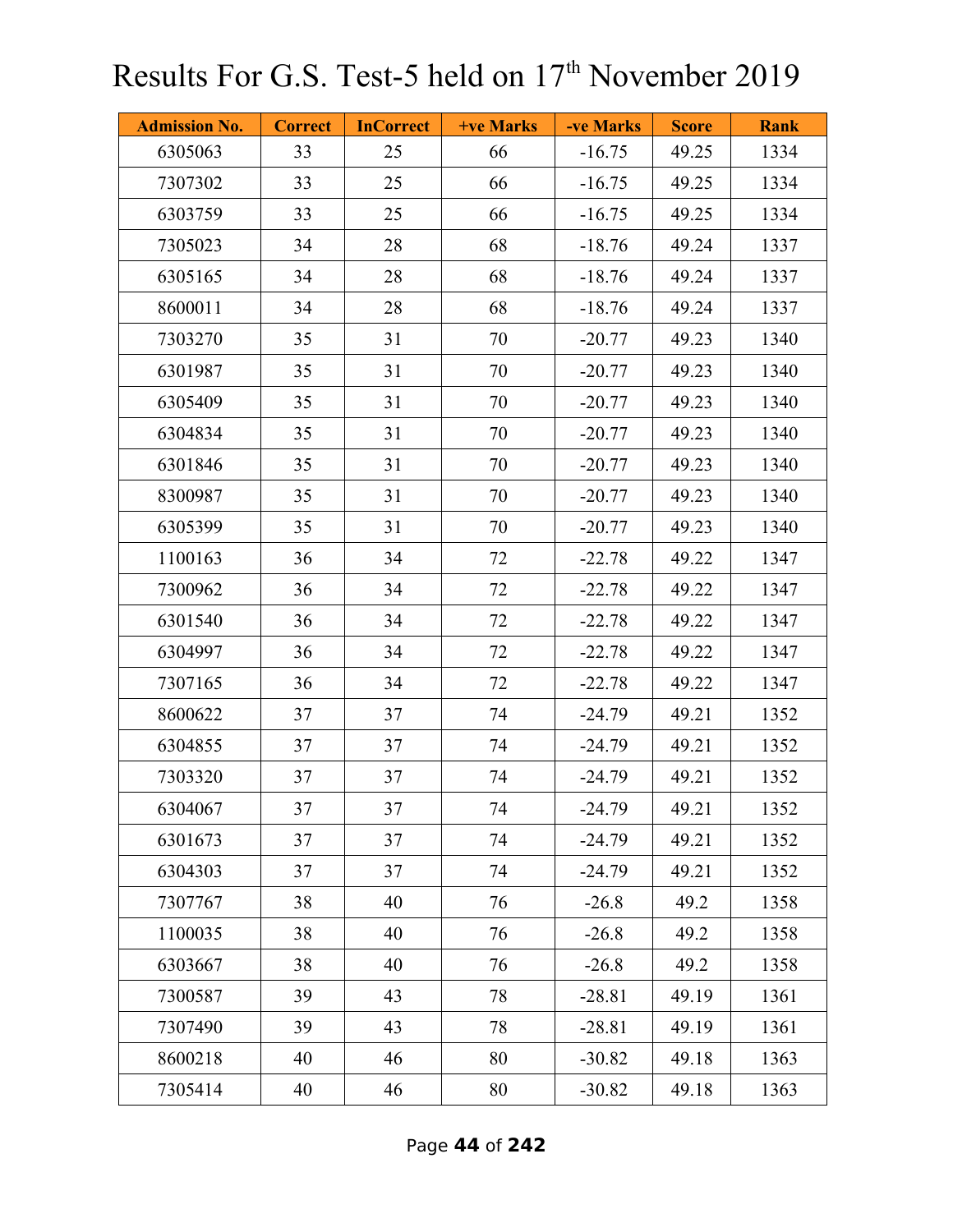| <b>Admission No.</b> | <b>Correct</b> | <b>InCorrect</b> | +ve Marks | -ve Marks | <b>Score</b> | <b>Rank</b> |
|----------------------|----------------|------------------|-----------|-----------|--------------|-------------|
| 6304647              | 40             | 46               | 80        | $-30.82$  | 49.18        | 1363        |
| 8600713              | 41             | 49               | 82        | $-32.83$  | 49.17        | 1366        |
| 7305584              | 42             | 52               | 84        | $-34.84$  | 49.16        | 1367        |
| 6300553              | 43             | 55               | 86        | $-36.85$  | 49.15        | 1368        |
| 6303408              | 43             | 55               | 86        | $-36.85$  | 49.15        | 1368        |
| 6301281              | 43             | 55               | 86        | $-36.85$  | 49.15        | 1368        |
| 19VR22927            | 38             | 41               | 76        | 27.06     | 48.94        | 1371        |
| 6300832              | 26             | 5                | 52        | $-3.35$   | 48.65        | 1372        |
| 6301793              | 26             | 5                | 52        | $-3.35$   | 48.65        | 1372        |
| 7304037              | 28             | 11               | 56        | $-7.37$   | 48.63        | 1374        |
| 7302954              | 29             | 14               | 58        | $-9.38$   | 48.62        | 1375        |
| 7300338              | 30             | 17               | 60        | $-11.39$  | 48.61        | 1376        |
| 7300425              | 30             | 17               | 60        | $-11.39$  | 48.61        | 1376        |
| 7307930              | 30             | 17               | 60        | $-11.39$  | 48.61        | 1376        |
| 7304661              | 30             | 17               | 60        | $-11.39$  | 48.61        | 1376        |
| 8300944              | 31             | 20               | 62        | $-13.4$   | 48.6         | 1380        |
| 6305752              | 31             | 20               | 62        | $-13.4$   | 48.6         | 1380        |
| 7300429              | 32             | 23               | 64        | $-15.41$  | 48.59        | 1382        |
| 6303444              | 32             | 23               | 64        | $-15.41$  | 48.59        | 1382        |
| 7305714              | 32             | 23               | 64        | $-15.41$  | 48.59        | 1382        |
| 7301309              | 32             | 23               | 64        | $-15.41$  | 48.59        | 1382        |
| 6301144              | 33             | 26               | 66        | $-17.42$  | 48.58        | 1386        |
| 6301247              | 33             | 26               | 66        | $-17.42$  | 48.58        | 1386        |
| 7300959              | 34             | 29               | 68        | $-19.43$  | 48.57        | 1388        |
| 6302958              | 34             | 29               | 68        | $-19.43$  | 48.57        | 1388        |
| 8600301              | 34             | 29               | 68        | $-19.43$  | 48.57        | 1388        |
| 6302978              | 34             | 29               | 68        | $-19.43$  | 48.57        | 1388        |
| 6307248              | 34             | 29               | 68        | $-19.43$  | 48.57        | 1388        |
| 6305377              | 34             | 29               | 68        | $-19.43$  | 48.57        | 1388        |
| 7307427              | 35             | 32               | 70        | $-21.44$  | 48.56        | 1394        |
| 8600119              | 35             | 32               | 70        | $-21.44$  | 48.56        | 1394        |

Page **45** of **242**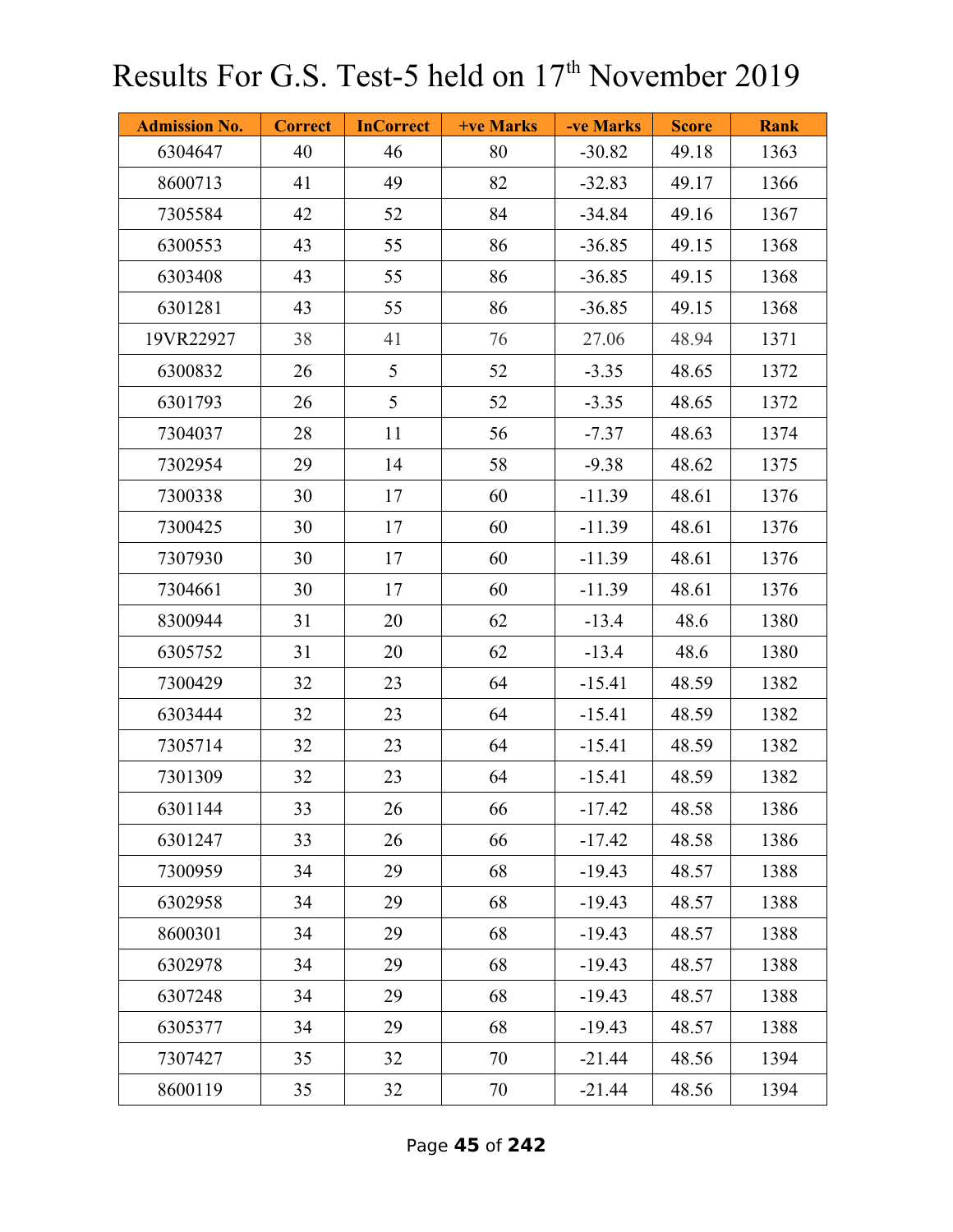| <b>Admission No.</b> | <b>Correct</b> | <b>InCorrect</b> | <b>+ve Marks</b> | -ve Marks | <b>Score</b> | <b>Rank</b> |
|----------------------|----------------|------------------|------------------|-----------|--------------|-------------|
| 6306057              | 35             | 32               | 70               | $-21.44$  | 48.56        | 1394        |
| 6302616              | 35             | 32               | 70               | $-21.44$  | 48.56        | 1394        |
| 6307070              | 36             | 35               | 72               | $-23.45$  | 48.55        | 1398        |
| 7300366              | 36             | 35               | 72               | $-23.45$  | 48.55        | 1398        |
| 6303184              | 36             | 35               | 72               | $-23.45$  | 48.55        | 1398        |
| 6302197              | 37             | 38               | 74               | $-25.46$  | 48.54        | 1401        |
| 1100014              | 37             | 38               | 74               | $-25.46$  | 48.54        | 1401        |
| 8600481              | 37             | 38               | 74               | $-25.46$  | 48.54        | 1401        |
| 6300080              | 37             | 38               | 74               | $-25.46$  | 48.54        | 1401        |
| 7301952              | 37             | 38               | 74               | $-25.46$  | 48.54        | 1401        |
| 7300672              | 39             | 44               | 78               | $-29.48$  | 48.52        | 1406        |
| 7305379              | 40             | 47               | 80               | $-31.49$  | 48.51        | 1407        |
| 19VR22689            | 42             | 54               | 84               | 35.64     | 48.36        | 1408        |
| 19VR22958            | 34             | 30               | 68               | 19.8      | 48.2         | 1409        |
| 8300039              | 27             | 9                | 54               | $-6.03$   | 47.97        | 1410        |
| 8303763              | 27             | 9                | 54               | $-6.03$   | 47.97        | 1410        |
| 8600652              | 29             | 15               | 58               | $-10.05$  | 47.95        | 1412        |
| 6302984              | 30             | 18               | 60               | $-12.06$  | 47.94        | 1413        |
| 7303009              | 31             | 21               | 62               | $-14.07$  | 47.93        | 1414        |
| 6305594              | 32             | 24               | 64               | $-16.08$  | 47.92        | 1415        |
| 7300303              | 33             | 27               | 66               | $-18.09$  | 47.91        | 1416        |
| 7301018              | 33             | 27               | 66               | $-18.09$  | 47.91        | 1416        |
| 7303956              | 34             | 30               | 68               | $-20.1$   | 47.9         | 1418        |
| 7300232              | 34             | 30               | 68               | $-20.1$   | 47.9         | 1418        |
| 6300982              | 34             | 30               | 68               | $-20.1$   | 47.9         | 1418        |
| 7301375              | 34             | 30               | 68               | $-20.1$   | 47.9         | 1418        |
| 7304574              | 34             | 30               | 68               | $-20.1$   | 47.9         | 1418        |
| 7300839              | 35             | 33               | 70               | $-22.11$  | 47.89        | 1423        |
| 6303185              | 35             | 33               | 70               | $-22.11$  | 47.89        | 1423        |
| 6304954              | 35             | 33               | 70               | $-22.11$  | 47.89        | 1423        |
| 6303372              | 35             | 33               | 70               | $-22.11$  | 47.89        | 1423        |

Page **46** of **242**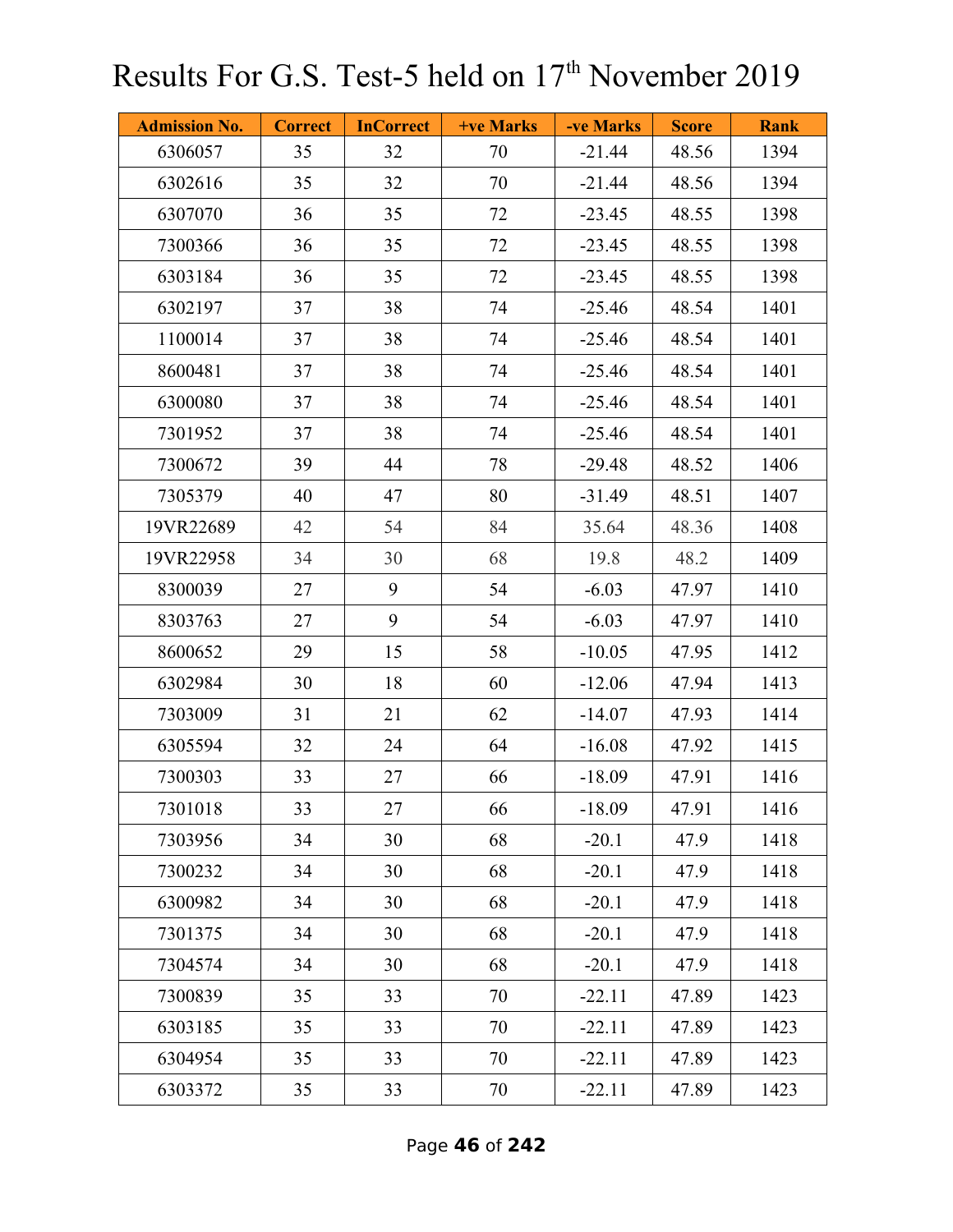| <b>Admission No.</b> | <b>Correct</b> | <b>InCorrect</b> | <b>+ve Marks</b> | -ve Marks | <b>Score</b> | <b>Rank</b> |
|----------------------|----------------|------------------|------------------|-----------|--------------|-------------|
| 6305828              | 35             | 33               | 70               | $-22.11$  | 47.89        | 1423        |
| 7300977              | 35             | 33               | 70               | $-22.11$  | 47.89        | 1423        |
| 8600329              | 35             | 33               | 70               | $-22.11$  | 47.89        | 1423        |
| 6300136              | 36             | 36               | 72               | $-24.12$  | 47.88        | 1430        |
| 8302117              | 36             | 36               | 72               | $-24.12$  | 47.88        | 1430        |
| 7301250              | 37             | 39               | 74               | $-26.13$  | 47.87        | 1432        |
| 6305090              | 37             | 39               | 74               | $-26.13$  | 47.87        | 1432        |
| 6303299              | 37             | 39               | 74               | $-26.13$  | 47.87        | 1432        |
| 6300359              | 38             | 42               | 76               | $-28.14$  | 47.86        | 1435        |
| 6303079              | 38             | 42               | 76               | $-28.14$  | 47.86        | 1435        |
| 7305250              | 39             | 45               | 78               | $-30.15$  | 47.85        | 1437        |
| 7300444              | 40             | 48               | 80               | $-32.16$  | 47.84        | 1438        |
| 8600658              | 41             | 51               | 82               | $-34.17$  | 47.83        | 1439        |
| 8301639              | 42             | 54               | 84               | $-36.18$  | 47.82        | 1440        |
| 6307153              | 43             | 57               | 86               | $-38.19$  | 47.81        | 1441        |
| 19VR06593            | 37             | 40               | 74               | 26.4      | 47.6         | 1442        |
| 19VR22671            | 37             | 40               | 74               | 26.4      | 47.6         | 1442        |
| 19VR22852            | 30             | 19               | 60               | 12.54     | 47.46        | 1444        |
| 8300131              | 25             | $\overline{4}$   | 50               | $-2.68$   | 47.32        | 1445        |
| 6300245              | 28             | 13               | 56               | $-8.71$   | 47.29        | 1446        |
| 6305598              | 28             | 13               | 56               | $-8.71$   | 47.29        | 1446        |
| 7302570              | 28             | 13               | 56               | $-8.71$   | 47.29        | 1446        |
| 8600089              | 30             | 19               | 60               | $-12.73$  | 47.27        | 1449        |
| 6302405              | 30             | 19               | 60               | $-12.73$  | 47.27        | 1449        |
| 6300138              | 30             | 19               | 60               | $-12.73$  | 47.27        | 1449        |
| 7305064              | 30             | 19               | 60               | $-12.73$  | 47.27        | 1449        |
| 7303974              | 30             | 19               | 60               | $-12.73$  | 47.27        | 1449        |
| 6302493              | 31             | 22               | 62               | $-14.74$  | 47.26        | 1454        |
| 7307465              | 31             | 22               | 62               | $-14.74$  | 47.26        | 1454        |
| 6306004              | 31             | 22               | 62               | $-14.74$  | 47.26        | 1454        |
| 6303760              | 32             | 25               | 64               | $-16.75$  | 47.25        | 1457        |

Page **47** of **242**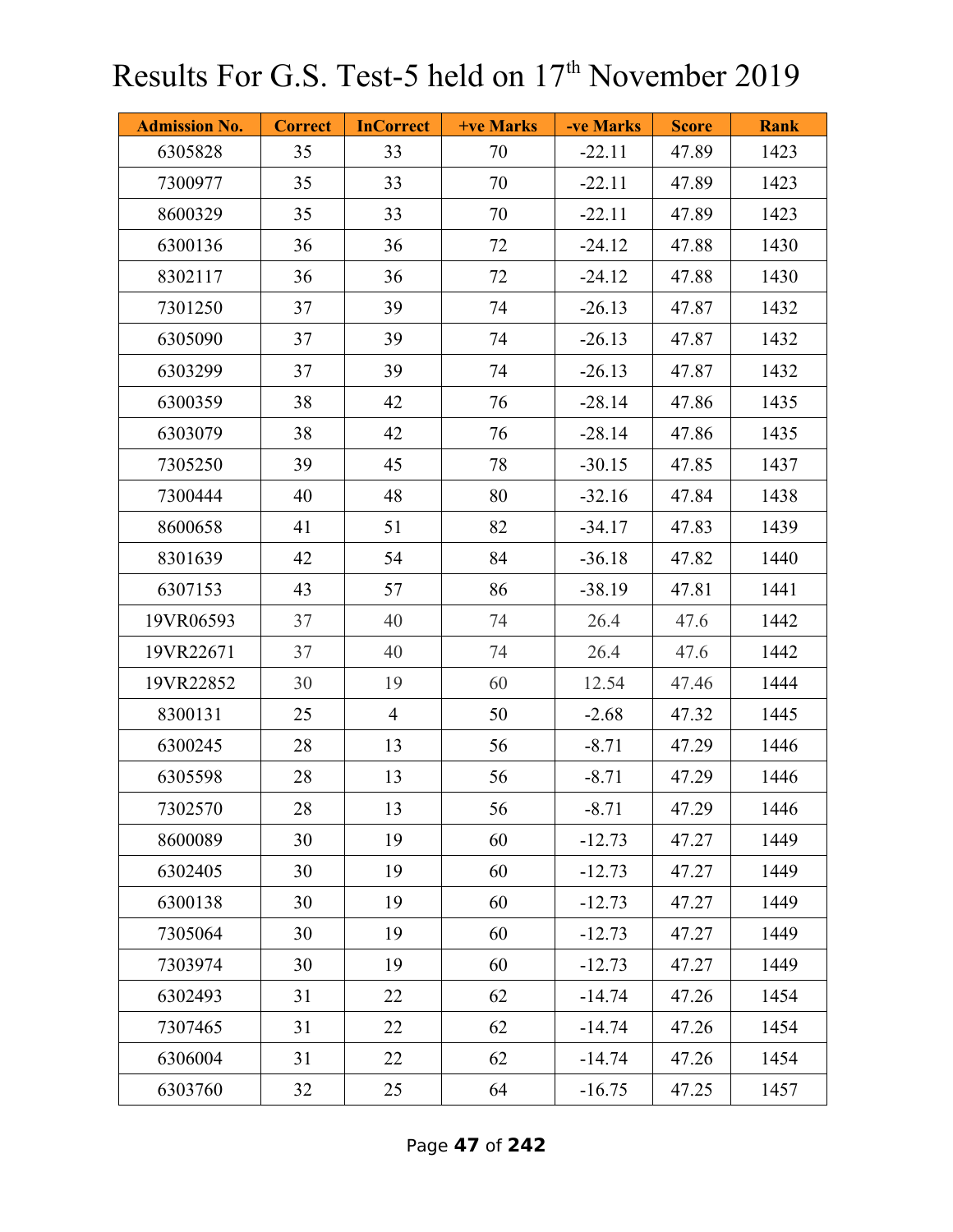| <b>Admission No.</b> | <b>Correct</b> | <b>InCorrect</b> | <b>+ve Marks</b> | -ve Marks | <b>Score</b> | <b>Rank</b> |
|----------------------|----------------|------------------|------------------|-----------|--------------|-------------|
| 7306986              | 32             | 25               | 64               | $-16.75$  | 47.25        | 1457        |
| 6302462              | 33             | 28               | 66               | $-18.76$  | 47.24        | 1459        |
| 8600575              | 33             | 28               | 66               | $-18.76$  | 47.24        | 1459        |
| 6305029              | 33             | 28               | 66               | $-18.76$  | 47.24        | 1459        |
| 6301571              | 33             | 28               | 66               | $-18.76$  | 47.24        | 1459        |
| 7302511              | 33             | 28               | 66               | $-18.76$  | 47.24        | 1459        |
| 8600458              | 34             | 31               | 68               | $-20.77$  | 47.23        | 1464        |
| 7302713              | 34             | 31               | 68               | $-20.77$  | 47.23        | 1464        |
| 8303503              | 34             | 31               | 68               | $-20.77$  | 47.23        | 1464        |
| 7303960              | 34             | 31               | 68               | $-20.77$  | 47.23        | 1464        |
| 6300979              | 34             | 31               | 68               | $-20.77$  | 47.23        | 1464        |
| 6300305              | 34             | 31               | 68               | $-20.77$  | 47.23        | 1464        |
| 7304455              | 34             | 31               | 68               | $-20.77$  | 47.23        | 1464        |
| 1100146              | 35             | 34               | 70               | $-22.78$  | 47.22        | 1471        |
| 7303903              | 35             | 34               | 70               | $-22.78$  | 47.22        | 1471        |
| 6303762              | 35             | 34               | 70               | $-22.78$  | 47.22        | 1471        |
| 7308005              | 35             | 34               | 70               | $-22.78$  | 47.22        | 1471        |
| 6304634              | 35             | 34               | 70               | $-22.78$  | 47.22        | 1471        |
| 6303365              | 36             | 37               | 72               | $-24.79$  | 47.21        | 1476        |
| 7304213              | 36             | 37               | 72               | $-24.79$  | 47.21        | 1476        |
| 7304408              | 36             | 37               | 72               | $-24.79$  | 47.21        | 1476        |
| 6305363              | 36             | 37               | 72               | $-24.79$  | 47.21        | 1476        |
| 8600002              | 37             | 40               | 74               | $-26.8$   | 47.2         | 1480        |
| 6302532              | 37             | 40               | 74               | $-26.8$   | 47.2         | 1480        |
| 6300525              | 37             | 40               | 74               | $-26.8$   | 47.2         | 1480        |
| 7300434              | 38             | 43               | 76               | $-28.81$  | 47.19        | 1483        |
| 7304948              | 38             | 43               | 76               | $-28.81$  | 47.19        | 1483        |
| 7306947              | 38             | 43               | 76               | $-28.81$  | 47.19        | 1483        |
| 6305589              | 38             | 43               | 76               | $-28.81$  | 47.19        | 1483        |
| 6303876              | 39             | 46               | 78               | $-30.82$  | 47.18        | 1487        |
| 1100120              | 39             | 46               | 78               | $-30.82$  | 47.18        | 1487        |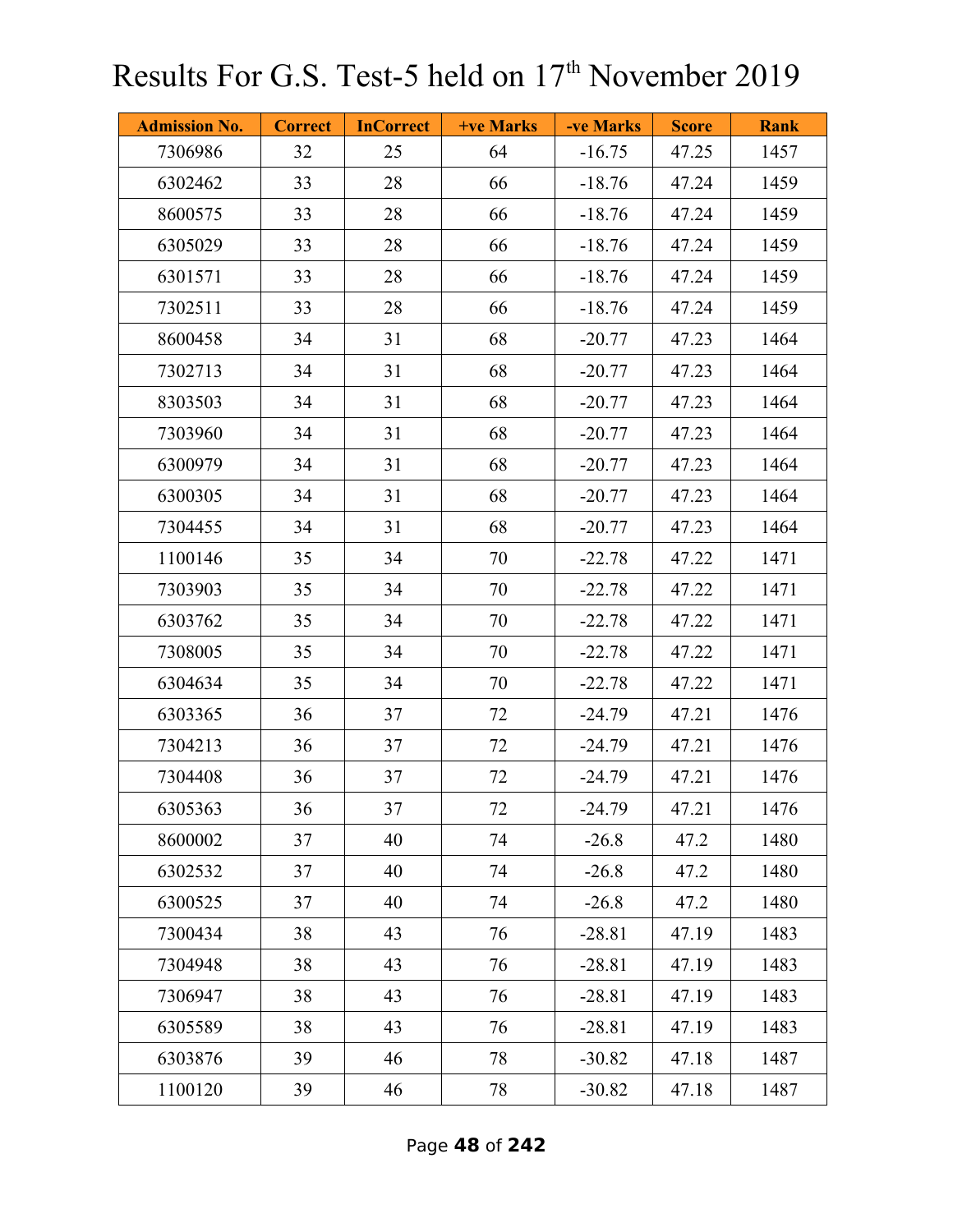| <b>Admission No.</b> | <b>Correct</b> | <b>InCorrect</b> | +ve Marks | -ve Marks | <b>Score</b> | <b>Rank</b> |
|----------------------|----------------|------------------|-----------|-----------|--------------|-------------|
| 6301150              | 25             | 5                | 50        | $-3.35$   | 46.65        | 1489        |
| 7303129              | 25             | 5                | 50        | $-3.35$   | 46.65        | 1489        |
| 6303353              | 26             | 8                | 52        | $-5.36$   | 46.64        | 1491        |
| 7303914              | 27             | 11               | 54        | $-7.37$   | 46.63        | 1492        |
| 8300602              | 28             | 14               | 56        | $-9.38$   | 46.62        | 1493        |
| 6308066              | 28             | 14               | 56        | $-9.38$   | 46.62        | 1493        |
| 6307345              | 28             | 14               | 56        | $-9.38$   | 46.62        | 1493        |
| 6305801              | 29             | 17               | 58        | $-11.39$  | 46.61        | 1496        |
| 7303793              | 29             | 17               | 58        | $-11.39$  | 46.61        | 1496        |
| 8600073              | 29             | 17               | 58        | $-11.39$  | 46.61        | 1496        |
| 6305101              | 29             | 17               | 58        | $-11.39$  | 46.61        | 1496        |
| 7302590              | 29             | 17               | 58        | $-11.39$  | 46.61        | 1496        |
| 6303560              | 30             | 20               | 60        | $-13.4$   | 46.6         | 1501        |
| 6305073              | 30             | 20               | 60        | $-13.4$   | 46.6         | 1501        |
| 6301868              | 30             | 20               | 60        | $-13.4$   | 46.6         | 1501        |
| 6300541              | 30             | 20               | 60        | $-13.4$   | 46.6         | 1501        |
| 6303843              | 30             | 20               | 60        | $-13.4$   | 46.6         | 1501        |
| 6305797              | 31             | 23               | 62        | $-15.41$  | 46.59        | 1506        |
| 6306250              | 31             | 23               | 62        | $-15.41$  | 46.59        | 1506        |
| 8301202              | 31             | 23               | 62        | $-15.41$  | 46.59        | 1506        |
| 6304854              | 32             | 26               | 64        | $-17.42$  | 46.58        | 1509        |
| 6301582              | 32             | 26               | 64        | $-17.42$  | 46.58        | 1509        |
| 7301413              | 32             | 26               | 64        | $-17.42$  | 46.58        | 1509        |
| 7304096              | 32             | 26               | 64        | $-17.42$  | 46.58        | 1509        |
| 8300882              | 32             | 26               | 64        | $-17.42$  | 46.58        | 1509        |
| 6300203              | 33             | 29               | 66        | $-19.43$  | 46.57        | 1514        |
| 6304933              | 33             | 29               | 66        | $-19.43$  | 46.57        | 1514        |
| 7302078              | 33             | 29               | 66        | $-19.43$  | 46.57        | 1514        |
| 8600592              | 34             | 32               | 68        | $-21.44$  | 46.56        | 1517        |
| 7301249              | 35             | 35               | 70        | $-23.45$  | 46.55        | 1518        |
| 7303812              | 35             | 35               | 70        | $-23.45$  | 46.55        | 1518        |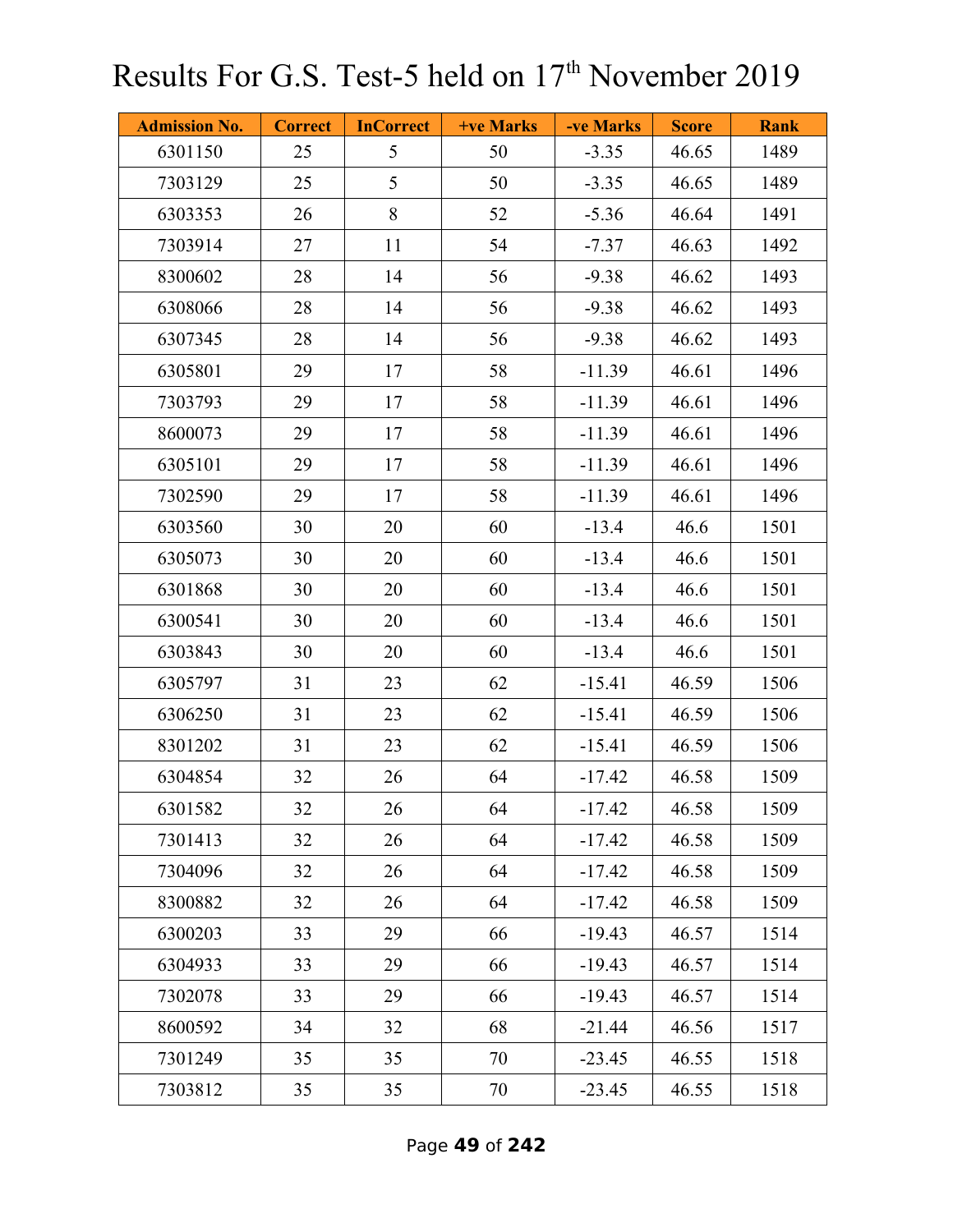| <b>Admission No.</b> | <b>Correct</b> | <b>InCorrect</b> | <b>+ve Marks</b> | -ve Marks | <b>Score</b> | <b>Rank</b> |
|----------------------|----------------|------------------|------------------|-----------|--------------|-------------|
| 7300010              | 35             | 35               | 70               | $-23.45$  | 46.55        | 1518        |
| 8600057              | 35             | 35               | 70               | $-23.45$  | 46.55        | 1518        |
| 6303242              | 36             | 38               | 72               | $-25.46$  | 46.54        | 1522        |
| 7304672              | 36             | 38               | 72               | $-25.46$  | 46.54        | 1522        |
| 6300634              | 36             | 38               | 72               | $-25.46$  | 46.54        | 1522        |
| 7307067              | 37             | 41               | 74               | $-27.47$  | 46.53        | 1525        |
| 7304087              | 37             | 41               | 74               | $-27.47$  | 46.53        | 1525        |
| 8600091              | 37             | 41               | 74               | $-27.47$  | 46.53        | 1525        |
| 7301985              | 37             | 41               | 74               | $-27.47$  | 46.53        | 1525        |
| 8302504              | 37             | 41               | 74               | $-27.47$  | 46.53        | 1525        |
| 7302810              | 37             | 41               | 74               | $-27.47$  | 46.53        | 1525        |
| 7301818              | 38             | 44               | 76               | $-29.48$  | 46.52        | 1531        |
| 7300884              | 39             | 47               | 78               | $-31.49$  | 46.51        | 1532        |
| 7302676              | 39             | 47               | 78               | $-31.49$  | 46.51        | 1532        |
| 7305671              | 39             | 47               | 78               | $-31.49$  | 46.51        | 1532        |
| 8600554              | 40             | 50               | 80               | $-33.5$   | 46.5         | 1535        |
| 6303048              | 42             | 56               | 84               | $-37.52$  | 46.48        | 1536        |
| 19VR22991            | 41             | 54               | 82               | 35.64     | 46.36        | 1537        |
| 19VR22980            | 37             | 42               | 74               | 27.72     | 46.28        | 1538        |
| 6300418              | 25             | 6                | 50               | $-4.02$   | 45.98        | 1539        |
| 8300234              | 26             | 9                | 52               | $-6.03$   | 45.97        | 1540        |
| 8303616              | 26             | 9                | 52               | $-6.03$   | 45.97        | 1540        |
| 7304508              | 26             | 9                | 52               | $-6.03$   | 45.97        | 1540        |
| 7307451              | 28             | 15               | 56               | $-10.05$  | 45.95        | 1543        |
| 6303187              | 29             | 18               | 58               | $-12.06$  | 45.94        | 1544        |
| 7301136              | 29             | 18               | 58               | $-12.06$  | 45.94        | 1544        |
| 7305123              | 29             | 18               | 58               | $-12.06$  | 45.94        | 1544        |
| 6301678              | 29             | 18               | 58               | $-12.06$  | 45.94        | 1544        |
| 1100026              | 30             | 21               | 60               | $-14.07$  | 45.93        | 1548        |
| 6302224              | 30             | 21               | 60               | $-14.07$  | 45.93        | 1548        |
| 7300590              | 30             | 21               | 60               | $-14.07$  | 45.93        | 1548        |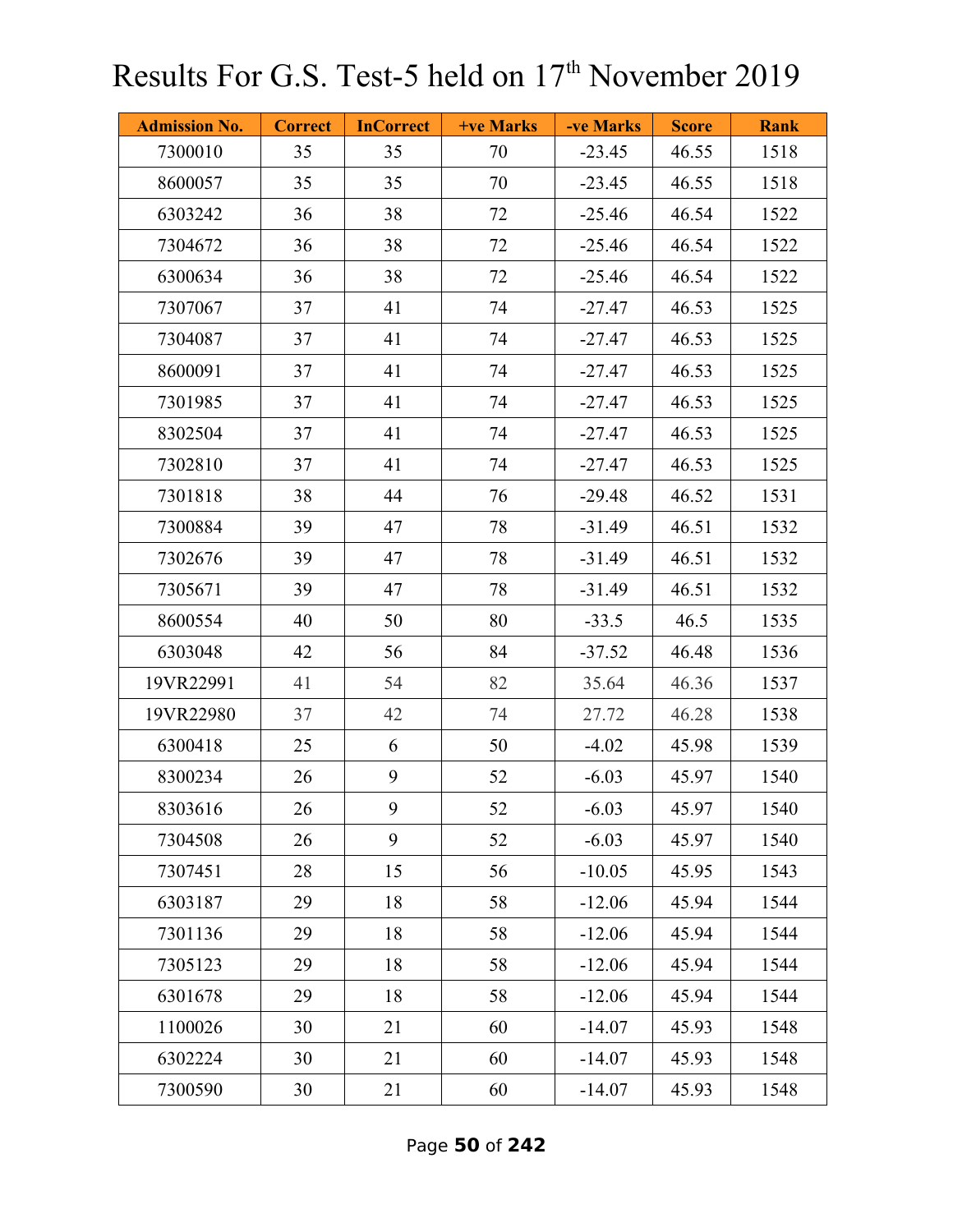| <b>Admission No.</b> | <b>Correct</b> | <b>InCorrect</b> | +ve Marks | -ve Marks | <b>Score</b> | <b>Rank</b> |
|----------------------|----------------|------------------|-----------|-----------|--------------|-------------|
| 8300028              | 30             | 21               | 60        | $-14.07$  | 45.93        | 1548        |
| 7302932              | 30             | 21               | 60        | $-14.07$  | 45.93        | 1548        |
| 1100130              | 30             | 21               | 60        | $-14.07$  | 45.93        | 1548        |
| 7307278              | 31             | 24               | 62        | $-16.08$  | 45.92        | 1554        |
| 8301695              | 31             | 24               | 62        | $-16.08$  | 45.92        | 1554        |
| 6300799              | 31             | 24               | 62        | $-16.08$  | 45.92        | 1554        |
| 6304534              | 31             | 24               | 62        | $-16.08$  | 45.92        | 1554        |
| 7300118              | 32             | 27               | 64        | $-18.09$  | 45.91        | 1558        |
| 8302664              | 32             | 27               | 64        | $-18.09$  | 45.91        | 1558        |
| 7302162              | 32             | 27               | 64        | $-18.09$  | 45.91        | 1558        |
| 6301162              | 32             | 27               | 64        | $-18.09$  | 45.91        | 1558        |
| 7305153              | 33             | 30               | 66        | $-20.1$   | 45.9         | 1562        |
| 7307448              | 33             | 30               | 66        | $-20.1$   | 45.9         | 1562        |
| 6302376              | 34             | 33               | 68        | $-22.11$  | 45.89        | 1564        |
| 8600623              | 34             | 33               | 68        | $-22.11$  | 45.89        | 1564        |
| 6300470              | 35             | 36               | 70        | $-24.12$  | 45.88        | 1566        |
| 6305807              | 35             | 36               | 70        | $-24.12$  | 45.88        | 1566        |
| 6305348              | 35             | 36               | 70        | $-24.12$  | 45.88        | 1566        |
| 6304104              | 35             | 36               | 70        | $-24.12$  | 45.88        | 1566        |
| 7305309              | 36             | 39               | 72        | $-26.13$  | 45.87        | 1570        |
| 6301895              | 36             | 39               | 72        | $-26.13$  | 45.87        | 1570        |
| 7307226              | 36             | 39               | 72        | $-26.13$  | 45.87        | 1570        |
| 6303511              | 37             | 42               | 74        | $-28.14$  | 45.86        | 1573        |
| 6305622              | 37             | 42               | 74        | $-28.14$  | 45.86        | 1573        |
| 6300237              | 37             | 42               | 74        | $-28.14$  | 45.86        | 1573        |
| 7304844              | 39             | 48               | 78        | $-32.16$  | 45.84        | 1576        |
| 7302120              | 40             | 51               | 80        | $-34.17$  | 45.83        | 1577        |
| 8301704              | 40             | 51               | 80        | $-34.17$  | 45.83        | 1577        |
| 6300344              | 40             | 51               | 80        | $-34.17$  | 45.83        | 1577        |
| 6302351              | 40             | 51               | 80        | $-34.17$  | 45.83        | 1577        |
| 6304455              | 40             | 51               | 80        | $-34.17$  | 45.83        | 1577        |

Page **51** of **242**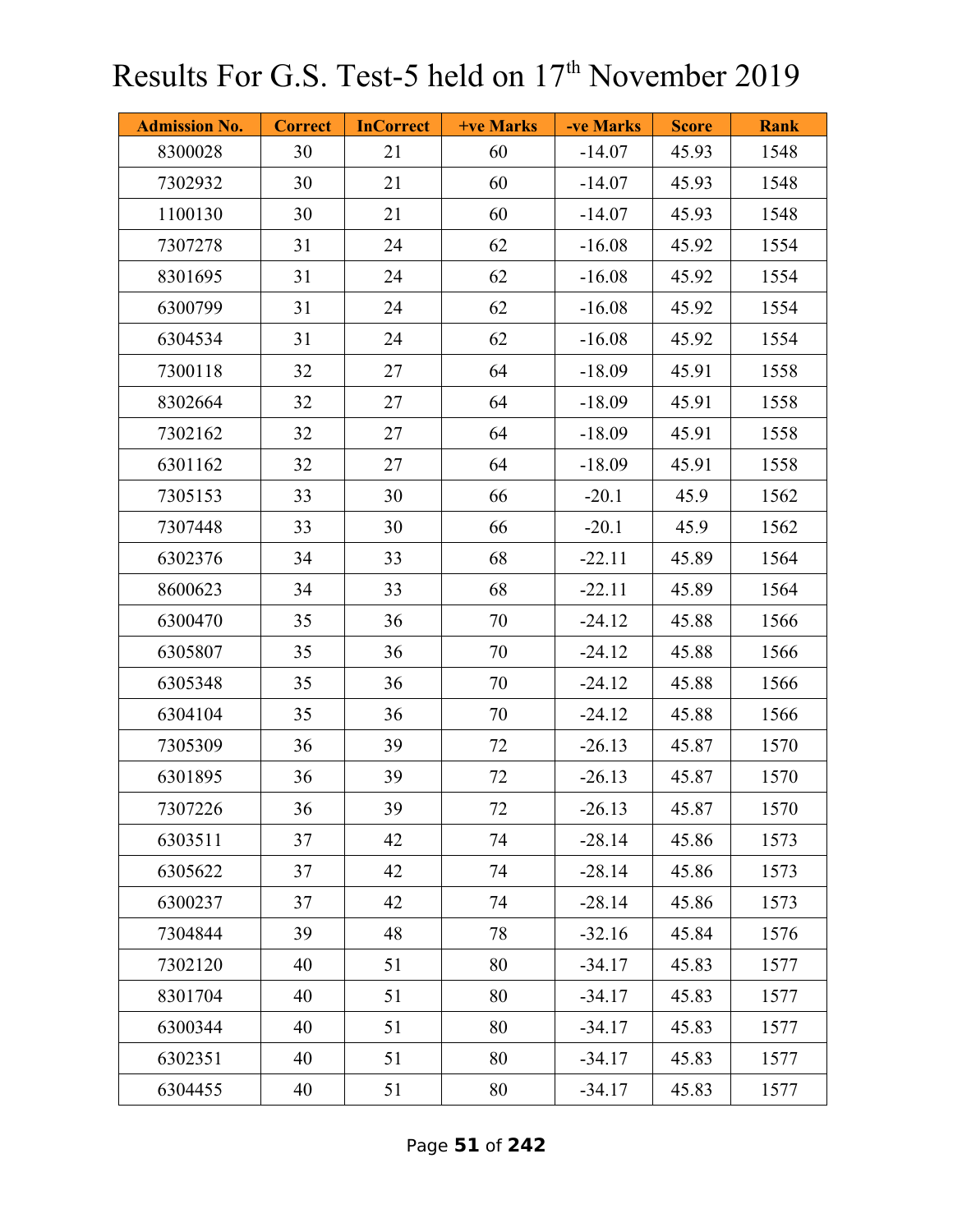| <b>Admission No.</b> | <b>Correct</b> | <b>InCorrect</b> | +ve Marks | -ve Marks | <b>Score</b> | <b>Rank</b> |
|----------------------|----------------|------------------|-----------|-----------|--------------|-------------|
| 6300744              | 42             | 57               | 84        | $-38.19$  | 45.81        | 1582        |
| 19VR22801            | 40             | 52               | 80        | 34.32     | 45.68        | 1583        |
| 19VR23023            | 37             | 43               | 74        | 28.38     | 45.62        | 1584        |
| 19VR22959            | 35             | 37               | 70        | 24.42     | 45.58        | 1585        |
| 19VR18456            | 26             | 10               | 52        | 6.6       | 45.4         | 1586        |
| 7302699              | 26             | 10               | 52        | $-6.7$    | 45.3         | 1587        |
| 6300310              | 27             | 13               | 54        | $-8.71$   | 45.29        | 1588        |
| 7303987              | 27             | 13               | 54        | $-8.71$   | 45.29        | 1588        |
| 8600124              | 28             | 16               | 56        | $-10.72$  | 45.28        | 1590        |
| 7304065              | 28             | 16               | 56        | $-10.72$  | 45.28        | 1590        |
| 6300326              | 29             | 19               | 58        | $-12.73$  | 45.27        | 1592        |
| 7300780              | 30             | 22               | 60        | $-14.74$  | 45.26        | 1593        |
| 7306339              | 30             | 22               | 60        | $-14.74$  | 45.26        | 1593        |
| 7300358              | 31             | 25               | 62        | $-16.75$  | 45.25        | 1595        |
| 7307115              | 31             | 25               | 62        | $-16.75$  | 45.25        | 1595        |
| 6303314              | 31             | 25               | 62        | $-16.75$  | 45.25        | 1595        |
| 8600447              | 32             | 28               | 64        | $-18.76$  | 45.24        | 1598        |
| 7307821              | 32             | 28               | 64        | $-18.76$  | 45.24        | 1598        |
| 6300402              | 32             | 28               | 64        | $-18.76$  | 45.24        | 1598        |
| 6301774              | 32             | 28               | 64        | $-18.76$  | 45.24        | 1598        |
| 7301910              | 32             | 28               | 64        | $-18.76$  | 45.24        | 1598        |
| 6300649              | 32             | $28\,$           | 64        | $-18.76$  | 45.24        | 1598        |
| 8600316              | 32             | 28               | 64        | $-18.76$  | 45.24        | 1598        |
| 7302910              | 33             | 31               | 66        | $-20.77$  | 45.23        | 1605        |
| 6303297              | 33             | 31               | 66        | $-20.77$  | 45.23        | 1605        |
| 6303527              | 33             | 31               | 66        | $-20.77$  | 45.23        | 1605        |
| 6307079              | 33             | 31               | 66        | $-20.77$  | 45.23        | 1605        |
| 6305056              | 33             | 31               | 66        | $-20.77$  | 45.23        | 1605        |
| 7303275              | 33             | 31               | 66        | $-20.77$  | 45.23        | 1605        |
| 6304272              | 33             | 31               | 66        | $-20.77$  | 45.23        | 1605        |
| 7305453              | 33             | 31               | 66        | $-20.77$  | 45.23        | 1605        |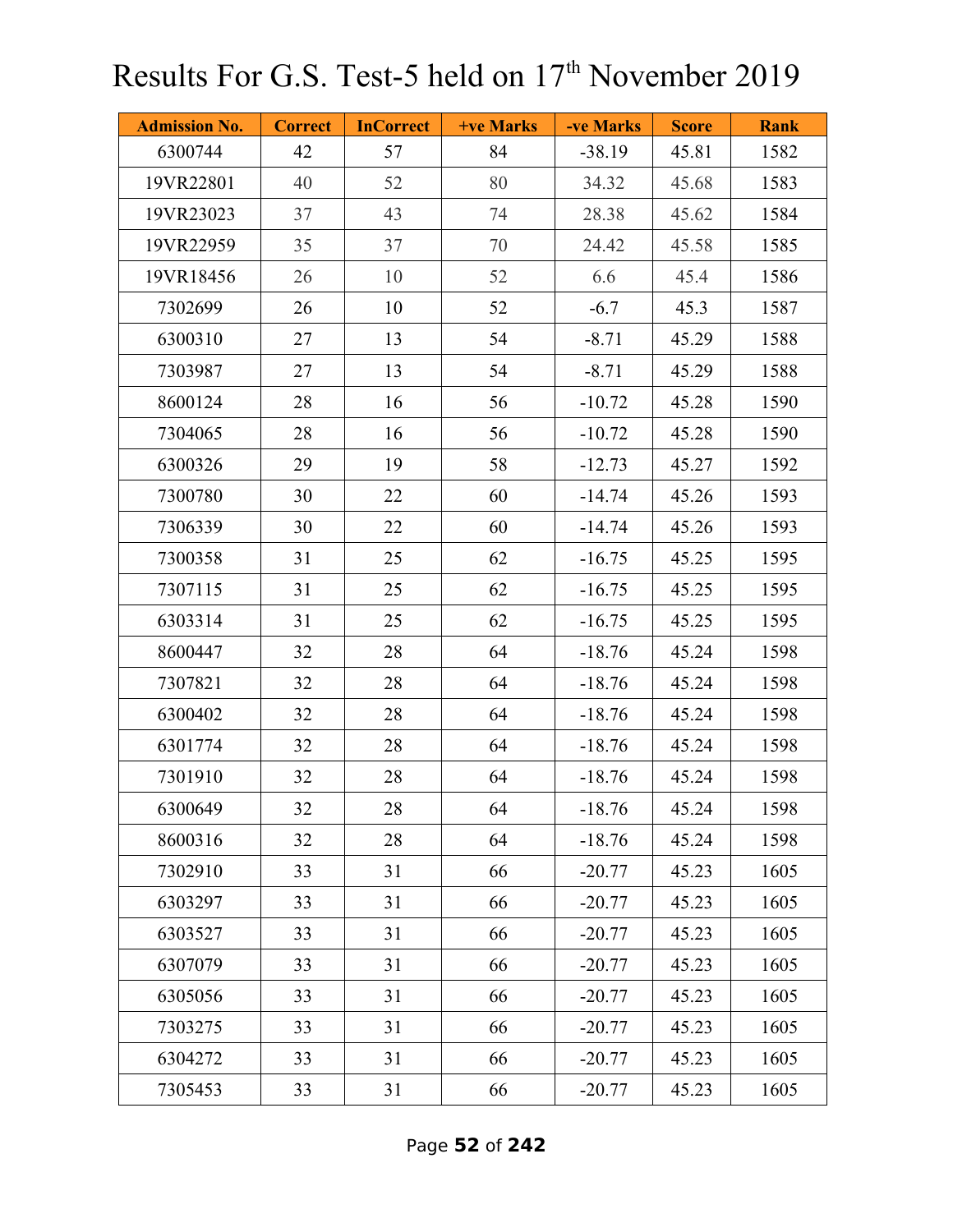| <b>Admission No.</b> | <b>Correct</b> | <b>InCorrect</b> | <b>+ve Marks</b> | -ve Marks | <b>Score</b> | <b>Rank</b> |
|----------------------|----------------|------------------|------------------|-----------|--------------|-------------|
| 6304642              | 34             | 34               | 68               | $-22.78$  | 45.22        | 1613        |
| 6305512              | 34             | 34               | 68               | $-22.78$  | 45.22        | 1613        |
| 6300197              | 35             | 37               | 70               | $-24.79$  | 45.21        | 1615        |
| 7305872              | 35             | 37               | 70               | $-24.79$  | 45.21        | 1615        |
| 6302230              | 35             | 37               | 70               | $-24.79$  | 45.21        | 1615        |
| 6300123              | 35             | 37               | 70               | $-24.79$  | 45.21        | 1615        |
| 6302631              | 36             | 40               | 72               | $-26.8$   | 45.2         | 1619        |
| 7304876              | 36             | 40               | 72               | $-26.8$   | 45.2         | 1619        |
| 6302245              | 36             | 40               | 72               | $-26.8$   | 45.2         | 1619        |
| 6304350              | 37             | 43               | 74               | $-28.81$  | 45.19        | 1622        |
| 6303493              | 38             | 46               | 76               | $-30.82$  | 45.18        | 1623        |
| 8600681              | 38             | 46               | 76               | $-30.82$  | 45.18        | 1623        |
| 8600174              | 39             | 49               | 78               | $-32.83$  | 45.17        | 1625        |
| 6305184              | 42             | 58               | 84               | $-38.86$  | 45.14        | 1626        |
| 19VR22820            | 40             | 53               | 80               | 34.98     | 45.02        | 1627        |
| 19VR23797            | 33             | 32               | 66               | 21.12     | 44.88        | 1628        |
| 7300035              | 24             | 5                | 48               | $-3.35$   | 44.65        | 1629        |
| 7306921              | 25             | 8                | 50               | $-5.36$   | 44.64        | 1630        |
| 7300513              | 27             | 14               | 54               | $-9.38$   | 44.62        | 1631        |
| 6301189              | 27             | 14               | 54               | $-9.38$   | 44.62        | 1631        |
| 7303989              | 27             | 14               | 54               | $-9.38$   | 44.62        | 1631        |
| 6303227              | 28             | 17               | 56               | $-11.39$  | 44.61        | 1634        |
| 6306184              | 29             | 20               | 58               | $-13.4$   | 44.6         | 1635        |
| 7305412              | 29             | 20               | 58               | $-13.4$   | 44.6         | 1635        |
| 6300483              | 29             | 20               | 58               | $-13.4$   | 44.6         | 1635        |
| 7301339              | 30             | 23               | 60               | $-15.41$  | 44.59        | 1638        |
| 7302352              | 30             | 23               | 60               | $-15.41$  | 44.59        | 1638        |
| 7301352              | 30             | 23               | 60               | $-15.41$  | 44.59        | 1638        |
| 6303039              | 30             | 23               | 60               | $-15.41$  | 44.59        | 1638        |
| 6306031              | 31             | 26               | 62               | $-17.42$  | 44.58        | 1642        |
| 8600126              | 31             | 26               | 62               | $-17.42$  | 44.58        | 1642        |

Page **53** of **242**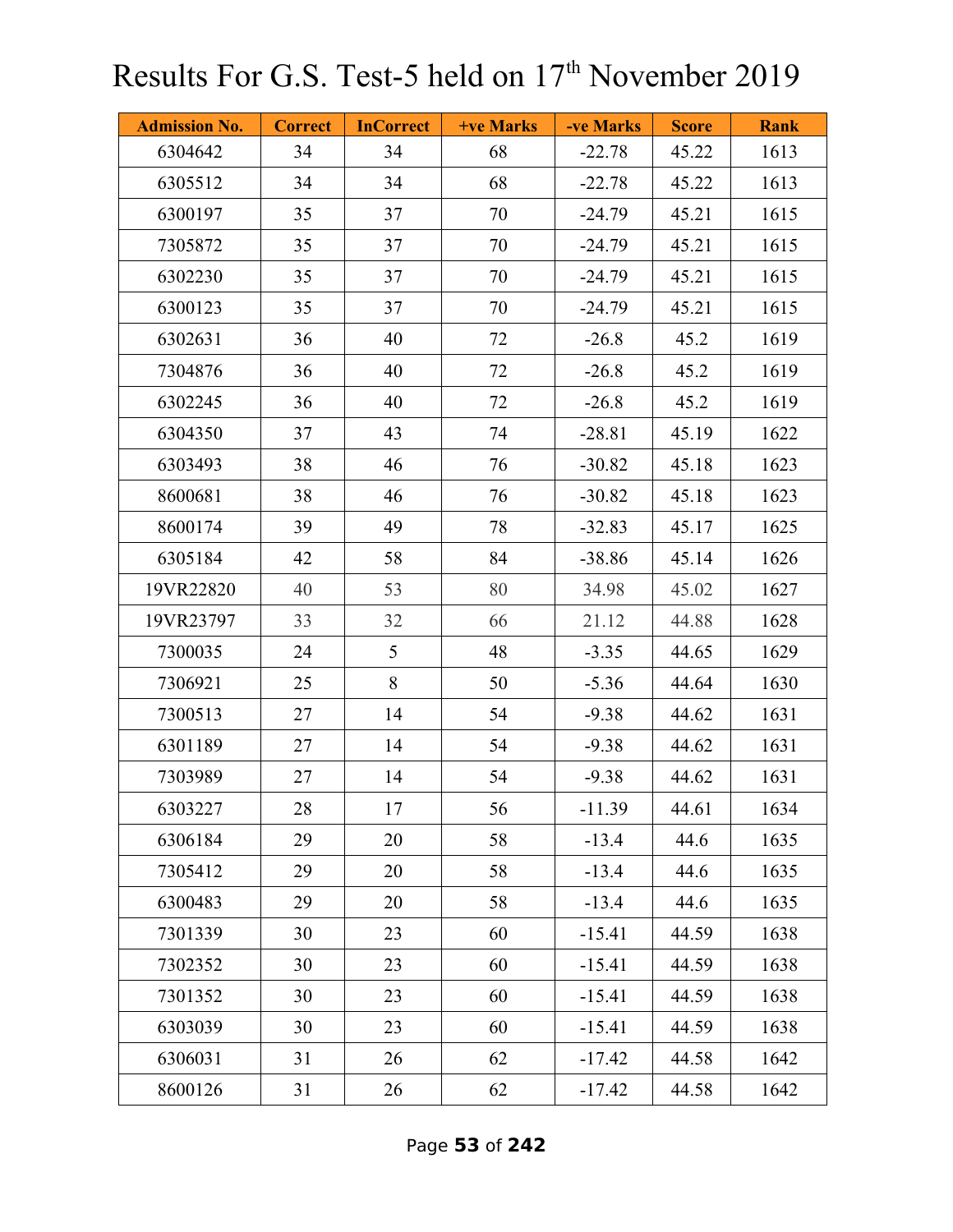| <b>Admission No.</b> | <b>Correct</b> | <b>InCorrect</b> | <b>+ve Marks</b> | -ve Marks        | <b>Score</b> | <b>Rank</b> |
|----------------------|----------------|------------------|------------------|------------------|--------------|-------------|
| 8300557              | 32             | 29               | 64               | $-19.43$         | 44.57        | 1644        |
| 6306209              | 33             | 32               | 66               | $-21.44$         | 44.56        | 1645        |
| 6304015              | 33             | 32               | 66               | $-21.44$         | 44.56        | 1645        |
| 7305245              | 33             | 32               | 66               | $-21.44$         | 44.56        | 1645        |
| 6300998              | 33             | 32               | 66               | $-21.44$         | 44.56        | 1645        |
| 6303485              | 33             | 32               | 66               | $-21.44$         | 44.56        | 1645        |
| 6300961              | 33             | 32               | 66               | $-21.44$         | 44.56        | 1645        |
| 7305929              | 33             | 32               | 66               | $-21.44$         | 44.56        | 1645        |
| 6307984              | 33             | 32               | 66               | $-21.44$         | 44.56        | 1645        |
| 6301781              | 33             | 32               | 66               | $-21.44$         | 44.56        | 1645        |
| 6305250              | 34             | 35               | 68               | $-23.45$         | 44.55        | 1654        |
| 6302070              | 34             | 35               | 68               | $-23.45$         | 44.55        | 1654        |
| 6302016              | 34             | 35               | 68               | $-23.45$         | 44.55        | 1654        |
| 7303958              | 34             | 35               | 68               | $-23.45$         | 44.55        | 1654        |
| 6301137              | 34             | 35               | 68               | $-23.45$         | 44.55        | 1654        |
| 7302225              | 34             | 35               | 68               | $-23.45$         | 44.55        | 1654        |
| 6302440              | 35             | 38               | 70               | $-25.46$         | 44.54        | 1660        |
| 7300653              | 35             | 38               | 70               | $-25.46$         | 44.54        | 1660        |
| 8600132              | 35             | 38               | 70               | $-25.46$         | 44.54        | 1660        |
| 6300064              | 35             | 38               | 70               | $-25.46$         | 44.54        | 1660        |
| 8600439              | 35             | 38               | 70               | $-25.46$         | 44.54        | 1660        |
| 1100108              | 36             | 41               | 72               | $-27.47$         | 44.53        | 1665        |
| 6300606              | 36             | 41               | 72               | $-27.47$         | 44.53        | 1665        |
| 6302629              | 36             | 41               | 72               | $-27.47$         | 44.53        | 1665        |
| 6300021              | 36             | 41               | 72               | $-27.47$         | 44.53        | 1665        |
| 8600078              | 38             | 47               | 76               | $-31.49$         | 44.51        | 1669        |
| 8600628              | 38             | 47               | 76               | $-31.49$         | 44.51        | 1669        |
| 8600408              | 39             | 50               | 78               | $-33.5$          | 44.5         | 1671        |
| 19VR23110            | 37             | 45               | 74               | 29.7             | 44.3         | 1672        |
| 19VR22906            | 36             | 42               | 72               | 27.72            | 44.28        | 1673        |
| 8300089              | 22             | $\boldsymbol{0}$ | 44               | $\boldsymbol{0}$ | 44           | 1674        |

Page **54** of **242**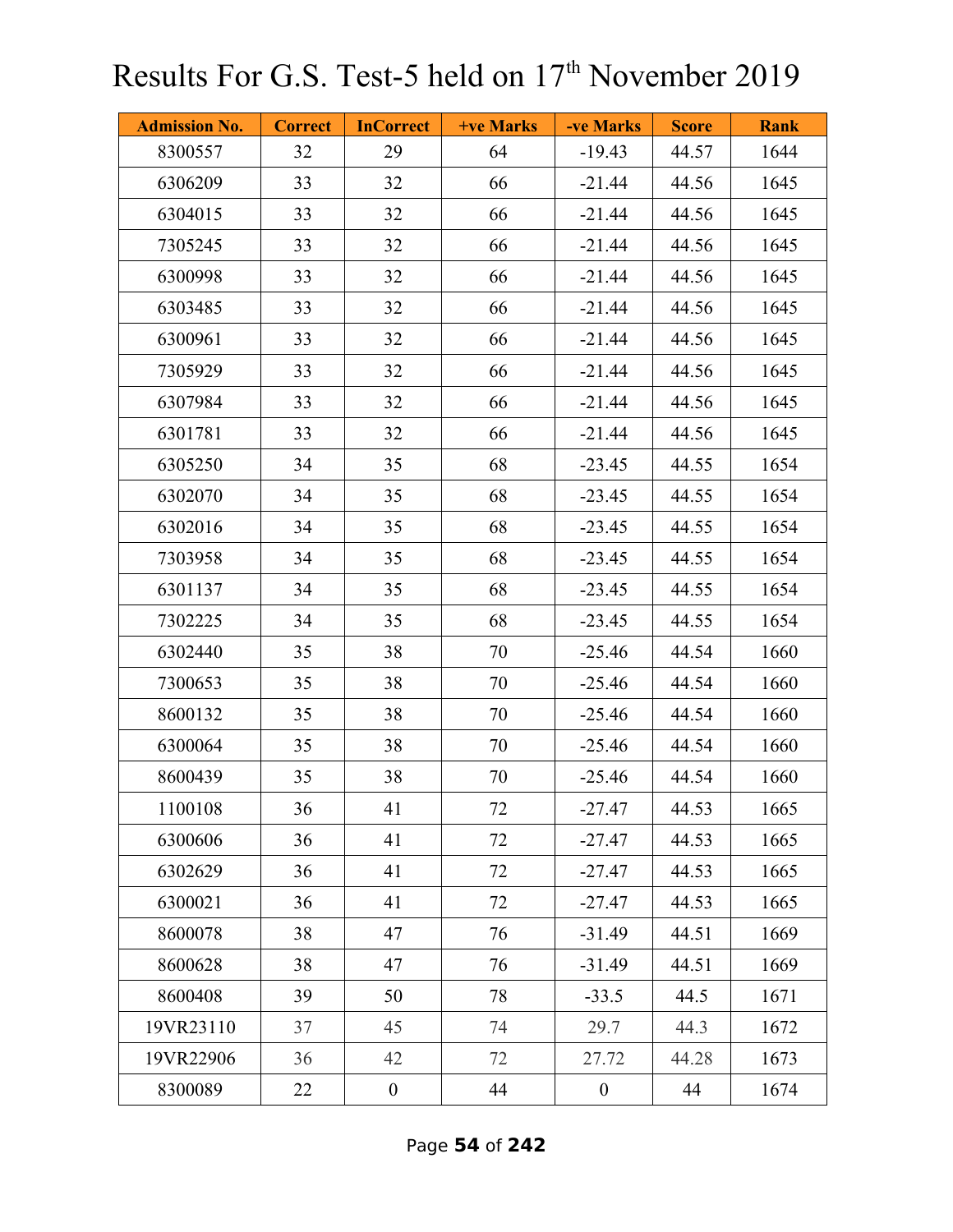| <b>Admission No.</b> | <b>Correct</b> | <b>InCorrect</b> | +ve Marks | -ve Marks | <b>Score</b> | <b>Rank</b> |
|----------------------|----------------|------------------|-----------|-----------|--------------|-------------|
| 7305778              | 24             | 6                | 48        | $-4.02$   | 43.98        | 1675        |
| 6301708              | 27             | 15               | 54        | $-10.05$  | 43.95        | 1676        |
| 6301167              | 27             | 15               | 54        | $-10.05$  | 43.95        | 1676        |
| 6304148              | 27             | 15               | 54        | $-10.05$  | 43.95        | 1676        |
| 7301735              | 28             | 18               | 56        | $-12.06$  | 43.94        | 1679        |
| 7302948              | 28             | 18               | 56        | $-12.06$  | 43.94        | 1679        |
| 7302166              | 28             | 18               | 56        | $-12.06$  | 43.94        | 1679        |
| 7305825              | 29             | 21               | 58        | $-14.07$  | 43.93        | 1682        |
| 7302527              | 29             | 21               | 58        | $-14.07$  | 43.93        | 1682        |
| 7307521              | 29             | 21               | 58        | $-14.07$  | 43.93        | 1682        |
| 6305391              | 29             | 21               | 58        | $-14.07$  | 43.93        | 1682        |
| 8300779              | 29             | 21               | 58        | $-14.07$  | 43.93        | 1682        |
| 7304177              | 29             | 21               | 58        | $-14.07$  | 43.93        | 1682        |
| 7302704              | 29             | 21               | 58        | $-14.07$  | 43.93        | 1682        |
| 6304434              | 30             | 24               | 60        | $-16.08$  | 43.92        | 1689        |
| 6305009              | 30             | 24               | 60        | $-16.08$  | 43.92        | 1689        |
| 6302817              | 30             | 24               | 60        | $-16.08$  | 43.92        | 1689        |
| 8301050              | 30             | 24               | 60        | $-16.08$  | 43.92        | 1689        |
| 6301198              | 31             | 27               | 62        | $-18.09$  | 43.91        | 1693        |
| 8600197              | 31             | 27               | 62        | $-18.09$  | 43.91        | 1693        |
| 7306279              | 32             | 30               | 64        | $-20.1$   | 43.9         | 1695        |
| 7302622              | 32             | 30               | 64        | $-20.1$   | 43.9         | 1695        |
| 7303226              | 32             | 30               | 64        | $-20.1$   | 43.9         | 1695        |
| 6303399              | 32             | 30               | 64        | $-20.1$   | 43.9         | 1695        |
| 8302395              | 32             | 30               | 64        | $-20.1$   | 43.9         | 1695        |
| 6300551              | 33             | 33               | 66        | $-22.11$  | 43.89        | 1700        |
| 6304197              | 33             | 33               | 66        | $-22.11$  | 43.89        | 1700        |
| 6303648              | 33             | 33               | 66        | $-22.11$  | 43.89        | 1700        |
| 7305720              | 33             | 33               | 66        | $-22.11$  | 43.89        | 1700        |
| 7305820              | 33             | 33               | 66        | $-22.11$  | 43.89        | 1700        |
| 6305032              | 33             | 33               | 66        | $-22.11$  | 43.89        | 1700        |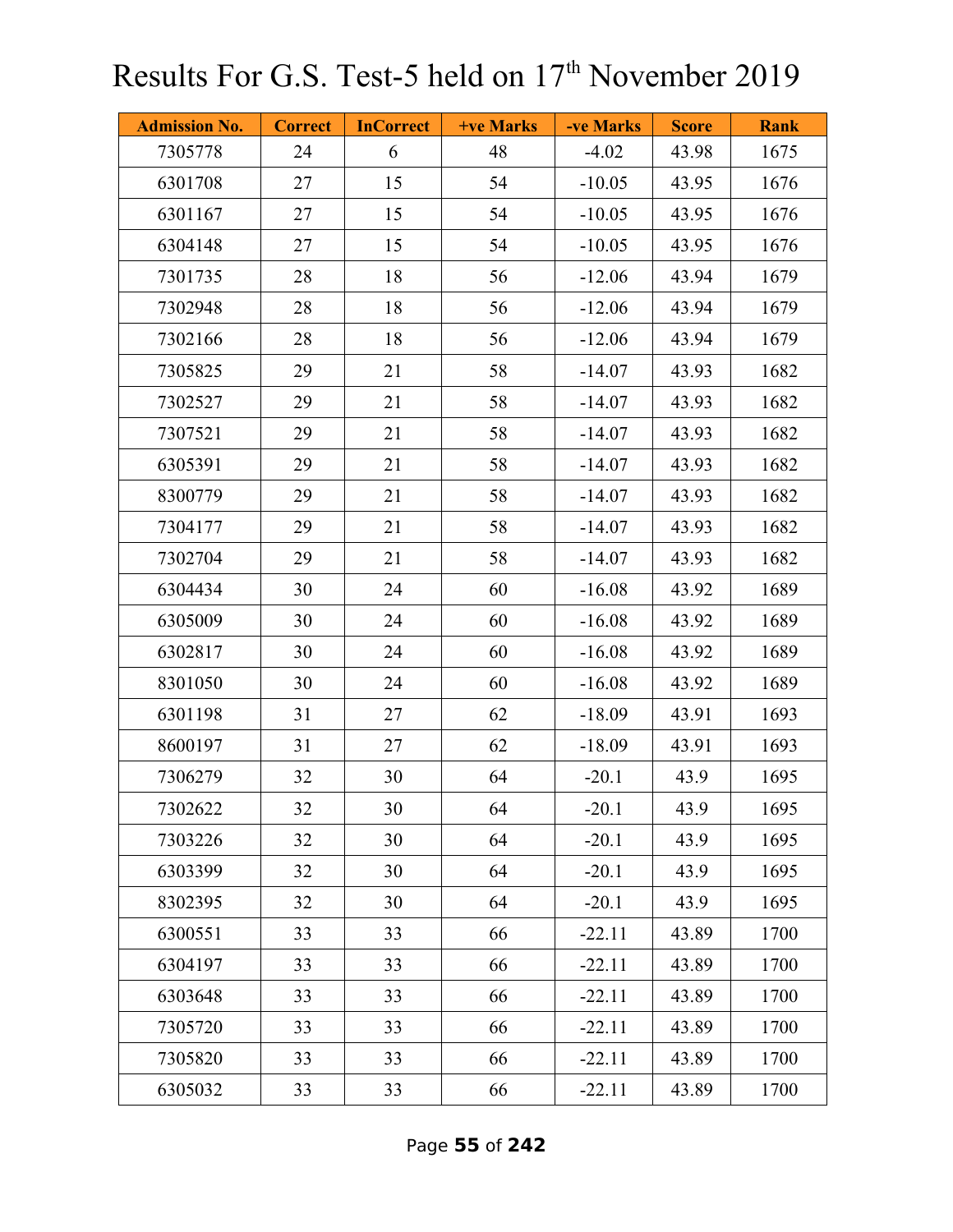| <b>Admission No.</b> | <b>Correct</b> | <b>InCorrect</b> | +ve Marks | -ve Marks | <b>Score</b> | <b>Rank</b> |
|----------------------|----------------|------------------|-----------|-----------|--------------|-------------|
| 6305070              | 34             | 36               | 68        | $-24.12$  | 43.88        | 1706        |
| 6304894              | 34             | 36               | 68        | $-24.12$  | 43.88        | 1706        |
| 7307861              | 34             | 36               | 68        | $-24.12$  | 43.88        | 1706        |
| 8600467              | 34             | 36               | 68        | $-24.12$  | 43.88        | 1706        |
| 6300573              | 34             | 36               | 68        | $-24.12$  | 43.88        | 1706        |
| 6306085              | 35             | 39               | 70        | $-26.13$  | 43.87        | 1711        |
| 6303334              | 35             | 39               | 70        | $-26.13$  | 43.87        | 1711        |
| 6304993              | 36             | 42               | 72        | $-28.14$  | 43.86        | 1713        |
| 7302602              | 36             | 42               | 72        | $-28.14$  | 43.86        | 1713        |
| 7301947              | 37             | 45               | 74        | $-30.15$  | 43.85        | 1715        |
| 8300999              | 37             | 45               | 74        | $-30.15$  | 43.85        | 1715        |
| 6303767              | 37             | 45               | 74        | $-30.15$  | 43.85        | 1715        |
| 6305219              | 37             | 45               | 74        | $-30.15$  | 43.85        | 1715        |
| 7303957              | 37             | 45               | 74        | $-30.15$  | 43.85        | 1715        |
| 6304034              | 38             | 48               | 76        | $-32.16$  | 43.84        | 1720        |
| 7304614              | 39             | 51               | 78        | $-34.17$  | 43.83        | 1721        |
| 7305838              | 39             | 51               | 78        | $-34.17$  | 43.83        | 1721        |
| 7302254              | 24             | $\tau$           | 48        | $-4.69$   | 43.31        | 1723        |
| 7304768              | 25             | 10               | 50        | $-6.7$    | 43.3         | 1724        |
| 8301693              | 25             | 10               | 50        | $-6.7$    | 43.3         | 1724        |
| 6300647              | 25             | 10               | 50        | $-6.7$    | 43.3         | 1724        |
| 6301220              | 26             | 13               | 52        | $-8.71$   | 43.29        | 1727        |
| 6303108              | 26             | 13               | 52        | $-8.71$   | 43.29        | 1727        |
| 8300118              | 27             | 16               | 54        | $-10.72$  | 43.28        | 1729        |
| 6301974              | 27             | 16               | 54        | $-10.72$  | 43.28        | 1729        |
| 6303428              | 28             | 19               | 56        | $-12.73$  | 43.27        | 1731        |
| 6300177              | 28             | 19               | 56        | $-12.73$  | 43.27        | 1731        |
| 6304013              | 28             | 19               | 56        | $-12.73$  | 43.27        | 1731        |
| 6303676              | 29             | 22               | 58        | $-14.74$  | 43.26        | 1734        |
| 6301051              | 29             | 22               | 58        | $-14.74$  | 43.26        | 1734        |
| 6303847              | 29             | 22               | 58        | $-14.74$  | 43.26        | 1734        |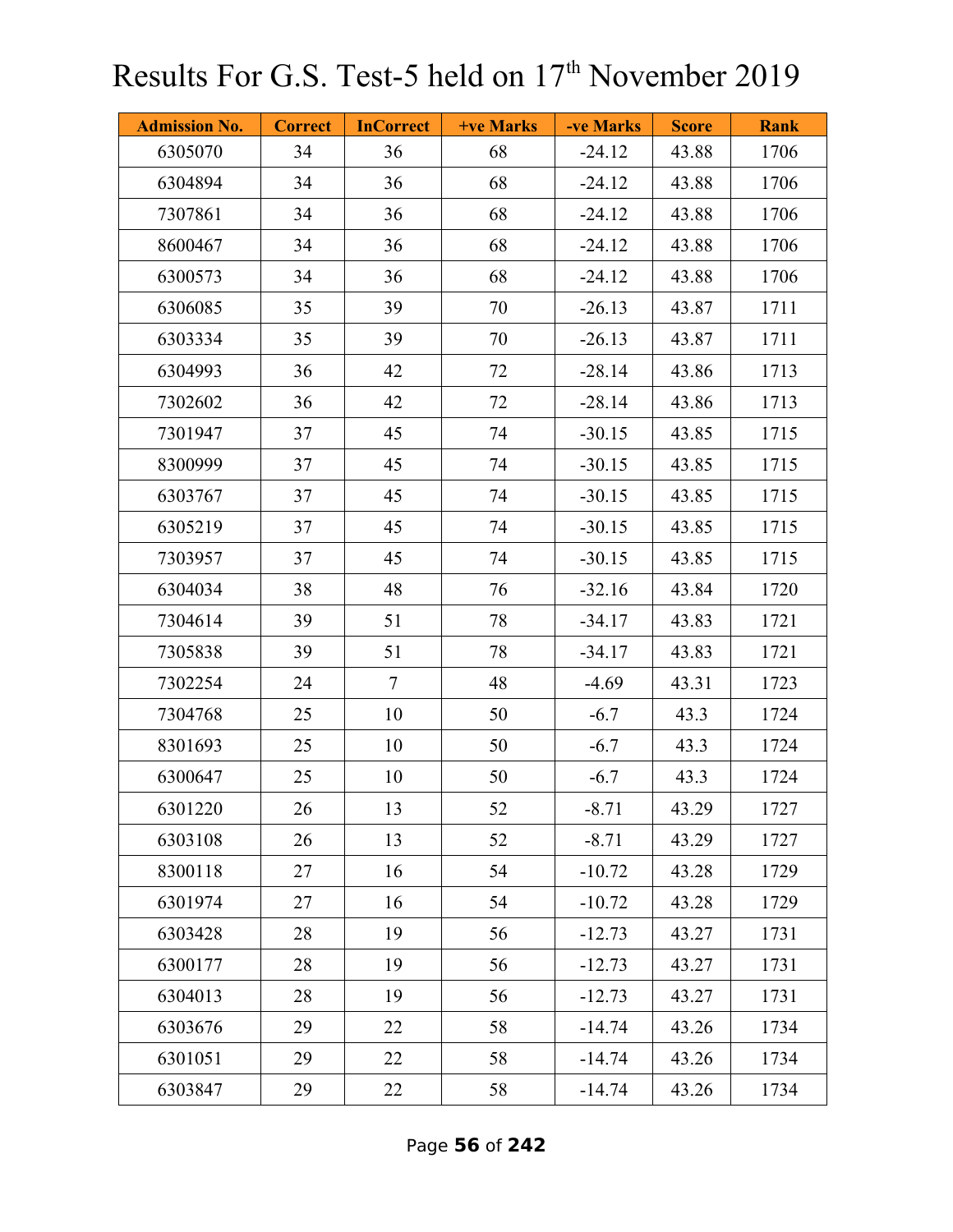| <b>Admission No.</b> | <b>Correct</b> | <b>InCorrect</b> | <b>+ve Marks</b> | -ve Marks | <b>Score</b> | <b>Rank</b> |
|----------------------|----------------|------------------|------------------|-----------|--------------|-------------|
| 7304014              | 29             | 22               | 58               | $-14.74$  | 43.26        | 1734        |
| 7305247              | 29             | 22               | 58               | $-14.74$  | 43.26        | 1734        |
| 6304203              | 30             | 25               | 60               | $-16.75$  | 43.25        | 1739        |
| 6302833              | 30             | 25               | 60               | $-16.75$  | 43.25        | 1739        |
| 8600184              | 30             | 25               | 60               | $-16.75$  | 43.25        | 1739        |
| 1100086              | 31             | 28               | 62               | $-18.76$  | 43.24        | 1742        |
| 7300749              | 31             | 28               | 62               | $-18.76$  | 43.24        | 1742        |
| 7302312              | 32             | 31               | 64               | $-20.77$  | 43.23        | 1744        |
| 6300974              | 32             | 31               | 64               | $-20.77$  | 43.23        | 1744        |
| 6303877              | 32             | 31               | 64               | $-20.77$  | 43.23        | 1744        |
| 7307527              | 32             | 31               | 64               | $-20.77$  | 43.23        | 1744        |
| 8301666              | 32             | 31               | 64               | $-20.77$  | 43.23        | 1744        |
| 7303728              | 33             | 34               | 66               | $-22.78$  | 43.22        | 1749        |
| 7305115              | 34             | 37               | 68               | $-24.79$  | 43.21        | 1750        |
| 7302722              | 34             | 37               | 68               | $-24.79$  | 43.21        | 1750        |
| 6304620              | 34             | 37               | 68               | $-24.79$  | 43.21        | 1750        |
| 6303478              | 34             | 37               | 68               | $-24.79$  | 43.21        | 1750        |
| 7300999              | 35             | 40               | 70               | $-26.8$   | 43.2         | 1754        |
| 7301873              | 35             | 40               | 70               | $-26.8$   | 43.2         | 1754        |
| 7305764              | 35             | 40               | 70               | $-26.8$   | 43.2         | 1754        |
| 6304499              | 35             | 40               | 70               | $-26.8$   | 43.2         | 1754        |
| 6302766              | 36             | 43               | 72               | $-28.81$  | 43.19        | 1758        |
| 6300262              | 36             | 43               | 72               | $-28.81$  | 43.19        | 1758        |
| 7304817              | 36             | 43               | 72               | $-28.81$  | 43.19        | 1758        |
| 7300982              | 37             | 46               | 74               | $-30.82$  | 43.18        | 1761        |
| 7304369              | 38             | 49               | 76               | $-32.83$  | 43.17        | 1762        |
| 6304460              | 39             | 52               | 78               | $-34.84$  | 43.16        | 1763        |
| 19VR23774            | 35             | 41               | 70               | 27.06     | 42.94        | 1764        |
| 8300880              | 26             | 14               | 52               | $-9.38$   | 42.62        | 1765        |
| 7303050              | 26             | 14               | 52               | $-9.38$   | 42.62        | 1765        |
| 6306048              | 27             | 17               | 54               | $-11.39$  | 42.61        | 1767        |

Page **57** of **242**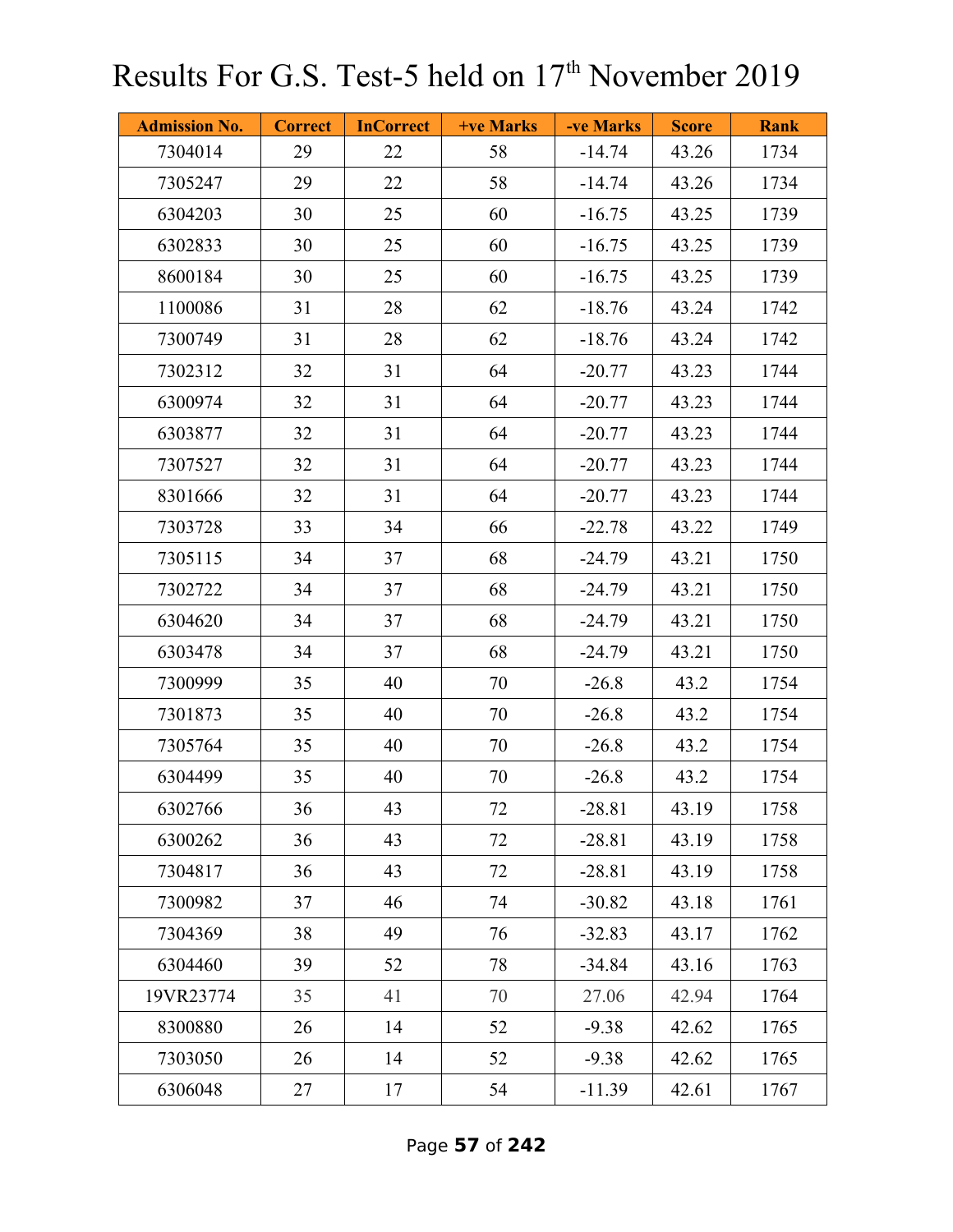| <b>Admission No.</b> | <b>Correct</b> | <b>InCorrect</b> | +ve Marks | -ve Marks | <b>Score</b> | <b>Rank</b> |
|----------------------|----------------|------------------|-----------|-----------|--------------|-------------|
| 7306014              | 28             | 20               | 56        | $-13.4$   | 42.6         | 1768        |
| 6303274              | 29             | 23               | 58        | $-15.41$  | 42.59        | 1769        |
| 6303177              | 30             | 26               | 60        | $-17.42$  | 42.58        | 1770        |
| 6304467              | 30             | 26               | 60        | $-17.42$  | 42.58        | 1770        |
| 7304326              | 30             | 26               | 60        | $-17.42$  | 42.58        | 1770        |
| 6301758              | 30             | 26               | 60        | $-17.42$  | 42.58        | 1770        |
| 7303637              | 30             | 26               | 60        | $-17.42$  | 42.58        | 1770        |
| 6303357              | 30             | 26               | 60        | $-17.42$  | 42.58        | 1770        |
| 6301900              | 30             | 26               | 60        | $-17.42$  | 42.58        | 1770        |
| 7302485              | 31             | 29               | 62        | $-19.43$  | 42.57        | 1777        |
| 7304289              | 31             | 29               | 62        | $-19.43$  | 42.57        | 1777        |
| 6301880              | 31             | 29               | 62        | $-19.43$  | 42.57        | 1777        |
| 6301120              | 32             | 32               | 64        | $-21.44$  | 42.56        | 1780        |
| 7303911              | 32             | 32               | 64        | $-21.44$  | 42.56        | 1780        |
| 7303847              | 32             | 32               | 64        | $-21.44$  | 42.56        | 1780        |
| 6302645              | 32             | 32               | 64        | $-21.44$  | 42.56        | 1780        |
| 7300307              | 32             | 32               | 64        | $-21.44$  | 42.56        | 1780        |
| 6300212              | 33             | 35               | 66        | $-23.45$  | 42.55        | 1785        |
| 7304873              | 33             | 35               | 66        | $-23.45$  | 42.55        | 1785        |
| 6300796              | 33             | 35               | 66        | $-23.45$  | 42.55        | 1785        |
| 8600142              | 33             | 35               | 66        | $-23.45$  | 42.55        | 1785        |
| 7304390              | 34             | 38               | 68        | $-25.46$  | 42.54        | 1789        |
| 6300371              | 34             | 38               | 68        | $-25.46$  | 42.54        | 1789        |
| 6302911              | 35             | 41               | 70        | $-27.47$  | 42.53        | 1791        |
| 6303164              | 35             | 41               | 70        | $-27.47$  | 42.53        | 1791        |
| 6303972              | 35             | 41               | 70        | $-27.47$  | 42.53        | 1791        |
| 7303766              | 35             | 41               | 70        | $-27.47$  | 42.53        | 1791        |
| 7303844              | 36             | 44               | 72        | $-29.48$  | 42.52        | 1795        |
| 6305765              | 36             | 44               | 72        | $-29.48$  | 42.52        | 1795        |
| 8600118              | 37             | 47               | 74        | $-31.49$  | 42.51        | 1797        |
| 6303508              | 37             | 47               | 74        | $-31.49$  | 42.51        | 1797        |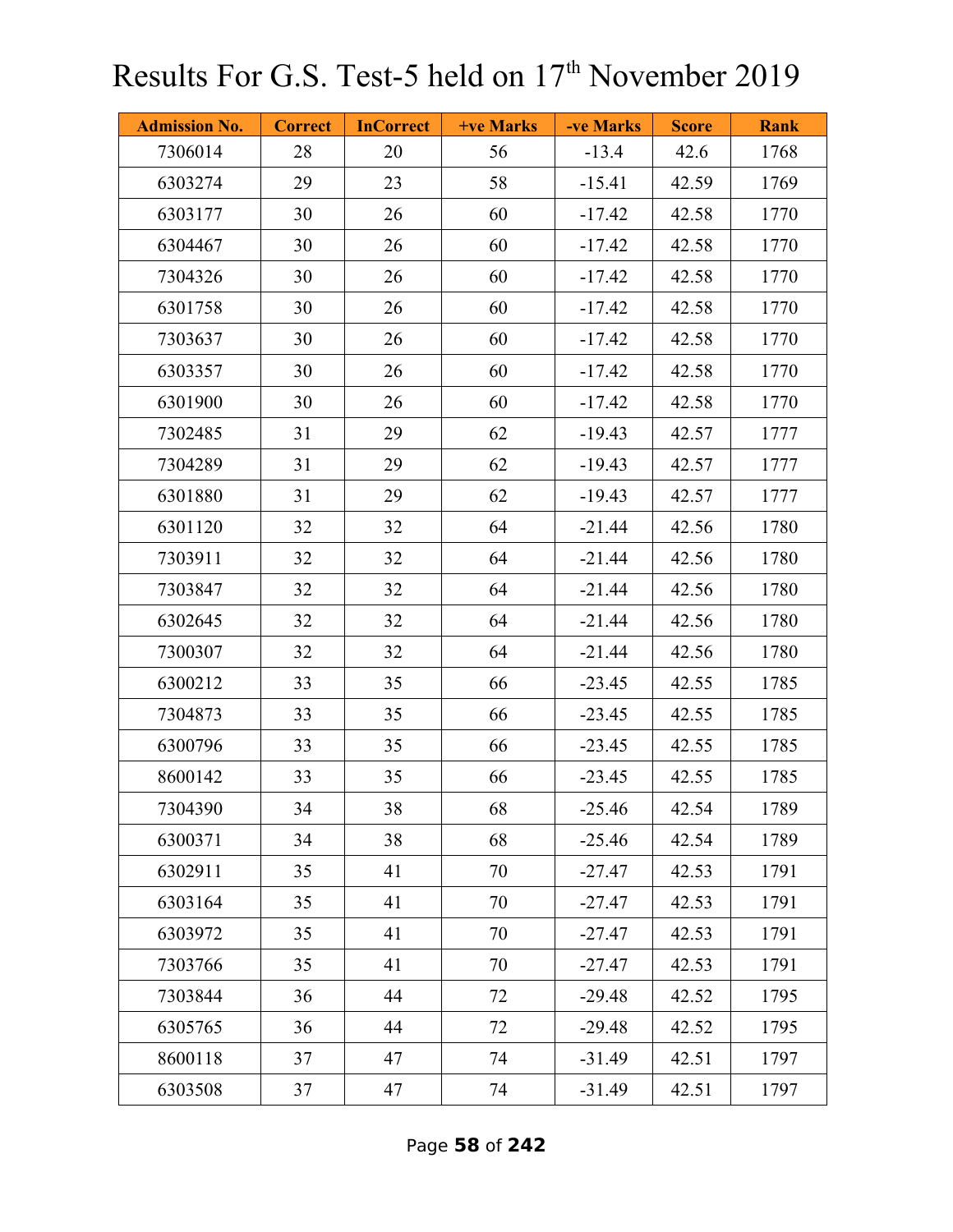| <b>Admission No.</b> | <b>Correct</b> | <b>InCorrect</b> | <b>+ve Marks</b> | -ve Marks | <b>Score</b> | <b>Rank</b> |
|----------------------|----------------|------------------|------------------|-----------|--------------|-------------|
| 1100006              | 37             | 47               | 74               | $-31.49$  | 42.51        | 1797        |
| 7304866              | 40             | 56               | 80               | $-37.52$  | 42.48        | 1800        |
| 6306783              | 41             | 59               | 82               | $-39.53$  | 42.47        | 1801        |
| 6307324              | 41             | 59               | 82               | $-39.53$  | 42.47        | 1801        |
| 7304297              | 41             | 59               | 82               | $-39.53$  | 42.47        | 1801        |
| 19VR22890            | 30             | 27               | 60               | 17.82     | 42.18        | 1804        |
| 8300432              | 22             | $\overline{3}$   | 44               | $-2.01$   | 41.99        | 1805        |
| 7307623              | 24             | 9                | 48               | $-6.03$   | 41.97        | 1806        |
| 6300074              | 24             | 9                | 48               | $-6.03$   | 41.97        | 1806        |
| 7307305              | 24             | 9                | 48               | $-6.03$   | 41.97        | 1806        |
| 6304124              | 26             | 15               | 52               | $-10.05$  | 41.95        | 1809        |
| 8300919              | 27             | 18               | 54               | $-12.06$  | 41.94        | 1810        |
| 7307016              | 27             | 18               | 54               | $-12.06$  | 41.94        | 1810        |
| 7303869              | 27             | 18               | 54               | $-12.06$  | 41.94        | 1810        |
| 6300735              | 27             | 18               | 54               | $-12.06$  | 41.94        | 1810        |
| 6305167              | 28             | 21               | 56               | $-14.07$  | 41.93        | 1814        |
| 7303068              | 29             | 24               | 58               | $-16.08$  | 41.92        | 1815        |
| 6305702              | 29             | 24               | 58               | $-16.08$  | 41.92        | 1815        |
| 8600591              | 29             | 24               | 58               | $-16.08$  | 41.92        | 1815        |
| 8600621              | 29             | 24               | 58               | $-16.08$  | 41.92        | 1815        |
| 8301145              | 29             | 24               | 58               | $-16.08$  | 41.92        | 1815        |
| 7305162              | 29             | 24               | 58               | $-16.08$  | 41.92        | 1815        |
| 6300773              | 30             | 27               | 60               | $-18.09$  | 41.91        | 1821        |
| 7300300              | 30             | 27               | 60               | $-18.09$  | 41.91        | 1821        |
| 6307183              | 30             | 27               | 60               | $-18.09$  | 41.91        | 1821        |
| 7300498              | 30             | 27               | 60               | $-18.09$  | 41.91        | 1821        |
| 6303780              | 31             | 30               | 62               | $-20.1$   | 41.9         | 1825        |
| 8301232              | 31             | 30               | 62               | $-20.1$   | 41.9         | 1825        |
| 8600560              | 31             | 30               | 62               | $-20.1$   | 41.9         | 1825        |
| 7304670              | 31             | 30               | 62               | $-20.1$   | 41.9         | 1825        |
| 7301920              | 31             | 30               | 62               | $-20.1$   | 41.9         | 1825        |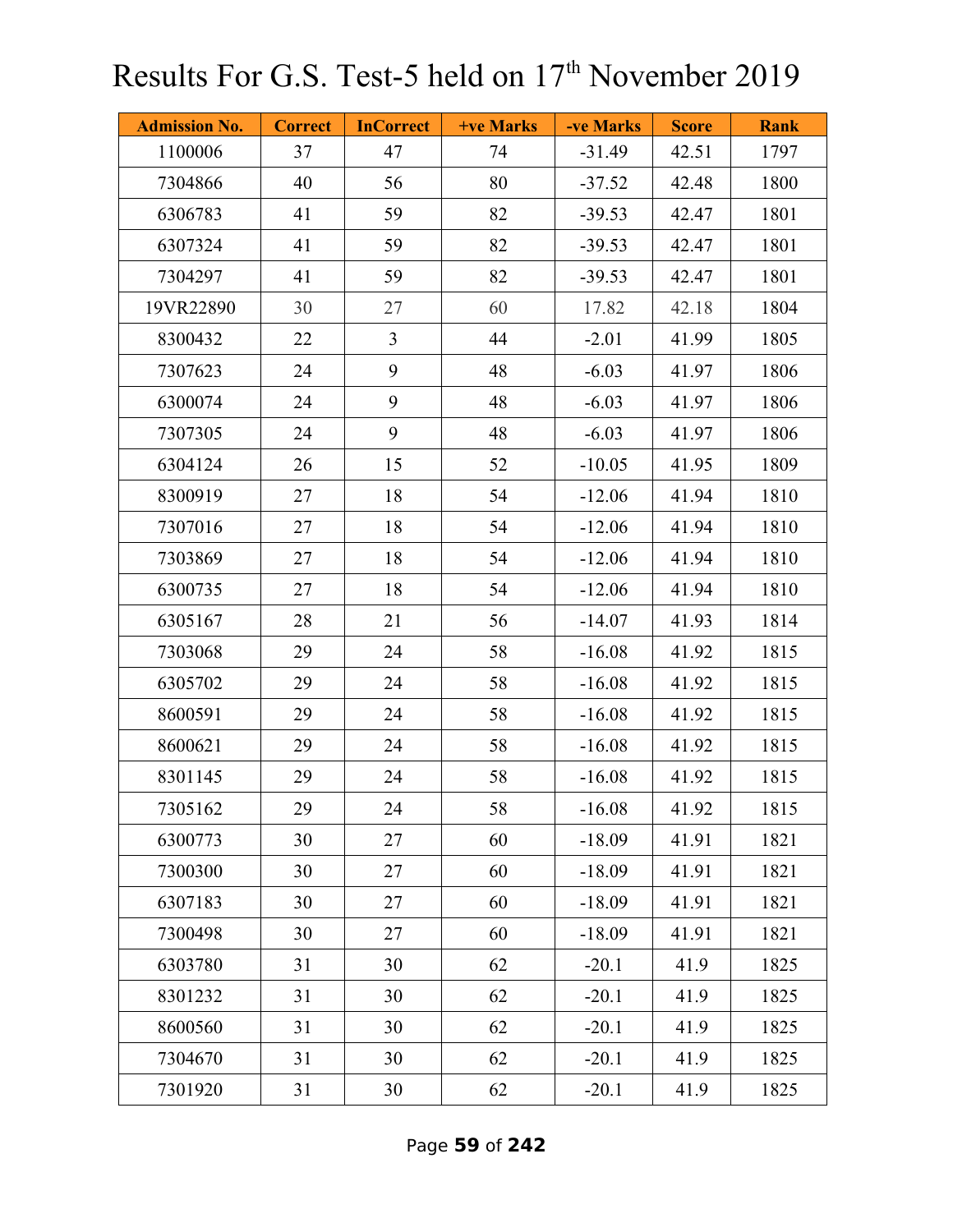| <b>Admission No.</b> | <b>Correct</b> | <b>InCorrect</b> | <b>+ve Marks</b> | -ve Marks | <b>Score</b> | <b>Rank</b> |
|----------------------|----------------|------------------|------------------|-----------|--------------|-------------|
| 7301741              | 31             | 30               | 62               | $-20.1$   | 41.9         | 1825        |
| 6303966              | 31             | 30               | 62               | $-20.1$   | 41.9         | 1825        |
| 7302451              | 31             | 30               | 62               | $-20.1$   | 41.9         | 1825        |
| 7303802              | 32             | 33               | 64               | $-22.11$  | 41.89        | 1833        |
| 6305451              | 32             | 33               | 64               | $-22.11$  | 41.89        | 1833        |
| 7302800              | 32             | 33               | 64               | $-22.11$  | 41.89        | 1833        |
| 6304905              | 32             | 33               | 64               | $-22.11$  | 41.89        | 1833        |
| 1100090              | 32             | 33               | 64               | $-22.11$  | 41.89        | 1833        |
| 6305116              | 32             | 33               | 64               | $-22.11$  | 41.89        | 1833        |
| 6303822              | 33             | 36               | 66               | $-24.12$  | 41.88        | 1839        |
| 6305627              | 33             | 36               | 66               | $-24.12$  | 41.88        | 1839        |
| 7305561              | 33             | 36               | 66               | $-24.12$  | 41.88        | 1839        |
| 7302552              | 33             | 36               | 66               | $-24.12$  | 41.88        | 1839        |
| 7301315              | 34             | 39               | 68               | $-26.13$  | 41.87        | 1843        |
| 7304676              | 34             | 39               | 68               | $-26.13$  | 41.87        | 1843        |
| 7303922              | 34             | 39               | 68               | $-26.13$  | 41.87        | 1843        |
| 8600302              | 34             | 39               | 68               | $-26.13$  | 41.87        | 1843        |
| 6301666              | 35             | 42               | 70               | $-28.14$  | 41.86        | 1847        |
| 7307154              | 35             | 42               | 70               | $-28.14$  | 41.86        | 1847        |
| 6302870              | 35             | 42               | 70               | $-28.14$  | 41.86        | 1847        |
| 7302493              | 36             | 45               | 72               | $-30.15$  | 41.85        | 1850        |
| 7304286              | 36             | 45               | 72               | $-30.15$  | 41.85        | 1850        |
| 7300885              | 36             | 45               | 72               | $-30.15$  | 41.85        | 1850        |
| 7303795              | 37             | 48               | 74               | $-32.16$  | 41.84        | 1853        |
| 6301428              | 37             | 48               | 74               | $-32.16$  | 41.84        | 1853        |
| 7300724              | 38             | 51               | 76               | $-34.17$  | 41.83        | 1855        |
| 7304547              | 38             | 51               | 76               | $-34.17$  | 41.83        | 1855        |
| 8600006              | 38             | 51               | 76               | $-34.17$  | 41.83        | 1855        |
| 6305342              | 39             | 54               | 78               | $-36.18$  | 41.82        | 1858        |
| 6302695              | 39             | 54               | 78               | $-36.18$  | 41.82        | 1858        |
| 7300502              | 39             | 54               | 78               | $-36.18$  | 41.82        | 1858        |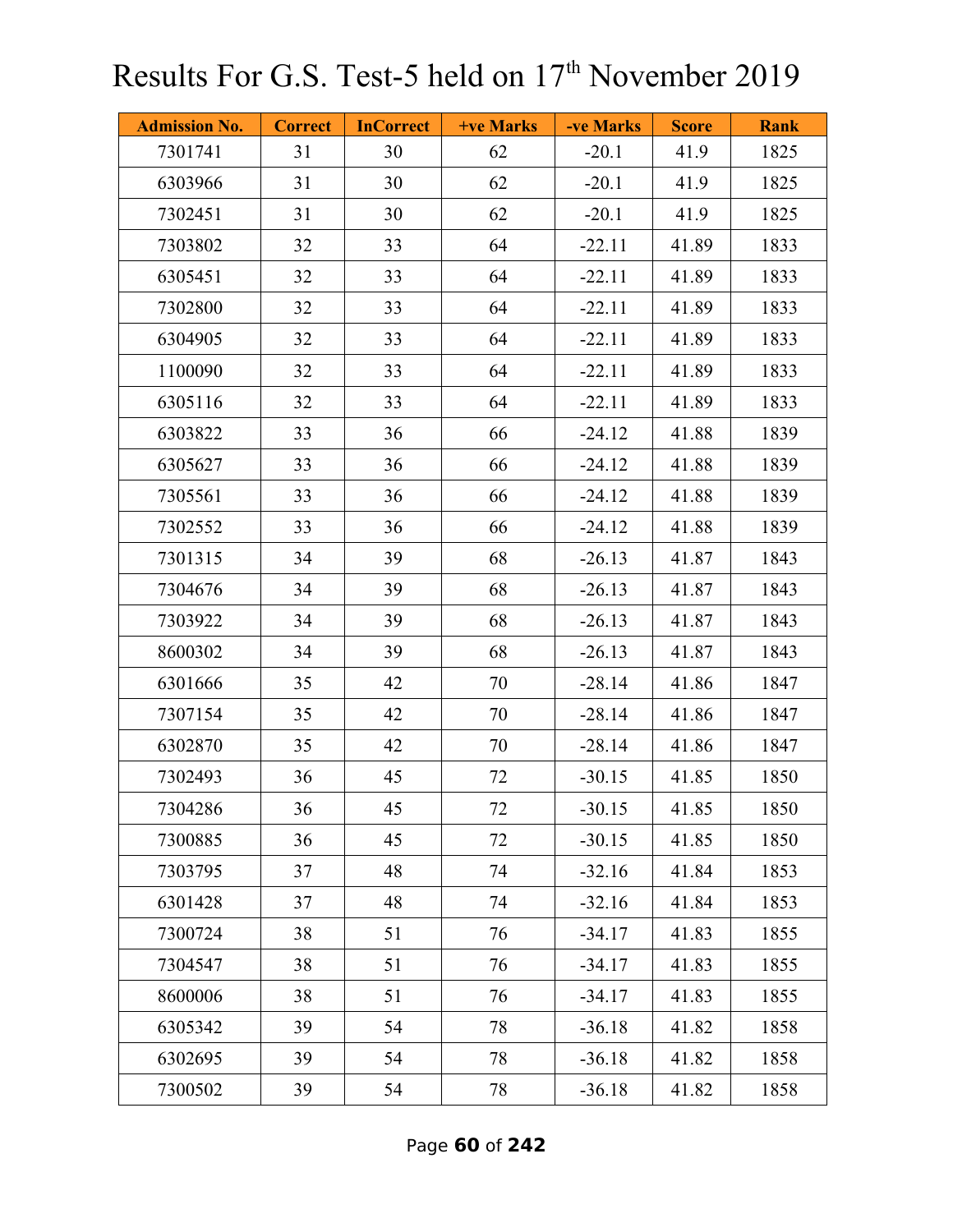| <b>Admission No.</b> | <b>Correct</b> | <b>InCorrect</b> | <b>+ve Marks</b> | -ve Marks | <b>Score</b> | <b>Rank</b> |
|----------------------|----------------|------------------|------------------|-----------|--------------|-------------|
| 730384               | 40             | 57               | 80               | $-38.19$  | 41.81        | 1861        |
| 6302407              | 40             | 57               | 80               | $-38.19$  | 41.81        | 1861        |
| 19VR23116            | 29             | 25               | 58               | 16.5      | 41.5         | 1863        |
| 19VR22945            | 28             | 22               | 56               | 14.52     | 41.48        | 1864        |
| 6303953              | 24             | 10               | 48               | $-6.7$    | 41.3         | 1865        |
| 6302033              | 25             | 13               | 50               | $-8.71$   | 41.29        | 1866        |
| 7300180              | 26             | 16               | 52               | $-10.72$  | 41.28        | 1867        |
| 6302934              | 26             | 16               | 52               | $-10.72$  | 41.28        | 1867        |
| 7303388              | 26             | 16               | 52               | $-10.72$  | 41.28        | 1867        |
| 6303151              | 27             | 19               | 54               | $-12.73$  | 41.27        | 1870        |
| 8600313              | 27             | 19               | 54               | $-12.73$  | 41.27        | 1870        |
| 7300984              | 28             | 22               | 56               | $-14.74$  | 41.26        | 1872        |
| 6303521              | 28             | 22               | 56               | $-14.74$  | 41.26        | 1872        |
| 7300565              | 28             | 22               | 56               | $-14.74$  | 41.26        | 1872        |
| 6307084              | 28             | 22               | 56               | $-14.74$  | 41.26        | 1872        |
| 6302137              | 28             | 22               | 56               | $-14.74$  | 41.26        | 1872        |
| 7303253              | 29             | 25               | 58               | $-16.75$  | 41.25        | 1877        |
| 1100106              | 29             | 25               | 58               | $-16.75$  | 41.25        | 1877        |
| 6303708              | 29             | 25               | 58               | $-16.75$  | 41.25        | 1877        |
| 6305728              | 29             | 25               | 58               | $-16.75$  | 41.25        | 1877        |
| 7302918              | 29             | 25               | 58               | $-16.75$  | 41.25        | 1877        |
| 7301392              | 29             | 25               | 58               | $-16.75$  | 41.25        | 1877        |
| 8300241              | 29             | 25               | 58               | $-16.75$  | 41.25        | 1877        |
| 6300061              | 30             | 28               | 60               | $-18.76$  | 41.24        | 1884        |
| 6305238              | 30             | 28               | 60               | $-18.76$  | 41.24        | 1884        |
| 8600405              | 31             | 31               | 62               | $-20.77$  | 41.23        | 1886        |
| 6301372              | 31             | 31               | 62               | $-20.77$  | 41.23        | 1886        |
| 8303173              | 31             | 31               | 62               | $-20.77$  | 41.23        | 1886        |
| 6305041              | 31             | 31               | 62               | $-20.77$  | 41.23        | 1886        |
| 6305946              | 31             | 31               | 62               | $-20.77$  | 41.23        | 1886        |
| 6301431              | 31             | 31               | 62               | $-20.77$  | 41.23        | 1886        |

Page **61** of **242**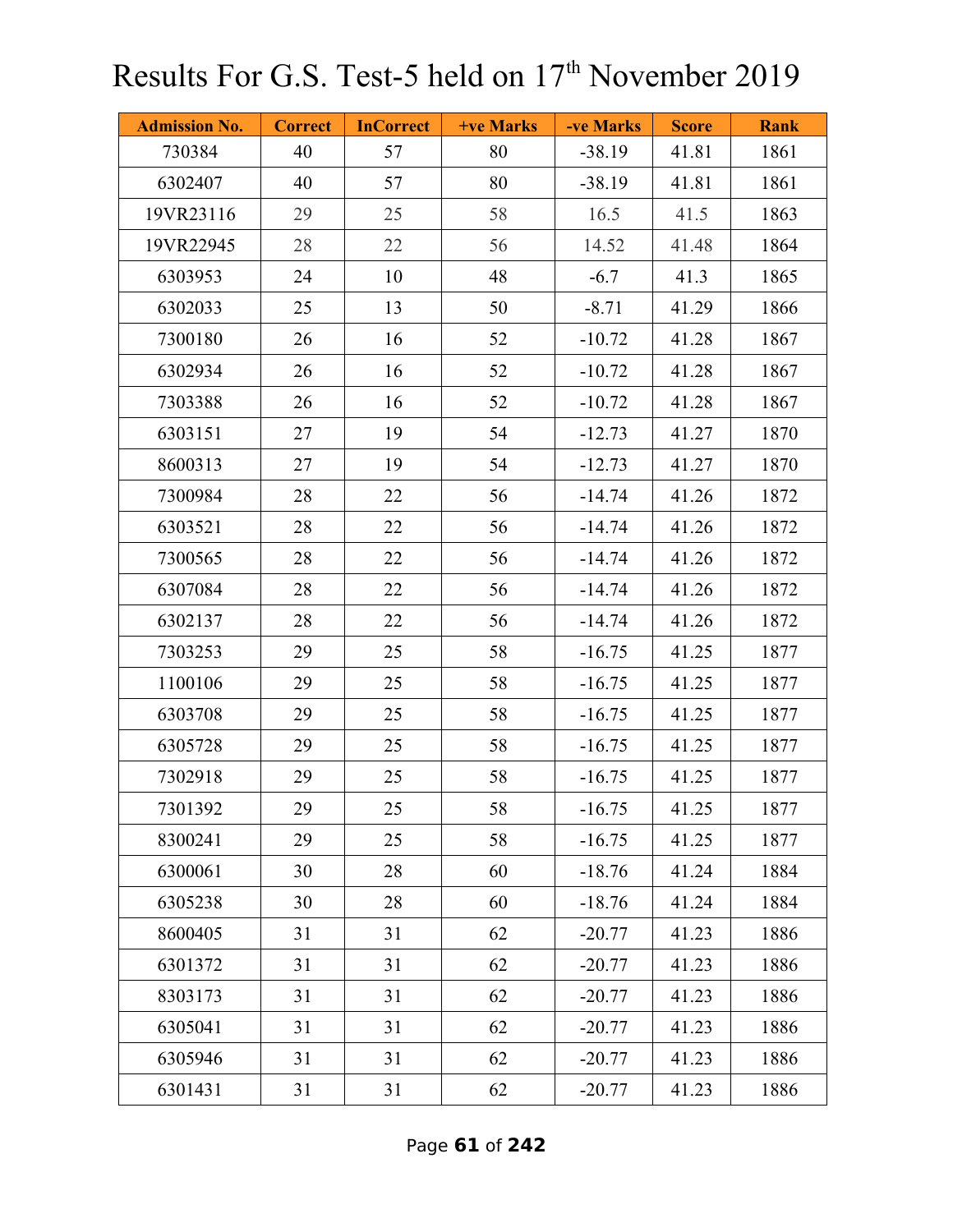| <b>Admission No.</b> | <b>Correct</b> | <b>InCorrect</b> | <b>+ve Marks</b> | -ve Marks | <b>Score</b> | <b>Rank</b> |
|----------------------|----------------|------------------|------------------|-----------|--------------|-------------|
| 8302181              | 31             | 31               | 62               | $-20.77$  | 41.23        | 1886        |
| 6302143              | 32             | 34               | 64               | $-22.78$  | 41.22        | 1893        |
| 6302791              | 32             | 34               | 64               | $-22.78$  | 41.22        | 1893        |
| 7305865              | 32             | 34               | 64               | $-22.78$  | 41.22        | 1893        |
| 6300578              | 33             | 37               | 66               | $-24.79$  | 41.21        | 1896        |
| 7304139              | 33             | 37               | 66               | $-24.79$  | 41.21        | 1896        |
| 7300952              | 33             | 37               | 66               | $-24.79$  | 41.21        | 1896        |
| 8304577              | 33             | 37               | 66               | $-24.79$  | 41.21        | 1896        |
| 8301494              | 34             | 40               | 68               | $-26.8$   | 41.2         | 1900        |
| 7300166              | 34             | 40               | 68               | $-26.8$   | 41.2         | 1900        |
| 1100095              | 34             | 40               | 68               | $-26.8$   | 41.2         | 1900        |
| 6303114              | 35             | 43               | 70               | $-28.81$  | 41.19        | 1903        |
| 8600209              | 35             | 43               | 70               | $-28.81$  | 41.19        | 1903        |
| 7303605              | 36             | 46               | 72               | $-30.82$  | 41.18        | 1905        |
| 6301140              | 37             | 49               | 74               | $-32.83$  | 41.17        | 1906        |
| 6301500              | 37             | 49               | 74               | $-32.83$  | 41.17        | 1906        |
| 7301278              | 38             | 52               | 76               | $-34.84$  | 41.16        | 1908        |
| 7300305              | 38             | 52               | 76               | $-34.84$  | 41.16        | 1908        |
| 7301328              | 39             | 55               | 78               | $-36.85$  | 41.15        | 1910        |
| 8600643              | 40             | 58               | 80               | $-38.86$  | 41.14        | 1911        |
| 19VR22931            | 31             | 32               | 62               | 21.12     | 40.88        | 1912        |
| 7304821              | 24             | 11               | 48               | $-7.37$   | 40.63        | 1913        |
| 7305044              | 25             | 14               | 50               | $-9.38$   | 40.62        | 1914        |
| 7308041              | 25             | 14               | 50               | $-9.38$   | 40.62        | 1914        |
| 6304977              | 26             | 17               | 52               | $-11.39$  | 40.61        | 1916        |
| 7304802              | 26             | 17               | 52               | $-11.39$  | 40.61        | 1916        |
| 8300277              | 26             | 17               | 52               | $-11.39$  | 40.61        | 1916        |
| 7303469              | 26             | 17               | 52               | $-11.39$  | 40.61        | 1916        |
| 7303045              | 26             | 17               | 52               | $-11.39$  | 40.61        | 1916        |
| 7305026              | 27             | 20               | 54               | $-13.4$   | 40.6         | 1921        |
| 6301379              | 27             | 20               | 54               | $-13.4$   | 40.6         | 1921        |

Page **62** of **242**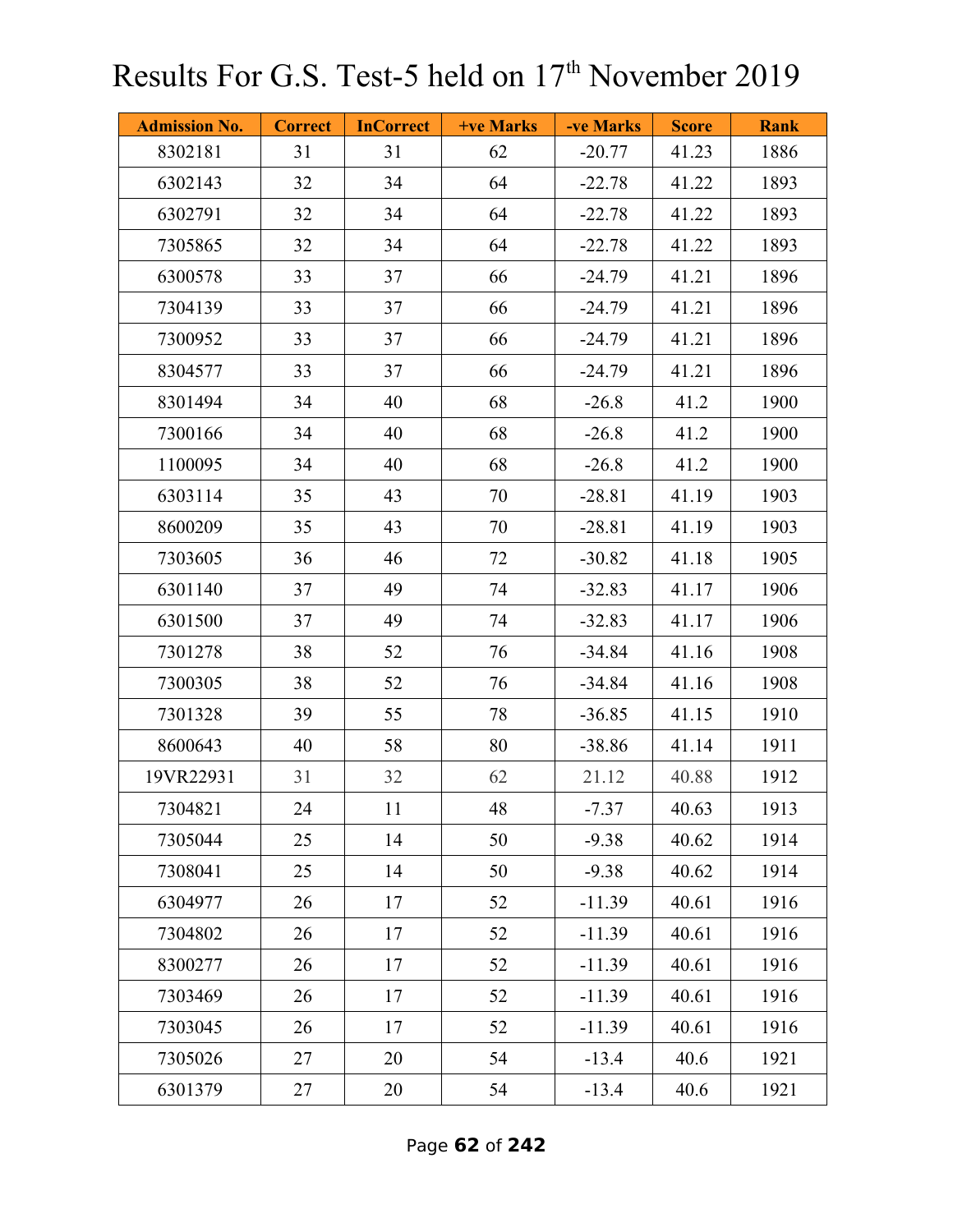| <b>Admission No.</b> | <b>Correct</b> | <b>InCorrect</b> | <b>+ve Marks</b> | -ve Marks | <b>Score</b> | <b>Rank</b> |
|----------------------|----------------|------------------|------------------|-----------|--------------|-------------|
| 6303014              | 27             | 20               | 54               | $-13.4$   | 40.6         | 1921        |
| 6304938              | 27             | 20               | 54               | $-13.4$   | 40.6         | 1921        |
| 6305683              | 27             | 20               | 54               | $-13.4$   | 40.6         | 1921        |
| 8302132              | 27             | 20               | 54               | $-13.4$   | 40.6         | 1921        |
| 6300862              | 28             | 23               | 56               | $-15.41$  | 40.59        | 1927        |
| 6305122              | 28             | 23               | 56               | $-15.41$  | 40.59        | 1927        |
| 6303499              | 28             | 23               | 56               | $-15.41$  | 40.59        | 1927        |
| 8302396              | 28             | 23               | 56               | $-15.41$  | 40.59        | 1927        |
| 7300568              | 29             | 26               | 58               | $-17.42$  | 40.58        | 1931        |
| 6306215              | 29             | 26               | 58               | $-17.42$  | 40.58        | 1931        |
| 6304084              | 29             | 26               | 58               | $-17.42$  | 40.58        | 1931        |
| 6302846              | 29             | 26               | 58               | $-17.42$  | 40.58        | 1931        |
| 6300047              | 30             | 29               | 60               | $-19.43$  | 40.57        | 1935        |
| 7306077              | 30             | 29               | 60               | $-19.43$  | 40.57        | 1935        |
| 7301545              | 30             | 29               | 60               | $-19.43$  | 40.57        | 1935        |
| 6300654              | 31             | 32               | 62               | $-21.44$  | 40.56        | 1938        |
| 7303874              | 31             | 32               | 62               | $-21.44$  | 40.56        | 1938        |
| 8600203              | 31             | 32               | 62               | $-21.44$  | 40.56        | 1938        |
| 7304836              | 31             | 32               | 62               | $-21.44$  | 40.56        | 1938        |
| 6301922              | 31             | 32               | 62               | $-21.44$  | 40.56        | 1938        |
| 6304973              | 31             | 32               | 62               | $-21.44$  | 40.56        | 1938        |
| 6301937              | 31             | 32               | 62               | $-21.44$  | 40.56        | 1938        |
| 6304691              | 31             | 32               | 62               | $-21.44$  | 40.56        | 1938        |
| 6305441              | 31             | 32               | 62               | $-21.44$  | 40.56        | 1938        |
| 8600309              | 31             | 32               | 62               | $-21.44$  | 40.56        | 1938        |
| 7300822              | 31             | 32               | 62               | $-21.44$  | 40.56        | 1938        |
| 7301479              | 32             | 35               | 64               | $-23.45$  | 40.55        | 1949        |
| 7305839              | 32             | 35               | 64               | $-23.45$  | 40.55        | 1949        |
| 6304806              | 32             | 35               | 64               | $-23.45$  | 40.55        | 1949        |
| 7302007              | 33             | 38               | 66               | $-25.46$  | 40.54        | 1952        |
| 7302457              | 33             | 38               | 66               | $-25.46$  | 40.54        | 1952        |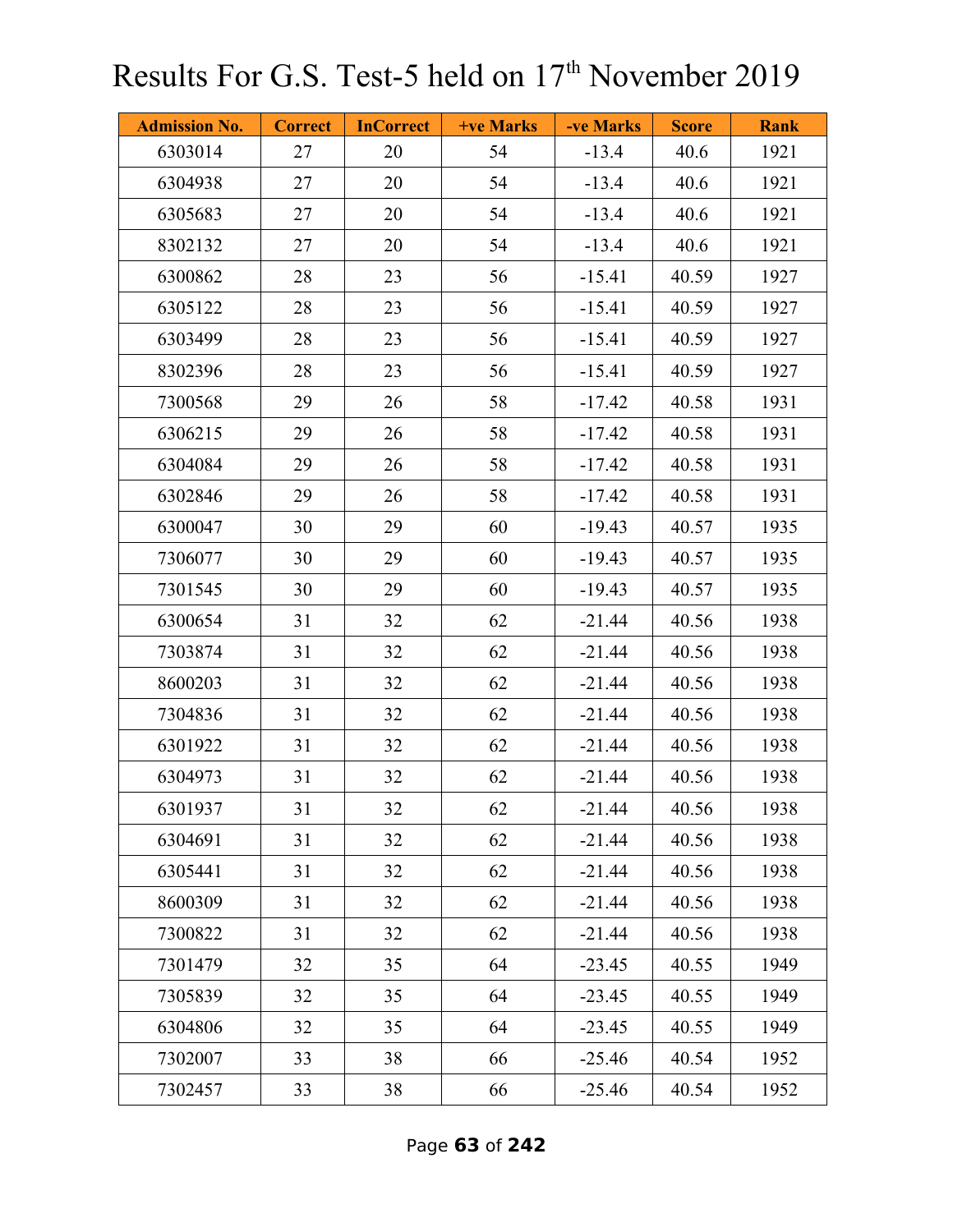| <b>Admission No.</b> | <b>Correct</b> | <b>InCorrect</b> | <b>+ve Marks</b> | -ve Marks | <b>Score</b> | <b>Rank</b> |
|----------------------|----------------|------------------|------------------|-----------|--------------|-------------|
| 7300743              | 33             | 38               | 66               | $-25.46$  | 40.54        | 1952        |
| 6300171              | 33             | 38               | 66               | $-25.46$  | 40.54        | 1952        |
| 7305604              | 33             | 38               | 66               | $-25.46$  | 40.54        | 1952        |
| 7300584              | 33             | 38               | 66               | $-25.46$  | 40.54        | 1952        |
| 6300769              | 33             | 38               | 66               | $-25.46$  | 40.54        | 1952        |
| 7305637              | 33             | 38               | 66               | $-25.46$  | 40.54        | 1952        |
| 8600330              | 34             | 41               | 68               | $-27.47$  | 40.53        | 1960        |
| 6300692              | 34             | 41               | 68               | $-27.47$  | 40.53        | 1960        |
| 7302968              | 34             | 41               | 68               | $-27.47$  | 40.53        | 1960        |
| 7302259              | 34             | 41               | 68               | $-27.47$  | 40.53        | 1960        |
| 6303529              | 34             | 41               | 68               | $-27.47$  | 40.53        | 1960        |
| 6302951              | 35             | 44               | 70               | $-29.48$  | 40.52        | 1965        |
| 7304557              | 35             | 44               | 70               | $-29.48$  | 40.52        | 1965        |
| 8600160              | 36             | 47               | 72               | $-31.49$  | 40.51        | 1967        |
| 8600306              | 36             | 47               | 72               | $-31.49$  | 40.51        | 1967        |
| 7302719              | 36             | 47               | 72               | $-31.49$  | 40.51        | 1967        |
| 7300412              | 36             | 47               | 72               | $-31.49$  | 40.51        | 1967        |
| 6303128              | 37             | 50               | 74               | $-33.5$   | 40.5         | 1971        |
| 8600214              | 38             | 53               | 76               | $-35.51$  | 40.49        | 1972        |
| 6300739              | 40             | 59               | 80               | $-39.53$  | 40.47        | 1973        |
| 19VR22825            | 36             | 48               | 72               | 31.68     | 40.32        | 1974        |
| 19VR23075            | 35             | 45               | 70               | 29.7      | 40.3         | 1975        |
| 19VR22750            | 33             | 39               | 66               | 25.74     | 40.26        | 1976        |
| 19VR23048            | 30             | 30               | 60               | 19.8      | 40.2         | 1977        |
| 6302466              | 21             | $\overline{3}$   | 42               | $-2.01$   | 39.99        | 1978        |
| 8302805              | 23             | 9                | 46               | $-6.03$   | 39.97        | 1979        |
| 7305073              | 25             | 15               | 50               | $-10.05$  | 39.95        | 1980        |
| 8600463              | 25             | 15               | 50               | $-10.05$  | 39.95        | 1980        |
| 7305986              | 25             | 15               | 50               | $-10.05$  | 39.95        | 1980        |
| 7305728              | 26             | 18               | 52               | $-12.06$  | 39.94        | 1983        |
| 7301041              | 26             | 18               | 52               | $-12.06$  | 39.94        | 1983        |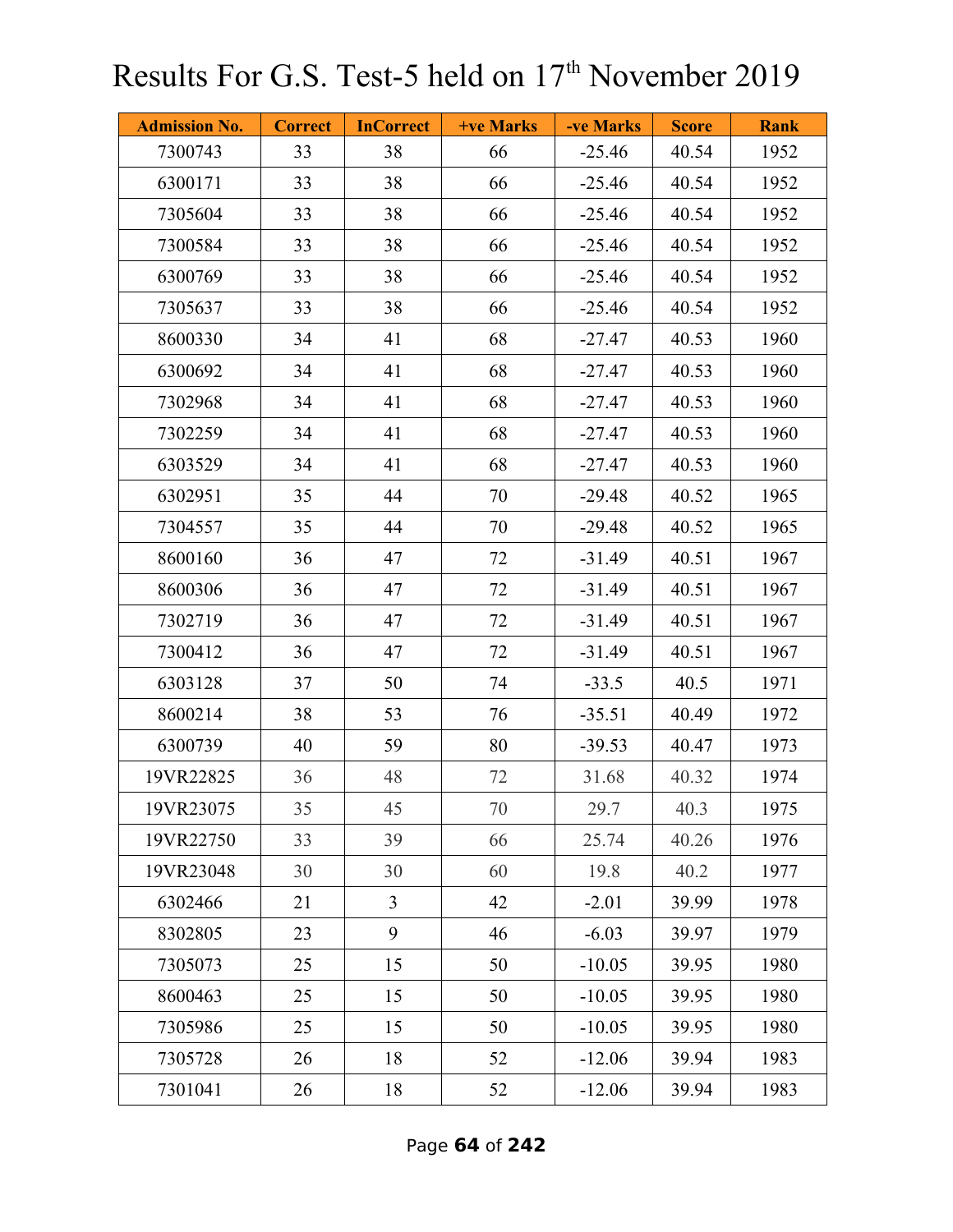| <b>Admission No.</b> | <b>Correct</b> | <b>InCorrect</b> | +ve Marks | -ve Marks | <b>Score</b> | <b>Rank</b> |
|----------------------|----------------|------------------|-----------|-----------|--------------|-------------|
| 6300253              | 26             | 18               | 52        | $-12.06$  | 39.94        | 1983        |
| 7302132              | 26             | 18               | 52        | $-12.06$  | 39.94        | 1983        |
| 8302688              | 26             | 18               | 52        | $-12.06$  | 39.94        | 1983        |
| 6305021              | 26             | 18               | 52        | $-12.06$  | 39.94        | 1983        |
| 8600638              | 26             | 18               | 52        | $-12.06$  | 39.94        | 1983        |
| 7305236              | 26             | 18               | 52        | $-12.06$  | 39.94        | 1983        |
| 7302450              | 27             | 21               | 54        | $-14.07$  | 39.93        | 1991        |
| 7300316              | 27             | 21               | 54        | $-14.07$  | 39.93        | 1991        |
| 8303716              | 27             | 21               | 54        | $-14.07$  | 39.93        | 1991        |
| 6305785              | 27             | 21               | 54        | $-14.07$  | 39.93        | 1991        |
| 7301837              | 28             | 24               | 56        | $-16.08$  | 39.92        | 1995        |
| 8300427              | 28             | 24               | 56        | $-16.08$  | 39.92        | 1995        |
| 6305307              | 28             | 24               | 56        | $-16.08$  | 39.92        | 1995        |
| 7306571              | 29             | 27               | 58        | $-18.09$  | 39.91        | 1998        |
| 8600023              | 29             | 27               | 58        | $-18.09$  | 39.91        | 1998        |
| 8300446              | 29             | 27               | 58        | $-18.09$  | 39.91        | 1998        |
| 6305175              | 29             | 27               | 58        | $-18.09$  | 39.91        | 1998        |
| 7301271              | 29             | 27               | 58        | $-18.09$  | 39.91        | 1998        |
| 6303489              | 29             | 27               | 58        | $-18.09$  | 39.91        | 1998        |
| 7303023              | 29             | 27               | 58        | $-18.09$  | 39.91        | 1998        |
| 6301076              | 29             | 27               | 58        | $-18.09$  | 39.91        | 1998        |
| 7306314              | 29             | 27               | 58        | $-18.09$  | 39.91        | 1998        |
| 6302579              | 29             | 27               | 58        | $-18.09$  | 39.91        | 1998        |
| 6303477              | 29             | 27               | 58        | $-18.09$  | 39.91        | 1998        |
| 6304833              | 30             | 30               | 60        | $-20.1$   | 39.9         | 2009        |
| 7301747              | 31             | 33               | 62        | $-22.11$  | 39.89        | 2010        |
| 7304908              | 31             | 33               | 62        | $-22.11$  | 39.89        | 2010        |
| 7302750              | 31             | 33               | 62        | $-22.11$  | 39.89        | 2010        |
| 7303114              | 31             | 33               | 62        | $-22.11$  | 39.89        | 2010        |
| 7303682              | 31             | 33               | 62        | $-22.11$  | 39.89        | 2010        |
| 6305193              | 31             | 33               | 62        | $-22.11$  | 39.89        | 2010        |

Page **65** of **242**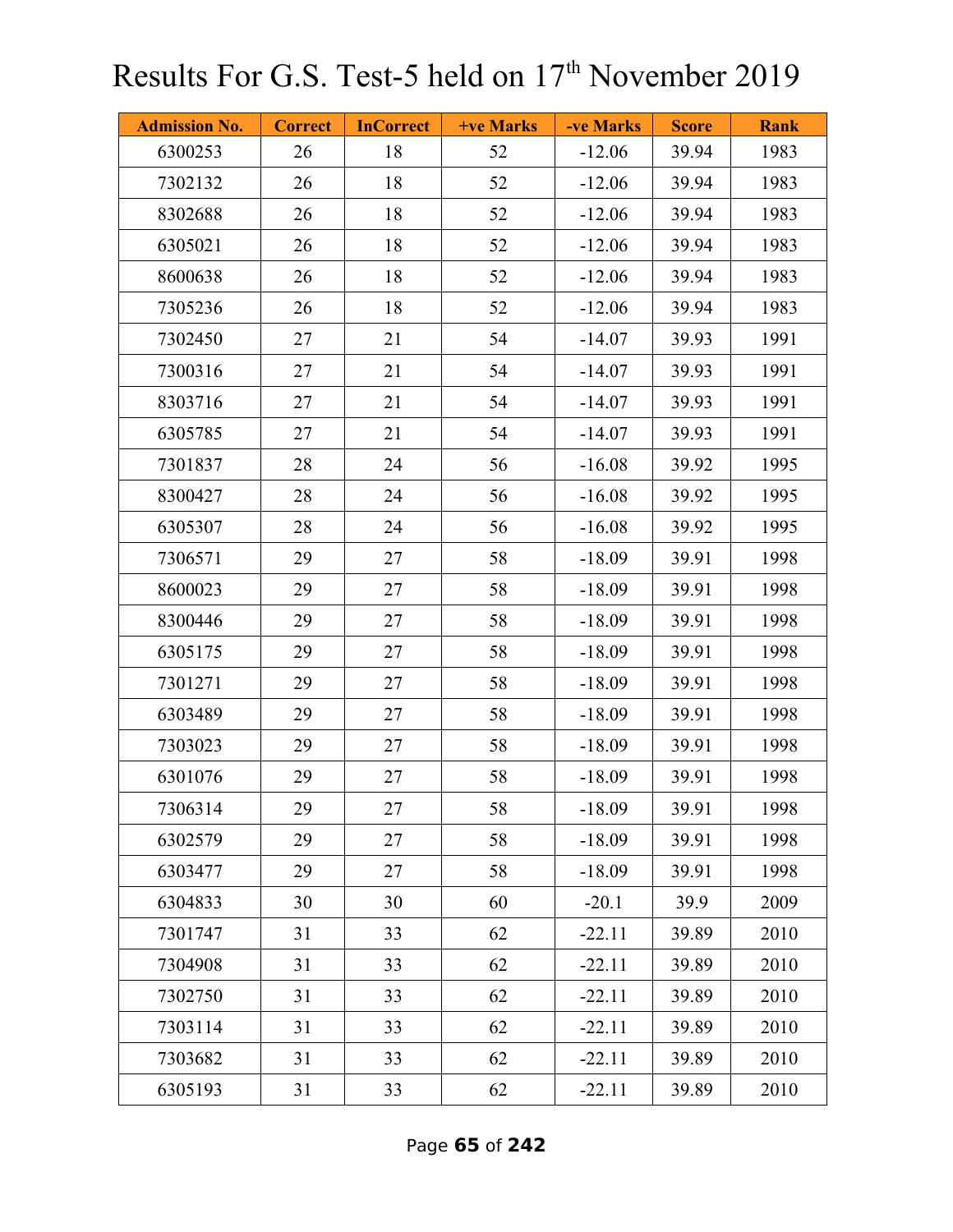| <b>Admission No.</b> | <b>Correct</b> | <b>InCorrect</b> | <b>+ve Marks</b> | -ve Marks | <b>Score</b> | <b>Rank</b> |
|----------------------|----------------|------------------|------------------|-----------|--------------|-------------|
| 6303684              | 31             | 33               | 62               | $-22.11$  | 39.89        | 2010        |
| 7302313              | 31             | 33               | 62               | $-22.11$  | 39.89        | 2010        |
| 6300273              | 32             | 36               | 64               | $-24.12$  | 39.88        | 2018        |
| 7300247              | 32             | 36               | 64               | $-24.12$  | 39.88        | 2018        |
| 7308571              | 32             | 36               | 64               | $-24.12$  | 39.88        | 2018        |
| 7303192              | 32             | 36               | 64               | $-24.12$  | 39.88        | 2018        |
| 8300171              | 32             | 36               | 64               | $-24.12$  | 39.88        | 2018        |
| 6303682              | 32             | 36               | 64               | $-24.12$  | 39.88        | 2018        |
| 6300726              | 32             | 36               | 64               | $-24.12$  | 39.88        | 2018        |
| 7300715              | 32             | 36               | 64               | $-24.12$  | 39.88        | 2018        |
| 7305019              | 32             | 36               | 64               | $-24.12$  | 39.88        | 2018        |
| 7303899              | 32             | 36               | 64               | $-24.12$  | 39.88        | 2018        |
| 7304564              | 33             | 39               | 66               | $-26.13$  | 39.87        | 2028        |
| 8302416              | 33             | 39               | 66               | $-26.13$  | 39.87        | 2028        |
| 6304979              | 33             | 39               | 66               | $-26.13$  | 39.87        | 2028        |
| 6300925              | 33             | 39               | 66               | $-26.13$  | 39.87        | 2028        |
| 7300411              | 33             | 39               | 66               | $-26.13$  | 39.87        | 2028        |
| 6302840              | 34             | 42               | 68               | $-28.14$  | 39.86        | 2033        |
| 7302317              | 34             | 42               | 68               | $-28.14$  | 39.86        | 2033        |
| 7306983              | 34             | 42               | 68               | $-28.14$  | 39.86        | 2033        |
| 8301140              | 35             | 45               | 70               | $-30.15$  | 39.85        | 2036        |
| 6300290              | 35             | 45               | 70               | $-30.15$  | 39.85        | 2036        |
| 7303768              | 36             | 48               | 72               | $-32.16$  | 39.84        | 2038        |
| 1100193              | 36             | 48               | 72               | $-32.16$  | 39.84        | 2038        |
| 7304392              | 36             | 48               | 72               | $-32.16$  | 39.84        | 2038        |
| 6301692              | 37             | 51               | 74               | $-34.17$  | 39.83        | 2041        |
| 8600304              | 37             | 51               | 74               | $-34.17$  | 39.83        | 2041        |
| 6302720              | 38             | 54               | 76               | $-36.18$  | 39.82        | 2043        |
| 8600433              | 38             | 54               | 76               | $-36.18$  | 39.82        | 2043        |
| 6304103              | 40             | 60               | 80               | $-40.2$   | 39.8         | 2045        |
| 19VR23390            | 36             | 49               | 72               | 32.34     | 39.66        | 2046        |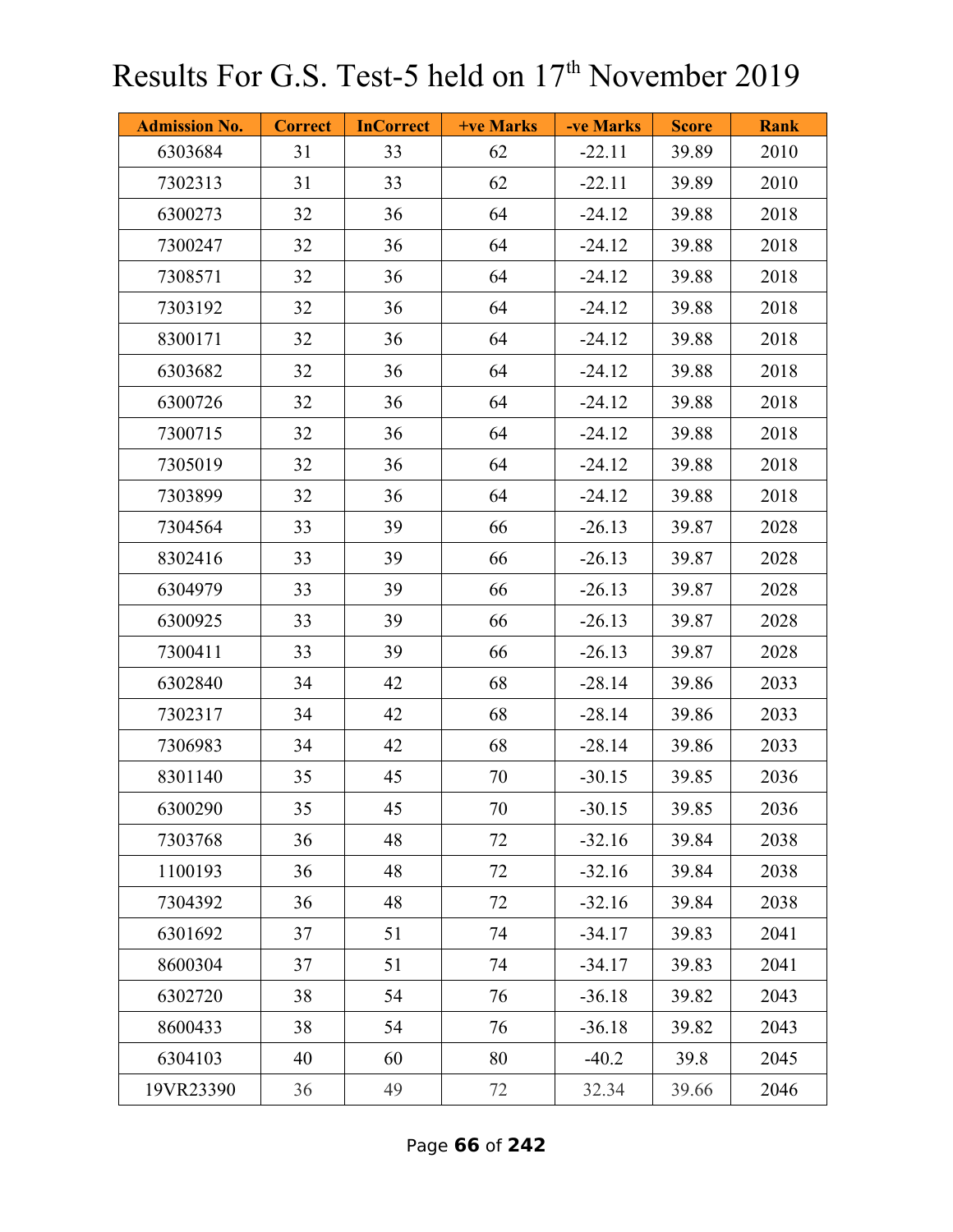| <b>Admission No.</b> | <b>Correct</b> | <b>InCorrect</b> | +ve Marks | -ve Marks | <b>Score</b> | <b>Rank</b> |
|----------------------|----------------|------------------|-----------|-----------|--------------|-------------|
| 19VR23136            | 33             | 40               | 66        | 26.4      | 39.6         | 2047        |
| 7305433              | 23             | 10               | 46        | $-6.7$    | 39.3         | 2048        |
| 7303810              | 24             | 13               | 48        | $-8.71$   | 39.29        | 2049        |
| 6303599              | 24             | 13               | 48        | $-8.71$   | 39.29        | 2049        |
| 6303161              | 24             | 13               | 48        | $-8.71$   | 39.29        | 2049        |
| 6300022              | 25             | 16               | 50        | $-10.72$  | 39.28        | 2052        |
| 8300262              | 25             | 16               | 50        | $-10.72$  | 39.28        | 2052        |
| 6302642              | 25             | 16               | 50        | $-10.72$  | 39.28        | 2052        |
| 7304438              | 25             | 16               | 50        | $-10.72$  | 39.28        | 2052        |
| 6302486              | 25             | 16               | 50        | $-10.72$  | 39.28        | 2052        |
| 7305578              | 26             | 19               | 52        | $-12.73$  | 39.27        | 2057        |
| 6301453              | 26             | 19               | 52        | $-12.73$  | 39.27        | 2057        |
| 7304301              | 27             | 22               | 54        | $-14.74$  | 39.26        | 2059        |
| 6305147              | 27             | 22               | 54        | $-14.74$  | 39.26        | 2059        |
| 6304307              | 27             | 22               | 54        | $-14.74$  | 39.26        | 2059        |
| 7304203              | 27             | 22               | 54        | $-14.74$  | 39.26        | 2059        |
| 8600024              | 27             | 22               | 54        | $-14.74$  | 39.26        | 2059        |
| 6300125              | 28             | 25               | 56        | $-16.75$  | 39.25        | 2064        |
| 7300419              | 28             | 25               | 56        | $-16.75$  | 39.25        | 2064        |
| 6305018              | 28             | 25               | 56        | $-16.75$  | 39.25        | 2064        |
| 6305919              | 28             | 25               | 56        | $-16.75$  | 39.25        | 2064        |
| 6306045              | 29             | 28               | 58        | $-18.76$  | 39.24        | 2068        |
| 7304628              | 30             | 31               | 60        | $-20.77$  | 39.23        | 2069        |
| 7304720              | 30             | 31               | 60        | $-20.77$  | 39.23        | 2069        |
| 6300375              | 30             | 31               | 60        | $-20.77$  | 39.23        | 2069        |
| 6302337              | 31             | 34               | 62        | $-22.78$  | 39.22        | 2072        |
| 6303574              | 31             | 34               | 62        | $-22.78$  | 39.22        | 2072        |
| 6300354              | 31             | 34               | 62        | $-22.78$  | 39.22        | 2072        |
| 7304743              | 31             | 34               | 62        | $-22.78$  | 39.22        | 2072        |
| 6306211              | 31             | 34               | 62        | $-22.78$  | 39.22        | 2072        |
| 6300403              | 32             | 37               | 64        | $-24.79$  | 39.21        | 2077        |

Page **67** of **242**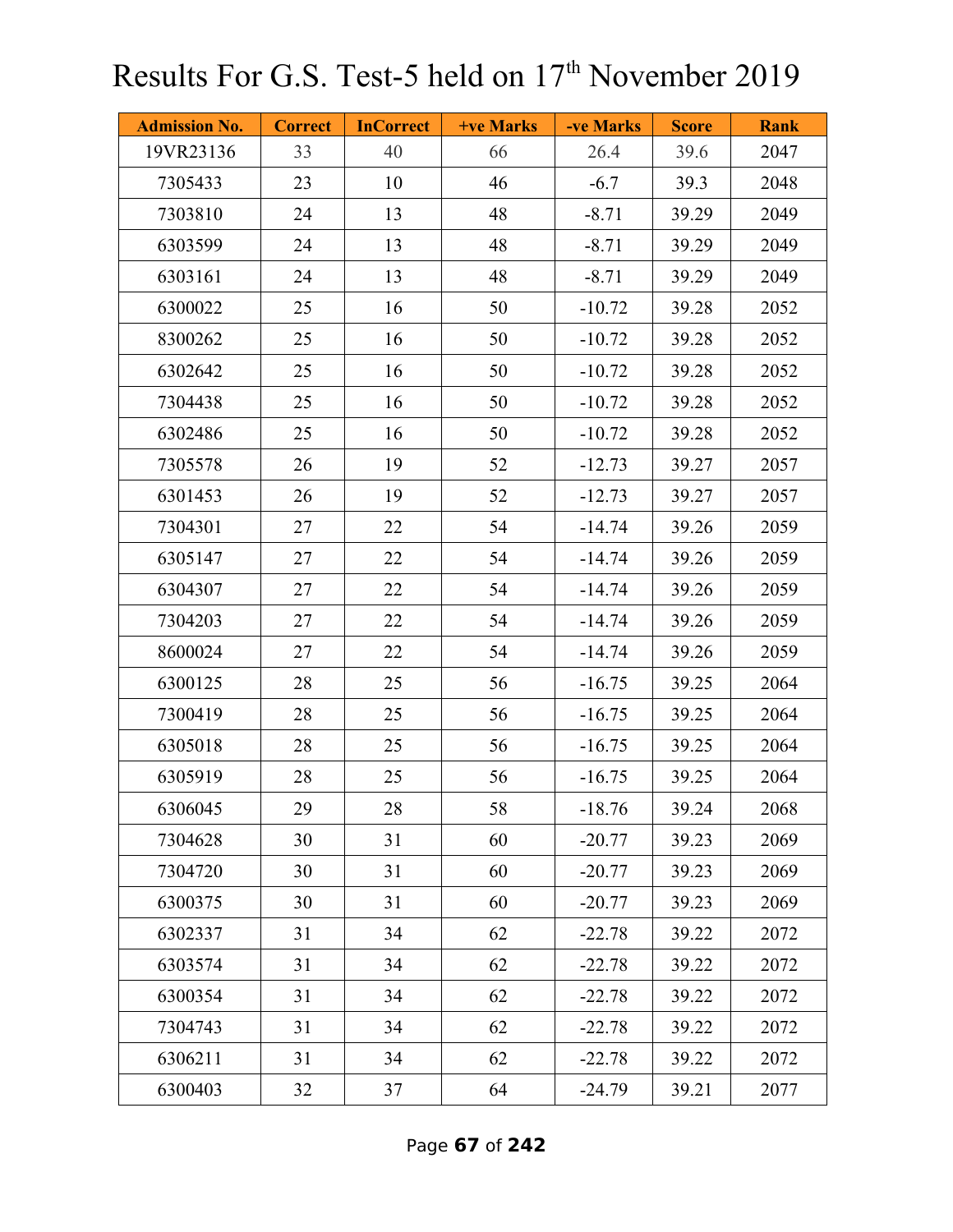| <b>Admission No.</b> | <b>Correct</b> | <b>InCorrect</b> | <b>+ve Marks</b> | -ve Marks | <b>Score</b> | <b>Rank</b> |
|----------------------|----------------|------------------|------------------|-----------|--------------|-------------|
| 6303173              | 32             | 37               | 64               | $-24.79$  | 39.21        | 2077        |
| 7305120              | 32             | 37               | 64               | $-24.79$  | 39.21        | 2077        |
| 7305021              | 32             | 37               | 64               | $-24.79$  | 39.21        | 2077        |
| 7304555              | 32             | 37               | 64               | $-24.79$  | 39.21        | 2077        |
| 7302395              | 32             | 37               | 64               | $-24.79$  | 39.21        | 2077        |
| 7304461              | 32             | 37               | 64               | $-24.79$  | 39.21        | 2077        |
| 8300383              | 33             | 40               | 66               | $-26.8$   | 39.2         | 2084        |
| 7307868              | 33             | 40               | 66               | $-26.8$   | 39.2         | 2084        |
| 6300698              | 33             | 40               | 66               | $-26.8$   | 39.2         | 2084        |
| 6305643              | 34             | 43               | 68               | $-28.81$  | 39.19        | 2087        |
| 8600442              | 34             | 43               | 68               | $-28.81$  | 39.19        | 2087        |
| 7302009              | 34             | 43               | 68               | $-28.81$  | 39.19        | 2087        |
| 6301757              | 34             | 43               | 68               | $-28.81$  | 39.19        | 2087        |
| 7301826              | 34             | 43               | 68               | $-28.81$  | 39.19        | 2087        |
| 8301065              | 35             | 46               | 70               | $-30.82$  | 39.18        | 2092        |
| 6300447              | 35             | 46               | 70               | $-30.82$  | 39.18        | 2092        |
| 6301611              | 36             | 49               | 72               | $-32.83$  | 39.17        | 2094        |
| 7305602              | 36             | 49               | 72               | $-32.83$  | 39.17        | 2094        |
| 6304288              | 36             | 49               | 72               | $-32.83$  | 39.17        | 2094        |
| 7305606              | 36             | 49               | 72               | $-32.83$  | 39.17        | 2094        |
| 8600315              | 37             | 52               | 74               | $-34.84$  | 39.16        | 2098        |
| 6300616              | 37             | 52               | 74               | $-34.84$  | 39.16        | 2098        |
| 7302999              | 37             | 52               | 74               | $-34.84$  | 39.16        | 2098        |
| 8303828              | 39             | 58               | 78               | $-38.86$  | 39.14        | 2101        |
| 19VR22911            | 31             | 35               | 62               | 23.1      | 38.9         | 2102        |
| 8303715              | 20             | $\overline{2}$   | 40               | $-1.34$   | 38.66        | 2103        |
| 8300206              | 21             | 5                | 42               | $-3.35$   | 38.65        | 2104        |
| 8302570              | 22             | 8                | 44               | $-5.36$   | 38.64        | 2105        |
| 6305287              | 23             | 11               | 46               | $-7.37$   | 38.63        | 2106        |
| 7300556              | 24             | 14               | 48               | $-9.38$   | 38.62        | 2107        |
| 7304583              | 25             | 17               | 50               | $-11.39$  | 38.61        | 2108        |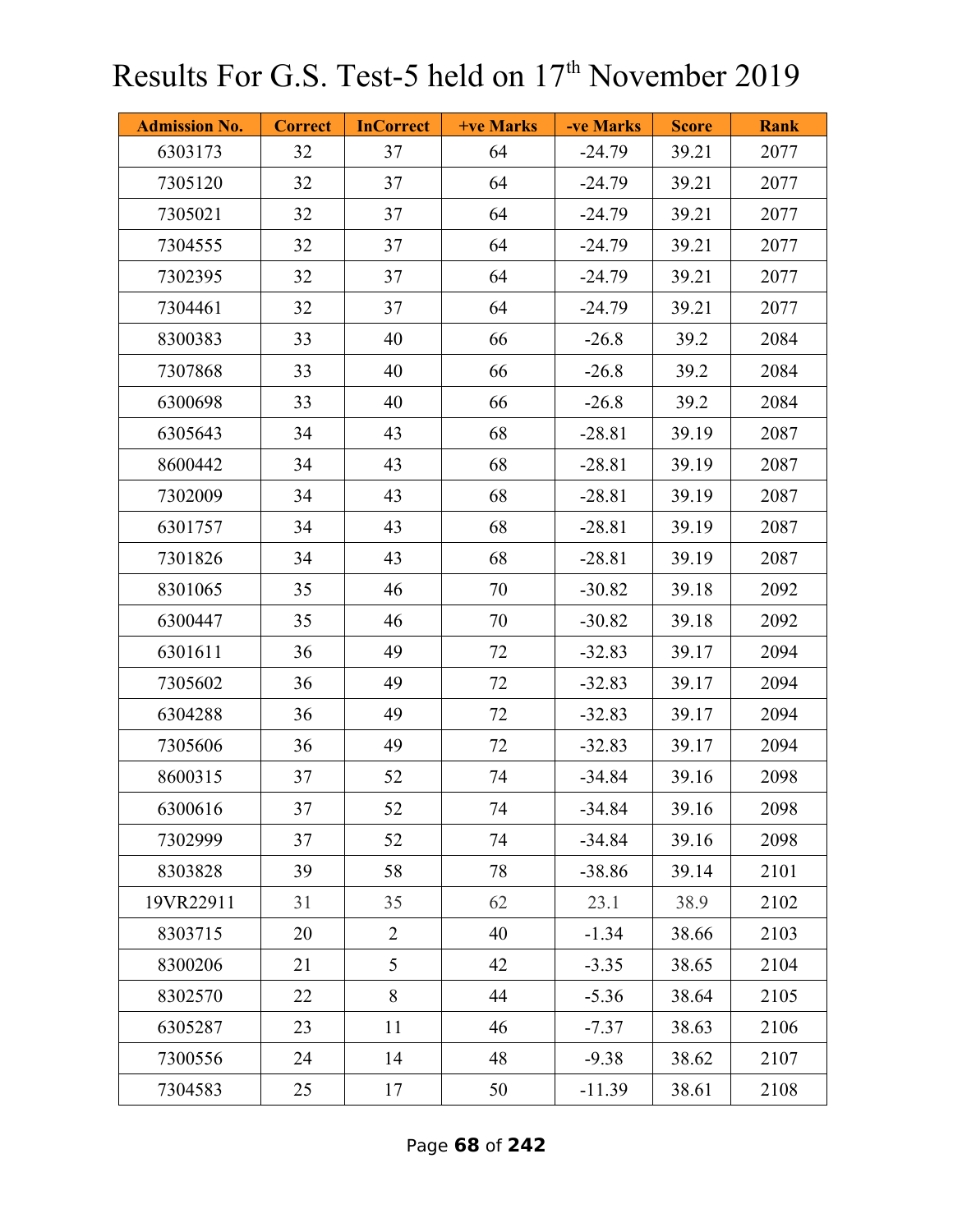| <b>Admission No.</b> | <b>Correct</b> | <b>InCorrect</b> | <b>+ve Marks</b> | -ve Marks | <b>Score</b> | <b>Rank</b> |
|----------------------|----------------|------------------|------------------|-----------|--------------|-------------|
| 6304188              | 25             | 17               | 50               | $-11.39$  | 38.61        | 2108        |
| 7302657              | 25             | 17               | 50               | $-11.39$  | 38.61        | 2108        |
| 6300954              | 26             | 20               | 52               | $-13.4$   | 38.6         | 2111        |
| 6303474              | 26             | 20               | 52               | $-13.4$   | 38.6         | 2111        |
| 7303483              | 26             | 20               | 52               | $-13.4$   | 38.6         | 2111        |
| 7303392              | 27             | 23               | 54               | $-15.41$  | 38.59        | 2114        |
| 6032555              | 27             | 23               | 54               | $-15.41$  | 38.59        | 2114        |
| 7300846              | 27             | 23               | 54               | $-15.41$  | 38.59        | 2114        |
| 7304632              | 27             | 23               | 54               | $-15.41$  | 38.59        | 2114        |
| 7301184              | 27             | 23               | 54               | $-15.41$  | 38.59        | 2114        |
| 6303827              | 27             | 23               | 54               | $-15.41$  | 38.59        | 2114        |
| 7302502              | 28             | 26               | 56               | $-17.42$  | 38.58        | 2120        |
| 7305680              | 28             | 26               | 56               | $-17.42$  | 38.58        | 2120        |
| 6302537              | 28             | 26               | 56               | $-17.42$  | 38.58        | 2120        |
| 6305641              | 28             | 26               | 56               | $-17.42$  | 38.58        | 2120        |
| 6302892              | 28             | 26               | 56               | $-17.42$  | 38.58        | 2120        |
| 7303456              | 28             | 26               | 56               | $-17.42$  | 38.58        | 2120        |
| 7301166              | 28             | 26               | 56               | $-17.42$  | 38.58        | 2120        |
| 6300115              | 28             | 26               | 56               | $-17.42$  | 38.58        | 2120        |
| 7302475              | 29             | 29               | 58               | $-19.43$  | 38.57        | 2128        |
| 8600312              | 29             | 29               | 58               | $-19.43$  | 38.57        | 2128        |
| 7307108              | 29             | 29               | 58               | $-19.43$  | 38.57        | 2128        |
| 6301092              | 29             | 29               | 58               | $-19.43$  | 38.57        | 2128        |
| 6304768              | 29             | 29               | 58               | $-19.43$  | 38.57        | 2128        |
| 6301635              | 29             | 29               | 58               | $-19.43$  | 38.57        | 2128        |
| 8300315              | 30             | 32               | 60               | $-21.44$  | 38.56        | 2134        |
| 6303144              | 30             | 32               | 60               | $-21.44$  | 38.56        | 2134        |
| 6300319              | 30             | 32               | 60               | $-21.44$  | 38.56        | 2134        |
| 7302884              | 30             | 32               | 60               | $-21.44$  | 38.56        | 2134        |
| 7302230              | 30             | 32               | 60               | $-21.44$  | 38.56        | 2134        |
| 7300997              | 31             | 35               | 62               | $-23.45$  | 38.55        | 2139        |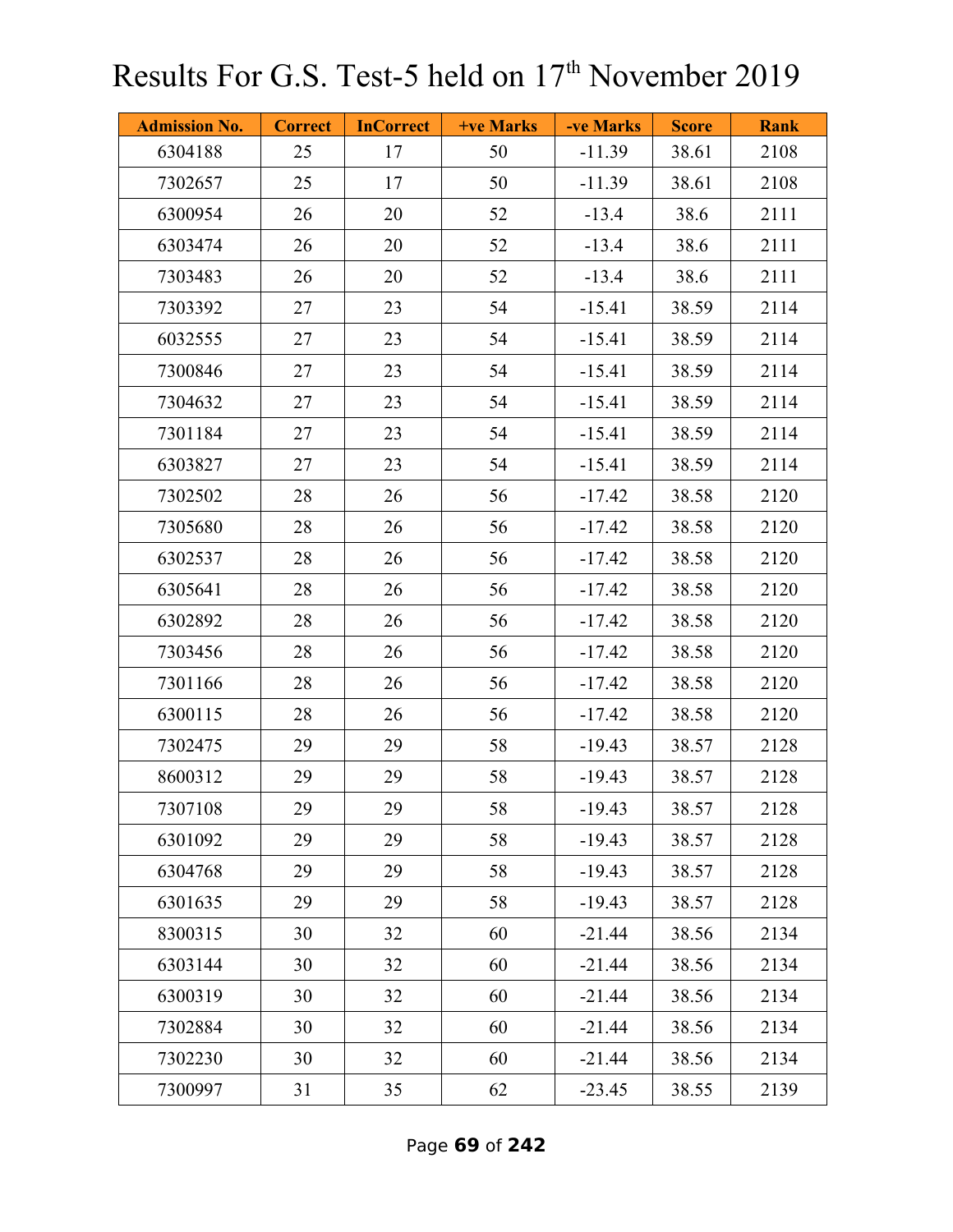| <b>Admission No.</b> | <b>Correct</b> | <b>InCorrect</b> | <b>+ve Marks</b> | -ve Marks | <b>Score</b> | <b>Rank</b> |
|----------------------|----------------|------------------|------------------|-----------|--------------|-------------|
| 6304892              | 31             | 35               | 62               | $-23.45$  | 38.55        | 2139        |
| 7305334              | 32             | 38               | 64               | $-25.46$  | 38.54        | 2141        |
| 7308213              | 32             | 38               | 64               | $-25.46$  | 38.54        | 2141        |
| 6303717              | 32             | 38               | 64               | $-25.46$  | 38.54        | 2141        |
| 7304533              | 32             | 38               | 64               | $-25.46$  | 38.54        | 2141        |
| 7304726              | 33             | 41               | 66               | $-27.47$  | 38.53        | 2145        |
| 7305425              | 33             | 41               | 66               | $-27.47$  | 38.53        | 2145        |
| 6305034              | 33             | 41               | 66               | $-27.47$  | 38.53        | 2145        |
| 6300968              | 34             | 44               | 68               | $-29.48$  | 38.52        | 2148        |
| 8600586              | 34             | 44               | 68               | $-29.48$  | 38.52        | 2148        |
| 8600646              | 34             | 44               | 68               | $-29.48$  | 38.52        | 2148        |
| 6304507              | 35             | 47               | 70               | $-31.49$  | 38.51        | 2151        |
| 6307530              | 35             | 47               | 70               | $-31.49$  | 38.51        | 2151        |
| 7300902              | 35             | 47               | 70               | $-31.49$  | 38.51        | 2151        |
| 7305242              | 35             | 47               | 70               | $-31.49$  | 38.51        | 2151        |
| 6300432              | 36             | 50               | 72               | $-33.5$   | 38.5         | 2155        |
| 7307148              | 36             | 50               | 72               | $-33.5$   | 38.5         | 2155        |
| 7302063              | 36             | 50               | 72               | $-33.5$   | 38.5         | 2155        |
| 8600632              | 36             | 50               | 72               | $-33.5$   | 38.5         | 2155        |
| 7303262              | 38             | 56               | 76               | $-37.52$  | 38.48        | 2159        |
| 6304114              | 39             | 59               | 78               | $-39.53$  | 38.47        | 2160        |
| 19VR22788            | 34             | 45               | 68               | 29.7      | 38.3         | 2161        |
| 19VR23085            | 28             | 27               | 56               | 17.82     | 38.18        | 2162        |
| 6301554              | 21             | 6                | 42               | $-4.02$   | 37.98        | 2163        |
| 6302001              | 23             | 12               | 46               | $-8.04$   | 37.96        | 2164        |
| 6306065              | 24             | 15               | 48               | $-10.05$  | 37.95        | 2165        |
| 6303355              | 24             | 15               | 48               | $-10.05$  | 37.95        | 2165        |
| 6300942              | 24             | 15               | 48               | $-10.05$  | 37.95        | 2165        |
| 7303147              | 25             | 18               | 50               | $-12.06$  | 37.94        | 2168        |
| 7301769              | 25             | 18               | 50               | $-12.06$  | 37.94        | 2168        |
| 6301873              | 26             | 21               | 52               | $-14.07$  | 37.93        | 2170        |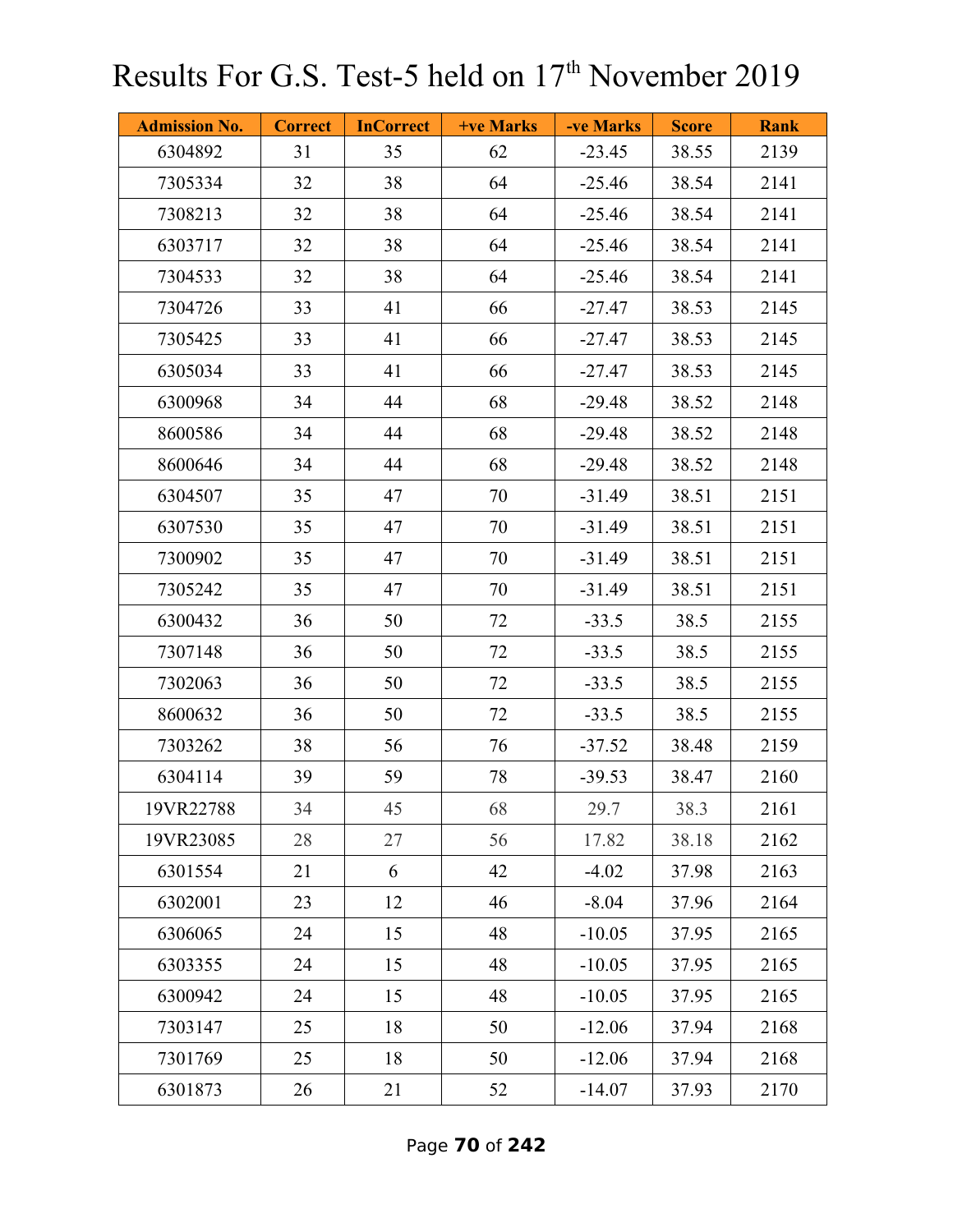| <b>Admission No.</b> | <b>Correct</b> | <b>InCorrect</b> | <b>+ve Marks</b> | -ve Marks | <b>Score</b> | <b>Rank</b> |
|----------------------|----------------|------------------|------------------|-----------|--------------|-------------|
| 8300505              | 26             | 21               | 52               | $-14.07$  | 37.93        | 2170        |
| 6301456              | 26             | 21               | 52               | $-14.07$  | 37.93        | 2170        |
| 8300649              | 26             | 21               | 52               | $-14.07$  | 37.93        | 2170        |
| 7304028              | 26             | 21               | 52               | $-14.07$  | 37.93        | 2170        |
| 7303833              | 26             | 21               | 52               | $-14.07$  | 37.93        | 2170        |
| 7302334              | 26             | 21               | 52               | $-14.07$  | 37.93        | 2170        |
| 7304403              | 27             | 24               | 54               | $-16.08$  | 37.92        | 2177        |
| 8303606              | 27             | 24               | 54               | $-16.08$  | 37.92        | 2177        |
| 6303671              | 27             | 24               | 54               | $-16.08$  | 37.92        | 2177        |
| 6300420              | 27             | 24               | 54               | $-16.08$  | 37.92        | 2177        |
| 6304671              | 27             | 24               | 54               | $-16.08$  | 37.92        | 2177        |
| 6300776              | 28             | 27               | 56               | $-18.09$  | 37.91        | 2182        |
| 8600675              | 28             | 27               | 56               | $-18.09$  | 37.91        | 2182        |
| 8300884              | 28             | 27               | 56               | $-18.09$  | 37.91        | 2182        |
| 8301441              | 28             | 27               | 56               | $-18.09$  | 37.91        | 2182        |
| 6304800              | 28             | 27               | 56               | $-18.09$  | 37.91        | 2182        |
| 7300555              | 28             | 27               | 56               | $-18.09$  | 37.91        | 2182        |
| 6302801              | 28             | 27               | 56               | $-18.09$  | 37.91        | 2182        |
| 6300915              | 28             | 27               | 56               | $-18.09$  | 37.91        | 2182        |
| 6300513              | 28             | 27               | 56               | $-18.09$  | 37.91        | 2182        |
| 6300001              | 28             | 27               | 56               | $-18.09$  | 37.91        | 2182        |
| 6305495              | 29             | 30               | 58               | $-20.1$   | 37.9         | 2192        |
| 7303842              | 29             | 30               | 58               | $-20.1$   | 37.9         | 2192        |
| 6304895              | 29             | 30               | 58               | $-20.1$   | 37.9         | 2192        |
| 7301620              | 29             | 30               | 58               | $-20.1$   | 37.9         | 2192        |
| 7303228              | 29             | 30               | 58               | $-20.1$   | 37.9         | 2192        |
| 8600357              | 29             | 30               | 58               | $-20.1$   | 37.9         | 2192        |
| 7303963              | 29             | 30               | 58               | $-20.1$   | 37.9         | 2192        |
| 6302030              | 29             | 30               | 58               | $-20.1$   | 37.9         | 2192        |
| 7303742              | 30             | 33               | 60               | $-22.11$  | 37.89        | 2200        |
| 6305874              | 30             | 33               | 60               | $-22.11$  | 37.89        | 2200        |

Page **71** of **242**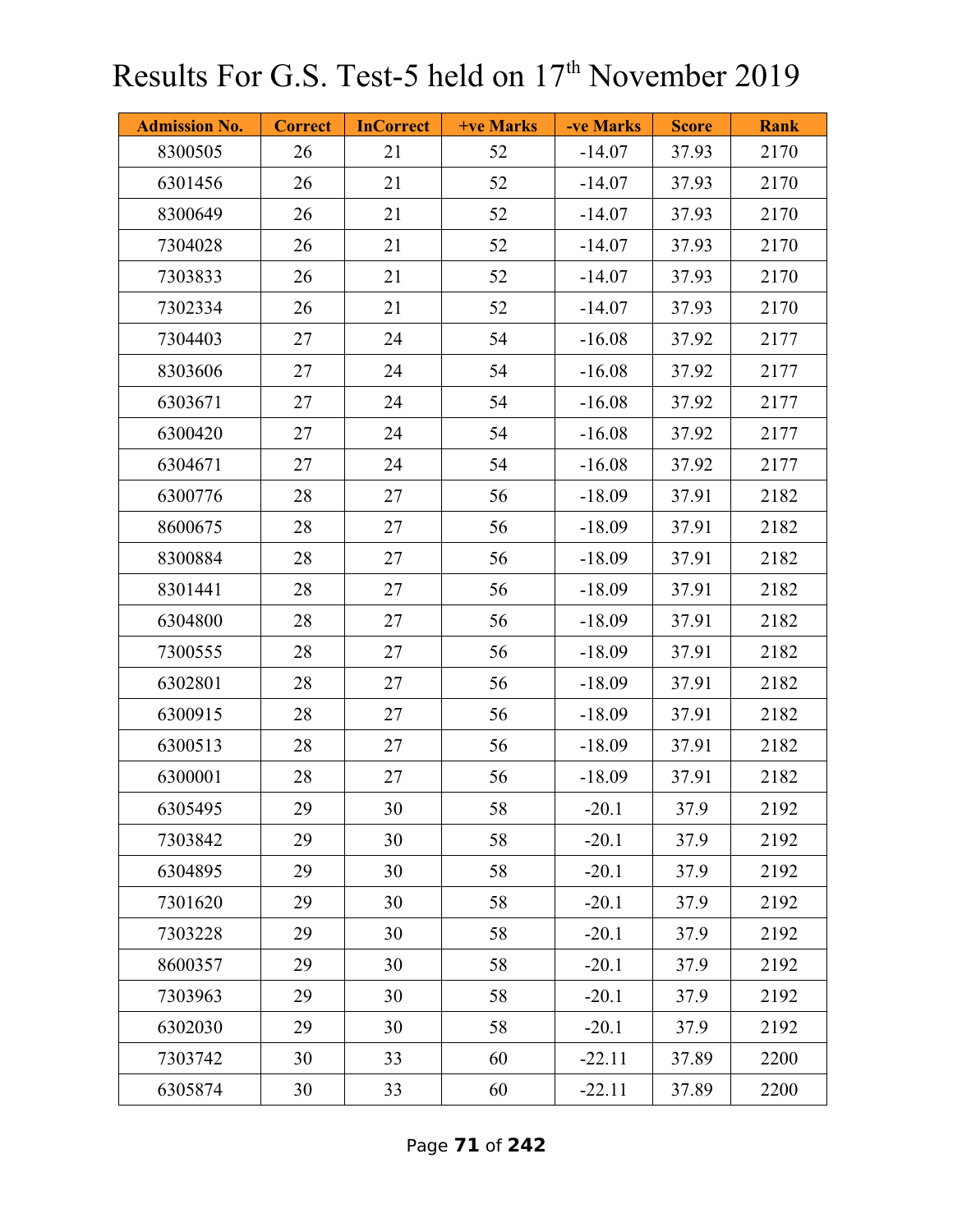| <b>Admission No.</b> | <b>Correct</b> | <b>InCorrect</b> | <b>+ve Marks</b> | -ve Marks | <b>Score</b> | <b>Rank</b> |
|----------------------|----------------|------------------|------------------|-----------|--------------|-------------|
| 7300028              | 30             | 33               | 60               | $-22.11$  | 37.89        | 2200        |
| 8600504              | 31             | 36               | 62               | $-24.12$  | 37.88        | 2203        |
| 6306214              | 31             | 36               | 62               | $-24.12$  | 37.88        | 2203        |
| 7304389              | 31             | 36               | 62               | $-24.12$  | 37.88        | 2203        |
| 7301011              | 31             | 36               | 62               | $-24.12$  | 37.88        | 2203        |
| 6305231              | 31             | 36               | 62               | $-24.12$  | 37.88        | 2203        |
| 7303576              | 31             | 36               | 62               | $-24.12$  | 37.88        | 2203        |
| 6304716              | 31             | 36               | 62               | $-24.12$  | 37.88        | 2203        |
| 7302973              | 31             | 36               | 62               | $-24.12$  | 37.88        | 2203        |
| 6303008              | 31             | 36               | 62               | $-24.12$  | 37.88        | 2203        |
| 7300910              | 31             | 36               | 62               | $-24.12$  | 37.88        | 2203        |
| 7304561              | 32             | 39               | 64               | $-26.13$  | 37.87        | 2213        |
| 6301174              | 32             | 39               | 64               | $-26.13$  | 37.87        | 2213        |
| 9600005              | 32             | 39               | 64               | $-26.13$  | 37.87        | 2213        |
| 7301456              | 32             | 39               | 64               | $-26.13$  | 37.87        | 2213        |
| 6300949              | 33             | 42               | 66               | $-28.14$  | 37.86        | 2217        |
| 6303799              | 33             | 42               | 66               | $-28.14$  | 37.86        | 2217        |
| 6304404              | 33             | 42               | 66               | $-28.14$  | 37.86        | 2217        |
| 1100172              | 33             | 42               | 66               | $-28.14$  | 37.86        | 2217        |
| 1100078              | 33             | 42               | 66               | $-28.14$  | 37.86        | 2217        |
| 7300965              | 34             | 45               | 68               | $-30.15$  | 37.85        | 2222        |
| 6304825              | 34             | 45               | 68               | $-30.15$  | 37.85        | 2222        |
| 6300112              | 34             | 45               | 68               | $-30.15$  | 37.85        | 2222        |
| 8600356              | 34             | 45               | 68               | $-30.15$  | 37.85        | 2222        |
| 7307571              | 35             | 48               | 70               | $-32.16$  | 37.84        | 2226        |
| 7304107              | 36             | 51               | 72               | $-34.17$  | 37.83        | 2227        |
| 6305827              | 36             | 51               | 72               | $-34.17$  | 37.83        | 2227        |
| 7301673              | 36             | 51               | 72               | $-34.17$  | 37.83        | 2227        |
| 7302803              | 36             | 51               | 72               | $-34.17$  | 37.83        | 2227        |
| 7303993              | 37             | 54               | 74               | $-36.18$  | 37.82        | 2231        |
| 19VR23124            | 31             | 37               | 62               | 24.42     | 37.58        | 2232        |

Page **72** of **242**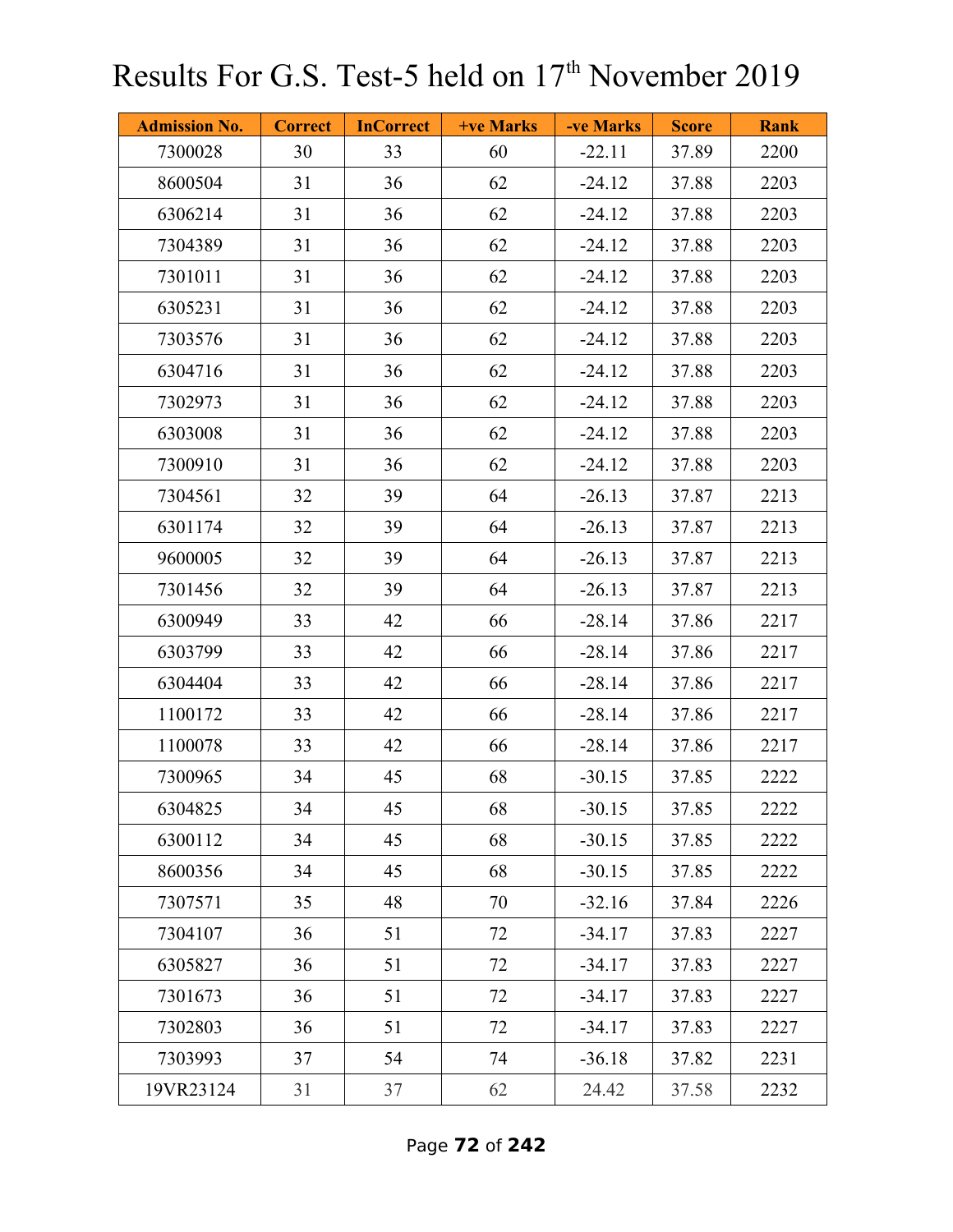| <b>Admission No.</b> | <b>Correct</b> | <b>InCorrect</b> | <b>+ve Marks</b> | -ve Marks | <b>Score</b> | <b>Rank</b> |
|----------------------|----------------|------------------|------------------|-----------|--------------|-------------|
| 6305438              | 22             | 10               | 44               | $-6.7$    | 37.3         | 2233        |
| 7303836              | 22             | 10               | 44               | $-6.7$    | 37.3         | 2233        |
| 8301118              | 22             | 10               | 44               | $-6.7$    | 37.3         | 2233        |
| 8300060              | 23             | 13               | 46               | $-8.71$   | 37.29        | 2236        |
| 6303001              | 23             | 13               | 46               | $-8.71$   | 37.29        | 2236        |
| 7302530              | 24             | 16               | 48               | $-10.72$  | 37.28        | 2238        |
| 7307747              | 25             | 19               | 50               | $-12.73$  | 37.27        | 2239        |
| 6302395              | 25             | 19               | 50               | $-12.73$  | 37.27        | 2239        |
| 7306912              | 25             | 19               | 50               | $-12.73$  | 37.27        | 2239        |
| 7303261              | 26             | 22               | 52               | $-14.74$  | 37.26        | 2242        |
| 7300892              | 26             | 22               | 52               | $-14.74$  | 37.26        | 2242        |
| 7300935              | 26             | 22               | 52               | $-14.74$  | 37.26        | 2242        |
| 6302887              | 27             | 25               | 54               | $-16.75$  | 37.25        | 2245        |
| 6305375              | 27             | 25               | 54               | $-16.75$  | 37.25        | 2245        |
| 6304106              | 28             | 28               | 56               | $-18.76$  | 37.24        | 2247        |
| 6302003              | 28             | 28               | 56               | $-18.76$  | 37.24        | 2247        |
| 8300255              | 28             | 28               | 56               | $-18.76$  | 37.24        | 2247        |
| 6300353              | 28             | 28               | 56               | $-18.76$  | 37.24        | 2247        |
| 7302964              | 29             | 31               | 58               | $-20.77$  | 37.23        | 2251        |
| 7300072              | 29             | 31               | 58               | $-20.77$  | 37.23        | 2251        |
| 7301899              | 29             | 31               | 58               | $-20.77$  | 37.23        | 2251        |
| 7307624              | 29             | 31               | 58               | $-20.77$  | 37.23        | 2251        |
| 7302490              | 29             | 31               | 58               | $-20.77$  | 37.23        | 2251        |
| 1100088              | 29             | 31               | 58               | $-20.77$  | 37.23        | 2251        |
| 7307808              | 29             | 31               | 58               | $-20.77$  | 37.23        | 2251        |
| 7305122              | 29             | 31               | 58               | $-20.77$  | 37.23        | 2251        |
| 7307492              | 30             | 34               | 60               | $-22.78$  | 37.22        | 2259        |
| 7300476              | 30             | 34               | 60               | $-22.78$  | 37.22        | 2259        |
| 8301009              | 30             | 34               | 60               | $-22.78$  | 37.22        | 2259        |
| 6306054              | 30             | 34               | 60               | $-22.78$  | 37.22        | 2259        |
| 1100118              | 30             | 34               | 60               | $-22.78$  | 37.22        | 2259        |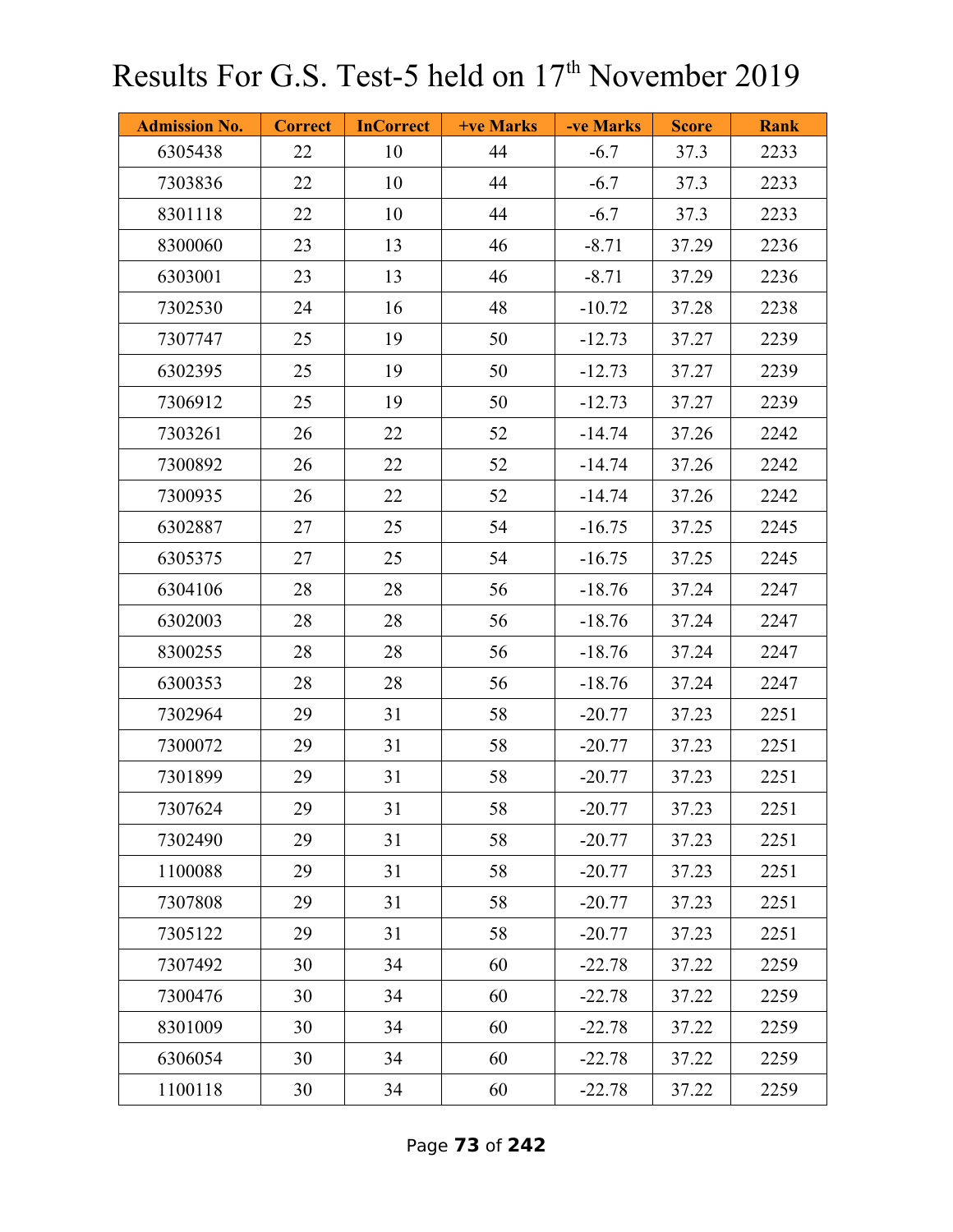| <b>Admission No.</b> | <b>Correct</b> | <b>InCorrect</b> | +ve Marks | -ve Marks | <b>Score</b> | <b>Rank</b> |
|----------------------|----------------|------------------|-----------|-----------|--------------|-------------|
| 7305388              | 30             | 34               | 60        | $-22.78$  | 37.22        | 2259        |
| 7304219              | 31             | 37               | 62        | $-24.79$  | 37.21        | 2265        |
| 8600362              | 31             | 37               | 62        | $-24.79$  | 37.21        | 2265        |
| 6304245              | 31             | 37               | 62        | $-24.79$  | 37.21        | 2265        |
| 6303195              | 31             | 37               | 62        | $-24.79$  | 37.21        | 2265        |
| 7306657              | 31             | 37               | 62        | $-24.79$  | 37.21        | 2265        |
| 7301493              | 31             | 37               | 62        | $-24.79$  | 37.21        | 2265        |
| 7304328              | 32             | 40               | 64        | $-26.8$   | 37.2         | 2271        |
| 7302336              | 32             | 40               | 64        | $-26.8$   | 37.2         | 2271        |
| 6302746              | 32             | 40               | 64        | $-26.8$   | 37.2         | 2271        |
| 6302585              | 33             | 43               | 66        | $-28.81$  | 37.19        | 2274        |
| 7304902              | 33             | 43               | 66        | $-28.81$  | 37.19        | 2274        |
| 6305722              | 34             | 46               | 68        | $-30.82$  | 37.18        | 2276        |
| 6301390              | 34             | 46               | 68        | $-30.82$  | 37.18        | 2276        |
| 6304468              | 36             | 52               | 72        | $-34.84$  | 37.16        | 2278        |
| 8600599              | 36             | 52               | 72        | $-34.84$  | 37.16        | 2278        |
| 6304652              | 37             | 55               | 74        | $-36.85$  | 37.15        | 2280        |
| 6305514              | 37             | 55               | 74        | $-36.85$  | 37.15        | 2280        |
| 7303230              | 39             | 61               | 78        | $-40.87$  | 37.13        | 2282        |
| 8302198              | 39             | 61               | 78        | $-40.87$  | 37.13        | 2282        |
| 19VR23029            | 25             | 20               | 50        | 13.2      | 36.8         | 2284        |
| 6300715              | 19             | $\overline{2}$   | 38        | $-1.34$   | 36.66        | 2285        |
| 7300575              | 21             | 8                | 42        | $-5.36$   | 36.64        | 2286        |
| 7301499              | 22             | 11               | 44        | $-7.37$   | 36.63        | 2287        |
| 7301034              | 22             | 11               | 44        | $-7.37$   | 36.63        | 2287        |
| 6302408              | 23             | 14               | 46        | $-9.38$   | 36.62        | 2289        |
| 7301502              | 23             | 14               | 46        | $-9.38$   | 36.62        | 2289        |
| 6305880              | 23             | 14               | 46        | $-9.38$   | 36.62        | 2289        |
| 1100121              | 24             | 17               | 48        | $-11.39$  | 36.61        | 2292        |
| 7307089              | 24             | 17               | 48        | $-11.39$  | 36.61        | 2292        |
| 8301004              | 24             | 17               | 48        | $-11.39$  | 36.61        | 2292        |

Page **74** of **242**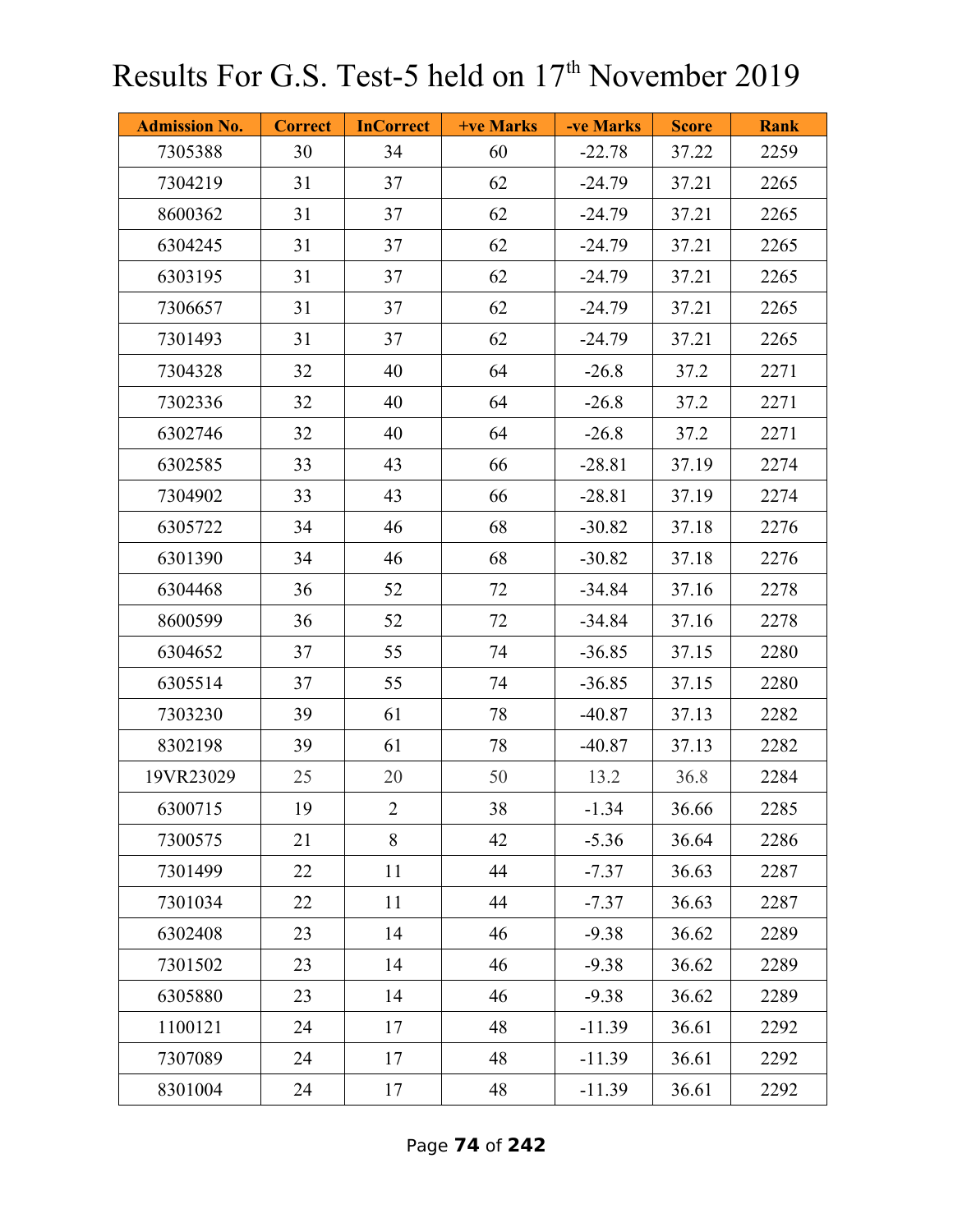| <b>Admission No.</b> | <b>Correct</b> | <b>InCorrect</b> | +ve Marks | -ve Marks | <b>Score</b> | <b>Rank</b> |
|----------------------|----------------|------------------|-----------|-----------|--------------|-------------|
| 7303484              | 24             | 17               | 48        | $-11.39$  | 36.61        | 2292        |
| 7303851              | 24             | 17               | 48        | $-11.39$  | 36.61        | 2292        |
| 7300355              | 24             | 17               | 48        | $-11.39$  | 36.61        | 2292        |
| 6302818              | 25             | 20               | 50        | $-13.4$   | 36.6         | 2298        |
| 8300366              | 25             | 20               | 50        | $-13.4$   | 36.6         | 2298        |
| 7301223              | 25             | 20               | 50        | $-13.4$   | 36.6         | 2298        |
| 7300802              | 25             | 20               | 50        | $-13.4$   | 36.6         | 2298        |
| 6300498              | 25             | 20               | 50        | $-13.4$   | 36.6         | 2298        |
| 8600176              | 26             | 23               | 52        | $-15.41$  | 36.59        | 2303        |
| 6301266              | 26             | 23               | 52        | $-15.41$  | 36.59        | 2303        |
| 6304066              | 27             | 26               | 54        | $-17.42$  | 36.58        | 2305        |
| 6303878              | 27             | 26               | 54        | $-17.42$  | 36.58        | 2305        |
| 7302555              | 27             | 26               | 54        | $-17.42$  | 36.58        | 2305        |
| 7306887              | 27             | 26               | 54        | $-17.42$  | 36.58        | 2305        |
| 7300268              | 28             | 29               | 56        | $-19.43$  | 36.57        | 2309        |
| 7301879              | 28             | 29               | 56        | $-19.43$  | 36.57        | 2309        |
| 7305314              | 28             | 29               | 56        | $-19.43$  | 36.57        | 2309        |
| 7305591              | 28             | 29               | 56        | $-19.43$  | 36.57        | 2309        |
| 6307126              | 28             | 29               | 56        | $-19.43$  | 36.57        | 2309        |
| 8302359              | 28             | 29               | 56        | $-19.43$  | 36.57        | 2309        |
| 7300242              | 29             | 32               | 58        | $-21.44$  | 36.56        | 2315        |
| 6303627              | 29             | 32               | 58        | $-21.44$  | 36.56        | 2315        |
| 7303713              | 29             | 32               | 58        | $-21.44$  | 36.56        | 2315        |
| 7301446              | 29             | 32               | 58        | $-21.44$  | 36.56        | 2315        |
| 6300232              | 29             | 32               | 58        | $-21.44$  | 36.56        | 2315        |
| 8301226              | 29             | 32               | 58        | $-21.44$  | 36.56        | 2315        |
| 6300992              | 29             | 32               | 58        | $-21.44$  | 36.56        | 2315        |
| 7305773              | 29             | 32               | 58        | $-21.44$  | 36.56        | 2315        |
| 6305000              | 29             | 32               | 58        | $-21.44$  | 36.56        | 2315        |
| 7304806              | 29             | 32               | 58        | $-21.44$  | 36.56        | 2315        |
| 7307415              | 29             | 32               | 58        | $-21.44$  | 36.56        | 2315        |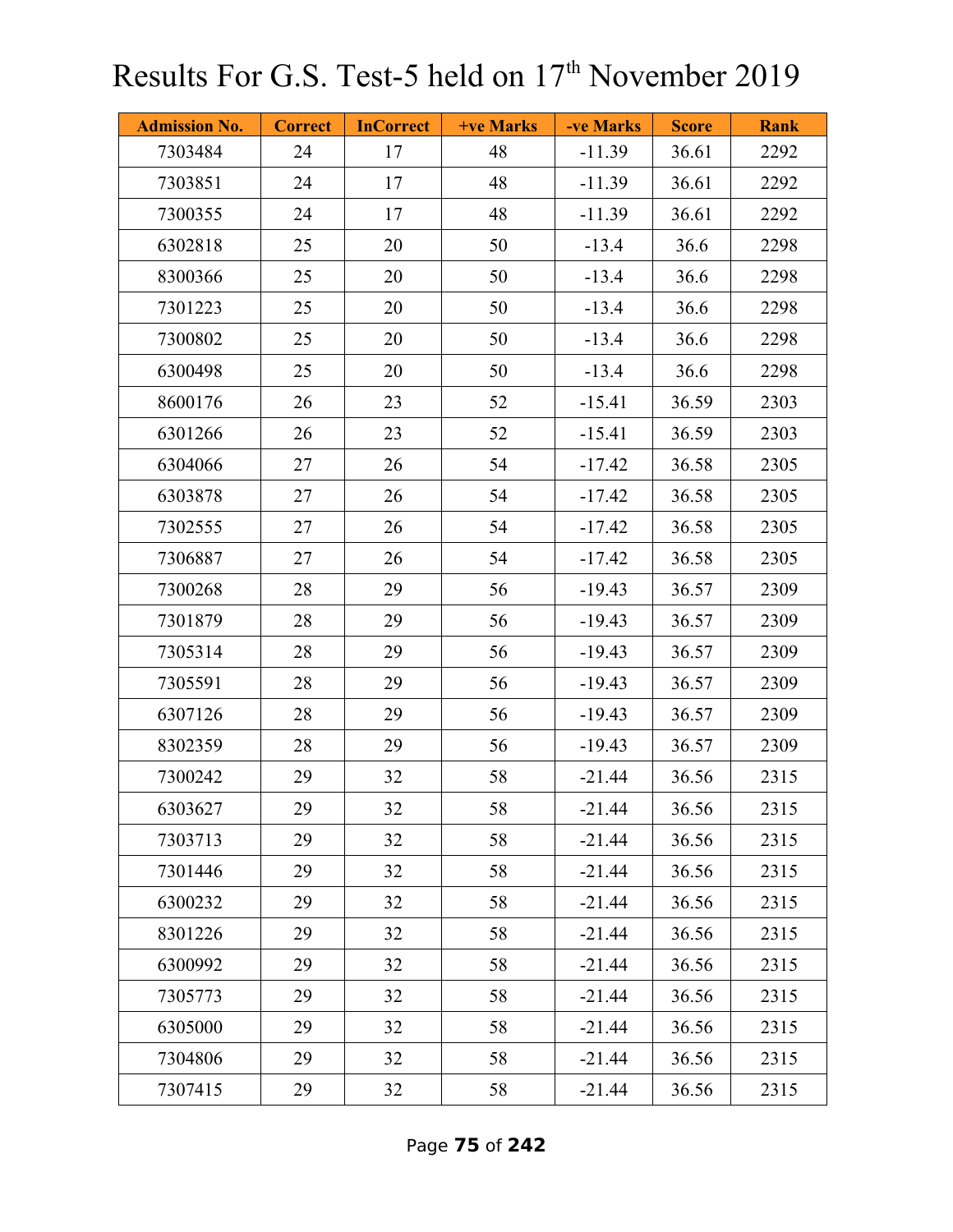| <b>Admission No.</b> | <b>Correct</b> | <b>InCorrect</b> | +ve Marks | -ve Marks | <b>Score</b> | <b>Rank</b> |
|----------------------|----------------|------------------|-----------|-----------|--------------|-------------|
| 7303725              | 29             | 32               | 58        | $-21.44$  | 36.56        | 2315        |
| 6304283              | 30             | 35               | 60        | $-23.45$  | 36.55        | 2327        |
| 8600366              | 30             | 35               | 60        | $-23.45$  | 36.55        | 2327        |
| 6300457              | 30             | 35               | 60        | $-23.45$  | 36.55        | 2327        |
| 8302448              | 30             | 35               | 60        | $-23.45$  | 36.55        | 2327        |
| 6303942              | 30             | 35               | 60        | $-23.45$  | 36.55        | 2327        |
| 6305498              | 31             | 38               | 62        | $-25.46$  | 36.54        | 2332        |
| 8301626              | 31             | 38               | 62        | $-25.46$  | 36.54        | 2332        |
| 7300435              | 31             | 38               | 62        | $-25.46$  | 36.54        | 2332        |
| 7304026              | 31             | 38               | 62        | $-25.46$  | 36.54        | 2332        |
| 6303479              | 31             | 38               | 62        | $-25.46$  | 36.54        | 2332        |
| 7302189              | 31             | 38               | 62        | $-25.46$  | 36.54        | 2332        |
| 7307104              | 32             | 41               | 64        | $-27.47$  | 36.53        | 2338        |
| 7301226              | 32             | 41               | 64        | $-27.47$  | 36.53        | 2338        |
| 6305681              | 32             | 41               | 64        | $-27.47$  | 36.53        | 2338        |
| 6303300              | 32             | 41               | 64        | $-27.47$  | 36.53        | 2338        |
| 6300874              | 33             | 44               | 66        | $-29.48$  | 36.52        | 2342        |
| 7304428              | 33             | 44               | 66        | $-29.48$  | 36.52        | 2342        |
| 6301419              | 33             | 44               | 66        | $-29.48$  | 36.52        | 2342        |
| 6302483              | 33             | 44               | 66        | $-29.48$  | 36.52        | 2342        |
| 8600569              | 33             | 44               | 66        | $-29.48$  | 36.52        | 2342        |
| 7307520              | 33             | 44               | 66        | $-29.48$  | 36.52        | 2342        |
| 6306203              | 33             | 44               | 66        | $-29.48$  | 36.52        | 2342        |
| 7303639              | 33             | 44               | 66        | $-29.48$  | 36.52        | 2342        |
| 6305376              | 33             | 44               | 66        | $-29.48$  | 36.52        | 2342        |
| 6304078              | 33             | 44               | 66        | $-29.48$  | 36.52        | 2342        |
| 7300888              | 34             | 47               | 68        | $-31.49$  | 36.51        | 2352        |
| 6300122              | 35             | 50               | 70        | $-33.5$   | 36.5         | 2353        |
| 6300896              | 35             | 50               | 70        | $-33.5$   | 36.5         | 2353        |
| 7305572              | 35             | 50               | 70        | $-33.5$   | 36.5         | 2353        |
| 6301413              | 36             | 53               | 72        | $-35.51$  | 36.49        | 2356        |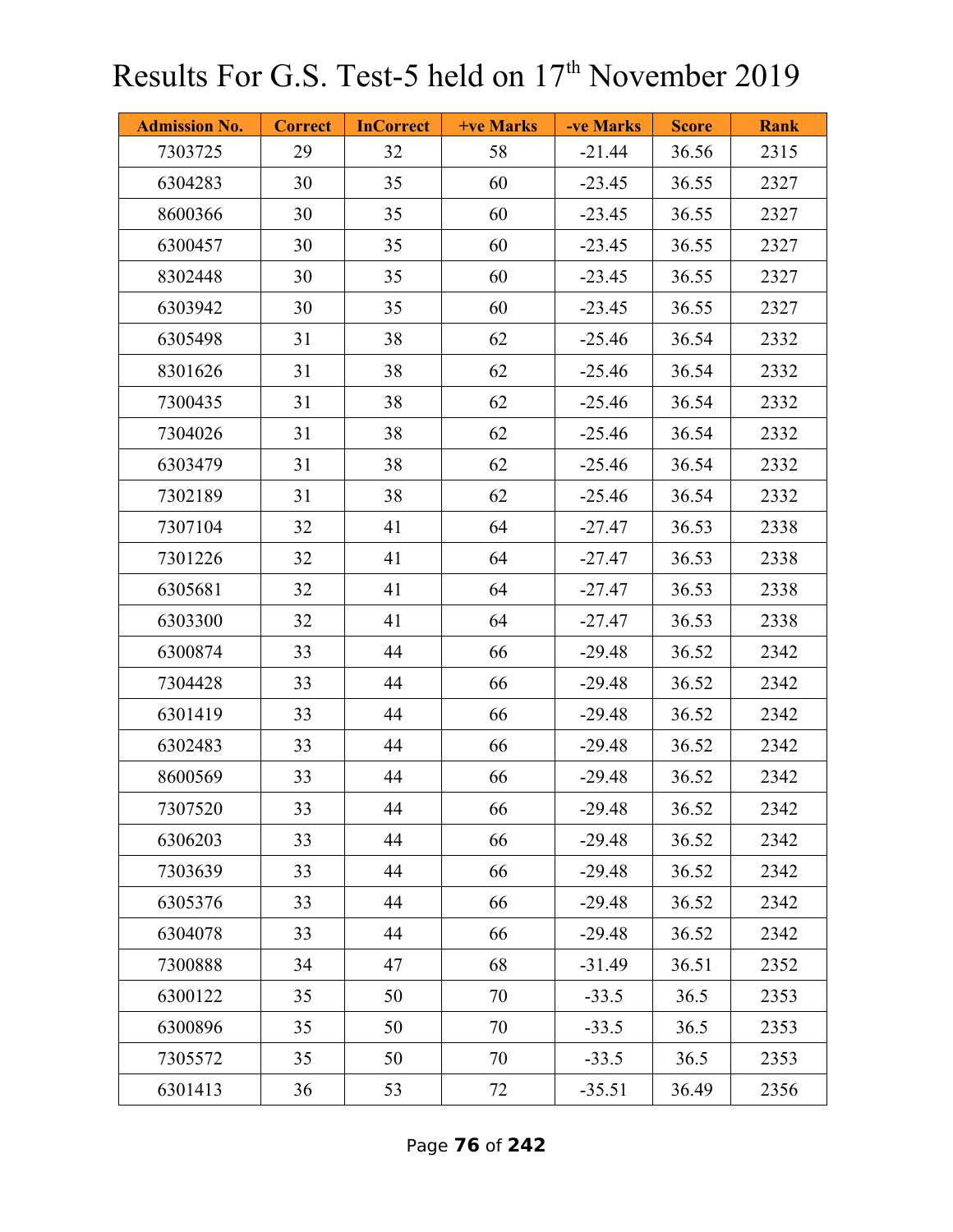| <b>Admission No.</b> | <b>Correct</b> | <b>InCorrect</b> | +ve Marks | -ve Marks | <b>Score</b> | <b>Rank</b> |
|----------------------|----------------|------------------|-----------|-----------|--------------|-------------|
| 6303411              | 36             | 53               | 72        | $-35.51$  | 36.49        | 2356        |
| 7300470              | 37             | 56               | 74        | $-37.52$  | 36.48        | 2358        |
| 19VR23850            | 29             | 33               | 58        | 21.78     | 36.22        | 2359        |
| 7304906              | 20             | 6                | 40        | $-4.02$   | 35.98        | 2360        |
| 7305715              | 21             | 9                | 42        | $-6.03$   | 35.97        | 2361        |
| 6302329              | 22             | 12               | 44        | $-8.04$   | 35.96        | 2362        |
| 6302659              | 22             | 12               | 44        | $-8.04$   | 35.96        | 2362        |
| 7302984              | 22             | 12               | 44        | $-8.04$   | 35.96        | 2362        |
| 7305070              | 23             | 15               | 46        | $-10.05$  | 35.95        | 2365        |
| 7305746              | 23             | 15               | 46        | $-10.05$  | 35.95        | 2365        |
| 7307003              | 24             | 18               | 48        | $-12.06$  | 35.94        | 2367        |
| 8300749              | 24             | 18               | 48        | $-12.06$  | 35.94        | 2367        |
| 7301983              | 24             | 18               | 48        | $-12.06$  | 35.94        | 2367        |
| 7307617              | 25             | 21               | 50        | $-14.07$  | 35.93        | 2370        |
| 8600224              | 25             | 21               | 50        | $-14.07$  | 35.93        | 2370        |
| 6305533              | 25             | 21               | 50        | $-14.07$  | 35.93        | 2370        |
| 8600499              | 26             | 24               | 52        | $-16.08$  | 35.92        | 2373        |
| 7306029              | 26             | 24               | 52        | $-16.08$  | 35.92        | 2373        |
| 8300952              | 26             | 24               | 52        | $-16.08$  | 35.92        | 2373        |
| 6305782              | 26             | 24               | 52        | $-16.08$  | 35.92        | 2373        |
| 8300908              | 27             | 27               | 54        | $-18.09$  | 35.91        | 2377        |
| 7300859              | 27             | 27               | 54        | $-18.09$  | 35.91        | 2377        |
| 8300842              | 28             | 30               | 56        | $-20.1$   | 35.9         | 2379        |
| 7305550              | 28             | 30               | 56        | $-20.1$   | 35.9         | 2379        |
| 7305074              | 28             | 30               | 56        | $-20.1$   | 35.9         | 2379        |
| 8302460              | 28             | 30               | 56        | $-20.1$   | 35.9         | 2379        |
| 6301001              | 28             | 30               | 56        | $-20.1$   | 35.9         | 2379        |
| 6303938              | 28             | 30               | 56        | $-20.1$   | 35.9         | 2379        |
| 7307315              | 28             | 30               | 56        | $-20.1$   | 35.9         | 2379        |
| 7307232              | 28             | 30               | 56        | $-20.1$   | 35.9         | 2379        |
| 6300407              | 29             | 33               | 58        | $-22.11$  | 35.89        | 2387        |

Page **77** of **242**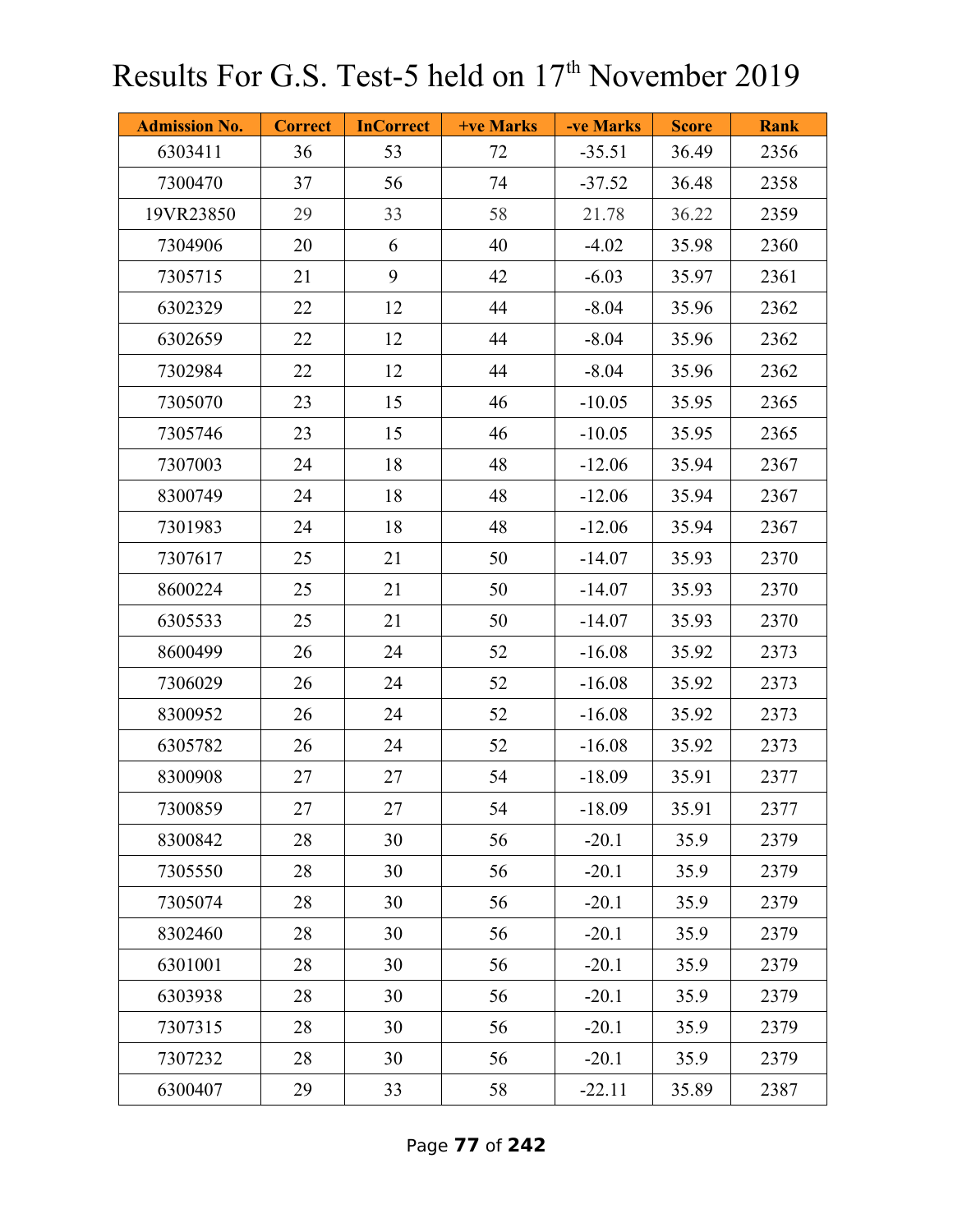| <b>Admission No.</b> | <b>Correct</b> | <b>InCorrect</b> | <b>+ve Marks</b> | -ve Marks | <b>Score</b> | <b>Rank</b> |
|----------------------|----------------|------------------|------------------|-----------|--------------|-------------|
| 7305768              | 29             | 33               | 58               | $-22.11$  | 35.89        | 2387        |
| 7300730              | 29             | 33               | 58               | $-22.11$  | 35.89        | 2387        |
| 8300673              | 29             | 33               | 58               | $-22.11$  | 35.89        | 2387        |
| 7301414              | 29             | 33               | 58               | $-22.11$  | 35.89        | 2387        |
| 6300953              | 30             | 36               | 60               | $-24.12$  | 35.88        | 2392        |
| 8600471              | 30             | 36               | 60               | $-24.12$  | 35.88        | 2392        |
| 7305570              | 30             | 36               | 60               | $-24.12$  | 35.88        | 2392        |
| 6300713              | 30             | 36               | 60               | $-24.12$  | 35.88        | 2392        |
| 7302039              | 30             | 36               | 60               | $-24.12$  | 35.88        | 2392        |
| 7303933              | 30             | 36               | 60               | $-24.12$  | 35.88        | 2392        |
| 7302825              | 30             | 36               | 60               | $-24.12$  | 35.88        | 2392        |
| 7307096              | 31             | 39               | 62               | $-26.13$  | 35.87        | 2399        |
| 7302881              | 31             | 39               | 62               | $-26.13$  | 35.87        | 2399        |
| 7304651              | 31             | 39               | 62               | $-26.13$  | 35.87        | 2399        |
| 7300306              | 31             | 39               | 62               | $-26.13$  | 35.87        | 2399        |
| 6301719              | 31             | 39               | 62               | $-26.13$  | 35.87        | 2399        |
| 6304121              | 31             | 39               | 62               | $-26.13$  | 35.87        | 2399        |
| 7301121              | 32             | 42               | 64               | $-28.14$  | 35.86        | 2405        |
| 8301063              | 32             | 42               | 64               | $-28.14$  | 35.86        | 2405        |
| 8600588              | 32             | 42               | 64               | $-28.14$  | 35.86        | 2405        |
| 7304993              | 33             | 45               | 66               | $-30.15$  | 35.85        | 2408        |
| 8600500              | 33             | 45               | 66               | $-30.15$  | 35.85        | 2408        |
| 6306192              | 33             | 45               | 66               | $-30.15$  | 35.85        | 2408        |
| 8600655              | 34             | 48               | 68               | $-32.16$  | 35.84        | 2411        |
| 7303924              | 34             | 48               | 68               | $-32.16$  | 35.84        | 2411        |
| 8600310              | 34             | 48               | 68               | $-32.16$  | 35.84        | 2411        |
| 7305650              | 34             | 48               | 68               | $-32.16$  | 35.84        | 2411        |
| 8300162              | 35             | 51               | 70               | $-34.17$  | 35.83        | 2415        |
| 6301891              | 36             | 54               | 72               | $-36.18$  | 35.82        | 2416        |
| 8600667              | 38             | 60               | 76               | $-40.2$   | 35.8         | 2417        |
| 19VR23798            | 32             | 43               | 64               | 28.38     | 35.62        | 2418        |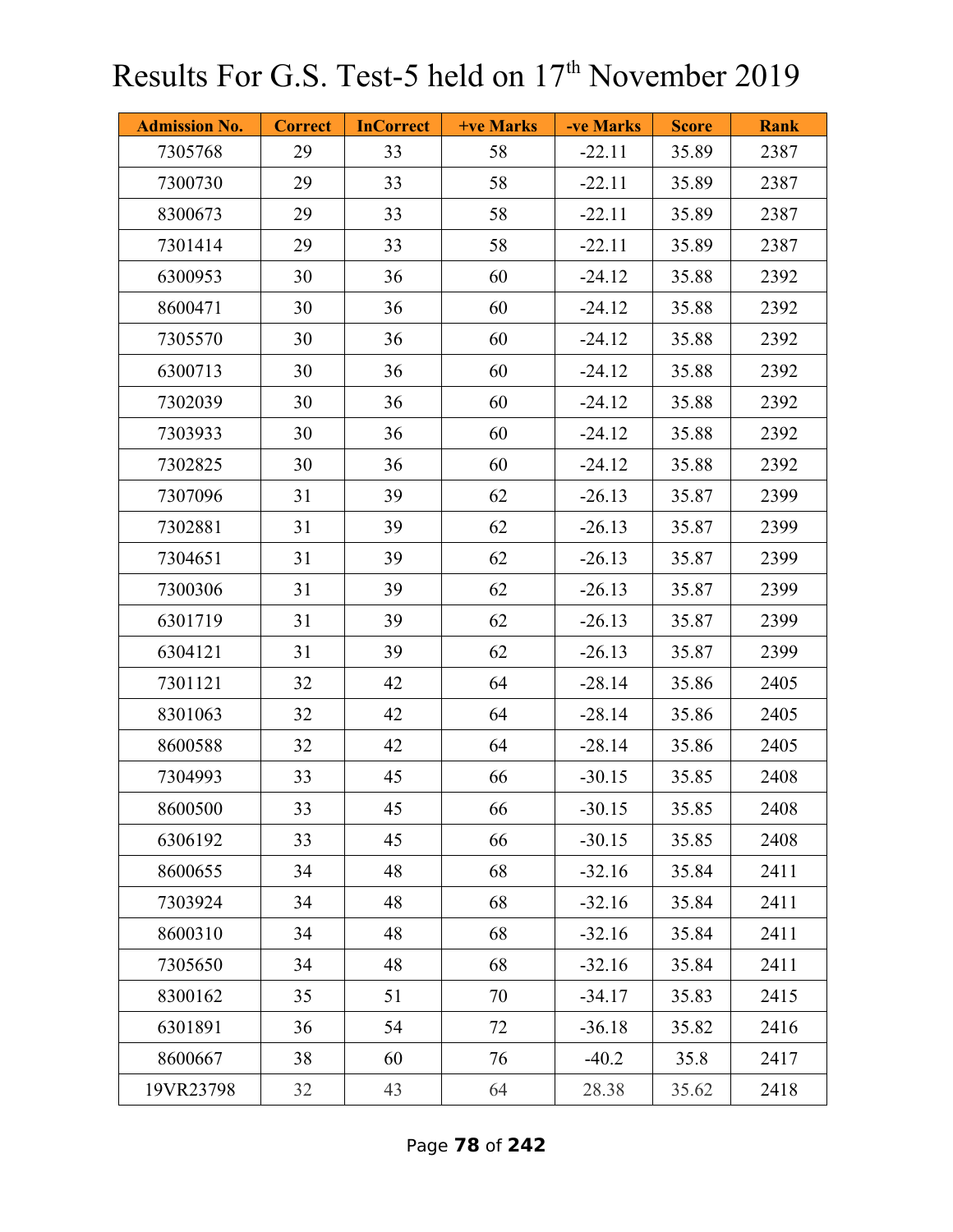| <b>Admission No.</b> | <b>Correct</b> | <b>InCorrect</b> | <b>+ve Marks</b> | -ve Marks | <b>Score</b> | <b>Rank</b> |
|----------------------|----------------|------------------|------------------|-----------|--------------|-------------|
| 6307111              | 18             | $\mathbf{1}$     | 36               | $-0.67$   | 35.33        | 2419        |
| 6302650              | 22             | 13               | 44               | $-8.71$   | 35.29        | 2420        |
| 6301418              | 23             | 16               | 46               | $-10.72$  | 35.28        | 2421        |
| 6300204              | 23             | 16               | 46               | $-10.72$  | 35.28        | 2421        |
| 7300791              | 23             | 16               | 46               | $-10.72$  | 35.28        | 2421        |
| 7306875              | 23             | 16               | 46               | $-10.72$  | 35.28        | 2421        |
| 7300723              | 24             | 19               | 48               | $-12.73$  | 35.27        | 2425        |
| 6302529              | 24             | 19               | 48               | $-12.73$  | 35.27        | 2425        |
| 6306083              | 24             | 19               | 48               | $-12.73$  | 35.27        | 2425        |
| 6302811              | 24             | 19               | 48               | $-12.73$  | 35.27        | 2425        |
| 7303982              | 25             | 22               | 50               | $-14.74$  | 35.26        | 2429        |
| 6303207              | 25             | 22               | 50               | $-14.74$  | 35.26        | 2429        |
| 6307101              | 25             | 22               | 50               | $-14.74$  | 35.26        | 2429        |
| 7302949              | 25             | 22               | 50               | $-14.74$  | 35.26        | 2429        |
| 7301372              | 26             | 25               | 52               | $-16.75$  | 35.25        | 2433        |
| 6303241              | 26             | 25               | 52               | $-16.75$  | 35.25        | 2433        |
| 6303841              | 26             | 25               | 52               | $-16.75$  | 35.25        | 2433        |
| 7300944              | 26             | 25               | 52               | $-16.75$  | 35.25        | 2433        |
| 8600339              | 26             | 25               | 52               | $-16.75$  | 35.25        | 2433        |
| 7305592              | 26             | 25               | 52               | $-16.75$  | 35.25        | 2433        |
| 7301354              | 26             | 25               | 52               | $-16.75$  | 35.25        | 2433        |
| 7300876              | 27             | 28               | 54               | $-18.76$  | 35.24        | 2440        |
| 6303496              | 27             | 28               | 54               | $-18.76$  | 35.24        | 2440        |
| 8600080              | 27             | 28               | 54               | $-18.76$  | 35.24        | 2440        |
| 7304277              | 27             | 28               | 54               | $-18.76$  | 35.24        | 2440        |
| 6300791              | 27             | 28               | 54               | $-18.76$  | 35.24        | 2440        |
| 6303545              | 27             | 28               | 54               | $-18.76$  | 35.24        | 2440        |
| 6303732              | 28             | 31               | 56               | $-20.77$  | 35.23        | 2446        |
| 6300227              | 28             | 31               | 56               | $-20.77$  | 35.23        | 2446        |
| 6300041              | 28             | 31               | 56               | $-20.77$  | 35.23        | 2446        |
| 6307806              | 28             | 31               | 56               | $-20.77$  | 35.23        | 2446        |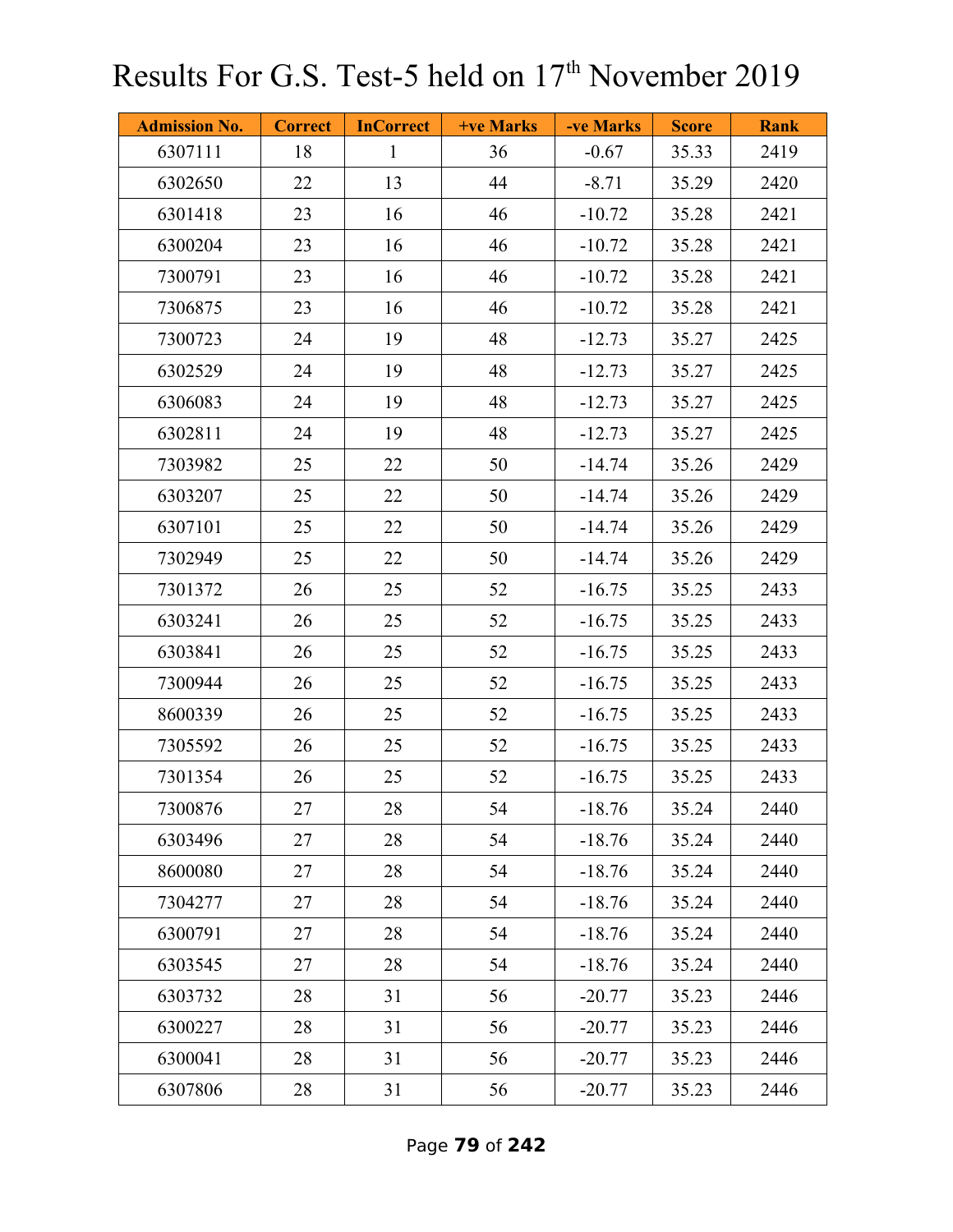| <b>Admission No.</b> | <b>Correct</b> | <b>InCorrect</b> | <b>+ve Marks</b> | -ve Marks | <b>Score</b> | <b>Rank</b> |
|----------------------|----------------|------------------|------------------|-----------|--------------|-------------|
| 7302026              | 29             | 34               | 58               | $-22.78$  | 35.22        | 2450        |
| 7307582              | 29             | 34               | 58               | $-22.78$  | 35.22        | 2450        |
| 6302868              | 30             | 37               | 60               | $-24.79$  | 35.21        | 2452        |
| 8300175              | 30             | 37               | 60               | $-24.79$  | 35.21        | 2452        |
| 6304952              | 30             | 37               | 60               | $-24.79$  | 35.21        | 2452        |
| 8600055              | 31             | 40               | 62               | $-26.8$   | 35.2         | 2455        |
| 6304413              | 31             | 40               | 62               | $-26.8$   | 35.2         | 2455        |
| 8300219              | 31             | 40               | 62               | $-26.8$   | 35.2         | 2455        |
| 7306496              | 31             | 40               | 62               | $-26.8$   | 35.2         | 2455        |
| 6303359              | 31             | 40               | 62               | $-26.8$   | 35.2         | 2455        |
| 6302459              | 32             | 43               | 64               | $-28.81$  | 35.19        | 2460        |
| 7303437              | 32             | 43               | 64               | $-28.81$  | 35.19        | 2460        |
| 8300797              | 32             | 43               | 64               | $-28.81$  | 35.19        | 2460        |
| 6300330              | 32             | 43               | 64               | $-28.81$  | 35.19        | 2460        |
| 7305661              | 32             | 43               | 64               | $-28.81$  | 35.19        | 2460        |
| 6304278              | 32             | 43               | 64               | $-28.81$  | 35.19        | 2460        |
| 7300695              | 33             | 46               | 66               | $-30.82$  | 35.18        | 2466        |
| 6302595              | 33             | 46               | 66               | $-30.82$  | 35.18        | 2466        |
| 7300606              | 35             | 52               | 70               | $-34.84$  | 35.16        | 2468        |
| 7304701              | 35             | 52               | 70               | $-34.84$  | 35.16        | 2468        |
| 7300407              | 35             | 52               | 70               | $-34.84$  | 35.16        | 2468        |
| 7302532              | 37             | 58               | 74               | $-38.86$  | 35.14        | 2471        |
| 7301058              | 37             | 58               | 74               | $-38.86$  | 35.14        | 2471        |
| 19VR07936            | 31             | 41               | 62               | 27.06     | 34.94        | 2473        |
| 19VR22667            | 30             | 38               | 60               | 25.08     | 34.92        | 2474        |
| 7302409              | 20             | 8                | 40               | $-5.36$   | 34.64        | 2475        |
| 7305774              | 21             | 11               | 42               | $-7.37$   | 34.63        | 2476        |
| 6305838              | 21             | 11               | 42               | $-7.37$   | 34.63        | 2476        |
| 6300458              | 22             | 14               | 44               | $-9.38$   | 34.62        | 2478        |
| 7301970              | 22             | 14               | 44               | $-9.38$   | 34.62        | 2478        |
| 7307081              | 23             | 17               | 46               | $-11.39$  | 34.61        | 2480        |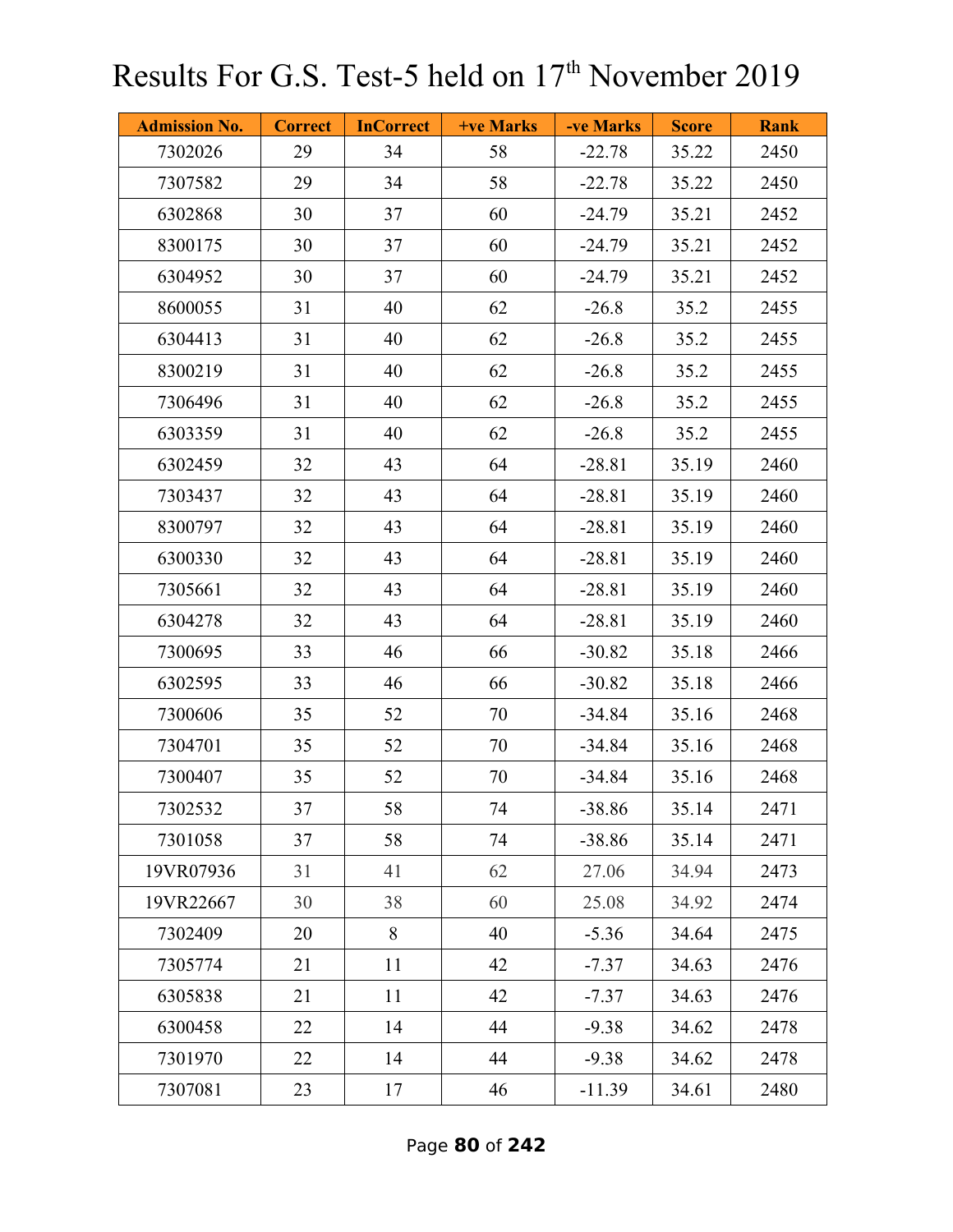| <b>Admission No.</b> | <b>Correct</b> | <b>InCorrect</b> | <b>+ve Marks</b> | -ve Marks | <b>Score</b> | <b>Rank</b> |
|----------------------|----------------|------------------|------------------|-----------|--------------|-------------|
| 6302838              | 23             | 17               | 46               | $-11.39$  | 34.61        | 2480        |
| 8302474              | 23             | 17               | 46               | $-11.39$  | 34.61        | 2480        |
| 6302722              | 24             | 20               | 48               | $-13.4$   | 34.6         | 2483        |
| 7304265              | 24             | 20               | 48               | $-13.4$   | 34.6         | 2483        |
| 7304712              | 25             | 23               | 50               | $-15.41$  | 34.59        | 2485        |
| 6304990              | 25             | 23               | 50               | $-15.41$  | 34.59        | 2485        |
| 8301643              | 26             | 26               | 52               | $-17.42$  | 34.58        | 2487        |
| 6304619              | 26             | 26               | 52               | $-17.42$  | 34.58        | 2487        |
| 7302021              | 26             | 26               | 52               | $-17.42$  | 34.58        | 2487        |
| 6301329              | 26             | 26               | 52               | $-17.42$  | 34.58        | 2487        |
| 8600707              | 26             | 26               | 52               | $-17.42$  | 34.58        | 2487        |
| 7302506              | 26             | 26               | 52               | $-17.42$  | 34.58        | 2487        |
| 7304705              | 27             | 29               | 54               | $-19.43$  | 34.57        | 2493        |
| 6306156              | 27             | 29               | 54               | $-19.43$  | 34.57        | 2493        |
| 7300756              | 27             | 29               | 54               | $-19.43$  | 34.57        | 2493        |
| 6304258              | 27             | 29               | 54               | $-19.43$  | 34.57        | 2493        |
| 6302921              | 27             | 29               | 54               | $-19.43$  | 34.57        | 2493        |
| 6305843              | 28             | 32               | 56               | $-21.44$  | 34.56        | 2498        |
| 7307722              | 28             | 32               | 56               | $-21.44$  | 34.56        | 2498        |
| 7307170              | 28             | 32               | 56               | $-21.44$  | 34.56        | 2498        |
| 7305058              | 28             | 32               | 56               | $-21.44$  | 34.56        | 2498        |
| 8302440              | 28             | 32               | 56               | $-21.44$  | 34.56        | 2498        |
| 7303013              | 28             | 32               | 56               | $-21.44$  | 34.56        | 2498        |
| 6306236              | 28             | 32               | 56               | $-21.44$  | 34.56        | 2498        |
| 7302812              | 29             | 35               | 58               | $-23.45$  | 34.55        | 2505        |
| 7302298              | 29             | 35               | 58               | $-23.45$  | 34.55        | 2505        |
| 1100184              | 29             | 35               | 58               | $-23.45$  | 34.55        | 2505        |
| 7304443              | 29             | 35               | 58               | $-23.45$  | 34.55        | 2505        |
| 7301621              | 29             | 35               | 58               | $-23.45$  | 34.55        | 2505        |
| 6302566              | 30             | 38               | 60               | $-25.46$  | 34.54        | 2510        |
| 8600444              | 30             | 38               | 60               | $-25.46$  | 34.54        | 2510        |

Page **81** of **242**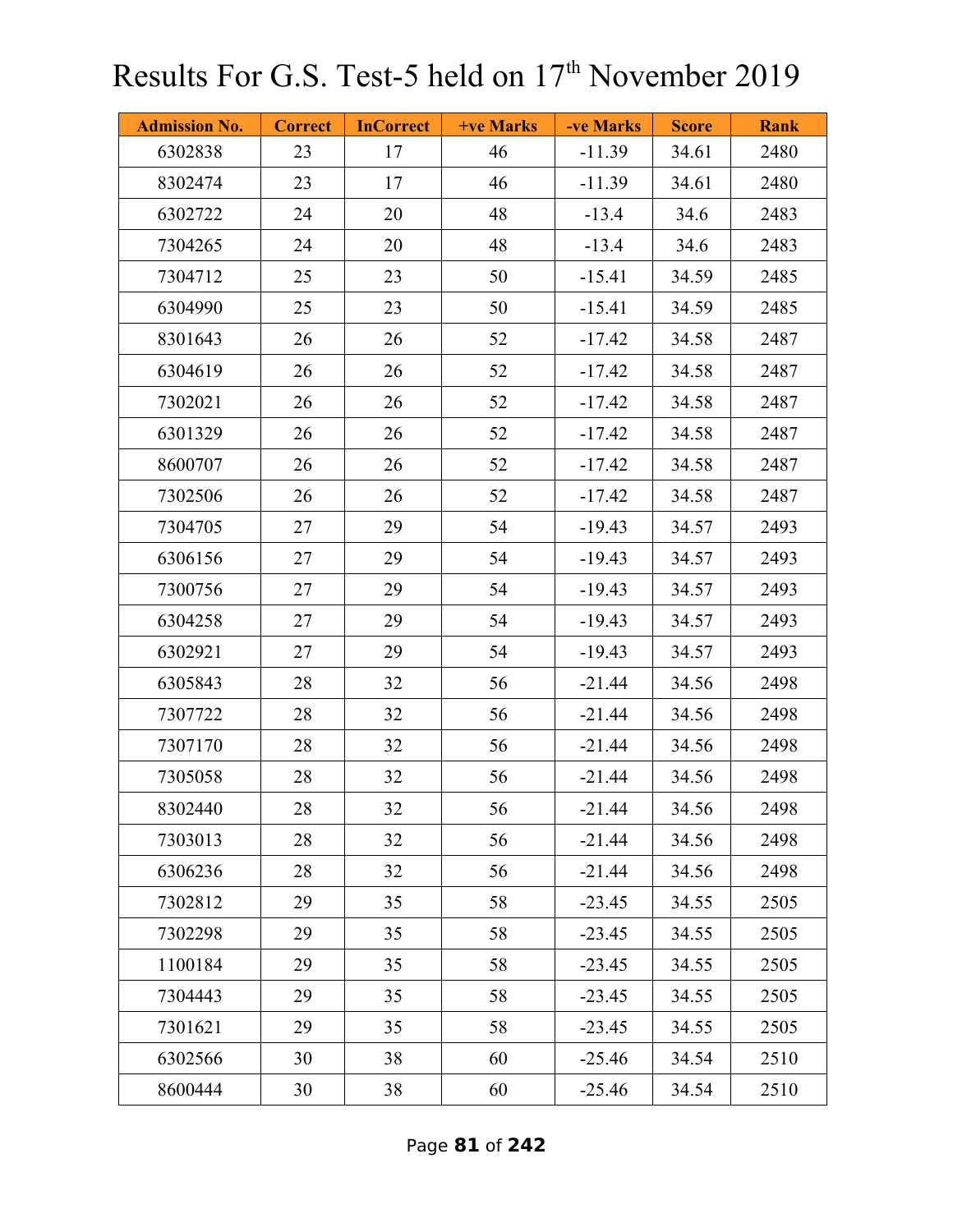| <b>Admission No.</b> | <b>Correct</b> | <b>InCorrect</b> | +ve Marks | -ve Marks | <b>Score</b> | <b>Rank</b> |
|----------------------|----------------|------------------|-----------|-----------|--------------|-------------|
| 6300083              | 30             | 38               | 60        | $-25.46$  | 34.54        | 2510        |
| 6303946              | 30             | 38               | 60        | $-25.46$  | 34.54        | 2510        |
| 6301357              | 30             | 38               | 60        | $-25.46$  | 34.54        | 2510        |
| 6301200              | 30             | 38               | 60        | $-25.46$  | 34.54        | 2510        |
| 7301705              | 30             | 38               | 60        | $-25.46$  | 34.54        | 2510        |
| 7300402              | 30             | 38               | 60        | $-25.46$  | 34.54        | 2510        |
| 7305464              | 30             | 38               | 60        | $-25.46$  | 34.54        | 2510        |
| 8302385              | 30             | 38               | 60        | $-25.46$  | 34.54        | 2510        |
| 7307243              | 31             | 41               | 62        | $-27.47$  | 34.53        | 2520        |
| 6305432              | 31             | 41               | 62        | $-27.47$  | 34.53        | 2520        |
| 7306798              | 31             | 41               | 62        | $-27.47$  | 34.53        | 2520        |
| 7303824              | 32             | 44               | 64        | $-29.48$  | 34.52        | 2523        |
| 7302553              | 32             | 44               | 64        | $-29.48$  | 34.52        | 2523        |
| 7300752              | 33             | 47               | 66        | $-31.49$  | 34.51        | 2525        |
| 6303964              | 33             | 47               | 66        | $-31.49$  | 34.51        | 2525        |
| 7307293              | 33             | 47               | 66        | $-31.49$  | 34.51        | 2525        |
| 7302538              | 33             | 47               | 66        | $-31.49$  | 34.51        | 2525        |
| 8301477              | 34             | 50               | 68        | $-33.5$   | 34.5         | 2529        |
| 6303257              | 34             | 50               | 68        | $-33.5$   | 34.5         | 2529        |
| 8301559              | 34             | 50               | 68        | $-33.5$   | 34.5         | 2529        |
| 8300647              | 34             | 50               | 68        | $-33.5$   | 34.5         | 2529        |
| 6300308              | 35             | 53               | 70        | $-35.51$  | 34.49        | 2533        |
| 6305113              | 35             | 53               | 70        | $-35.51$  | 34.49        | 2533        |
| 7305662              | 35             | 53               | 70        | $-35.51$  | 34.49        | 2533        |
| 7303397              | 35             | 53               | 70        | $-35.51$  | 34.49        | 2533        |
| 6300694              | 35             | 53               | 70        | $-35.51$  | 34.49        | 2533        |
| 6300937              | 35             | 53               | 70        | $-35.51$  | 34.49        | 2533        |
| 6302633              | 35             | 53               | 70        | $-35.51$  | 34.49        | 2533        |
| 8300997              | 36             | 56               | 72        | $-37.52$  | 34.48        | 2540        |
| 6300304              | 37             | 59               | 74        | $-39.53$  | 34.47        | 2541        |
| 8600654              | 38             | 62               | 76        | $-41.54$  | 34.46        | 2542        |

Page **82** of **242**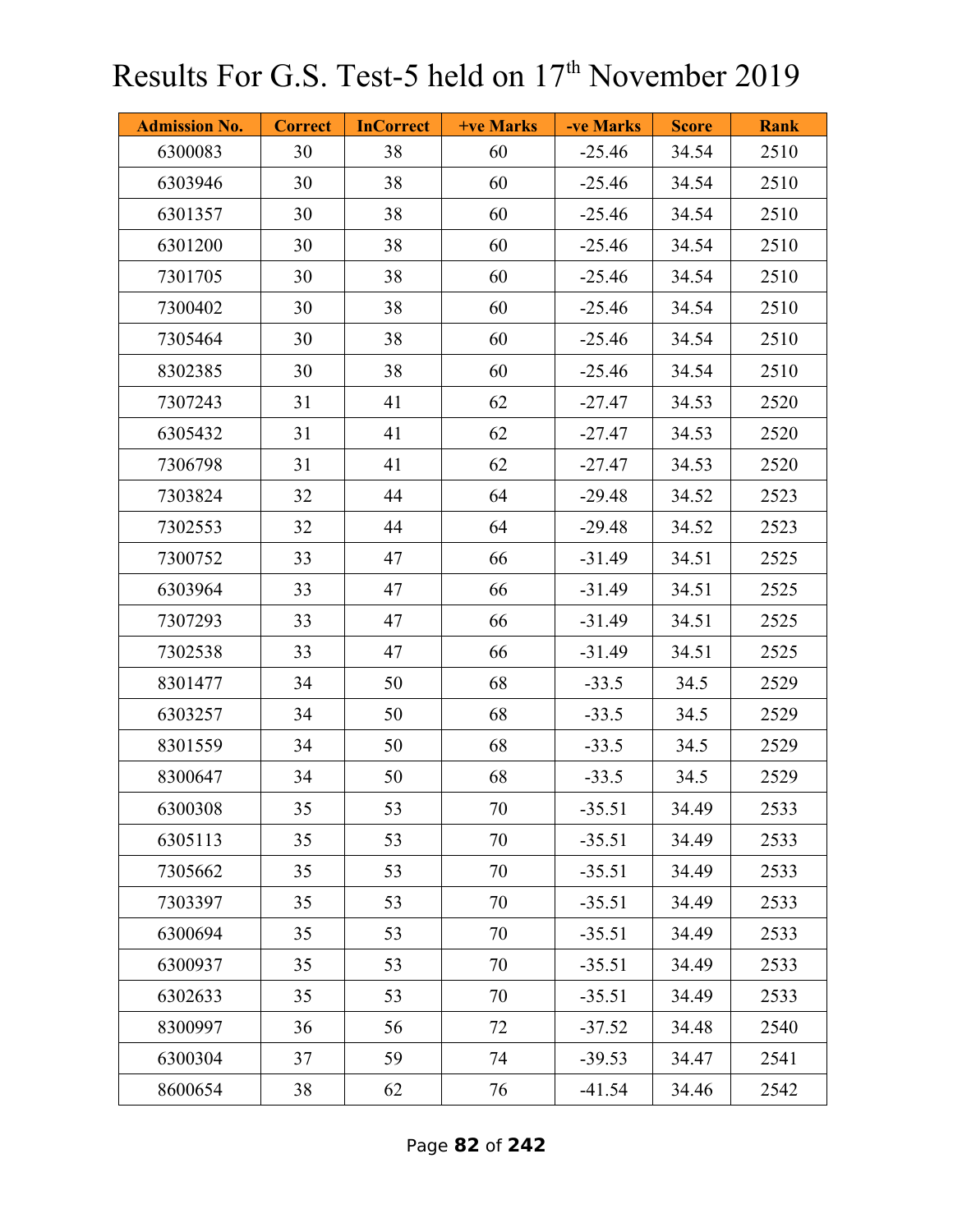| <b>Admission No.</b> | <b>Correct</b> | <b>InCorrect</b> | <b>+ve Marks</b> | -ve Marks | <b>Score</b> | <b>Rank</b> |
|----------------------|----------------|------------------|------------------|-----------|--------------|-------------|
| 7304540              | 38             | 62               | 76               | $-41.54$  | 34.46        | 2542        |
| 7303389              | 38             | 62               | 76               | $-41.54$  | 34.46        | 2542        |
| 19VR22893            | 35             | 54               | 70               | 35.64     | 34.36        | 2545        |
| 19VR23093            | 34             | 51               | 68               | 33.66     | 34.34        | 2546        |
| 7301408              | 22             | 15               | 44               | $-10.05$  | 33.95        | 2547        |
| 6303346              | 22             | 15               | 44               | $-10.05$  | 33.95        | 2547        |
| 8303092              | 22             | 15               | 44               | $-10.05$  | 33.95        | 2547        |
| 1100170              | 23             | 18               | 46               | $-12.06$  | 33.94        | 2550        |
| 6307083              | 23             | 18               | 46               | $-12.06$  | 33.94        | 2550        |
| 8600213              | 23             | 18               | 46               | $-12.06$  | 33.94        | 2550        |
| 6300522              | 24             | 21               | 48               | $-14.07$  | 33.93        | 2553        |
| 8303528              | 25             | 24               | 50               | $-16.08$  | 33.92        | 2554        |
| 8302391              | 25             | 24               | 50               | $-16.08$  | 33.92        | 2554        |
| 7300515              | 25             | 24               | 50               | $-16.08$  | 33.92        | 2554        |
| 6301841              | 25             | 24               | 50               | $-16.08$  | 33.92        | 2554        |
| 7307976              | 25             | 24               | 50               | $-16.08$  | 33.92        | 2554        |
| 7304078              | 26             | 27               | 52               | $-18.09$  | 33.91        | 2559        |
| 7307438              | 26             | 27               | 52               | $-18.09$  | 33.91        | 2559        |
| 630248               | 26             | 27               | 52               | $-18.09$  | 33.91        | 2559        |
| 6302568              | 27             | 30               | 54               | $-20.1$   | 33.9         | 2562        |
| 6305630              | 27             | 30               | 54               | $-20.1$   | 33.9         | 2562        |
| 6305129              | 27             | 30               | 54               | $-20.1$   | 33.9         | 2562        |
| 7308232              | 28             | 33               | 56               | $-22.11$  | 33.89        | 2565        |
| 7305643              | 28             | 33               | 56               | $-22.11$  | 33.89        | 2565        |
| 7302206              | 28             | 33               | 56               | $-22.11$  | 33.89        | 2565        |
| 6305939              | 28             | 33               | 56               | $-22.11$  | 33.89        | 2565        |
| 6300591              | 28             | 33               | 56               | $-22.11$  | 33.89        | 2565        |
| 7305129              | 28             | 33               | 56               | $-22.11$  | 33.89        | 2565        |
| 7303746              | 28             | 33               | 56               | $-22.11$  | 33.89        | 2565        |
| 6303006              | 28             | 33               | 56               | $-22.11$  | 33.89        | 2565        |
| 6302401              | 28             | 33               | 56               | $-22.11$  | 33.89        | 2565        |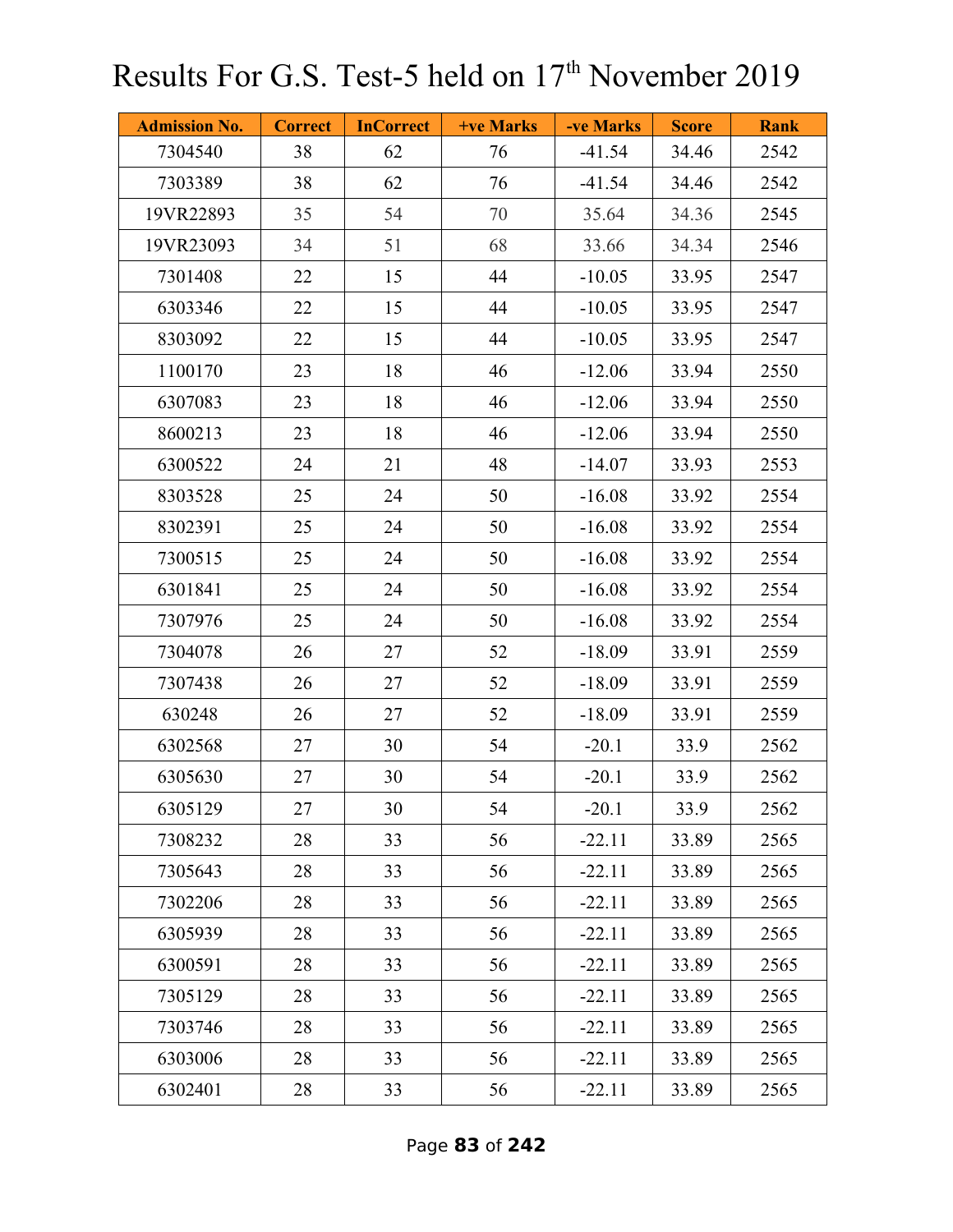| <b>Admission No.</b> | <b>Correct</b> | <b>InCorrect</b> | <b>+ve Marks</b> | -ve Marks | <b>Score</b> | <b>Rank</b> |
|----------------------|----------------|------------------|------------------|-----------|--------------|-------------|
| 8300984              | 28             | 33               | 56               | $-22.11$  | 33.89        | 2565        |
| 6301842              | 28             | 33               | 56               | $-22.11$  | 33.89        | 2565        |
| 6303423              | 29             | 36               | 58               | $-24.12$  | 33.88        | 2576        |
| 7300252              | 29             | 36               | 58               | $-24.12$  | 33.88        | 2576        |
| 6300236              | 29             | 36               | 58               | $-24.12$  | 33.88        | 2576        |
| 7305306              | 30             | 39               | 60               | $-26.13$  | 33.87        | 2579        |
| 7307480              | 30             | 39               | 60               | $-26.13$  | 33.87        | 2579        |
| 6303189              | 31             | 42               | 62               | $-28.14$  | 33.86        | 2581        |
| 7306997              | 31             | 42               | 62               | $-28.14$  | 33.86        | 2581        |
| 6301698              | 31             | 42               | 62               | $-28.14$  | 33.86        | 2581        |
| 6305164              | 31             | 42               | 62               | $-28.14$  | 33.86        | 2581        |
| 6301073              | 32             | 45               | 64               | $-30.15$  | 33.85        | 2585        |
| 6304549              | 32             | 45               | 64               | $-30.15$  | 33.85        | 2585        |
| 1100136              | 32             | 45               | 64               | $-30.15$  | 33.85        | 2585        |
| 6301158              | 32             | 45               | 64               | $-30.15$  | 33.85        | 2585        |
| 7302888              | 32             | 45               | 64               | $-30.15$  | 33.85        | 2585        |
| 6303646              | 32             | 45               | 64               | $-30.15$  | 33.85        | 2585        |
| 7307010              | 33             | 48               | 66               | $-32.16$  | 33.84        | 2591        |
| 1100100              | 33             | 48               | 66               | $-32.16$  | 33.84        | 2591        |
| 7307497              | 33             | 48               | 66               | $-32.16$  | 33.84        | 2591        |
| 6304754              | 33             | 48               | 66               | $-32.16$  | 33.84        | 2591        |
| 7307134              | 34             | 51               | 68               | $-34.17$  | 33.83        | 2595        |
| 7301109              | 34             | 51               | 68               | $-34.17$  | 33.83        | 2595        |
| 7305217              | 35             | 54               | 70               | $-36.18$  | 33.82        | 2597        |
| 7302314              | 36             | 57               | 72               | $-38.19$  | 33.81        | 2598        |
| 6306033              | 17             | $\mathbf{1}$     | 34               | $-0.67$   | 33.33        | 2599        |
| 8301534              | 18             | $\overline{4}$   | 36               | $-2.68$   | 33.32        | 2600        |
| 6301920              | 19             | $\overline{7}$   | 38               | $-4.69$   | 33.31        | 2601        |
| 6307519              | 20             | 10               | 40               | $-6.7$    | 33.3         | 2602        |
| 7304525              | 20             | 10               | 40               | $-6.7$    | 33.3         | 2602        |
| 6307474              | 21             | 13               | 42               | $-8.71$   | 33.29        | 2604        |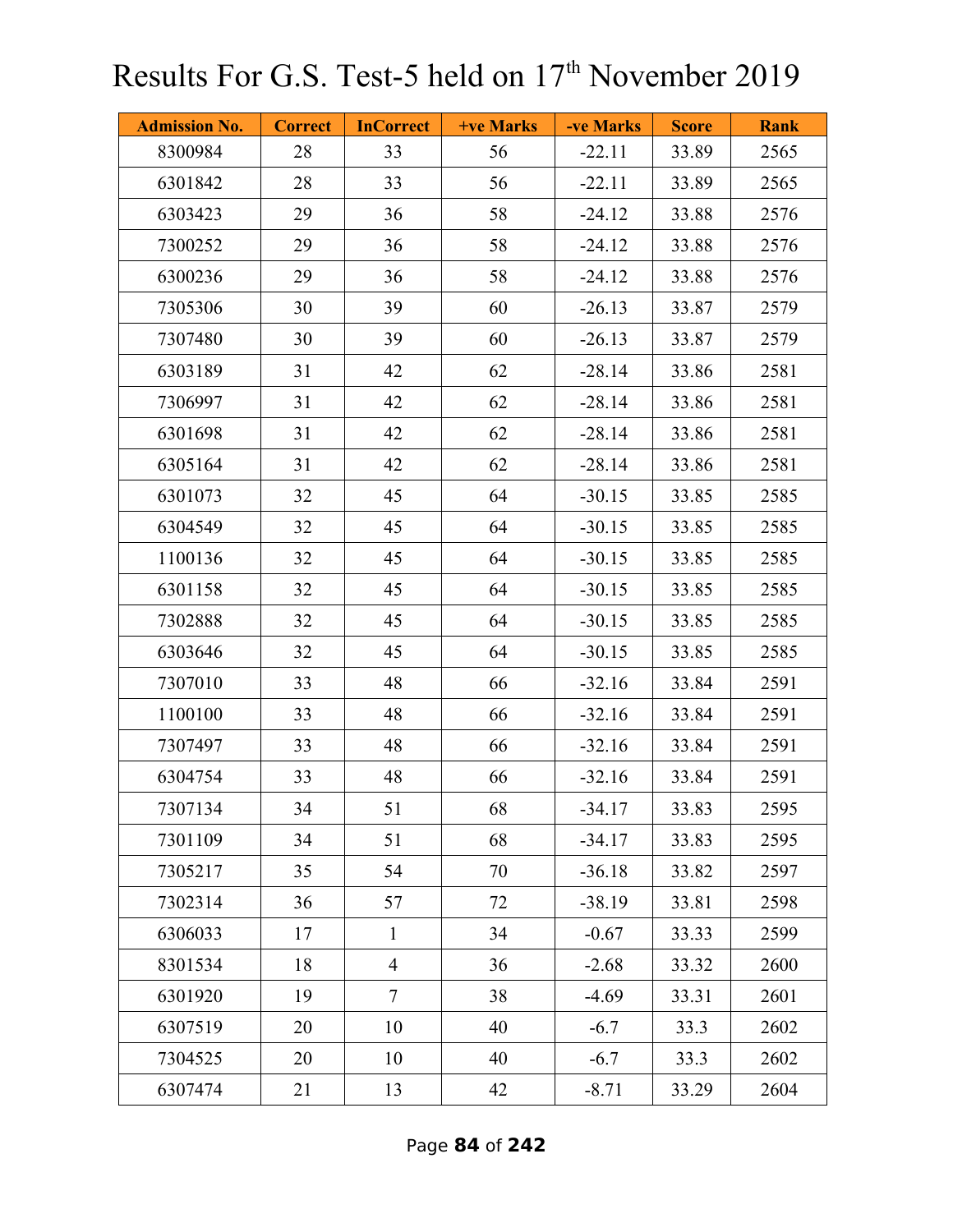| <b>Admission No.</b> | <b>Correct</b> | <b>InCorrect</b> | <b>+ve Marks</b> | -ve Marks | <b>Score</b> | <b>Rank</b> |
|----------------------|----------------|------------------|------------------|-----------|--------------|-------------|
| 8300812              | 22             | 16               | 44               | $-10.72$  | 33.28        | 2605        |
| 8302077              | 22             | 16               | 44               | $-10.72$  | 33.28        | 2605        |
| 8301264              | 22             | 16               | 44               | $-10.72$  | 33.28        | 2605        |
| 6300131              | 23             | 19               | 46               | $-12.73$  | 33.27        | 2608        |
| 6303306              | 23             | 19               | 46               | $-12.73$  | 33.27        | 2608        |
| 7303843              | 24             | 22               | 48               | $-14.74$  | 33.26        | 2610        |
| 6304749              | 24             | 22               | 48               | $-14.74$  | 33.26        | 2610        |
| 6305060              | 24             | 22               | 48               | $-14.74$  | 33.26        | 2610        |
| 7304999              | 24             | 22               | 48               | $-14.74$  | 33.26        | 2610        |
| 6301796              | 24             | 22               | 48               | $-14.74$  | 33.26        | 2610        |
| 7302173              | 25             | 25               | 50               | $-16.75$  | 33.25        | 2615        |
| 6301657              | 25             | 25               | 50               | $-16.75$  | 33.25        | 2615        |
| 7306001              | 25             | 25               | 50               | $-16.75$  | 33.25        | 2615        |
| 8301435              | 25             | 25               | 50               | $-16.75$  | 33.25        | 2615        |
| 8303435              | 25             | 25               | 50               | $-16.75$  | 33.25        | 2615        |
| 7301483              | 26             | 28               | 52               | $-18.76$  | 33.24        | 2620        |
| 7304140              | 26             | 28               | 52               | $-18.76$  | 33.24        | 2620        |
| 6304157              | 26             | 28               | 52               | $-18.76$  | 33.24        | 2620        |
| 8300031              | 26             | 28               | 52               | $-18.76$  | 33.24        | 2620        |
| 6302604              | 26             | 28               | 52               | $-18.76$  | 33.24        | 2620        |
| 6301759              | 26             | 28               | 52               | $-18.76$  | 33.24        | 2620        |
| 8303558              | 27             | 31               | 54               | $-20.77$  | 33.23        | 2626        |
| 6304057              | 27             | 31               | 54               | $-20.77$  | 33.23        | 2626        |
| 6305081              | 27             | 31               | 54               | $-20.77$  | 33.23        | 2626        |
| 6305194              | 27             | 31               | 54               | $-20.77$  | 33.23        | 2626        |
| 8600350              | 27             | 31               | 54               | $-20.77$  | 33.23        | 2626        |
| 7302637              | 27             | 31               | 54               | $-20.77$  | 33.23        | 2626        |
| 6304826              | 27             | 31               | 54               | $-20.77$  | 33.23        | 2626        |
| 6302271              | 27             | 31               | 54               | $-20.77$  | 33.23        | 2626        |
| 7305874              | 27             | 31               | 54               | $-20.77$  | 33.23        | 2626        |
| 7301936              | 27             | 31               | 54               | $-20.77$  | 33.23        | 2626        |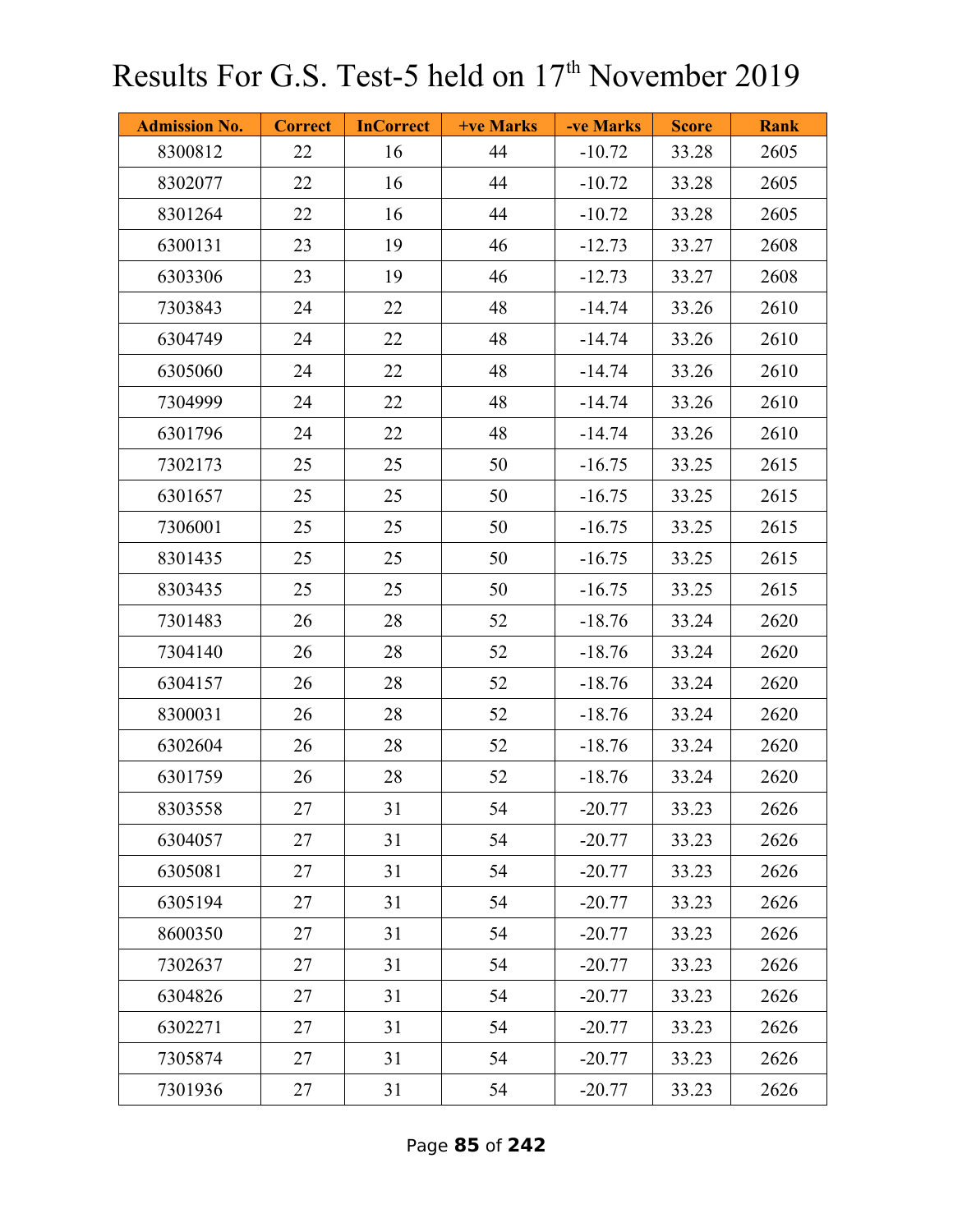| <b>Admission No.</b> | <b>Correct</b> | <b>InCorrect</b> | +ve Marks | -ve Marks | <b>Score</b> | <b>Rank</b> |
|----------------------|----------------|------------------|-----------|-----------|--------------|-------------|
| 6304853              | 27             | 31               | 54        | $-20.77$  | 33.23        | 2626        |
| 6300929              | 28             | 34               | 56        | $-22.78$  | 33.22        | 2637        |
| 7302056              | 28             | 34               | 56        | $-22.78$  | 33.22        | 2637        |
| 6302789              | 28             | 34               | 56        | $-22.78$  | 33.22        | 2637        |
| 6307217              | 28             | 34               | 56        | $-22.78$  | 33.22        | 2637        |
| 7302916              | 28             | 34               | 56        | $-22.78$  | 33.22        | 2637        |
| 7303300              | 28             | 34               | 56        | $-22.78$  | 33.22        | 2637        |
| 6301340              | 29             | 37               | 58        | $-24.79$  | 33.21        | 2643        |
| 8600384              | 29             | 37               | 58        | $-24.79$  | 33.21        | 2643        |
| 8600346              | 29             | 37               | 58        | $-24.79$  | 33.21        | 2643        |
| 6300413              | 30             | 40               | 60        | $-26.8$   | 33.2         | 2646        |
| 8600359              | 30             | 40               | 60        | $-26.8$   | 33.2         | 2646        |
| 6302047              | 30             | 40               | 60        | $-26.8$   | 33.2         | 2646        |
| 6300997              | 30             | 40               | 60        | $-26.8$   | 33.2         | 2646        |
| 8600688              | 31             | 43               | 62        | $-28.81$  | 33.19        | 2650        |
| 7300096              | 31             | 43               | 62        | $-28.81$  | 33.19        | 2650        |
| 7300829              | 31             | 43               | 62        | $-28.81$  | 33.19        | 2650        |
| 6303085              | 31             | 43               | 62        | $-28.81$  | 33.19        | 2650        |
| 7300376              | 31             | 43               | 62        | $-28.81$  | 33.19        | 2650        |
| 7301116              | 31             | 43               | 62        | $-28.81$  | 33.19        | 2650        |
| 7300337              | 31             | 43               | 62        | $-28.81$  | 33.19        | 2650        |
| 6300537              | 31             | 43               | 62        | $-28.81$  | 33.19        | 2650        |
| 7300554              | 31             | 43               | 62        | $-28.81$  | 33.19        | 2650        |
| 6305734              | 32             | 46               | 64        | $-30.82$  | 33.18        | 2659        |
| 6301023              | 32             | 46               | 64        | $-30.82$  | 33.18        | 2659        |
| 7304383              | 32             | 46               | 64        | $-30.82$  | 33.18        | 2659        |
| 7300343              | 32             | 46               | 64        | $-30.82$  | 33.18        | 2659        |
| 7304662              | 33             | 49               | 66        | $-32.83$  | 33.17        | 2663        |
| 7303381              | 33             | 49               | 66        | $-32.83$  | 33.17        | 2663        |
| 7302000              | 33             | 49               | 66        | $-32.83$  | 33.17        | 2663        |
| 8600706              | 34             | 52               | 68        | $-34.84$  | 33.16        | 2666        |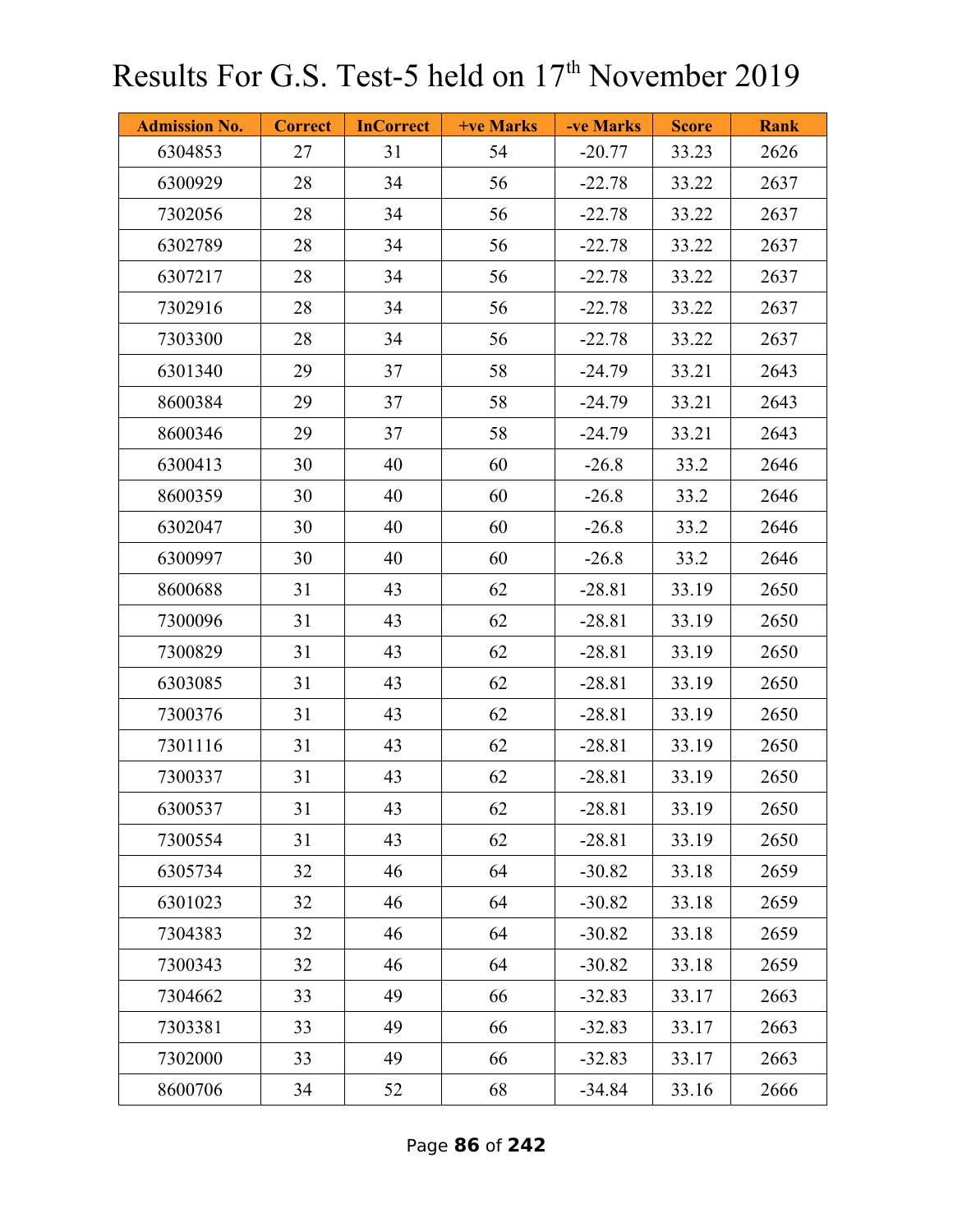| <b>Admission No.</b> | <b>Correct</b> | <b>InCorrect</b> | +ve Marks | -ve Marks | <b>Score</b> | <b>Rank</b> |
|----------------------|----------------|------------------|-----------|-----------|--------------|-------------|
| 6304551              | 34             | 52               | 68        | $-34.84$  | 33.16        | 2666        |
| 6301626              | 35             | 55               | 70        | $-36.85$  | 33.15        | 2668        |
| 6300199              | 36             | 58               | 72        | $-38.86$  | 33.14        | 2669        |
| 19VR20998            | 28             | 35               | 56        | 23.1      | 32.9         | 2670        |
| 19VR24074            | 28             | 35               | 56        | 23.1      | 32.9         | 2670        |
| 19VR22778            | 25             | 26               | 50        | 17.16     | 32.84        | 2672        |
| 8300147              | 17             | $\overline{2}$   | 34        | $-1.34$   | 32.66        | 2673        |
| 8300433              | 18             | 5                | 36        | $-3.35$   | 32.65        | 2674        |
| 8302481              | 19             | 8                | 38        | $-5.36$   | 32.64        | 2675        |
| 7305846              | 20             | 11               | 40        | $-7.37$   | 32.63        | 2676        |
| 8303143              | 20             | 11               | 40        | $-7.37$   | 32.63        | 2676        |
| 7307098              | 21             | 14               | 42        | $-9.38$   | 32.62        | 2678        |
| 8300637              | 21             | 14               | 42        | $-9.38$   | 32.62        | 2678        |
| 6304802              | 21             | 14               | 42        | $-9.38$   | 32.62        | 2678        |
| 6304100              | 22             | 17               | 44        | $-11.39$  | 32.61        | 2681        |
| 6304753              | 22             | 17               | 44        | $-11.39$  | 32.61        | 2681        |
| 7300981              | 22             | 17               | 44        | $-11.39$  | 32.61        | 2681        |
| 7307292              | 22             | 17               | 44        | $-11.39$  | 32.61        | 2681        |
| 8301673              | 22             | 17               | 44        | $-11.39$  | 32.61        | 2681        |
| 8302147              | 23             | 20               | 46        | $-13.4$   | 32.6         | 2686        |
| 7302808              | 24             | 23               | 48        | $-15.41$  | 32.59        | 2687        |
| 6305654              | 24             | 23               | 48        | $-15.41$  | 32.59        | 2687        |
| 8300777              | 24             | 23               | 48        | $-15.41$  | 32.59        | 2687        |
| 7305457              | 24             | 23               | 48        | $-15.41$  | 32.59        | 2687        |
| 6302127              | 24             | 23               | 48        | $-15.41$  | 32.59        | 2687        |
| 7302624              | 24             | 23               | 48        | $-15.41$  | 32.59        | 2687        |
| 7305589              | 24             | 23               | 48        | $-15.41$  | 32.59        | 2687        |
| 6305523              | 24             | 23               | 48        | $-15.41$  | 32.59        | 2687        |
| 6305903              | 24             | 23               | 48        | $-15.41$  | 32.59        | 2687        |
| 7300735              | 25             | 26               | 50        | $-17.42$  | 32.58        | 2696        |
| 8302410              | 25             | 26               | 50        | $-17.42$  | 32.58        | 2696        |

Page **87** of **242**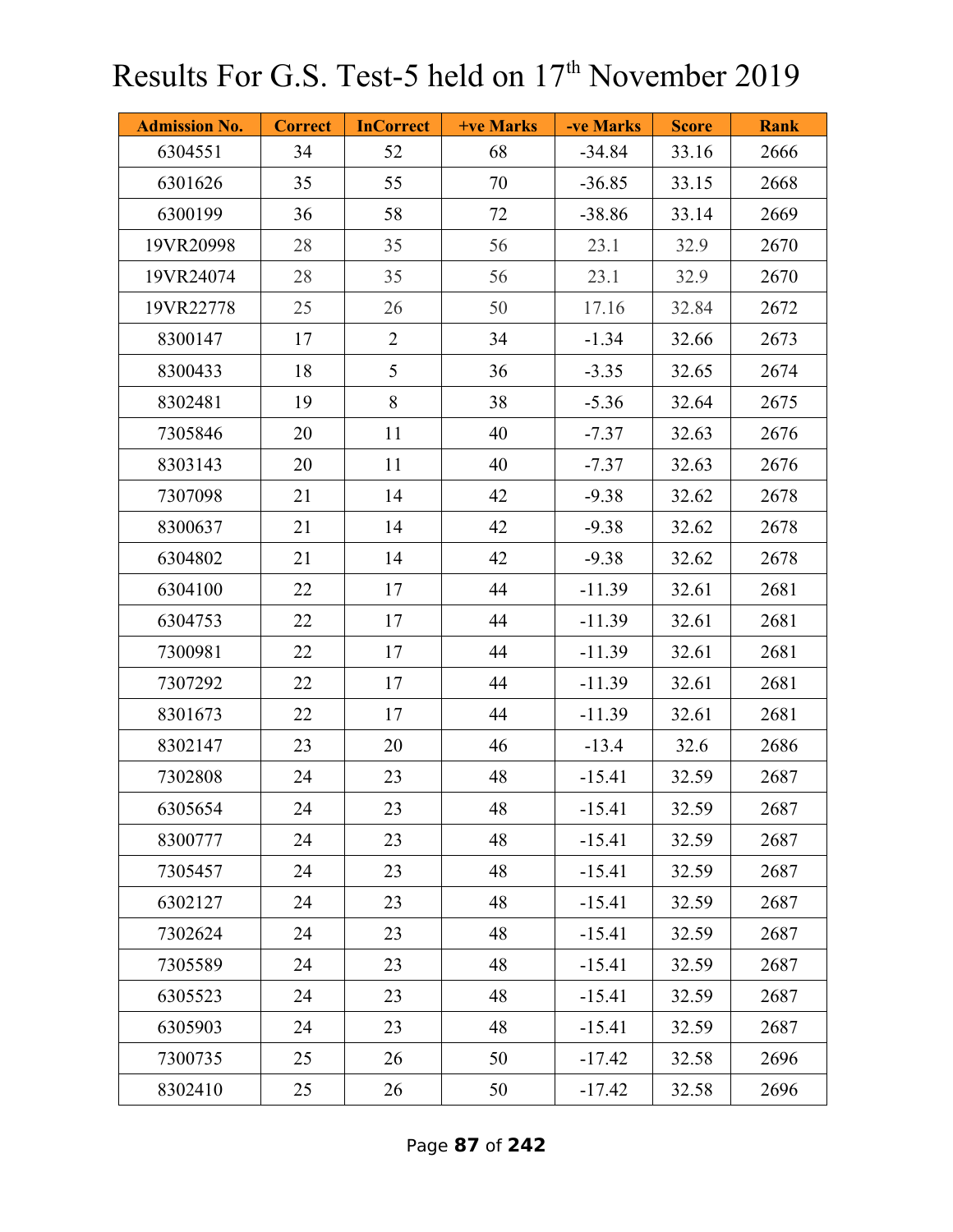| <b>Admission No.</b> | <b>Correct</b> | <b>InCorrect</b> | <b>+ve Marks</b> | -ve Marks | <b>Score</b> | <b>Rank</b> |
|----------------------|----------------|------------------|------------------|-----------|--------------|-------------|
| 8600722              | 25             | 26               | 50               | $-17.42$  | 32.58        | 2696        |
| 7305003              | 25             | 26               | 50               | $-17.42$  | 32.58        | 2696        |
| 7305747              | 25             | 26               | 50               | $-17.42$  | 32.58        | 2696        |
| 6300554              | 26             | 29               | 52               | $-19.43$  | 32.57        | 2701        |
| 7301247              | 26             | 29               | 52               | $-19.43$  | 32.57        | 2701        |
| 7304529              | 26             | 29               | 52               | $-19.43$  | 32.57        | 2701        |
| 7301665              | 26             | 29               | 52               | $-19.43$  | 32.57        | 2701        |
| 6304558              | 27             | 32               | 54               | $-21.44$  | 32.56        | 2705        |
| 7300830              | 27             | 32               | 54               | $-21.44$  | 32.56        | 2705        |
| 8600030              | 27             | 32               | 54               | $-21.44$  | 32.56        | 2705        |
| 8600486              | 27             | 32               | 54               | $-21.44$  | 32.56        | 2705        |
| 7301432              | 27             | 32               | 54               | $-21.44$  | 32.56        | 2705        |
| 8303378              | 27             | 32               | 54               | $-21.44$  | 32.56        | 2705        |
| 6303631              | 28             | 35               | 56               | $-23.45$  | 32.55        | 2711        |
| 7301695              | 28             | 35               | 56               | $-23.45$  | 32.55        | 2711        |
| 7304027              | 28             | 35               | 56               | $-23.45$  | 32.55        | 2711        |
| 8300629              | 28             | 35               | 56               | $-23.45$  | 32.55        | 2711        |
| 8300336              | 28             | 35               | 56               | $-23.45$  | 32.55        | 2711        |
| 7302878              | 28             | 35               | 56               | $-23.45$  | 32.55        | 2711        |
| 7302025              | 29             | 38               | 58               | $-25.46$  | 32.54        | 2717        |
| 7301130              | 29             | 38               | 58               | $-25.46$  | 32.54        | 2717        |
| 7302377              | 29             | 38               | 58               | $-25.46$  | 32.54        | 2717        |
| 6301395              | 29             | 38               | 58               | $-25.46$  | 32.54        | 2717        |
| 7302677              | 29             | 38               | 58               | $-25.46$  | 32.54        | 2717        |
| 6303245              | 29             | 38               | 58               | $-25.46$  | 32.54        | 2717        |
| 6301917              | 29             | 38               | 58               | $-25.46$  | 32.54        | 2717        |
| 8600156              | 30             | 41               | 60               | $-27.47$  | 32.53        | 2724        |
| 6301176              | 31             | 44               | 62               | $-29.48$  | 32.52        | 2725        |
| 6304949              | 31             | 44               | 62               | $-29.48$  | 32.52        | 2725        |
| 6305886              | 31             | 44               | 62               | $-29.48$  | 32.52        | 2725        |
| 7305378              | 31             | 44               | 62               | $-29.48$  | 32.52        | 2725        |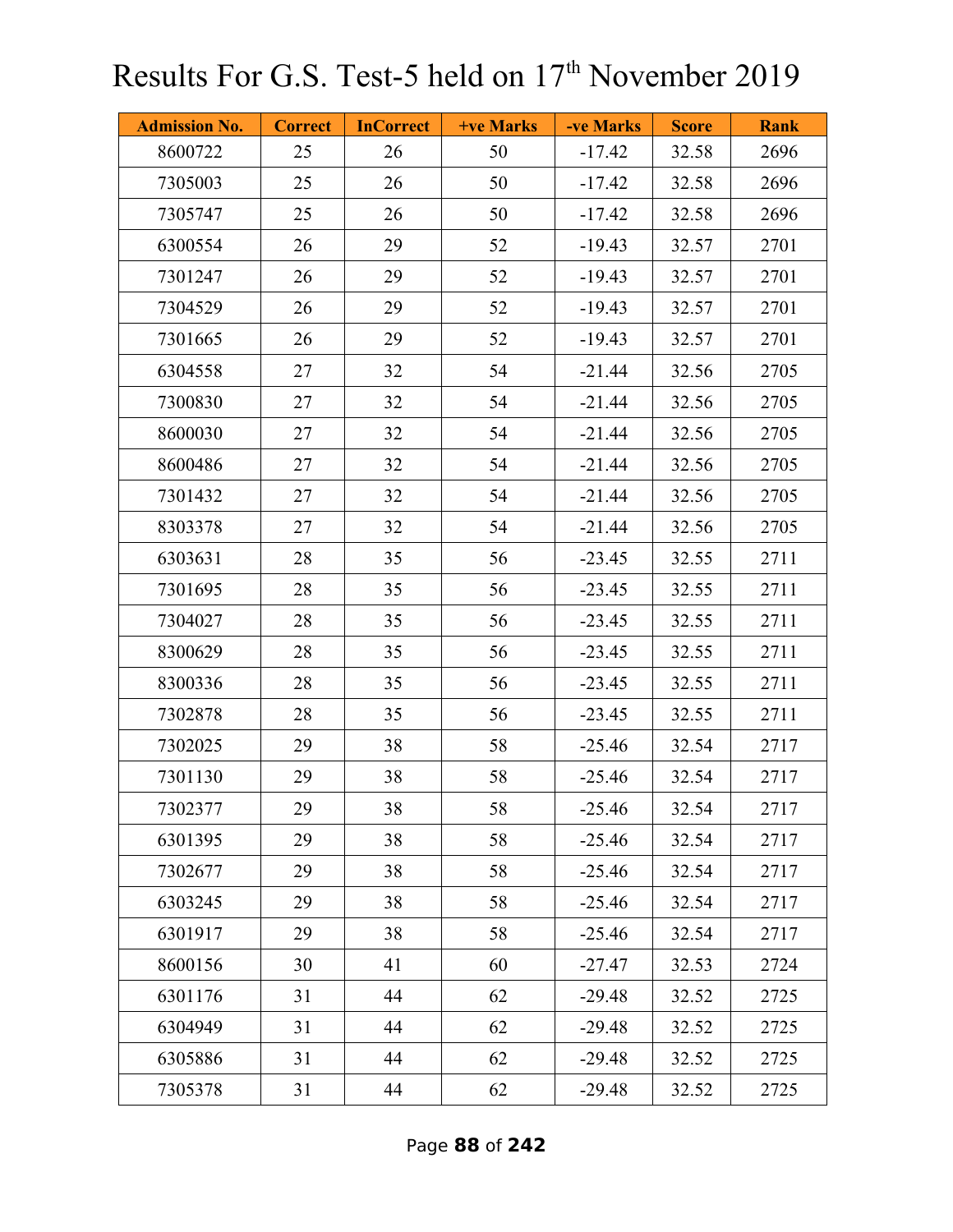| <b>Admission No.</b> | <b>Correct</b> | <b>InCorrect</b> | <b>+ve Marks</b> | -ve Marks | <b>Score</b> | <b>Rank</b> |
|----------------------|----------------|------------------|------------------|-----------|--------------|-------------|
| 8300193              | 32             | 47               | 64               | $-31.49$  | 32.51        | 2729        |
| 7307654              | 32             | 47               | 64               | $-31.49$  | 32.51        | 2729        |
| 6300128              | 33             | 50               | 66               | $-33.5$   | 32.5         | 2731        |
| 6305479              | 34             | 53               | 68               | $-35.51$  | 32.49        | 2732        |
| 6300918              | 34             | 53               | 68               | $-35.51$  | 32.49        | 2732        |
| 1100129              | 34             | 53               | 68               | $-35.51$  | 32.49        | 2732        |
| 6304960              | 34             | 53               | 68               | $-35.51$  | 32.49        | 2732        |
| 7302224              | 34             | 53               | 68               | $-35.51$  | 32.49        | 2732        |
| 8301787              | 35             | 56               | 70               | $-37.52$  | 32.48        | 2737        |
| 19VR22994            | 33             | 51               | 66               | 33.66     | 32.34        | 2738        |
| 19VR23130            | 32             | 48               | 64               | 31.68     | 32.32        | 2739        |
| 19VR22628            | 29             | 39               | 58               | 25.74     | 32.26        | 2740        |
| 19VR23039            | 24             | 24               | 48               | 15.84     | 32.16        | 2741        |
| 7300537              | 17             | $\overline{3}$   | 34               | $-2.01$   | 31.99        | 2742        |
| 8300220              | 18             | 6                | 36               | $-4.02$   | 31.98        | 2743        |
| 7300221              | 19             | 9                | 38               | $-6.03$   | 31.97        | 2744        |
| 7307030              | 19             | 9                | 38               | $-6.03$   | 31.97        | 2744        |
| 7305094              | 19             | 9                | 38               | $-6.03$   | 31.97        | 2744        |
| 6303748              | 19             | 9                | 38               | $-6.03$   | 31.97        | 2744        |
| 7301743              | 20             | 12               | 40               | $-8.04$   | 31.96        | 2748        |
| 6301558              | 20             | 12               | 40               | $-8.04$   | 31.96        | 2748        |
| 7301943              | 20             | 12               | 40               | $-8.04$   | 31.96        | 2748        |
| 7306958              | 20             | 12               | 40               | $-8.04$   | 31.96        | 2748        |
| 7300599              | 21             | 15               | 42               | $-10.05$  | 31.95        | 2752        |
| 6303548              | 21             | 15               | 42               | $-10.05$  | 31.95        | 2752        |
| 8303567              | 22             | 18               | 44               | $-12.06$  | 31.94        | 2754        |
| 6301236              | 22             | 18               | 44               | $-12.06$  | 31.94        | 2754        |
| 8300027              | 22             | 18               | 44               | $-12.06$  | 31.94        | 2754        |
| 7305700              | 23             | 21               | 46               | $-14.07$  | 31.93        | 2757        |
| 8301103              | 23             | 21               | 46               | $-14.07$  | 31.93        | 2757        |
| 7303763              | 23             | 21               | 46               | $-14.07$  | 31.93        | 2757        |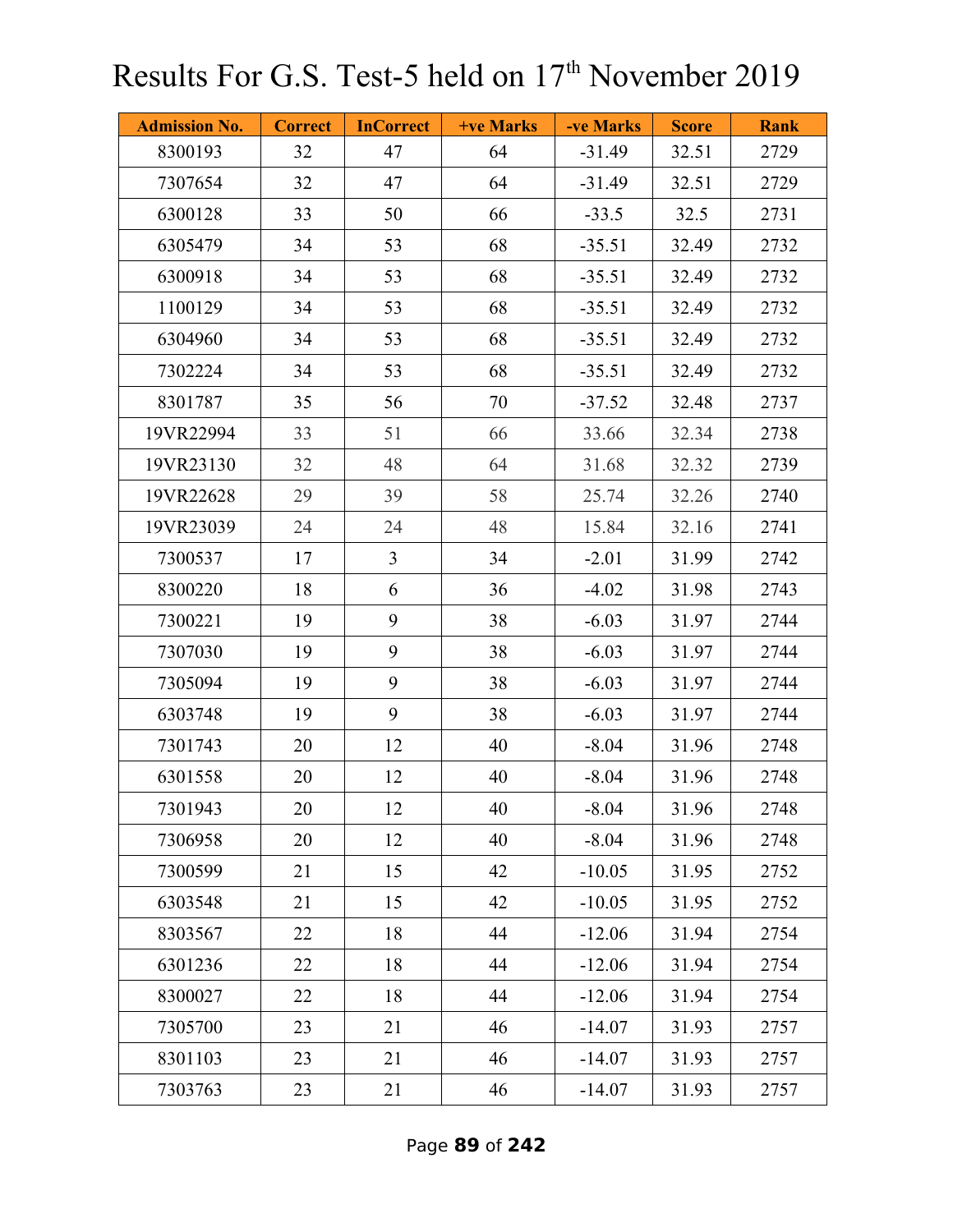| <b>Admission No.</b> | <b>Correct</b> | <b>InCorrect</b> | <b>+ve Marks</b> | -ve Marks | <b>Score</b> | <b>Rank</b> |
|----------------------|----------------|------------------|------------------|-----------|--------------|-------------|
| 7300812              | 23             | 21               | 46               | $-14.07$  | 31.93        | 2757        |
| 7302478              | 23             | 21               | 46               | $-14.07$  | 31.93        | 2757        |
| 6300644              | 24             | 24               | 48               | $-16.08$  | 31.92        | 2762        |
| 7307200              | 24             | 24               | 48               | $-16.08$  | 31.92        | 2762        |
| 7304740              | 24             | 24               | 48               | $-16.08$  | 31.92        | 2762        |
| 7301222              | 24             | 24               | 48               | $-16.08$  | 31.92        | 2762        |
| 6305824              | 24             | 24               | 48               | $-16.08$  | 31.92        | 2762        |
| 8300006              | 24             | 24               | 48               | $-16.08$  | 31.92        | 2762        |
| 7303276              | 24             | 24               | 48               | $-16.08$  | 31.92        | 2762        |
| 8303853              | 24             | 24               | 48               | $-16.08$  | 31.92        | 2762        |
| 6304004              | 24             | 24               | 48               | $-16.08$  | 31.92        | 2762        |
| 7301297              | 25             | 27               | 50               | $-18.09$  | 31.91        | 2771        |
| 8600456              | 25             | 27               | 50               | $-18.09$  | 31.91        | 2771        |
| 7305404              | 25             | 27               | 50               | $-18.09$  | 31.91        | 2771        |
| 7302399              | 25             | 27               | 50               | $-18.09$  | 31.91        | 2771        |
| 7307607              | 25             | 27               | 50               | $-18.09$  | 31.91        | 2771        |
| 8300949              | 25             | 27               | 50               | $-18.09$  | 31.91        | 2771        |
| 6305309              | 26             | 30               | 52               | $-20.1$   | 31.9         | 2777        |
| 7304699              | 26             | 30               | 52               | $-20.1$   | 31.9         | 2777        |
| 7303654              | 26             | 30               | 52               | $-20.1$   | 31.9         | 2777        |
| 7304841              | 26             | 30               | 52               | $-20.1$   | 31.9         | 2777        |
| 6304386              | 26             | 30               | 52               | $-20.1$   | 31.9         | 2777        |
| 7302109              | 26             | 30               | 52               | $-20.1$   | 31.9         | 2777        |
| 6308083              | 26             | 30               | 52               | $-20.1$   | 31.9         | 2777        |
| 6300279              | 26             | 30               | 52               | $-20.1$   | 31.9         | 2777        |
| 8301610              | 26             | 30               | 52               | $-20.1$   | 31.9         | 2777        |
| 1100034              | 26             | 30               | 52               | $-20.1$   | 31.9         | 2777        |
| 6301478              | 26             | 30               | 52               | $-20.1$   | 31.9         | 2777        |
| 6305809              | 27             | 33               | 54               | $-22.11$  | 31.89        | 2788        |
| 6305517              | 27             | 33               | 54               | $-22.11$  | 31.89        | 2788        |
| 7300994              | 27             | 33               | 54               | $-22.11$  | 31.89        | 2788        |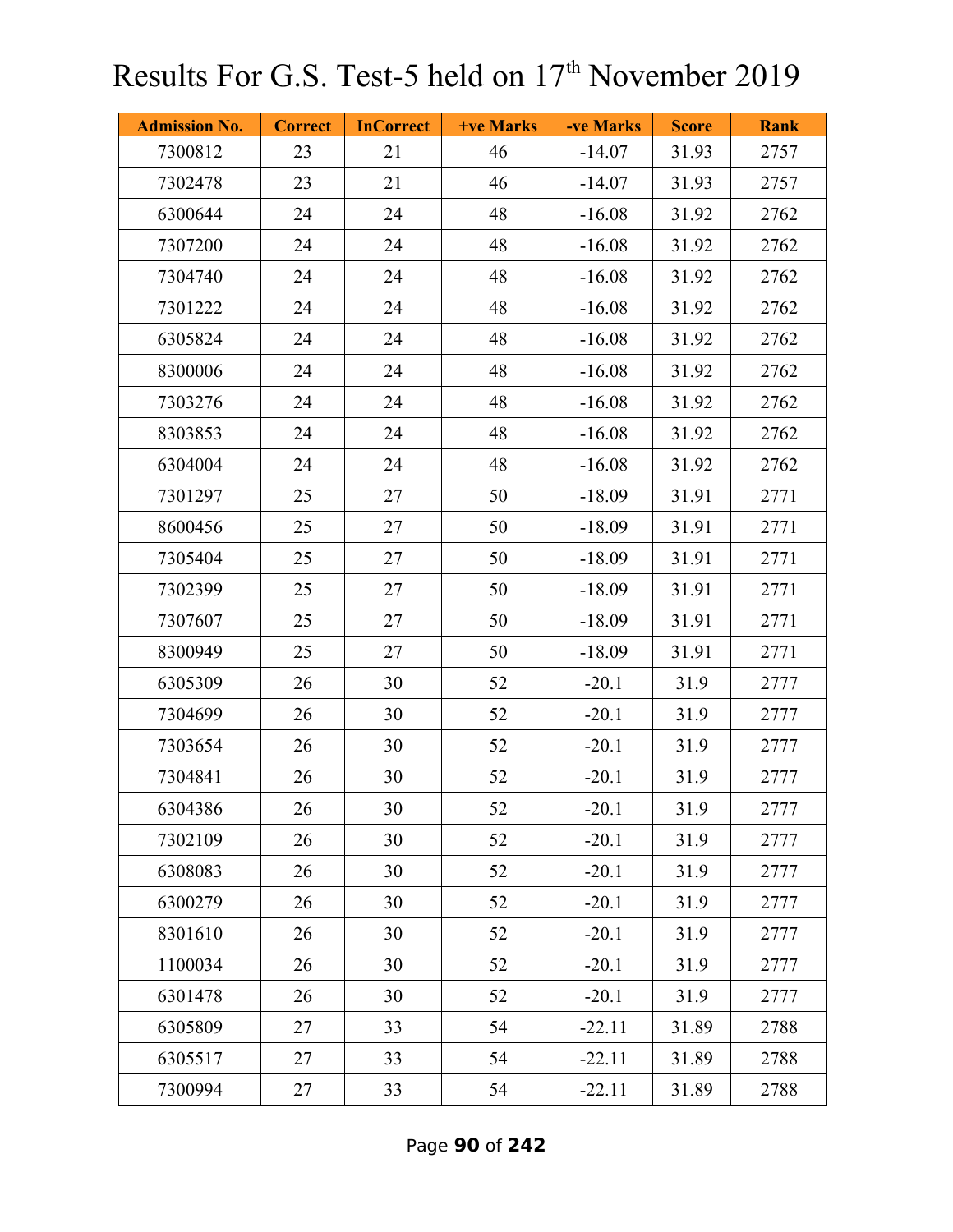| <b>Admission No.</b> | <b>Correct</b> | <b>InCorrect</b> | <b>+ve Marks</b> | -ve Marks | <b>Score</b> | <b>Rank</b> |
|----------------------|----------------|------------------|------------------|-----------|--------------|-------------|
| 7304634              | 28             | 36               | 56               | $-24.12$  | 31.88        | 2791        |
| 6305059              | 28             | 36               | 56               | $-24.12$  | 31.88        | 2791        |
| 8600578              | 28             | 36               | 56               | $-24.12$  | 31.88        | 2791        |
| 6304837              | 28             | 36               | 56               | $-24.12$  | 31.88        | 2791        |
| 6306027              | 28             | 36               | 56               | $-24.12$  | 31.88        | 2791        |
| 7300182              | 28             | 36               | 56               | $-24.12$  | 31.88        | 2791        |
| 8302317              | 29             | 39               | 58               | $-26.13$  | 31.87        | 2797        |
| 7304521              | 29             | 39               | 58               | $-26.13$  | 31.87        | 2797        |
| 7306297              | 29             | 39               | 58               | $-26.13$  | 31.87        | 2797        |
| 7303519              | 29             | 39               | 58               | $-26.13$  | 31.87        | 2797        |
| 8302428              | 29             | 39               | 58               | $-26.13$  | 31.87        | 2797        |
| 7306056              | 29             | 39               | 58               | $-26.13$  | 31.87        | 2797        |
| 7301538              | 29             | 39               | 58               | $-26.13$  | 31.87        | 2797        |
| 8600090              | 29             | 39               | 58               | $-26.13$  | 31.87        | 2797        |
| 6305158              | 29             | 39               | 58               | $-26.13$  | 31.87        | 2797        |
| 7306421              | 30             | 42               | 60               | $-28.14$  | 31.86        | 2806        |
| 8600351              | 30             | 42               | 60               | $-28.14$  | 31.86        | 2806        |
| 6300889              | 30             | 42               | 60               | $-28.14$  | 31.86        | 2806        |
| 7307789              | 30             | 42               | 60               | $-28.14$  | 31.86        | 2806        |
| 7302491              | 30             | 42               | 60               | $-28.14$  | 31.86        | 2806        |
| 7302782              | 31             | 45               | 62               | $-30.15$  | 31.85        | 2811        |
| 6300770              | 31             | 45               | 62               | $-30.15$  | 31.85        | 2811        |
| 7301453              | 31             | 45               | 62               | $-30.15$  | 31.85        | 2811        |
| 7307400              | 32             | 48               | 64               | $-32.16$  | 31.84        | 2814        |
| 8600419              | 32             | 48               | 64               | $-32.16$  | 31.84        | 2814        |
| 6300292              | 33             | 51               | 66               | $-34.17$  | 31.83        | 2816        |
| 6300740              | 34             | 54               | 68               | $-36.18$  | 31.82        | 2817        |
| 8302122              | 34             | 54               | 68               | $-36.18$  | 31.82        | 2817        |
| 7300627              | 34             | 54               | 68               | $-36.18$  | 31.82        | 2817        |
| 6303509              | 35             | 57               | 70               | $-38.19$  | 31.81        | 2820        |
| 7300866              | 35             | 57               | 70               | $-38.19$  | 31.81        | 2820        |

Page **91** of **242**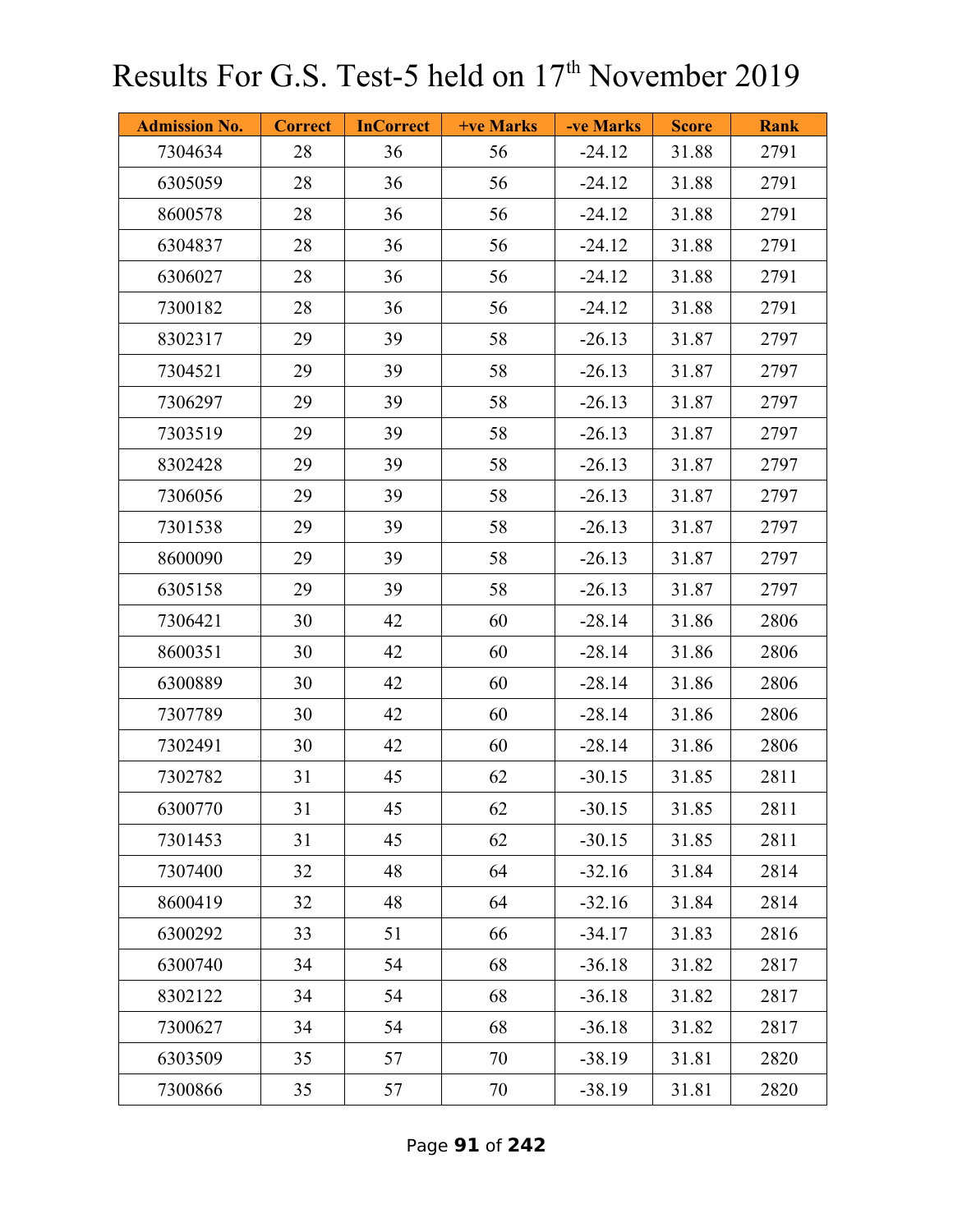| <b>Admission No.</b> | <b>Correct</b> | <b>InCorrect</b> | <b>+ve Marks</b> | -ve Marks | <b>Score</b> | <b>Rank</b> |
|----------------------|----------------|------------------|------------------|-----------|--------------|-------------|
| 7304510              | 36             | 60               | 72               | $-40.2$   | 31.8         | 2822        |
| 720443               | 36             | 60               | 72               | $-40.2$   | 31.8         | 2822        |
| 7307254              | 37             | 63               | 74               | $-42.21$  | 31.79        | 2824        |
| 6304697              | 37             | 63               | 74               | $-42.21$  | 31.79        | 2824        |
| 6301240              | 37             | 63               | 74               | $-42.21$  | 31.79        | 2824        |
| 19VR23898            | 35             | 58               | 70               | 38.28     | 31.72        | 2827        |
| 19VR23772            | 29             | 40               | 58               | 26.4      | 31.6         | 2828        |
| 7305134              | 19             | 10               | 38               | $-6.7$    | 31.3         | 2829        |
| 6303273              | 20             | 13               | 40               | $-8.71$   | 31.29        | 2830        |
| 8300522              | 20             | 13               | 40               | $-8.71$   | 31.29        | 2830        |
| 6304335              | 21             | 16               | 42               | $-10.72$  | 31.28        | 2832        |
| 7301228              | 21             | 16               | 42               | $-10.72$  | 31.28        | 2832        |
| 7304807              | 21             | 16               | 42               | $-10.72$  | 31.28        | 2832        |
| 8300497              | 21             | 16               | 42               | $-10.72$  | 31.28        | 2832        |
| 6304461              | 21             | 16               | 42               | $-10.72$  | 31.28        | 2832        |
| 7305571              | 22             | 19               | 44               | $-12.73$  | 31.27        | 2837        |
| 7304184              | 22             | 19               | 44               | $-12.73$  | 31.27        | 2837        |
| 6307286              | 22             | 19               | 44               | $-12.73$  | 31.27        | 2837        |
| 8300252              | 23             | 22               | 46               | $-14.74$  | 31.26        | 2840        |
| 6303036              | 23             | 22               | 46               | $-14.74$  | 31.26        | 2840        |
| 8600488              | 23             | 22               | 46               | $-14.74$  | 31.26        | 2840        |
| 7302186              | 23             | 22               | 46               | $-14.74$  | 31.26        | 2840        |
| 7302987              | 24             | 25               | 48               | $-16.75$  | 31.25        | 2844        |
| 6300070              | 24             | 25               | 48               | $-16.75$  | 31.25        | 2844        |
| 6300150              | 24             | 25               | 48               | $-16.75$  | 31.25        | 2844        |
| 6301049              | 24             | 25               | 48               | $-16.75$  | 31.25        | 2844        |
| 7302665              | 24             | 25               | 48               | $-16.75$  | 31.25        | 2844        |
| 7305965              | 24             | 25               | 48               | $-16.75$  | 31.25        | 2844        |
| 7300401              | 24             | 25               | 48               | $-16.75$  | 31.25        | 2844        |
| 6302591              | 24             | 25               | 48               | $-16.75$  | 31.25        | 2844        |
| 7301684              | 24             | 25               | 48               | $-16.75$  | 31.25        | 2844        |

Page **92** of **242**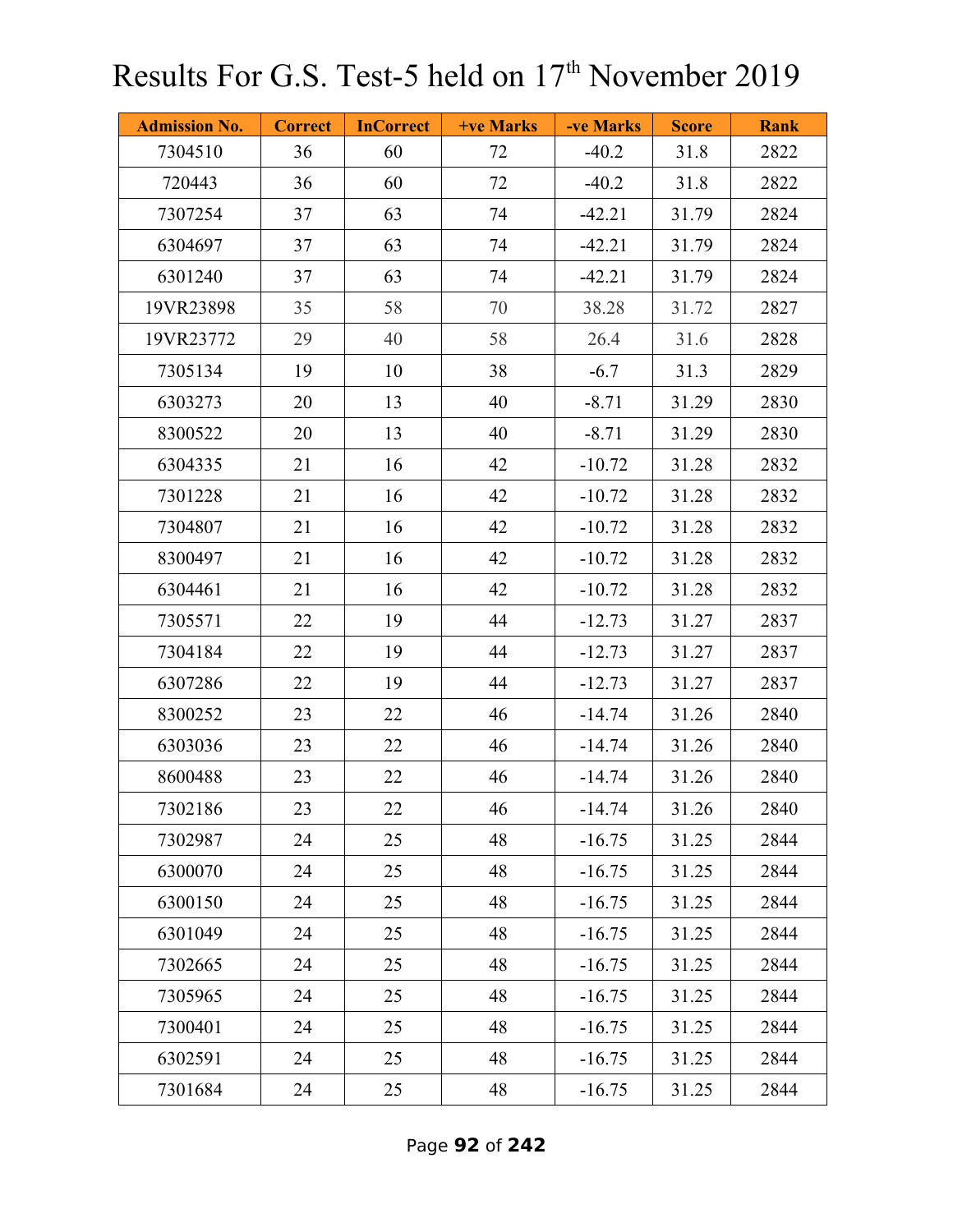| <b>Admission No.</b> | <b>Correct</b> | <b>InCorrect</b> | <b>+ve Marks</b> | -ve Marks | <b>Score</b> | <b>Rank</b> |
|----------------------|----------------|------------------|------------------|-----------|--------------|-------------|
| 7301187              | 24             | 25               | 48               | $-16.75$  | 31.25        | 2844        |
| 6304858              | 24             | 25               | 48               | $-16.75$  | 31.25        | 2844        |
| 8302187              | 25             | 28               | 50               | $-18.76$  | 31.24        | 2855        |
| 7303203              | 25             | 28               | 50               | $-18.76$  | 31.24        | 2855        |
| 8301200              | 25             | 28               | 50               | $-18.76$  | 31.24        | 2855        |
| 6304761              | 25             | 28               | 50               | $-18.76$  | 31.24        | 2855        |
| 7305200              | 25             | 28               | 50               | $-18.76$  | 31.24        | 2855        |
| 6304791              | 25             | 28               | 50               | $-18.76$  | 31.24        | 2855        |
| 7300351              | 26             | 31               | 52               | $-20.77$  | 31.23        | 2861        |
| 7307702              | 26             | 31               | 52               | $-20.77$  | 31.23        | 2861        |
| 6300824              | 26             | 31               | 52               | $-20.77$  | 31.23        | 2861        |
| 6300016              | 26             | 31               | 52               | $-20.77$  | 31.23        | 2861        |
| 7302480              | 26             | 31               | 52               | $-20.77$  | 31.23        | 2861        |
| 7300238              | 27             | 34               | 54               | $-22.78$  | 31.22        | 2866        |
| 6300444              | 27             | 34               | 54               | $-22.78$  | 31.22        | 2866        |
| 6302737              | 27             | 34               | 54               | $-22.78$  | 31.22        | 2866        |
| 7301220              | 27             | 34               | 54               | $-22.78$  | 31.22        | 2866        |
| 6300986              | 27             | 34               | 54               | $-22.78$  | 31.22        | 2866        |
| 6300060              | 27             | 34               | 54               | $-22.78$  | 31.22        | 2866        |
| 7303994              | 28             | 37               | 56               | $-24.79$  | 31.21        | 2872        |
| 7303640              | 28             | 37               | 56               | $-24.79$  | 31.21        | 2872        |
| 7301484              | 28             | 37               | 56               | $-24.79$  | 31.21        | 2872        |
| 6303589              | 28             | 37               | 56               | $-24.79$  | 31.21        | 2872        |
| 6301097              | 28             | 37               | 56               | $-24.79$  | 31.21        | 2872        |
| 7306551              | 28             | 37               | 56               | $-24.79$  | 31.21        | 2872        |
| 6303029              | 28             | 37               | 56               | $-24.79$  | 31.21        | 2872        |
| 6304511              | 29             | 40               | 58               | $-26.8$   | 31.2         | 2879        |
| 8302784              | 29             | 40               | 58               | $-26.8$   | 31.2         | 2879        |
| 8302774              | 29             | 40               | 58               | $-26.8$   | 31.2         | 2879        |
| 7300236              | 29             | 40               | 58               | $-26.8$   | 31.2         | 2879        |
| 7305197              | 30             | 43               | 60               | $-28.81$  | 31.19        | 2883        |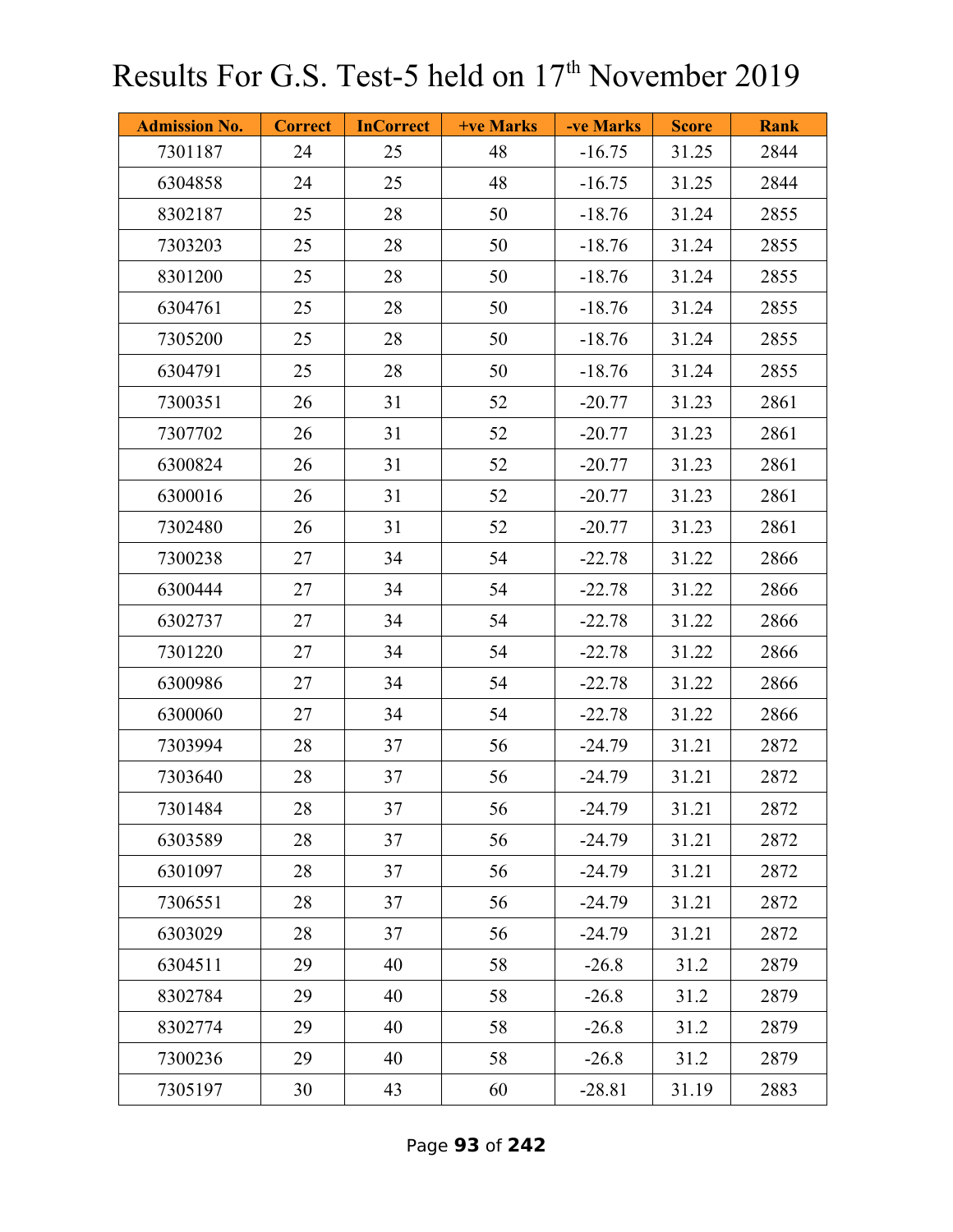| <b>Admission No.</b> | <b>Correct</b> | <b>InCorrect</b> | +ve Marks | -ve Marks | <b>Score</b> | <b>Rank</b> |
|----------------------|----------------|------------------|-----------|-----------|--------------|-------------|
| 7304715              | 30             | 43               | 60        | $-28.81$  | 31.19        | 2883        |
| 7305055              | 30             | 43               | 60        | $-28.81$  | 31.19        | 2883        |
| 7301670              | 31             | 46               | 62        | $-30.82$  | 31.18        | 2886        |
| 6305639              | 31             | 46               | 62        | $-30.82$  | 31.18        | 2886        |
| 1100074              | 31             | 46               | 62        | $-30.82$  | 31.18        | 2886        |
| 8600288              | 31             | 46               | 62        | $-30.82$  | 31.18        | 2886        |
| 8600157              | 31             | 46               | 62        | $-30.82$  | 31.18        | 2886        |
| 1100110              | 31             | 46               | 62        | $-30.82$  | 31.18        | 2886        |
| 6302174              | 31             | 46               | 62        | $-30.82$  | 31.18        | 2886        |
| 1100128              | 31             | 46               | 62        | $-30.82$  | 31.18        | 2886        |
| 8300980              | 32             | 49               | 64        | $-32.83$  | 31.17        | 2894        |
| 7305164              | 32             | 49               | 64        | $-32.83$  | 31.17        | 2894        |
| 7305151              | 34             | 55               | 68        | $-36.85$  | 31.15        | 2896        |
| 6302109              | 34             | 55               | 68        | $-36.85$  | 31.15        | 2896        |
| 8302545              | 34             | 55               | 68        | $-36.85$  | 31.15        | 2896        |
| 19VR23131            | 34             | 56               | 68        | 36.96     | 31.04        | 2899        |
| 19VR22613            | 29             | 41               | 58        | 27.06     | 30.94        | 2900        |
| 7300634              | 16             | $\overline{2}$   | 32        | $-1.34$   | 30.66        | 2901        |
| 8302412              | 17             | 5                | 34        | $-3.35$   | 30.65        | 2902        |
| 8300458              | 18             | 8                | 36        | $-5.36$   | 30.64        | 2903        |
| 8300533              | 18             | 8                | 36        | $-5.36$   | 30.64        | 2903        |
| 6304682              | 19             | 11               | 38        | $-7.37$   | 30.63        | 2905        |
| 6303653              | 20             | 14               | 40        | $-9.38$   | 30.62        | 2906        |
| 8300475              | 20             | 14               | 40        | $-9.38$   | 30.62        | 2906        |
| 7300040              | 21             | 17               | 42        | $-11.39$  | 30.61        | 2908        |
| 7305705              | 21             | 17               | 42        | $-11.39$  | 30.61        | 2908        |
| 8301633              | 21             | 17               | 42        | $-11.39$  | 30.61        | 2908        |
| 6304208              | 21             | 17               | 42        | $-11.39$  | 30.61        | 2908        |
| 7300315              | 21             | 17               | 42        | $-11.39$  | 30.61        | 2908        |
| 6305426              | 22             | 20               | 44        | $-13.4$   | 30.6         | 2913        |
| 7302406              | 22             | 20               | 44        | $-13.4$   | 30.6         | 2913        |

Page **94** of **242**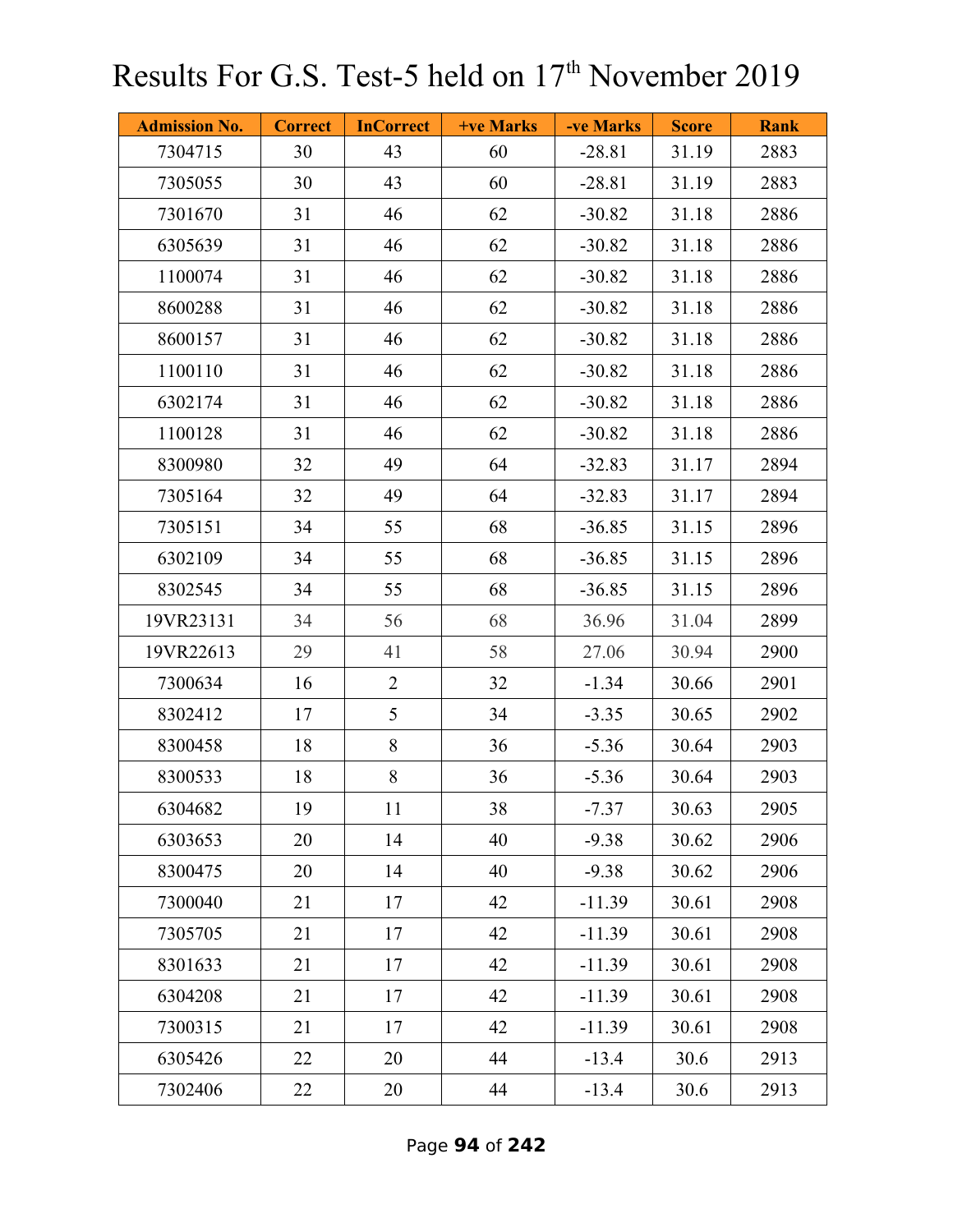| <b>Admission No.</b> | <b>Correct</b> | <b>InCorrect</b> | <b>+ve Marks</b> | -ve Marks | <b>Score</b> | <b>Rank</b> |
|----------------------|----------------|------------------|------------------|-----------|--------------|-------------|
| 6303579              | 22             | 20               | 44               | $-13.4$   | 30.6         | 2913        |
| 6301716              | 22             | 20               | 44               | $-13.4$   | 30.6         | 2913        |
| 8303161              | 22             | 20               | 44               | $-13.4$   | 30.6         | 2913        |
| 6304360              | 22             | 20               | 44               | $-13.4$   | 30.6         | 2913        |
| 7300720              | 23             | 23               | 46               | $-15.41$  | 30.59        | 2919        |
| 7304303              | 23             | 23               | 46               | $-15.41$  | 30.59        | 2919        |
| 8300798              | 23             | 23               | 46               | $-15.41$  | 30.59        | 2919        |
| 7300092              | 23             | 23               | 46               | $-15.41$  | 30.59        | 2919        |
| 6300917              | 23             | 23               | 46               | $-15.41$  | 30.59        | 2919        |
| 7304098              | 23             | 23               | 46               | $-15.41$  | 30.59        | 2919        |
| 7300269              | 24             | 26               | 48               | $-17.42$  | 30.58        | 2925        |
| 7304013              | 24             | 26               | 48               | $-17.42$  | 30.58        | 2925        |
| 6300003              | 25             | 29               | 50               | $-19.43$  | 30.57        | 2927        |
| 6303776              | 25             | 29               | 50               | $-19.43$  | 30.57        | 2927        |
| 7300133              | 25             | 29               | 50               | $-19.43$  | 30.57        | 2927        |
| 7304075              | 25             | 29               | 50               | $-19.43$  | 30.57        | 2927        |
| 8303180              | 26             | 32               | 52               | $-21.44$  | 30.56        | 2931        |
| 6306217              | 26             | 32               | 52               | $-21.44$  | 30.56        | 2931        |
| 7302717              | 26             | 32               | 52               | $-21.44$  | 30.56        | 2931        |
| 8300344              | 26             | 32               | 52               | $-21.44$  | 30.56        | 2931        |
| 6302179              | 26             | 32               | 52               | $-21.44$  | 30.56        | 2931        |
| 8300860              | 27             | 35               | 54               | $-23.45$  | 30.55        | 2936        |
| 6303661              | 27             | 35               | 54               | $-23.45$  | 30.55        | 2936        |
| 7307616              | 27             | 35               | 54               | $-23.45$  | 30.55        | 2936        |
| 6302413              | 27             | 35               | 54               | $-23.45$  | 30.55        | 2936        |
| 8301314              | 27             | 35               | 54               | $-23.45$  | 30.55        | 2936        |
| 6303325              | 27             | 35               | 54               | $-23.45$  | 30.55        | 2936        |
| 6305025              | 28             | 38               | 56               | $-25.46$  | 30.54        | 2942        |
| 6302339              | 28             | 38               | 56               | $-25.46$  | 30.54        | 2942        |
| 7301377              | 28             | 38               | 56               | $-25.46$  | 30.54        | 2942        |
| 7300258              | 28             | 38               | 56               | $-25.46$  | 30.54        | 2942        |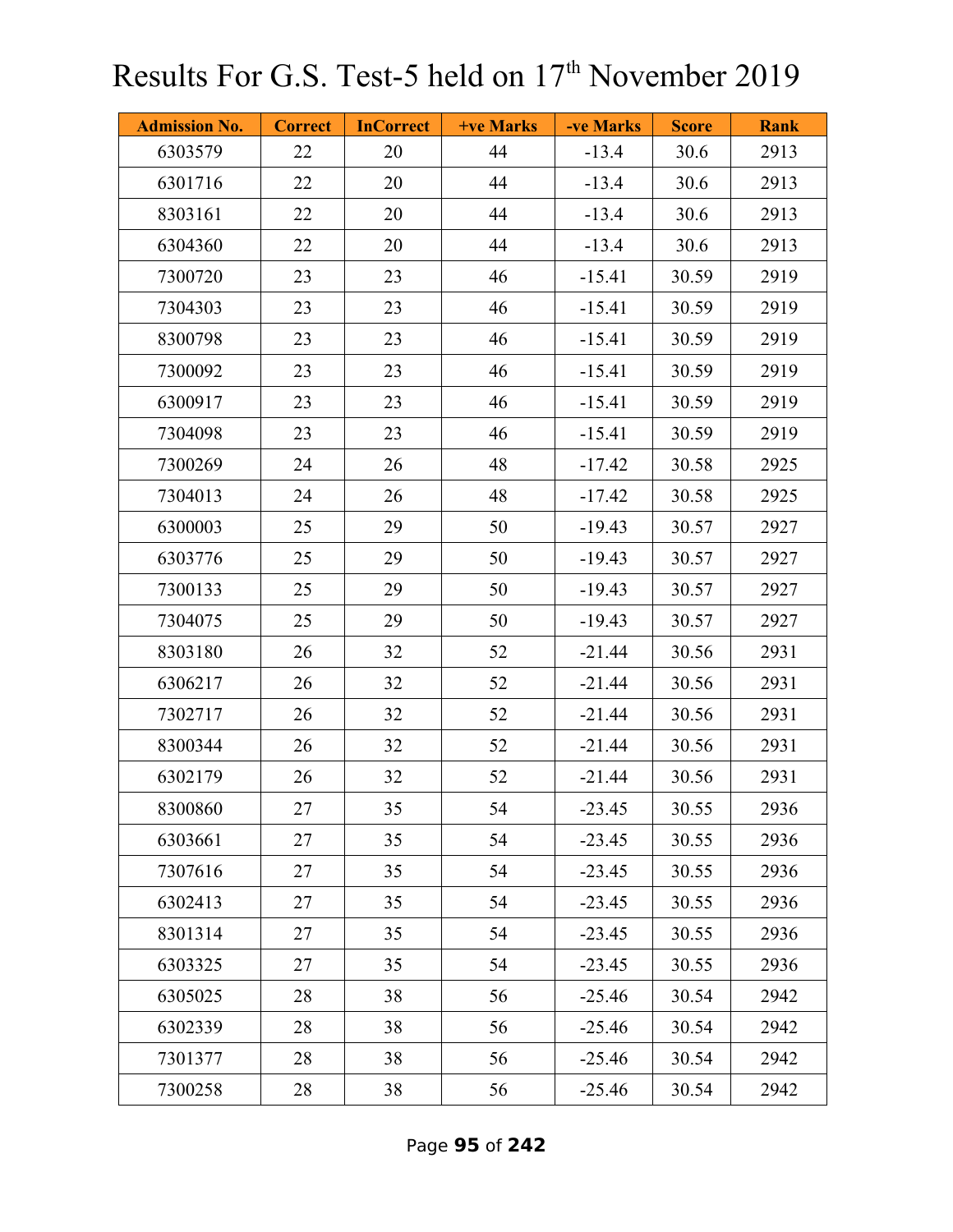| <b>Admission No.</b> | <b>Correct</b> | <b>InCorrect</b> | +ve Marks | -ve Marks | <b>Score</b> | <b>Rank</b> |
|----------------------|----------------|------------------|-----------|-----------|--------------|-------------|
| 6304247              | 28             | 38               | 56        | $-25.46$  | 30.54        | 2942        |
| 7301281              | 28             | 38               | 56        | $-25.46$  | 30.54        | 2942        |
| 7305312              | 28             | 38               | 56        | $-25.46$  | 30.54        | 2942        |
| 7304182              | 29             | 41               | 58        | $-27.47$  | 30.53        | 2949        |
| 7302205              | 29             | 41               | 58        | $-27.47$  | 30.53        | 2949        |
| 6305861              | 29             | 41               | 58        | $-27.47$  | 30.53        | 2949        |
| 6301588              | 29             | 41               | 58        | $-27.47$  | 30.53        | 2949        |
| 8600052              | 30             | 44               | 60        | $-29.48$  | 30.52        | 2953        |
| 8303245              | 30             | 44               | 60        | $-29.48$  | 30.52        | 2953        |
| 6302445              | 30             | 44               | 60        | $-29.48$  | 30.52        | 2953        |
| 7307678              | 30             | 44               | 60        | $-29.48$  | 30.52        | 2953        |
| 6304797              | 30             | 44               | 60        | $-29.48$  | 30.52        | 2953        |
| 6300842              | 30             | 44               | 60        | $-29.48$  | 30.52        | 2953        |
| 8600199              | 30             | 44               | 60        | $-29.48$  | 30.52        | 2953        |
| 6303853              | 30             | 44               | 60        | $-29.48$  | 30.52        | 2953        |
| 7304058              | 31             | 47               | 62        | $-31.49$  | 30.51        | 2961        |
| 8301930              | 31             | 47               | 62        | $-31.49$  | 30.51        | 2961        |
| 8600102              | 31             | 47               | 62        | $-31.49$  | 30.51        | 2961        |
| 8600268              | 31             | 47               | 62        | $-31.49$  | 30.51        | 2961        |
| 7301521              | 32             | 50               | 64        | $-33.5$   | 30.5         | 2965        |
| 7305699              | 32             | 50               | 64        | $-33.5$   | 30.5         | 2965        |
| 7300052              | 19             | 12               | 38        | $-8.04$   | 29.96        | 2967        |
| 6303109              | 20             | 15               | 40        | $-10.05$  | 29.95        | 2968        |
| 6305104              | 20             | 15               | 40        | $-10.05$  | 29.95        | 2968        |
| 6301382              | 20             | 15               | 40        | $-10.05$  | 29.95        | 2968        |
| 7300448              | 21             | 18               | 42        | $-12.06$  | 29.94        | 2971        |
| 6302210              | 21             | 18               | 42        | $-12.06$  | 29.94        | 2971        |
| 6304493              | 21             | 18               | 42        | $-12.06$  | 29.94        | 2971        |
| 6300901              | 21             | 18               | 42        | $-12.06$  | 29.94        | 2971        |
| 7302827              | 21             | 18               | 42        | $-12.06$  | 29.94        | 2971        |
| 7300855              | 21             | 18               | 42        | $-12.06$  | 29.94        | 2971        |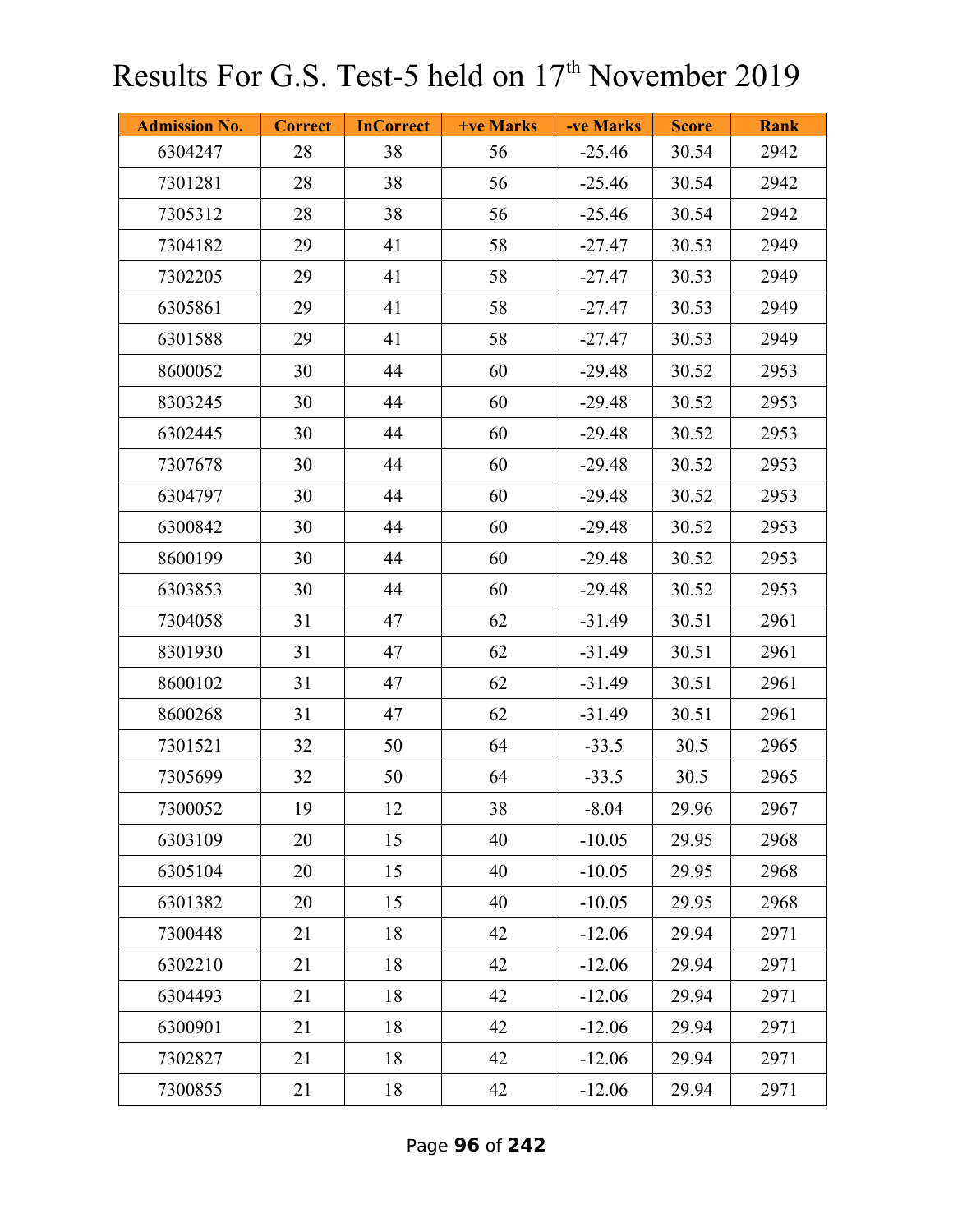| <b>Admission No.</b> | <b>Correct</b> | <b>InCorrect</b> | +ve Marks | -ve Marks | <b>Score</b> | <b>Rank</b> |
|----------------------|----------------|------------------|-----------|-----------|--------------|-------------|
| 7303751              | 21             | 18               | 42        | $-12.06$  | 29.94        | 2971        |
| 7301211              | 21             | 18               | 42        | $-12.06$  | 29.94        | 2971        |
| 6305197              | 22             | 21               | 44        | $-14.07$  | 29.93        | 2979        |
| 7307471              | 22             | 21               | 44        | $-14.07$  | 29.93        | 2979        |
| 8300946              | 22             | 21               | 44        | $-14.07$  | 29.93        | 2979        |
| 7301284              | 22             | 21               | 44        | $-14.07$  | 29.93        | 2979        |
| 7307369              | 22             | 21               | 44        | $-14.07$  | 29.93        | 2979        |
| 7302332              | 23             | 24               | 46        | $-16.08$  | 29.92        | 2984        |
| 6301753              | 23             | 24               | 46        | $-16.08$  | 29.92        | 2984        |
| 6302156              | 23             | 24               | 46        | $-16.08$  | 29.92        | 2984        |
| 7307540              | 23             | 24               | 46        | $-16.08$  | 29.92        | 2984        |
| 8304236              | 23             | 24               | 46        | $-16.08$  | 29.92        | 2984        |
| 8302501              | 23             | 24               | 46        | $-16.08$  | 29.92        | 2984        |
| 7305532              | 23             | 24               | 46        | $-16.08$  | 29.92        | 2984        |
| 6305108              | 23             | 24               | 46        | $-16.08$  | 29.92        | 2984        |
| 7300428              | 23             | 24               | 46        | $-16.08$  | 29.92        | 2984        |
| 7307425              | 23             | 24               | 46        | $-16.08$  | 29.92        | 2984        |
| 7303686              | 24             | 27               | 48        | $-18.09$  | 29.91        | 2994        |
| 6302171              | 24             | 27               | 48        | $-18.09$  | 29.91        | 2994        |
| 8300441              | 24             | 27               | 48        | $-18.09$  | 29.91        | 2994        |
| 6301470              | 24             | 27               | 48        | $-18.09$  | 29.91        | 2994        |
| 8302445              | 24             | 27               | 48        | $-18.09$  | 29.91        | 2994        |
| 7305877              | 24             | 27               | 48        | $-18.09$  | 29.91        | 2994        |
| 7307313              | 24             | 27               | 48        | $-18.09$  | 29.91        | 2994        |
| 6303808              | 24             | 27               | 48        | $-18.09$  | 29.91        | 2994        |
| 6302628              | 25             | 30               | 50        | $-20.1$   | 29.9         | 3002        |
| 7302509              | 25             | 30               | 50        | $-20.1$   | 29.9         | 3002        |
| 6306111              | 25             | 30               | 50        | $-20.1$   | 29.9         | 3002        |
| 6300152              | 25             | 30               | 50        | $-20.1$   | 29.9         | 3002        |
| 8301872              | 25             | 30               | 50        | $-20.1$   | 29.9         | 3002        |
| 8600226              | 25             | 30               | 50        | $-20.1$   | 29.9         | 3002        |

Page **97** of **242**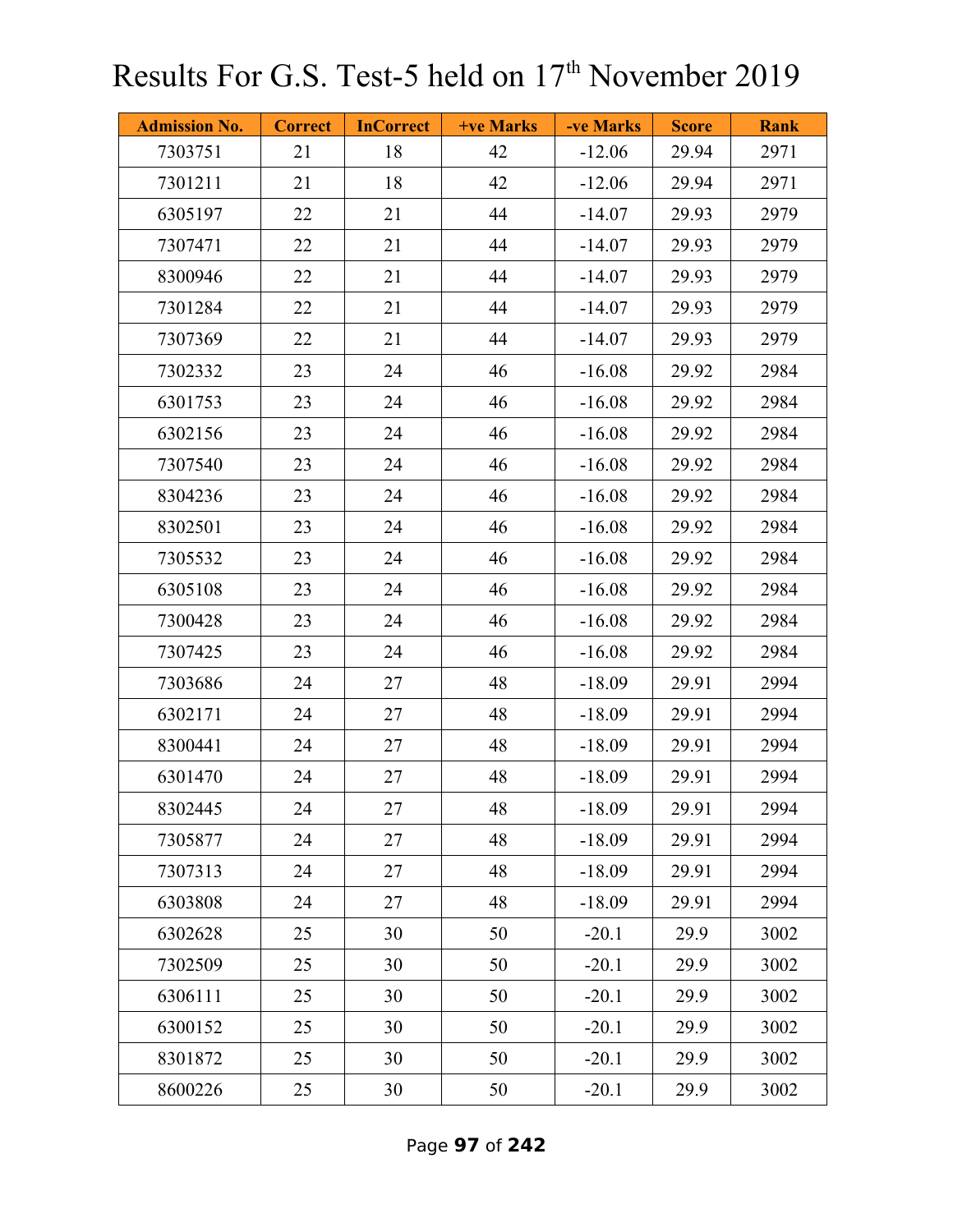| <b>Admission No.</b> | <b>Correct</b> | <b>InCorrect</b> | <b>+ve Marks</b> | -ve Marks | <b>Score</b> | <b>Rank</b> |
|----------------------|----------------|------------------|------------------|-----------|--------------|-------------|
| 7300488              | 25             | 30               | 50               | $-20.1$   | 29.9         | 3002        |
| 7301514              | 25             | 30               | 50               | $-20.1$   | 29.9         | 3002        |
| 7301399              | 26             | 33               | 52               | $-22.11$  | 29.89        | 3010        |
| 6303492              | 26             | 33               | 52               | $-22.11$  | 29.89        | 3010        |
| 7302907              | 26             | 33               | 52               | $-22.11$  | 29.89        | 3010        |
| 7303141              | 26             | 33               | 52               | $-22.11$  | 29.89        | 3010        |
| 6305815              | 26             | 33               | 52               | $-22.11$  | 29.89        | 3010        |
| 8600480              | 26             | 33               | 52               | $-22.11$  | 29.89        | 3010        |
| 6301601              | 27             | 36               | 54               | $-24.12$  | 29.88        | 3016        |
| 8300137              | 27             | 36               | 54               | $-24.12$  | 29.88        | 3016        |
| 7305537              | 27             | 36               | 54               | $-24.12$  | 29.88        | 3016        |
| 6305679              | 27             | 36               | 54               | $-24.12$  | 29.88        | 3016        |
| 6305140              | 28             | 39               | 56               | $-26.13$  | 29.87        | 3020        |
| 7304930              | 28             | 39               | 56               | $-26.13$  | 29.87        | 3020        |
| 6305835              | 29             | 42               | 58               | $-28.14$  | 29.86        | 3022        |
| 6300250              | 29             | 42               | 58               | $-28.14$  | 29.86        | 3022        |
| 6300349              | 29             | 42               | 58               | $-28.14$  | 29.86        | 3022        |
| 7301368              | 29             | 42               | 58               | $-28.14$  | 29.86        | 3022        |
| 7304554              | 29             | 42               | 58               | $-28.14$  | 29.86        | 3022        |
| 7303273              | 29             | 42               | 58               | $-28.14$  | 29.86        | 3022        |
| 8300483              | 29             | 42               | 58               | $-28.14$  | 29.86        | 3022        |
| 7303168              | 29             | 42               | 58               | $-28.14$  | 29.86        | 3022        |
| 6303249              | 29             | 42               | 58               | $-28.14$  | 29.86        | 3022        |
| 7300800              | 30             | 45               | 60               | $-30.15$  | 29.85        | 3031        |
| 7302256              | 30             | 45               | 60               | $-30.15$  | 29.85        | 3031        |
| 8600695              | 32             | 51               | 64               | $-34.17$  | 29.83        | 3033        |
| 8300402              | 32             | 51               | 64               | $-34.17$  | 29.83        | 3033        |
| 7303220              | 34             | 57               | 68               | $-38.19$  | 29.81        | 3035        |
| 7306642              | 34             | 57               | 68               | $-38.19$  | 29.81        | 3035        |
| 19VR23182            | 27             | 37               | 54               | 24.42     | 29.58        | 3037        |
| 19VR22761            | 22             | 22               | 44               | 14.52     | 29.48        | 3038        |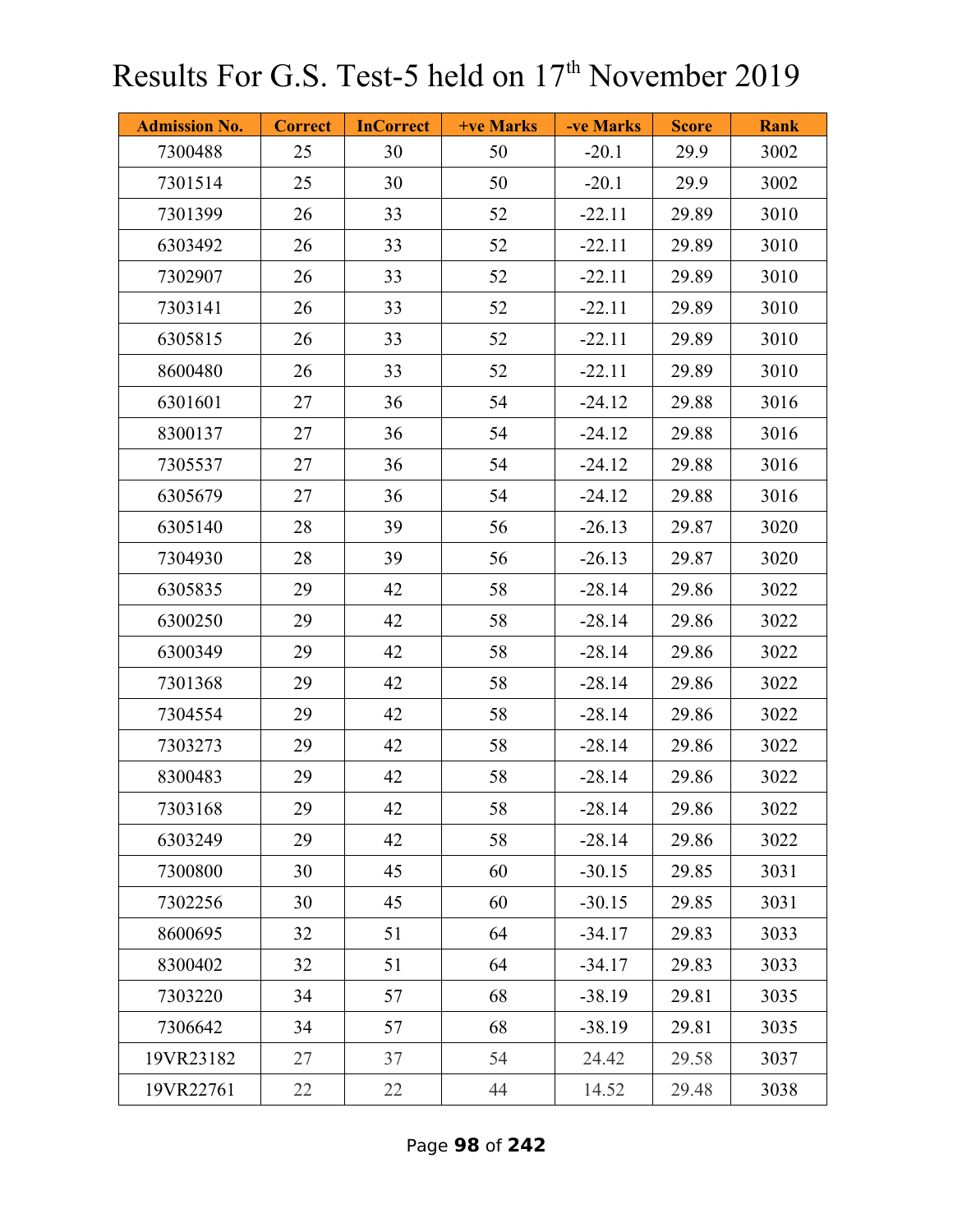| <b>Admission No.</b> | <b>Correct</b> | <b>InCorrect</b> | +ve Marks | -ve Marks | <b>Score</b> | <b>Rank</b> |
|----------------------|----------------|------------------|-----------|-----------|--------------|-------------|
| 8301422              | 17             | $\tau$           | 34        | $-4.69$   | 29.31        | 3039        |
| 7304047              | 17             | $\tau$           | 34        | $-4.69$   | 29.31        | 3039        |
| 6305087              | 17             | $\overline{7}$   | 34        | $-4.69$   | 29.31        | 3039        |
| 6305258              | 18             | 10               | 36        | $-6.7$    | 29.3         | 3042        |
| 6303764              | 19             | 13               | 38        | $-8.71$   | 29.29        | 3043        |
| 7306308              | 19             | 13               | 38        | $-8.71$   | 29.29        | 3043        |
| 6306040              | 20             | 16               | 40        | $-10.72$  | 29.28        | 3045        |
| 7300728              | 20             | 16               | 40        | $-10.72$  | 29.28        | 3045        |
| 6301369              | 21             | 19               | 42        | $-12.73$  | 29.27        | 3047        |
| 6307295              | 21             | 19               | 42        | $-12.73$  | 29.27        | 3047        |
| 6302015              | 21             | 19               | 42        | $-12.73$  | 29.27        | 3047        |
| 8304254              | 21             | 19               | 42        | $-12.73$  | 29.27        | 3047        |
| 7302937              | 21             | 19               | 42        | $-12.73$  | 29.27        | 3047        |
| 7301178              | 21             | 19               | 42        | $-12.73$  | 29.27        | 3047        |
| 7301172              | 21             | 19               | 42        | $-12.73$  | 29.27        | 3047        |
| 6303238              | 22             | 22               | 44        | $-14.74$  | 29.26        | 3054        |
| 7302639              | 22             | 22               | 44        | $-14.74$  | 29.26        | 3054        |
| 7305690              | 23             | 25               | 46        | $-16.75$  | 29.25        | 3056        |
| 7306045              | 23             | 25               | 46        | $-16.75$  | 29.25        | 3056        |
| 6301447              | 23             | 25               | 46        | $-16.75$  | 29.25        | 3056        |
| 6300381              | 23             | 25               | 46        | $-16.75$  | 29.25        | 3056        |
| 8600519              | 23             | 25               | 46        | $-16.75$  | 29.25        | 3056        |
| 6302025              | 23             | 25               | 46        | $-16.75$  | 29.25        | 3056        |
| 7304697              | 24             | 28               | 48        | $-18.76$  | 29.24        | 3062        |
| 7301595              | 24             | 28               | 48        | $-18.76$  | 29.24        | 3062        |
| 6301912              | 24             | 28               | 48        | $-18.76$  | 29.24        | 3062        |
| 6302574              | 24             | 28               | 48        | $-18.76$  | 29.24        | 3062        |
| 7302077              | 24             | 28               | 48        | $-18.76$  | 29.24        | 3062        |
| 7307319              | 24             | 28               | 48        | $-18.76$  | 29.24        | 3062        |
| 7302181              | 24             | 28               | 48        | $-18.76$  | 29.24        | 3062        |
| 8300899              | 24             | 28               | 48        | $-18.76$  | 29.24        | 3062        |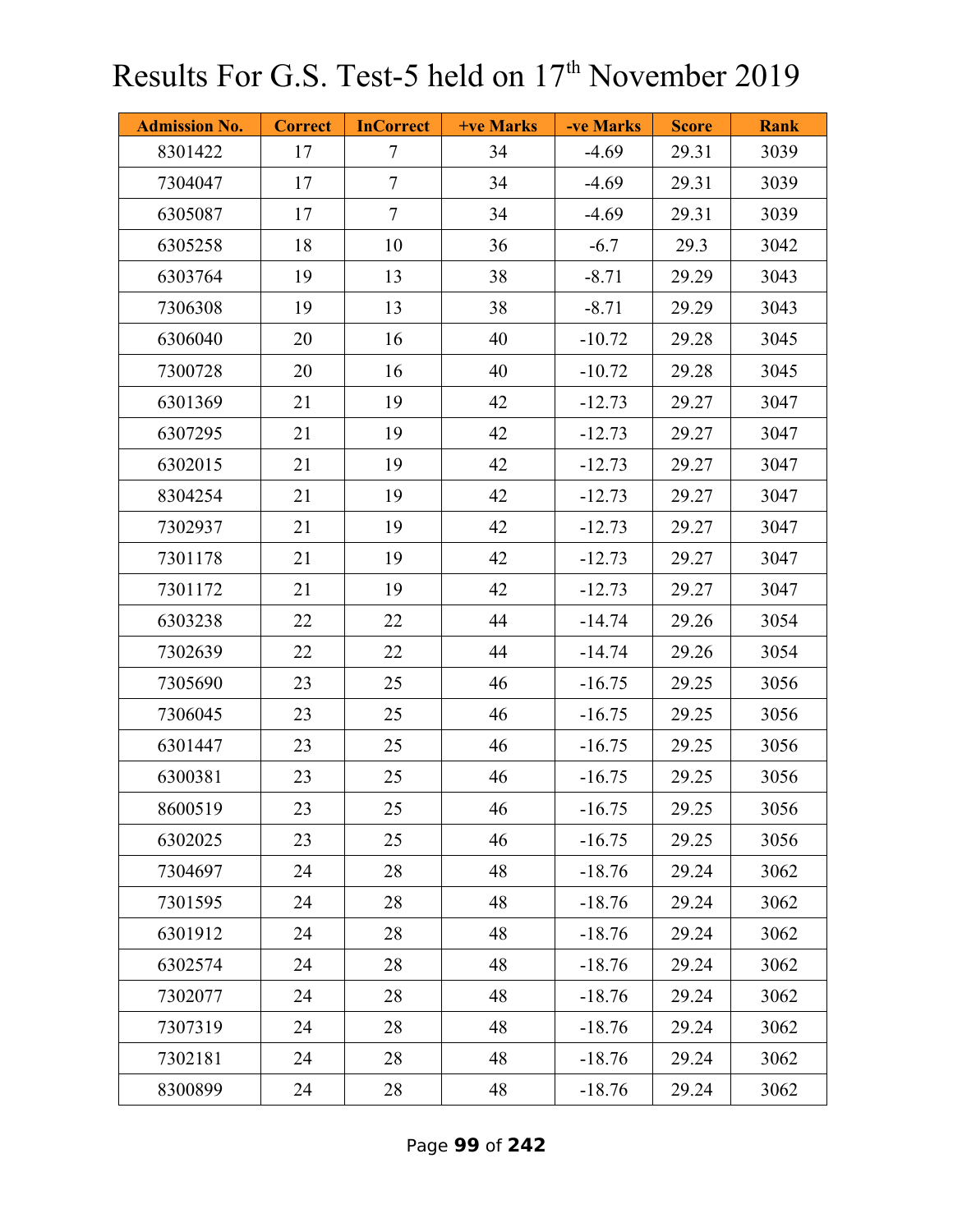| <b>Admission No.</b> | <b>Correct</b> | <b>InCorrect</b> | <b>+ve Marks</b> | -ve Marks | <b>Score</b> | <b>Rank</b> |
|----------------------|----------------|------------------|------------------|-----------|--------------|-------------|
| 8303647              | 24             | 28               | 48               | $-18.76$  | 29.24        | 3062        |
| 7301885              | 24             | 28               | 48               | $-18.76$  | 29.24        | 3062        |
| 6300410              | 25             | 31               | 50               | $-20.77$  | 29.23        | 3072        |
| 7300319              | 25             | 31               | 50               | $-20.77$  | 29.23        | 3072        |
| 7305454              | 25             | 31               | 50               | $-20.77$  | 29.23        | 3072        |
| 7304682              | 25             | 31               | 50               | $-20.77$  | 29.23        | 3072        |
| 7305111              | 25             | 31               | 50               | $-20.77$  | 29.23        | 3072        |
| 7303700              | 25             | 31               | 50               | $-20.77$  | 29.23        | 3072        |
| 6305110              | 25             | 31               | 50               | $-20.77$  | 29.23        | 3072        |
| 7301355              | 25             | 31               | 50               | $-20.77$  | 29.23        | 3072        |
| 7307570              | 25             | 31               | 50               | $-20.77$  | 29.23        | 3072        |
| 6306129              | 25             | 31               | 50               | $-20.77$  | 29.23        | 3072        |
| 8302703              | 26             | 34               | 52               | $-22.78$  | 29.22        | 3082        |
| 6300945              | 26             | 34               | 52               | $-22.78$  | 29.22        | 3082        |
| 6301045              | 26             | 34               | 52               | $-22.78$  | 29.22        | 3082        |
| 8600123              | 26             | 34               | 52               | $-22.78$  | 29.22        | 3082        |
| 7305729              | 27             | 37               | 54               | $-24.79$  | 29.21        | 3086        |
| 6300908              | 27             | 37               | 54               | $-24.79$  | 29.21        | 3086        |
| 6303104              | 28             | 40               | 56               | $-26.8$   | 29.2         | 3088        |
| 6305749              | 28             | 40               | 56               | $-26.8$   | 29.2         | 3088        |
| 6300668              | 28             | 40               | 56               | $-26.8$   | 29.2         | 3088        |
| 6303976              | 28             | 40               | 56               | $-26.8$   | 29.2         | 3088        |
| 6302964              | 28             | 40               | 56               | $-26.8$   | 29.2         | 3088        |
| 6307663              | 29             | 43               | 58               | $-28.81$  | 29.19        | 3093        |
| 7307407              | 29             | 43               | 58               | $-28.81$  | 29.19        | 3093        |
| 6302147              | 29             | 43               | 58               | $-28.81$  | 29.19        | 3093        |
| 6301643              | 29             | 43               | 58               | $-28.81$  | 29.19        | 3093        |
| 8600117              | 29             | 43               | 58               | $-28.81$  | 29.19        | 3093        |
| 6301977              | 29             | 43               | 58               | $-28.81$  | 29.19        | 3093        |
| 7300493              | 30             | 46               | 60               | $-30.82$  | 29.18        | 3099        |
| 8300308              | 30             | 46               | 60               | $-30.82$  | 29.18        | 3099        |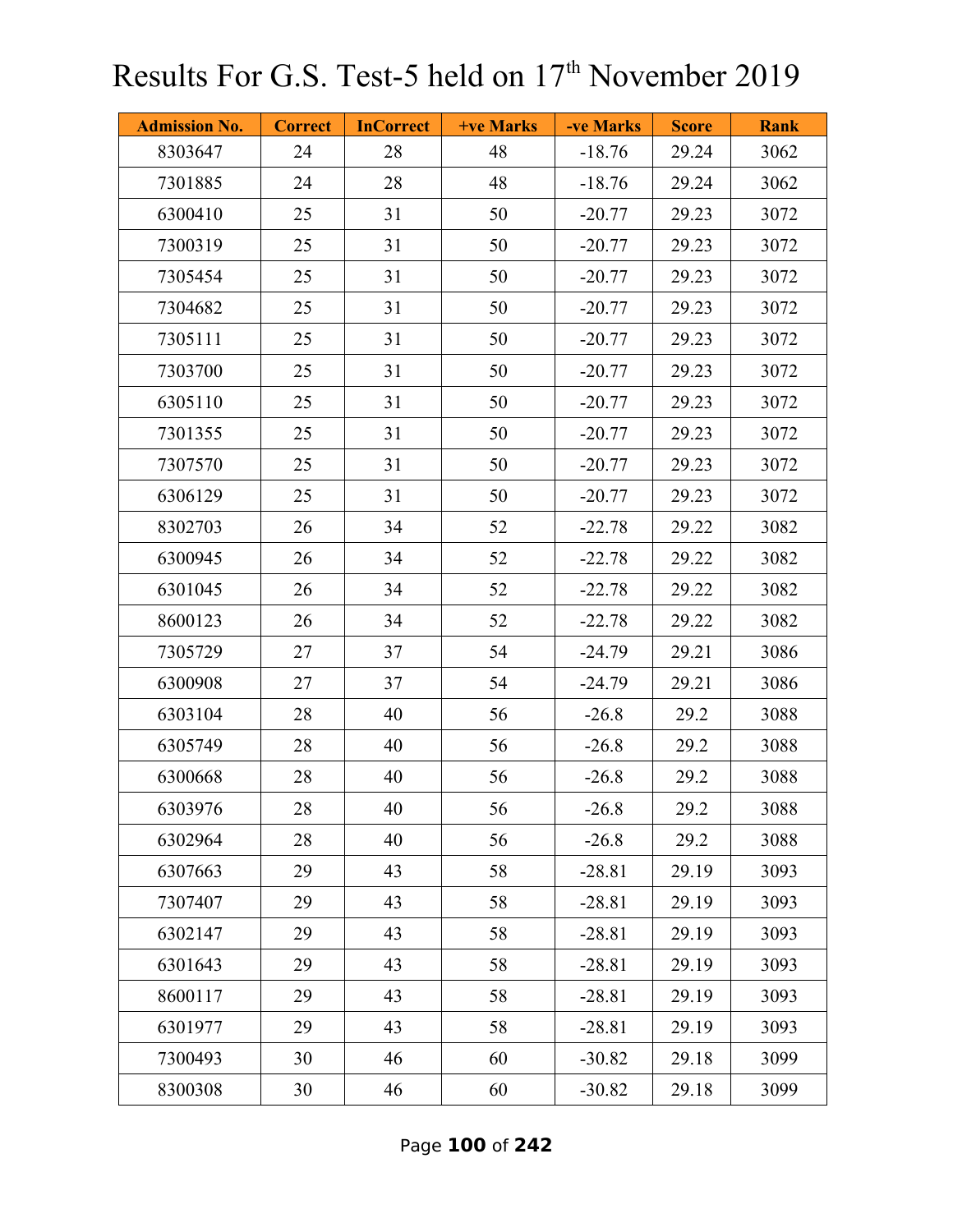| <b>Admission No.</b> | <b>Correct</b> | <b>InCorrect</b> | +ve Marks | -ve Marks | <b>Score</b> | <b>Rank</b> |
|----------------------|----------------|------------------|-----------|-----------|--------------|-------------|
| 7304033              | 30             | 46               | 60        | $-30.82$  | 29.18        | 3099        |
| 7300719              | 30             | 46               | 60        | $-30.82$  | 29.18        | 3099        |
| 7303962              | 30             | 46               | 60        | $-30.82$  | 29.18        | 3099        |
| 7300644              | 31             | 49               | 62        | $-32.83$  | 29.17        | 3104        |
| 6301033              | 31             | 49               | 62        | $-32.83$  | 29.17        | 3104        |
| 6303165              | 31             | 49               | 62        | $-32.83$  | 29.17        | 3104        |
| 7305213              | 31             | 49               | 62        | $-32.83$  | 29.17        | 3104        |
| 6304978              | 32             | 52               | 64        | $-34.84$  | 29.16        | 3108        |
| 8300386              | 32             | 52               | 64        | $-34.84$  | 29.16        | 3108        |
| 6305818              | 33             | 55               | 66        | $-36.85$  | 29.15        | 3110        |
| 6307827              | 34             | 58               | 68        | $-38.86$  | 29.14        | 3111        |
| 7307690              | 36             | 64               | 72        | $-42.88$  | 29.12        | 3112        |
| 1100092              | 36             | 64               | 72        | $-42.88$  | 29.12        | 3112        |
| 7303458              | 36             | 64               | 72        | $-42.88$  | 29.12        | 3112        |
| 6306101              | 36             | 64               | 72        | $-42.88$  | 29.12        | 3112        |
| 7306985              | 36             | 64               | 72        | $-42.88$  | 29.12        | 3112        |
| 8600249              | 36             | 64               | 72        | $-42.88$  | 29.12        | 3112        |
| 19VR22934            | 31             | 50               | 62        | 33        | 29           | 3118        |
| 19VR22981            | 31             | 50               | 62        | 33        | 29           | 3118        |
| 7304051              | 16             | 5                | 32        | $-3.35$   | 28.65        | 3120        |
| 7303012              | 16             | 5                | 32        | $-3.35$   | 28.65        | 3120        |
| 7301425              | 18             | 11               | 36        | $-7.37$   | 28.63        | 3122        |
| 8302768              | 18             | 11               | 36        | $-7.37$   | 28.63        | 3122        |
| 8300414              | 18             | 11               | 36        | $-7.37$   | 28.63        | 3122        |
| 6301732              | 18             | 11               | 36        | $-7.37$   | 28.63        | 3122        |
| 7302359              | 19             | 14               | 38        | $-9.38$   | 28.62        | 3126        |
| 6306230              | 20             | 17               | 40        | $-11.39$  | 28.61        | 3127        |
| 7305286              | 20             | 17               | 40        | $-11.39$  | 28.61        | 3127        |
| 6301812              | 20             | 17               | 40        | $-11.39$  | 28.61        | 3127        |
| 7305810              | 20             | 17               | 40        | $-11.39$  | 28.61        | 3127        |
| 7305821              | 21             | 20               | 42        | $-13.4$   | 28.6         | 3131        |

Page **101** of **242**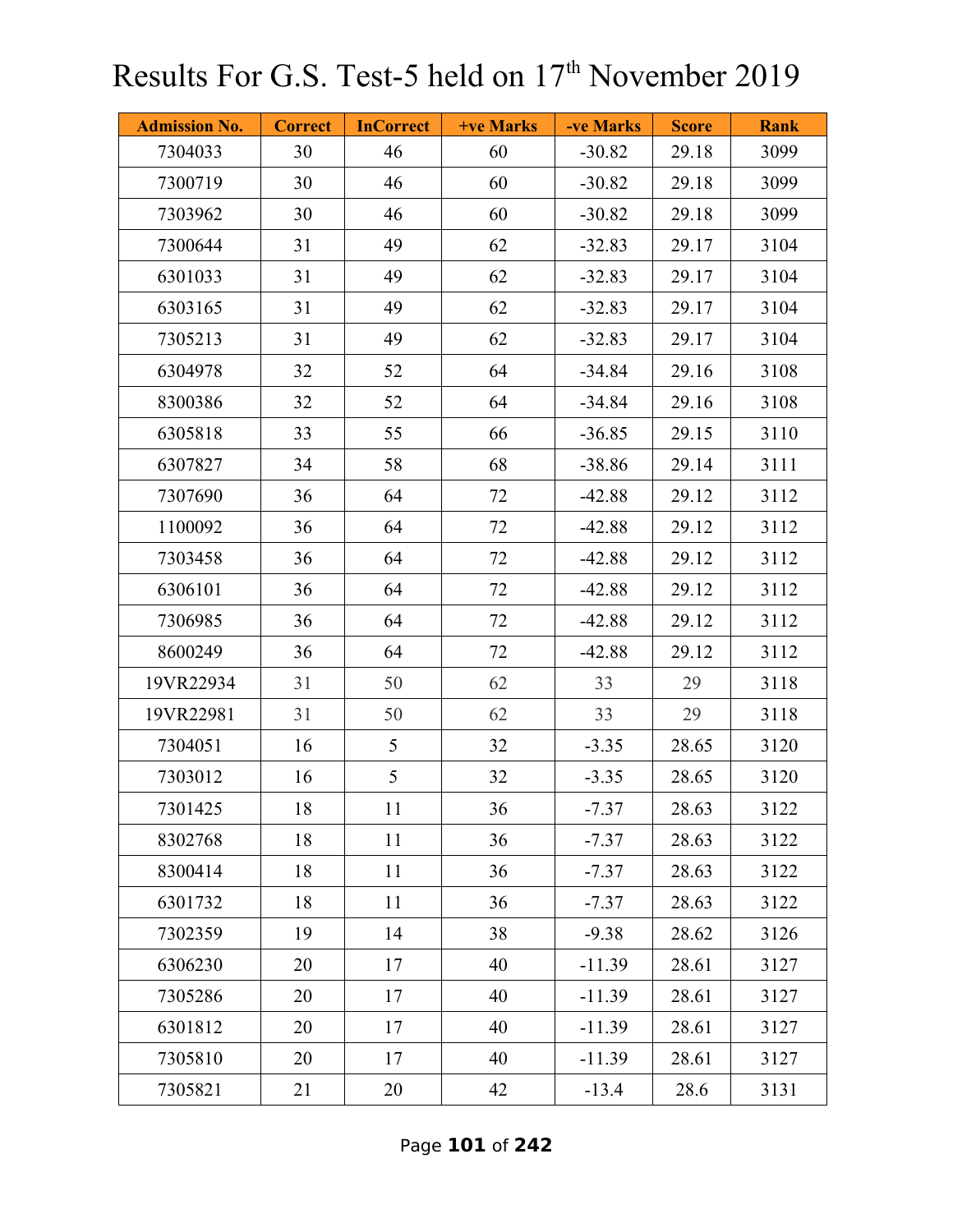| <b>Admission No.</b> | <b>Correct</b> | <b>InCorrect</b> | <b>+ve Marks</b> | -ve Marks | <b>Score</b> | <b>Rank</b> |
|----------------------|----------------|------------------|------------------|-----------|--------------|-------------|
| 8300807              | 21             | 20               | 42               | $-13.4$   | 28.6         | 3131        |
| 7305772              | 21             | 20               | 42               | $-13.4$   | 28.6         | 3131        |
| 6303919              | 21             | 20               | 42               | $-13.4$   | 28.6         | 3131        |
| 6303551              | 21             | 20               | 42               | $-13.4$   | 28.6         | 3131        |
| 8302687              | 21             | 20               | 42               | $-13.4$   | 28.6         | 3131        |
| 6307094              | 22             | 23               | 44               | $-15.41$  | 28.59        | 3137        |
| 6304662              | 22             | 23               | 44               | $-15.41$  | 28.59        | 3137        |
| 7304824              | 22             | 23               | 44               | $-15.41$  | 28.59        | 3137        |
| 8300163              | 22             | 23               | 44               | $-15.41$  | 28.59        | 3137        |
| 6301534              | 22             | 23               | 44               | $-15.41$  | 28.59        | 3137        |
| 7303345              | 22             | 23               | 44               | $-15.41$  | 28.59        | 3137        |
| 7300753              | 23             | 26               | 46               | $-17.42$  | 28.58        | 3143        |
| 6300167              | 23             | 26               | 46               | $-17.42$  | 28.58        | 3143        |
| 8300074              | 23             | 26               | 46               | $-17.42$  | 28.58        | 3143        |
| 6302456              | 23             | 26               | 46               | $-17.42$  | 28.58        | 3143        |
| 6303252              | 24             | 29               | 48               | $-19.43$  | 28.57        | 3147        |
| 7301963              | 24             | 29               | 48               | $-19.43$  | 28.57        | 3147        |
| 7301263              | 24             | 29               | 48               | $-19.43$  | 28.57        | 3147        |
| 7301576              | 24             | 29               | 48               | $-19.43$  | 28.57        | 3147        |
| 7300257              | 24             | 29               | 48               | $-19.43$  | 28.57        | 3147        |
| 6300518              | 24             | 29               | 48               | $-19.43$  | 28.57        | 3147        |
| 6303704              | 24             | 29               | 48               | $-19.43$  | 28.57        | 3147        |
| 6303809              | 25             | 32               | 50               | $-21.44$  | 28.56        | 3154        |
| 8301593              | 25             | 32               | 50               | $-21.44$  | 28.56        | 3154        |
| 7304895              | 25             | 32               | 50               | $-21.44$  | 28.56        | 3154        |
| 6304986              | 25             | 32               | 50               | $-21.44$  | 28.56        | 3154        |
| 7300987              | 25             | 32               | 50               | $-21.44$  | 28.56        | 3154        |
| 6302912              | 25             | 32               | 50               | $-21.44$  | 28.56        | 3154        |
| 6303844              | 25             | 32               | 50               | $-21.44$  | 28.56        | 3154        |
| 7304714              | 25             | 32               | 50               | $-21.44$  | 28.56        | 3154        |
| 6302626              | 25             | 32               | 50               | $-21.44$  | 28.56        | 3154        |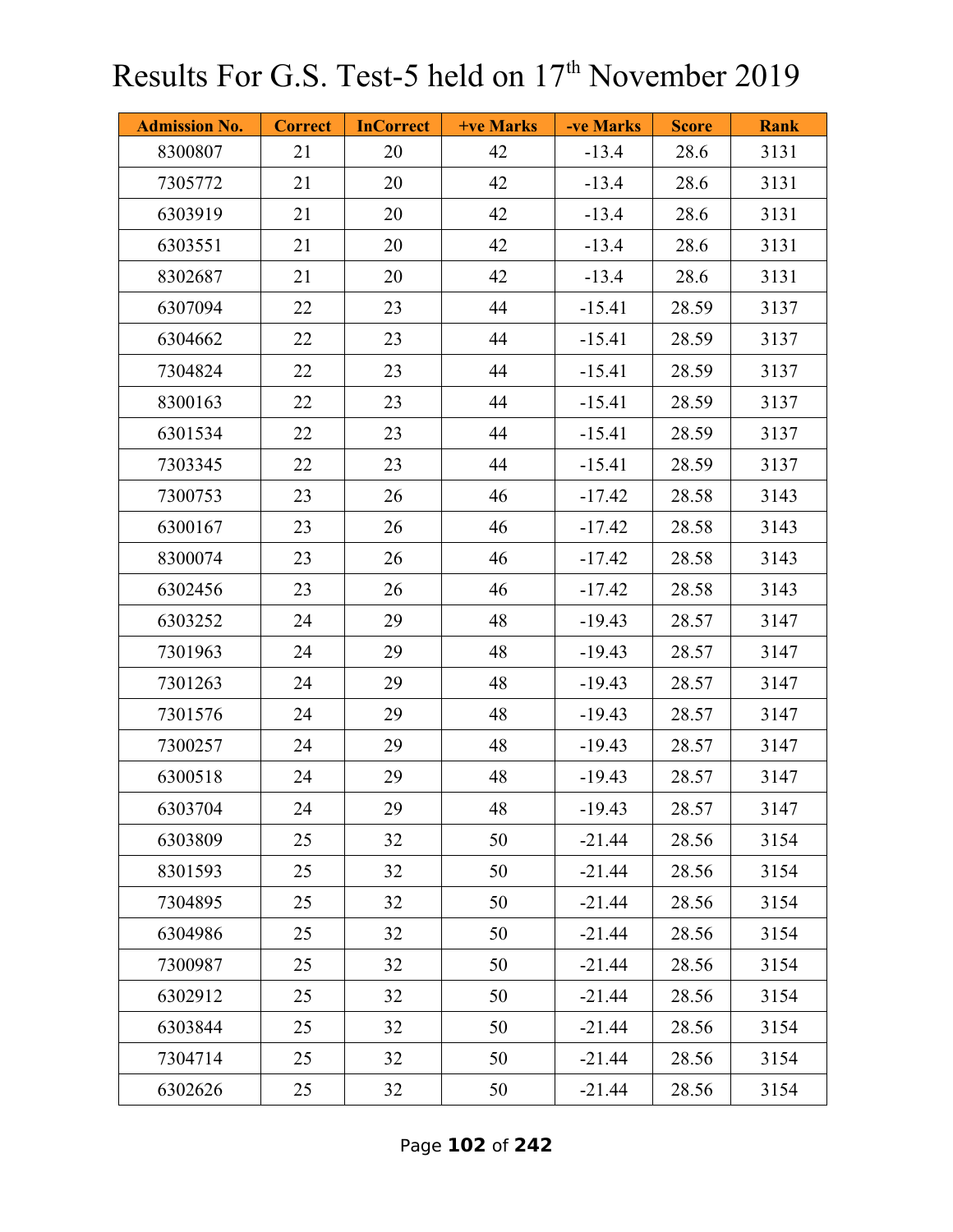| <b>Admission No.</b> | <b>Correct</b> | <b>InCorrect</b> | <b>+ve Marks</b> | -ve Marks | <b>Score</b> | <b>Rank</b> |
|----------------------|----------------|------------------|------------------|-----------|--------------|-------------|
| 7302095              | 25             | 32               | 50               | $-21.44$  | 28.56        | 3154        |
| 6301509              | 25             | 32               | 50               | $-21.44$  | 28.56        | 3154        |
| 7304942              | 25             | 32               | 50               | $-21.44$  | 28.56        | 3154        |
| 7302187              | 25             | 32               | 50               | $-21.44$  | 28.56        | 3154        |
| 6306245              | 26             | 35               | 52               | $-23.45$  | 28.55        | 3167        |
| 7302681              | 26             | 35               | 52               | $-23.45$  | 28.55        | 3167        |
| 6300717              | 26             | 35               | 52               | $-23.45$  | 28.55        | 3167        |
| 7304413              | 26             | 35               | 52               | $-23.45$  | 28.55        | 3167        |
| 7303821              | 26             | 35               | 52               | $-23.45$  | 28.55        | 3167        |
| 6300214              | 26             | 35               | 52               | $-23.45$  | 28.55        | 3167        |
| 6301164              | 26             | 35               | 52               | $-23.45$  | 28.55        | 3167        |
| 7300320              | 26             | 35               | 52               | $-23.45$  | 28.55        | 3167        |
| 7302148              | 27             | 38               | 54               | $-25.46$  | 28.54        | 3175        |
| 7301347              | 27             | 38               | 54               | $-25.46$  | 28.54        | 3175        |
| 8600726              | 27             | 38               | 54               | $-25.46$  | 28.54        | 3175        |
| 7305759              | 28             | 41               | 56               | $-27.47$  | 28.53        | 3178        |
| 6303763              | 28             | 41               | 56               | $-27.47$  | 28.53        | 3178        |
| 7300432              | 28             | 41               | 56               | $-27.47$  | 28.53        | 3178        |
| 6307334              | 29             | 44               | 58               | $-29.48$  | 28.52        | 3181        |
| 7303840              | 29             | 44               | 58               | $-29.48$  | 28.52        | 3181        |
| 6304138              | 29             | 44               | 58               | $-29.48$  | 28.52        | 3181        |
| 6300277              | 29             | 44               | 58               | $-29.48$  | 28.52        | 3181        |
| 7303363              | 29             | 44               | 58               | $-29.48$  | 28.52        | 3181        |
| 6306738              | 29             | 44               | 58               | $-29.48$  | 28.52        | 3181        |
| 7302214              | 30             | 47               | 60               | $-31.49$  | 28.51        | 3187        |
| 7305347              | 30             | 47               | 60               | $-31.49$  | 28.51        | 3187        |
| 6302558              | 30             | 47               | 60               | $-31.49$  | 28.51        | 3187        |
| 7302213              | 30             | 47               | 60               | $-31.49$  | 28.51        | 3187        |
| 6302112              | 31             | 50               | 62               | $-33.5$   | 28.5         | 3191        |
| 6302799              | 31             | 50               | 62               | $-33.5$   | 28.5         | 3191        |
| 7303624              | 31             | 50               | 62               | $-33.5$   | 28.5         | 3191        |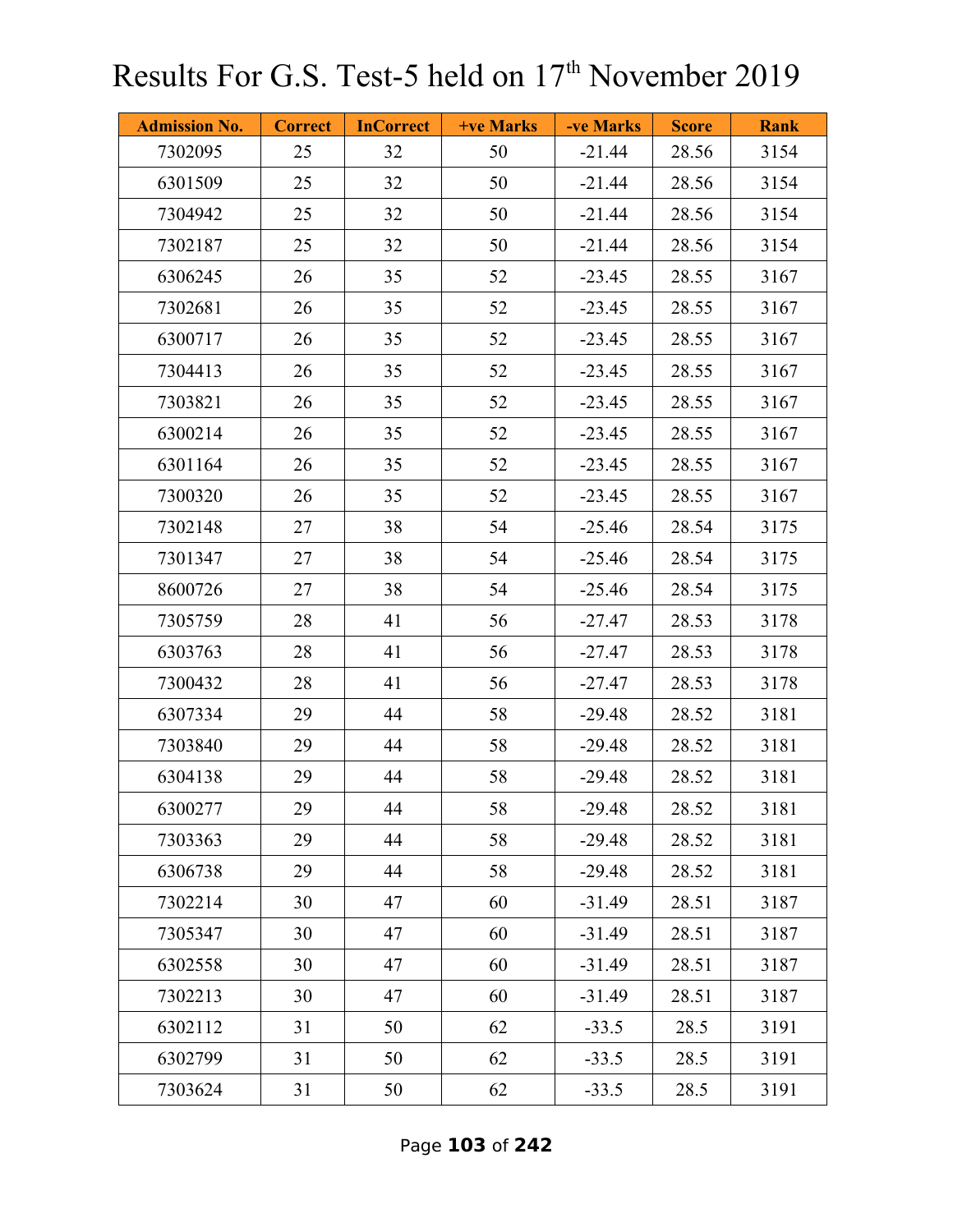| <b>Admission No.</b> | <b>Correct</b> | <b>InCorrect</b> | +ve Marks | -ve Marks | <b>Score</b> | <b>Rank</b> |
|----------------------|----------------|------------------|-----------|-----------|--------------|-------------|
| 7302117              | 33             | 56               | 66        | $-37.52$  | 28.48        | 3194        |
| 7305756              | 33             | 56               | 66        | $-37.52$  | 28.48        | 3194        |
| 7302028              | 34             | 59               | 68        | $-39.53$  | 28.47        | 3196        |
| 7301815              | 34             | 59               | 68        | $-39.53$  | 28.47        | 3196        |
| 6303450              | 35             | 62               | 70        | $-41.54$  | 28.46        | 3198        |
| 19VR23059            | 30             | 48               | 60        | 31.68     | 28.32        | 3199        |
| 6302178              | 17             | 9                | 34        | $-6.03$   | 27.97        | 3200        |
| 7302253              | 18             | 12               | 36        | $-8.04$   | 27.96        | 3201        |
| 6300742              | 18             | 12               | 36        | $-8.04$   | 27.96        | 3201        |
| 6302779              | 19             | 15               | 38        | $-10.05$  | 27.95        | 3203        |
| 6301557              | 19             | 15               | 38        | $-10.05$  | 27.95        | 3203        |
| 8300248              | 20             | 18               | 40        | $-12.06$  | 27.94        | 3205        |
| 8600862              | 20             | 18               | 40        | $-12.06$  | 27.94        | 3205        |
| 7305931              | 20             | 18               | 40        | $-12.06$  | 27.94        | 3205        |
| 6301563              | 20             | 18               | 40        | $-12.06$  | 27.94        | 3205        |
| 7302733              | 20             | 18               | 40        | $-12.06$  | 27.94        | 3205        |
| 6303896              | 20             | 18               | 40        | $-12.06$  | 27.94        | 3205        |
| 6301399              | 21             | 21               | 42        | $-14.07$  | 27.93        | 3211        |
| 7301287              | 21             | 21               | 42        | $-14.07$  | 27.93        | 3211        |
| 7301108              | 21             | 21               | 42        | $-14.07$  | 27.93        | 3211        |
| 6400149              | 21             | 21               | 42        | $-14.07$  | 27.93        | 3211        |
| 7302667              | 21             | 21               | 42        | $-14.07$  | 27.93        | 3211        |
| 7300030              | 21             | 21               | 42        | $-14.07$  | 27.93        | 3211        |
| 8600710              | 22             | 24               | 44        | $-16.08$  | 27.92        | 3217        |
| 6304763              | 22             | 24               | 44        | $-16.08$  | 27.92        | 3217        |
| 6301806              | 22             | 24               | 44        | $-16.08$  | 27.92        | 3217        |
| 6304792              | 22             | 24               | 44        | $-16.08$  | 27.92        | 3217        |
| 6302198              | 23             | 27               | 46        | $-18.09$  | 27.91        | 3221        |
| 6302872              | 23             | 27               | 46        | $-18.09$  | 27.91        | 3221        |
| 7302454              | 23             | 27               | 46        | $-18.09$  | 27.91        | 3221        |
| 6301133              | 23             | 27               | 46        | $-18.09$  | 27.91        | 3221        |

Page **104** of **242**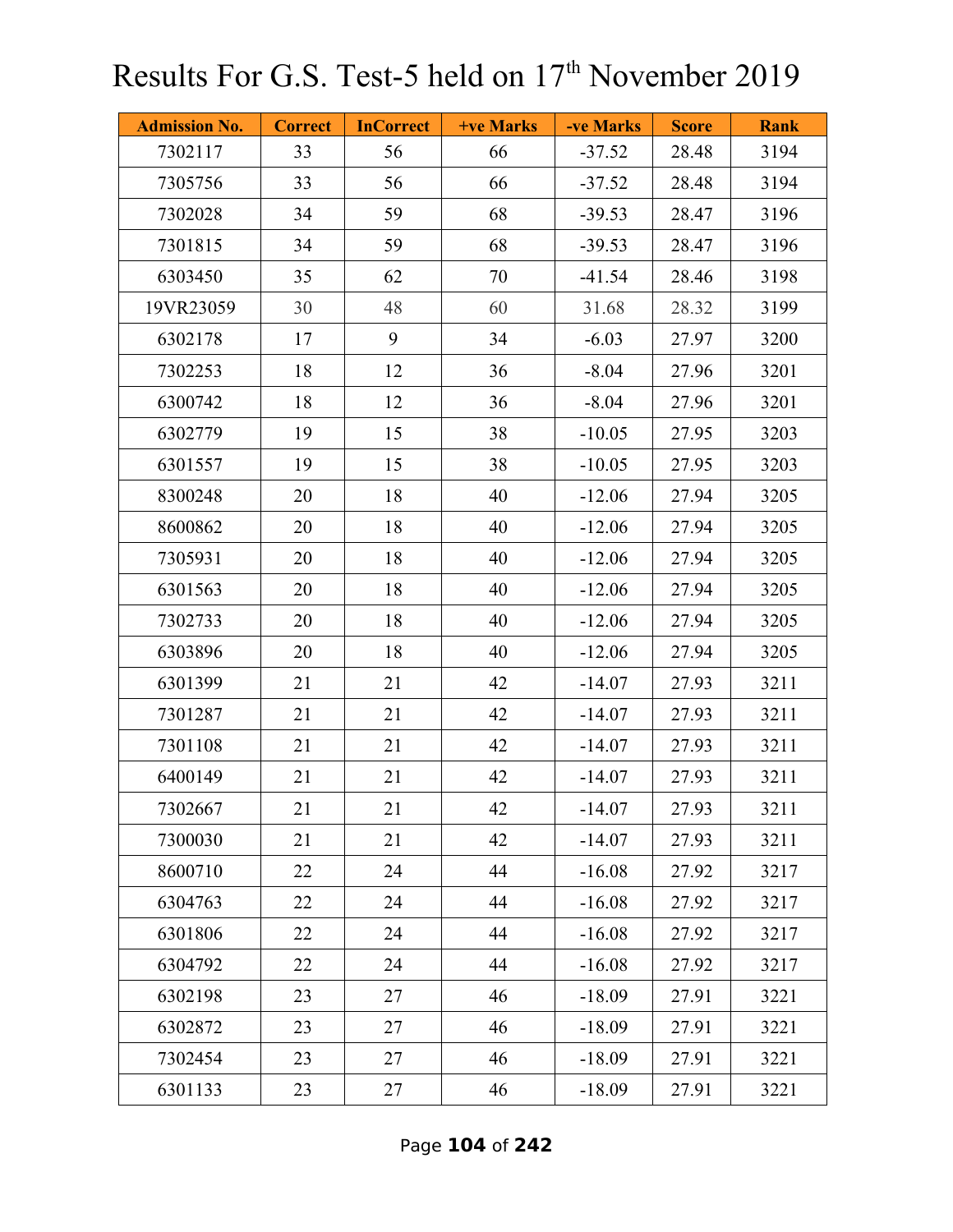| <b>Admission No.</b> | <b>Correct</b> | <b>InCorrect</b> | <b>+ve Marks</b> | -ve Marks | <b>Score</b> | <b>Rank</b> |
|----------------------|----------------|------------------|------------------|-----------|--------------|-------------|
| 7307348              | 23             | 27               | 46               | $-18.09$  | 27.91        | 3221        |
| 7300813              | 23             | 27               | 46               | $-18.09$  | 27.91        | 3221        |
| 6303498              | 23             | 27               | 46               | $-18.09$  | 27.91        | 3221        |
| 8301509              | 23             | 27               | 46               | $-18.09$  | 27.91        | 3221        |
| 8301563              | 23             | 27               | 46               | $-18.09$  | 27.91        | 3221        |
| 7306970              | 24             | 30               | 48               | $-20.1$   | 27.9         | 3230        |
| 8600417              | 24             | 30               | 48               | $-20.1$   | 27.9         | 3230        |
| 8302301              | 24             | 30               | 48               | $-20.1$   | 27.9         | 3230        |
| 6304035              | 24             | 30               | 48               | $-20.1$   | 27.9         | 3230        |
| 8600462              | 24             | 30               | 48               | $-20.1$   | 27.9         | 3230        |
| 6301518              | 25             | 33               | 50               | $-22.11$  | 27.89        | 3235        |
| 7301412              | 25             | 33               | 50               | $-22.11$  | 27.89        | 3235        |
| 7307137              | 25             | 33               | 50               | $-22.11$  | 27.89        | 3235        |
| 7301231              | 26             | 36               | 52               | $-24.12$  | 27.88        | 3238        |
| 7307379              | 26             | 36               | 52               | $-24.12$  | 27.88        | 3238        |
| 6303941              | 26             | 36               | 52               | $-24.12$  | 27.88        | 3238        |
| 8300231              | 26             | 36               | 52               | $-24.12$  | 27.88        | 3238        |
| 6302587              | 26             | 36               | 52               | $-24.12$  | 27.88        | 3238        |
| 6304909              | 26             | 36               | 52               | $-24.12$  | 27.88        | 3238        |
| 8600019              | 27             | 39               | 54               | $-26.13$  | 27.87        | 3244        |
| 8600300              | 27             | 39               | 54               | $-26.13$  | 27.87        | 3244        |
| 6302411              | 28             | 42               | 56               | $-28.14$  | 27.86        | 3246        |
| 7307129              | 28             | 42               | 56               | $-28.14$  | 27.86        | 3246        |
| 6303256              | 28             | 42               | 56               | $-28.14$  | 27.86        | 3246        |
| 7303472              | 28             | 42               | 56               | $-28.14$  | 27.86        | 3246        |
| 6304053              | 29             | 45               | 58               | $-30.15$  | 27.85        | 3250        |
| 8302315              | 29             | 45               | 58               | $-30.15$  | 27.85        | 3250        |
| 6304984              | 29             | 45               | 58               | $-30.15$  | 27.85        | 3250        |
| 6304098              | 29             | 45               | 58               | $-30.15$  | 27.85        | 3250        |
| 7302004              | 29             | 45               | 58               | $-30.15$  | 27.85        | 3250        |
| 6302797              | 29             | 45               | 58               | $-30.15$  | 27.85        | 3250        |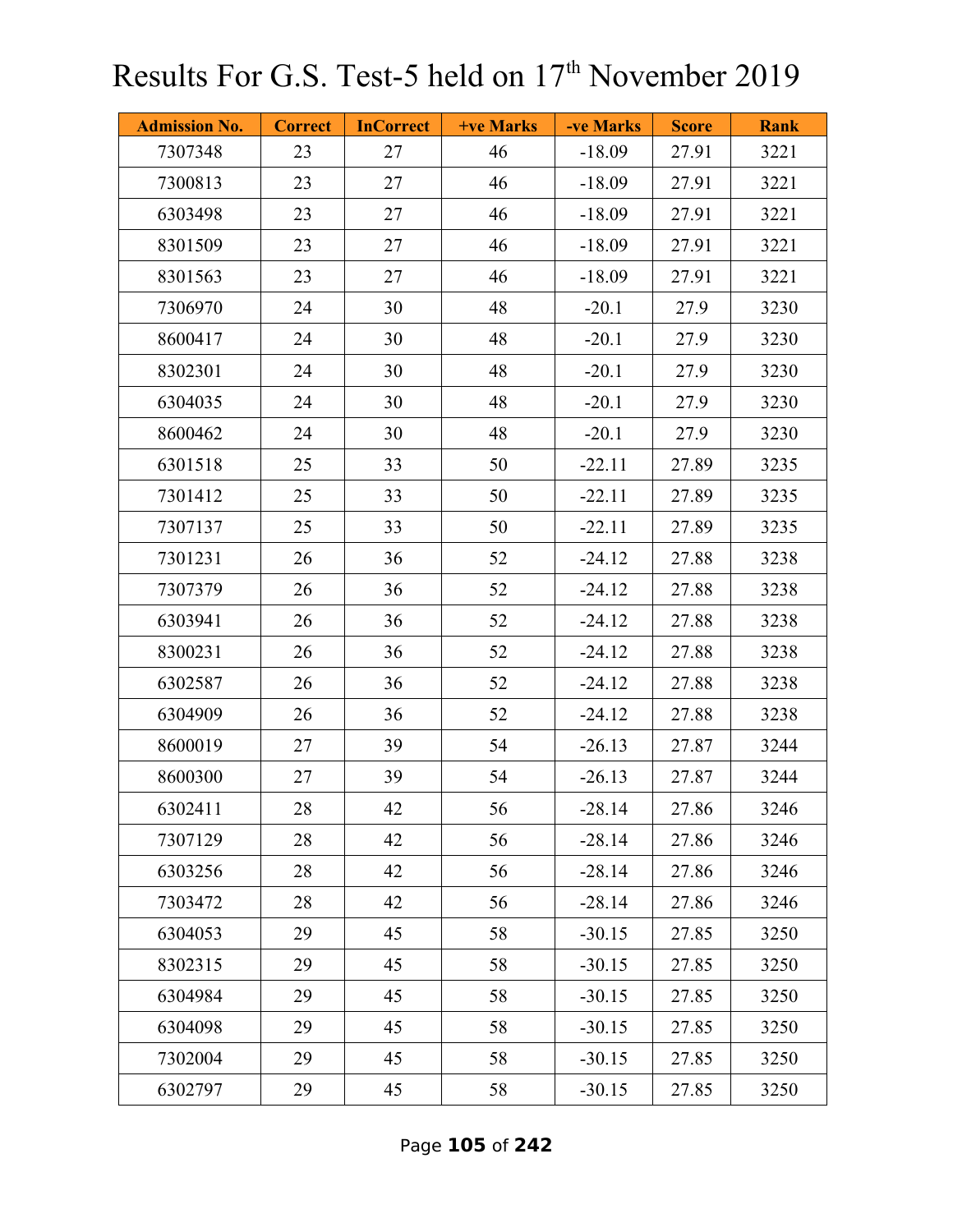| <b>Admission No.</b> | <b>Correct</b> | <b>InCorrect</b> | +ve Marks | -ve Marks | <b>Score</b> | <b>Rank</b> |
|----------------------|----------------|------------------|-----------|-----------|--------------|-------------|
| 7302138              | 30             | 48               | 60        | $-32.16$  | 27.84        | 3256        |
| 6303736              | 30             | 48               | 60        | $-32.16$  | 27.84        | 3256        |
| 6304491              | 30             | 48               | 60        | $-32.16$  | 27.84        | 3256        |
| 6303654              | 30             | 48               | 60        | $-32.16$  | 27.84        | 3256        |
| 8300665              | 31             | 51               | 62        | $-34.17$  | 27.83        | 3260        |
| 8600067              | 31             | 51               | 62        | $-34.17$  | 27.83        | 3260        |
| 6304337              | 31             | 51               | 62        | $-34.17$  | 27.83        | 3260        |
| 6304685              | 31             | 51               | 62        | $-34.17$  | 27.83        | 3260        |
| 7300494              | 32             | 54               | 64        | $-36.18$  | 27.82        | 3264        |
| 6301700              | 35             | 63               | 70        | $-42.21$  | 27.79        | 3265        |
| 6300327              | 15             | $\overline{4}$   | 30        | $-2.68$   | 27.32        | 3266        |
| 8300425              | 16             | $\tau$           | 32        | $-4.69$   | 27.31        | 3267        |
| 6300748              | 18             | 13               | 36        | $-8.71$   | 27.29        | 3268        |
| 8300741              | 19             | 16               | 38        | $-10.72$  | 27.28        | 3269        |
| 7307934              | 19             | 16               | 38        | $-10.72$  | 27.28        | 3269        |
| 6303078              | 20             | 19               | 40        | $-12.73$  | 27.27        | 3271        |
| 8600637              | 20             | 19               | 40        | $-12.73$  | 27.27        | 3271        |
| 7305032              | 20             | 19               | 40        | $-12.73$  | 27.27        | 3271        |
| 7302098              | 20             | 19               | 40        | $-12.73$  | 27.27        | 3271        |
| 6306220              | 20             | 19               | 40        | $-12.73$  | 27.27        | 3271        |
| 7300558              | 21             | 22               | 42        | $-14.74$  | 27.26        | 3276        |
| 6303818              | 21             | 22               | 42        | $-14.74$  | 27.26        | 3276        |
| 7301293              | 21             | 22               | 42        | $-14.74$  | 27.26        | 3276        |
| 7301553              | 21             | 22               | 42        | $-14.74$  | 27.26        | 3276        |
| 8600630              | 21             | 22               | 42        | $-14.74$  | 27.26        | 3276        |
| 7301191              | 21             | 22               | 42        | $-14.74$  | 27.26        | 3276        |
| 7304675              | 21             | 22               | 42        | $-14.74$  | 27.26        | 3276        |
| 7301806              | 22             | 25               | 44        | $-16.75$  | 27.25        | 3283        |
| 6300208              | 22             | 25               | 44        | $-16.75$  | 27.25        | 3283        |
| 8600145              | 22             | 25               | 44        | $-16.75$  | 27.25        | 3283        |
| 7300660              | 22             | 25               | 44        | $-16.75$  | 27.25        | 3283        |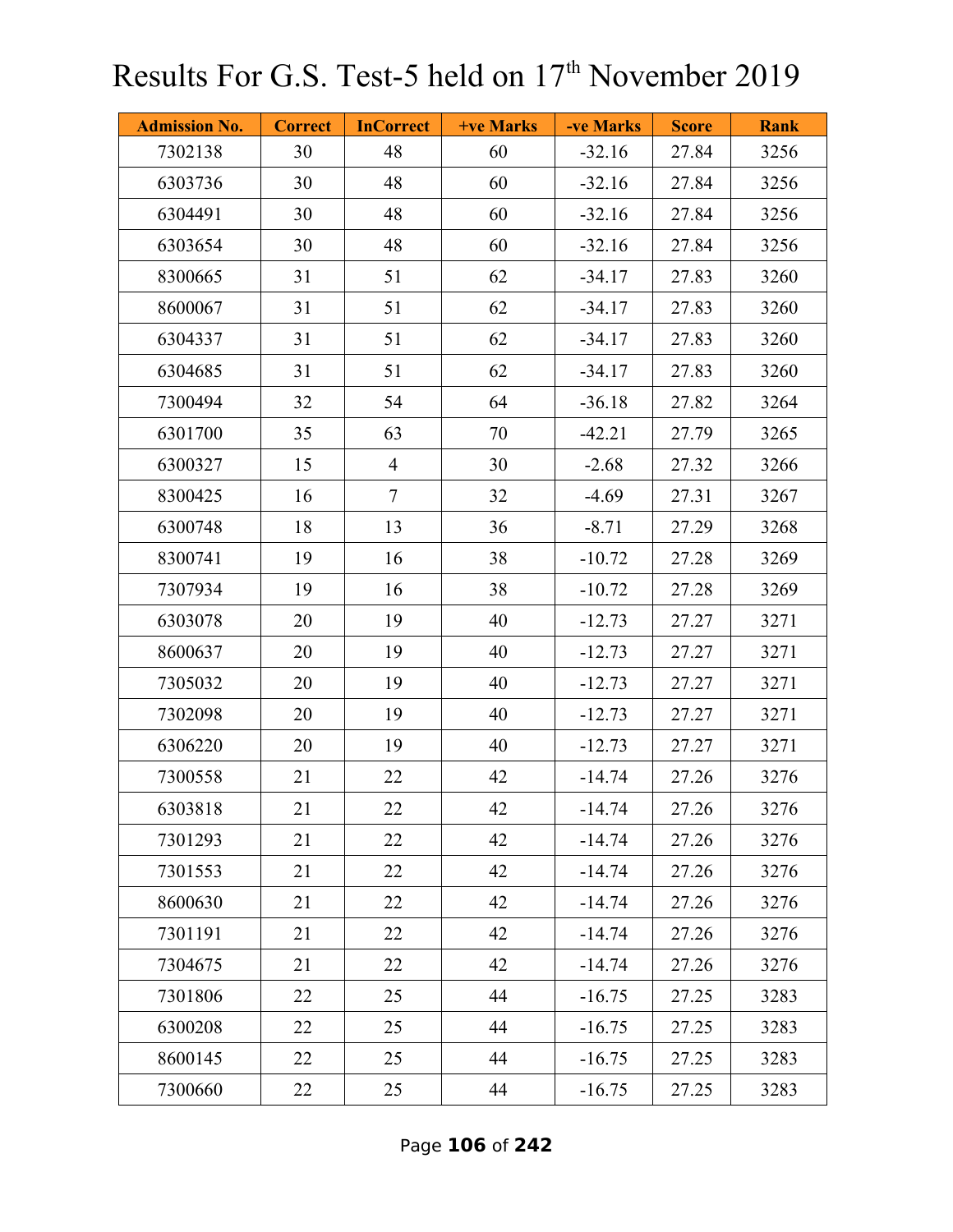| <b>Admission No.</b> | <b>Correct</b> | <b>InCorrect</b> | +ve Marks | -ve Marks | <b>Score</b> | <b>Rank</b> |
|----------------------|----------------|------------------|-----------|-----------|--------------|-------------|
| 6304338              | 22             | 25               | 44        | $-16.75$  | 27.25        | 3283        |
| 7307311              | 22             | 25               | 44        | $-16.75$  | 27.25        | 3283        |
| 6304214              | 22             | 25               | 44        | $-16.75$  | 27.25        | 3283        |
| 7300797              | 23             | 28               | 46        | $-18.76$  | 27.24        | 3290        |
| 7300886              | 23             | 28               | 46        | $-18.76$  | 27.24        | 3290        |
| 7307567              | 23             | 28               | 46        | $-18.76$  | 27.24        | 3290        |
| 7303916              | 23             | 28               | 46        | $-18.76$  | 27.24        | 3290        |
| 6302447              | 23             | 28               | 46        | $-18.76$  | 27.24        | 3290        |
| 8302240              | 23             | 28               | 46        | $-18.76$  | 27.24        | 3290        |
| 8302670              | 23             | 28               | 46        | $-18.76$  | 27.24        | 3290        |
| 6301733              | 23             | 28               | 46        | $-18.76$  | 27.24        | 3290        |
| 6300884              | 24             | 31               | 48        | $-20.77$  | 27.23        | 3298        |
| 7302089              | 24             | 31               | 48        | $-20.77$  | 27.23        | 3298        |
| 6305407              | 24             | 31               | 48        | $-20.77$  | 27.23        | 3298        |
| 7304283              | 24             | 31               | 48        | $-20.77$  | 27.23        | 3298        |
| 8600195              | 24             | 31               | 48        | $-20.77$  | 27.23        | 3298        |
| 8303699              | 24             | 31               | 48        | $-20.77$  | 27.23        | 3298        |
| 7305730              | 24             | 31               | 48        | $-20.77$  | 27.23        | 3298        |
| 8303411              | 25             | 34               | 50        | $-22.78$  | 27.22        | 3305        |
| 6305587              | 25             | 34               | 50        | $-22.78$  | 27.22        | 3305        |
| 6300891              | 25             | 34               | 50        | $-22.78$  | 27.22        | 3305        |
| 7300148              | 25             | 34               | 50        | $-22.78$  | 27.22        | 3305        |
| 6305482              | 25             | 34               | 50        | $-22.78$  | 27.22        | 3305        |
| 6304980              | 25             | 34               | 50        | $-22.78$  | 27.22        | 3305        |
| 6304730              | 25             | 34               | 50        | $-22.78$  | 27.22        | 3305        |
| 6305434              | 25             | 34               | 50        | $-22.78$  | 27.22        | 3305        |
| 6304310              | 25             | 34               | 50        | $-22.78$  | 27.22        | 3305        |
| 7304049              | 26             | 37               | 52        | $-24.79$  | 27.21        | 3314        |
| 6302452              | 26             | 37               | 52        | $-24.79$  | 27.21        | 3314        |
| 8301519              | 26             | 37               | 52        | $-24.79$  | 27.21        | 3314        |
| 6303614              | 26             | 37               | 52        | $-24.79$  | 27.21        | 3314        |

Page **107** of **242**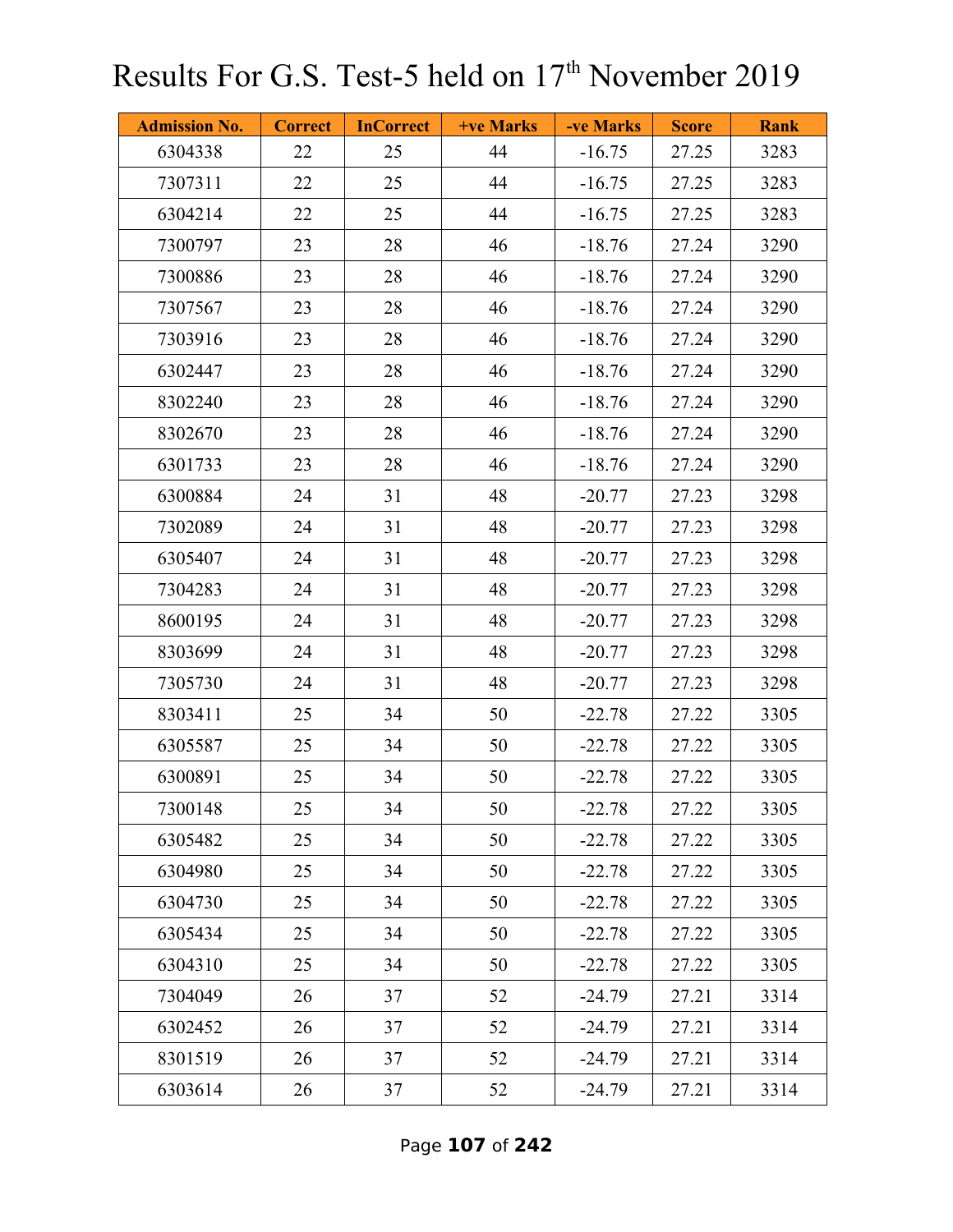| <b>Admission No.</b> | <b>Correct</b> | <b>InCorrect</b> | <b>+ve Marks</b> | -ve Marks | <b>Score</b> | <b>Rank</b> |
|----------------------|----------------|------------------|------------------|-----------|--------------|-------------|
| 6304354              | 26             | 37               | 52               | $-24.79$  | 27.21        | 3314        |
| 7304445              | 27             | 40               | 54               | $-26.8$   | 27.2         | 3319        |
| 7302479              | 27             | 40               | 54               | $-26.8$   | 27.2         | 3319        |
| 6303028              | 27             | 40               | 54               | $-26.8$   | 27.2         | 3319        |
| 6301890              | 27             | 40               | 54               | $-26.8$   | 27.2         | 3319        |
| 6303087              | 27             | 40               | 54               | $-26.8$   | 27.2         | 3319        |
| 7300186              | 27             | 40               | 54               | $-26.8$   | 27.2         | 3319        |
| 7304769              | 27             | 40               | 54               | $-26.8$   | 27.2         | 3319        |
| 6304387              | 28             | 43               | 56               | $-28.81$  | 27.19        | 3326        |
| 6303991              | 28             | 43               | 56               | $-28.81$  | 27.19        | 3326        |
| 6300547              | 28             | 43               | 56               | $-28.81$  | 27.19        | 3326        |
| 7307454              | 29             | 46               | 58               | $-30.82$  | 27.18        | 3329        |
| 8303533              | 29             | 46               | 58               | $-30.82$  | 27.18        | 3329        |
| 8600326              | 29             | 46               | 58               | $-30.82$  | 27.18        | 3329        |
| 7301593              | 29             | 46               | 58               | $-30.82$  | 27.18        | 3329        |
| 6303076              | 29             | 46               | 58               | $-30.82$  | 27.18        | 3329        |
| 7301444              | 29             | 46               | 58               | $-30.82$  | 27.18        | 3329        |
| 7301219              | 29             | 46               | 58               | $-30.82$  | 27.18        | 3329        |
| 6301972              | 30             | 49               | 60               | $-32.83$  | 27.17        | 3336        |
| 8300140              | 30             | 49               | 60               | $-32.83$  | 27.17        | 3336        |
| 6304442              | 30             | 49               | 60               | $-32.83$  | 27.17        | 3336        |
| 6300143              | 31             | 52               | 62               | $-34.84$  | 27.16        | 3339        |
| 6302823              | 31             | 52               | 62               | $-34.84$  | 27.16        | 3339        |
| 6301713              | 31             | 52               | 62               | $-34.84$  | 27.16        | 3339        |
| 6305958              | 31             | 52               | 62               | $-34.84$  | 27.16        | 3339        |
| 7301694              | 31             | 52               | 62               | $-34.84$  | 27.16        | 3339        |
| 7301318              | 31             | 52               | 62               | $-34.84$  | 27.16        | 3339        |
| 7304116              | 34             | 61               | 68               | $-40.87$  | 27.13        | 3345        |
| 7301614              | 34             | 61               | 68               | $-40.87$  | 27.13        | 3345        |
| 8302557              | 35             | 64               | 70               | $-42.88$  | 27.12        | 3347        |
| 19VR22430            | 26             | 38               | 52               | 25.08     | 26.92        | 3348        |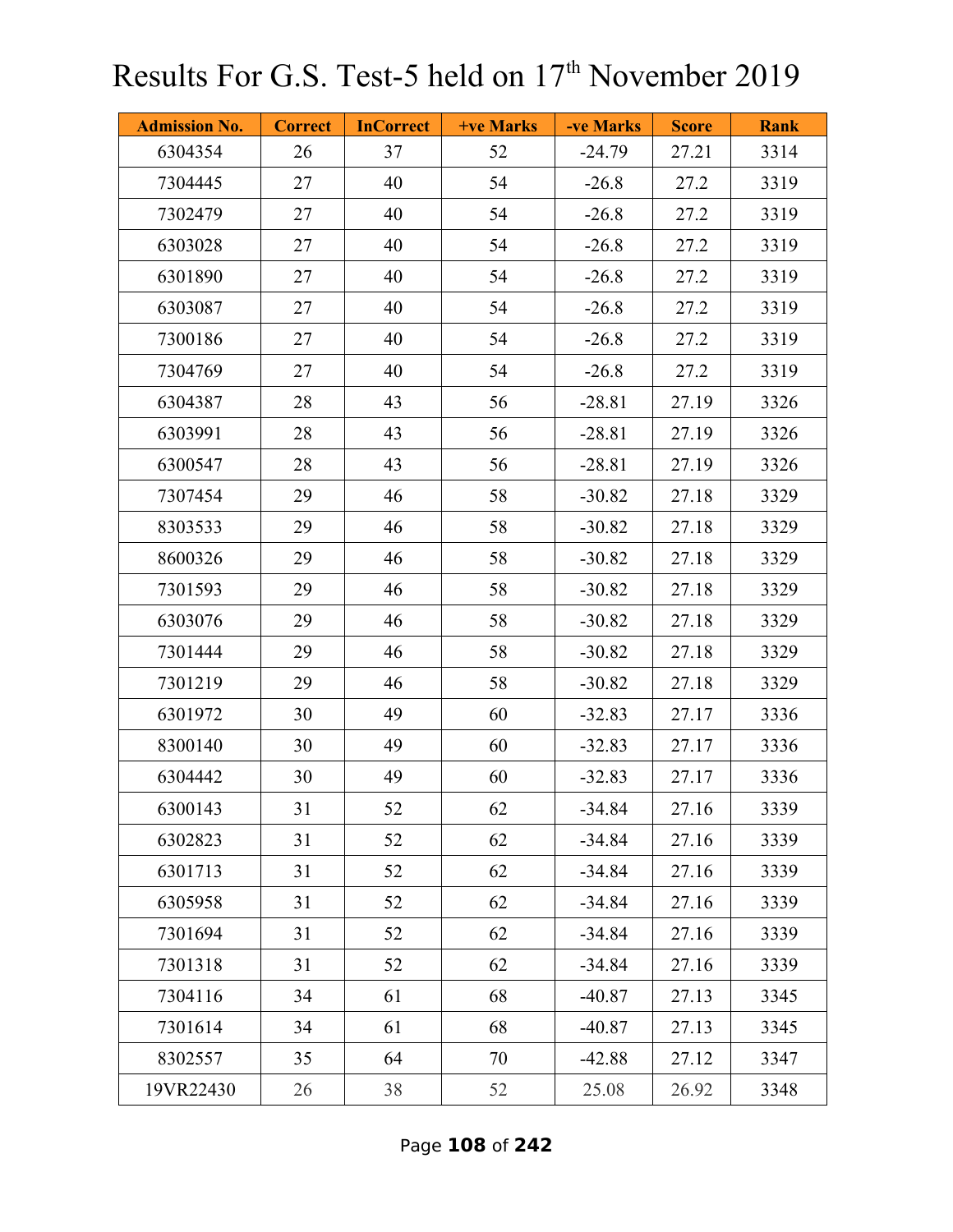| <b>Admission No.</b> | <b>Correct</b> | <b>InCorrect</b> | <b>+ve Marks</b> | -ve Marks | <b>Score</b> | <b>Rank</b> |
|----------------------|----------------|------------------|------------------|-----------|--------------|-------------|
| 8301231              | 15             | 5                | 30               | $-3.35$   | 26.65        | 3349        |
| 8302178              | 15             | 5                | 30               | $-3.35$   | 26.65        | 3349        |
| 7302154              | 15             | 5                | 30               | $-3.35$   | 26.65        | 3349        |
| 8300098              | 16             | 8                | 32               | $-5.36$   | 26.64        | 3352        |
| 7305191              | 16             | $8\,$            | 32               | $-5.36$   | 26.64        | 3352        |
| 7305876              | 16             | 8                | 32               | $-5.36$   | 26.64        | 3352        |
| 6305124              | 16             | 8                | 32               | $-5.36$   | 26.64        | 3352        |
| 6302891              | 17             | 11               | 34               | $-7.37$   | 26.63        | 3356        |
| 6305320              | 18             | 14               | 36               | $-9.38$   | 26.62        | 3357        |
| 7300957              | 18             | 14               | 36               | $-9.38$   | 26.62        | 3357        |
| 8300769              | 18             | 14               | 36               | $-9.38$   | 26.62        | 3357        |
| 6307201              | 19             | 17               | 38               | $-11.39$  | 26.61        | 3360        |
| 6300356              | 19             | 17               | 38               | $-11.39$  | 26.61        | 3360        |
| 8300205              | 19             | 17               | 38               | $-11.39$  | 26.61        | 3360        |
| 6301107              | 19             | 17               | 38               | $-11.39$  | 26.61        | 3360        |
| 7304002              | 19             | 17               | 38               | $-11.39$  | 26.61        | 3360        |
| 7301671              | 20             | 20               | 40               | $-13.4$   | 26.6         | 3365        |
| 6303779              | 20             | 20               | 40               | $-13.4$   | 26.6         | 3365        |
| 6304928              | 20             | 20               | 40               | $-13.4$   | 26.6         | 3365        |
| 7305439              | 20             | 20               | 40               | $-13.4$   | 26.6         | 3365        |
| 6305590              | 20             | 20               | 40               | $-13.4$   | 26.6         | 3365        |
| 8302874              | 20             | 20               | 40               | $-13.4$   | 26.6         | 3365        |
| 8301448              | 21             | 23               | 42               | $-15.41$  | 26.59        | 3371        |
| 6302983              | 21             | 23               | 42               | $-15.41$  | 26.59        | 3371        |
| 6303605              | 21             | 23               | 42               | $-15.41$  | 26.59        | 3371        |
| 7308023              | 21             | 23               | 42               | $-15.41$  | 26.59        | 3371        |
| 6300215              | 21             | 23               | 42               | $-15.41$  | 26.59        | 3371        |
| 6305700              | 21             | 23               | 42               | $-15.41$  | 26.59        | 3371        |
| 7302709              | 21             | 23               | 42               | $-15.41$  | 26.59        | 3371        |
| 7302118              | 21             | 23               | 42               | $-15.41$  | 26.59        | 3371        |
| 7301740              | 22             | 26               | 44               | $-17.42$  | 26.58        | 3379        |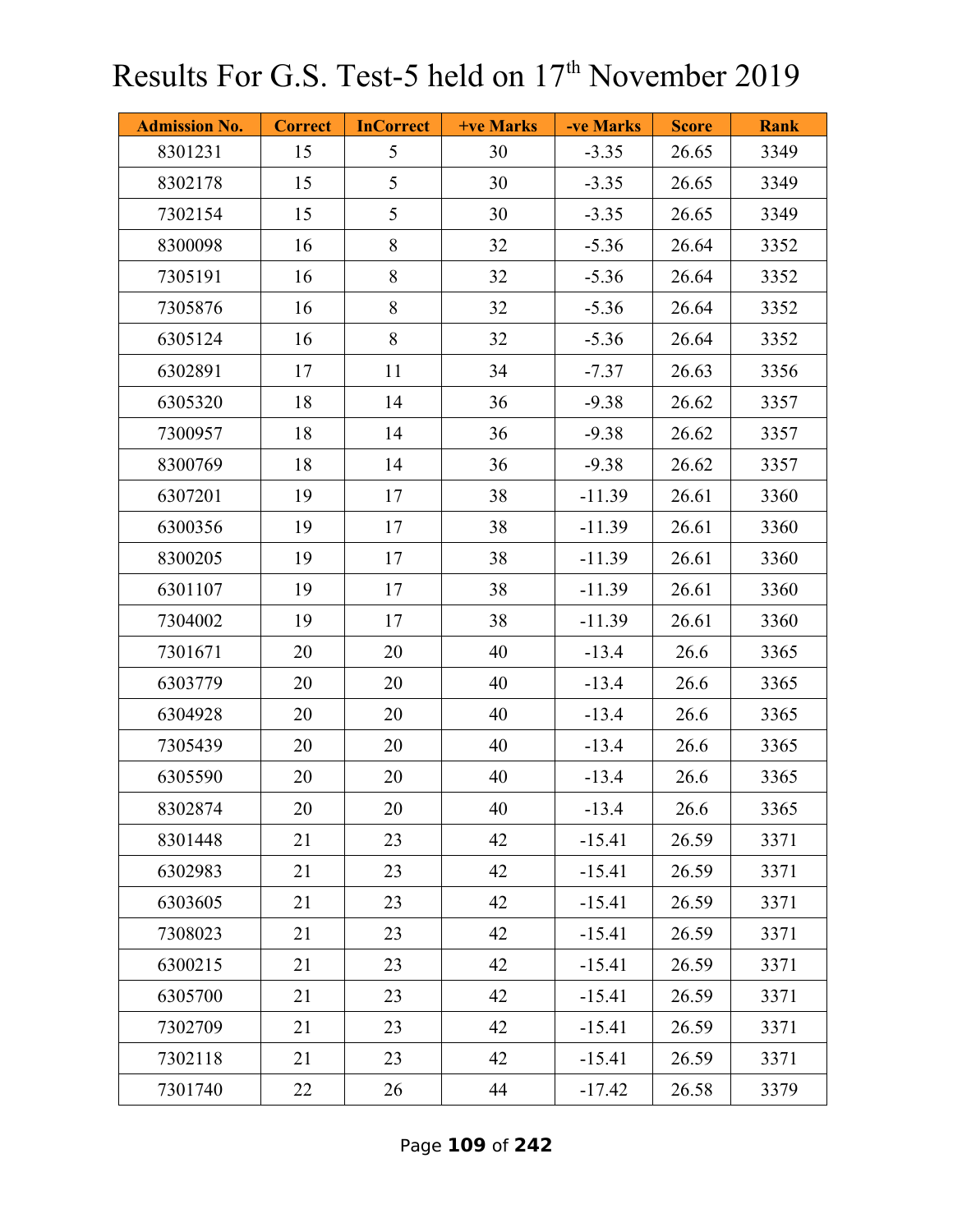| <b>Admission No.</b> | <b>Correct</b> | <b>InCorrect</b> | <b>+ve Marks</b> | -ve Marks | <b>Score</b> | <b>Rank</b> |
|----------------------|----------------|------------------|------------------|-----------|--------------|-------------|
| 7304482              | 22             | 26               | 44               | $-17.42$  | 26.58        | 3379        |
| 6301183              | 22             | 26               | 44               | $-17.42$  | 26.58        | 3379        |
| 6300366              | 22             | 26               | 44               | $-17.42$  | 26.58        | 3379        |
| 7305828              | 23             | 29               | 46               | $-19.43$  | 26.57        | 3383        |
| 6305263              | 23             | 29               | 46               | $-19.43$  | 26.57        | 3383        |
| 6302333              | 23             | 29               | 46               | $-19.43$  | 26.57        | 3383        |
| 7305025              | 23             | 29               | 46               | $-19.43$  | 26.57        | 3383        |
| 7300204              | 23             | 29               | 46               | $-19.43$  | 26.57        | 3383        |
| 6301350              | 23             | 29               | 46               | $-19.43$  | 26.57        | 3383        |
| 6301231              | 24             | 32               | 48               | $-21.44$  | 26.56        | 3389        |
| 7302174              | 24             | 32               | 48               | $-21.44$  | 26.56        | 3389        |
| 6302960              | 24             | 32               | 48               | $-21.44$  | 26.56        | 3389        |
| 6302937              | 24             | 32               | 48               | $-21.44$  | 26.56        | 3389        |
| 6300530              | 24             | 32               | 48               | $-21.44$  | 26.56        | 3389        |
| 7304994              | 24             | 32               | 48               | $-21.44$  | 26.56        | 3389        |
| 7302809              | 24             | 32               | 48               | $-21.44$  | 26.56        | 3389        |
| 6303490              | 25             | 35               | 50               | $-23.45$  | 26.55        | 3396        |
| 7301926              | 25             | 35               | 50               | $-23.45$  | 26.55        | 3396        |
| 6300699              | 25             | 35               | 50               | $-23.45$  | 26.55        | 3396        |
| 8300087              | 25             | 35               | 50               | $-23.45$  | 26.55        | 3396        |
| 6300815              | 25             | 35               | 50               | $-23.45$  | 26.55        | 3396        |
| 7300940              | 25             | 35               | 50               | $-23.45$  | 26.55        | 3396        |
| 7304180              | 25             | 35               | 50               | $-23.45$  | 26.55        | 3396        |
| 7306055              | 25             | 35               | 50               | $-23.45$  | 26.55        | 3396        |
| 6301450              | 26             | 38               | 52               | $-25.46$  | 26.54        | 3404        |
| 7302285              | 26             | 38               | 52               | $-25.46$  | 26.54        | 3404        |
| 7302012              | 26             | 38               | 52               | $-25.46$  | 26.54        | 3404        |
| 7301666              | 26             | 38               | 52               | $-25.46$  | 26.54        | 3404        |
| 6301081              | 26             | 38               | 52               | $-25.46$  | 26.54        | 3404        |
| 7307219              | 27             | 41               | 54               | $-27.47$  | 26.53        | 3409        |
| 6304515              | 27             | 41               | 54               | $-27.47$  | 26.53        | 3409        |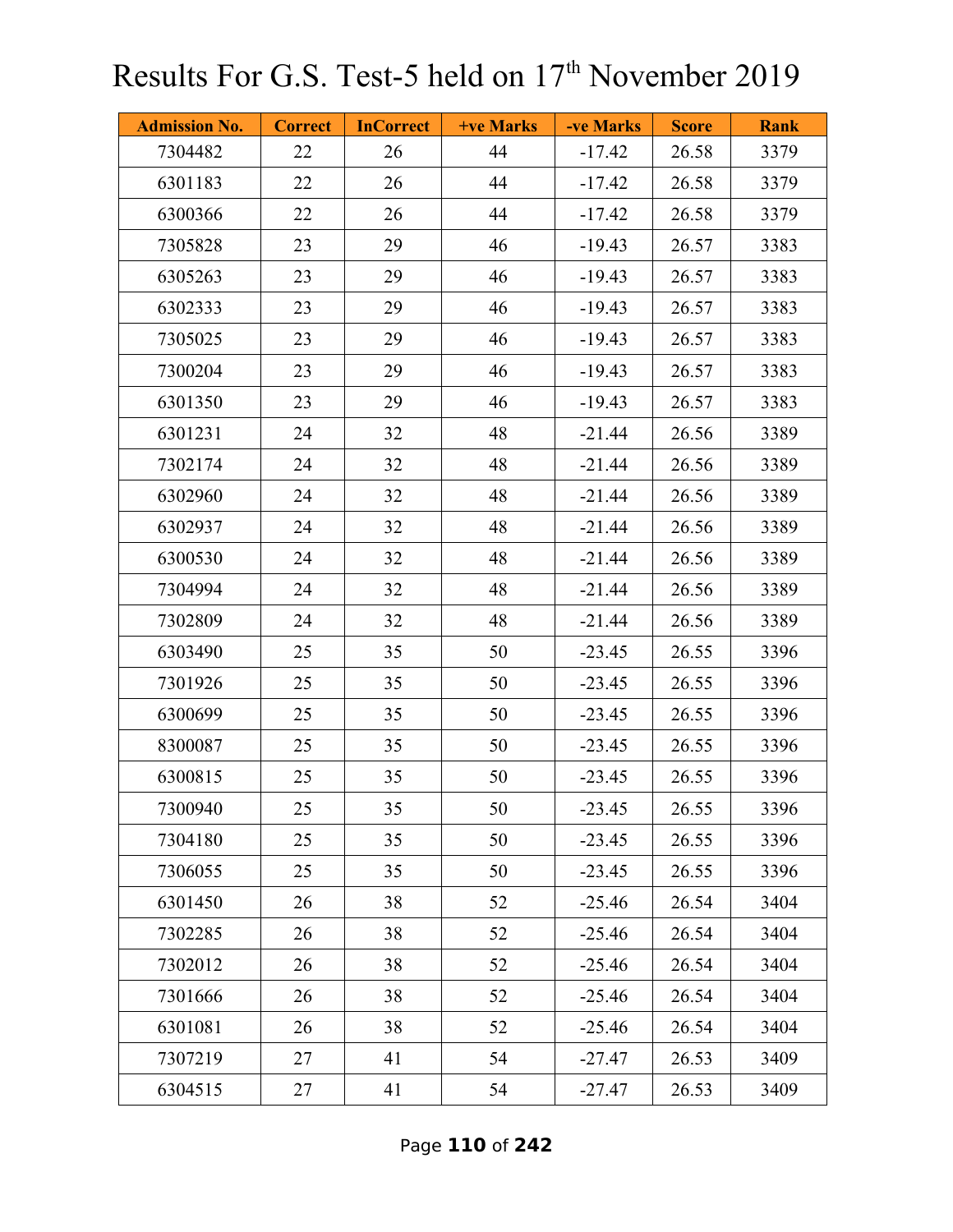| <b>Admission No.</b> | <b>Correct</b> | <b>InCorrect</b> | <b>+ve Marks</b> | -ve Marks | <b>Score</b> | <b>Rank</b> |
|----------------------|----------------|------------------|------------------|-----------|--------------|-------------|
| 7300658              | 27             | 41               | 54               | $-27.47$  | 26.53        | 3409        |
| 7307304              | 27             | 41               | 54               | $-27.47$  | 26.53        | 3409        |
| 8301956              | 27             | 41               | 54               | $-27.47$  | 26.53        | 3409        |
| 8300512              | 27             | 41               | 54               | $-27.47$  | 26.53        | 3409        |
| 6305778              | 27             | 41               | 54               | $-27.47$  | 26.53        | 3409        |
| 7305803              | 28             | 44               | 56               | $-29.48$  | 26.52        | 3416        |
| 7305069              | 28             | 44               | 56               | $-29.48$  | 26.52        | 3416        |
| 6305669              | 29             | 47               | 58               | $-31.49$  | 26.51        | 3418        |
| 7304120              | 29             | 47               | 58               | $-31.49$  | 26.51        | 3418        |
| 8600051              | 29             | 47               | 58               | $-31.49$  | 26.51        | 3418        |
| 6304158              | 29             | 47               | 58               | $-31.49$  | 26.51        | 3418        |
| 7302412              | 29             | 47               | 58               | $-31.49$  | 26.51        | 3418        |
| 6303986              | 29             | 47               | 58               | $-31.49$  | 26.51        | 3418        |
| 7302649              | 30             | 50               | 60               | $-33.5$   | 26.5         | 3424        |
| 7300796              | 31             | 53               | 62               | $-35.51$  | 26.49        | 3425        |
| 6300288              | 31             | 53               | 62               | $-35.51$  | 26.49        | 3425        |
| 8303380              | 32             | 56               | 64               | $-37.52$  | 26.48        | 3427        |
| 6306047              | 32             | 56               | 64               | $-37.52$  | 26.48        | 3427        |
| 7307893              | 34             | 62               | 68               | $-41.54$  | 26.46        | 3429        |
| 7301883              | 34             | 62               | 68               | $-41.54$  | 26.46        | 3429        |
| 6300258              | 35             | 65               | 70               | $-43.55$  | 26.45        | 3431        |
| 6301598              | 35             | 65               | 70               | $-43.55$  | 26.45        | 3431        |
| 19VR22974            | 33             | 60               | 66               | 39.6      | 26.4         | 3433        |
| 19VR23397            | 29             | 48               | 58               | 31.68     | 26.32        | 3434        |
| 19VR22644            | 22             | 27               | 44               | 17.82     | 26.18        | 3435        |
| 8303004              | 14             | $\overline{3}$   | 28               | $-2.01$   | 25.99        | 3436        |
| 7307358              | 16             | 9                | 32               | $-6.03$   | 25.97        | 3437        |
| 8300623              | 16             | 9                | 32               | $-6.03$   | 25.97        | 3437        |
| 8300049              | 17             | 12               | 34               | $-8.04$   | 25.96        | 3439        |
| 7304287              | 17             | 12               | 34               | $-8.04$   | 25.96        | 3439        |
| 7302040              | 17             | 12               | 34               | $-8.04$   | 25.96        | 3439        |

Page **111** of **242**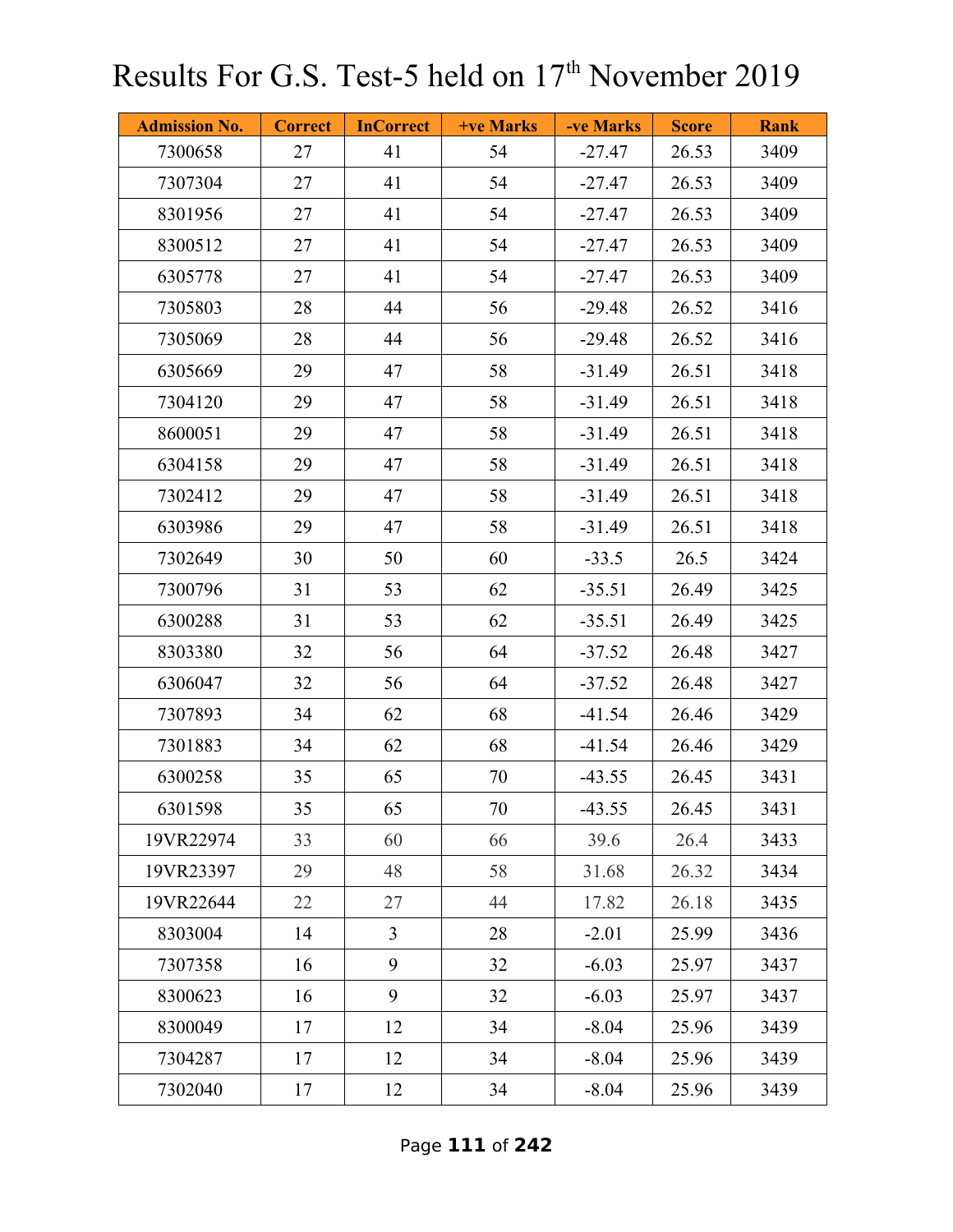| <b>Admission No.</b> | <b>Correct</b> | <b>InCorrect</b> | +ve Marks | -ve Marks | <b>Score</b> | <b>Rank</b> |
|----------------------|----------------|------------------|-----------|-----------|--------------|-------------|
| 6300826              | 17             | 12               | 34        | $-8.04$   | 25.96        | 3439        |
| 7304440              | 18             | 15               | 36        | $-10.05$  | 25.95        | 3443        |
| 6302687              | 18             | 15               | 36        | $-10.05$  | 25.95        | 3443        |
| 8302552              | 18             | 15               | 36        | $-10.05$  | 25.95        | 3443        |
| 8302213              | 18             | 15               | 36        | $-10.05$  | 25.95        | 3443        |
| 6304773              | 18             | 15               | 36        | $-10.05$  | 25.95        | 3443        |
| 6302173              | 18             | 15               | 36        | $-10.05$  | 25.95        | 3443        |
| 7300643              | 19             | 18               | 38        | $-12.06$  | 25.94        | 3449        |
| 6304951              | 19             | 18               | 38        | $-12.06$  | 25.94        | 3449        |
| 8300051              | 19             | 18               | 38        | $-12.06$  | 25.94        | 3449        |
| 8300721              | 19             | 18               | 38        | $-12.06$  | 25.94        | 3449        |
| 8303301              | 19             | 18               | 38        | $-12.06$  | 25.94        | 3449        |
| 7307661              | 20             | 21               | 40        | $-14.07$  | 25.93        | 3454        |
| 6301154              | 20             | 21               | 40        | $-14.07$  | 25.93        | 3454        |
| 7301650              | 20             | 21               | 40        | $-14.07$  | 25.93        | 3454        |
| 6300840              | 20             | 21               | 40        | $-14.07$  | 25.93        | 3454        |
| 8301081              | 20             | 21               | 40        | $-14.07$  | 25.93        | 3454        |
| 7303058              | 20             | 21               | 40        | $-14.07$  | 25.93        | 3454        |
| 6303086              | 20             | 21               | 40        | $-14.07$  | 25.93        | 3454        |
| 6301608              | 20             | 21               | 40        | $-14.07$  | 25.93        | 3454        |
| 7302143              | 21             | 24               | 42        | $-16.08$  | 25.92        | 3462        |
| 6305476              | 21             | 24               | 42        | $-16.08$  | 25.92        | 3462        |
| 7304172              | 21             | 24               | 42        | $-16.08$  | 25.92        | 3462        |
| 6304311              | 21             | 24               | 42        | $-16.08$  | 25.92        | 3462        |
| 7301105              | 21             | 24               | 42        | $-16.08$  | 25.92        | 3462        |
| 6301628              | 21             | 24               | 42        | $-16.08$  | 25.92        | 3462        |
| 7303671              | 21             | 24               | 42        | $-16.08$  | 25.92        | 3462        |
| 8302123              | 21             | 24               | 42        | $-16.08$  | 25.92        | 3462        |
| 8301127              | 22             | 27               | 44        | $-18.09$  | 25.91        | 3470        |
| 8300059              | 22             | 27               | 44        | $-18.09$  | 25.91        | 3470        |
| 7304143              | 22             | 27               | 44        | $-18.09$  | 25.91        | 3470        |

Page **112** of **242**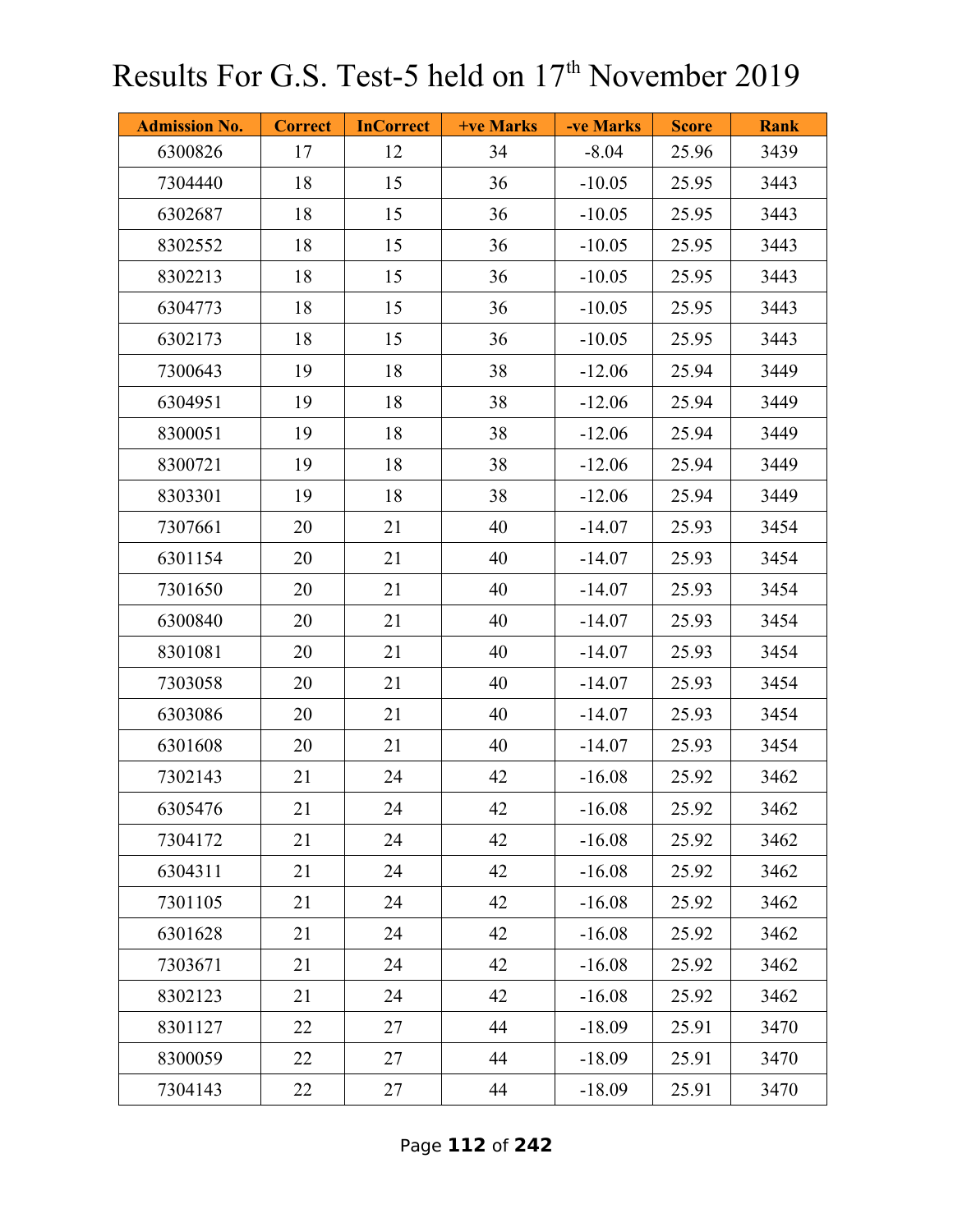| <b>Admission No.</b> | <b>Correct</b> | <b>InCorrect</b> | +ve Marks | -ve Marks | <b>Score</b> | <b>Rank</b> |
|----------------------|----------------|------------------|-----------|-----------|--------------|-------------|
| 7304009              | 22             | 27               | 44        | $-18.09$  | 25.91        | 3470        |
| 7303513              | 22             | 27               | 44        | $-18.09$  | 25.91        | 3470        |
| 7300069              | 22             | 27               | 44        | $-18.09$  | 25.91        | 3470        |
| 8600721              | 22             | 27               | 44        | $-18.09$  | 25.91        | 3470        |
| 7305597              | 22             | 27               | 44        | $-18.09$  | 25.91        | 3470        |
| 6303145              | 22             | 27               | 44        | $-18.09$  | 25.91        | 3470        |
| 8300670              | 22             | 27               | 44        | $-18.09$  | 25.91        | 3470        |
| 6301770              | 23             | 30               | 46        | $-20.1$   | 25.9         | 3480        |
| 7301350              | 23             | 30               | 46        | $-20.1$   | 25.9         | 3480        |
| 6304638              | 23             | 30               | 46        | $-20.1$   | 25.9         | 3480        |
| 7304894              | 23             | 30               | 46        | $-20.1$   | 25.9         | 3480        |
| 6303749              | 23             | 30               | 46        | $-20.1$   | 25.9         | 3480        |
| 8302173              | 23             | 30               | 46        | $-20.1$   | 25.9         | 3480        |
| 6305557              | 23             | 30               | 46        | $-20.1$   | 25.9         | 3480        |
| 6305868              | 24             | 33               | 48        | $-22.11$  | 25.89        | 3487        |
| 6303331              | 24             | 33               | 48        | $-22.11$  | 25.89        | 3487        |
| 7301533              | 24             | 33               | 48        | $-22.11$  | 25.89        | 3487        |
| 6305932              | 24             | 33               | 48        | $-22.11$  | 25.89        | 3487        |
| 6303302              | 24             | 33               | 48        | $-22.11$  | 25.89        | 3487        |
| 7303214              | 24             | 33               | 48        | $-22.11$  | 25.89        | 3487        |
| 6300436              | 25             | 36               | 50        | $-24.12$  | 25.88        | 3493        |
| 7300804              | 25             | 36               | 50        | $-24.12$  | 25.88        | 3493        |
| 7307321              | 25             | 36               | 50        | $-24.12$  | 25.88        | 3493        |
| 7304282              | 25             | 36               | 50        | $-24.12$  | 25.88        | 3493        |
| 6305335              | 25             | 36               | 50        | $-24.12$  | 25.88        | 3493        |
| 6300347              | 25             | 36               | 50        | $-24.12$  | 25.88        | 3493        |
| 7305446              | 25             | 36               | 50        | $-24.12$  | 25.88        | 3493        |
| 7301096              | 25             | 36               | 50        | $-24.12$  | 25.88        | 3493        |
| 6301813              | 25             | 36               | 50        | $-24.12$  | 25.88        | 3493        |
| 8600677              | 25             | 36               | 50        | $-24.12$  | 25.88        | 3493        |
| 7301410              | 25             | 36               | 50        | $-24.12$  | 25.88        | 3493        |

Page **113** of **242**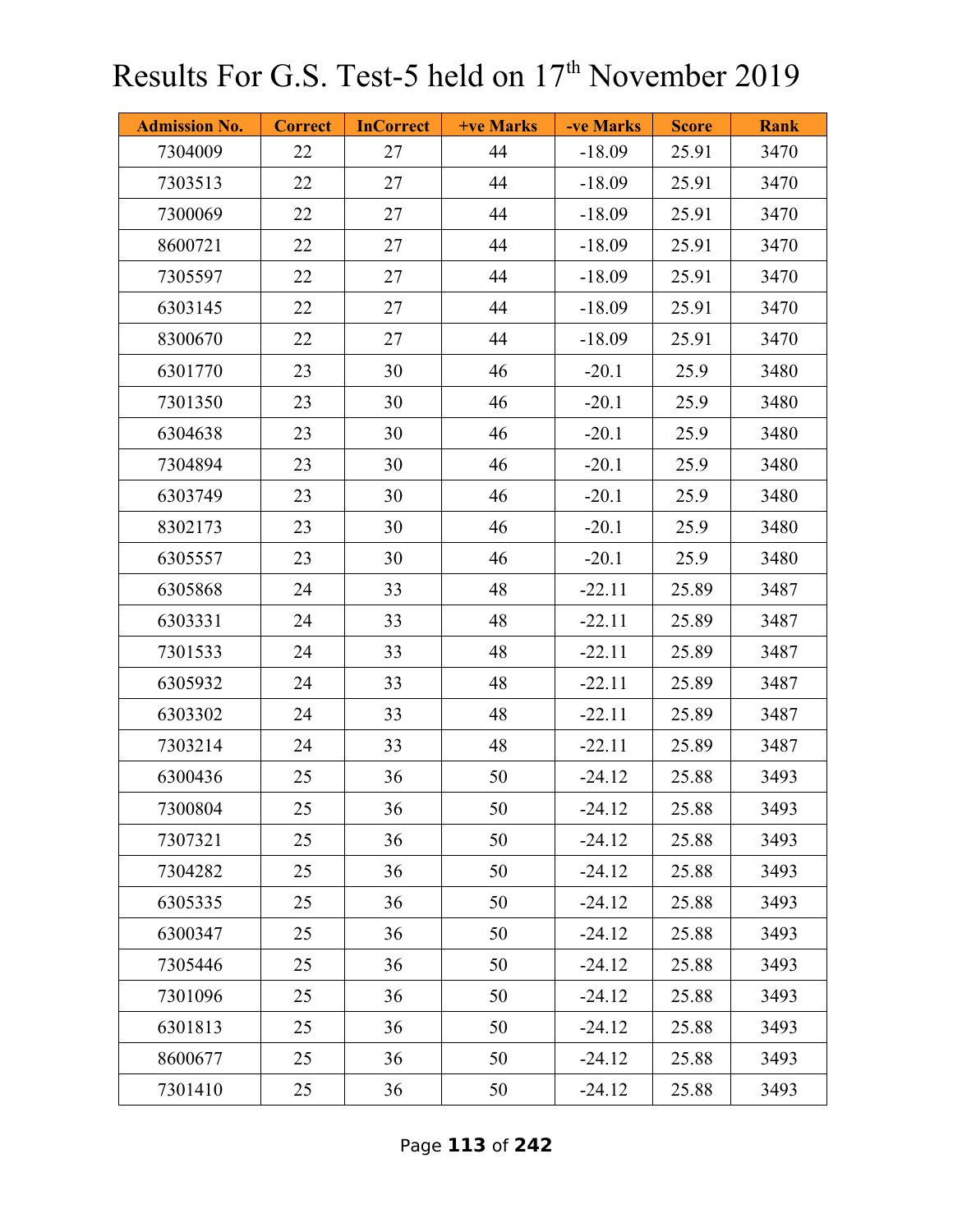| <b>Admission No.</b> | <b>Correct</b> | <b>InCorrect</b> | <b>+ve Marks</b> | -ve Marks | <b>Score</b> | <b>Rank</b> |
|----------------------|----------------|------------------|------------------|-----------|--------------|-------------|
| 7300179              | 25             | 36               | 50               | $-24.12$  | 25.88        | 3493        |
| 6301532              | 26             | 39               | 52               | $-26.13$  | 25.87        | 3505        |
| 7304386              | 26             | 39               | 52               | $-26.13$  | 25.87        | 3505        |
| 6302002              | 26             | 39               | 52               | $-26.13$  | 25.87        | 3505        |
| 1100103              | 26             | 39               | 52               | $-26.13$  | 25.87        | 3505        |
| 7305419              | 26             | 39               | 52               | $-26.13$  | 25.87        | 3505        |
| 7300795              | 27             | 42               | 54               | $-28.14$  | 25.86        | 3510        |
| 7302581              | 27             | 42               | 54               | $-28.14$  | 25.86        | 3510        |
| 6303711              | 27             | 42               | 54               | $-28.14$  | 25.86        | 3510        |
| 6303895              | 27             | 42               | 54               | $-28.14$  | 25.86        | 3510        |
| 6303840              | 27             | 42               | 54               | $-28.14$  | 25.86        | 3510        |
| 7303328              | 28             | 45               | 56               | $-30.15$  | 25.85        | 3515        |
| 8301579              | 28             | 45               | 56               | $-30.15$  | 25.85        | 3515        |
| 8300732              | 28             | 45               | 56               | $-30.15$  | 25.85        | 3515        |
| 7303514              | 28             | 45               | 56               | $-30.15$  | 25.85        | 3515        |
| 8600540              | 28             | 45               | 56               | $-30.15$  | 25.85        | 3515        |
| 7302048              | 28             | 45               | 56               | $-30.15$  | 25.85        | 3515        |
| 8600720              | 28             | 45               | 56               | $-30.15$  | 25.85        | 3515        |
| 7301376              | 28             | 45               | 56               | $-30.15$  | 25.85        | 3515        |
| 7303040              | 28             | 45               | 56               | $-30.15$  | 25.85        | 3515        |
| 7305278              | 29             | 48               | 58               | $-32.16$  | 25.84        | 3524        |
| 6301771              | 30             | 51               | 60               | $-34.17$  | 25.83        | 3525        |
| 6304341              | 32             | 57               | 64               | $-38.19$  | 25.81        | 3526        |
| 8301197              | 15             | $\overline{7}$   | 30               | $-4.69$   | 25.31        | 3527        |
| 7304592              | 16             | 10               | 32               | $-6.7$    | 25.3         | 3528        |
| 7305611              | 17             | 13               | 34               | $-8.71$   | 25.29        | 3529        |
| 8300958              | 18             | 16               | 36               | $-10.72$  | 25.28        | 3530        |
| 7301654              | 18             | 16               | 36               | $-10.72$  | 25.28        | 3530        |
| 8302363              | 18             | 16               | 36               | $-10.72$  | 25.28        | 3530        |
| 7304794              | 19             | 19               | 38               | $-12.73$  | 25.27        | 3533        |
| 7300281              | 19             | 19               | 38               | $-12.73$  | 25.27        | 3533        |

Page **114** of **242**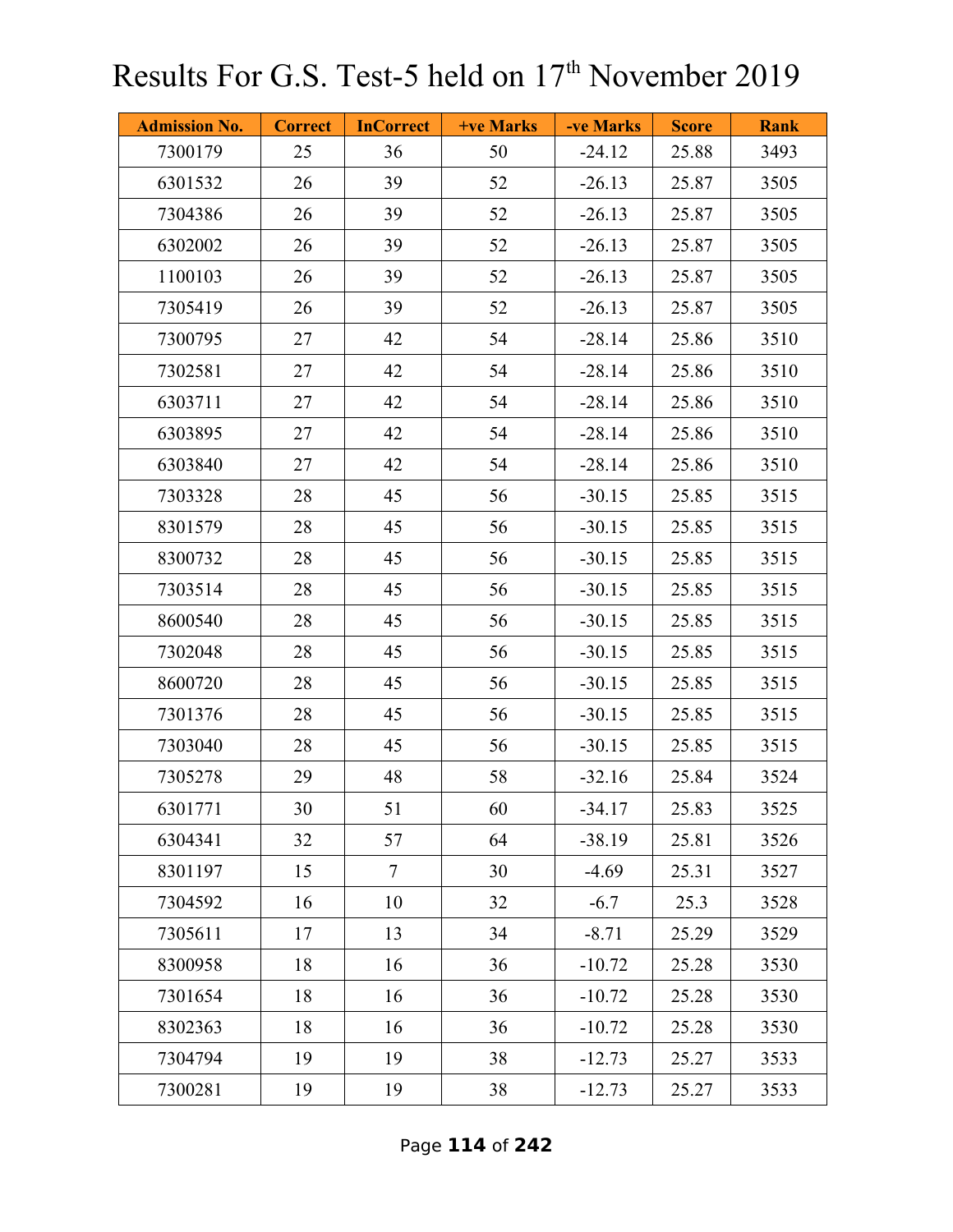| <b>Admission No.</b> | <b>Correct</b> | <b>InCorrect</b> | <b>+ve Marks</b> | -ve Marks | <b>Score</b> | <b>Rank</b> |
|----------------------|----------------|------------------|------------------|-----------|--------------|-------------|
| 8600445              | 19             | 19               | 38               | $-12.73$  | 25.27        | 3533        |
| 7301158              | 19             | 19               | 38               | $-12.73$  | 25.27        | 3533        |
| 6306377              | 19             | 19               | 38               | $-12.73$  | 25.27        | 3533        |
| 6304167              | 19             | 19               | 38               | $-12.73$  | 25.27        | 3533        |
| 7303154              | 20             | 22               | 40               | $-14.74$  | 25.26        | 3539        |
| 7300786              | 20             | 22               | 40               | $-14.74$  | 25.26        | 3539        |
| 6302966              | 21             | 25               | 42               | $-16.75$  | 25.25        | 3541        |
| 1100111              | 21             | 25               | 42               | $-16.75$  | 25.25        | 3541        |
| 6301131              | 21             | 25               | 42               | $-16.75$  | 25.25        | 3541        |
| 8302100              | 21             | 25               | 42               | $-16.75$  | 25.25        | 3541        |
| 6304274              | 21             | 25               | 42               | $-16.75$  | 25.25        | 3541        |
| 7306363              | 21             | 25               | 42               | $-16.75$  | 25.25        | 3541        |
| 8301208              | 21             | 25               | 42               | $-16.75$  | 25.25        | 3541        |
| 8301049              | 22             | 28               | 44               | $-18.76$  | 25.24        | 3548        |
| 7304031              | 22             | 28               | 44               | $-18.76$  | 25.24        | 3548        |
| 7305320              | 22             | 28               | 44               | $-18.76$  | 25.24        | 3548        |
| 7301605              | 22             | 28               | 44               | $-18.76$  | 25.24        | 3548        |
| 6304329              | 22             | 28               | 44               | $-18.76$  | 25.24        | 3548        |
| 6301522              | 22             | 28               | 44               | $-18.76$  | 25.24        | 3548        |
| 6303712              | 23             | 31               | 46               | $-20.77$  | 25.23        | 3554        |
| 6304036              | 23             | 31               | 46               | $-20.77$  | 25.23        | 3554        |
| 6300881              | 23             | 31               | 46               | $-20.77$  | 25.23        | 3554        |
| 6302963              | 23             | 31               | 46               | $-20.77$  | 25.23        | 3554        |
| 7305741              | 23             | 31               | 46               | $-20.77$  | 25.23        | 3554        |
| 8301153              | 23             | 31               | 46               | $-20.77$  | 25.23        | 3554        |
| 7304234              | 23             | 31               | 46               | $-20.77$  | 25.23        | 3554        |
| 6305220              | 23             | 31               | 46               | $-20.77$  | 25.23        | 3554        |
| 8302708              | 23             | 31               | 46               | $-20.77$  | 25.23        | 3554        |
| 6301474              | 23             | 31               | 46               | $-20.77$  | 25.23        | 3554        |
| 7300452              | 23             | 31               | 46               | $-20.77$  | 25.23        | 3554        |
| 6300469              | 24             | 34               | 48               | $-22.78$  | 25.22        | 3565        |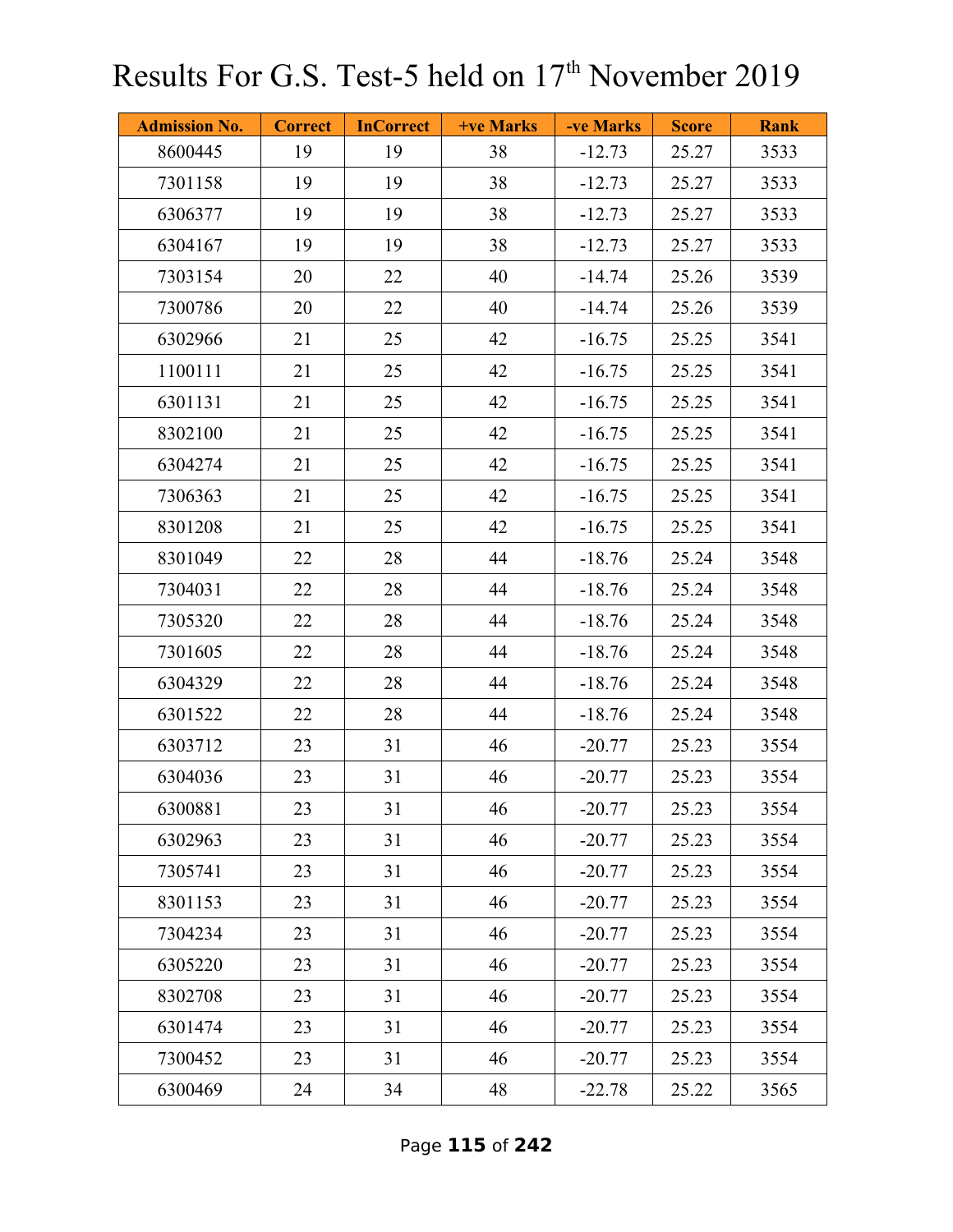| <b>Admission No.</b> | <b>Correct</b> | <b>InCorrect</b> | <b>+ve Marks</b> | -ve Marks | <b>Score</b> | <b>Rank</b> |
|----------------------|----------------|------------------|------------------|-----------|--------------|-------------|
| 8600257              | 24             | 34               | 48               | $-22.78$  | 25.22        | 3565        |
| 7303900              | 24             | 34               | 48               | $-22.78$  | 25.22        | 3565        |
| 6305543              | 24             | 34               | 48               | $-22.78$  | 25.22        | 3565        |
| 7304717              | 24             | 34               | 48               | $-22.78$  | 25.22        | 3565        |
| 6300159              | 24             | 34               | 48               | $-22.78$  | 25.22        | 3565        |
| 7305342              | 24             | 34               | 48               | $-22.78$  | 25.22        | 3565        |
| 7306067              | 24             | 34               | 48               | $-22.78$  | 25.22        | 3565        |
| 6304693              | 24             | 34               | 48               | $-22.78$  | 25.22        | 3565        |
| 7304294              | 24             | 34               | 48               | $-22.78$  | 25.22        | 3565        |
| 7303594              | 25             | 37               | 50               | $-24.79$  | 25.21        | 3575        |
| 7304953              | 25             | 37               | 50               | $-24.79$  | 25.21        | 3575        |
| 6302402              | 25             | 37               | 50               | $-24.79$  | 25.21        | 3575        |
| 1100144              | 25             | 37               | 50               | $-24.79$  | 25.21        | 3575        |
| 6305045              | 25             | 37               | 50               | $-24.79$  | 25.21        | 3575        |
| 6302073              | 25             | 37               | 50               | $-24.79$  | 25.21        | 3575        |
| 7307443              | 25             | 37               | 50               | $-24.79$  | 25.21        | 3575        |
| 7307188              | 26             | 40               | 52               | $-26.8$   | 25.2         | 3582        |
| 7302431              | 26             | 40               | 52               | $-26.8$   | 25.2         | 3582        |
| 6301617              | 26             | 40               | 52               | $-26.8$   | 25.2         | 3582        |
| 7300937              | 26             | 40               | 52               | $-26.8$   | 25.2         | 3582        |
| 6307435              | 26             | 40               | 52               | $-26.8$   | 25.2         | 3582        |
| 6300847              | 27             | 43               | 54               | $-28.81$  | 25.19        | 3587        |
| 6303751              | 27             | 43               | 54               | $-28.81$  | 25.19        | 3587        |
| 7308008              | 27             | 43               | 54               | $-28.81$  | 25.19        | 3587        |
| 7302632              | 27             | 43               | 54               | $-28.81$  | 25.19        | 3587        |
| 7302170              | 27             | 43               | 54               | $-28.81$  | 25.19        | 3587        |
| 6301407              | 27             | 43               | 54               | $-28.81$  | 25.19        | 3587        |
| 6302511              | 27             | 43               | 54               | $-28.81$  | 25.19        | 3587        |
| 7304416              | 27             | 43               | 54               | $-28.81$  | 25.19        | 3587        |
| 6303370              | 28             | 46               | 56               | $-30.82$  | 25.18        | 3595        |
| 6303412              | 28             | 46               | 56               | $-30.82$  | 25.18        | 3595        |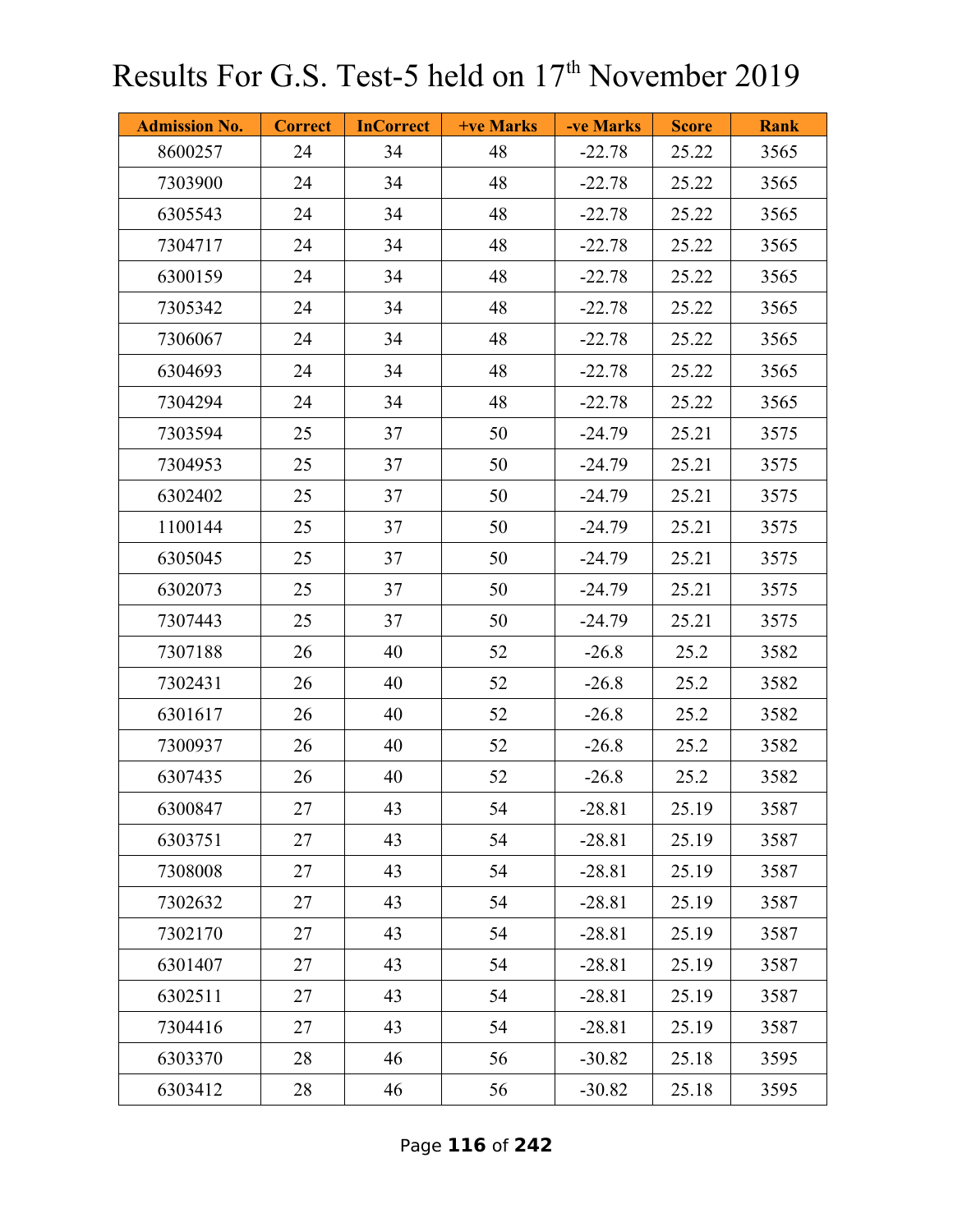| <b>Admission No.</b> | <b>Correct</b> | <b>InCorrect</b> | +ve Marks | -ve Marks | <b>Score</b> | <b>Rank</b> |
|----------------------|----------------|------------------|-----------|-----------|--------------|-------------|
| 6303870              | 28             | 46               | 56        | $-30.82$  | 25.18        | 3595        |
| 7301902              | 28             | 46               | 56        | $-30.82$  | 25.18        | 3595        |
| 6300156              | 29             | 49               | 58        | $-32.83$  | 25.17        | 3599        |
| 8600662              | 29             | 49               | 58        | $-32.83$  | 25.17        | 3599        |
| 7307310              | 29             | 49               | 58        | $-32.83$  | 25.17        | 3599        |
| 7304518              | 29             | 49               | 58        | $-32.83$  | 25.17        | 3599        |
| 7301790              | 29             | 49               | 58        | $-32.83$  | 25.17        | 3599        |
| 6307313              | 29             | 49               | 58        | $-32.83$  | 25.17        | 3599        |
| 6304610              | 30             | 52               | 60        | $-34.84$  | 25.16        | 3605        |
| 6302669              | 30             | 52               | 60        | $-34.84$  | 25.16        | 3605        |
| 8301721              | 31             | 55               | 62        | $-36.85$  | 25.15        | 3607        |
| 7305462              | 33             | 61               | 66        | $-40.87$  | 25.13        | 3608        |
| 19VR00247            | 34             | 65               | 68        | 42.9      | 25.1         | 3609        |
| 8300159              | 15             | 8                | 30        | $-5.36$   | 24.64        | 3610        |
| 6304216              | 16             | 11               | 32        | $-7.37$   | 24.63        | 3611        |
| 7300636              | 16             | 11               | 32        | $-7.37$   | 24.63        | 3611        |
| 6301777              | 16             | 11               | 32        | $-7.37$   | 24.63        | 3611        |
| 6303791              | 16             | 11               | 32        | $-7.37$   | 24.63        | 3611        |
| 7302571              | 17             | 14               | 34        | $-9.38$   | 24.62        | 3615        |
| 7304889              | 17             | 14               | 34        | $-9.38$   | 24.62        | 3615        |
| 6301671              | 17             | 14               | 34        | $-9.38$   | 24.62        | 3615        |
| 7303966              | 17             | 14               | 34        | $-9.38$   | 24.62        | 3615        |
| 7307180              | 17             | 14               | 34        | $-9.38$   | 24.62        | 3615        |
| 6303584              | 17             | 14               | 34        | $-9.38$   | 24.62        | 3615        |
| 7301304              | 18             | 17               | 36        | $-11.39$  | 24.61        | 3621        |
| 8300646              | 18             | 17               | 36        | $-11.39$  | 24.61        | 3621        |
| 6304032              | 18             | 17               | 36        | $-11.39$  | 24.61        | 3621        |
| 6302461              | 18             | 17               | 36        | $-11.39$  | 24.61        | 3621        |
| 7304852              | 18             | 17               | 36        | $-11.39$  | 24.61        | 3621        |
| 7302265              | 19             | 20               | 38        | $-13.4$   | 24.6         | 3626        |
| 8300443              | 19             | 20               | 38        | $-13.4$   | 24.6         | 3626        |

Page **117** of **242**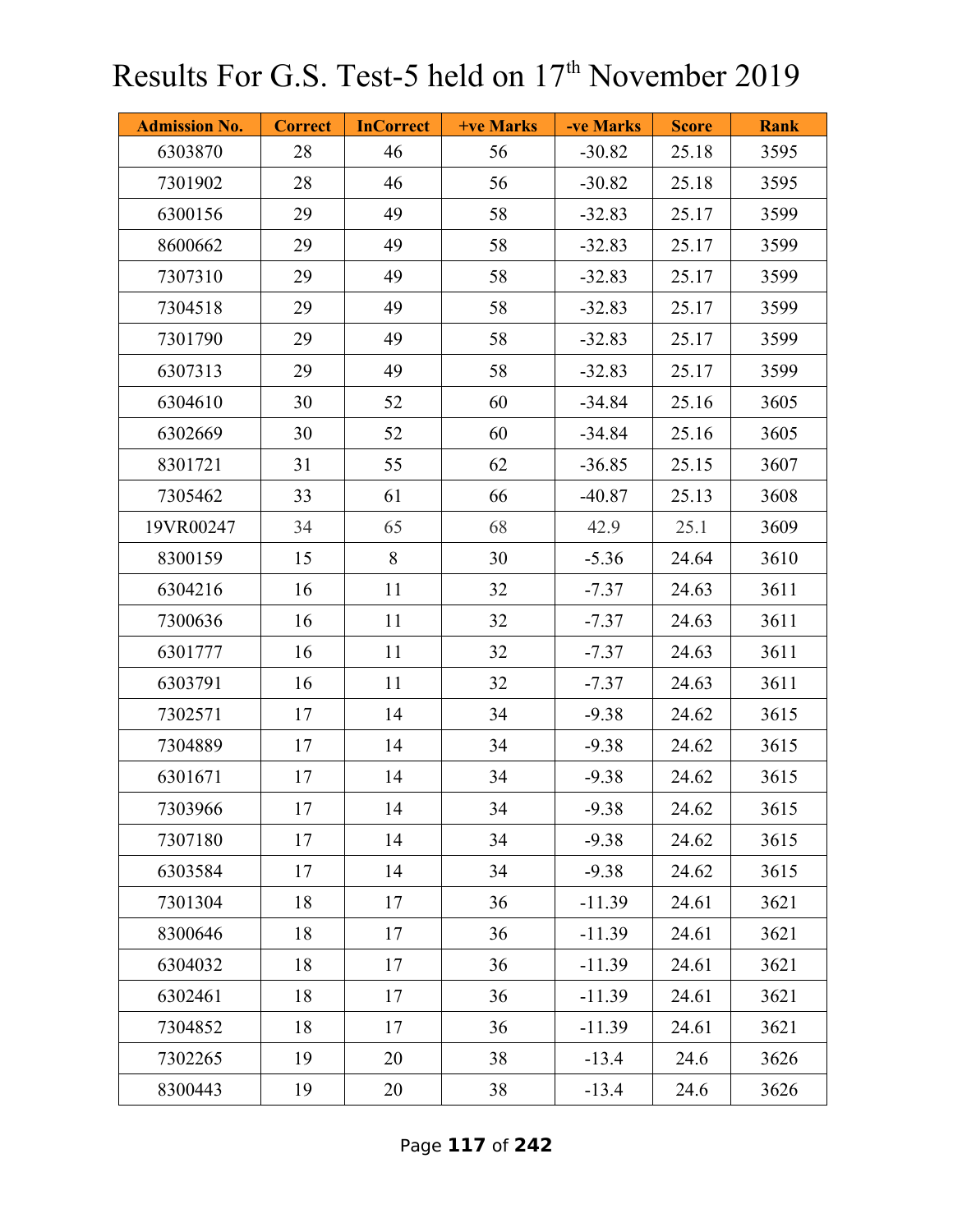| <b>Admission No.</b> | <b>Correct</b> | <b>InCorrect</b> | <b>+ve Marks</b> | -ve Marks | <b>Score</b> | <b>Rank</b> |
|----------------------|----------------|------------------|------------------|-----------|--------------|-------------|
| 6300749              | 19             | 20               | 38               | $-13.4$   | 24.6         | 3626        |
| 6303213              | 19             | 20               | 38               | $-13.4$   | 24.6         | 3626        |
| 7303433              | 19             | 20               | 38               | $-13.4$   | 24.6         | 3626        |
| 7303881              | 19             | 20               | 38               | $-13.4$   | 24.6         | 3626        |
| 7300758              | 19             | 20               | 38               | $-13.4$   | 24.6         | 3626        |
| 6300631              | 20             | 23               | 40               | $-15.41$  | 24.59        | 3633        |
| 7300469              | 20             | 23               | 40               | $-15.41$  | 24.59        | 3633        |
| 8303203              | 20             | 23               | 40               | $-15.41$  | 24.59        | 3633        |
| 6302668              | 20             | 23               | 40               | $-15.41$  | 24.59        | 3633        |
| 6306089              | 20             | 23               | 40               | $-15.41$  | 24.59        | 3633        |
| 7307876              | 20             | 23               | 40               | $-15.41$  | 24.59        | 3633        |
| 6305126              | 20             | 23               | 40               | $-15.41$  | 24.59        | 3633        |
| 7300468              | 20             | 23               | 40               | $-15.41$  | 24.59        | 3633        |
| 1100143              | 20             | 23               | 40               | $-15.41$  | 24.59        | 3633        |
| 7305942              | 20             | 23               | 40               | $-15.41$  | 24.59        | 3633        |
| 8303453              | 20             | 23               | 40               | $-15.41$  | 24.59        | 3633        |
| 7303769              | 21             | 26               | 42               | $-17.42$  | 24.58        | 3644        |
| 6302053              | 21             | 26               | 42               | $-17.42$  | 24.58        | 3644        |
| 8303230              | 21             | 26               | 42               | $-17.42$  | 24.58        | 3644        |
| 7304957              | 21             | 26               | 42               | $-17.42$  | 24.58        | 3644        |
| 6306074              | 21             | 26               | 42               | $-17.42$  | 24.58        | 3644        |
| 7303961              | 21             | 26               | 42               | $-17.42$  | 24.58        | 3644        |
| 6302922              | 21             | 26               | 42               | $-17.42$  | 24.58        | 3644        |
| 6305221              | 21             | 26               | 42               | $-17.42$  | 24.58        | 3644        |
| 7300533              | 21             | 26               | 42               | $-17.42$  | 24.58        | 3644        |
| 7300414              | 22             | 29               | 44               | $-19.43$  | 24.57        | 3653        |
| 7304944              | 22             | 29               | 44               | $-19.43$  | 24.57        | 3653        |
| 7304577              | 22             | 29               | 44               | $-19.43$  | 24.57        | 3653        |
| 6301621              | 22             | 29               | 44               | $-19.43$  | 24.57        | 3653        |
| 7300332              | 22             | 29               | 44               | $-19.43$  | 24.57        | 3653        |
| 8302302              | 22             | 29               | 44               | $-19.43$  | 24.57        | 3653        |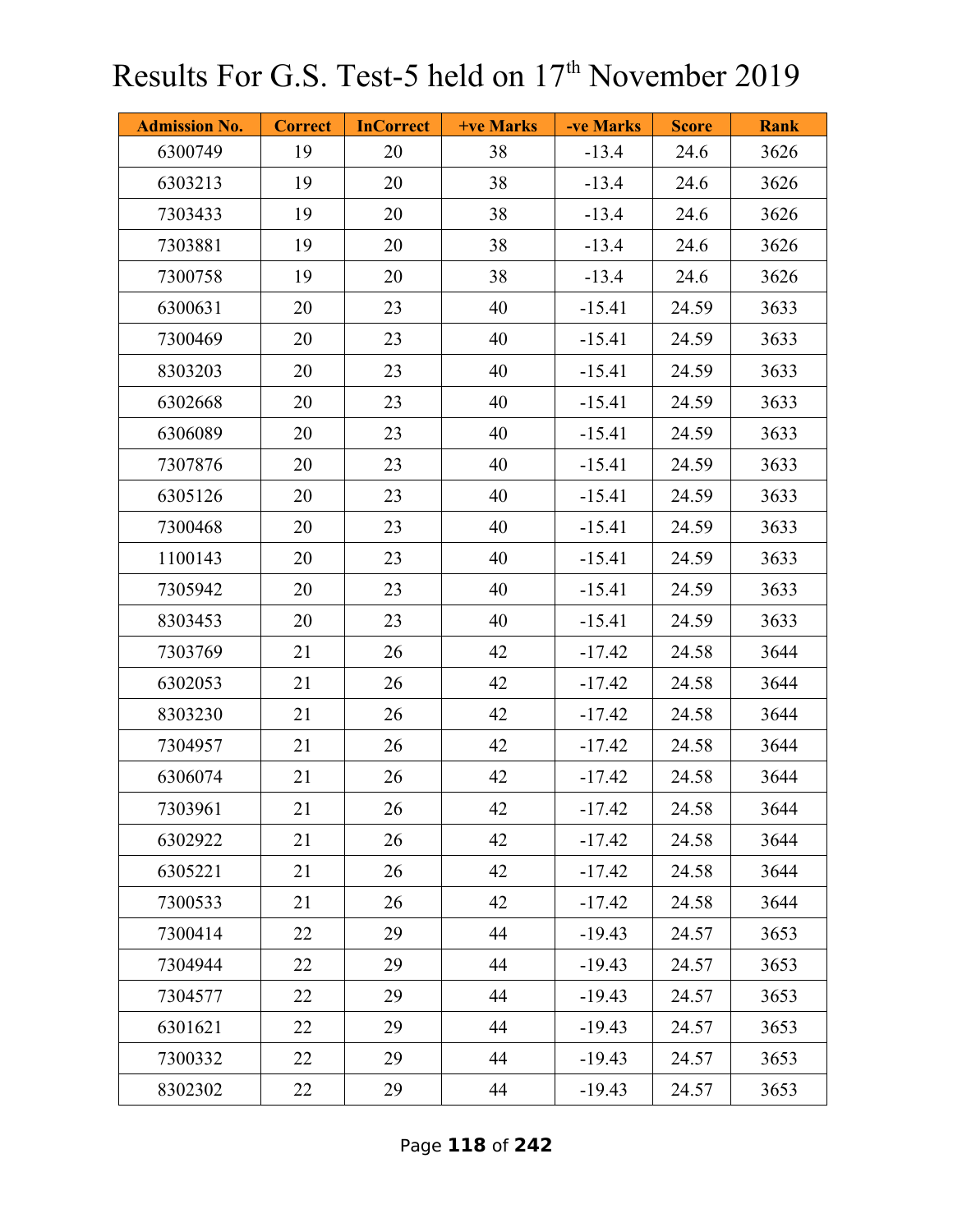| <b>Admission No.</b> | <b>Correct</b> | <b>InCorrect</b> | <b>+ve Marks</b> | -ve Marks | <b>Score</b> | <b>Rank</b> |
|----------------------|----------------|------------------|------------------|-----------|--------------|-------------|
| 8600147              | 22             | 29               | 44               | $-19.43$  | 24.57        | 3653        |
| 6303660              | 22             | 29               | 44               | $-19.43$  | 24.57        | 3653        |
| 6301301              | 22             | 29               | 44               | $-19.43$  | 24.57        | 3653        |
| 7307478              | 23             | 32               | 46               | $-21.44$  | 24.56        | 3662        |
| 7307287              | 23             | 32               | 46               | $-21.44$  | 24.56        | 3662        |
| 6301648              | 23             | 32               | 46               | $-21.44$  | 24.56        | 3662        |
| 6300663              | 23             | 32               | 46               | $-21.44$  | 24.56        | 3662        |
| 6303595              | 23             | 32               | 46               | $-21.44$  | 24.56        | 3662        |
| 8300486              | 23             | 32               | 46               | $-21.44$  | 24.56        | 3662        |
| 6306183              | 23             | 32               | 46               | $-21.44$  | 24.56        | 3662        |
| 7300194              | 24             | 35               | 48               | $-23.45$  | 24.55        | 3669        |
| 6305740              | 24             | 35               | 48               | $-23.45$  | 24.55        | 3669        |
| 7304979              | 24             | 35               | 48               | $-23.45$  | 24.55        | 3669        |
| 8300765              | 24             | 35               | 48               | $-23.45$  | 24.55        | 3669        |
| 7300255              | 24             | 35               | 48               | $-23.45$  | 24.55        | 3669        |
| 6305272              | 24             | 35               | 48               | $-23.45$  | 24.55        | 3669        |
| 7303250              | 24             | 35               | 48               | $-23.45$  | 24.55        | 3669        |
| 6302104              | 24             | 35               | 48               | $-23.45$  | 24.55        | 3669        |
| 6302965              | 24             | 35               | 48               | $-23.45$  | 24.55        | 3669        |
| 7307645              | 24             | 35               | 48               | $-23.45$  | 24.55        | 3669        |
| 7304296              | 25             | 38               | 50               | $-25.46$  | 24.54        | 3679        |
| 7301082              | 25             | 38               | 50               | $-25.46$  | 24.54        | 3679        |
| 7303923              | 25             | 38               | 50               | $-25.46$  | 24.54        | 3679        |
| 7303890              | 25             | 38               | 50               | $-25.46$  | 24.54        | 3679        |
| 7300811              | 25             | 38               | 50               | $-25.46$  | 24.54        | 3679        |
| 8600361              | 25             | 38               | 50               | $-25.46$  | 24.54        | 3679        |
| 7303615              | 26             | 41               | 52               | $-27.47$  | 24.53        | 3685        |
| 7304108              | 26             | 41               | 52               | $-27.47$  | 24.53        | 3685        |
| 6303475              | 26             | 41               | 52               | $-27.47$  | 24.53        | 3685        |
| 7303596              | 26             | 41               | 52               | $-27.47$  | 24.53        | 3685        |
| 7306258              | 26             | 41               | 52               | $-27.47$  | 24.53        | 3685        |

Page **119** of **242**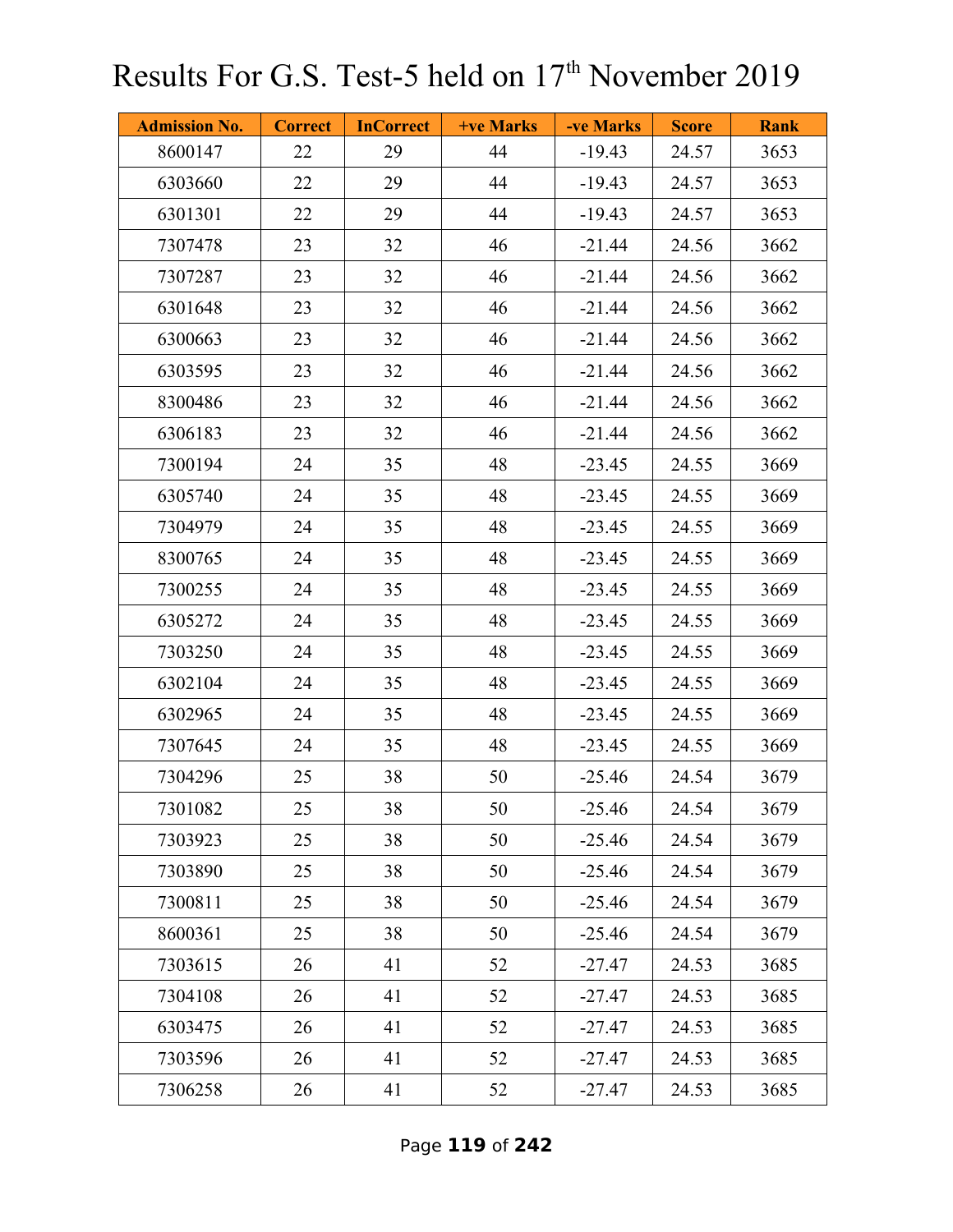| <b>Admission No.</b> | <b>Correct</b> | <b>InCorrect</b> | <b>+ve Marks</b> | -ve Marks | <b>Score</b> | <b>Rank</b> |
|----------------------|----------------|------------------|------------------|-----------|--------------|-------------|
| 7305966              | 26             | 41               | 52               | $-27.47$  | 24.53        | 3685        |
| 7304706              | 26             | 41               | 52               | $-27.47$  | 24.53        | 3685        |
| 7307416              | 27             | 44               | 54               | $-29.48$  | 24.52        | 3692        |
| 7307627              | 27             | 44               | 54               | $-29.48$  | 24.52        | 3692        |
| 8303586              | 27             | 44               | 54               | $-29.48$  | 24.52        | 3692        |
| 7307128              | 27             | 44               | 54               | $-29.48$  | 24.52        | 3692        |
| 7301723              | 28             | 47               | 56               | $-31.49$  | 24.51        | 3696        |
| 6301963              | 28             | 47               | 56               | $-31.49$  | 24.51        | 3696        |
| 6306094              | 28             | 47               | 56               | $-31.49$  | 24.51        | 3696        |
| 8600687              | 28             | 47               | 56               | $-31.49$  | 24.51        | 3696        |
| 7303955              | 28             | 47               | 56               | $-31.49$  | 24.51        | 3696        |
| 7304515              | 30             | 53               | 60               | $-35.51$  | 24.49        | 3701        |
| 7300404              | 30             | 53               | 60               | $-35.51$  | 24.49        | 3701        |
| 7305887              | 30             | 53               | 60               | $-35.51$  | 24.49        | 3701        |
| 7302140              | 31             | 56               | 62               | $-37.52$  | 24.48        | 3704        |
| 8600223              | 31             | 56               | 62               | $-37.52$  | 24.48        | 3704        |
| 7301406              | 34             | 65               | 68               | $-43.55$  | 24.45        | 3706        |
| 7301669              | 13             | $\overline{3}$   | 26               | $-2.01$   | 23.99        | 3707        |
| 7303508              | 14             | 6                | 28               | $-4.02$   | 23.98        | 3708        |
| 8302432              | 14             | 6                | 28               | $-4.02$   | 23.98        | 3708        |
| 8300073              | 15             | 9                | 30               | $-6.03$   | 23.97        | 3710        |
| 7303283              | 16             | 12               | 32               | $-8.04$   | 23.96        | 3711        |
| 7303672              | 16             | 12               | 32               | $-8.04$   | 23.96        | 3711        |
| 7301150              | 16             | 12               | 32               | $-8.04$   | 23.96        | 3711        |
| 8300286              | 16             | 12               | 32               | $-8.04$   | 23.96        | 3711        |
| 7304084              | 17             | 15               | 34               | $-10.05$  | 23.95        | 3715        |
| 6303290              | 18             | 18               | 36               | $-12.06$  | 23.94        | 3716        |
| 8301147              | 18             | 18               | 36               | $-12.06$  | 23.94        | 3716        |
| 6304965              | 18             | 18               | 36               | $-12.06$  | 23.94        | 3716        |
| 7301585              | 18             | 18               | 36               | $-12.06$  | 23.94        | 3716        |
| 8301207              | 18             | 18               | 36               | $-12.06$  | 23.94        | 3716        |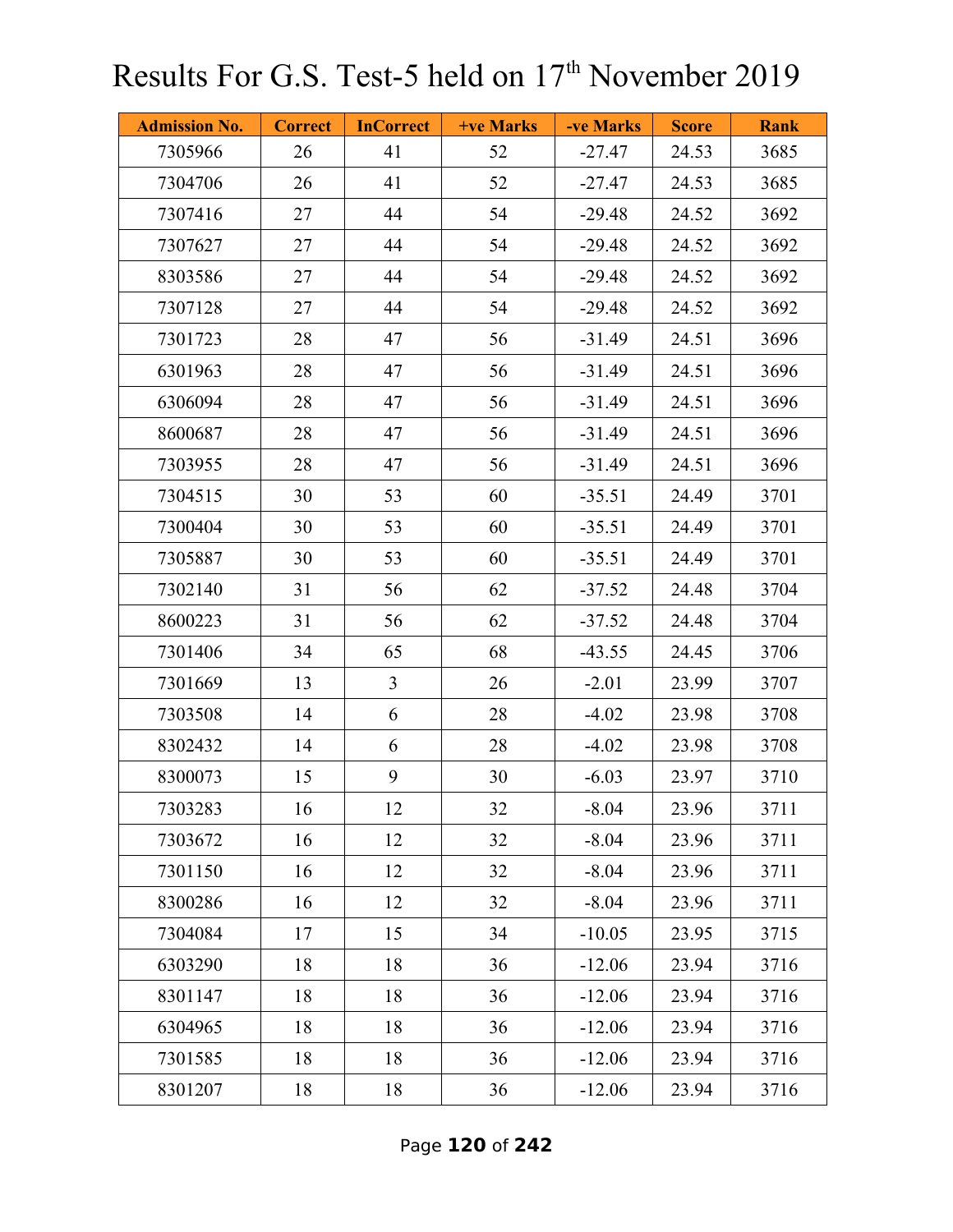| <b>Admission No.</b> | <b>Correct</b> | <b>InCorrect</b> | +ve Marks | -ve Marks | <b>Score</b> | <b>Rank</b> |
|----------------------|----------------|------------------|-----------|-----------|--------------|-------------|
| 8300482              | 18             | 18               | 36        | $-12.06$  | 23.94        | 3716        |
| 7302169              | 18             | 18               | 36        | $-12.06$  | 23.94        | 3716        |
| 7305341              | 18             | 18               | 36        | $-12.06$  | 23.94        | 3716        |
| 6306039              | 18             | 18               | 36        | $-12.06$  | 23.94        | 3716        |
| 8301443              | 18             | 18               | 36        | $-12.06$  | 23.94        | 3716        |
| 8301437              | 18             | 18               | 36        | $-12.06$  | 23.94        | 3716        |
| 6300431              | 19             | 21               | 38        | $-14.07$  | 23.93        | 3727        |
| 7302472              | 19             | 21               | 38        | $-14.07$  | 23.93        | 3727        |
| 6304411              | 19             | 21               | 38        | $-14.07$  | 23.93        | 3727        |
| 8600110              | 19             | 21               | 38        | $-14.07$  | 23.93        | 3727        |
| 7307140              | 19             | 21               | 38        | $-14.07$  | 23.93        | 3727        |
| 6303598              | 19             | 21               | 38        | $-14.07$  | 23.93        | 3727        |
| 8300766              | 19             | 21               | 38        | $-14.07$  | 23.93        | 3727        |
| 6300782              | 19             | 21               | 38        | $-14.07$  | 23.93        | 3727        |
| 6303400              | 20             | 24               | 40        | $-16.08$  | 23.92        | 3735        |
| 6301627              | 20             | 24               | 40        | $-16.08$  | 23.92        | 3735        |
| 7304210              | 20             | 24               | 40        | $-16.08$  | 23.92        | 3735        |
| 8301468              | 20             | 24               | 40        | $-16.08$  | 23.92        | 3735        |
| 7304827              | 20             | 24               | 40        | $-16.08$  | 23.92        | 3735        |
| 8301487              | 20             | 24               | 40        | $-16.08$  | 23.92        | 3735        |
| 7301037              | 20             | 24               | 40        | $-16.08$  | 23.92        | 3735        |
| 6301477              | 20             | 24               | 40        | $-16.08$  | 23.92        | 3735        |
| 7302338              | 20             | 24               | 40        | $-16.08$  | 23.92        | 3735        |
| 7305648              | 20             | 24               | 40        | $-16.08$  | 23.92        | 3735        |
| 7303636              | 20             | 24               | 40        | $-16.08$  | 23.92        | 3735        |
| 6302885              | 21             | 27               | 42        | $-18.09$  | 23.91        | 3746        |
| 8300735              | 21             | 27               | 42        | $-18.09$  | 23.91        | 3746        |
| 8301442              | 21             | 27               | 42        | $-18.09$  | 23.91        | 3746        |
| 8302835              | 21             | 27               | 42        | $-18.09$  | 23.91        | 3746        |
| 7300021              | 21             | 27               | 42        | $-18.09$  | 23.91        | 3746        |
| 6304504              | 21             | 27               | 42        | $-18.09$  | 23.91        | 3746        |

Page **121** of **242**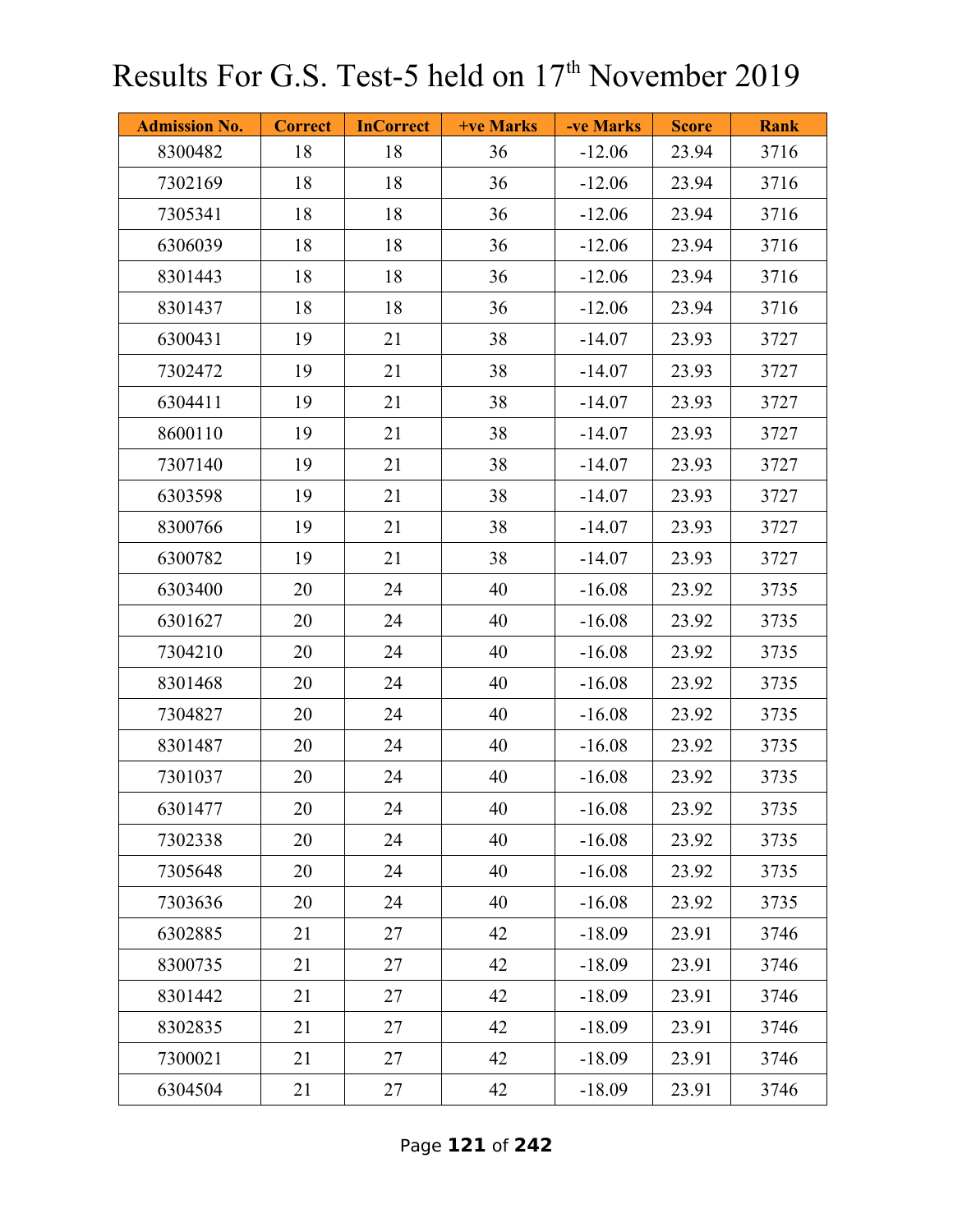| <b>Admission No.</b> | <b>Correct</b> | <b>InCorrect</b> | <b>+ve Marks</b> | -ve Marks | <b>Score</b> | <b>Rank</b> |
|----------------------|----------------|------------------|------------------|-----------|--------------|-------------|
| 6300101              | 22             | 30               | 44               | $-20.1$   | 23.9         | 3752        |
| 7300714              | 22             | 30               | 44               | $-20.1$   | 23.9         | 3752        |
| 6300230              | 22             | 30               | 44               | $-20.1$   | 23.9         | 3752        |
| 6304740              | 22             | 30               | 44               | $-20.1$   | 23.9         | 3752        |
| 7300980              | 22             | 30               | 44               | $-20.1$   | 23.9         | 3752        |
| 6300398              | 22             | 30               | 44               | $-20.1$   | 23.9         | 3752        |
| 7305274              | 22             | 30               | 44               | $-20.1$   | 23.9         | 3752        |
| 7300870              | 22             | 30               | 44               | $-20.1$   | 23.9         | 3752        |
| 7304613              | 22             | 30               | 44               | $-20.1$   | 23.9         | 3752        |
| 8300271              | 22             | 30               | 44               | $-20.1$   | 23.9         | 3752        |
| 6303559              | 23             | 33               | 46               | $-22.11$  | 23.89        | 3762        |
| 6304520              | 23             | 33               | 46               | $-22.11$  | 23.89        | 3762        |
| 7307391              | 23             | 33               | 46               | $-22.11$  | 23.89        | 3762        |
| 6306023              | 23             | 33               | 46               | $-22.11$  | 23.89        | 3762        |
| 8600615              | 23             | 33               | 46               | $-22.11$  | 23.89        | 3762        |
| 7304738              | 23             | 33               | 46               | $-22.11$  | 23.89        | 3762        |
| 6304787              | 23             | 33               | 46               | $-22.11$  | 23.89        | 3762        |
| 7304594              | 23             | 33               | 46               | $-22.11$  | 23.89        | 3762        |
| 8300633              | 23             | 33               | 46               | $-22.11$  | 23.89        | 3762        |
| 6304206              | 23             | 33               | 46               | $-22.11$  | 23.89        | 3762        |
| 7303377              | 23             | 33               | 46               | $-22.11$  | 23.89        | 3762        |
| 7305812              | 23             | 33               | 46               | $-22.11$  | 23.89        | 3762        |
| 8300484              | 23             | 33               | 46               | $-22.11$  | 23.89        | 3762        |
| 6301825              | 23             | 33               | 46               | $-22.11$  | 23.89        | 3762        |
| 7302579              | 24             | 36               | 48               | $-24.12$  | 23.88        | 3776        |
| 6300845              | 24             | 36               | 48               | $-24.12$  | 23.88        | 3776        |
| 7307528              | 24             | 36               | 48               | $-24.12$  | 23.88        | 3776        |
| 7303752              | 24             | 36               | 48               | $-24.12$  | 23.88        | 3776        |
| 6300317              | 24             | 36               | 48               | $-24.12$  | 23.88        | 3776        |
| 7301772              | 24             | 36               | 48               | $-24.12$  | 23.88        | 3776        |
| 7304321              | 24             | 36               | 48               | $-24.12$  | 23.88        | 3776        |

Page **122** of **242**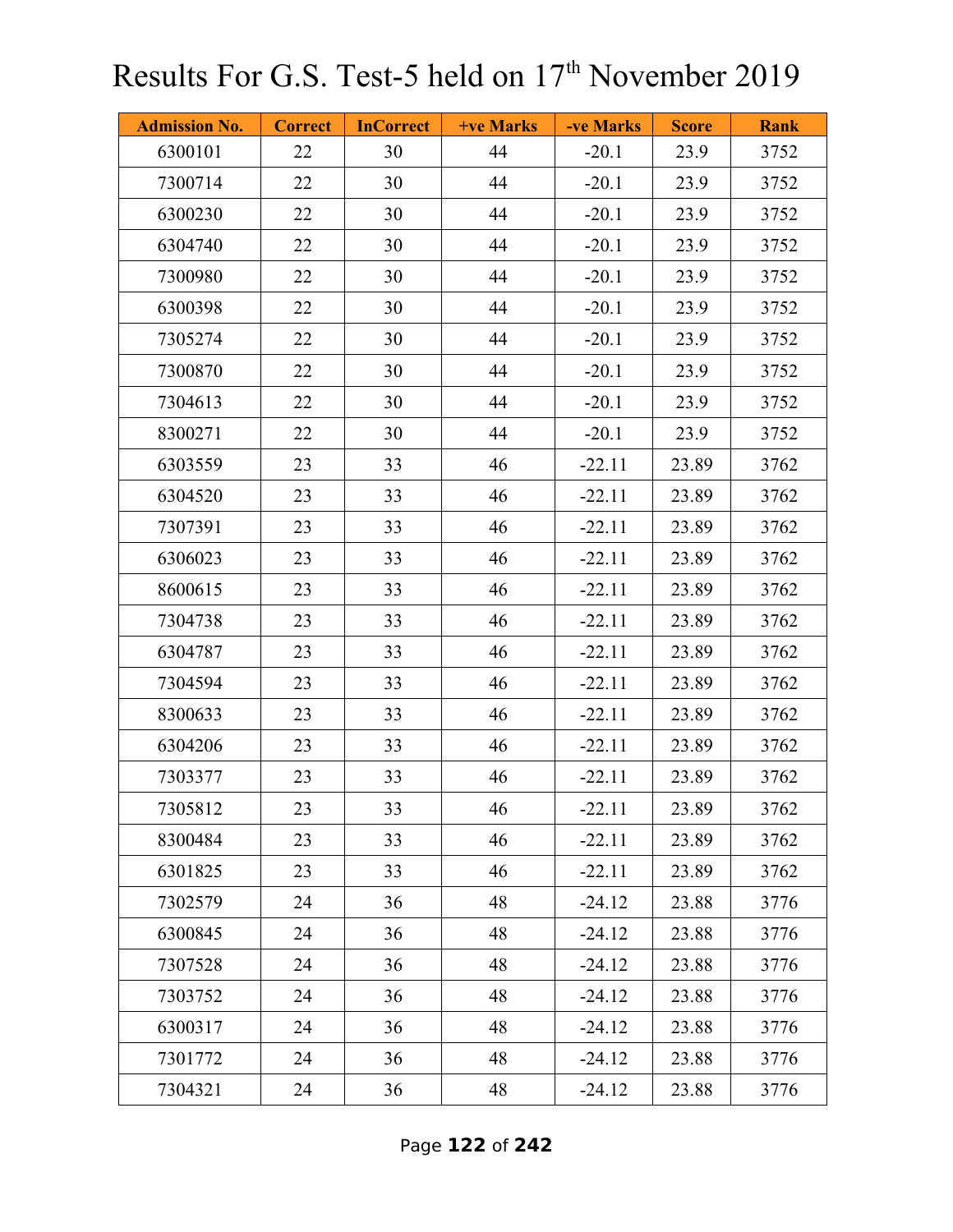| <b>Admission No.</b> | <b>Correct</b> | <b>InCorrect</b> | <b>+ve Marks</b> | -ve Marks | <b>Score</b> | <b>Rank</b> |
|----------------------|----------------|------------------|------------------|-----------|--------------|-------------|
| 6306190              | 24             | 36               | 48               | $-24.12$  | 23.88        | 3776        |
| 7302874              | 24             | 36               | 48               | $-24.12$  | 23.88        | 3776        |
| 7302159              | 24             | 36               | 48               | $-24.12$  | 23.88        | 3776        |
| 7305724              | 25             | 39               | 50               | $-26.13$  | 23.87        | 3786        |
| 6305419              | 25             | 39               | 50               | $-26.13$  | 23.87        | 3786        |
| 6303833              | 25             | 39               | 50               | $-26.13$  | 23.87        | 3786        |
| 6304472              | 25             | 39               | 50               | $-26.13$  | 23.87        | 3786        |
| 7302836              | 25             | 39               | 50               | $-26.13$  | 23.87        | 3786        |
| 7300090              | 25             | 39               | 50               | $-26.13$  | 23.87        | 3786        |
| 6300947              | 25             | 39               | 50               | $-26.13$  | 23.87        | 3786        |
| 7303546              | 25             | 39               | 50               | $-26.13$  | 23.87        | 3786        |
| 7307102              | 26             | 42               | 52               | $-28.14$  | 23.86        | 3794        |
| 6300780              | 26             | 42               | 52               | $-28.14$  | 23.86        | 3794        |
| 7305925              | 26             | 42               | 52               | $-28.14$  | 23.86        | 3794        |
| 8300848              | 26             | 42               | 52               | $-28.14$  | 23.86        | 3794        |
| 7305102              | 26             | 42               | 52               | $-28.14$  | 23.86        | 3794        |
| 7305586              | 26             | 42               | 52               | $-28.14$  | 23.86        | 3794        |
| 8301027              | 26             | 42               | 52               | $-28.14$  | 23.86        | 3794        |
| 7303120              | 26             | 42               | 52               | $-28.14$  | 23.86        | 3794        |
| 7304560              | 27             | 45               | 54               | $-30.15$  | 23.85        | 3802        |
| 7305554              | 27             | 45               | 54               | $-30.15$  | 23.85        | 3802        |
| 6301722              | 28             | 48               | 56               | $-32.16$  | 23.84        | 3804        |
| 7301210              | 28             | 48               | 56               | $-32.16$  | 23.84        | 3804        |
| 6305227              | 29             | 51               | 58               | $-34.17$  | 23.83        | 3806        |
| 7301394              | 30             | 54               | 60               | $-36.18$  | 23.82        | 3807        |
| 7306903              | 30             | 54               | 60               | $-36.18$  | 23.82        | 3807        |
| 6305716              | 30             | 54               | 60               | $-36.18$  | 23.82        | 3807        |
| 7307260              | 30             | 54               | 60               | $-36.18$  | 23.82        | 3807        |
| 6302506              | 31             | 57               | 62               | $-38.19$  | 23.81        | 3811        |
| 6305288              | 31             | 57               | 62               | $-38.19$  | 23.81        | 3811        |
| 6305327              | 32             | 60               | 64               | $-40.2$   | 23.8         | 3813        |

Page **123** of **242**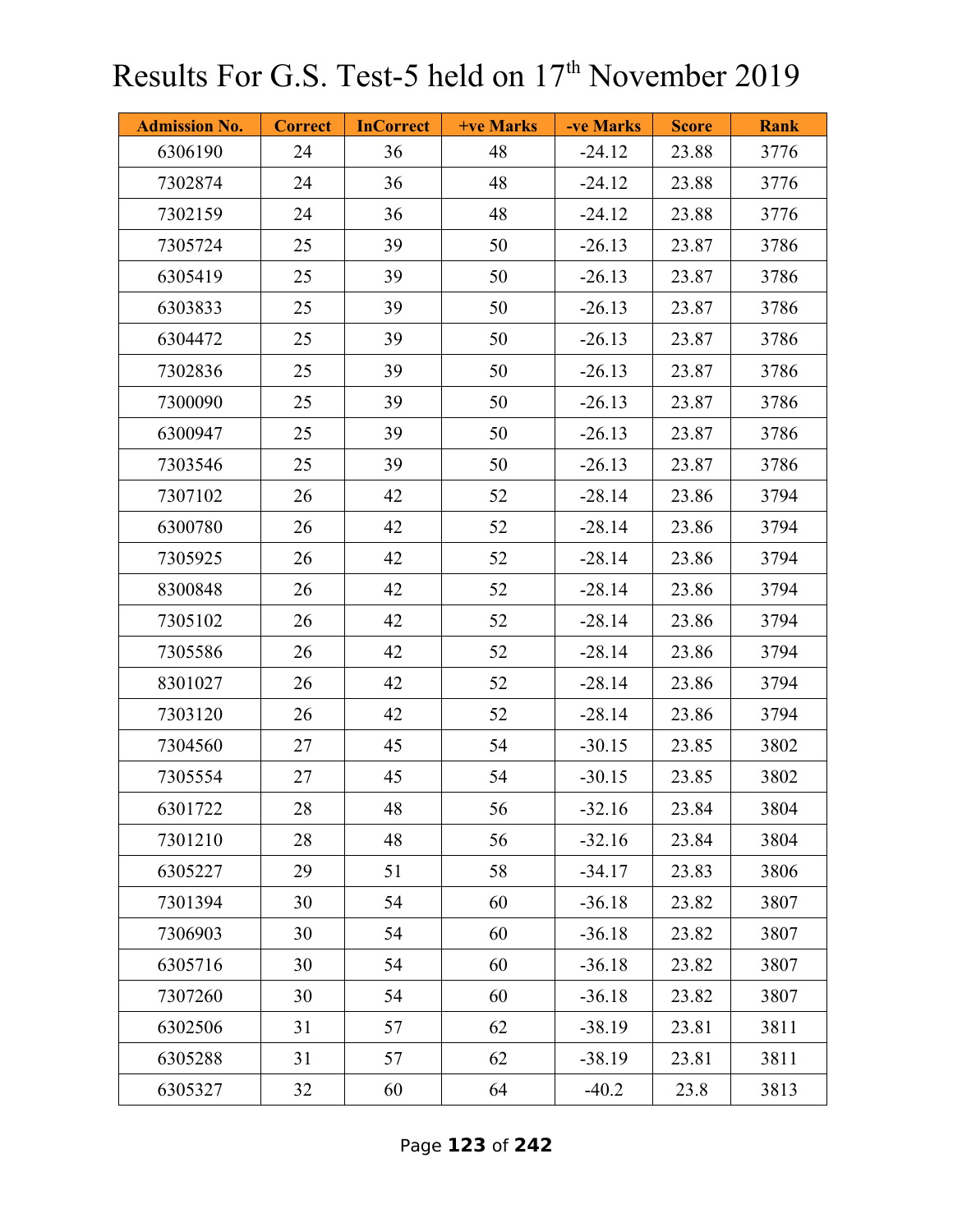| <b>Admission No.</b> | <b>Correct</b> | <b>InCorrect</b> | +ve Marks | -ve Marks | <b>Score</b> | <b>Rank</b> |
|----------------------|----------------|------------------|-----------|-----------|--------------|-------------|
| 8600297              | 32             | 60               | 64        | $-40.2$   | 23.8         | 3813        |
| 7308051              | 34             | 66               | 68        | $-44.22$  | 23.78        | 3815        |
| 6304632              | 34             | 66               | 68        | $-44.22$  | 23.78        | 3815        |
| 8302467              | 34             | 66               | 68        | $-44.22$  | 23.78        | 3815        |
| 6304318              | 34             | 66               | 68        | $-44.22$  | 23.78        | 3815        |
| 7303055              | 34             | 66               | 68        | $-44.22$  | 23.78        | 3815        |
| 8302166              | 34             | 66               | 68        | $-44.22$  | 23.78        | 3815        |
| 7302183              | 34             | 66               | 68        | $-44.22$  | 23.78        | 3815        |
| 19VR23676            | 24             | 37               | 48        | 24.42     | 23.58        | 3822        |
| 19VR22679            | 16             | 13               | 32        | 8.58      | 23.42        | 3823        |
| 7304150              | 14             | $\tau$           | 28        | $-4.69$   | 23.31        | 3824        |
| 6303321              | 15             | 10               | 30        | $-6.7$    | 23.3         | 3825        |
| 6302813              | 15             | 10               | 30        | $-6.7$    | 23.3         | 3825        |
| 6302656              | 15             | 10               | 30        | $-6.7$    | 23.3         | 3825        |
| 6302699              | 16             | 13               | 32        | $-8.71$   | 23.29        | 3828        |
| 7305971              | 16             | 13               | 32        | $-8.71$   | 23.29        | 3828        |
| 8600096              | 16             | 13               | 32        | $-8.71$   | 23.29        | 3828        |
| 8301569              | 16             | 13               | 32        | $-8.71$   | 23.29        | 3828        |
| 8300224              | 16             | 13               | 32        | $-8.71$   | 23.29        | 3828        |
| 6302391              | 16             | 13               | 32        | $-8.71$   | 23.29        | 3828        |
| 6303338              | 16             | 13               | 32        | $-8.71$   | 23.29        | 3828        |
| 7302405              | 16             | 13               | 32        | $-8.71$   | 23.29        | 3828        |
| 6304227              | 17             | 16               | 34        | $-10.72$  | 23.28        | 3836        |
| 6304995              | 17             | 16               | 34        | $-10.72$  | 23.28        | 3836        |
| 7305785              | 17             | 16               | 34        | $-10.72$  | 23.28        | 3836        |
| 7300080              | 17             | 16               | 34        | $-10.72$  | 23.28        | 3836        |
| 8301020              | 17             | 16               | 34        | $-10.72$  | 23.28        | 3836        |
| 6301810              | 18             | 19               | 36        | $-12.73$  | 23.27        | 3841        |
| 8301572              | 18             | 19               | 36        | $-12.73$  | 23.27        | 3841        |
| 7306501              | 18             | 19               | 36        | $-12.73$  | 23.27        | 3841        |
| 8303810              | 18             | 19               | 36        | $-12.73$  | 23.27        | 3841        |

Page **124** of **242**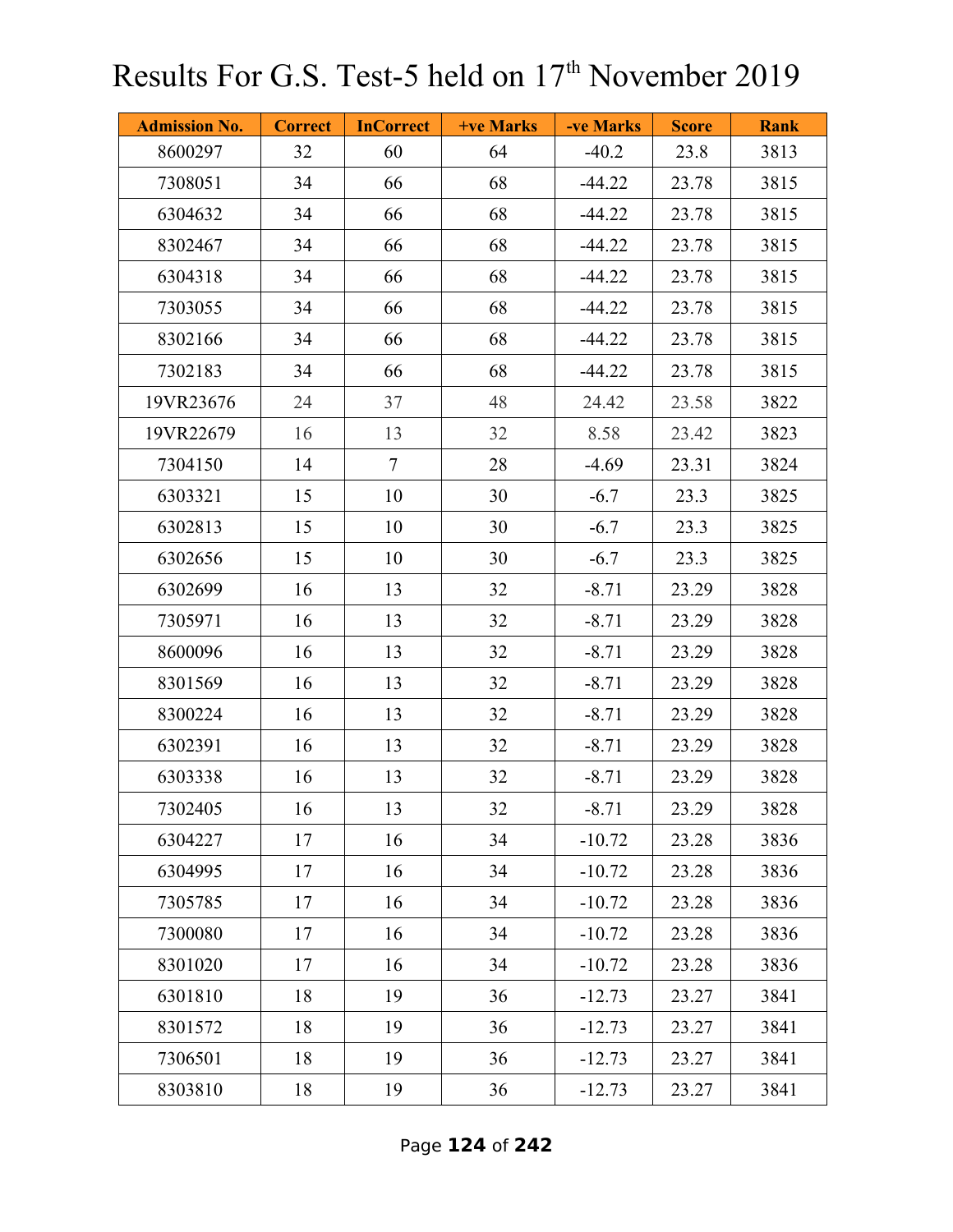| <b>Admission No.</b> | <b>Correct</b> | <b>InCorrect</b> | <b>+ve Marks</b> | -ve Marks | <b>Score</b> | <b>Rank</b> |
|----------------------|----------------|------------------|------------------|-----------|--------------|-------------|
| 7304867              | 18             | 19               | 36               | $-12.73$  | 23.27        | 3841        |
| 6302692              | 18             | 19               | 36               | $-12.73$  | 23.27        | 3841        |
| 7300805              | 18             | 19               | 36               | $-12.73$  | 23.27        | 3841        |
| 8301150              | 18             | 19               | 36               | $-12.73$  | 23.27        | 3841        |
| 7306053              | 19             | 22               | 38               | $-14.74$  | 23.26        | 3849        |
| 6304866              | 19             | 22               | 38               | $-14.74$  | 23.26        | 3849        |
| 6304022              | 19             | 22               | 38               | $-14.74$  | 23.26        | 3849        |
| 7300439              | 19             | 22               | 38               | $-14.74$  | 23.26        | 3849        |
| 7305275              | 19             | 22               | 38               | $-14.74$  | 23.26        | 3849        |
| 7300280              | 19             | 22               | 38               | $-14.74$  | 23.26        | 3849        |
| 8300915              | 19             | 22               | 38               | $-14.74$  | 23.26        | 3849        |
| 8300122              | 19             | 22               | 38               | $-14.74$  | 23.26        | 3849        |
| 6302458              | 20             | 25               | 40               | $-16.75$  | 23.25        | 3857        |
| 8300062              | 20             | 25               | 40               | $-16.75$  | 23.25        | 3857        |
| 7303074              | 20             | 25               | 40               | $-16.75$  | 23.25        | 3857        |
| 6303917              | 20             | 25               | 40               | $-16.75$  | 23.25        | 3857        |
| 7301115              | 20             | 25               | 40               | $-16.75$  | 23.25        | 3857        |
| 7304624              | 20             | 25               | 40               | $-16.75$  | 23.25        | 3857        |
| 7304100              | 21             | 28               | 42               | $-18.76$  | 23.24        | 3863        |
| 6300119              | 21             | 28               | 42               | $-18.76$  | 23.24        | 3863        |
| 7300577              | 21             | 28               | 42               | $-18.76$  | 23.24        | 3863        |
| 8301689              | 22             | 31               | 44               | $-20.77$  | 23.23        | 3866        |
| 6306044              | 22             | 31               | 44               | $-20.77$  | 23.23        | 3866        |
| 7303245              | 22             | 31               | 44               | $-20.77$  | 23.23        | 3866        |
| 8302685              | 22             | 31               | 44               | $-20.77$  | 23.23        | 3866        |
| 7302499              | 22             | 31               | 44               | $-20.77$  | 23.23        | 3866        |
| 7304700              | 22             | 31               | 44               | $-20.77$  | 23.23        | 3866        |
| 7304875              | 22             | 31               | 44               | $-20.77$  | 23.23        | 3866        |
| 6305626              | 22             | 31               | 44               | $-20.77$  | 23.23        | 3866        |
| 7305847              | 22             | 31               | 44               | $-20.77$  | 23.23        | 3866        |
| 6305640              | 23             | 34               | 46               | $-22.78$  | 23.22        | 3875        |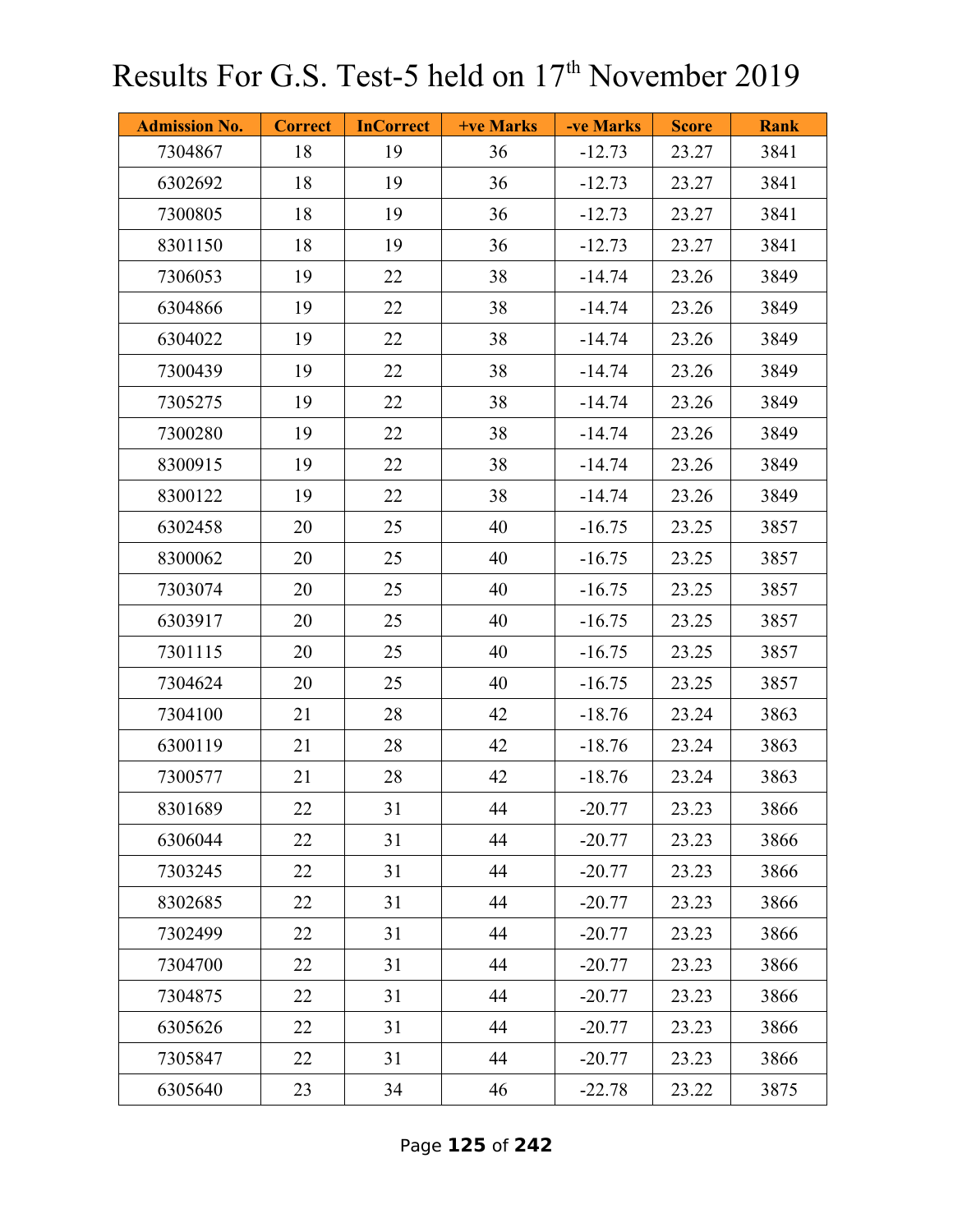| <b>Admission No.</b> | <b>Correct</b> | <b>InCorrect</b> | <b>+ve Marks</b> | -ve Marks | <b>Score</b> | <b>Rank</b> |
|----------------------|----------------|------------------|------------------|-----------|--------------|-------------|
| 7303870              | 23             | 34               | 46               | $-22.78$  | 23.22        | 3875        |
| 7304032              | 23             | 34               | 46               | $-22.78$  | 23.22        | 3875        |
| 6303562              | 23             | 34               | 46               | $-22.78$  | 23.22        | 3875        |
| 7305870              | 23             | 34               | 46               | $-22.78$  | 23.22        | 3875        |
| 7303942              | 24             | 37               | 48               | $-24.79$  | 23.21        | 3880        |
| 7301126              | 24             | 37               | 48               | $-24.79$  | 23.21        | 3880        |
| 6302828              | 24             | 37               | 48               | $-24.79$  | 23.21        | 3880        |
| 7301455              | 24             | 37               | 48               | $-24.79$  | 23.21        | 3880        |
| 7303983              | 24             | 37               | 48               | $-24.79$  | 23.21        | 3880        |
| 7303113              | 25             | 40               | 50               | $-26.8$   | 23.2         | 3885        |
| 6302923              | 25             | 40               | 50               | $-26.8$   | 23.2         | 3885        |
| 8302130              | 25             | 40               | 50               | $-26.8$   | 23.2         | 3885        |
| 7307714              | 25             | 40               | 50               | $-26.8$   | 23.2         | 3885        |
| 6305119              | 25             | 40               | 50               | $-26.8$   | 23.2         | 3885        |
| 6300139              | 25             | 40               | 50               | $-26.8$   | 23.2         | 3885        |
| 7301243              | 25             | 40               | 50               | $-26.8$   | 23.2         | 3885        |
| 8300470              | 26             | 43               | 52               | $-28.81$  | 23.19        | 3892        |
| 6312119              | 26             | 43               | 52               | $-28.81$  | 23.19        | 3892        |
| 6304655              | 26             | 43               | 52               | $-28.81$  | 23.19        | 3892        |
| 6304065              | 26             | 43               | 52               | $-28.81$  | 23.19        | 3892        |
| 7304201              | 26             | 43               | 52               | $-28.81$  | 23.19        | 3892        |
| 7306923              | 26             | 43               | 52               | $-28.81$  | 23.19        | 3892        |
| 7302935              | 26             | 43               | 52               | $-28.81$  | 23.19        | 3892        |
| 8600133              | 27             | 46               | 54               | $-30.82$  | 23.18        | 3899        |
| 6303350              | 27             | 46               | 54               | $-30.82$  | 23.18        | 3899        |
| 7300659              | 27             | 46               | 54               | $-30.82$  | 23.18        | 3899        |
| 6305325              | 27             | 46               | 54               | $-30.82$  | 23.18        | 3899        |
| 6300816              | 27             | 46               | 54               | $-30.82$  | 23.18        | 3899        |
| 6302366              | 28             | 49               | 56               | $-32.83$  | 23.17        | 3904        |
| 6305351              | 28             | 49               | 56               | $-32.83$  | 23.17        | 3904        |
| 7303115              | 28             | 49               | 56               | $-32.83$  | 23.17        | 3904        |

Page **126** of **242**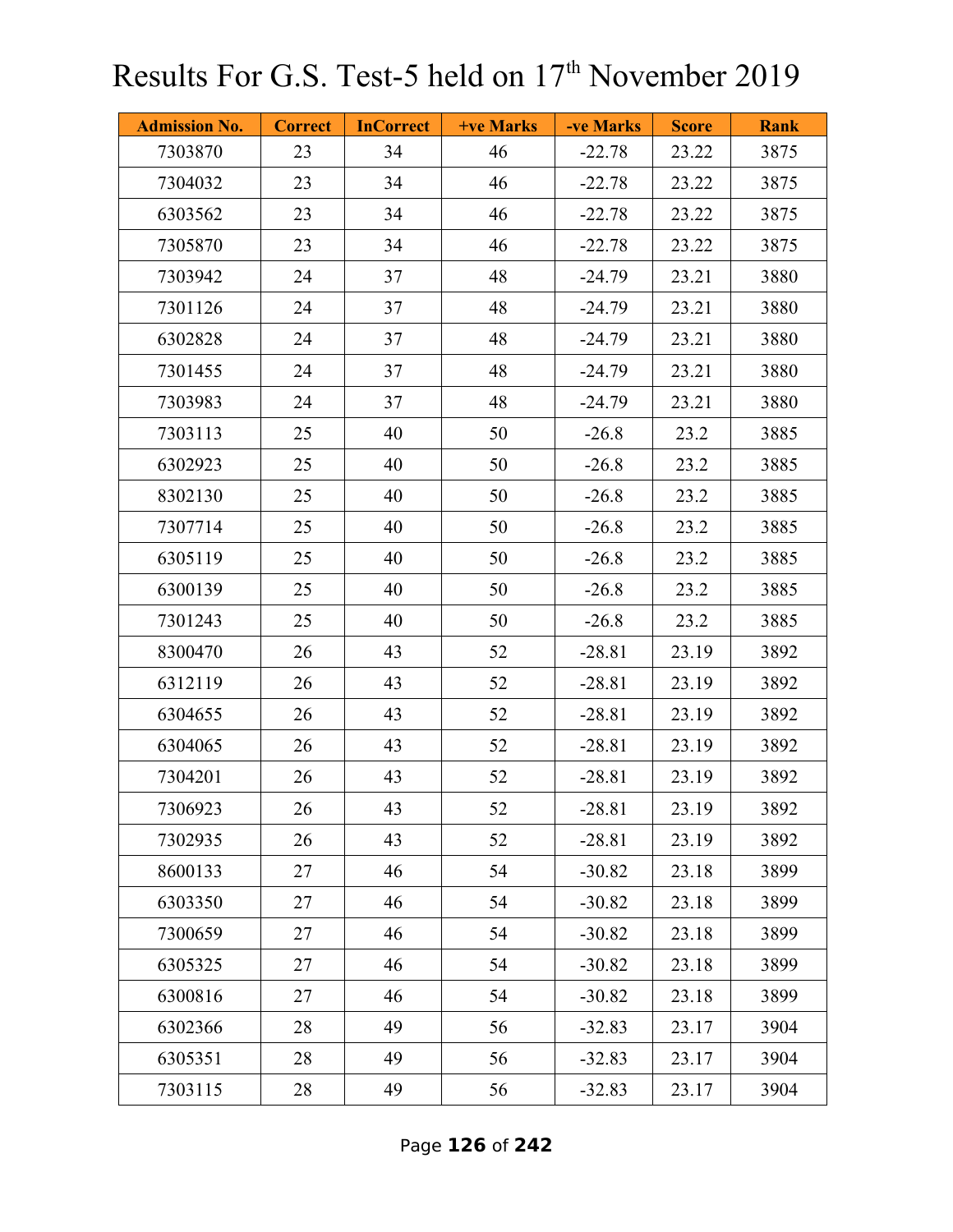| <b>Admission No.</b> | <b>Correct</b> | <b>InCorrect</b> | <b>+ve Marks</b> | -ve Marks | <b>Score</b> | <b>Rank</b> |
|----------------------|----------------|------------------|------------------|-----------|--------------|-------------|
| 7305849              | 28             | 49               | 56               | $-32.83$  | 23.17        | 3904        |
| 7303202              | 29             | 52               | 58               | $-34.84$  | 23.16        | 3908        |
| 6301155              | 29             | 52               | 58               | $-34.84$  | 23.16        | 3908        |
| 7300155              | 29             | 52               | 58               | $-34.84$  | 23.16        | 3908        |
| 7307805              | 30             | 55               | 60               | $-36.85$  | 23.15        | 3911        |
| 7303988              | 30             | 55               | 60               | $-36.85$  | 23.15        | 3911        |
| 6306103              | 32             | 61               | 64               | $-40.87$  | 23.13        | 3913        |
| 19VR23839            | 24             | 38               | 48               | 25.08     | 22.92        | 3914        |
| 6301030              | 15             | 11               | 30               | $-7.37$   | 22.63        | 3915        |
| 6303099              | 15             | 11               | 30               | $-7.37$   | 22.63        | 3915        |
| 630487               | 16             | 14               | 32               | $-9.38$   | 22.62        | 3917        |
| 7304207              | 16             | 14               | 32               | $-9.38$   | 22.62        | 3917        |
| 6303126              | 16             | 14               | 32               | $-9.38$   | 22.62        | 3917        |
| 6303002              | 16             | 14               | 32               | $-9.38$   | 22.62        | 3917        |
| 7302589              | 16             | 14               | 32               | $-9.38$   | 22.62        | 3917        |
| 8300774              | 16             | 14               | 32               | $-9.38$   | 22.62        | 3917        |
| 7305565              | 16             | 14               | 32               | $-9.38$   | 22.62        | 3917        |
| 6302374              | 17             | 17               | 34               | $-11.39$  | 22.61        | 3924        |
| 6301628              | 17             | 17               | 34               | $-11.39$  | 22.61        | 3924        |
| 6300775              | 18             | 20               | 36               | $-13.4$   | 22.6         | 3926        |
| 7303158              | 18             | 20               | 36               | $-13.4$   | 22.6         | 3926        |
| 6305525              | 18             | 20               | 36               | $-13.4$   | 22.6         | 3926        |
| 7307781              | 18             | 20               | 36               | $-13.4$   | 22.6         | 3926        |
| 6301396              | 18             | 20               | 36               | $-13.4$   | 22.6         | 3926        |
| 730480               | 18             | 20               | 36               | $-13.4$   | 22.6         | 3926        |
| 6303983              | 18             | 20               | 36               | $-13.4$   | 22.6         | 3926        |
| 7308057              | 18             | 20               | 36               | $-13.4$   | 22.6         | 3926        |
| 7304989              | 18             | 20               | 36               | $-13.4$   | 22.6         | 3926        |
| 8300426              | 19             | 23               | 38               | $-15.41$  | 22.59        | 3935        |
| 6302904              | 19             | 23               | 38               | $-15.41$  | 22.59        | 3935        |
| 8300808              | 19             | 23               | 38               | $-15.41$  | 22.59        | 3935        |

Page **127** of **242**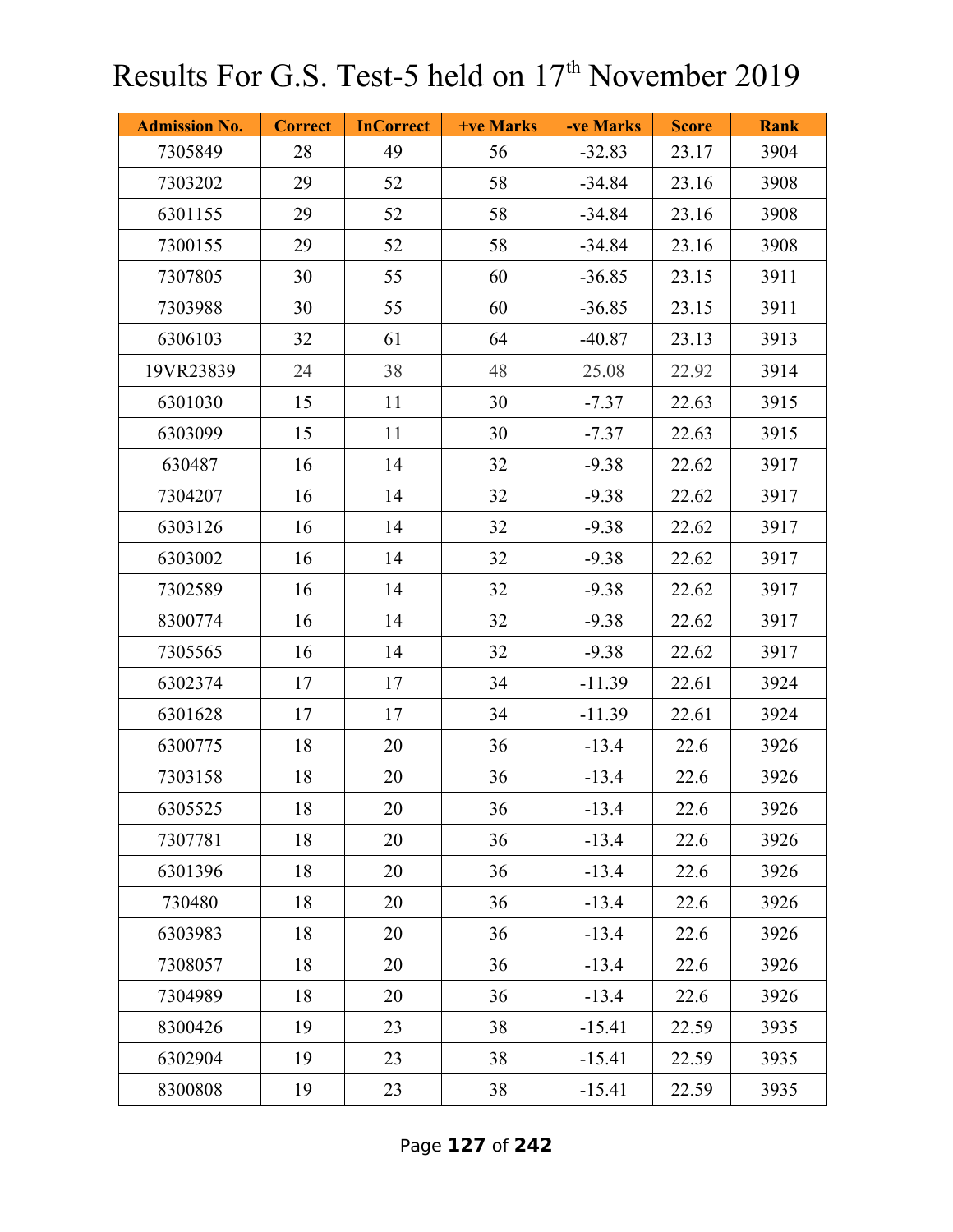| <b>Admission No.</b> | <b>Correct</b> | <b>InCorrect</b> | <b>+ve Marks</b> | -ve Marks | <b>Score</b> | <b>Rank</b> |
|----------------------|----------------|------------------|------------------|-----------|--------------|-------------|
| 6305576              | 20             | 26               | 40               | $-17.42$  | 22.58        | 3938        |
| 6304574              | 20             | 26               | 40               | $-17.42$  | 22.58        | 3938        |
| 7301711              | 20             | 26               | 40               | $-17.42$  | 22.58        | 3938        |
| 7304128              | 20             | 26               | 40               | $-17.42$  | 22.58        | 3938        |
| 8600018              | 20             | 26               | 40               | $-17.42$  | 22.58        | 3938        |
| 7303234              | 20             | 26               | 40               | $-17.42$  | 22.58        | 3938        |
| 7300134              | 20             | 26               | 40               | $-17.42$  | 22.58        | 3938        |
| 6302259              | 21             | 29               | 42               | $-19.43$  | 22.57        | 3945        |
| 6300665              | 21             | 29               | 42               | $-19.43$  | 22.57        | 3945        |
| 7304376              | 21             | 29               | 42               | $-19.43$  | 22.57        | 3945        |
| 6301723              | 21             | 29               | 42               | $-19.43$  | 22.57        | 3945        |
| 110016               | 21             | 29               | 42               | $-19.43$  | 22.57        | 3945        |
| 7304101              | 21             | 29               | 42               | $-19.43$  | 22.57        | 3945        |
| 7300716              | 21             | 29               | 42               | $-19.43$  | 22.57        | 3945        |
| 8600107              | 21             | 29               | 42               | $-19.43$  | 22.57        | 3945        |
| 6303488              | 21             | 29               | 42               | $-19.43$  | 22.57        | 3945        |
| 6303686              | 22             | 32               | 44               | $-21.44$  | 22.56        | 3954        |
| 6301455              | 22             | 32               | 44               | $-21.44$  | 22.56        | 3954        |
| 7301876              | 22             | 32               | 44               | $-21.44$  | 22.56        | 3954        |
| 7307112              | 22             | 32               | 44               | $-21.44$  | 22.56        | 3954        |
| 8600647              | 22             | 32               | 44               | $-21.44$  | 22.56        | 3954        |
| 7305344              | 22             | 32               | 44               | $-21.44$  | 22.56        | 3954        |
| 7305027              | 23             | 35               | 46               | $-23.45$  | 22.55        | 3960        |
| 6300029              | 23             | 35               | 46               | $-23.45$  | 22.55        | 3960        |
| 7303311              | 23             | 35               | 46               | $-23.45$  | 22.55        | 3960        |
| 6304864              | 23             | 35               | 46               | $-23.45$  | 22.55        | 3960        |
| 8600139              | 23             | 35               | 46               | $-23.45$  | 22.55        | 3960        |
| 6304301              | 23             | 35               | 46               | $-23.45$  | 22.55        | 3960        |
| 8300806              | 23             | 35               | 46               | $-23.45$  | 22.55        | 3960        |
| 7307351              | 24             | 38               | 48               | $-25.46$  | 22.54        | 3967        |
| 7304474              | 24             | 38               | 48               | $-25.46$  | 22.54        | 3967        |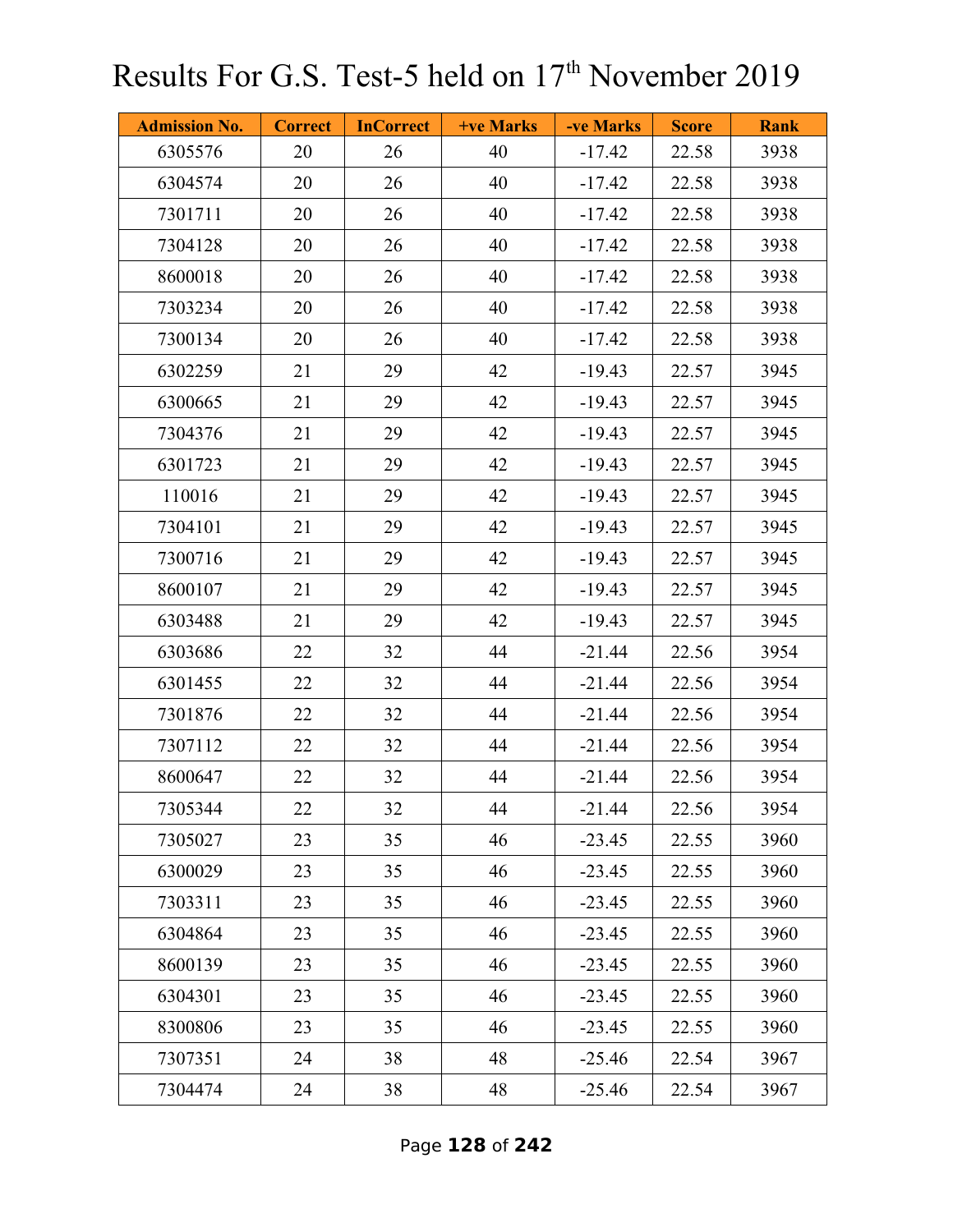| <b>Admission No.</b> | <b>Correct</b> | <b>InCorrect</b> | <b>+ve Marks</b> | -ve Marks | <b>Score</b> | <b>Rank</b> |
|----------------------|----------------|------------------|------------------|-----------|--------------|-------------|
| 630211               | 24             | 38               | 48               | $-25.46$  | 22.54        | 3967        |
| 7303208              | 24             | 38               | 48               | $-25.46$  | 22.54        | 3967        |
| 7307691              | 24             | 38               | 48               | $-25.46$  | 22.54        | 3967        |
| 6300052              | 24             | 38               | 48               | $-25.46$  | 22.54        | 3967        |
| 7304271              | 24             | 38               | 48               | $-25.46$  | 22.54        | 3967        |
| 7304171              | 24             | 38               | 48               | $-25.46$  | 22.54        | 3967        |
| 8300876              | 25             | 41               | 50               | $-27.47$  | 22.53        | 3975        |
| 7305659              | 25             | 41               | 50               | $-27.47$  | 22.53        | 3975        |
| 8302558              | 25             | 41               | 50               | $-27.47$  | 22.53        | 3975        |
| 7308180              | 26             | 44               | 52               | $-29.48$  | 22.52        | 3978        |
| 7303664              | 26             | 44               | 52               | $-29.48$  | 22.52        | 3978        |
| 7308055              | 26             | 44               | 52               | $-29.48$  | 22.52        | 3978        |
| 6300873              | 27             | 47               | 54               | $-31.49$  | 22.51        | 3981        |
| 7303359              | 27             | 47               | 54               | $-31.49$  | 22.51        | 3981        |
| 6305675              | 28             | 50               | 56               | $-33.5$   | 22.5         | 3983        |
| 6301507              | 28             | 50               | 56               | $-33.5$   | 22.5         | 3983        |
| 6303923              | 28             | 50               | 56               | $-33.5$   | 22.5         | 3983        |
| 7300076              | 28             | 50               | 56               | $-33.5$   | 22.5         | 3983        |
| 7305090              | 29             | 53               | 58               | $-35.51$  | 22.49        | 3987        |
| 7304520              | 29             | 53               | 58               | $-35.51$  | 22.49        | 3987        |
| 7305804              | 30             | 56               | 60               | $-37.52$  | 22.48        | 3989        |
| 6302684              | 32             | 62               | 64               | $-41.54$  | 22.46        | 3990        |
| 7302519              | 32             | 62               | 64               | $-41.54$  | 22.46        | 3990        |
| 19VR20662            | 16             | 15               | 32               | 9.9       | 22.1         | 3992        |
| 7304077              | 12             | $\overline{3}$   | 24               | $-2.01$   | 21.99        | 3993        |
| 7303085              | 12             | $\overline{3}$   | 24               | $-2.01$   | 21.99        | 3993        |
| 8300132              | 13             | 6                | 26               | $-4.02$   | 21.98        | 3995        |
| 6301163              | 13             | 6                | 26               | $-4.02$   | 21.98        | 3995        |
| 7304512              | 13             | 6                | 26               | $-4.02$   | 21.98        | 3995        |
| 7302110              | 13             | 6                | 26               | $-4.02$   | 21.98        | 3995        |
| 8301109              | 14             | 9                | 28               | $-6.03$   | 21.97        | 3999        |

Page **129** of **242**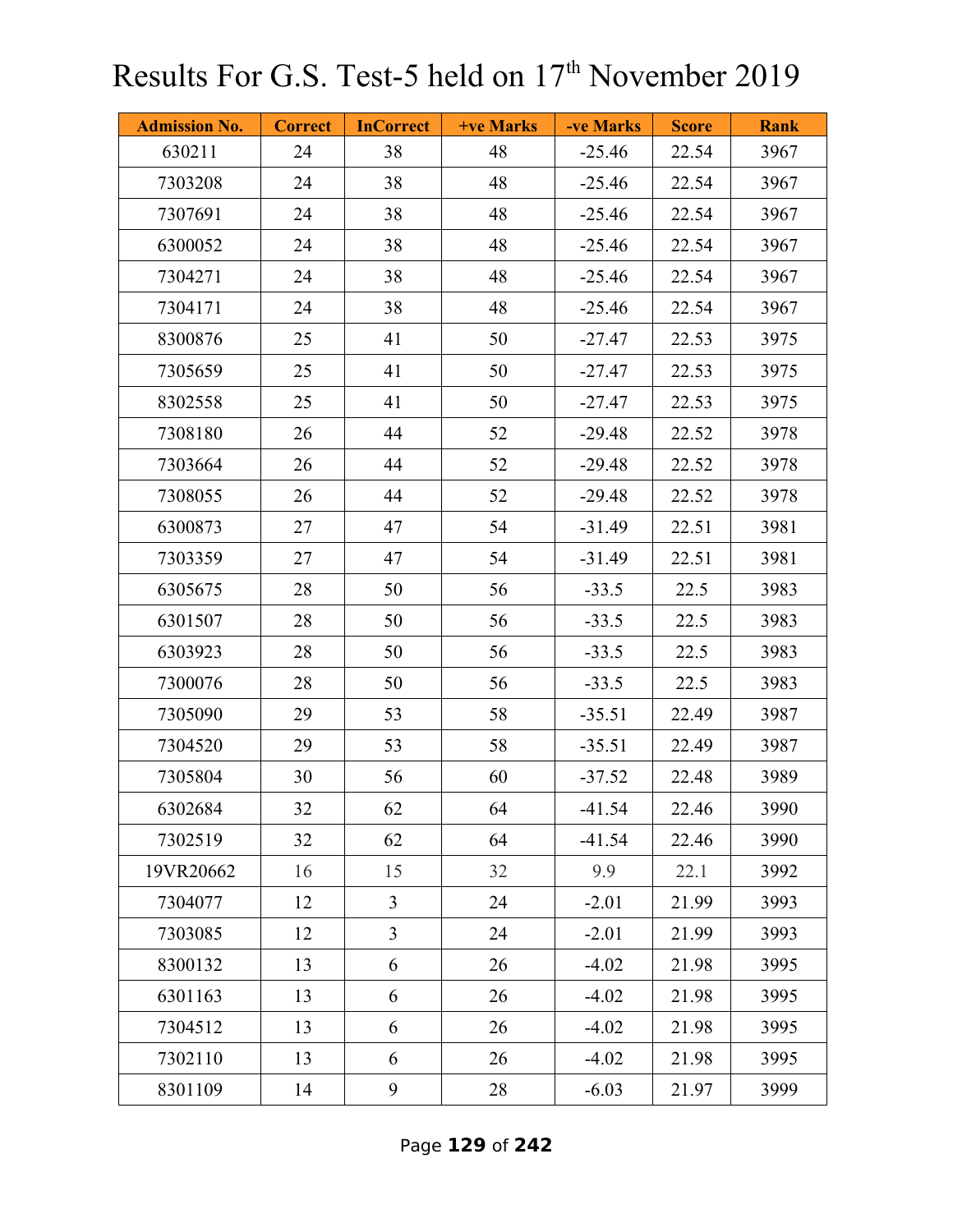| <b>Admission No.</b> | <b>Correct</b> | <b>InCorrect</b> | <b>+ve Marks</b> | -ve Marks | <b>Score</b> | <b>Rank</b> |
|----------------------|----------------|------------------|------------------|-----------|--------------|-------------|
| 8302437              | 14             | 9                | 28               | $-6.03$   | 21.97        | 3999        |
| 7302513              | 14             | 9                | 28               | $-6.03$   | 21.97        | 3999        |
| 6302267              | 14             | 9                | 28               | $-6.03$   | 21.97        | 3999        |
| 8302517              | 15             | 12               | 30               | $-8.04$   | 21.96        | 4003        |
| 7303630              | 15             | 12               | 30               | $-8.04$   | 21.96        | 4003        |
| 8600027              | 15             | 12               | 30               | $-8.04$   | 21.96        | 4003        |
| 7300768              | 16             | 15               | 32               | $-10.05$  | 21.95        | 4006        |
| 7300904              | 16             | 15               | 32               | $-10.05$  | 21.95        | 4006        |
| 7305016              | 16             | 15               | 32               | $-10.05$  | 21.95        | 4006        |
| 8302444              | 16             | 15               | 32               | $-10.05$  | 21.95        | 4006        |
| 8301164              | 16             | 15               | 32               | $-10.05$  | 21.95        | 4006        |
| 7303652              | 17             | 18               | 34               | $-12.06$  | 21.94        | 4011        |
| 7303233              | 17             | 18               | 34               | $-12.06$  | 21.94        | 4011        |
| 7304813              | 17             | 18               | 34               | $-12.06$  | 21.94        | 4011        |
| 8302218              | 17             | 18               | 34               | $-12.06$  | 21.94        | 4011        |
| 7303145              | 17             | 18               | 34               | $-12.06$  | 21.94        | 4011        |
| 7302417              | 17             | 18               | 34               | $-12.06$  | 21.94        | 4011        |
| 6303673              | 18             | 21               | 36               | $-14.07$  | 21.93        | 4017        |
| 7300618              | 18             | 21               | 36               | $-14.07$  | 21.93        | 4017        |
| 6302097              | 18             | 21               | 36               | $-14.07$  | 21.93        | 4017        |
| 7305625              | 18             | 21               | 36               | $-14.07$  | 21.93        | 4017        |
| 7304644              | 18             | 21               | 36               | $-14.07$  | 21.93        | 4017        |
| 7302421              | 18             | 21               | 36               | $-14.07$  | 21.93        | 4017        |
| 7305490              | 18             | 21               | 36               | $-14.07$  | 21.93        | 4017        |
| 6300078              | 18             | 21               | 36               | $-14.07$  | 21.93        | 4017        |
| 7300506              | 19             | 24               | 38               | $-16.08$  | 21.92        | 4025        |
| 6301521              | 19             | 24               | 38               | $-16.08$  | 21.92        | 4025        |
| 7301940              | 19             | 24               | 38               | $-16.08$  | 21.92        | 4025        |
| 7301062              | 19             | 24               | 38               | $-16.08$  | 21.92        | 4025        |
| 8301916              | 19             | 24               | 38               | $-16.08$  | 21.92        | 4025        |
| 8302506              | 19             | 24               | 38               | $-16.08$  | 21.92        | 4025        |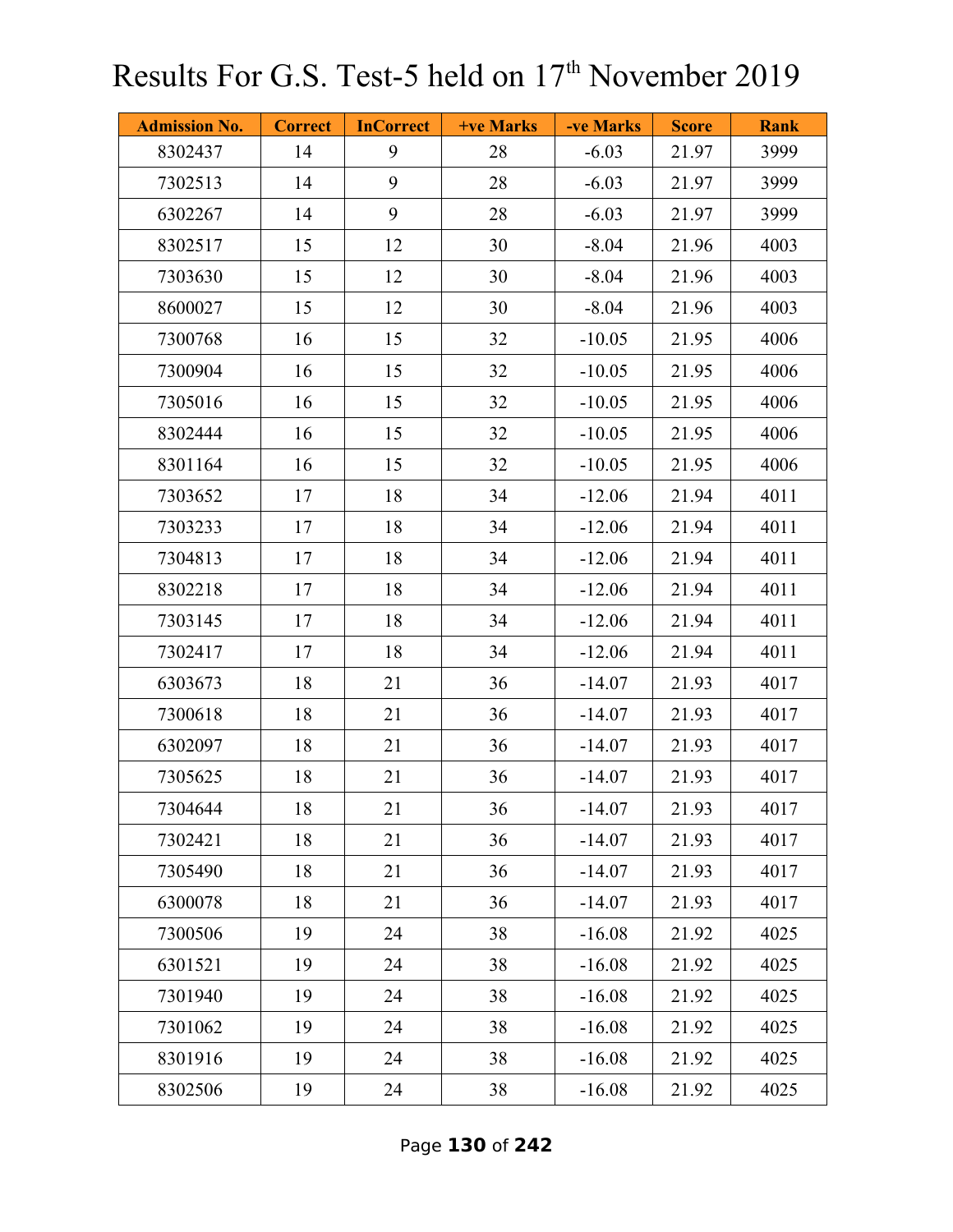| <b>Admission No.</b> | <b>Correct</b> | <b>InCorrect</b> | <b>+ve Marks</b> | -ve Marks | <b>Score</b> | <b>Rank</b> |
|----------------------|----------------|------------------|------------------|-----------|--------------|-------------|
| 8300128              | 20             | 27               | 40               | $-18.09$  | 21.91        | 4031        |
| 6305644              | 20             | 27               | 40               | $-18.09$  | 21.91        | 4031        |
| 7302354              | 20             | 27               | 40               | $-18.09$  | 21.91        | 4031        |
| 7302820              | 20             | 27               | 40               | $-18.09$  | 21.91        | 4031        |
| 6305836              | 20             | 27               | 40               | $-18.09$  | 21.91        | 4031        |
| 7302778              | 21             | 30               | 42               | $-20.1$   | 21.9         | 4036        |
| 7303765              | 21             | 30               | 42               | $-20.1$   | 21.9         | 4036        |
| 6304447              | 21             | 30               | 42               | $-20.1$   | 21.9         | 4036        |
| 6302830              | 21             | 30               | 42               | $-20.1$   | 21.9         | 4036        |
| 6304769              | 21             | 30               | 42               | $-20.1$   | 21.9         | 4036        |
| 6306148              | 22             | 33               | 44               | $-22.11$  | 21.89        | 4041        |
| 7305092              | 22             | 33               | 44               | $-22.11$  | 21.89        | 4041        |
| 7305524              | 22             | 33               | 44               | $-22.11$  | 21.89        | 4041        |
| 8600668              | 22             | 33               | 44               | $-22.11$  | 21.89        | 4041        |
| 6304302              | 22             | 33               | 44               | $-22.11$  | 21.89        | 4041        |
| 6304815              | 22             | 33               | 44               | $-22.11$  | 21.89        | 4041        |
| 7308200              | 22             | 33               | 44               | $-22.11$  | 21.89        | 4041        |
| 7307156              | 22             | 33               | 44               | $-22.11$  | 21.89        | 4041        |
| 8300109              | 22             | 33               | 44               | $-22.11$  | 21.89        | 4041        |
| 7300382              | 22             | 33               | 44               | $-22.11$  | 21.89        | 4041        |
| 7300068              | 22             | 33               | 44               | $-22.11$  | 21.89        | 4041        |
| 7302057              | 23             | 36               | 46               | $-24.12$  | 21.88        | 4052        |
| 630745               | 23             | 36               | 46               | $-24.12$  | 21.88        | 4052        |
| 7302235              | 23             | 36               | 46               | $-24.12$  | 21.88        | 4052        |
| 6303828              | 23             | 36               | 46               | $-24.12$  | 21.88        | 4052        |
| 7302694              | 23             | 36               | 46               | $-24.12$  | 21.88        | 4052        |
| 6301933              | 23             | 36               | 46               | $-24.12$  | 21.88        | 4052        |
| 7304200              | 23             | 36               | 46               | $-24.12$  | 21.88        | 4052        |
| 6305269              | 23             | 36               | 46               | $-24.12$  | 21.88        | 4052        |
| 7300512              | 24             | 39               | 48               | $-26.13$  | 21.87        | 4060        |
| 6304009              | 24             | 39               | 48               | $-26.13$  | 21.87        | 4060        |

Page **131** of **242**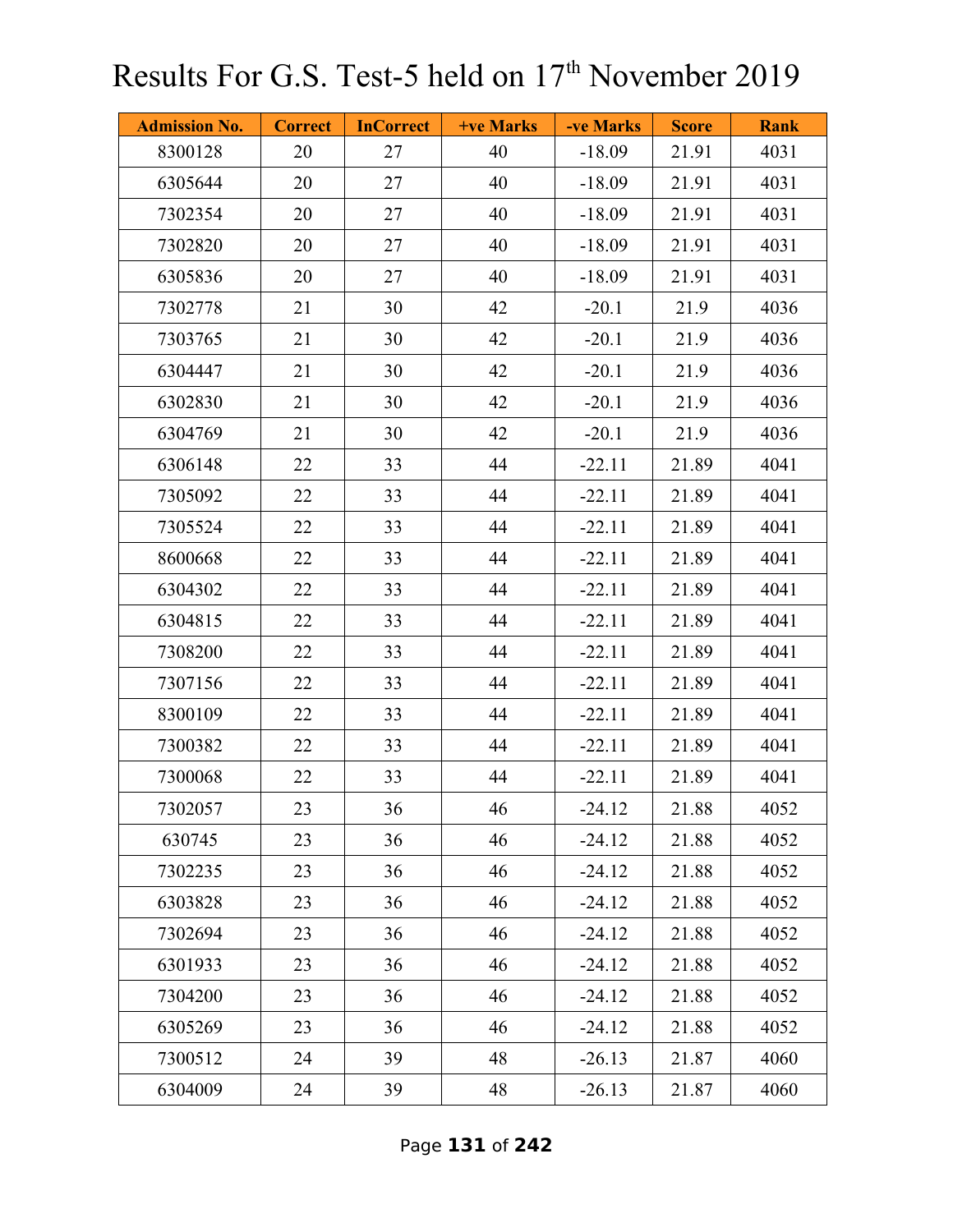| <b>Admission No.</b> | <b>Correct</b> | <b>InCorrect</b> | <b>+ve Marks</b> | -ve Marks | <b>Score</b> | <b>Rank</b> |
|----------------------|----------------|------------------|------------------|-----------|--------------|-------------|
| 6302183              | 24             | 39               | 48               | $-26.13$  | 21.87        | 4060        |
| 6305606              | 24             | 39               | 48               | $-26.13$  | 21.87        | 4060        |
| 7305199              | 24             | 39               | 48               | $-26.13$  | 21.87        | 4060        |
| 7300511              | 25             | 42               | 50               | $-28.14$  | 21.86        | 4065        |
| 7306904              | 25             | 42               | 50               | $-28.14$  | 21.86        | 4065        |
| 6303121              | 25             | 42               | 50               | $-28.14$  | 21.86        | 4065        |
| 6301264              | 25             | 42               | 50               | $-28.14$  | 21.86        | 4065        |
| 8600201              | 25             | 42               | 50               | $-28.14$  | 21.86        | 4065        |
| 8301254              | 25             | 42               | 50               | $-28.14$  | 21.86        | 4065        |
| 7302521              | 26             | 45               | 52               | $-30.15$  | 21.85        | 4071        |
| 6304675              | 27             | 48               | 54               | $-32.16$  | 21.84        | 4072        |
| 6302886              | 27             | 48               | 54               | $-32.16$  | 21.84        | 4072        |
| 7304805              | 27             | 48               | 54               | $-32.16$  | 21.84        | 4072        |
| 8300273              | 27             | 48               | 54               | $-32.16$  | 21.84        | 4072        |
| 7302613              | 27             | 48               | 54               | $-32.16$  | 21.84        | 4072        |
| 6305386              | 27             | 48               | 54               | $-32.16$  | 21.84        | 4072        |
| 8600068              | 28             | 51               | 56               | $-34.17$  | 21.83        | 4078        |
| 7303280              | 28             | 51               | 56               | $-34.17$  | 21.83        | 4078        |
| 8303486              | 28             | 51               | 56               | $-34.17$  | 21.83        | 4078        |
| 8300324              | 28             | 51               | 56               | $-34.17$  | 21.83        | 4078        |
| 7300049              | 29             | 54               | 58               | $-36.18$  | 21.82        | 4082        |
| 6306173              | 29             | 54               | 58               | $-36.18$  | 21.82        | 4082        |
| 8301740              | 29             | 54               | 58               | $-36.18$  | 21.82        | 4082        |
| 7301439              | 29             | 54               | 58               | $-36.18$  | 21.82        | 4082        |
| 8300500              | 29             | 54               | 58               | $-36.18$  | 21.82        | 4082        |
| 8302630              | 29             | 54               | 58               | $-36.18$  | 21.82        | 4082        |
| 7307366              | 30             | 57               | 60               | $-38.19$  | 21.81        | 4088        |
| 7302528              | 31             | 60               | 62               | $-40.2$   | 21.8         | 4089        |
| 19VR23181            | 33             | 67               | 66               | 44.22     | 21.78        | 4090        |
| 19VR23127            | 30             | 58               | 60               | 38.28     | 21.72        | 4091        |
| 19VR22824            | 28             | 52               | 56               | 34.32     | 21.68        | 4092        |

Page **132** of **242**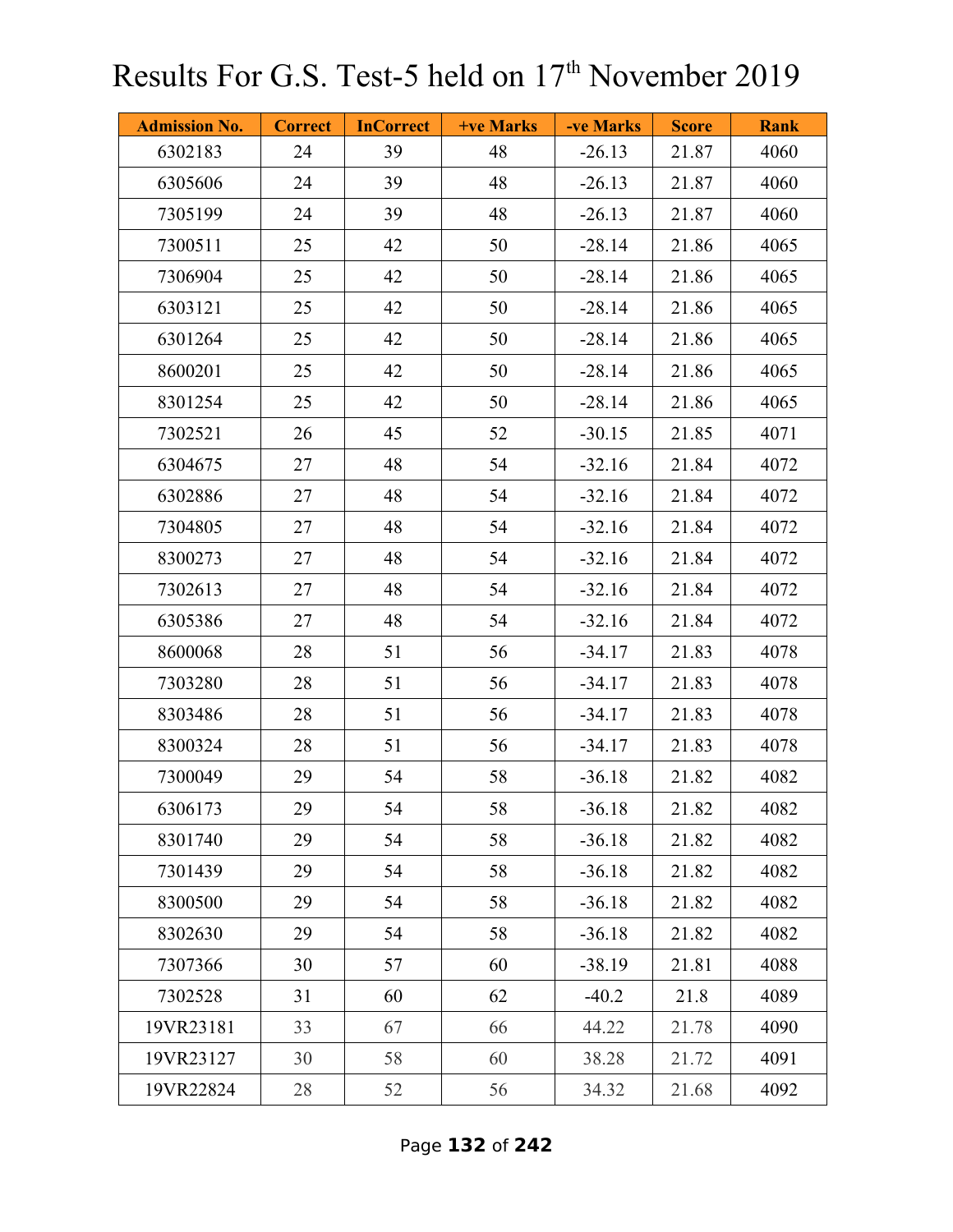| <b>Admission No.</b> | <b>Correct</b> | <b>InCorrect</b> | <b>+ve Marks</b> | -ve Marks | <b>Score</b> | <b>Rank</b> |
|----------------------|----------------|------------------|------------------|-----------|--------------|-------------|
| 19VR23156            | 26             | 46               | 52               | 30.36     | 21.64        | 4093        |
| 6300439              | 13             | $\tau$           | 26               | $-4.69$   | 21.31        | 4094        |
| 8302192              | 13             | $\tau$           | 26               | $-4.69$   | 21.31        | 4094        |
| 7307162              | 13             | $\tau$           | 26               | $-4.69$   | 21.31        | 4094        |
| 7302685              | 15             | 13               | 30               | $-8.71$   | 21.29        | 4097        |
| 8300416              | 15             | 13               | 30               | $-8.71$   | 21.29        | 4097        |
| 8301219              | 16             | 16               | 32               | $-10.72$  | 21.28        | 4099        |
| 7301788              | 16             | 16               | 32               | $-10.72$  | 21.28        | 4099        |
| 6301252              | 16             | 16               | 32               | $-10.72$  | 21.28        | 4099        |
| 7307455              | 16             | 16               | 32               | $-10.72$  | 21.28        | 4099        |
| 8302411              | 16             | 16               | 32               | $-10.72$  | 21.28        | 4099        |
| 7304940              | 16             | 16               | 32               | $-10.72$  | 21.28        | 4099        |
| 8300688              | 16             | 16               | 32               | $-10.72$  | 21.28        | 4099        |
| 7303579              | 16             | 16               | 32               | $-10.72$  | 21.28        | 4099        |
| 8302783              | 16             | 16               | 32               | $-10.72$  | 21.28        | 4099        |
| 7303970              | 16             | 16               | 32               | $-10.72$  | 21.28        | 4099        |
| 6305751              | 17             | 19               | 34               | $-12.73$  | 21.27        | 4109        |
| 8300454              | 17             | 19               | 34               | $-12.73$  | 21.27        | 4109        |
| 6305199              | 17             | 19               | 34               | $-12.73$  | 21.27        | 4109        |
| 7308244              | 17             | 19               | 34               | $-12.73$  | 21.27        | 4109        |
| 8600633              | 17             | 19               | 34               | $-12.73$  | 21.27        | 4109        |
| 8300420              | 17             | 19               | 34               | $-12.73$  | 21.27        | 4109        |
| 7302642              | 18             | 22               | 36               | $-14.74$  | 21.26        | 4115        |
| 7300992              | 18             | 22               | 36               | $-14.74$  | 21.26        | 4115        |
| 6301679              | 18             | 22               | 36               | $-14.74$  | 21.26        | 4115        |
| 6301048              | 18             | 22               | 36               | $-14.74$  | 21.26        | 4115        |
| 8300728              | 18             | 22               | 36               | $-14.74$  | 21.26        | 4115        |
| 8302767              | 18             | 22               | 36               | $-14.74$  | 21.26        | 4115        |
| 6301235              | 18             | 22               | 36               | $-14.74$  | 21.26        | 4115        |
| 6305395              | 19             | 25               | 38               | $-16.75$  | 21.25        | 4122        |
| 8302431              | 19             | 25               | 38               | $-16.75$  | 21.25        | 4122        |

Page **133** of **242**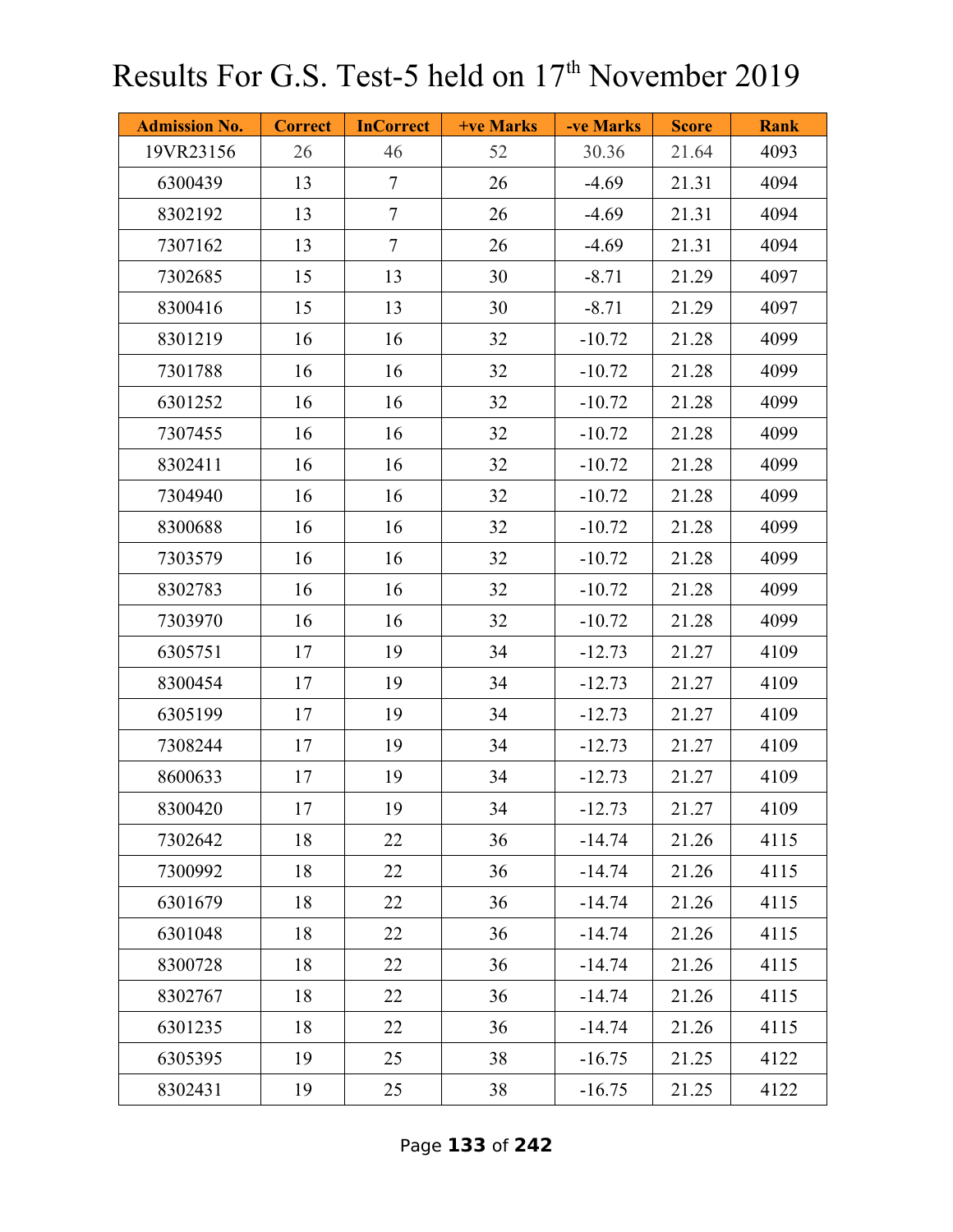| <b>Admission No.</b> | <b>Correct</b> | <b>InCorrect</b> | <b>+ve Marks</b> | -ve Marks | <b>Score</b> | <b>Rank</b> |
|----------------------|----------------|------------------|------------------|-----------|--------------|-------------|
| 6300820              | 19             | 25               | 38               | $-16.75$  | 21.25        | 4122        |
| 6305691              | 19             | 25               | 38               | $-16.75$  | 21.25        | 4122        |
| 6301199              | 19             | 25               | 38               | $-16.75$  | 21.25        | 4122        |
| 6300768              | 20             | 28               | 40               | $-18.76$  | 21.24        | 4127        |
| 6303593              | 20             | 28               | 40               | $-18.76$  | 21.24        | 4127        |
| 7306012              | 20             | 28               | 40               | $-18.76$  | 21.24        | 4127        |
| 7302483              | 20             | 28               | 40               | $-18.76$  | 21.24        | 4127        |
| 8600286              | 21             | 31               | 42               | $-20.77$  | 21.23        | 4131        |
| 7305505              | 21             | 31               | 42               | $-20.77$  | 21.23        | 4131        |
| 6303866              | 21             | 31               | 42               | $-20.77$  | 21.23        | 4131        |
| 7303423              | 21             | 31               | 42               | $-20.77$  | 21.23        | 4131        |
| 7300755              | 21             | 31               | 42               | $-20.77$  | 21.23        | 4131        |
| 6305433              | 21             | 31               | 42               | $-20.77$  | 21.23        | 4131        |
| 7302309              | 21             | 31               | 42               | $-20.77$  | 21.23        | 4131        |
| 8600484              | 21             | 31               | 42               | $-20.77$  | 21.23        | 4131        |
| 8300357              | 21             | 31               | 42               | $-20.77$  | 21.23        | 4131        |
| 7304558              | 21             | 31               | 42               | $-20.77$  | 21.23        | 4131        |
| 8302701              | 21             | 31               | 42               | $-20.77$  | 21.23        | 4131        |
| 7300639              | 21             | 31               | 42               | $-20.77$  | 21.23        | 4131        |
| 6304027              | 21             | 31               | 42               | $-20.77$  | 21.23        | 4131        |
| 6303481              | 21             | 31               | 42               | $-20.77$  | 21.23        | 4131        |
| 7304775              | 22             | 34               | 44               | $-22.78$  | 21.22        | 4145        |
| 6304945              | 22             | 34               | 44               | $-22.78$  | 21.22        | 4145        |
| 6302205              | 22             | 34               | 44               | $-22.78$  | 21.22        | 4145        |
| 7301129              | 23             | 37               | 46               | $-24.79$  | 21.21        | 4148        |
| 7307793              | 23             | 37               | 46               | $-24.79$  | 21.21        | 4148        |
| 6302889              | 23             | 37               | 46               | $-24.79$  | 21.21        | 4148        |
| 7300285              | 23             | 37               | 46               | $-24.79$  | 21.21        | 4148        |
| 7305391              | 23             | 37               | 46               | $-24.79$  | 21.21        | 4148        |
| 7305697              | 23             | 37               | 46               | $-24.79$  | 21.21        | 4148        |
| 6302023              | 23             | 37               | 46               | $-24.79$  | 21.21        | 4148        |

Page **134** of **242**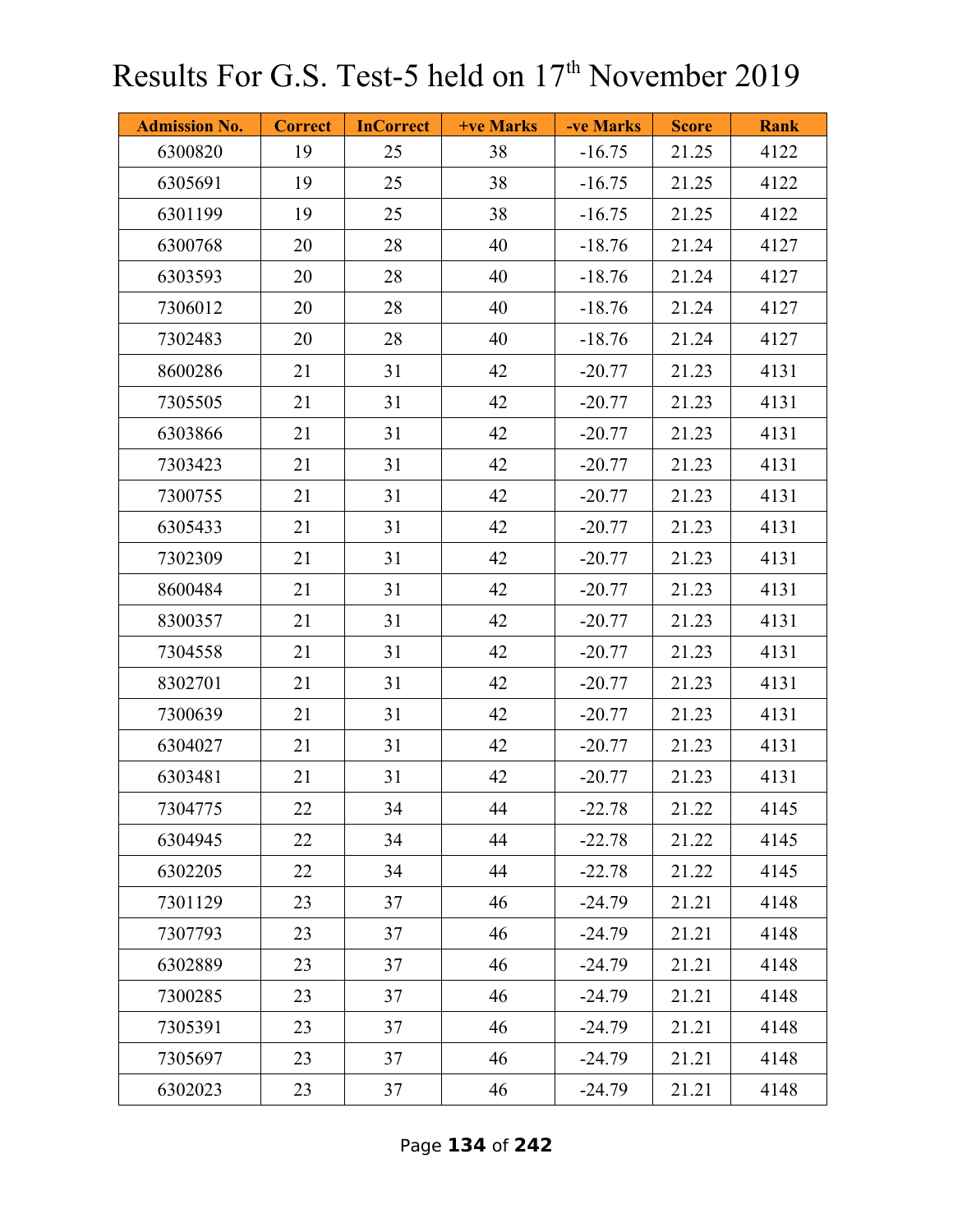| <b>Admission No.</b> | <b>Correct</b> | <b>InCorrect</b> | <b>+ve Marks</b> | -ve Marks | <b>Score</b> | <b>Rank</b> |
|----------------------|----------------|------------------|------------------|-----------|--------------|-------------|
| 8600022              | 23             | 37               | 46               | $-24.79$  | 21.21        | 4148        |
| 6301465              | 24             | 40               | 48               | $-26.8$   | 21.2         | 4156        |
| 7302018              | 24             | 40               | 48               | $-26.8$   | 21.2         | 4156        |
| 7305335              | 24             | 40               | 48               | $-26.8$   | 21.2         | 4156        |
| 6305812              | 24             | 40               | 48               | $-26.8$   | 21.2         | 4156        |
| 6302747              | 25             | 43               | 50               | $-28.81$  | 21.19        | 4160        |
| 6304846              | 25             | 43               | 50               | $-28.81$  | 21.19        | 4160        |
| 7304025              | 25             | 43               | 50               | $-28.81$  | 21.19        | 4160        |
| 7304292              | 25             | 43               | 50               | $-28.81$  | 21.19        | 4160        |
| 6301592              | 25             | 43               | 50               | $-28.81$  | 21.19        | 4160        |
| 7306039              | 25             | 43               | 50               | $-28.81$  | 21.19        | 4160        |
| 8300870              | 25             | 43               | 50               | $-28.81$  | 21.19        | 4160        |
| 7304004              | 25             | 43               | 50               | $-28.81$  | 21.19        | 4160        |
| 8302287              | 25             | 43               | 50               | $-28.81$  | 21.19        | 4160        |
| 7304399              | 26             | 46               | 52               | $-30.82$  | 21.18        | 4169        |
| 7304136              | 27             | 49               | 54               | $-32.83$  | 21.17        | 4170        |
| 7301474              | 28             | 52               | 56               | $-34.84$  | 21.16        | 4171        |
| 8300881              | 29             | 55               | 58               | $-36.85$  | 21.15        | 4172        |
| 6301424              | 29             | 55               | 58               | $-36.85$  | 21.15        | 4172        |
| 7300713              | 29             | 55               | 58               | $-36.85$  | 21.15        | 4172        |
| 8301985              | 29             | 55               | 58               | $-36.85$  | 21.15        | 4172        |
| 7301589              | 30             | 58               | 60               | $-38.86$  | 21.14        | 4176        |
| 8300656              | 30             | 58               | 60               | $-38.86$  | 21.14        | 4176        |
| 6302517              | 30             | 58               | 60               | $-38.86$  | 21.14        | 4176        |
| 8301588              | 31             | 61               | 62               | $-40.87$  | 21.13        | 4179        |
| 7300456              | 31             | 61               | 62               | $-40.87$  | 21.13        | 4179        |
| 6301984              | 33             | 67               | 66               | $-44.89$  | 21.11        | 4181        |
| 7301070              | 33             | 67               | 66               | $-44.89$  | 21.11        | 4181        |
| 6301422              | 33             | 67               | 66               | $-44.89$  | 21.11        | 4181        |
| 19VR23132            | 28             | 53               | 56               | 34.98     | 21.02        | 4184        |
| 19VR23233            | 17             | 20               | 34               | 13.2      | 20.8         | 4185        |

Page **135** of **242**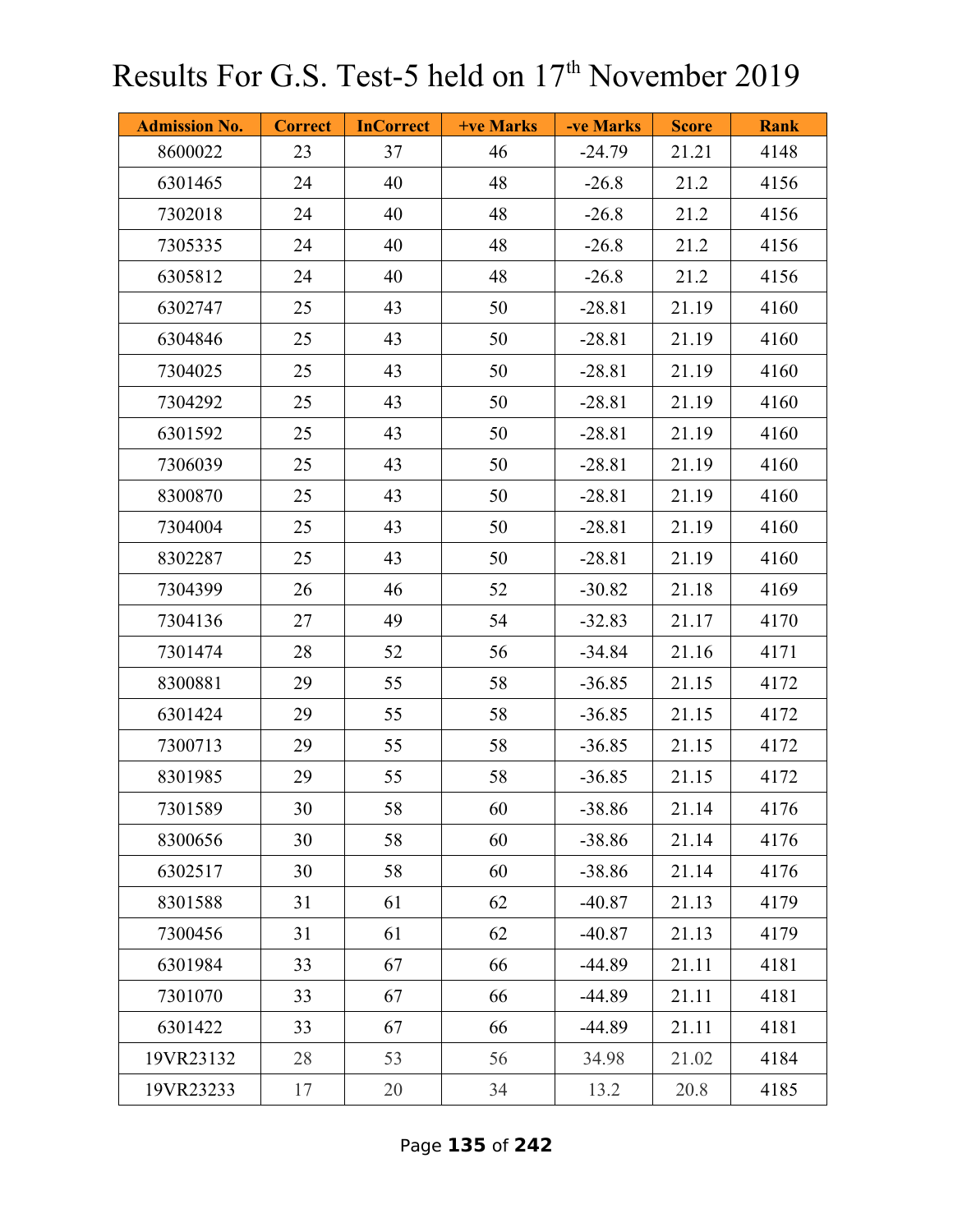| <b>Admission No.</b> | <b>Correct</b> | <b>InCorrect</b> | <b>+ve Marks</b> | -ve Marks | <b>Score</b> | <b>Rank</b> |
|----------------------|----------------|------------------|------------------|-----------|--------------|-------------|
| 8300192              | 14             | 11               | 28               | $-7.37$   | 20.63        | 4186        |
| 7304394              | 15             | 14               | 30               | $-9.38$   | 20.62        | 4187        |
| 8300198              | 15             | 14               | 30               | $-9.38$   | 20.62        | 4187        |
| 8300796              | 15             | 14               | 30               | $-9.38$   | 20.62        | 4187        |
| 8301648              | 15             | 14               | 30               | $-9.38$   | 20.62        | 4187        |
| 6300808              | 15             | 14               | 30               | $-9.38$   | 20.62        | 4187        |
| 8300331              | 15             | 14               | 30               | $-9.38$   | 20.62        | 4187        |
| 6303089              | 16             | 17               | 32               | $-11.39$  | 20.61        | 4193        |
| 7300840              | 16             | 17               | 32               | $-11.39$  | 20.61        | 4193        |
| 7300119              | 16             | 17               | 32               | $-11.39$  | 20.61        | 4193        |
| 6305082              | 16             | 17               | 32               | $-11.39$  | 20.61        | 4193        |
| 6305413              | 16             | 17               | 32               | $-11.39$  | 20.61        | 4193        |
| 6306371              | 16             | 17               | 32               | $-11.39$  | 20.61        | 4193        |
| 6304923              | 17             | 20               | 34               | $-13.4$   | 20.6         | 4199        |
| 7301619              | 17             | 20               | 34               | $-13.4$   | 20.6         | 4199        |
| 7301351              | 17             | 20               | 34               | $-13.4$   | 20.6         | 4199        |
| 7301525              | 17             | 20               | 34               | $-13.4$   | 20.6         | 4199        |
| 6301370              | 17             | 20               | 34               | $-13.4$   | 20.6         | 4199        |
| 7301358              | 17             | 20               | 34               | $-13.4$   | 20.6         | 4199        |
| 6300555              | 17             | 20               | 34               | $-13.4$   | 20.6         | 4199        |
| 7305110              | 17             | 20               | 34               | $-13.4$   | 20.6         | 4199        |
| 7303401              | 17             | 20               | 34               | $-13.4$   | 20.6         | 4199        |
| 6303367              | 17             | 20               | 34               | $-13.4$   | 20.6         | 4199        |
| 7301017              | 18             | 23               | 36               | $-15.41$  | 20.59        | 4209        |
| 6305831              | 18             | 23               | 36               | $-15.41$  | 20.59        | 4209        |
| 8300127              | 18             | 23               | 36               | $-15.41$  | 20.59        | 4209        |
| 6303752              | 18             | 23               | 36               | $-15.41$  | 20.59        | 4209        |
| 8302841              | 18             | 23               | 36               | $-15.41$  | 20.59        | 4209        |
| 7304787              | 18             | 23               | 36               | $-15.41$  | 20.59        | 4209        |
| 8300187              | 18             | 23               | 36               | $-15.41$  | 20.59        | 4209        |
| 6303879              | 19             | 26               | 38               | $-17.42$  | 20.58        | 4216        |

Page **136** of **242**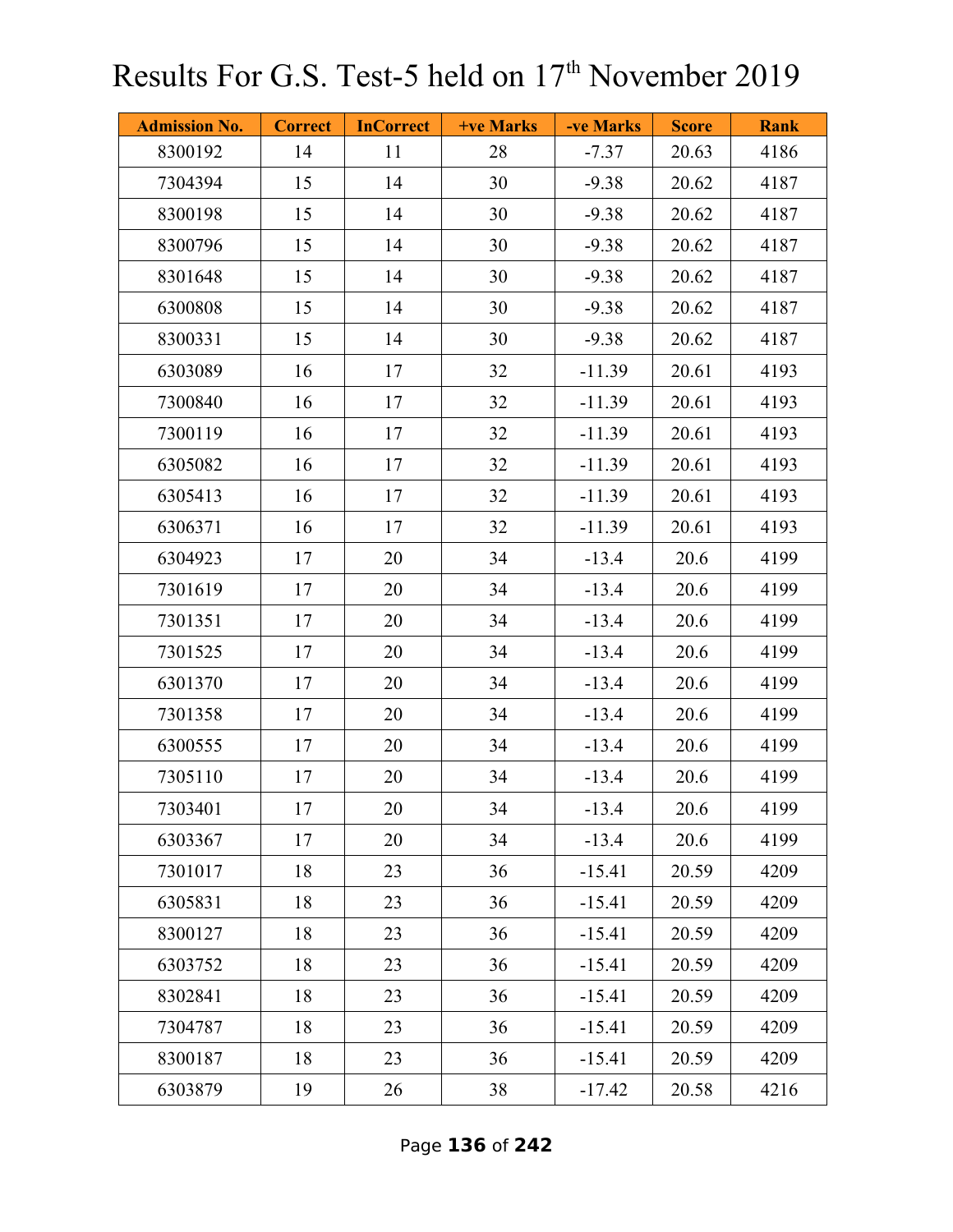| <b>Admission No.</b> | <b>Correct</b> | <b>InCorrect</b> | <b>+ve Marks</b> | -ve Marks | <b>Score</b> | <b>Rank</b> |
|----------------------|----------------|------------------|------------------|-----------|--------------|-------------|
| 6304981              | 19             | 26               | 38               | $-17.42$  | 20.58        | 4216        |
| 6303971              | 19             | 26               | 38               | $-17.42$  | 20.58        | 4216        |
| 6304628              | 19             | 26               | 38               | $-17.42$  | 20.58        | 4216        |
| 7305808              | 19             | 26               | 38               | $-17.42$  | 20.58        | 4216        |
| 6301268              | 19             | 26               | 38               | $-17.42$  | 20.58        | 4216        |
| 6300868              | 19             | 26               | 38               | $-17.42$  | 20.58        | 4216        |
| 6301874              | 20             | 29               | 40               | $-19.43$  | 20.57        | 4223        |
| 8600277              | 20             | 29               | 40               | $-19.43$  | 20.57        | 4223        |
| 7301431              | 20             | 29               | 40               | $-19.43$  | 20.57        | 4223        |
| 7305950              | 20             | 29               | 40               | $-19.43$  | 20.57        | 4223        |
| 6300109              | 20             | 29               | 40               | $-19.43$  | 20.57        | 4223        |
| 6302786              | 20             | 29               | 40               | $-19.43$  | 20.57        | 4223        |
| 7306740              | 20             | 29               | 40               | $-19.43$  | 20.57        | 4223        |
| 7307381              | 20             | 29               | 40               | $-19.43$  | 20.57        | 4223        |
| 6301675              | 20             | 29               | 40               | $-19.43$  | 20.57        | 4223        |
| 8301043              | 20             | 29               | 40               | $-19.43$  | 20.57        | 4223        |
| 6301101              | 21             | 32               | 42               | $-21.44$  | 20.56        | 4233        |
| 8300345              | 21             | 32               | 42               | $-21.44$  | 20.56        | 4233        |
| 6305305              | 21             | 32               | 42               | $-21.44$  | 20.56        | 4233        |
| 8300177              | 21             | 32               | 42               | $-21.44$  | 20.56        | 4233        |
| 6303689              | 21             | 32               | 42               | $-21.44$  | 20.56        | 4233        |
| 7301208              | 21             | 32               | 42               | $-21.44$  | 20.56        | 4233        |
| 6304418              | 21             | 32               | 42               | $-21.44$  | 20.56        | 4233        |
| 7305169              | 21             | 32               | 42               | $-21.44$  | 20.56        | 4233        |
| 7301957              | 21             | 32               | 42               | $-21.44$  | 20.56        | 4233        |
| 7303865              | 21             | 32               | 42               | $-21.44$  | 20.56        | 4233        |
| 7302517              | 22             | 35               | 44               | $-23.45$  | 20.55        | 4243        |
| 6305210              | 22             | 35               | 44               | $-23.45$  | 20.55        | 4243        |
| 7301063              | 22             | 35               | 44               | $-23.45$  | 20.55        | 4243        |
| 7304754              | 22             | 35               | 44               | $-23.45$  | 20.55        | 4243        |
| 7304885              | 22             | 35               | 44               | $-23.45$  | 20.55        | 4243        |

Page **137** of **242**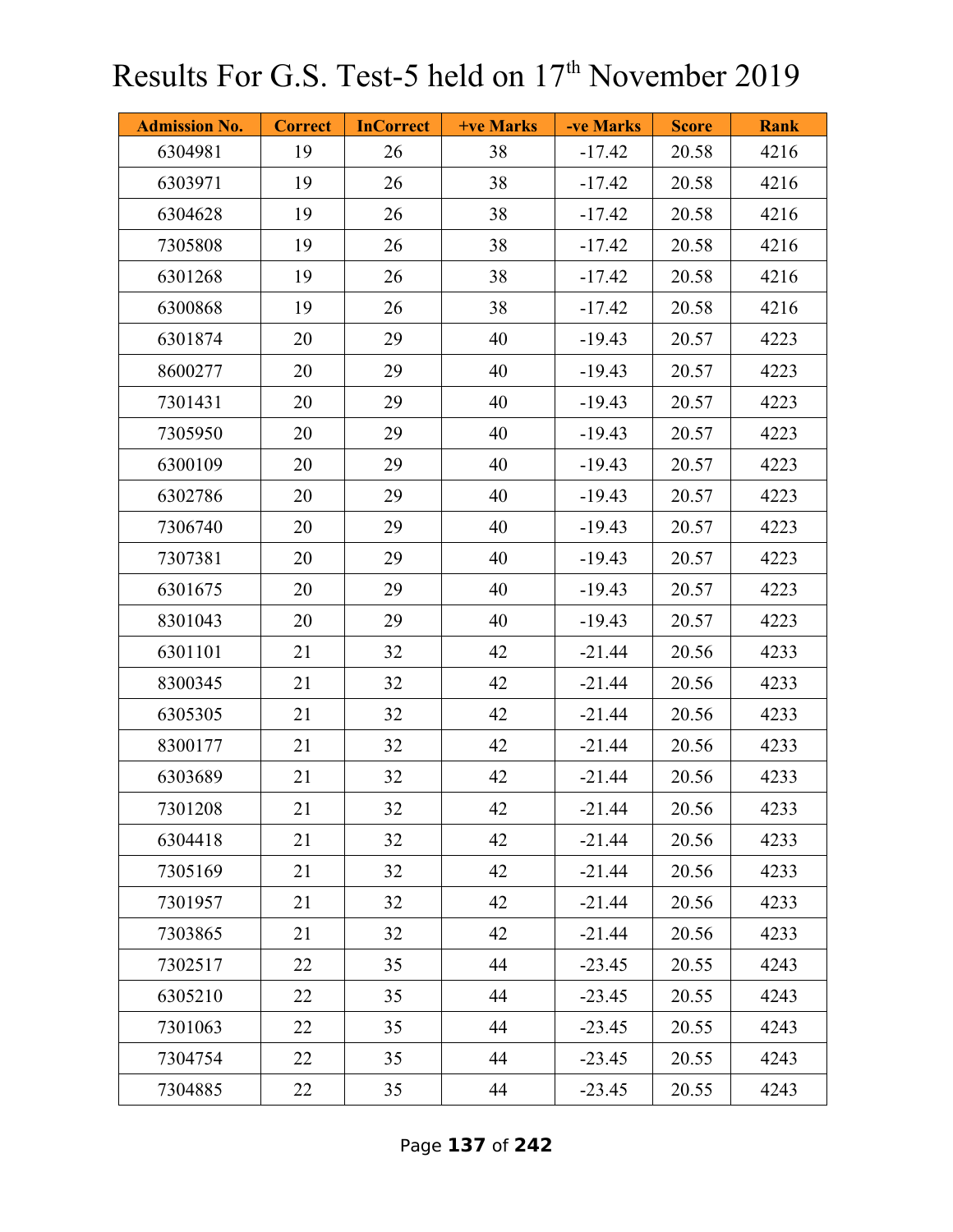| <b>Admission No.</b> | <b>Correct</b> | <b>InCorrect</b> | +ve Marks | -ve Marks | <b>Score</b> | <b>Rank</b> |
|----------------------|----------------|------------------|-----------|-----------|--------------|-------------|
| 7307675              | 22             | 35               | 44        | $-23.45$  | 20.55        | 4243        |
| 8303382              | 22             | 35               | 44        | $-23.45$  | 20.55        | 4243        |
| 8300501              | 22             | 35               | 44        | $-23.45$  | 20.55        | 4243        |
| 7307696              | 22             | 35               | 44        | $-23.45$  | 20.55        | 4243        |
| 8303595              | 22             | 35               | 44        | $-23.45$  | 20.55        | 4243        |
| 6301000              | 23             | 38               | 46        | $-25.46$  | 20.54        | 4253        |
| 8304054              | 23             | 38               | 46        | $-25.46$  | 20.54        | 4253        |
| 7301088              | 23             | 38               | 46        | $-25.46$  | 20.54        | 4253        |
| 6305527              | 23             | 38               | 46        | $-25.46$  | 20.54        | 4253        |
| 7304962              | 23             | 38               | 46        | $-25.46$  | 20.54        | 4253        |
| 7304365              | 23             | 38               | 46        | $-25.46$  | 20.54        | 4253        |
| 7307080              | 23             | 38               | 46        | $-25.46$  | 20.54        | 4253        |
| 7304550              | 23             | 38               | 46        | $-25.46$  | 20.54        | 4253        |
| 6304275              | 24             | 41               | 48        | $-27.47$  | 20.53        | 4261        |
| 6305023              | 24             | 41               | 48        | $-27.47$  | 20.53        | 4261        |
| 6305978              | 24             | 41               | 48        | $-27.47$  | 20.53        | 4261        |
| 7305685              | 24             | 41               | 48        | $-27.47$  | 20.53        | 4261        |
| 6305004              | 24             | 41               | 48        | $-27.47$  | 20.53        | 4261        |
| 7305609              | 24             | 41               | 48        | $-27.47$  | 20.53        | 4261        |
| 7303930              | 25             | 44               | 50        | $-29.48$  | 20.52        | 4267        |
| 7303088              | 25             | 44               | 50        | $-29.48$  | 20.52        | 4267        |
| 6303193              | 25             | 44               | 50        | $-29.48$  | 20.52        | 4267        |
| 8300588              | 26             | 47               | 52        | $-31.49$  | 20.51        | 4270        |
| 7304638              | 26             | 47               | 52        | $-31.49$  | 20.51        | 4270        |
| 6302632              | 26             | 47               | 52        | $-31.49$  | 20.51        | 4270        |
| 6300339              | 26             | 47               | 52        | $-31.49$  | 20.51        | 4270        |
| 6304296              | 27             | 50               | 54        | $-33.5$   | 20.5         | 4274        |
| 6304047              | 27             | 50               | 54        | $-33.5$   | 20.5         | 4274        |
| 6307343              | 28             | 53               | 56        | $-35.51$  | 20.49        | 4276        |
| 7304457              | 28             | 53               | 56        | $-35.51$  | 20.49        | 4276        |
| 7300245              | 29             | 56               | 58        | $-37.52$  | 20.48        | 4278        |

Page **138** of **242**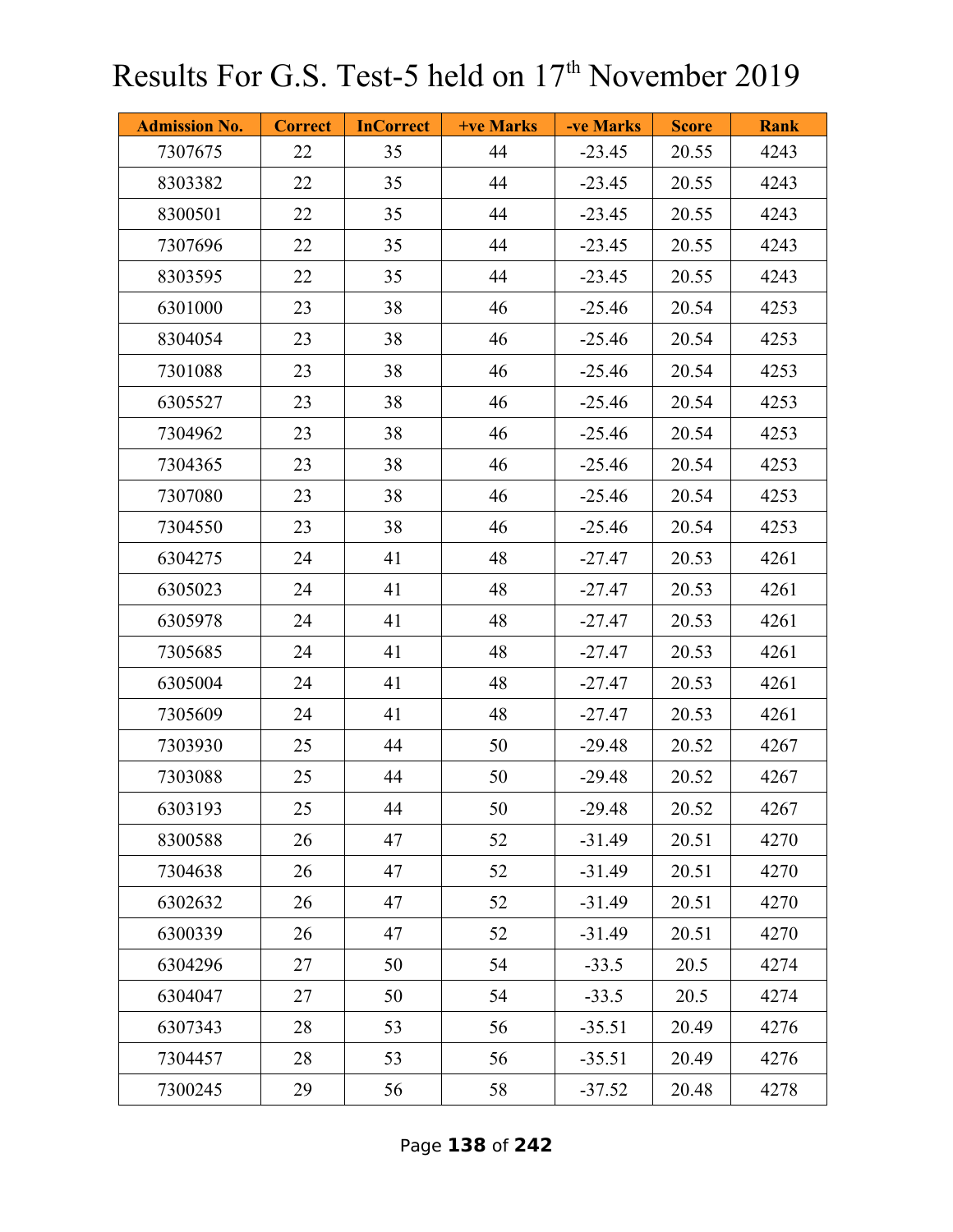| <b>Admission No.</b> | <b>Correct</b> | <b>InCorrect</b> | +ve Marks | -ve Marks | <b>Score</b> | <b>Rank</b> |
|----------------------|----------------|------------------|-----------|-----------|--------------|-------------|
| 6303890              | 29             | 56               | 58        | $-37.52$  | 20.48        | 4278        |
| 7307006              | 29             | 56               | 58        | $-37.52$  | 20.48        | 4278        |
| 19VR23001            | 24             | 42               | 48        | 27.72     | 20.28        | 4281        |
| 19VR22816            | 20             | 30               | 40        | 19.8      | 20.2         | 4282        |
| 6305847              | 13             | 9                | 26        | $-6.03$   | 19.97        | 4283        |
| 6303418              | 14             | 12               | 28        | $-8.04$   | 19.96        | 4284        |
| 7307125              | 14             | 12               | 28        | $-8.04$   | 19.96        | 4284        |
| 7305316              | 15             | 15               | 30        | $-10.05$  | 19.95        | 4286        |
| 7307423              | 15             | 15               | 30        | $-10.05$  | 19.95        | 4286        |
| 7307247              | 15             | 15               | 30        | $-10.05$  | 19.95        | 4286        |
| 8300264              | 15             | 15               | 30        | $-10.05$  | 19.95        | 4286        |
| 6304738              | 15             | 15               | 30        | $-10.05$  | 19.95        | 4286        |
| 7300819              | 15             | 15               | 30        | $-10.05$  | 19.95        | 4286        |
| 7301061              | 15             | 15               | 30        | $-10.05$  | 19.95        | 4286        |
| 6303906              | 16             | 18               | 32        | $-12.06$  | 19.94        | 4293        |
| 7307957              | 16             | 18               | 32        | $-12.06$  | 19.94        | 4293        |
| 6301378              | 16             | 18               | 32        | $-12.06$  | 19.94        | 4293        |
| 6303666              | 16             | 18               | 32        | $-12.06$  | 19.94        | 4293        |
| 7301092              | 16             | 18               | 32        | $-12.06$  | 19.94        | 4293        |
| 6300270              | 16             | 18               | 32        | $-12.06$  | 19.94        | 4293        |
| 7300022              | 16             | 18               | 32        | $-12.06$  | 19.94        | 4293        |
| 8301024              | 16             | 18               | 32        | $-12.06$  | 19.94        | 4293        |
| 6304184              | 17             | 21               | 34        | $-14.07$  | 19.93        | 4301        |
| 7304608              | 17             | 21               | 34        | $-14.07$  | 19.93        | 4301        |
| 7307614              | 17             | 21               | 34        | $-14.07$  | 19.93        | 4301        |
| 7308054              | 17             | 21               | 34        | $-14.07$  | 19.93        | 4301        |
| 7300851              | 18             | 24               | 36        | $-16.08$  | 19.92        | 4305        |
| 6305268              | 18             | 24               | 36        | $-16.08$  | 19.92        | 4305        |
| 7307790              | 18             | 24               | 36        | $-16.08$  | 19.92        | 4305        |
| 8303229              | 18             | 24               | 36        | $-16.08$  | 19.92        | 4305        |
| 7304707              | 18             | 24               | 36        | $-16.08$  | 19.92        | 4305        |

Page **139** of **242**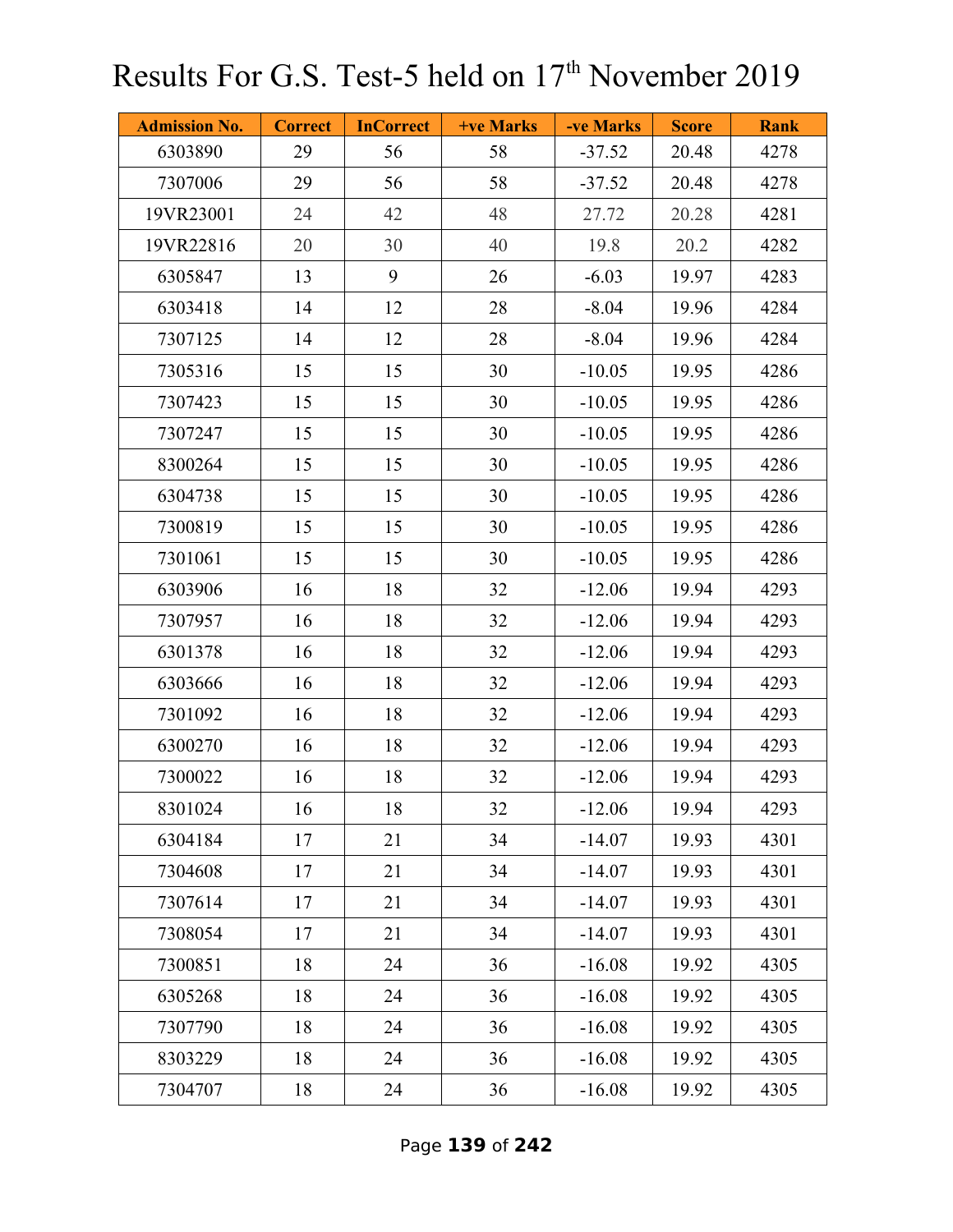| <b>Admission No.</b> | <b>Correct</b> | <b>InCorrect</b> | <b>+ve Marks</b> | -ve Marks | <b>Score</b> | <b>Rank</b> |
|----------------------|----------------|------------------|------------------|-----------|--------------|-------------|
| 8301255              | 19             | 27               | 38               | $-18.09$  | 19.91        | 4310        |
| 7305796              | 19             | 27               | 38               | $-18.09$  | 19.91        | 4310        |
| 7304565              | 19             | 27               | 38               | $-18.09$  | 19.91        | 4310        |
| 7304645              | 19             | 27               | 38               | $-18.09$  | 19.91        | 4310        |
| 8302312              | 19             | 27               | 38               | $-18.09$  | 19.91        | 4310        |
| 7301342              | 19             | 27               | 38               | $-18.09$  | 19.91        | 4310        |
| 7307322              | 19             | 27               | 38               | $-18.09$  | 19.91        | 4310        |
| 7302756              | 19             | 27               | 38               | $-18.09$  | 19.91        | 4310        |
| 6303869              | 19             | 27               | 38               | $-18.09$  | 19.91        | 4310        |
| 6304788              | 20             | 30               | 40               | $-20.1$   | 19.9         | 4319        |
| 7305935              | 20             | 30               | 40               | $-20.1$   | 19.9         | 4319        |
| 7301853              | 20             | 30               | 40               | $-20.1$   | 19.9         | 4319        |
| 6304260              | 20             | 30               | 40               | $-20.1$   | 19.9         | 4319        |
| 7301560              | 20             | 30               | 40               | $-20.1$   | 19.9         | 4319        |
| 8303449              | 20             | 30               | 40               | $-20.1$   | 19.9         | 4319        |
| 6304003              | 20             | 30               | 40               | $-20.1$   | 19.9         | 4319        |
| 7307697              | 20             | 30               | 40               | $-20.1$   | 19.9         | 4319        |
| 8301408              | 21             | 33               | 42               | $-22.11$  | 19.89        | 4327        |
| 6302530              | 21             | 33               | 42               | $-22.11$  | 19.89        | 4327        |
| 7301134              | 21             | 33               | 42               | $-22.11$  | 19.89        | 4327        |
| 8300835              | 21             | 33               | 42               | $-22.11$  | 19.89        | 4327        |
| 6305002              | 21             | 33               | 42               | $-22.11$  | 19.89        | 4327        |
| 7305266              | 21             | 33               | 42               | $-22.11$  | 19.89        | 4327        |
| 7302376              | 21             | 33               | 42               | $-22.11$  | 19.89        | 4327        |
| 8300937              | 21             | 33               | 42               | $-22.11$  | 19.89        | 4327        |
| 6302772              | 21             | 33               | 42               | $-22.11$  | 19.89        | 4327        |
| 6304237              | 21             | 33               | 42               | $-22.11$  | 19.89        | 4327        |
| 6300550              | 22             | 36               | 44               | $-24.12$  | 19.88        | 4337        |
| 8303500              | 22             | 36               | 44               | $-24.12$  | 19.88        | 4337        |
| 8600690              | 22             | 36               | 44               | $-24.12$  | 19.88        | 4337        |
| 6301099              | 22             | 36               | 44               | $-24.12$  | 19.88        | 4337        |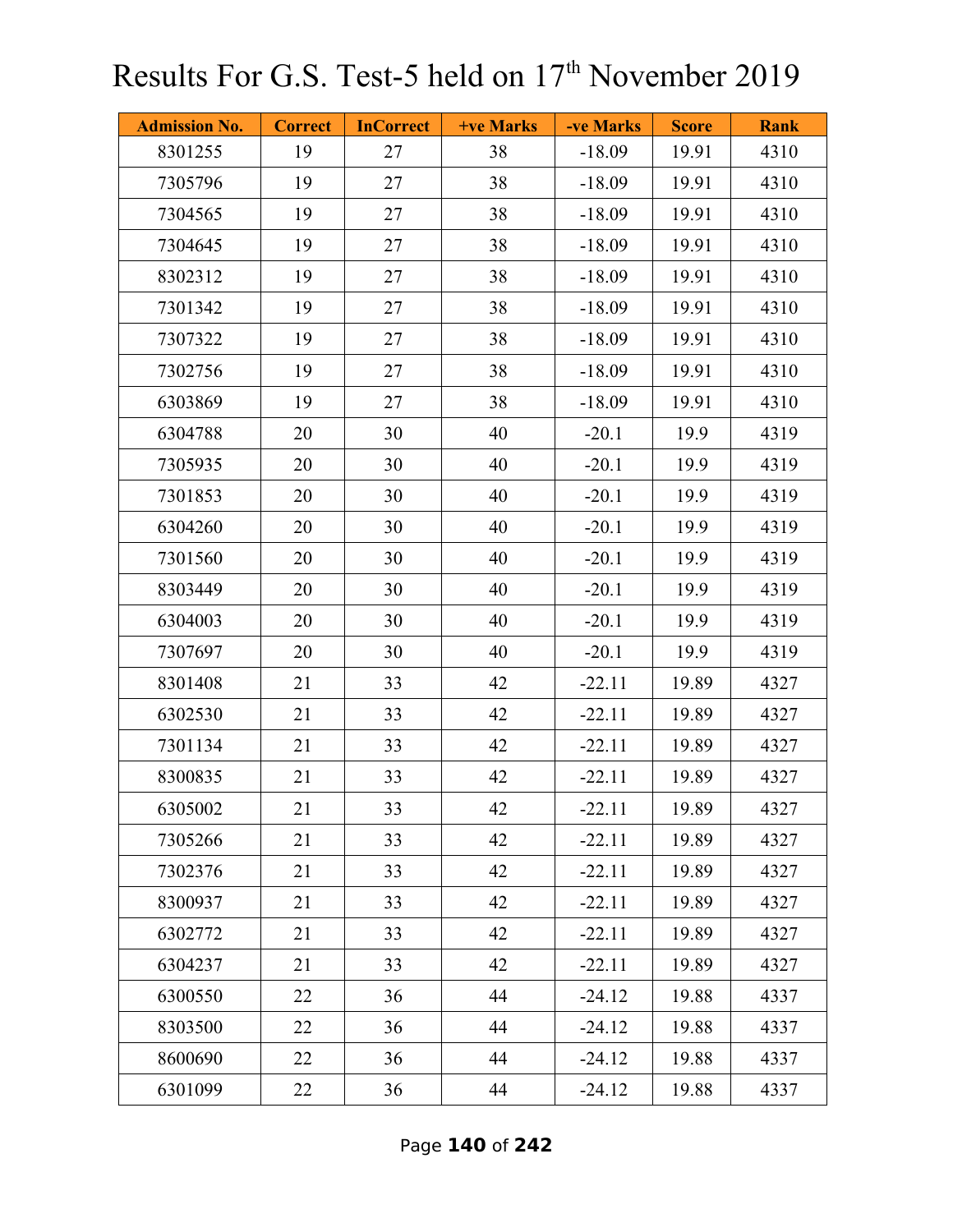| <b>Admission No.</b> | <b>Correct</b> | <b>InCorrect</b> | <b>+ve Marks</b> | -ve Marks | <b>Score</b> | <b>Rank</b> |
|----------------------|----------------|------------------|------------------|-----------|--------------|-------------|
| 7304617              | 22             | 36               | 44               | $-24.12$  | 19.88        | 4337        |
| 6301270              | 22             | 36               | 44               | $-24.12$  | 19.88        | 4337        |
| 7304643              | 22             | 36               | 44               | $-24.12$  | 19.88        | 4337        |
| 7303861              | 22             | 36               | 44               | $-24.12$  | 19.88        | 4337        |
| 7300501              | 22             | 36               | 44               | $-24.12$  | 19.88        | 4337        |
| 7300342              | 22             | 36               | 44               | $-24.12$  | 19.88        | 4337        |
| 8302266              | 22             | 36               | 44               | $-24.12$  | 19.88        | 4337        |
| 7301761              | 23             | 39               | 46               | $-26.13$  | 19.87        | 4348        |
| 7300231              | 23             | 39               | 46               | $-26.13$  | 19.87        | 4348        |
| 7307753              | 23             | 39               | 46               | $-26.13$  | 19.87        | 4348        |
| 7304674              | 23             | 39               | 46               | $-26.13$  | 19.87        | 4348        |
| 6305040              | 23             | 39               | 46               | $-26.13$  | 19.87        | 4348        |
| 8600435              | 23             | 39               | 46               | $-26.13$  | 19.87        | 4348        |
| 6305592              | 24             | 42               | 48               | $-28.14$  | 19.86        | 4354        |
| 7303184              | 24             | 42               | 48               | $-28.14$  | 19.86        | 4354        |
| 7302857              | 24             | 42               | 48               | $-28.14$  | 19.86        | 4354        |
| 7301032              | 24             | 42               | 48               | $-28.14$  | 19.86        | 4354        |
| 6307165              | 24             | 42               | 48               | $-28.14$  | 19.86        | 4354        |
| 7303048              | 25             | 45               | 50               | $-30.15$  | 19.85        | 4359        |
| 6301801              | 25             | 45               | 50               | $-30.15$  | 19.85        | 4359        |
| 8300970              | 25             | 45               | 50               | $-30.15$  | 19.85        | 4359        |
| 6305713              | 26             | 48               | 52               | $-32.16$  | 19.84        | 4362        |
| 7304640              | 27             | 51               | 54               | $-34.17$  | 19.83        | 4363        |
| 6303088              | 27             | 51               | 54               | $-34.17$  | 19.83        | 4363        |
| 8302642              | 27             | 51               | 54               | $-34.17$  | 19.83        | 4363        |
| 7305188              | 28             | 54               | 56               | $-36.18$  | 19.82        | 4366        |
| 6303377              | 29             | 57               | 58               | $-38.19$  | 19.81        | 4367        |
| 7305487              | 31             | 63               | 62               | $-42.21$  | 19.79        | 4368        |
| 19VR22781            | 27             | 52               | 54               | 34.32     | 19.68        | 4369        |
| 19VR23994            | 15             | 16               | 30               | 10.56     | 19.44        | 4370        |
| 6304529              | 12             | $\overline{7}$   | 24               | $-4.69$   | 19.31        | 4371        |

Page **141** of **242**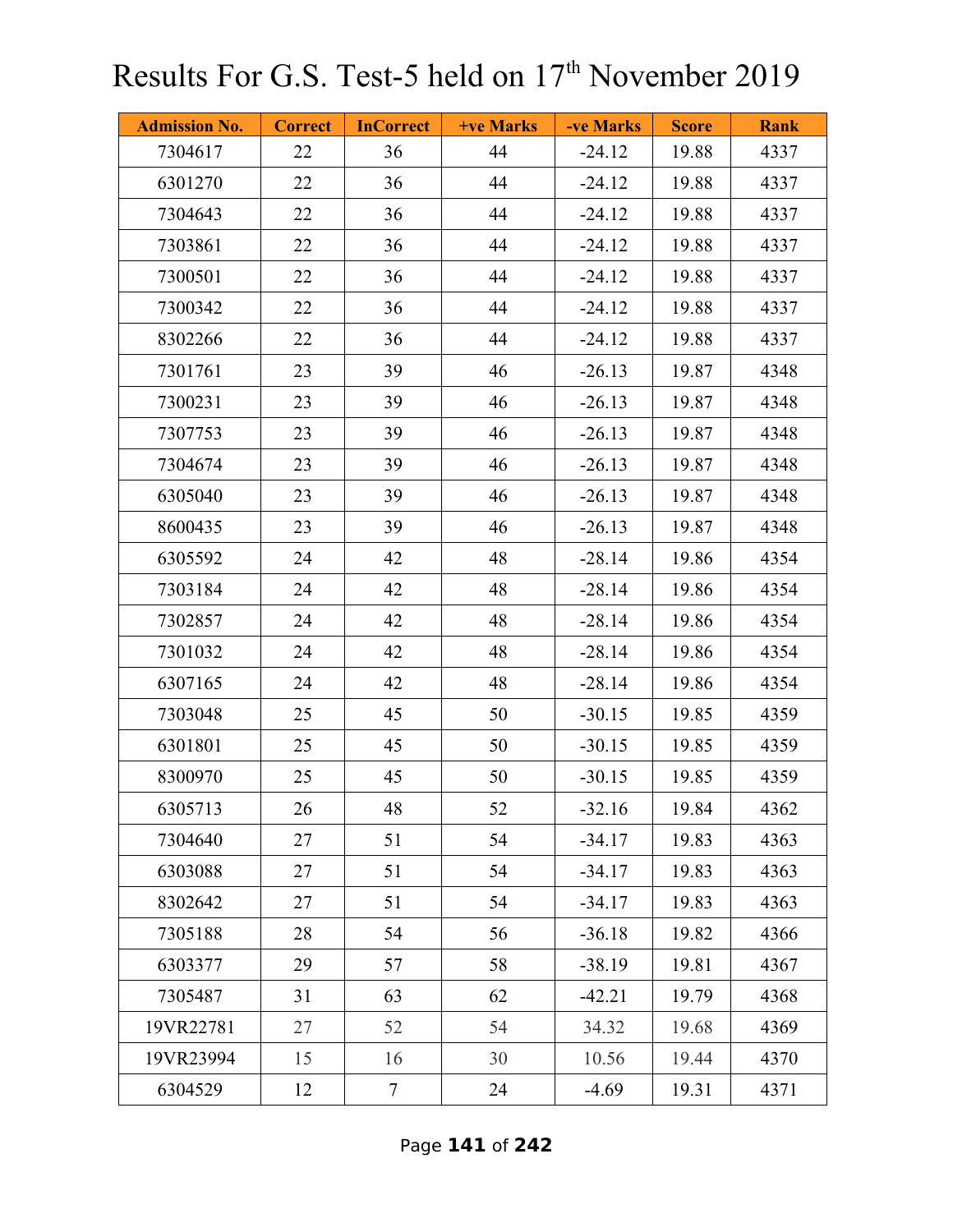| <b>Admission No.</b> | <b>Correct</b> | <b>InCorrect</b>         | <b>+ve Marks</b> | -ve Marks | <b>Score</b> | <b>Rank</b> |
|----------------------|----------------|--------------------------|------------------|-----------|--------------|-------------|
| 8300616              | 12             | $\overline{\mathcal{L}}$ | 24               | $-4.69$   | 19.31        | 4371        |
| 6301445              | 13             | 10                       | 26               | $-6.7$    | 19.3         | 4373        |
| 8300108              | 13             | 10                       | 26               | $-6.7$    | 19.3         | 4373        |
| 8300212              | 13             | 10                       | 26               | $-6.7$    | 19.3         | 4373        |
| 7307536              | 14             | 13                       | 28               | $-8.71$   | 19.29        | 4376        |
| 6305974              | 14             | 13                       | 28               | $-8.71$   | 19.29        | 4376        |
| 8600422              | 14             | 13                       | 28               | $-8.71$   | 19.29        | 4376        |
| 6301660              | 15             | 16                       | 30               | $-10.72$  | 19.28        | 4379        |
| 7302331              | 15             | 16                       | 30               | $-10.72$  | 19.28        | 4379        |
| 8304692              | 15             | 16                       | 30               | $-10.72$  | 19.28        | 4379        |
| 7302970              | 15             | 16                       | 30               | $-10.72$  | 19.28        | 4379        |
| 6301511              | 15             | 16                       | 30               | $-10.72$  | 19.28        | 4379        |
| 7304995              | 15             | 16                       | 30               | $-10.72$  | 19.28        | 4379        |
| 7302370              | 15             | 16                       | 30               | $-10.72$  | 19.28        | 4379        |
| 7302456              | 16             | 19                       | 32               | $-12.73$  | 19.27        | 4386        |
| 7301252              | 16             | 19                       | 32               | $-12.73$  | 19.27        | 4386        |
| 6301496              | 16             | 19                       | 32               | $-12.73$  | 19.27        | 4386        |
| 7303497              | 16             | 19                       | 32               | $-12.73$  | 19.27        | 4386        |
| 6305299              | 16             | 19                       | 32               | $-12.73$  | 19.27        | 4386        |
| 6302092              | 16             | 19                       | 32               | $-12.73$  | 19.27        | 4386        |
| 8303394              | 16             | 19                       | 32               | $-12.73$  | 19.27        | 4386        |
| 6302142              | 17             | 22                       | 34               | $-14.74$  | 19.26        | 4393        |
| 6303407              | 17             | 22                       | 34               | $-14.74$  | 19.26        | 4393        |
| 7302105              | 17             | 22                       | 34               | $-14.74$  | 19.26        | 4393        |
| 6307325              | 17             | 22                       | 34               | $-14.74$  | 19.26        | 4393        |
| 6303737              | 17             | 22                       | 34               | $-14.74$  | 19.26        | 4393        |
| 7303101              | 17             | 22                       | 34               | $-14.74$  | 19.26        | 4393        |
| 6307199              | 18             | 25                       | 36               | $-16.75$  | 19.25        | 4399        |
| 7307211              | 18             | 25                       | 36               | $-16.75$  | 19.25        | 4399        |
| 630505               | 18             | 25                       | 36               | $-16.75$  | 19.25        | 4399        |
| 6306337              | 19             | 28                       | 38               | $-18.76$  | 19.24        | 4402        |

Page **142** of **242**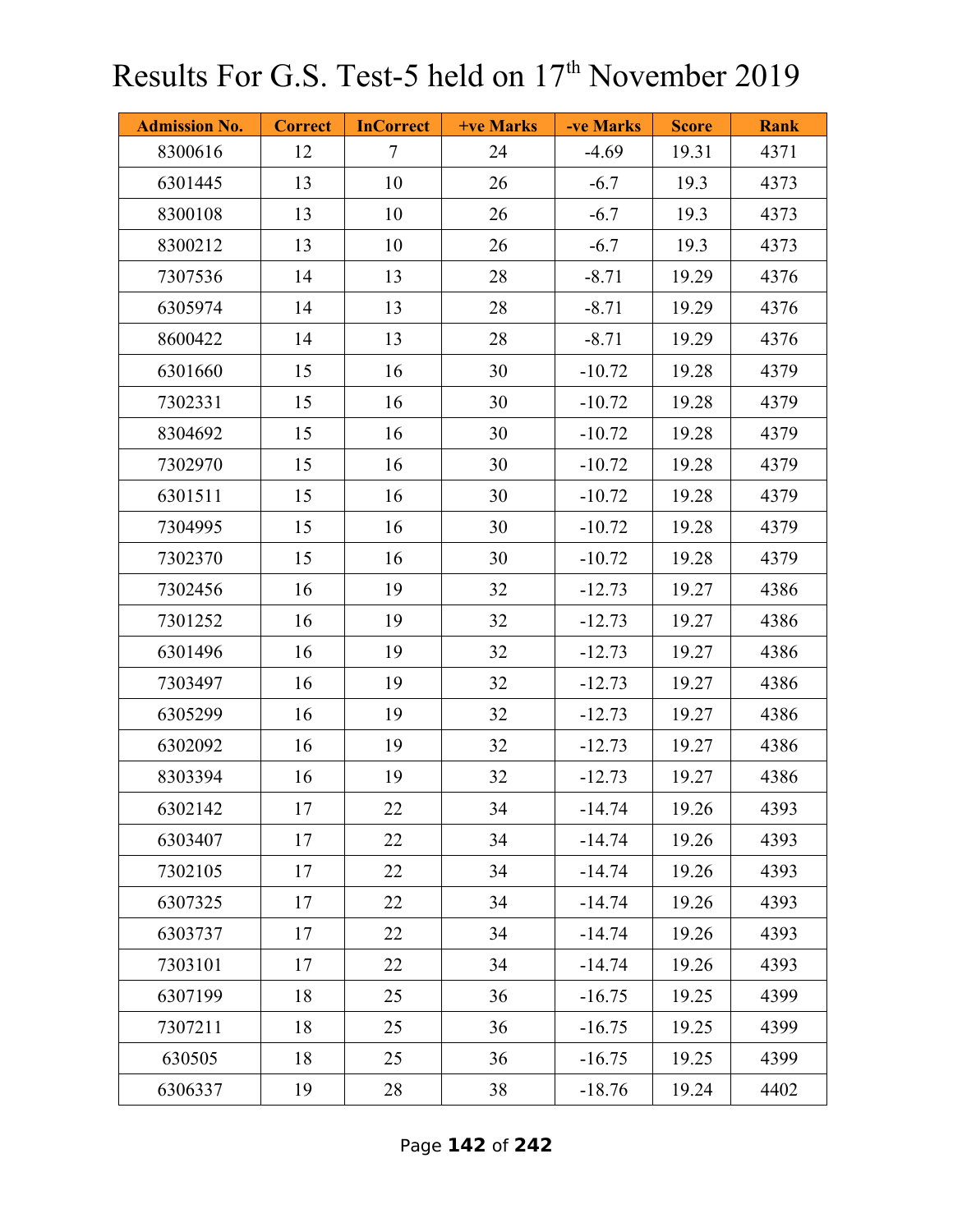| <b>Admission No.</b> | <b>Correct</b> | <b>InCorrect</b> | <b>+ve Marks</b> | -ve Marks | <b>Score</b> | <b>Rank</b> |
|----------------------|----------------|------------------|------------------|-----------|--------------|-------------|
| 8301315              | 19             | 28               | 38               | $-18.76$  | 19.24        | 4402        |
| 7304173              | 19             | 28               | 38               | $-18.76$  | 19.24        | 4402        |
| 7304134              | 19             | 28               | 38               | $-18.76$  | 19.24        | 4402        |
| 8300309              | 19             | 28               | 38               | $-18.76$  | 19.24        | 4402        |
| 6306070              | 20             | 31               | 40               | $-20.77$  | 19.23        | 4407        |
| 8302646              | 20             | 31               | 40               | $-20.77$  | 19.23        | 4407        |
| 7302640              | 20             | 31               | 40               | $-20.77$  | 19.23        | 4407        |
| 7302966              | 20             | 31               | 40               | $-20.77$  | 19.23        | 4407        |
| 7301411              | 20             | 31               | 40               | $-20.77$  | 19.23        | 4407        |
| 7301519              | 20             | 31               | 40               | $-20.77$  | 19.23        | 4407        |
| 6300365              | 20             | 31               | 40               | $-20.77$  | 19.23        | 4407        |
| 8301110              | 20             | 31               | 40               | $-20.77$  | 19.23        | 4407        |
| 7302101              | 20             | 31               | 40               | $-20.77$  | 19.23        | 4407        |
| 6300709              | 20             | 31               | 40               | $-20.77$  | 19.23        | 4407        |
| 7302652              | 20             | 31               | 40               | $-20.77$  | 19.23        | 4407        |
| 7300122              | 21             | 34               | 42               | $-22.78$  | 19.22        | 4418        |
| 6302850              | 21             | 34               | 42               | $-22.78$  | 19.22        | 4418        |
| 6306737              | 21             | 34               | 42               | $-22.78$  | 19.22        | 4418        |
| 7300058              | 21             | 34               | 42               | $-22.78$  | 19.22        | 4418        |
| 8600259              | 21             | 34               | 42               | $-22.78$  | 19.22        | 4418        |
| 8302281              | 21             | 34               | 42               | $-22.78$  | 19.22        | 4418        |
| 7300527              | 21             | 34               | 42               | $-22.78$  | 19.22        | 4418        |
| 7305761              | 21             | 34               | 42               | $-22.78$  | 19.22        | 4418        |
| 8301278              | 22             | 37               | 44               | $-24.79$  | 19.21        | 4426        |
| 8300832              | 22             | 37               | 44               | $-24.79$  | 19.21        | 4426        |
| 7304809              | 22             | 37               | 44               | $-24.79$  | 19.21        | 4426        |
| 7304856              | 22             | 37               | 44               | $-24.79$  | 19.21        | 4426        |
| 8301630              | 22             | 37               | 44               | $-24.79$  | 19.21        | 4426        |
| 7305011              | 22             | 37               | 44               | $-24.79$  | 19.21        | 4426        |
| 8302500              | 22             | 37               | 44               | $-24.79$  | 19.21        | 4426        |
| 7303165              | 23             | 40               | 46               | $-26.8$   | 19.2         | 4433        |

Page **143** of **242**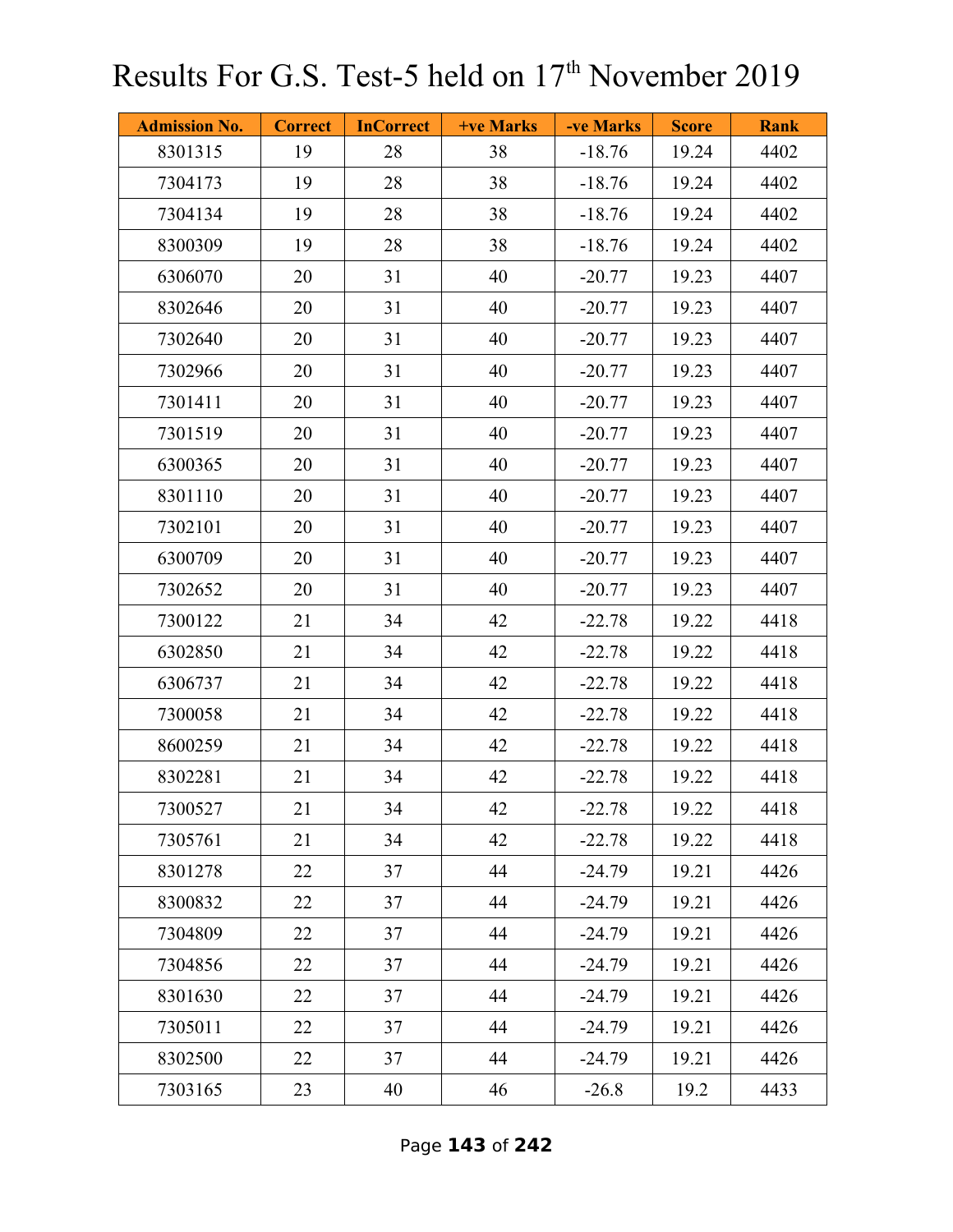| <b>Admission No.</b> | <b>Correct</b> | <b>InCorrect</b> | +ve Marks | -ve Marks | <b>Score</b> | <b>Rank</b> |
|----------------------|----------------|------------------|-----------|-----------|--------------|-------------|
| 7305509              | 23             | 40               | 46        | $-26.8$   | 19.2         | 4433        |
| 7301194              | 23             | 40               | 46        | $-26.8$   | 19.2         | 4433        |
| 8302420              | 23             | 40               | 46        | $-26.8$   | 19.2         | 4433        |
| 6305338              | 23             | 40               | 46        | $-26.8$   | 19.2         | 4433        |
| 7301286              | 23             | 40               | 46        | $-26.8$   | 19.2         | 4433        |
| 7305085              | 24             | 43               | 48        | $-28.81$  | 19.19        | 4439        |
| 7303209              | 24             | 43               | 48        | $-28.81$  | 19.19        | 4439        |
| 7308104              | 24             | 43               | 48        | $-28.81$  | 19.19        | 4439        |
| 7306898              | 24             | 43               | 48        | $-28.81$  | 19.19        | 4439        |
| 7302901              | 25             | 46               | 50        | $-30.82$  | 19.18        | 4443        |
| 6301600              | 25             | 46               | 50        | $-30.82$  | 19.18        | 4443        |
| 7306945              | 25             | 46               | 50        | $-30.82$  | 19.18        | 4443        |
| 6304220              | 25             | 46               | 50        | $-30.82$  | 19.18        | 4443        |
| 8600546              | 25             | 46               | 50        | $-30.82$  | 19.18        | 4443        |
| 6303530              | 28             | 55               | 56        | $-36.85$  | 19.15        | 4448        |
| 8300170              | 28             | 55               | 56        | $-36.85$  | 19.15        | 4448        |
| 7307257              | 28             | 55               | 56        | $-36.85$  | 19.15        | 4448        |
| 6303864              | 28             | 55               | 56        | $-36.85$  | 19.15        | 4448        |
| 6305545              | 30             | 61               | 60        | $-40.87$  | 19.13        | 4452        |
| 8600485              | 30             | 61               | 60        | $-40.87$  | 19.13        | 4452        |
| 7303034              | 32             | 67               | 64        | $-44.89$  | 19.11        | 4454        |
| 6301515              | 11             | 5                | 22        | $-3.35$   | 18.65        | 4455        |
| 6304994              | 11             | 5                | 22        | $-3.35$   | 18.65        | 4455        |
| 8300037              | 11             | 5                | 22        | $-3.35$   | 18.65        | 4455        |
| 7303053              | 12             | 8                | 24        | $-5.36$   | 18.64        | 4458        |
| 7305569              | 13             | 11               | 26        | $-7.37$   | 18.63        | 4459        |
| 6302419              | 13             | 11               | 26        | $-7.37$   | 18.63        | 4459        |
| 8300238              | 13             | 11               | 26        | $-7.37$   | 18.63        | 4459        |
| 8300294              | 13             | 11               | 26        | $-7.37$   | 18.63        | 4459        |
| 7303774              | 13             | 11               | 26        | $-7.37$   | 18.63        | 4459        |
| 8301748              | 14             | 14               | 28        | $-9.38$   | 18.62        | 4464        |

Page **144** of **242**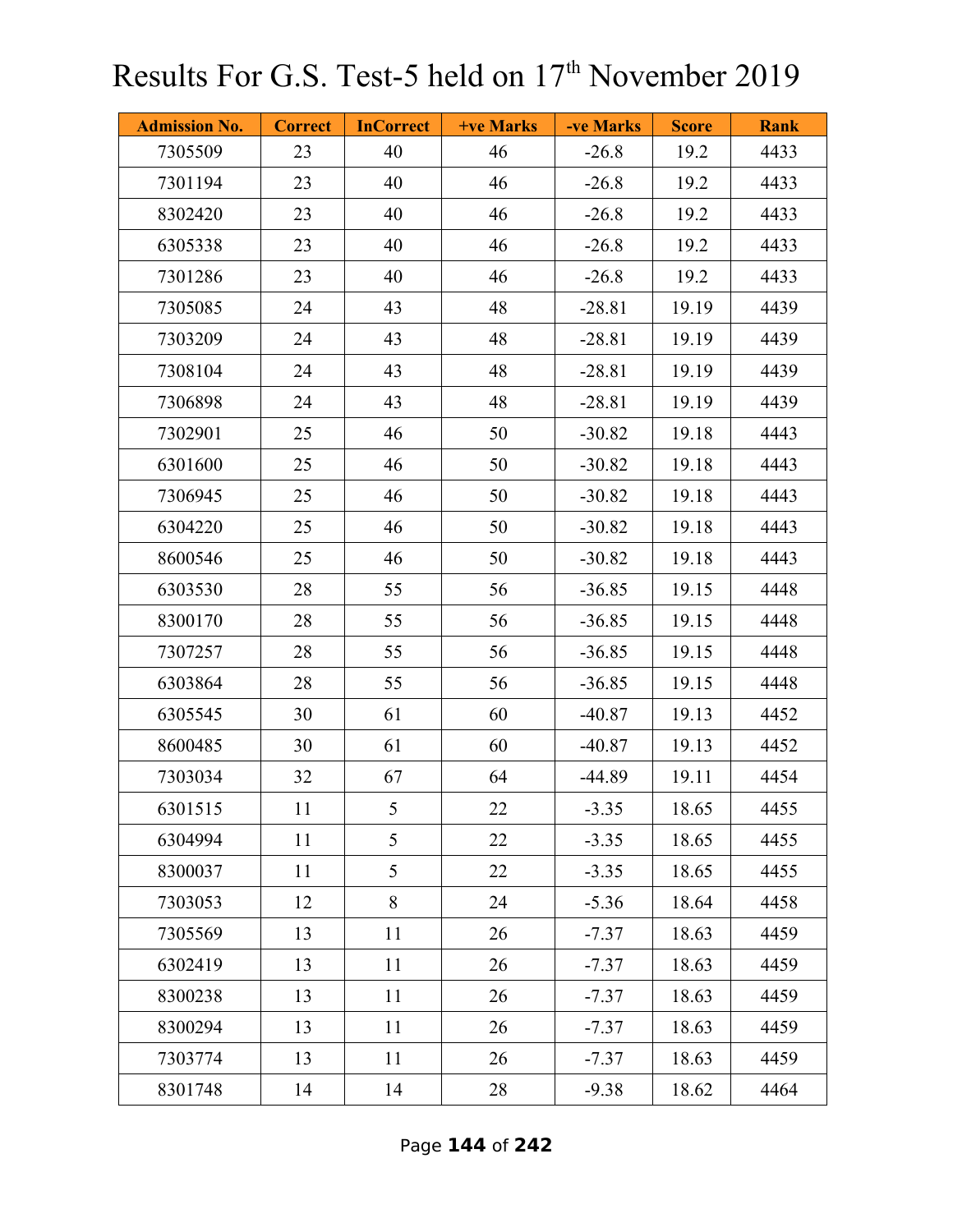| <b>Admission No.</b> | <b>Correct</b> | <b>InCorrect</b> | <b>+ve Marks</b> | -ve Marks | <b>Score</b> | <b>Rank</b> |
|----------------------|----------------|------------------|------------------|-----------|--------------|-------------|
| 7303990              | 14             | 14               | 28               | $-9.38$   | 18.62        | 4464        |
| 7307795              | 14             | 14               | 28               | $-9.38$   | 18.62        | 4464        |
| 7307144              | 14             | 14               | 28               | $-9.38$   | 18.62        | 4464        |
| 7305679              | 14             | 14               | 28               | $-9.38$   | 18.62        | 4464        |
| 6305405              | 14             | 14               | 28               | $-9.38$   | 18.62        | 4464        |
| 7301950              | 14             | 14               | 28               | $-9.38$   | 18.62        | 4464        |
| 6300046              | 15             | 17               | 30               | $-11.39$  | 18.61        | 4471        |
| 6303425              | 15             | 17               | 30               | $-11.39$  | 18.61        | 4471        |
| 7300146              | 15             | 17               | 30               | $-11.39$  | 18.61        | 4471        |
| 7304371              | 15             | 17               | 30               | $-11.39$  | 18.61        | 4471        |
| 6305902              | 15             | 17               | 30               | $-11.39$  | 18.61        | 4471        |
| 7305531              | 15             | 17               | 30               | $-11.39$  | 18.61        | 4471        |
| 8300582              | 15             | 17               | 30               | $-11.39$  | 18.61        | 4471        |
| 6305518              | 16             | 20               | 32               | $-13.4$   | 18.6         | 4478        |
| 6303913              | 16             | 20               | 32               | $-13.4$   | 18.6         | 4478        |
| 7307864              | 16             | 20               | 32               | $-13.4$   | 18.6         | 4478        |
| 6303348              | 16             | 20               | 32               | $-13.4$   | 18.6         | 4478        |
| 7307898              | 16             | 20               | 32               | $-13.4$   | 18.6         | 4478        |
| 7301053              | 16             | 20               | 32               | $-13.4$   | 18.6         | 4478        |
| 7305800              | 16             | 20               | 32               | $-13.4$   | 18.6         | 4478        |
| 6306199              | 16             | 20               | 32               | $-13.4$   | 18.6         | 4478        |
| 7301308              | 16             | 20               | 32               | $-13.4$   | 18.6         | 4478        |
| 7307237              | 16             | 20               | 32               | $-13.4$   | 18.6         | 4478        |
| 8302690              | 16             | 20               | 32               | $-13.4$   | 18.6         | 4478        |
| 8600518              | 17             | 23               | 34               | $-15.41$  | 18.59        | 4489        |
| 6304218              | 17             | 23               | 34               | $-15.41$  | 18.59        | 4489        |
| 8301617              | 17             | 23               | 34               | $-15.41$  | 18.59        | 4489        |
| 6301780              | 17             | 23               | 34               | $-15.41$  | 18.59        | 4489        |
| 8303387              | 17             | 23               | 34               | $-15.41$  | 18.59        | 4489        |
| 6307625              | 17             | 23               | 34               | $-15.41$  | 18.59        | 4489        |
| 8303684              | 17             | 23               | 34               | $-15.41$  | 18.59        | 4489        |

Page **145** of **242**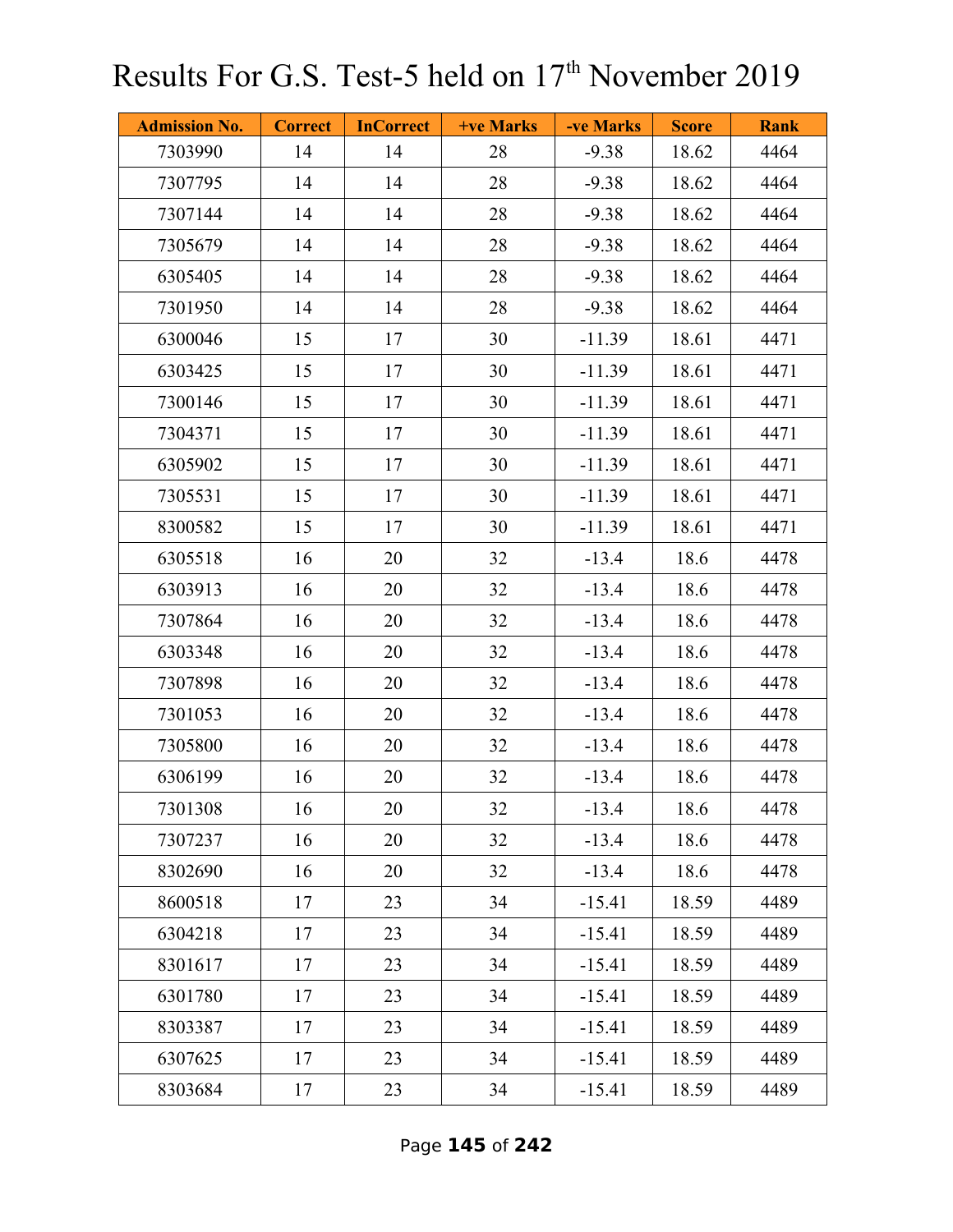| <b>Admission No.</b> | <b>Correct</b> | <b>InCorrect</b> | <b>+ve Marks</b> | -ve Marks | <b>Score</b> | <b>Rank</b> |
|----------------------|----------------|------------------|------------------|-----------|--------------|-------------|
| 8301622              | 17             | 23               | 34               | $-15.41$  | 18.59        | 4489        |
| 6302575              | 17             | 23               | 34               | $-15.41$  | 18.59        | 4489        |
| 7303454              | 17             | 23               | 34               | $-15.41$  | 18.59        | 4489        |
| 8301032              | 17             | 23               | 34               | $-15.41$  | 18.59        | 4489        |
| 8301526              | 17             | 23               | 34               | $-15.41$  | 18.59        | 4489        |
| 7304351              | 18             | 26               | 36               | $-17.42$  | 18.58        | 4501        |
| 7302505              | 18             | 26               | 36               | $-17.42$  | 18.58        | 4501        |
| 7301807              | 18             | 26               | 36               | $-17.42$  | 18.58        | 4501        |
| 7301812              | 18             | 26               | 36               | $-17.42$  | 18.58        | 4501        |
| 6305964              | 18             | 26               | 36               | $-17.42$  | 18.58        | 4501        |
| 6303635              | 18             | 26               | 36               | $-17.42$  | 18.58        | 4501        |
| 6301623              | 18             | 26               | 36               | $-17.42$  | 18.58        | 4501        |
| 8300362              | 18             | 26               | 36               | $-17.42$  | 18.58        | 4501        |
| 7304901              | 19             | 29               | 38               | $-19.43$  | 18.57        | 4509        |
| 8300075              | 19             | 29               | 38               | $-19.43$  | 18.57        | 4509        |
| 6301830              | 19             | 29               | 38               | $-19.43$  | 18.57        | 4509        |
| 8301094              | 19             | 29               | 38               | $-19.43$  | 18.57        | 4509        |
| 7300521              | 19             | 29               | 38               | $-19.43$  | 18.57        | 4509        |
| 8301167              | 19             | 29               | 38               | $-19.43$  | 18.57        | 4509        |
| 7305031              | 19             | 29               | 38               | $-19.43$  | 18.57        | 4509        |
| 7300101              | 19             | 29               | 38               | $-19.43$  | 18.57        | 4509        |
| 8301537              | 19             | 29               | 38               | $-19.43$  | 18.57        | 4509        |
| 8301794              | 19             | 29               | 38               | $-19.43$  | 18.57        | 4509        |
| 7301387              | 19             | 29               | 38               | $-19.43$  | 18.57        | 4509        |
| 6304204              | 19             | 29               | 38               | $-19.43$  | 18.57        | 4509        |
| 6304276              | 20             | 32               | 40               | $-21.44$  | 18.56        | 4521        |
| 8300628              | 20             | 32               | 40               | $-21.44$  | 18.56        | 4521        |
| 6302521              | 20             | 32               | 40               | $-21.44$  | 18.56        | 4521        |
| 7304228              | 20             | 32               | 40               | $-21.44$  | 18.56        | 4521        |
| 6302470              | 20             | 32               | 40               | $-21.44$  | 18.56        | 4521        |
| 8303762              | 21             | 35               | 42               | $-23.45$  | 18.55        | 4526        |

Page **146** of **242**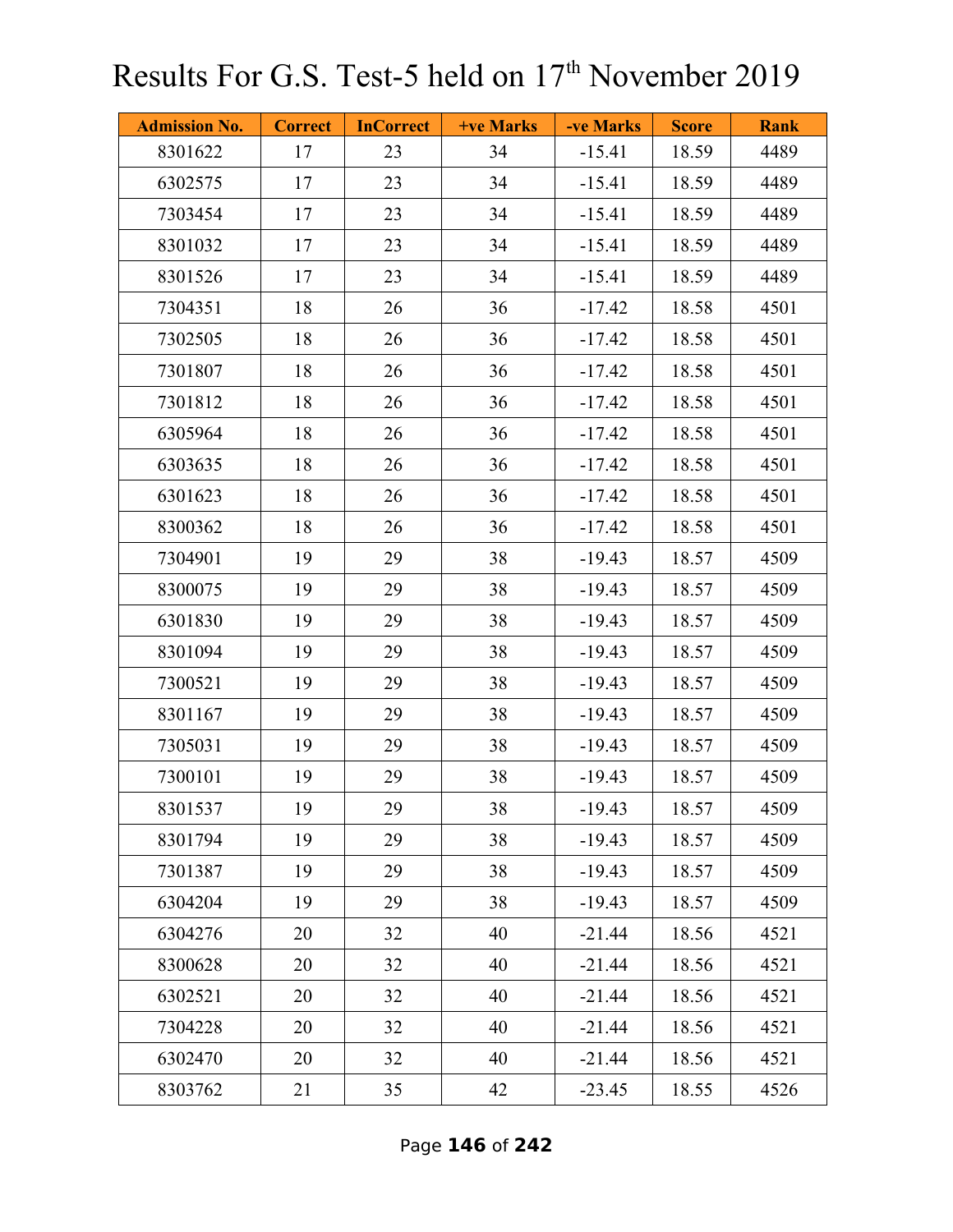| <b>Admission No.</b> | <b>Correct</b> | <b>InCorrect</b> | <b>+ve Marks</b> | -ve Marks | <b>Score</b> | <b>Rank</b> |
|----------------------|----------------|------------------|------------------|-----------|--------------|-------------|
| 6307821              | 21             | 35               | 42               | $-23.45$  | 18.55        | 4526        |
| 7306949              | 21             | 35               | 42               | $-23.45$  | 18.55        | 4526        |
| 8302214              | 21             | 35               | 42               | $-23.45$  | 18.55        | 4526        |
| 7302194              | 21             | 35               | 42               | $-23.45$  | 18.55        | 4526        |
| 7300153              | 21             | 35               | 42               | $-23.45$  | 18.55        | 4526        |
| 7305368              | 21             | 35               | 42               | $-23.45$  | 18.55        | 4526        |
| 7300458              | 21             | 35               | 42               | $-23.45$  | 18.55        | 4526        |
| 7301627              | 22             | 38               | 44               | $-25.46$  | 18.54        | 4534        |
| 8301574              | 22             | 38               | 44               | $-25.46$  | 18.54        | 4534        |
| 7301503              | 22             | 38               | 44               | $-25.46$  | 18.54        | 4534        |
| 6306182              | 22             | 38               | 44               | $-25.46$  | 18.54        | 4534        |
| 7303481              | 22             | 38               | 44               | $-25.46$  | 18.54        | 4534        |
| 6305825              | 22             | 38               | 44               | $-25.46$  | 18.54        | 4534        |
| 6300585              | 23             | 41               | 46               | $-27.47$  | 18.53        | 4540        |
| 7304818              | 23             | 41               | 46               | $-27.47$  | 18.53        | 4540        |
| 8300440              | 23             | 41               | 46               | $-27.47$  | 18.53        | 4540        |
| 7301257              | 23             | 41               | 46               | $-27.47$  | 18.53        | 4540        |
| 6301579              | 23             | 41               | 46               | $-27.47$  | 18.53        | 4540        |
| 7302024              | 23             | 41               | 46               | $-27.47$  | 18.53        | 4540        |
| 6303618              | 24             | 44               | 48               | $-29.48$  | 18.52        | 4546        |
| 7302363              | 24             | 44               | 48               | $-29.48$  | 18.52        | 4546        |
| 7301283              | 24             | 44               | 48               | $-29.48$  | 18.52        | 4546        |
| 7302144              | 24             | 44               | 48               | $-29.48$  | 18.52        | 4546        |
| 6301525              | 24             | 44               | 48               | $-29.48$  | 18.52        | 4546        |
| 6304438              | 25             | 47               | 50               | $-31.49$  | 18.51        | 4551        |
| 6303565              | 25             | 47               | 50               | $-31.49$  | 18.51        | 4551        |
| 8300594              | 25             | 47               | 50               | $-31.49$  | 18.51        | 4551        |
| 6300829              | 26             | 50               | 52               | $-33.5$   | 18.5         | 4554        |
| 6304142              | 26             | 50               | 52               | $-33.5$   | 18.5         | 4554        |
| 7307087              | 26             | 50               | 52               | $-33.5$   | 18.5         | 4554        |
| 8600508              | 28             | 56               | 56               | $-37.52$  | 18.48        | 4557        |

Page **147** of **242**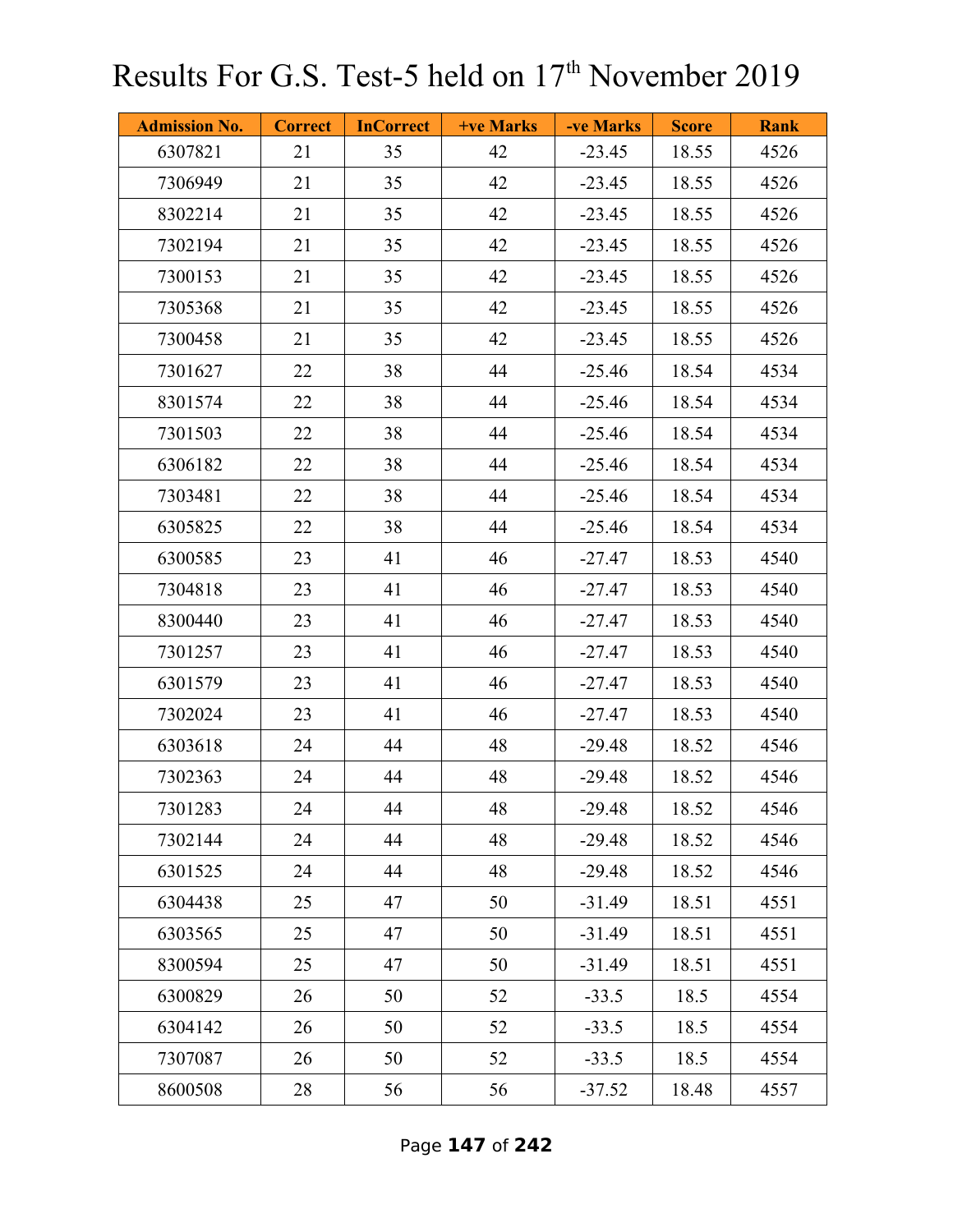| <b>Admission No.</b> | <b>Correct</b> | <b>InCorrect</b> | <b>+ve Marks</b> | -ve Marks | <b>Score</b> | <b>Rank</b> |
|----------------------|----------------|------------------|------------------|-----------|--------------|-------------|
| 8300201              | 28             | 56               | 56               | $-37.52$  | 18.48        | 4557        |
| 7305322              | 28             | 56               | 56               | $-37.52$  | 18.48        | 4557        |
| 7303719              | 29             | 59               | 58               | $-39.53$  | 18.47        | 4560        |
| 8302873              | 31             | 65               | 62               | $-43.55$  | 18.45        | 4561        |
| 7300685              | 32             | 68               | 64               | $-45.56$  | 18.44        | 4562        |
| 8300079              | 32             | 68               | 64               | $-45.56$  | 18.44        | 4562        |
| 7302015              | 32             | 68               | 64               | $-45.56$  | 18.44        | 4562        |
| 19VR22695            | 31             | 66               | 62               | 43.56     | 18.44        | 4562        |
| 8300165              | 10             | $\overline{3}$   | 20               | $-2.01$   | 17.99        | 4566        |
| 7302917              | 10             | $\overline{3}$   | 20               | $-2.01$   | 17.99        | 4566        |
| 6304756              | 12             | 9                | 24               | $-6.03$   | 17.97        | 4568        |
| 6303797              | 13             | 12               | 26               | $-8.04$   | 17.96        | 4569        |
| 8303386              | 13             | 12               | 26               | $-8.04$   | 17.96        | 4569        |
| 7303382              | 14             | 15               | 28               | $-10.05$  | 17.95        | 4571        |
| 8300378              | 14             | 15               | 28               | $-10.05$  | 17.95        | 4571        |
| 6307299              | 14             | 15               | 28               | $-10.05$  | 17.95        | 4571        |
| 8300776              | 14             | 15               | 28               | $-10.05$  | 17.95        | 4571        |
| 8300276              | 14             | 15               | 28               | $-10.05$  | 17.95        | 4571        |
| 8300489              | 15             | 18               | 30               | $-12.06$  | 17.94        | 4576        |
| 8302199              | 15             | 18               | 30               | $-12.06$  | 17.94        | 4576        |
| 7308006              | 15             | 18               | 30               | $-12.06$  | 17.94        | 4576        |
| 6300689              | 15             | 18               | 30               | $-12.06$  | 17.94        | 4576        |
| 7300479              | 15             | 18               | 30               | $-12.06$  | 17.94        | 4576        |
| 7301441              | 15             | 18               | 30               | $-12.06$  | 17.94        | 4576        |
| 7301466              | 15             | 18               | 30               | $-12.06$  | 17.94        | 4576        |
| 6300910              | 15             | 18               | 30               | $-12.06$  | 17.94        | 4576        |
| 6304226              | 15             | 18               | 30               | $-12.06$  | 17.94        | 4576        |
| 83014475             | 15             | 18               | 30               | $-12.06$  | 17.94        | 4576        |
| 7301488              | 16             | 21               | 32               | $-14.07$  | 17.93        | 4586        |
| 6304116              | 16             | 21               | 32               | $-14.07$  | 17.93        | 4586        |
| 7300579              | 16             | 21               | 32               | $-14.07$  | 17.93        | 4586        |

Page **148** of **242**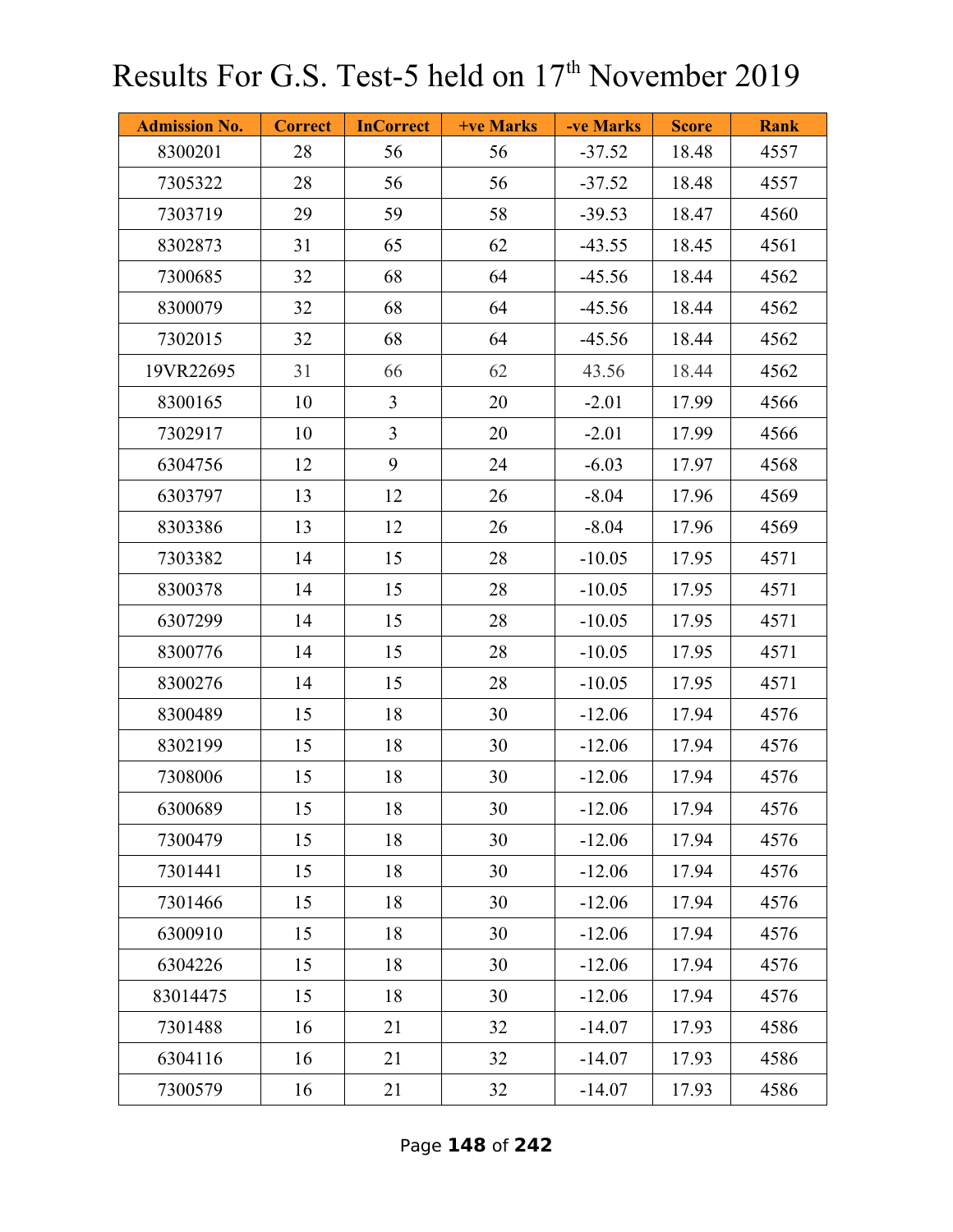| <b>Admission No.</b> | <b>Correct</b> | <b>InCorrect</b> | +ve Marks | -ve Marks | <b>Score</b> | <b>Rank</b> |
|----------------------|----------------|------------------|-----------|-----------|--------------|-------------|
| 7301177              | 17             | 24               | 34        | $-16.08$  | 17.92        | 4589        |
| 6304838              | 17             | 24               | 34        | $-16.08$  | 17.92        | 4589        |
| 6302463              | 17             | 24               | 34        | $-16.08$  | 17.92        | 4589        |
| 6304790              | 17             | 24               | 34        | $-16.08$  | 17.92        | 4589        |
| 7300718              | 18             | 27               | 36        | $-18.09$  | 17.91        | 4593        |
| 7305317              | 18             | 27               | 36        | $-18.09$  | 17.91        | 4593        |
| 8600237              | 18             | 27               | 36        | $-18.09$  | 17.91        | 4593        |
| 6302570              | 18             | 27               | 36        | $-18.09$  | 17.91        | 4593        |
| 6301157              | 18             | 27               | 36        | $-18.09$  | 17.91        | 4593        |
| 7304146              | 18             | 27               | 36        | $-18.09$  | 17.91        | 4593        |
| 8600325              | 19             | 30               | 38        | $-20.1$   | 17.9         | 4599        |
| 6303375              | 19             | 30               | 38        | $-20.1$   | 17.9         | 4599        |
| 6305620              | 19             | 30               | 38        | $-20.1$   | 17.9         | 4599        |
| 7300503              | 19             | 30               | 38        | $-20.1$   | 17.9         | 4599        |
| 8300356              | 19             | 30               | 38        | $-20.1$   | 17.9         | 4599        |
| 6306219              | 19             | 30               | 38        | $-20.1$   | 17.9         | 4599        |
| 6301926              | 19             | 30               | 38        | $-20.1$   | 17.9         | 4599        |
| 6300103              | 20             | 33               | 40        | $-22.11$  | 17.89        | 4606        |
| 6302792              | 20             | 33               | 40        | $-22.11$  | 17.89        | 4606        |
| 7303600              | 20             | 33               | 40        | $-22.11$  | 17.89        | 4606        |
| 8300671              | 20             | 33               | 40        | $-22.11$  | 17.89        | 4606        |
| 6301756              | 20             | 33               | 40        | $-22.11$  | 17.89        | 4606        |
| 7303951              | 21             | 36               | 42        | $-24.12$  | 17.88        | 4611        |
| 6303265              | 21             | 36               | 42        | $-24.12$  | 17.88        | 4611        |
| 7303037              | 21             | 36               | 42        | $-24.12$  | 17.88        | 4611        |
| 6300830              | 21             | 36               | 42        | $-24.12$  | 17.88        | 4611        |
| 7304334              | 21             | 36               | 42        | $-24.12$  | 17.88        | 4611        |
| 7300032              | 22             | 39               | 44        | $-26.13$  | 17.87        | 4616        |
| 6303745              | 22             | 39               | 44        | $-26.13$  | 17.87        | 4616        |
| 7301212              | 22             | 39               | 44        | $-26.13$  | 17.87        | 4616        |
| 8301406              | 22             | 39               | 44        | $-26.13$  | 17.87        | 4616        |

Page **149** of **242**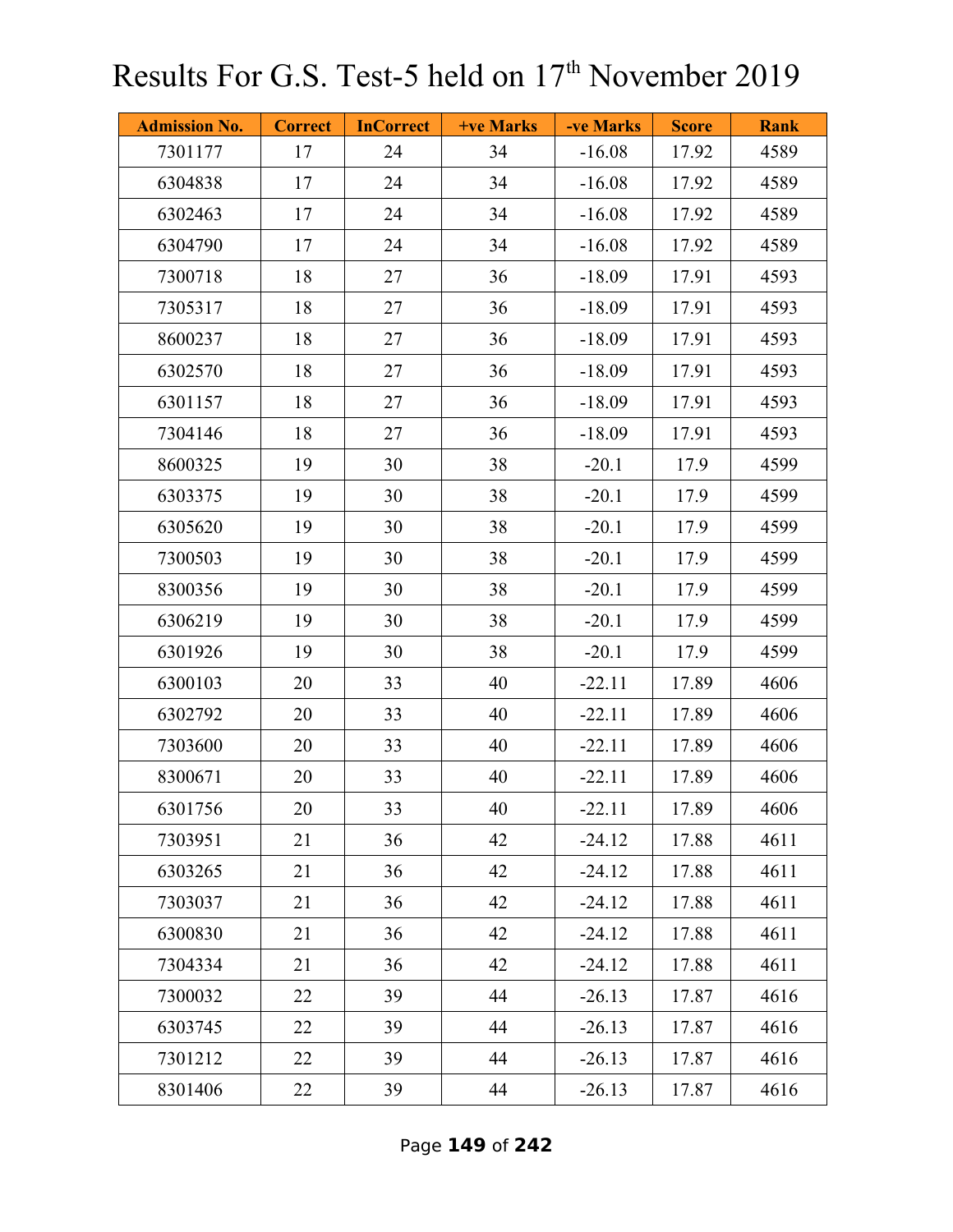| <b>Admission No.</b> | <b>Correct</b> | <b>InCorrect</b> | <b>+ve Marks</b> | -ve Marks | <b>Score</b> | <b>Rank</b> |
|----------------------|----------------|------------------|------------------|-----------|--------------|-------------|
| 7307435              | 22             | 39               | 44               | $-26.13$  | 17.87        | 4616        |
| 8301082              | 23             | 42               | 46               | $-28.14$  | 17.86        | 4621        |
| 7300856              | 23             | 42               | 46               | $-28.14$  | 17.86        | 4621        |
| 7302724              | 23             | 42               | 46               | $-28.14$  | 17.86        | 4621        |
| 7303279              | 23             | 42               | 46               | $-28.14$  | 17.86        | 4621        |
| 8302398              | 23             | 42               | 46               | $-28.14$  | 17.86        | 4621        |
| 7301091              | 23             | 42               | 46               | $-28.14$  | 17.86        | 4621        |
| 6302418              | 24             | 45               | 48               | $-30.15$  | 17.85        | 4627        |
| 7308265              | 24             | 45               | 48               | $-30.15$  | 17.85        | 4627        |
| 6301135              | 24             | 45               | 48               | $-30.15$  | 17.85        | 4627        |
| 6305010              | 24             | 45               | 48               | $-30.15$  | 17.85        | 4627        |
| 8302662              | 24             | 45               | 48               | $-30.15$  | 17.85        | 4627        |
| 7300890              | 25             | 48               | 50               | $-32.16$  | 17.84        | 4632        |
| 6301564              | 25             | 48               | 50               | $-32.16$  | 17.84        | 4632        |
| 7302603              | 25             | 48               | 50               | $-32.16$  | 17.84        | 4632        |
| 7304152              | 25             | 48               | 50               | $-32.16$  | 17.84        | 4632        |
| 6300865              | 25             | 48               | 50               | $-32.16$  | 17.84        | 4632        |
| 6301062              | 25             | 48               | 50               | $-32.16$  | 17.84        | 4632        |
| 7301461              | 25             | 48               | 50               | $-32.16$  | 17.84        | 4632        |
| 7300960              | 25             | 48               | 50               | $-32.16$  | 17.84        | 4632        |
| 6301259              | 25             | 48               | 50               | $-32.16$  | 17.84        | 4632        |
| 8600192              | 25             | 48               | 50               | $-32.16$  | 17.84        | 4632        |
| 8300411              | 25             | 48               | 50               | $-32.16$  | 17.84        | 4632        |
| 6301456              | 25             | 48               | 50               | $-32.16$  | 17.84        | 4632        |
| 6301964              | 26             | 51               | 52               | $-34.17$  | 17.83        | 4644        |
| 8300135              | 26             | 51               | 52               | $-34.17$  | 17.83        | 4644        |
| 6305282              | 26             | 51               | 52               | $-34.17$  | 17.83        | 4644        |
| 8302598              | 27             | 54               | 54               | $-36.18$  | 17.82        | 4647        |
| 7304924              | 27             | 54               | 54               | $-36.18$  | 17.82        | 4647        |
| 8302191              | 27             | 54               | 54               | $-36.18$  | 17.82        | 4647        |
| 6301291              | 28             | 57               | 56               | $-38.19$  | 17.81        | 4650        |

Page **150** of **242**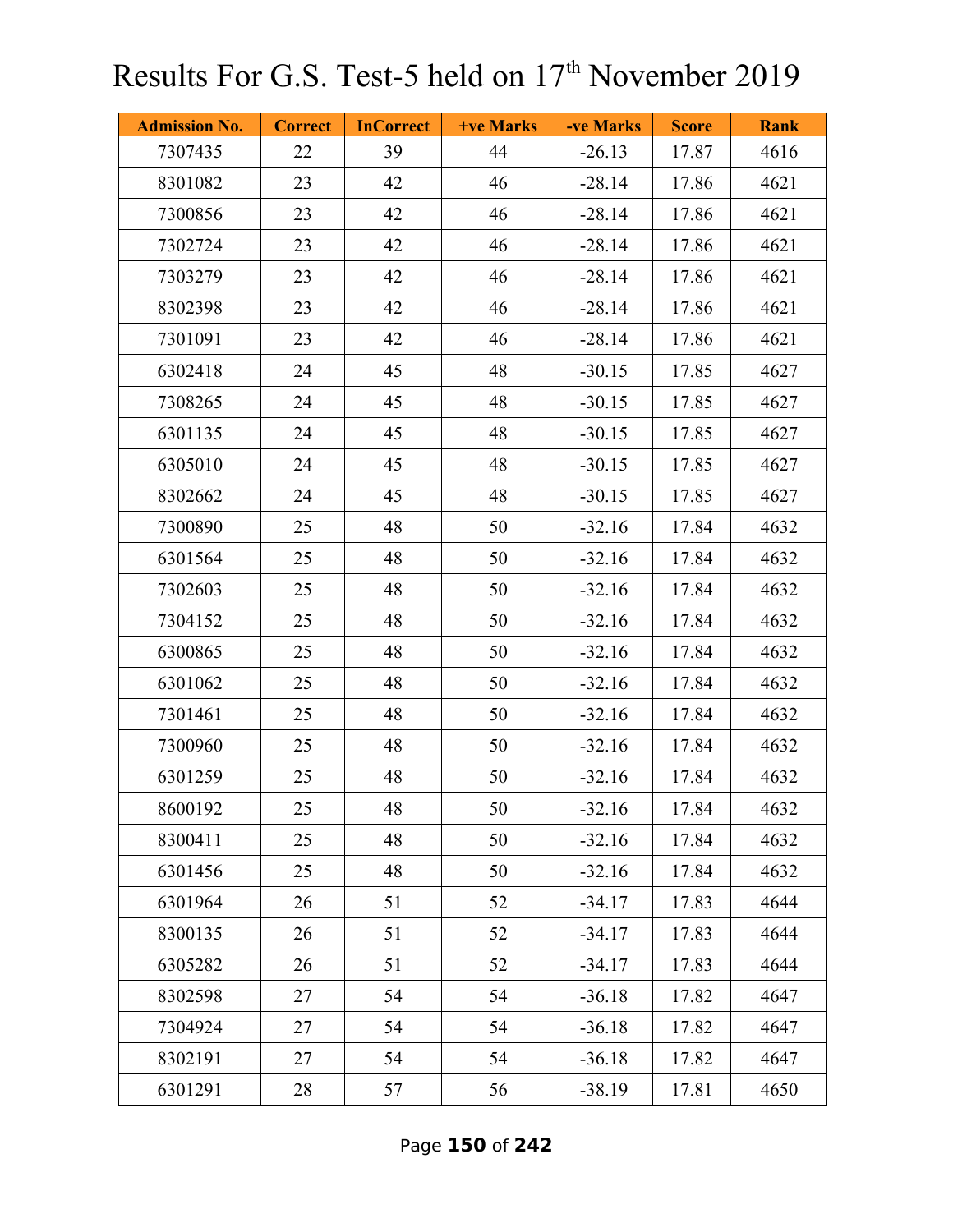| <b>Admission No.</b> | <b>Correct</b> | <b>InCorrect</b> | <b>+ve Marks</b> | -ve Marks | <b>Score</b> | <b>Rank</b> |
|----------------------|----------------|------------------|------------------|-----------|--------------|-------------|
| 630189               | 28             | 57               | 56               | $-38.19$  | 17.81        | 4650        |
| 6300295              | 31             | 66               | 62               | $-44.22$  | 17.78        | 4652        |
| 7305319              | 10             | $\overline{4}$   | 20               | $-2.68$   | 17.32        | 4653        |
| 6304469              | 11             | $\overline{7}$   | 22               | $-4.69$   | 17.31        | 4654        |
| 6301820              | 11             | $\tau$           | 22               | $-4.69$   | 17.31        | 4654        |
| 8301008              | 12             | 10               | 24               | $-6.7$    | 17.3         | 4656        |
| 6300669              | 12             | 10               | 24               | $-6.7$    | 17.3         | 4656        |
| 7307600              | 12             | 10               | 24               | $-6.7$    | 17.3         | 4656        |
| 8302091              | 12             | 10               | 24               | $-6.7$    | 17.3         | 4656        |
| 6300608              | 12             | 10               | 24               | $-6.7$    | 17.3         | 4656        |
| 8300697              | 13             | 13               | 26               | $-8.71$   | 17.29        | 4661        |
| 7304138              | 13             | 13               | 26               | $-8.71$   | 17.29        | 4661        |
| 8300045              | 13             | 13               | 26               | $-8.71$   | 17.29        | 4661        |
| 8302706              | 13             | 13               | 26               | $-8.71$   | 17.29        | 4661        |
| 7304322              | 13             | 13               | 26               | $-8.71$   | 17.29        | 4661        |
| 7301357              | 14             | 16               | 28               | $-10.72$  | 17.28        | 4666        |
| 6306385              | 14             | 16               | 28               | $-10.72$  | 17.28        | 4666        |
| 7308181              | 14             | 16               | 28               | $-10.72$  | 17.28        | 4666        |
| 7300592              | 14             | 16               | 28               | $-10.72$  | 17.28        | 4666        |
| 6303512              | 14             | 16               | 28               | $-10.72$  | 17.28        | 4666        |
| 6302353              | 15             | 19               | 30               | $-12.73$  | 17.27        | 4671        |
| 7304176              | 15             | 19               | 30               | $-12.73$  | 17.27        | 4671        |
| 8300907              | 15             | 19               | 30               | $-12.73$  | 17.27        | 4671        |
| 7307892              | 15             | 19               | 30               | $-12.73$  | 17.27        | 4671        |
| 8302443              | 15             | 19               | 30               | $-12.73$  | 17.27        | 4671        |
| 7302790              | 15             | 19               | 30               | $-12.73$  | 17.27        | 4671        |
| 8302496              | 15             | 19               | 30               | $-12.73$  | 17.27        | 4671        |
| 7305189              | 15             | 19               | 30               | $-12.73$  | 17.27        | 4671        |
| 7301005              | 15             | 19               | 30               | $-12.73$  | 17.27        | 4671        |
| 7303450              | 15             | 19               | 30               | $-12.73$  | 17.27        | 4671        |
| 7304689              | 15             | 19               | 30               | $-12.73$  | 17.27        | 4671        |

Page **151** of **242**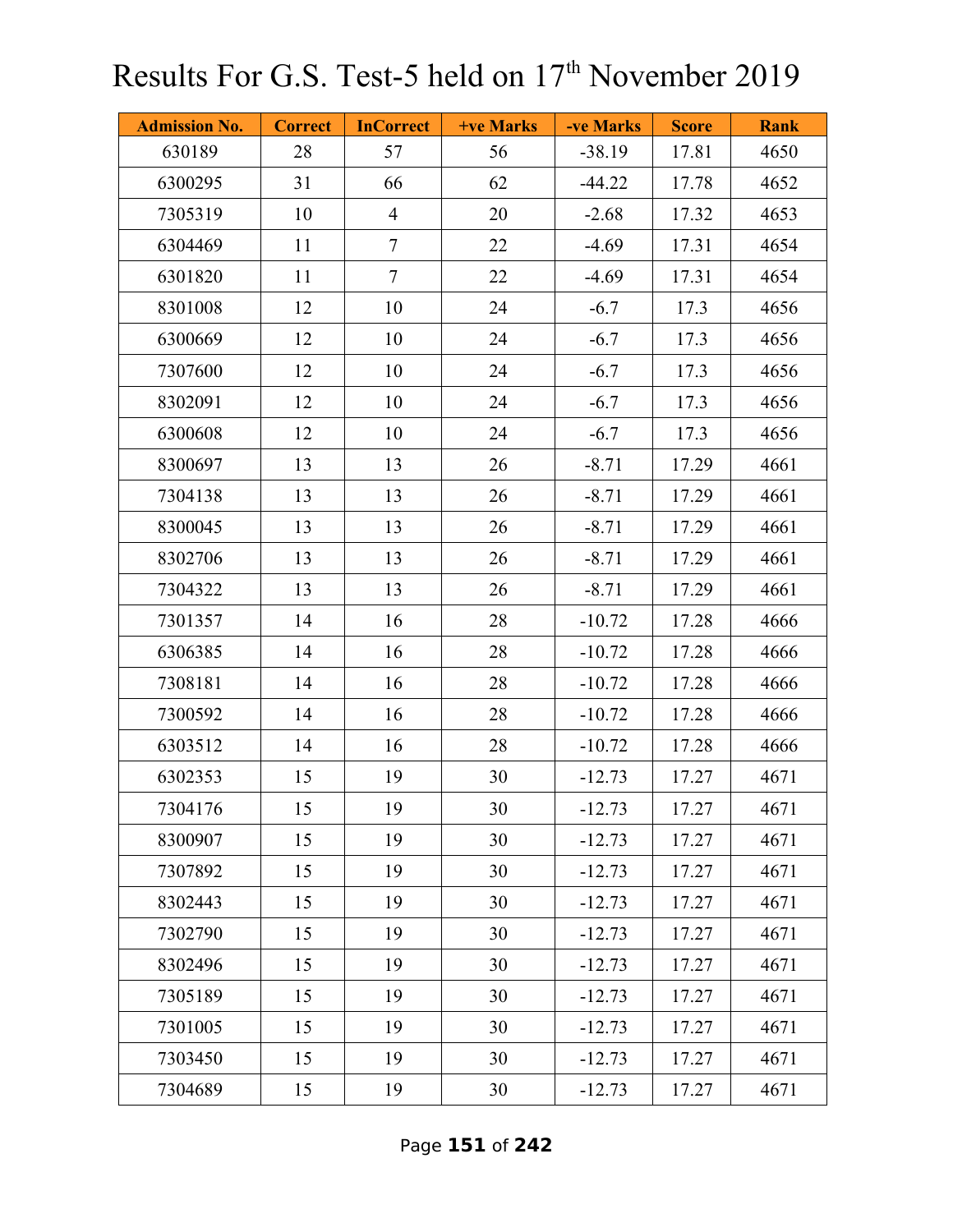| <b>Admission No.</b> | <b>Correct</b> | <b>InCorrect</b> | +ve Marks | -ve Marks | <b>Score</b> | <b>Rank</b> |
|----------------------|----------------|------------------|-----------|-----------|--------------|-------------|
| 8301238              | 15             | 19               | 30        | $-12.73$  | 17.27        | 4671        |
| 7301942              | 15             | 19               | 30        | $-12.73$  | 17.27        | 4671        |
| 8301418              | 16             | 22               | 32        | $-14.74$  | 17.26        | 4684        |
| 6301527              | 16             | 22               | 32        | $-14.74$  | 17.26        | 4684        |
| 8300119              | 16             | 22               | 32        | $-14.74$  | 17.26        | 4684        |
| 6302236              | 16             | 22               | 32        | $-14.74$  | 17.26        | 4684        |
| 6301068              | 16             | 22               | 32        | $-14.74$  | 17.26        | 4684        |
| 7301631              | 16             | 22               | 32        | $-14.74$  | 17.26        | 4684        |
| 7302896              | 16             | 22               | 32        | $-14.74$  | 17.26        | 4684        |
| 6301536              | 17             | 25               | 34        | $-16.75$  | 17.25        | 4691        |
| 6305127              | 17             | 25               | 34        | $-16.75$  | 17.25        | 4691        |
| 6302977              | 17             | 25               | 34        | $-16.75$  | 17.25        | 4691        |
| 6307524              | 17             | 25               | 34        | $-16.75$  | 17.25        | 4691        |
| 7307120              | 17             | 25               | 34        | $-16.75$  | 17.25        | 4691        |
| 7303817              | 17             | 25               | 34        | $-16.75$  | 17.25        | 4691        |
| 6304841              | 17             | 25               | 34        | $-16.75$  | 17.25        | 4691        |
| 7307409              | 17             | 25               | 34        | $-16.75$  | 17.25        | 4691        |
| 6305781              | 17             | 25               | 34        | $-16.75$  | 17.25        | 4691        |
| 6302832              | 17             | 25               | 34        | $-16.75$  | 17.25        | 4691        |
| 6302099              | 18             | 28               | 36        | $-18.76$  | 17.24        | 4701        |
| 8600376              | 18             | 28               | 36        | $-18.76$  | 17.24        | 4701        |
| 7301841              | 18             | 28               | 36        | $-18.76$  | 17.24        | 4701        |
| 7305802              | 18             | 28               | 36        | $-18.76$  | 17.24        | 4701        |
| 6303505              | 18             | 28               | 36        | $-18.76$  | 17.24        | 4701        |
| 7302855              | 18             | 28               | 36        | $-18.76$  | 17.24        | 4701        |
| 7305891              | 18             | 28               | 36        | $-18.76$  | 17.24        | 4701        |
| 7305158              | 18             | 28               | 36        | $-18.76$  | 17.24        | 4701        |
| 7300064              | 18             | 28               | 36        | $-18.76$  | 17.24        | 4701        |
| 6302800              | 18             | 28               | 36        | $-18.76$  | 17.24        | 4701        |
| 7302759              | 18             | 28               | 36        | $-18.76$  | 17.24        | 4701        |
| 6303139              | 19             | 31               | 38        | $-20.77$  | 17.23        | 4712        |

Page **152** of **242**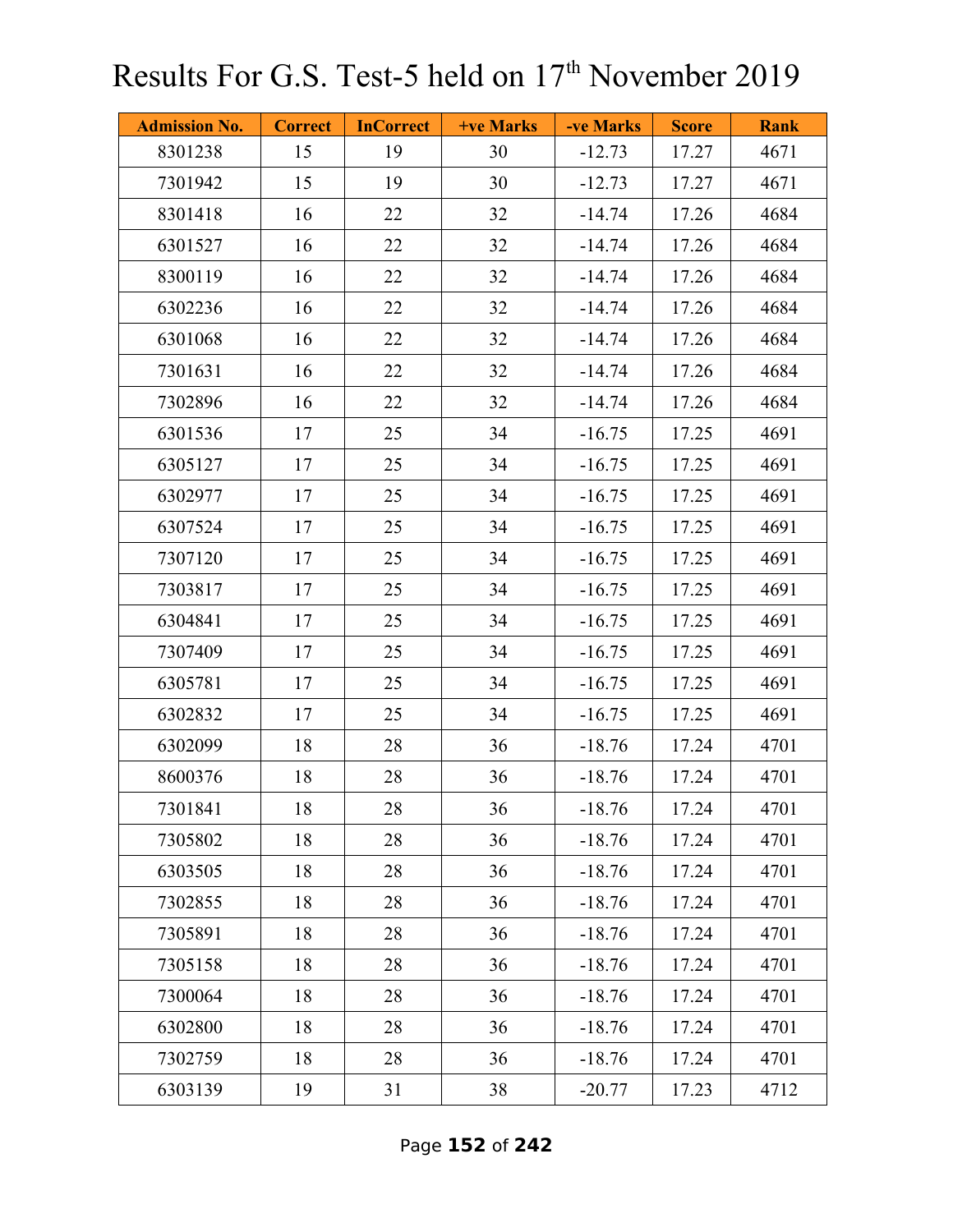| <b>Admission No.</b> | <b>Correct</b> | <b>InCorrect</b> | +ve Marks | -ve Marks | <b>Score</b> | <b>Rank</b> |
|----------------------|----------------|------------------|-----------|-----------|--------------|-------------|
| 8600285              | 19             | 31               | 38        | $-20.77$  | 17.23        | 4712        |
| 7305799              | 19             | 31               | 38        | $-20.77$  | 17.23        | 4712        |
| 7307489              | 19             | 31               | 38        | $-20.77$  | 17.23        | 4712        |
| 7303616              | 19             | 31               | 38        | $-20.77$  | 17.23        | 4712        |
| 7305654              | 19             | 31               | 38        | $-20.77$  | 17.23        | 4712        |
| 6301944              | 19             | 31               | 38        | $-20.77$  | 17.23        | 4712        |
| 6302454              | 20             | 34               | 40        | $-22.78$  | 17.22        | 4719        |
| 8600220              | 20             | 34               | 40        | $-22.78$  | 17.22        | 4719        |
| 6300500              | 20             | 34               | 40        | $-22.78$  | 17.22        | 4719        |
| 8300994              | 20             | 34               | 40        | $-22.78$  | 17.22        | 4719        |
| 8302702              | 20             | 34               | 40        | $-22.78$  | 17.22        | 4719        |
| 8300892              | 20             | 34               | 40        | $-22.78$  | 17.22        | 4719        |
| 7300523              | 20             | 34               | 40        | $-22.78$  | 17.22        | 4719        |
| 6300037              | 20             | 34               | 40        | $-22.78$  | 17.22        | 4719        |
| 7301725              | 20             | 34               | 40        | $-22.78$  | 17.22        | 4719        |
| 7302633              | 20             | 34               | 40        | $-22.78$  | 17.22        | 4719        |
| 6305584              | 20             | 34               | 40        | $-22.78$  | 17.22        | 4719        |
| 7302858              | 20             | 34               | 40        | $-22.78$  | 17.22        | 4719        |
| 7305988              | 20             | 34               | 40        | $-22.78$  | 17.22        | 4719        |
| 7303744              | 20             | 34               | 40        | $-22.78$  | 17.22        | 4719        |
| 6304043              | 20             | 34               | 40        | $-22.78$  | 17.22        | 4719        |
| 7302094              | 20             | 34               | 40        | $-22.78$  | 17.22        | 4719        |
| 6304776              | 21             | 37               | 42        | $-24.79$  | 17.21        | 4735        |
| 7301720              | 21             | 37               | 42        | $-24.79$  | 17.21        | 4735        |
| 8600238              | 21             | 37               | 42        | $-24.79$  | 17.21        | 4735        |
| 7300475              | 21             | 37               | 42        | $-24.79$  | 17.21        | 4735        |
| 6300736              | 21             | 37               | 42        | $-24.79$  | 17.21        | 4735        |
| 7305972              | 21             | 37               | 42        | $-24.79$  | 17.21        | 4735        |
| 6303221              | 21             | 37               | 42        | $-24.79$  | 17.21        | 4735        |
| 7300486              | 21             | 37               | 42        | $-24.79$  | 17.21        | 4735        |
| 8301632              | 21             | 37               | 42        | $-24.79$  | 17.21        | 4735        |

Page **153** of **242**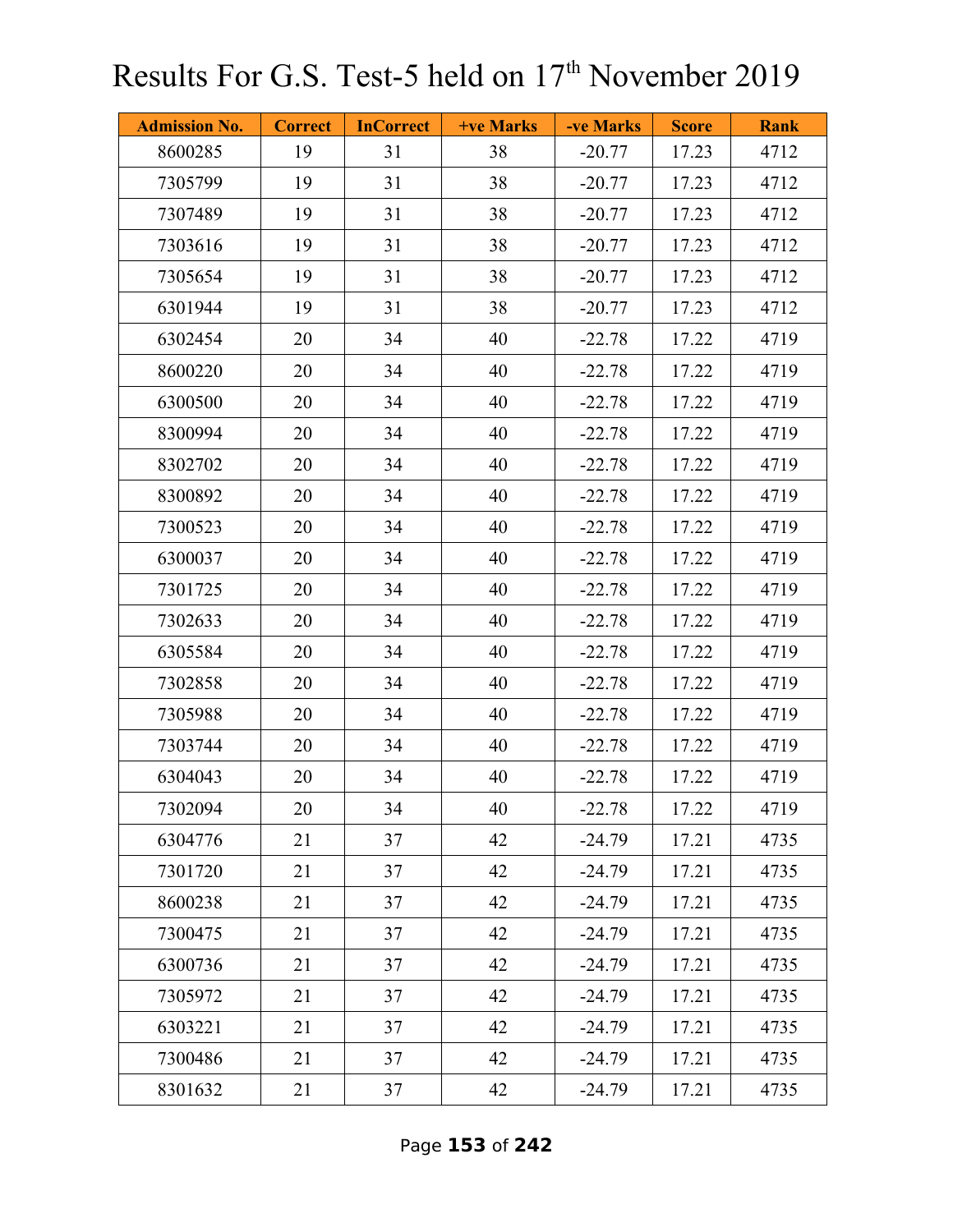| <b>Admission No.</b> | <b>Correct</b> | <b>InCorrect</b> | +ve Marks | -ve Marks | <b>Score</b> | <b>Rank</b> |
|----------------------|----------------|------------------|-----------|-----------|--------------|-------------|
| 6302594              | 22             | 40               | 44        | $-26.8$   | 17.2         | 4744        |
| 6300278              | 22             | 40               | 44        | $-26.8$   | 17.2         | 4744        |
| 7304678              | 22             | 40               | 44        | $-26.8$   | 17.2         | 4744        |
| 7300459              | 22             | 40               | 44        | $-26.8$   | 17.2         | 4744        |
| 7304904              | 22             | 40               | 44        | $-26.8$   | 17.2         | 4744        |
| 7307905              | 22             | 40               | 44        | $-26.8$   | 17.2         | 4744        |
| 7305920              | 22             | 40               | 44        | $-26.8$   | 17.2         | 4744        |
| 8303479              | 22             | 40               | 44        | $-26.8$   | 17.2         | 4744        |
| 7307750              | 22             | 40               | 44        | $-26.8$   | 17.2         | 4744        |
| 6306091              | 23             | 43               | 46        | $-28.81$  | 17.19        | 4753        |
| 6307069              | 23             | 43               | 46        | $-28.81$  | 17.19        | 4753        |
| 6302855              | 23             | 43               | 46        | $-28.81$  | 17.19        | 4753        |
| 8600673              | 23             | 43               | 46        | $-28.81$  | 17.19        | 4753        |
| 7307682              | 23             | 43               | 46        | $-28.81$  | 17.19        | 4753        |
| 8300850              | 23             | 43               | 46        | $-28.81$  | 17.19        | 4753        |
| 6302270              | 23             | 43               | 46        | $-28.81$  | 17.19        | 4753        |
| 7300441              | 23             | 43               | 46        | $-28.81$  | 17.19        | 4753        |
| 6303284              | 23             | 43               | 46        | $-28.81$  | 17.19        | 4753        |
| 7305141              | 24             | 46               | 48        | $-30.82$  | 17.18        | 4762        |
| 7300543              | 24             | 46               | 48        | $-30.82$  | 17.18        | 4762        |
| 6303658              | 24             | 46               | 48        | $-30.82$  | 17.18        | 4762        |
| 6300575              | 24             | 46               | 48        | $-30.82$  | 17.18        | 4762        |
| 8300967              | 24             | 46               | 48        | $-30.82$  | 17.18        | 4762        |
| 6304408              | 24             | 46               | 48        | $-30.82$  | 17.18        | 4762        |
| 8600413              | 24             | 46               | 48        | $-30.82$  | 17.18        | 4762        |
| 7305244              | 24             | 46               | 48        | $-30.82$  | 17.18        | 4762        |
| 6306542              | 24             | 46               | 48        | $-30.82$  | 17.18        | 4762        |
| 6302670              | 25             | 49               | 50        | $-32.83$  | 17.17        | 4771        |
| 8300080              | 25             | 49               | 50        | $-32.83$  | 17.17        | 4771        |
| 7304336              | 25             | 49               | 50        | $-32.83$  | 17.17        | 4771        |
| 6304860              | 26             | 52               | 52        | $-34.84$  | 17.16        | 4774        |

Page **154** of **242**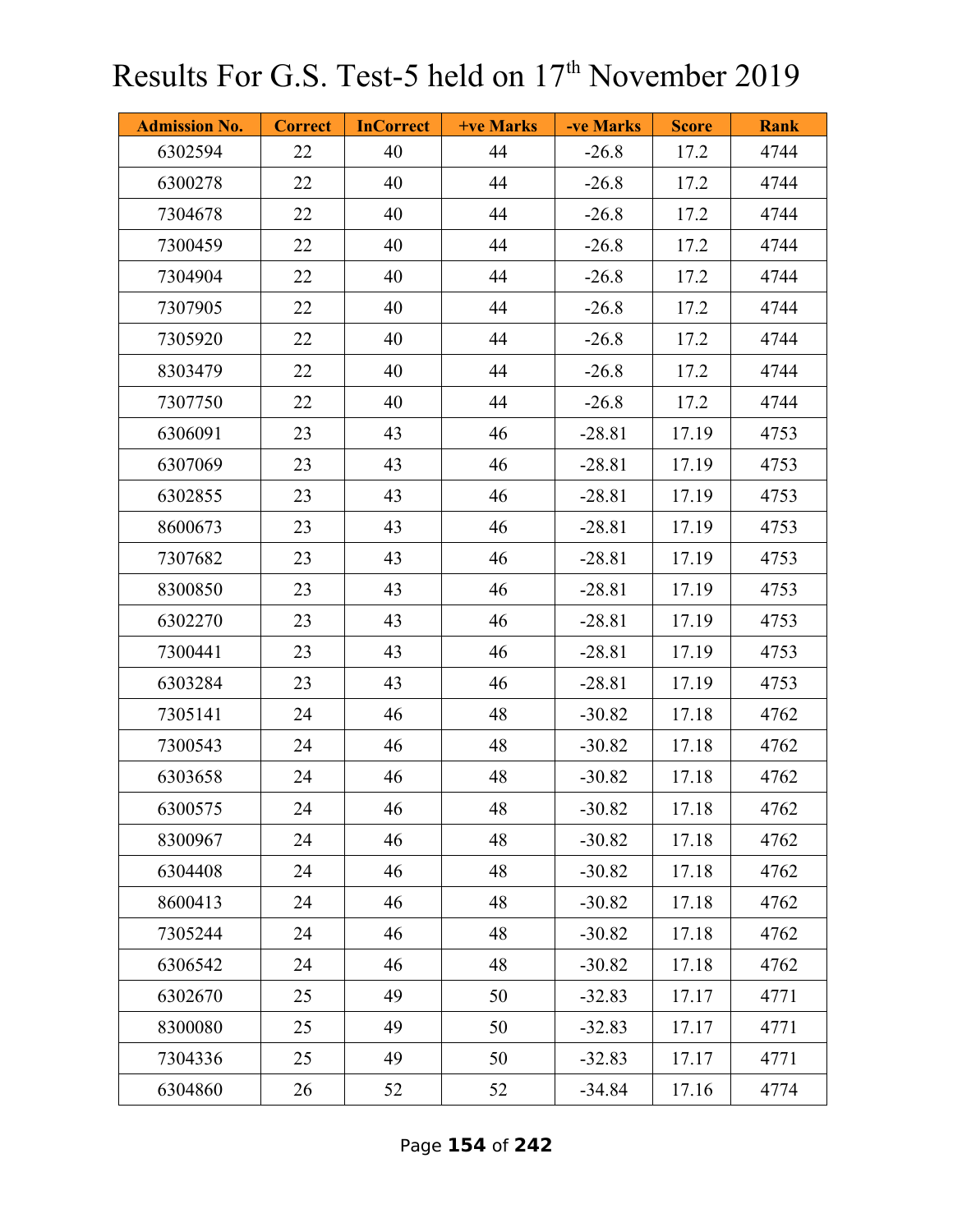| <b>Admission No.</b> | <b>Correct</b> | <b>InCorrect</b> | <b>+ve Marks</b> | -ve Marks | <b>Score</b> | <b>Rank</b> |
|----------------------|----------------|------------------|------------------|-----------|--------------|-------------|
| 8600732              | 26             | 52               | 52               | $-34.84$  | 17.16        | 4774        |
| 7303902              | 26             | 52               | 52               | $-34.84$  | 17.16        | 4774        |
| 6301072              | 26             | 52               | 52               | $-34.84$  | 17.16        | 4774        |
| 7304759              | 27             | 55               | 54               | $-36.85$  | 17.15        | 4778        |
| 6305866              | 27             | 55               | 54               | $-36.85$  | 17.15        | 4778        |
| 7301265              | 28             | 58               | 56               | $-38.86$  | 17.14        | 4780        |
| 7303792              | 28             | 58               | 56               | $-38.86$  | 17.14        | 4780        |
| 7303159              | 28             | 58               | 56               | $-38.86$  | 17.14        | 4780        |
| 6307216              | 30             | 64               | 60               | $-42.88$  | 17.12        | 4783        |
| 19VR23009            | 25             | 50               | 50               | 33        | 17           | 4784        |
| 19VR22713            | 20             | 35               | 40               | 23.1      | 16.9         | 4785        |
| 19VR19903            | 19             | 32               | 38               | 21.12     | 16.88        | 4786        |
| 7301229              | 11             | $\,8\,$          | 22               | $-5.36$   | 16.64        | 4787        |
| 6302443              | 12             | 11               | 24               | $-7.37$   | 16.63        | 4788        |
| 7307431              | 12             | 11               | 24               | $-7.37$   | 16.63        | 4788        |
| 6301061              | 12             | 11               | 24               | $-7.37$   | 16.63        | 4788        |
| 6300299              | 13             | 14               | 26               | $-9.38$   | 16.62        | 4791        |
| 7304215              | 13             | 14               | 26               | $-9.38$   | 16.62        | 4791        |
| 6302054              | 13             | 14               | 26               | $-9.38$   | 16.62        | 4791        |
| 7305241              | 13             | 14               | 26               | $-9.38$   | 16.62        | 4791        |
| 6307077              | 13             | 14               | 26               | $-9.38$   | 16.62        | 4791        |
| 7301640              | 14             | 17               | 28               | $-11.39$  | 16.61        | 4796        |
| 7303349              | 14             | 17               | 28               | $-11.39$  | 16.61        | 4796        |
| 6300589              | 14             | 17               | 28               | $-11.39$  | 16.61        | 4796        |
| 7305856              | 14             | 17               | 28               | $-11.39$  | 16.61        | 4796        |
| 8302477              | 14             | 17               | 28               | $-11.39$  | 16.61        | 4796        |
| 8600686              | 14             | 17               | 28               | $-11.39$  | 16.61        | 4796        |
| 7300415              | 15             | 20               | 30               | $-13.4$   | 16.6         | 4802        |
| 6300114              | 15             | 20               | 30               | $-13.4$   | 16.6         | 4802        |
| 7306022              | 15             | 20               | 30               | $-13.4$   | 16.6         | 4802        |
| 8300573              | 15             | 20               | 30               | $-13.4$   | 16.6         | 4802        |

Page **155** of **242**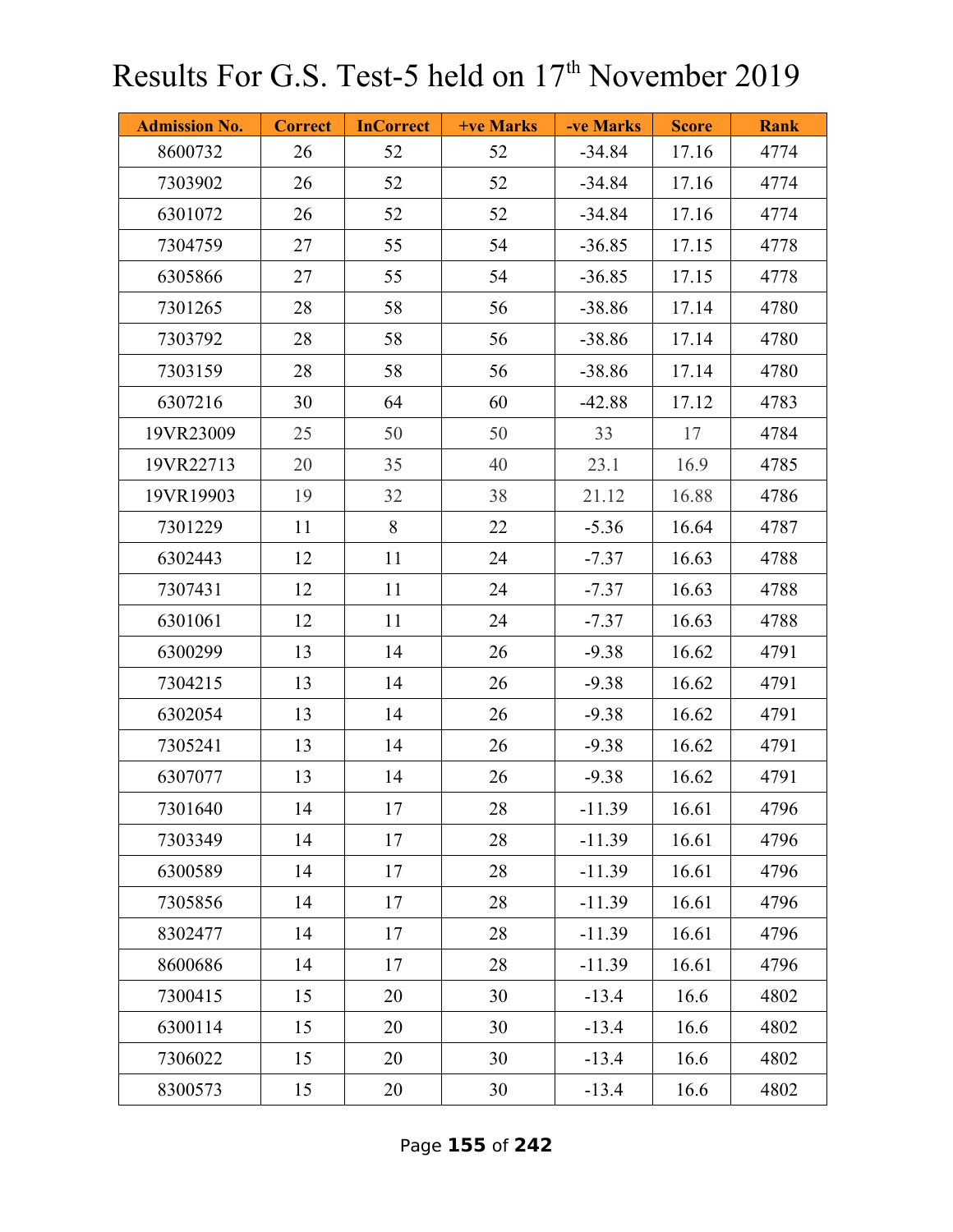| <b>Admission No.</b> | <b>Correct</b> | <b>InCorrect</b> | <b>+ve Marks</b> | -ve Marks | <b>Score</b> | <b>Rank</b> |
|----------------------|----------------|------------------|------------------|-----------|--------------|-------------|
| 6301747              | 15             | 20               | 30               | $-13.4$   | 16.6         | 4802        |
| 7302832              | 15             | 20               | 30               | $-13.4$   | 16.6         | 4802        |
| 7303712              | 16             | 23               | 32               | $-15.41$  | 16.59        | 4808        |
| 7305932              | 16             | 23               | 32               | $-15.41$  | 16.59        | 4808        |
| 7302374              | 16             | 23               | 32               | $-15.41$  | 16.59        | 4808        |
| 6301871              | 16             | 23               | 32               | $-15.41$  | 16.59        | 4808        |
| 7300522              | 16             | 23               | 32               | $-15.41$  | 16.59        | 4808        |
| 8301456              | 16             | 23               | 32               | $-15.41$  | 16.59        | 4808        |
| 8300639              | 16             | 23               | 32               | $-15.41$  | 16.59        | 4808        |
| 7303268              | 16             | 23               | 32               | $-15.41$  | 16.59        | 4808        |
| 7303783              | 16             | 23               | 32               | $-15.41$  | 16.59        | 4808        |
| 6300955              | 16             | 23               | 32               | $-15.41$  | 16.59        | 4808        |
| 7303126              | 16             | 23               | 32               | $-15.41$  | 16.59        | 4808        |
| 8301156              | 16             | 23               | 32               | $-15.41$  | 16.59        | 4808        |
| 6304073              | 16             | 23               | 32               | $-15.41$  | 16.59        | 4808        |
| 7303240              | 17             | 26               | 34               | $-17.42$  | 16.58        | 4821        |
| 7304918              | 17             | 26               | 34               | $-17.42$  | 16.58        | 4821        |
| 8300153              | 17             | 26               | 34               | $-17.42$  | 16.58        | 4821        |
| 6301374              | 17             | 26               | 34               | $-17.42$  | 16.58        | 4821        |
| 7301085              | 17             | 26               | 34               | $-17.42$  | 16.58        | 4821        |
| 7302072              | 17             | 26               | 34               | $-17.42$  | 16.58        | 4821        |
| 7305012              | 17             | 26               | 34               | $-17.42$  | 16.58        | 4821        |
| 6301230              | 17             | 26               | 34               | $-17.42$  | 16.58        | 4821        |
| 8300083              | 17             | 26               | 34               | $-17.42$  | 16.58        | 4821        |
| 7303265              | 17             | 26               | 34               | $-17.42$  | 16.58        | 4821        |
| 7304272              | 18             | 29               | 36               | $-19.43$  | 16.57        | 4831        |
| 6303973              | 18             | 29               | 36               | $-19.43$  | 16.57        | 4831        |
| 7304460              | 18             | 29               | 36               | $-19.43$  | 16.57        | 4831        |
| 7300528              | 18             | 29               | 36               | $-19.43$  | 16.57        | 4831        |
| 7307277              | 18             | 29               | 36               | $-19.43$  | 16.57        | 4831        |
| 7305290              | 18             | 29               | 36               | $-19.43$  | 16.57        | 4831        |

Page **156** of **242**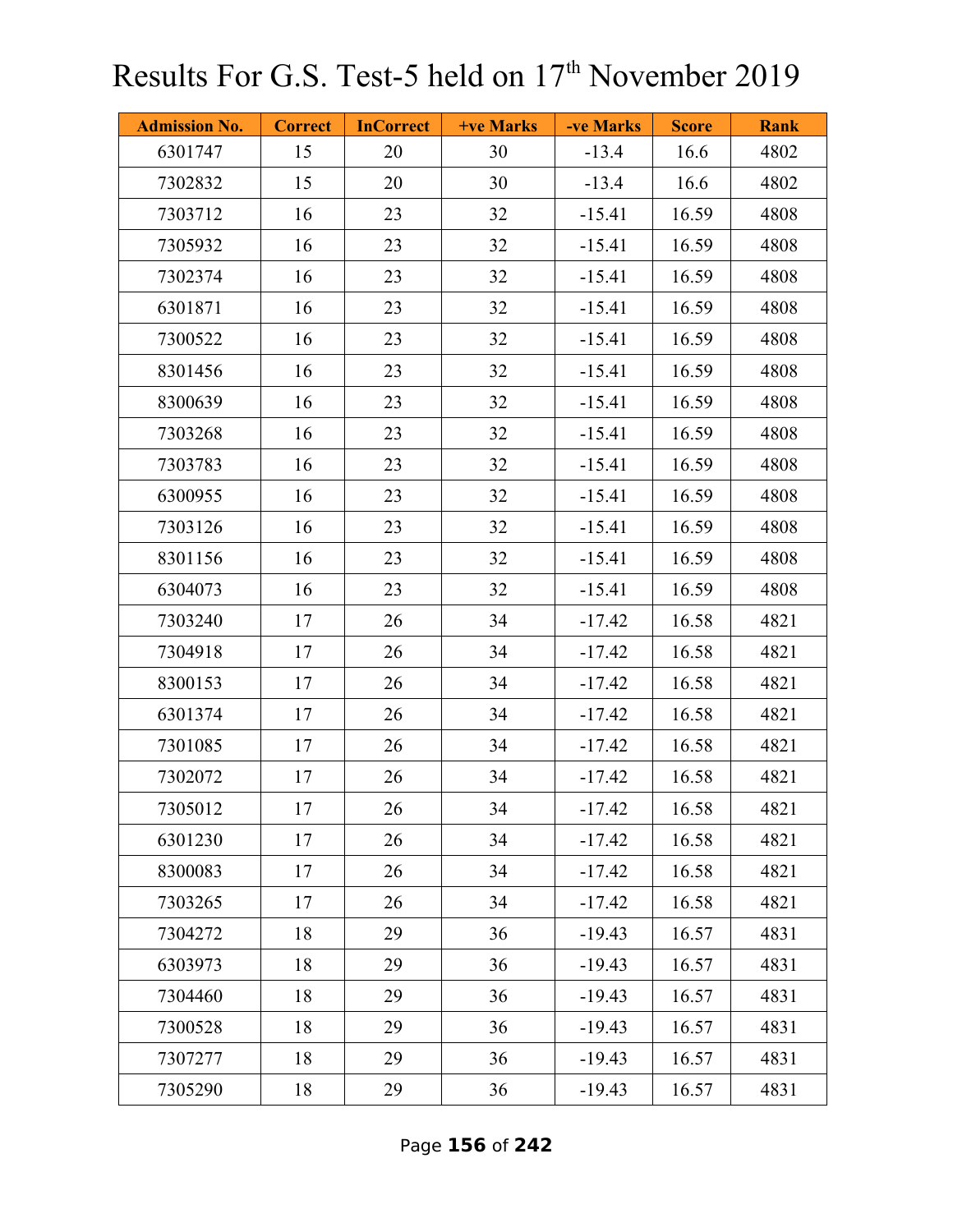| <b>Admission No.</b> | <b>Correct</b> | <b>InCorrect</b> | <b>+ve Marks</b> | -ve Marks | <b>Score</b> | <b>Rank</b> |
|----------------------|----------------|------------------|------------------|-----------|--------------|-------------|
| 7307336              | 18             | 29               | 36               | $-19.43$  | 16.57        | 4831        |
| 6304291              | 18             | 29               | 36               | $-19.43$  | 16.57        | 4831        |
| 7303753              | 18             | 29               | 36               | $-19.43$  | 16.57        | 4831        |
| 6303449              | 18             | 29               | 36               | $-19.43$  | 16.57        | 4831        |
| 7300130              | 19             | 32               | 38               | $-21.44$  | 16.56        | 4841        |
| 7305428              | 19             | 32               | 38               | $-21.44$  | 16.56        | 4841        |
| 6301002              | 19             | 32               | 38               | $-21.44$  | 16.56        | 4841        |
| 6302439              | 19             | 32               | 38               | $-21.44$  | 16.56        | 4841        |
| 7303496              | 19             | 32               | 38               | $-21.44$  | 16.56        | 4841        |
| 6301142              | 19             | 32               | 38               | $-21.44$  | 16.56        | 4841        |
| 6304195              | 19             | 32               | 38               | $-21.44$  | 16.56        | 4841        |
| 6302185              | 19             | 32               | 38               | $-21.44$  | 16.56        | 4841        |
| 6304550              | 19             | 32               | 38               | $-21.44$  | 16.56        | 4841        |
| 7301319              | 19             | 32               | 38               | $-21.44$  | 16.56        | 4841        |
| 6304333              | 19             | 32               | 38               | $-21.44$  | 16.56        | 4841        |
| 6304657              | 20             | 35               | 40               | $-23.45$  | 16.55        | 4852        |
| 7305850              | 20             | 35               | 40               | $-23.45$  | 16.55        | 4852        |
| 6306008              | 20             | 35               | 40               | $-23.45$  | 16.55        | 4852        |
| 7303286              | 20             | 35               | 40               | $-23.45$  | 16.55        | 4852        |
| 8300878              | 21             | 38               | 42               | $-25.46$  | 16.54        | 4856        |
| 8300642              | 21             | 38               | 42               | $-25.46$  | 16.54        | 4856        |
| 6302061              | 21             | 38               | 42               | $-25.46$  | 16.54        | 4856        |
| 6304554              | 21             | 38               | 42               | $-25.46$  | 16.54        | 4856        |
| 6300963              | 21             | 38               | 42               | $-25.46$  | 16.54        | 4856        |
| 6301260              | 21             | 38               | 42               | $-25.46$  | 16.54        | 4856        |
| 8600570              | 22             | 41               | 44               | $-27.47$  | 16.53        | 4862        |
| 7302068              | 22             | 41               | 44               | $-27.47$  | 16.53        | 4862        |
| 7300725              | 22             | 41               | 44               | $-27.47$  | 16.53        | 4862        |
| 6300652              | 22             | 41               | 44               | $-27.47$  | 16.53        | 4862        |
| 8300034              | 22             | 41               | 44               | $-27.47$  | 16.53        | 4862        |
| 6302508              | 22             | 41               | 44               | $-27.47$  | 16.53        | 4862        |

Page **157** of **242**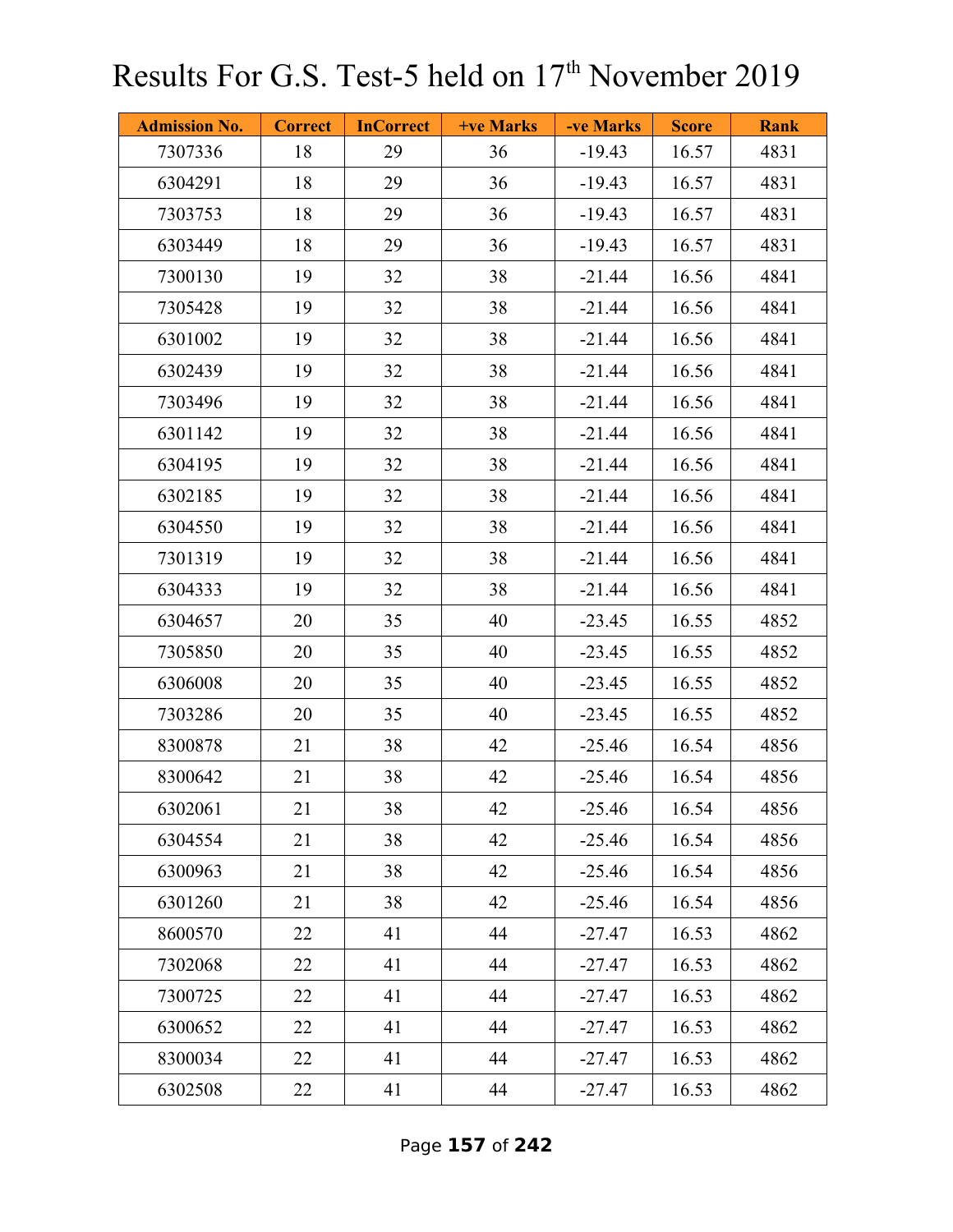| <b>Admission No.</b> | <b>Correct</b> | <b>InCorrect</b> | +ve Marks | -ve Marks | <b>Score</b> | <b>Rank</b> |
|----------------------|----------------|------------------|-----------|-----------|--------------|-------------|
| 6301102              | 23             | 44               | 46        | $-29.48$  | 16.52        | 4868        |
| 7305389              | 23             | 44               | 46        | $-29.48$  | 16.52        | 4868        |
| 8303400              | 23             | 44               | 46        | $-29.48$  | 16.52        | 4868        |
| 8301459              | 23             | 44               | 46        | $-29.48$  | 16.52        | 4868        |
| 7304216              | 24             | 47               | 48        | $-31.49$  | 16.51        | 4872        |
| 6300895              | 24             | 47               | 48        | $-31.49$  | 16.51        | 4872        |
| 8300197              | 24             | 47               | 48        | $-31.49$  | 16.51        | 4872        |
| 6301857              | 25             | 50               | 50        | $-33.5$   | 16.5         | 4875        |
| 8300802              | 25             | 50               | 50        | $-33.5$   | 16.5         | 4875        |
| 6304727              | 26             | 53               | 52        | $-35.51$  | 16.49        | 4877        |
| 6307071              | 26             | 53               | 52        | $-35.51$  | 16.49        | 4877        |
| 8600368              | 26             | 53               | 52        | $-35.51$  | 16.49        | 4877        |
| 6304428              | 26             | 53               | 52        | $-35.51$  | 16.49        | 4877        |
| 7308157              | 27             | 56               | 54        | $-37.52$  | 16.48        | 4881        |
| 7300171              | 27             | 56               | 54        | $-37.52$  | 16.48        | 4881        |
| 8600079              | 27             | 56               | 54        | $-37.52$  | 16.48        | 4881        |
| 6300920              | 27             | 56               | 54        | $-37.52$  | 16.48        | 4881        |
| 7302927              | 28             | 59               | 56        | $-39.53$  | 16.47        | 4885        |
| 7307960              | 30             | 65               | 60        | $-43.55$  | 16.45        | 4886        |
| 6301319              | 31             | 68               | 62        | $-45.56$  | 16.44        | 4887        |
| 7305673              | 31             | 68               | 62        | $-45.56$  | 16.44        | 4887        |
| 19VR22612            | 25             | 51               | 50        | 33.66     | 16.34        | 4889        |
| 19VR20972            | 24             | 48               | 48        | 31.68     | 16.32        | 4890        |
| 19VR06806            | 18             | 30               | 36        | 19.8      | 16.2         | 4891        |
| 19VR24033            | 17             | 27               | 34        | 17.82     | 16.18        | 4892        |
| 19VR23053            | 12             | 12               | 24        | 7.92      | 16.08        | 4893        |
| 7304793              | 10             | 6                | 20        | $-4.02$   | 15.98        | 4894        |
| 8302408              | 11             | 9                | 22        | $-6.03$   | 15.97        | 4895        |
| 7304770              | 11             | 9                | 22        | $-6.03$   | 15.97        | 4895        |
| 7301588              | 11             | 9                | 22        | $-6.03$   | 15.97        | 4895        |
| 6301491              | 12             | 12               | 24        | $-8.04$   | 15.96        | 4898        |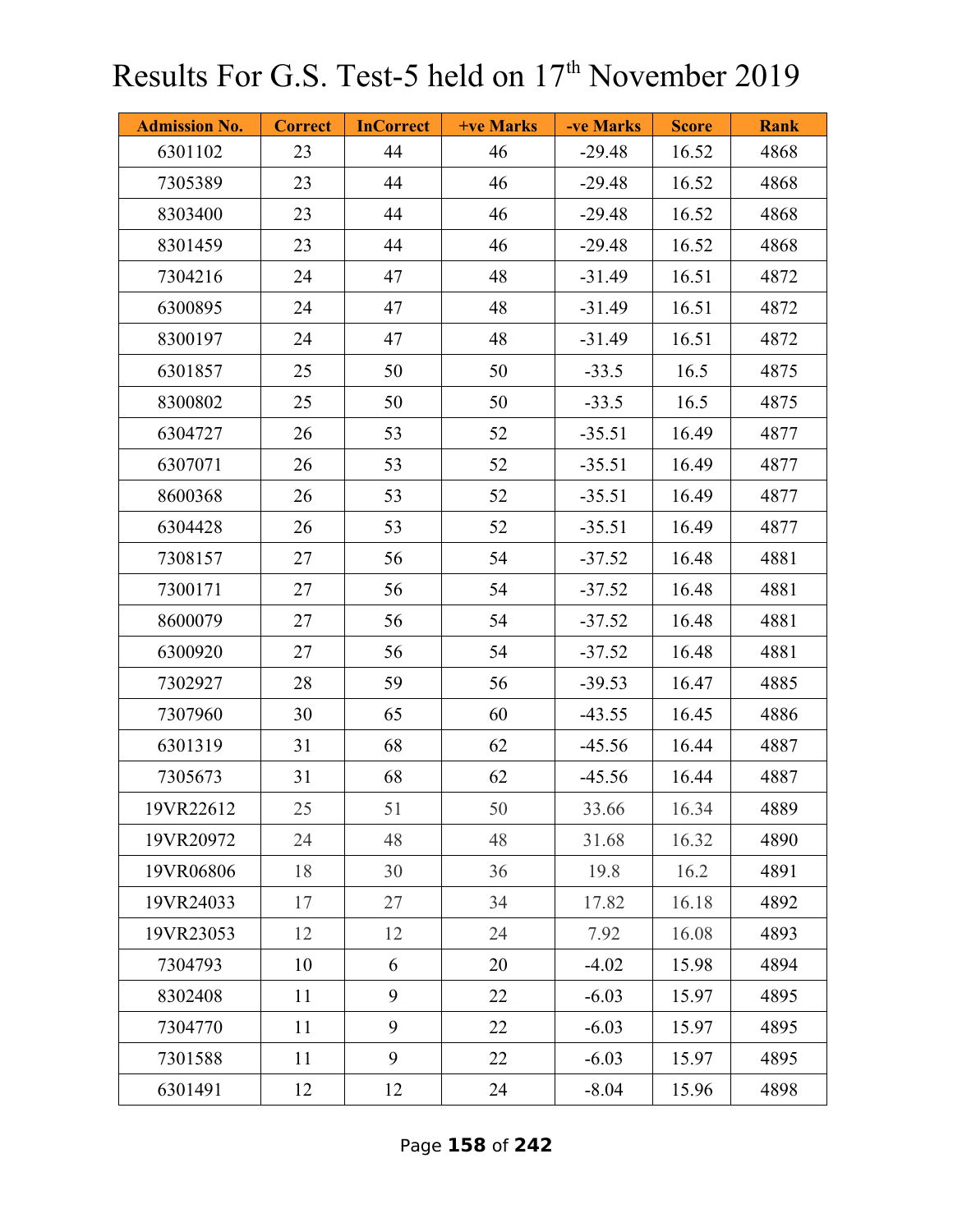| <b>Admission No.</b> | <b>Correct</b> | <b>InCorrect</b> | +ve Marks | -ve Marks | <b>Score</b> | <b>Rank</b> |
|----------------------|----------------|------------------|-----------|-----------|--------------|-------------|
| 8303835              | 12             | 12               | 24        | $-8.04$   | 15.96        | 4898        |
| 7303204              | 12             | 12               | 24        | $-8.04$   | 15.96        | 4898        |
| 6303116              | 12             | 12               | 24        | $-8.04$   | 15.96        | 4898        |
| 8301728              | 12             | 12               | 24        | $-8.04$   | 15.96        | 4898        |
| 6304171              | 13             | 15               | 26        | $-10.05$  | 15.95        | 4903        |
| 6303294              | 13             | 15               | 26        | $-10.05$  | 15.95        | 4903        |
| 8300666              | 13             | 15               | 26        | $-10.05$  | 15.95        | 4903        |
| 7301829              | 14             | 18               | 28        | $-12.06$  | 15.94        | 4906        |
| 7302498              | 14             | 18               | 28        | $-12.06$  | 15.94        | 4906        |
| 6303989              | 14             | 18               | 28        | $-12.06$  | 15.94        | 4906        |
| 7300354              | 14             | 18               | 28        | $-12.06$  | 15.94        | 4906        |
| 7304887              | 15             | 21               | 30        | $-14.07$  | 15.93        | 4910        |
| 6305842              | 15             | 21               | 30        | $-14.07$  | 15.93        | 4910        |
| 6301224              | 15             | 21               | 30        | $-14.07$  | 15.93        | 4910        |
| 8600016              | 16             | 24               | 32        | $-16.08$  | 15.92        | 4913        |
| 6305891              | 16             | 24               | 32        | $-16.08$  | 15.92        | 4913        |
| 7307557              | 16             | 24               | 32        | $-16.08$  | 15.92        | 4913        |
| 7300211              | 16             | 24               | 32        | $-16.08$  | 15.92        | 4913        |
| 6301686              | 16             | 24               | 32        | $-16.08$  | 15.92        | 4913        |
| 6302808              | 16             | 24               | 32        | $-16.08$  | 15.92        | 4913        |
| 7304731              | 16             | 24               | 32        | $-16.08$  | 15.92        | 4913        |
| 8302666              | 16             | 24               | 32        | $-16.08$  | 15.92        | 4913        |
| 6302775              | 16             | 24               | 32        | $-16.08$  | 15.92        | 4913        |
| 6301856              | 17             | 27               | 34        | $-18.09$  | 15.91        | 4922        |
| 6305510              | 17             | 27               | 34        | $-18.09$  | 15.91        | 4922        |
| 7305449              | 17             | 27               | 34        | $-18.09$  | 15.91        | 4922        |
| 8300217              | 17             | 27               | 34        | $-18.09$  | 15.91        | 4922        |
| 8300532              | 17             | 27               | 34        | $-18.09$  | 15.91        | 4922        |
| 6302322              | 17             | 27               | 34        | $-18.09$  | 15.91        | 4922        |
| 7302516              | 17             | 27               | 34        | $-18.09$  | 15.91        | 4922        |
| 6302754              | 17             | 27               | 34        | $-18.09$  | 15.91        | 4922        |

Page **159** of **242**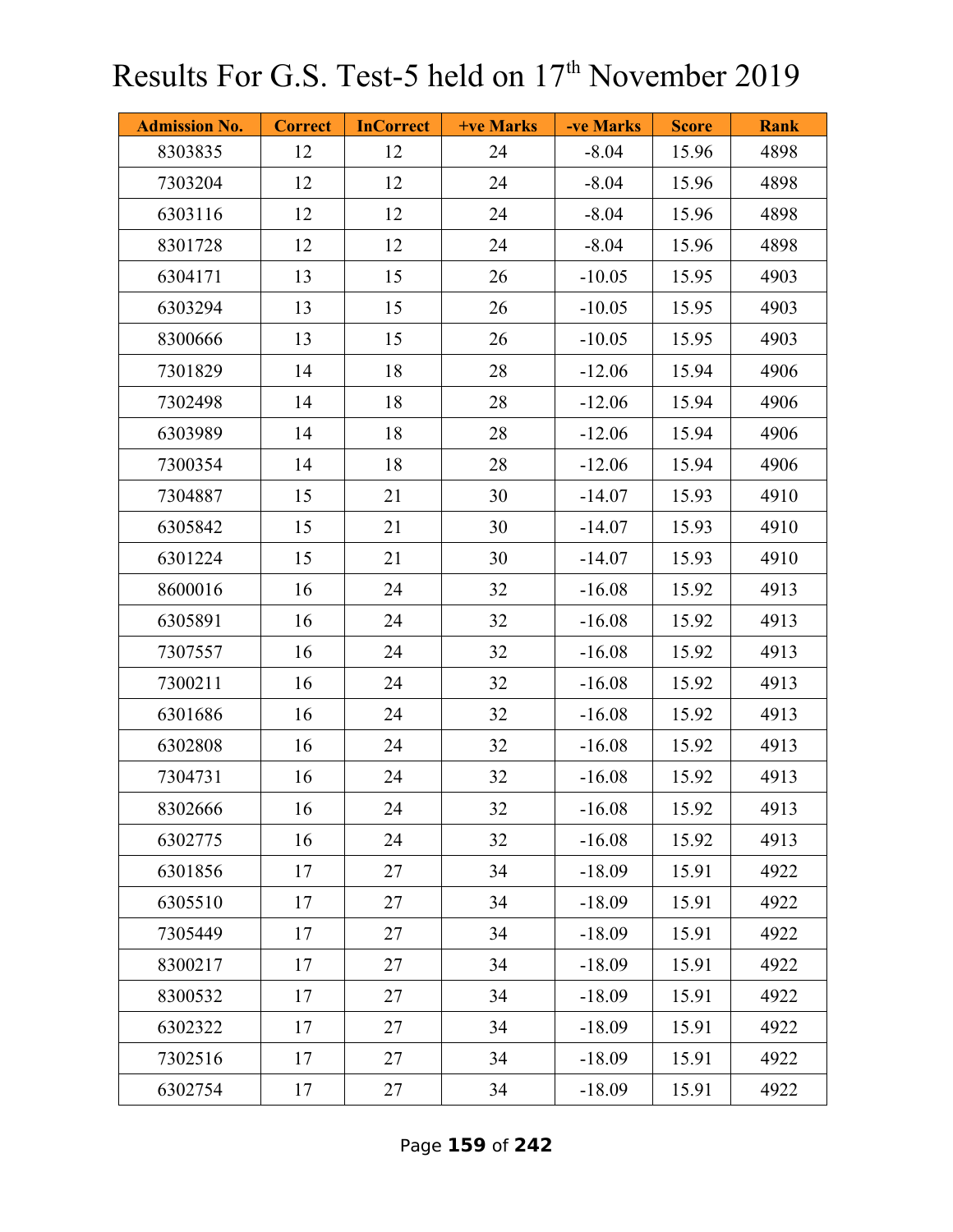| <b>Admission No.</b> | <b>Correct</b> | <b>InCorrect</b> | <b>+ve Marks</b> | -ve Marks | <b>Score</b> | <b>Rank</b> |
|----------------------|----------------|------------------|------------------|-----------|--------------|-------------|
| 7300570              | 18             | 30               | 36               | $-20.1$   | 15.9         | 4930        |
| 6304633              | 18             | 30               | 36               | $-20.1$   | 15.9         | 4930        |
| 7302408              | 18             | 30               | 36               | $-20.1$   | 15.9         | 4930        |
| 7306070              | 18             | 30               | 36               | $-20.1$   | 15.9         | 4930        |
| 6302065              | 18             | 30               | 36               | $-20.1$   | 15.9         | 4930        |
| 6303024              | 18             | 30               | 36               | $-20.1$   | 15.9         | 4930        |
| 6305873              | 18             | 30               | 36               | $-20.1$   | 15.9         | 4930        |
| 8300502              | 19             | 33               | 38               | $-22.11$  | 15.89        | 4937        |
| 6301484              | 19             | 33               | 38               | $-22.11$  | 15.89        | 4937        |
| 8301005              | 19             | 33               | 38               | $-22.11$  | 15.89        | 4937        |
| 6306538              | 19             | 33               | 38               | $-22.11$  | 15.89        | 4937        |
| 7302271              | 19             | 33               | 38               | $-22.11$  | 15.89        | 4937        |
| 7301638              | 19             | 33               | 38               | $-22.11$  | 15.89        | 4937        |
| 6305174              | 19             | 33               | 38               | $-22.11$  | 15.89        | 4937        |
| 7307537              | 19             | 33               | 38               | $-22.11$  | 15.89        | 4937        |
| 7300603              | 19             | 33               | 38               | $-22.11$  | 15.89        | 4937        |
| 7301581              | 19             | 33               | 38               | $-22.11$  | 15.89        | 4937        |
| 6302625              | 20             | 36               | 40               | $-24.12$  | 15.88        | 4947        |
| 8301462              | 20             | 36               | 40               | $-24.12$  | 15.88        | 4947        |
| 7307969              | 20             | 36               | 40               | $-24.12$  | 15.88        | 4947        |
| 7302481              | 20             | 36               | 40               | $-24.12$  | 15.88        | 4947        |
| 6303391              | 20             | 36               | 40               | $-24.12$  | 15.88        | 4947        |
| 8600219              | 20             | 36               | 40               | $-24.12$  | 15.88        | 4947        |
| 7302208              | 20             | 36               | 40               | $-24.12$  | 15.88        | 4947        |
| 6306237              | 20             | 36               | 40               | $-24.12$  | 15.88        | 4947        |
| 8600672              | 20             | 36               | 40               | $-24.12$  | 15.88        | 4947        |
| 8301712              | 21             | 39               | 42               | $-26.13$  | 15.87        | 4956        |
| 7303894              | 21             | 39               | 42               | $-26.13$  | 15.87        | 4956        |
| 6305982              | 21             | 39               | 42               | $-26.13$  | 15.87        | 4956        |
| 6301656              | 21             | 39               | 42               | $-26.13$  | 15.87        | 4956        |
| 6304600              | 22             | 42               | 44               | $-28.14$  | 15.86        | 4960        |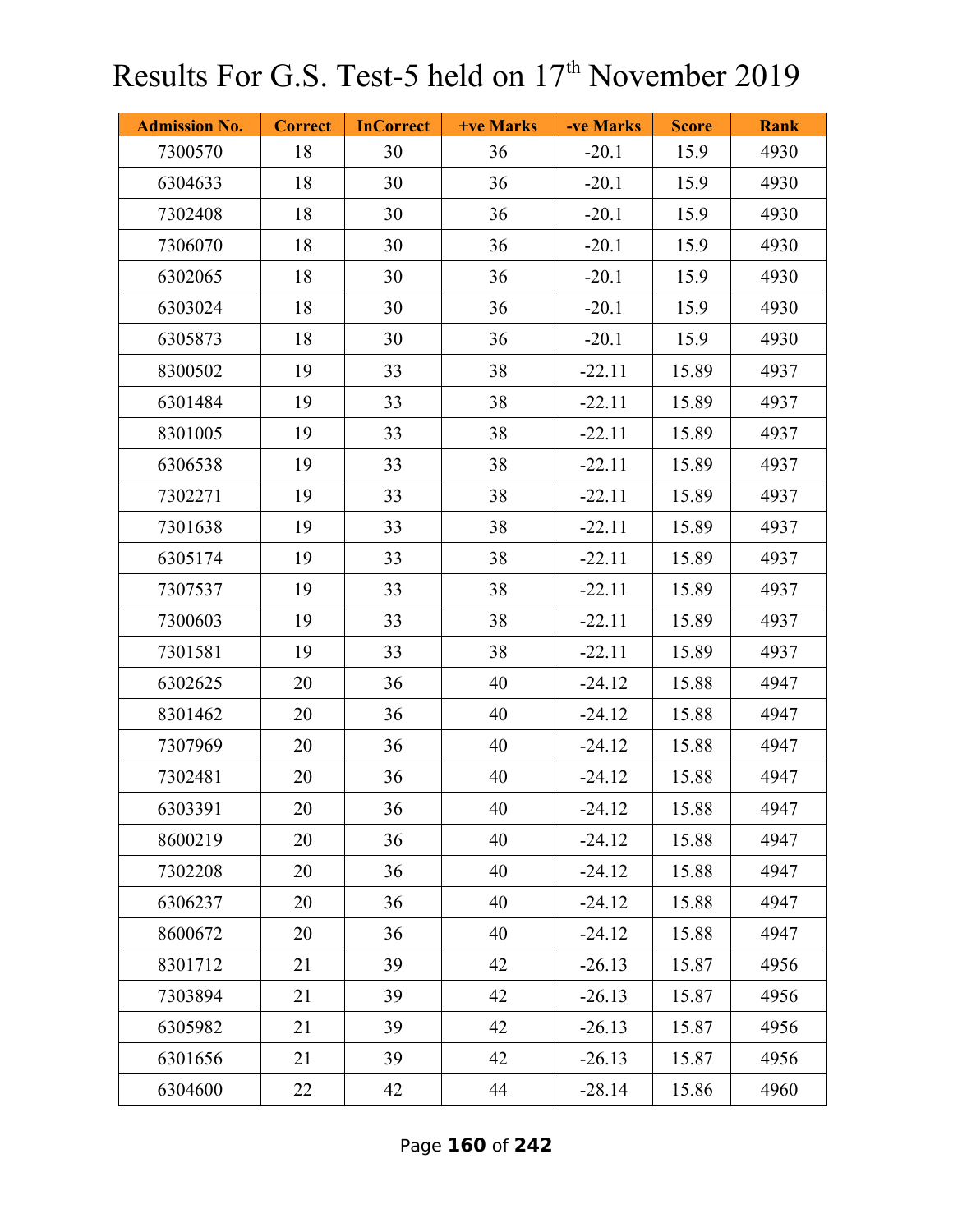| <b>Admission No.</b> | <b>Correct</b> | <b>InCorrect</b> | +ve Marks | -ve Marks | <b>Score</b> | <b>Rank</b> |
|----------------------|----------------|------------------|-----------|-----------|--------------|-------------|
| 6301892              | 22             | 42               | 44        | $-28.14$  | 15.86        | 4960        |
| 6300864              | 22             | 42               | 44        | $-28.14$  | 15.86        | 4960        |
| 7307848              | 22             | 42               | 44        | $-28.14$  | 15.86        | 4960        |
| 8302242              | 22             | 42               | 44        | $-28.14$  | 15.86        | 4960        |
| 7302416              | 22             | 42               | 44        | $-28.14$  | 15.86        | 4960        |
| 7304145              | 23             | 45               | 46        | $-30.15$  | 15.85        | 4966        |
| 7304104              | 23             | 45               | 46        | $-30.15$  | 15.85        | 4966        |
| 8301893              | 23             | 45               | 46        | $-30.15$  | 15.85        | 4966        |
| 6304422              | 23             | 45               | 46        | $-30.15$  | 15.85        | 4966        |
| 6300520              | 23             | 45               | 46        | $-30.15$  | 15.85        | 4966        |
| 7307461              | 23             | 45               | 46        | $-30.15$  | 15.85        | 4966        |
| 7304730              | 24             | 48               | 48        | $-32.16$  | 15.84        | 4972        |
| 6303466              | 24             | 48               | 48        | $-32.16$  | 15.84        | 4972        |
| 6303571              | 24             | 48               | 48        | $-32.16$  | 15.84        | 4972        |
| 6307314              | 24             | 48               | 48        | $-32.16$  | 15.84        | 4972        |
| 6302302              | 24             | 48               | 48        | $-32.16$  | 15.84        | 4972        |
| 8303154              | 25             | 51               | 50        | $-34.17$  | 15.83        | 4977        |
| 6305972              | 25             | 51               | 50        | $-34.17$  | 15.83        | 4977        |
| 8600478              | 27             | 57               | 54        | $-38.19$  | 15.81        | 4979        |
| 6302936              | 27             | 57               | 54        | $-38.19$  | 15.81        | 4979        |
| 7304396              | 27             | 57               | 54        | $-38.19$  | 15.81        | 4979        |
| 7303897              | 28             | 60               | 56        | $-40.2$   | 15.8         | 4982        |
| 6305248              | 29             | 63               | 58        | $-42.21$  | 15.79        | 4983        |
| 7307450              | 31             | 69               | 62        | $-46.23$  | 15.77        | 4984        |
| 7301097              | 31             | 69               | 62        | $-46.23$  | 15.77        | 4984        |
| 7304722              | 31             | 69               | 62        | $-46.23$  | 15.77        | 4984        |
| 6300496              | 31             | 69               | 62        | $-46.23$  | 15.77        | 4984        |
| 6305223              | 31             | 69               | 62        | $-46.23$  | 15.77        | 4984        |
| 19VR23433            | 21             | 40               | 42        | 26.4      | 15.6         | 4989        |
| 19VR23162            | 16             | 25               | 32        | 16.5      | 15.5         | 4990        |
| 7300825              | 9              | $\overline{4}$   | 18        | $-2.68$   | 15.32        | 4991        |

Page **161** of **242**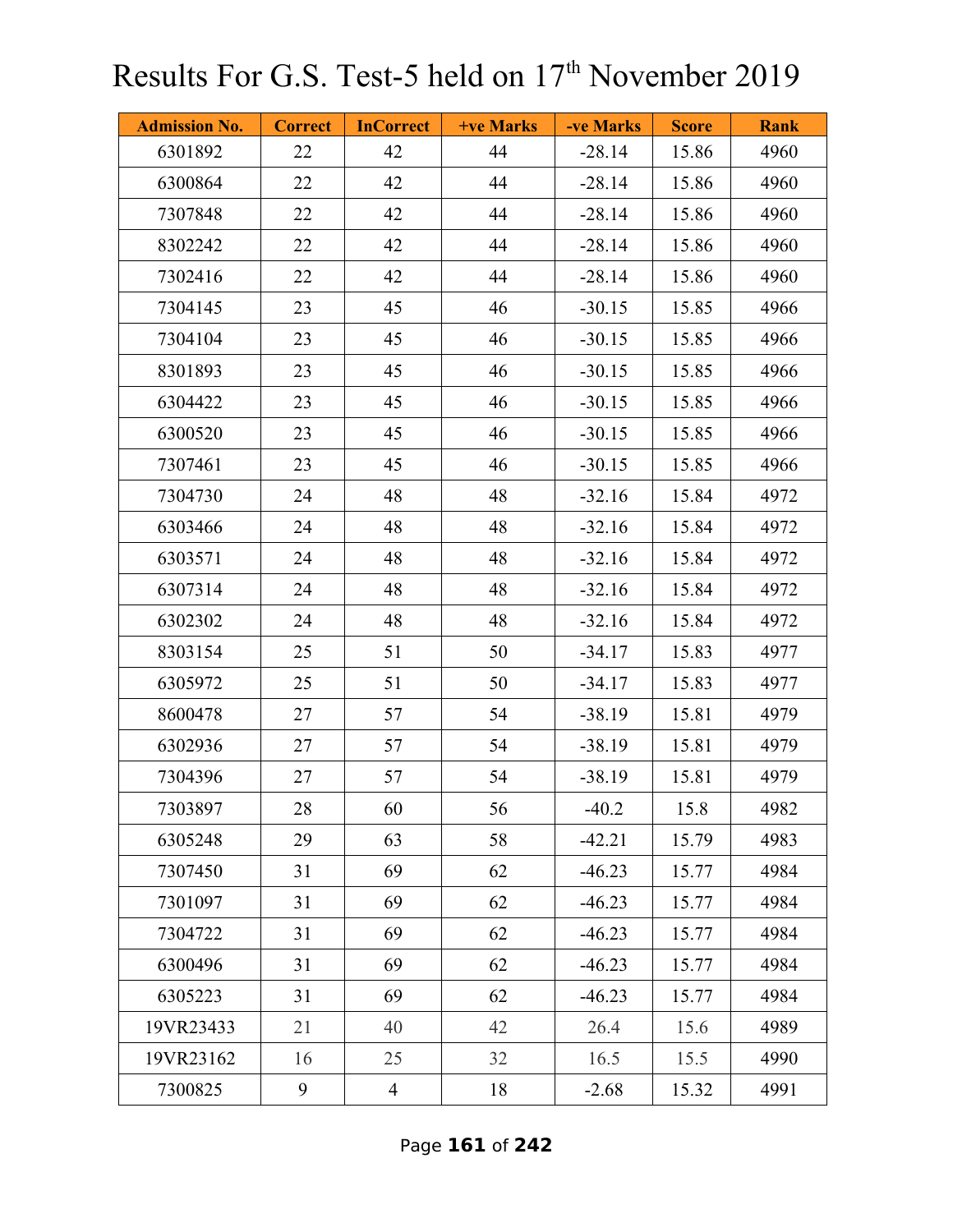| <b>Admission No.</b> | <b>Correct</b> | <b>InCorrect</b> | <b>+ve Marks</b> | -ve Marks | <b>Score</b> | <b>Rank</b> |
|----------------------|----------------|------------------|------------------|-----------|--------------|-------------|
| 7301644              | 11             | 10               | 22               | $-6.7$    | 15.3         | 4992        |
| 6302403              | 11             | 10               | 22               | $-6.7$    | 15.3         | 4992        |
| 7307883              | 11             | 10               | 22               | $-6.7$    | 15.3         | 4992        |
| 7304083              | 11             | 10               | 22               | $-6.7$    | 15.3         | 4992        |
| 7302551              | 12             | 13               | 24               | $-8.71$   | 15.29        | 4996        |
| 7305450              | 12             | 13               | 24               | $-8.71$   | 15.29        | 4996        |
| 7303944              | 12             | 13               | 24               | $-8.71$   | 15.29        | 4996        |
| 8300753              | 12             | 13               | 24               | $-8.71$   | 15.29        | 4996        |
| 7301718              | 12             | 13               | 24               | $-8.71$   | 15.29        | 4996        |
| 7301991              | 12             | 13               | 24               | $-8.71$   | 15.29        | 4996        |
| 7303953              | 12             | 13               | 24               | $-8.71$   | 15.29        | 4996        |
| 7304621              | 12             | 13               | 24               | $-8.71$   | 15.29        | 4996        |
| 8300104              | 13             | 16               | 26               | $-10.72$  | 15.28        | 5004        |
| 6306623              | 13             | 16               | 26               | $-10.72$  | 15.28        | 5004        |
| 7300882              | 13             | 16               | 26               | $-10.72$  | 15.28        | 5004        |
| 7305098              | 13             | 16               | 26               | $-10.72$  | 15.28        | 5004        |
| 7307132              | 13             | 16               | 26               | $-10.72$  | 15.28        | 5004        |
| 7300163              | 13             | 16               | 26               | $-10.72$  | 15.28        | 5004        |
| 6301714              | 13             | 16               | 26               | $-10.72$  | 15.28        | 5004        |
| 7304347              | 14             | 19               | 28               | $-12.73$  | 15.27        | 5011        |
| 7302088              | 14             | 19               | 28               | $-12.73$  | 15.27        | 5011        |
| 7305674              | 14             | 19               | 28               | $-12.73$  | 15.27        | 5011        |
| 8300350              | 14             | 19               | 28               | $-12.73$  | 15.27        | 5011        |
| 7302607              | 14             | 19               | 28               | $-12.73$  | 15.27        | 5011        |
| 8302220              | 14             | 19               | 28               | $-12.73$  | 15.27        | 5011        |
| 7304330              | 15             | 22               | 30               | $-14.74$  | 15.26        | 5017        |
| 6305988              | 15             | 22               | 30               | $-14.74$  | 15.26        | 5017        |
| 8301589              | 15             | 22               | 30               | $-14.74$  | 15.26        | 5017        |
| 6303124              | 16             | 25               | 32               | $-16.75$  | 15.25        | 5020        |
| 6303601              | 16             | 25               | 32               | $-16.75$  | 15.25        | 5020        |
| 7303418              | 16             | 25               | 32               | $-16.75$  | 15.25        | 5020        |

Page **162** of **242**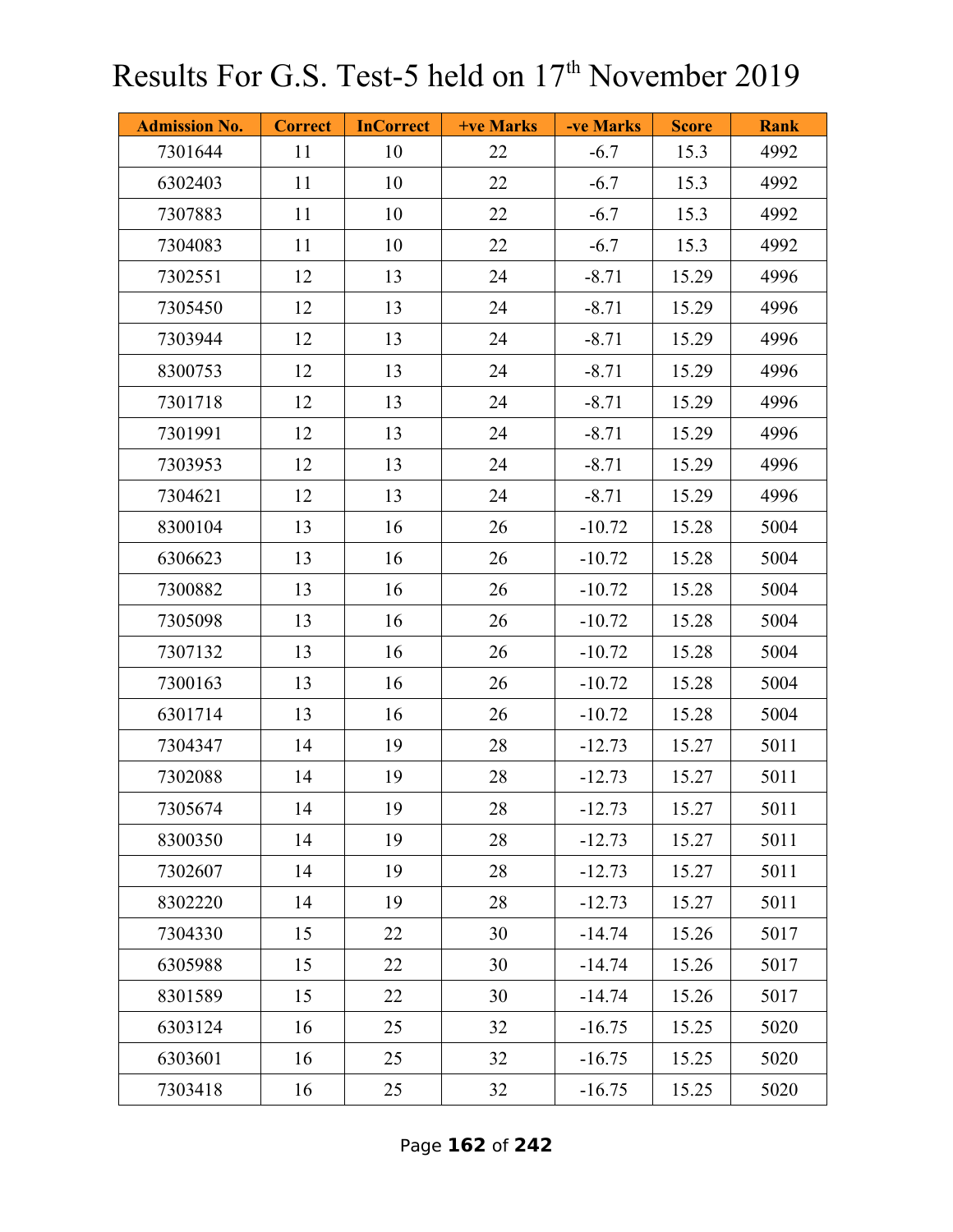| <b>Admission No.</b> | <b>Correct</b> | <b>InCorrect</b> | <b>+ve Marks</b> | -ve Marks | <b>Score</b> | <b>Rank</b> |
|----------------------|----------------|------------------|------------------|-----------|--------------|-------------|
| 7304698              | 16             | 25               | 32               | $-16.75$  | 15.25        | 5020        |
| 8302313              | 16             | 25               | 32               | $-16.75$  | 15.25        | 5020        |
| 6304638              | 16             | 25               | 32               | $-16.75$  | 15.25        | 5020        |
| 7301128              | 16             | 25               | 32               | $-16.75$  | 15.25        | 5020        |
| 6302543              | 16             | 25               | 32               | $-16.75$  | 15.25        | 5020        |
| 7304350              | 16             | 25               | 32               | $-16.75$  | 15.25        | 5020        |
| 7301889              | 16             | 25               | 32               | $-16.75$  | 15.25        | 5020        |
| 7304797              | 16             | 25               | 32               | $-16.75$  | 15.25        | 5020        |
| 8302400              | 16             | 25               | 32               | $-16.75$  | 15.25        | 5020        |
| 6302191              | 17             | 28               | 34               | $-18.76$  | 15.24        | 5032        |
| 8300221              | 17             | 28               | 34               | $-18.76$  | 15.24        | 5032        |
| 8301433              | 17             | 28               | 34               | $-18.76$  | 15.24        | 5032        |
| 6301294              | 17             | 28               | 34               | $-18.76$  | 15.24        | 5032        |
| 8600593              | 17             | 28               | 34               | $-18.76$  | 15.24        | 5032        |
| 7303212              | 18             | 31               | 36               | $-20.77$  | 15.23        | 5037        |
| 7300102              | 18             | 31               | 36               | $-20.77$  | 15.23        | 5037        |
| 8301580              | 18             | 31               | 36               | $-20.77$  | 15.23        | 5037        |
| 7302389              | 18             | 31               | 36               | $-20.77$  | 15.23        | 5037        |
| 8600161              | 18             | 31               | 36               | $-20.77$  | 15.23        | 5037        |
| 7305302              | 18             | 31               | 36               | $-20.77$  | 15.23        | 5037        |
| 6301769              | 18             | 31               | 36               | $-20.77$  | 15.23        | 5037        |
| 7305301              | 18             | 31               | 36               | $-20.77$  | 15.23        | 5037        |
| 7304308              | 18             | 31               | 36               | $-20.77$  | 15.23        | 5037        |
| 8301046              | 18             | 31               | 36               | $-20.77$  | 15.23        | 5037        |
| 6303849              | 18             | 31               | 36               | $-20.77$  | 15.23        | 5037        |
| 7307825              | 18             | 31               | 36               | $-20.77$  | 15.23        | 5037        |
| 6301138              | 18             | 31               | 36               | $-20.77$  | 15.23        | 5037        |
| 7307831              | 19             | 34               | 38               | $-22.78$  | 15.22        | 5050        |
| 8600001              | 19             | 34               | 38               | $-22.78$  | 15.22        | 5050        |
| 8300082              | 19             | 34               | 38               | $-22.78$  | 15.22        | 5050        |
| 8300841              | 19             | 34               | 38               | $-22.78$  | 15.22        | 5050        |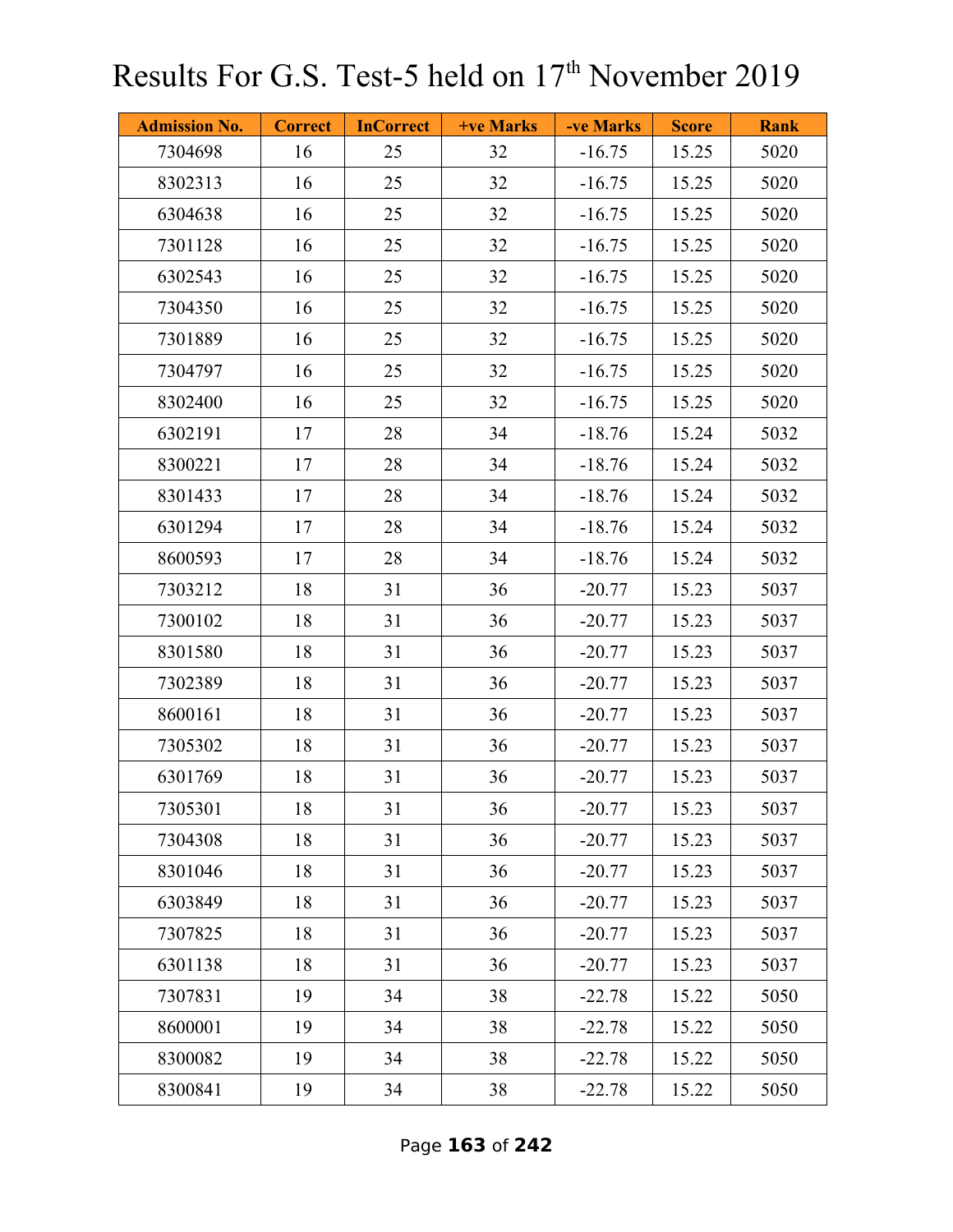| <b>Admission No.</b> | <b>Correct</b> | <b>InCorrect</b> | <b>+ve Marks</b> | -ve Marks | <b>Score</b> | <b>Rank</b> |
|----------------------|----------------|------------------|------------------|-----------|--------------|-------------|
| 6301475              | 19             | 34               | 38               | $-22.78$  | 15.22        | 5050        |
| 7305928              | 19             | 34               | 38               | $-22.78$  | 15.22        | 5050        |
| 6303969              | 19             | 34               | 38               | $-22.78$  | 15.22        | 5050        |
| 8301507              | 19             | 34               | 38               | $-22.78$  | 15.22        | 5050        |
| 7303628              | 20             | 37               | 40               | $-24.79$  | 15.21        | 5058        |
| 7300754              | 20             | 37               | 40               | $-24.79$  | 15.21        | 5058        |
| 6304173              | 20             | 37               | 40               | $-24.79$  | 15.21        | 5058        |
| 8304237              | 20             | 37               | 40               | $-24.79$  | 15.21        | 5058        |
| 7303225              | 20             | 37               | 40               | $-24.79$  | 15.21        | 5058        |
| 7305748              | 20             | 37               | 40               | $-24.79$  | 15.21        | 5058        |
| 6306113              | 21             | 40               | 42               | $-26.8$   | 15.2         | 5064        |
| 7304086              | 21             | 40               | 42               | $-26.8$   | 15.2         | 5064        |
| 7301291              | 21             | 40               | 42               | $-26.8$   | 15.2         | 5064        |
| 6302548              | 22             | 43               | 44               | $-28.81$  | 15.19        | 5067        |
| 7302022              | 22             | 43               | 44               | $-28.81$  | 15.19        | 5067        |
| 7305904              | 22             | 43               | 44               | $-28.81$  | 15.19        | 5067        |
| 6306099              | 22             | 43               | 44               | $-28.81$  | 15.19        | 5067        |
| 6305839              | 23             | 46               | 46               | $-30.82$  | 15.18        | 5071        |
| 7304342              | 23             | 46               | 46               | $-30.82$  | 15.18        | 5071        |
| 6300454              | 23             | 46               | 46               | $-30.82$  | 15.18        | 5071        |
| 6302295              | 23             | 46               | 46               | $-30.82$  | 15.18        | 5071        |
| 8302107              | 24             | 49               | 48               | $-32.83$  | 15.17        | 5075        |
| 7304157              | 24             | 49               | 48               | $-32.83$  | 15.17        | 5075        |
| 6305920              | 24             | 49               | 48               | $-32.83$  | 15.17        | 5075        |
| 6304181              | 24             | 49               | 48               | $-32.83$  | 15.17        | 5075        |
| 6304635              | 24             | 49               | 48               | $-32.83$  | 15.17        | 5075        |
| 6301096              | 24             | 49               | 48               | $-32.83$  | 15.17        | 5075        |
| 8600369              | 25             | 52               | 50               | $-34.84$  | 15.16        | 5081        |
| 6305829              | 25             | 52               | 50               | $-34.84$  | 15.16        | 5081        |
| 8300027              | 25             | 52               | 50               | $-34.84$  | 15.16        | 5081        |
| 8600034              | 25             | 52               | 50               | $-34.84$  | 15.16        | 5081        |

Page **164** of **242**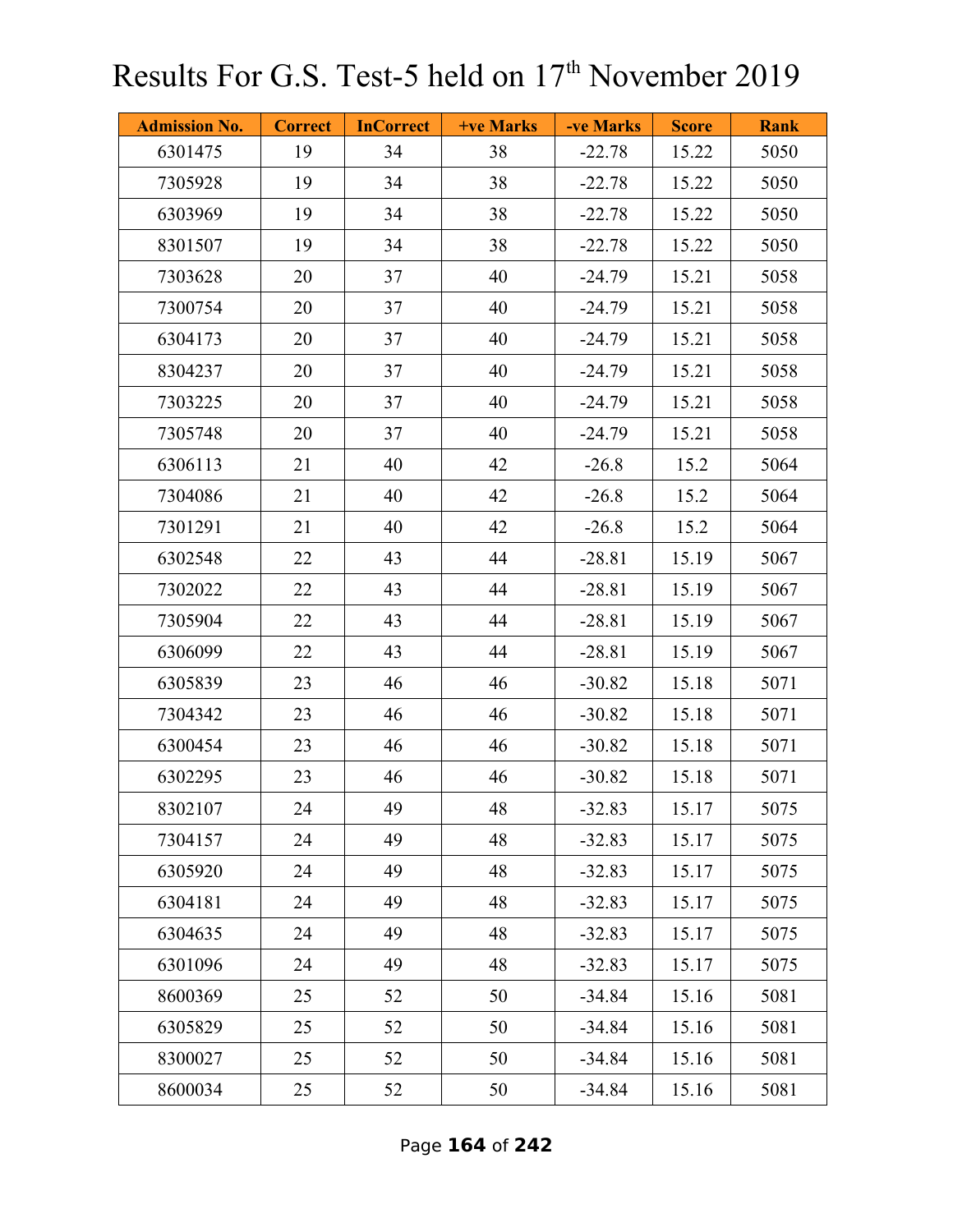| <b>Admission No.</b> | <b>Correct</b> | <b>InCorrect</b> | +ve Marks | -ve Marks | <b>Score</b> | <b>Rank</b> |
|----------------------|----------------|------------------|-----------|-----------|--------------|-------------|
| 7305020              | 25             | 52               | 50        | $-34.84$  | 15.16        | 5081        |
| 8300158              | 25             | 52               | 50        | $-34.84$  | 15.16        | 5081        |
| 6304970              | 26             | 55               | 52        | $-36.85$  | 15.15        | 5087        |
| 19VR21570            | 14             | 20               | 28        | 13.2      | 14.8         | 5088        |
| 6304177              | 9              | 5                | 18        | $-3.35$   | 14.65        | 5089        |
| 6302644              | 9              | 5                | 18        | $-3.35$   | 14.65        | 5089        |
| 7300085              | 10             | 8                | 20        | $-5.36$   | 14.64        | 5091        |
| 6304309              | 10             | 8                | 20        | $-5.36$   | 14.64        | 5091        |
| 7307452              | 11             | 11               | 22        | $-7.37$   | 14.63        | 5093        |
| 7300786              | 11             | 11               | 22        | $-7.37$   | 14.63        | 5093        |
| 7303778              | 11             | 11               | 22        | $-7.37$   | 14.63        | 5093        |
| 6300790              | 11             | 11               | 22        | $-7.37$   | 14.63        | 5093        |
| 7305892              | 12             | 14               | 24        | $-9.38$   | 14.62        | 5097        |
| 8301647              | 12             | 14               | 24        | $-9.38$   | 14.62        | 5097        |
| 6304582              | 12             | 14               | 24        | $-9.38$   | 14.62        | 5097        |
| 8300787              | 12             | 14               | 24        | $-9.38$   | 14.62        | 5097        |
| 8301055              | 12             | 14               | 24        | $-9.38$   | 14.62        | 5097        |
| 7305598              | 12             | 14               | 24        | $-9.38$   | 14.62        | 5097        |
| 8301550              | 12             | 14               | 24        | $-9.38$   | 14.62        | 5097        |
| 6304966              | 13             | 17               | 26        | $-11.39$  | 14.61        | 5104        |
| 6304575              | 13             | 17               | 26        | $-11.39$  | 14.61        | 5104        |
| 7304686              | 13             | 17               | 26        | $-11.39$  | 14.61        | 5104        |
| 7302422              | 13             | 17               | 26        | $-11.39$  | 14.61        | 5104        |
| 7301481              | 13             | 17               | 26        | $-11.39$  | 14.61        | 5104        |
| 8300634              | 13             | 17               | 26        | $-11.39$  | 14.61        | 5104        |
| 8301136              | 14             | 20               | 28        | $-13.4$   | 14.6         | 5110        |
| 6300674              | 14             | 20               | 28        | $-13.4$   | 14.6         | 5110        |
| 7302786              | 14             | 20               | 28        | $-13.4$   | 14.6         | 5110        |
| 6300465              | 14             | 20               | 28        | $-13.4$   | 14.6         | 5110        |
| 7300544              | 14             | 20               | 28        | $-13.4$   | 14.6         | 5110        |
| 7302122              | 14             | 20               | 28        | $-13.4$   | 14.6         | 5110        |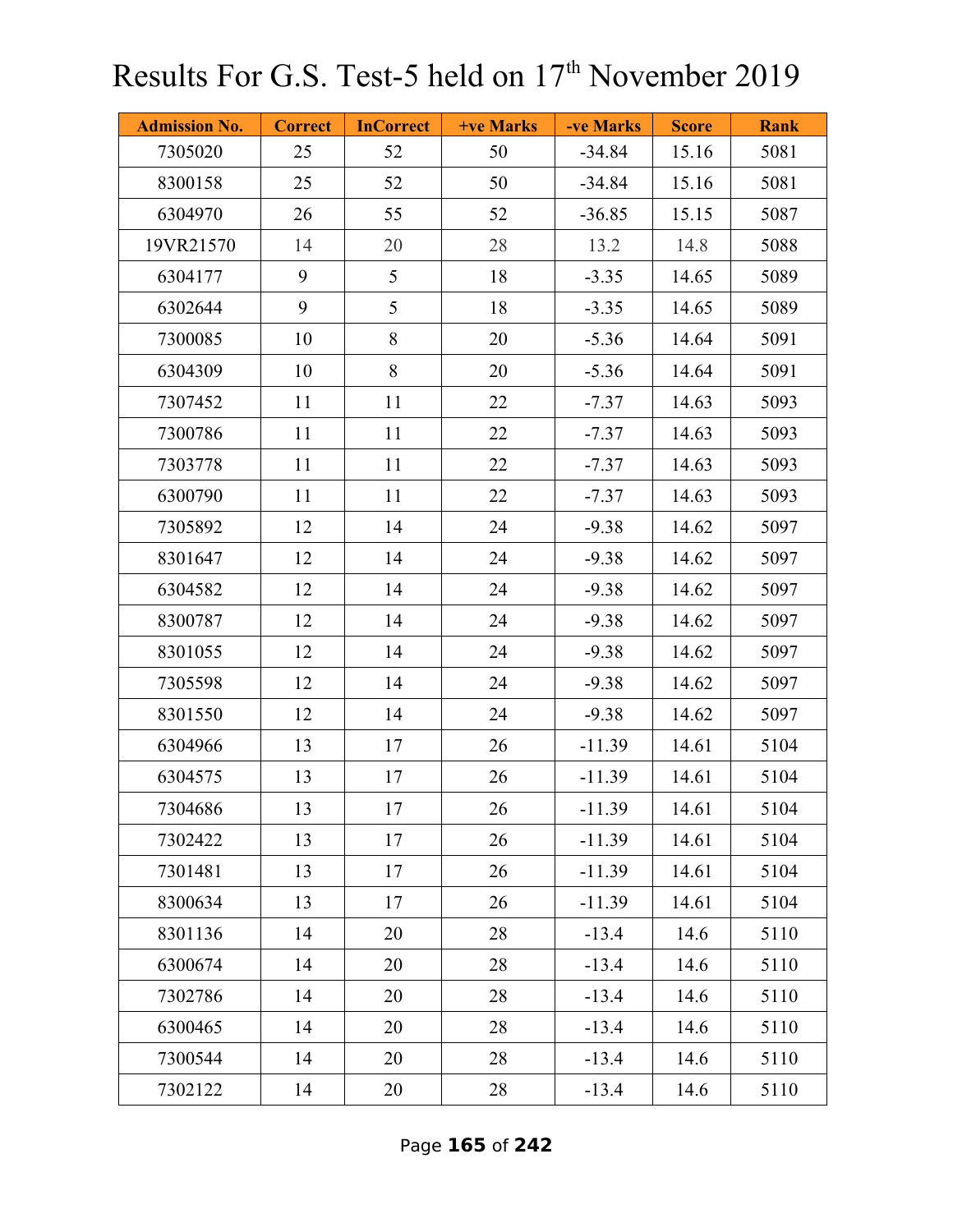| <b>Admission No.</b> | <b>Correct</b> | <b>InCorrect</b> | <b>+ve Marks</b> | -ve Marks | <b>Score</b> | <b>Rank</b> |
|----------------------|----------------|------------------|------------------|-----------|--------------|-------------|
| 8300388              | 15             | 23               | 30               | $-15.41$  | 14.59        | 5116        |
| 7300801              | 15             | 23               | 30               | $-15.41$  | 14.59        | 5116        |
| 8301457              | 15             | 23               | 30               | $-15.41$  | 14.59        | 5116        |
| 7301182              | 15             | 23               | 30               | $-15.41$  | 14.59        | 5116        |
| 7303116              | 15             | 23               | 30               | $-15.41$  | 14.59        | 5116        |
| 8300120              | 15             | 23               | 30               | $-15.41$  | 14.59        | 5116        |
| 7307584              | 15             | 23               | 30               | $-15.41$  | 14.59        | 5116        |
| 8301492              | 16             | 26               | 32               | $-17.42$  | 14.58        | 5123        |
| 7302168              | 16             | 26               | 32               | $-17.42$  | 14.58        | 5123        |
| 7303411              | 16             | 26               | 32               | $-17.42$  | 14.58        | 5123        |
| 8303312              | 16             | 26               | 32               | $-17.42$  | 14.58        | 5123        |
| 6307346              | 16             | 26               | 32               | $-17.42$  | 14.58        | 5123        |
| 8301474              | 16             | 26               | 32               | $-17.42$  | 14.58        | 5123        |
| 8303545              | 16             | 26               | 32               | $-17.42$  | 14.58        | 5123        |
| 7300693              | 16             | 26               | 32               | $-17.42$  | 14.58        | 5123        |
| 7302963              | 16             | 26               | 32               | $-17.42$  | 14.58        | 5123        |
| 6301931              | 16             | 26               | 32               | $-17.42$  | 14.58        | 5123        |
| 7300495              | 16             | 26               | 32               | $-17.42$  | 14.58        | 5123        |
| 7303754              | 16             | 26               | 32               | $-17.42$  | 14.58        | 5123        |
| 7302787              | 17             | 29               | 34               | $-19.43$  | 14.57        | 5135        |
| 7303537              | 17             | 29               | 34               | $-19.43$  | 14.57        | 5135        |
| 7302003              | 17             | 29               | 34               | $-19.43$  | 14.57        | 5135        |
| 6304317              | 17             | 29               | 34               | $-19.43$  | 14.57        | 5135        |
| 7303056              | 17             | 29               | 34               | $-19.43$  | 14.57        | 5135        |
| 6305599              | 17             | 29               | 34               | $-19.43$  | 14.57        | 5135        |
| 6302788              | 17             | 29               | 34               | $-19.43$  | 14.57        | 5135        |
| 7304929              | 18             | 32               | 36               | $-21.44$  | 14.56        | 5142        |
| 8600374              | 18             | 32               | 36               | $-21.44$  | 14.56        | 5142        |
| 8302345              | 18             | 32               | 36               | $-21.44$  | 14.56        | 5142        |
| 6304497              | 18             | 32               | 36               | $-21.44$  | 14.56        | 5142        |
| 7304081              | 18             | 32               | 36               | $-21.44$  | 14.56        | 5142        |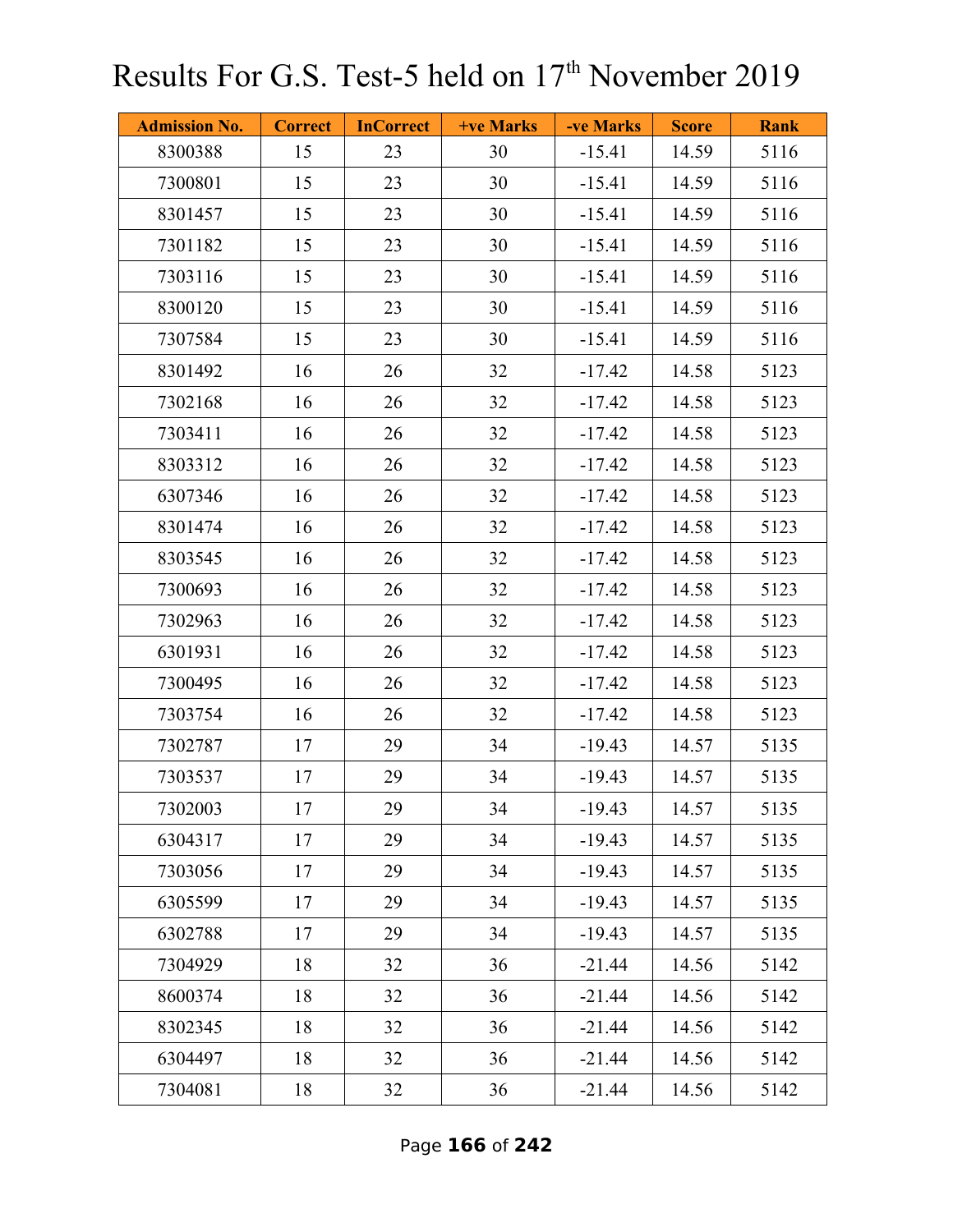| <b>Admission No.</b> | <b>Correct</b> | <b>InCorrect</b> | <b>+ve Marks</b> | -ve Marks | <b>Score</b> | <b>Rank</b> |
|----------------------|----------------|------------------|------------------|-----------|--------------|-------------|
| 6303832              | 18             | 32               | 36               | $-21.44$  | 14.56        | 5142        |
| 7304971              | 18             | 32               | 36               | $-21.44$  | 14.56        | 5142        |
| 7300677              | 18             | 32               | 36               | $-21.44$  | 14.56        | 5142        |
| 7304164              | 19             | 35               | 38               | $-23.45$  | 14.55        | 5150        |
| 6304664              | 19             | 35               | 38               | $-23.45$  | 14.55        | 5150        |
| 7303173              | 19             | 35               | 38               | $-23.45$  | 14.55        | 5150        |
| 6304724              | 19             | 35               | 38               | $-23.45$  | 14.55        | 5150        |
| 6302095              | 19             | 35               | 38               | $-23.45$  | 14.55        | 5150        |
| 1100126              | 20             | 38               | 40               | $-25.46$  | 14.54        | 5155        |
| 8600282              | 20             | 38               | 40               | $-25.46$  | 14.54        | 5155        |
| 7303948              | 20             | 38               | 40               | $-25.46$  | 14.54        | 5155        |
| 6305398              | 20             | 38               | 40               | $-25.46$  | 14.54        | 5155        |
| 6305889              | 20             | 38               | 40               | $-25.46$  | 14.54        | 5155        |
| 7300385              | 21             | 41               | 42               | $-27.47$  | 14.53        | 5160        |
| 7306914              | 21             | 41               | 42               | $-27.47$  | 14.53        | 5160        |
| 6303358              | 22             | 44               | 44               | $-29.48$  | 14.52        | 5162        |
| 7307075              | 22             | 44               | 44               | $-29.48$  | 14.52        | 5162        |
| 6301032              | 22             | 44               | 44               | $-29.48$  | 14.52        | 5162        |
| 7300417              | 22             | 44               | 44               | $-29.48$  | 14.52        | 5162        |
| 7301295              | 23             | 47               | 46               | $-31.49$  | 14.51        | 5166        |
| 6304959              | 23             | 47               | 46               | $-31.49$  | 14.51        | 5166        |
| 7300209              | 23             | 47               | 46               | $-31.49$  | 14.51        | 5166        |
| 8600047              | 23             | 47               | 46               | $-31.49$  | 14.51        | 5166        |
| 8300491              | 23             | 47               | 46               | $-31.49$  | 14.51        | 5166        |
| 8600659              | 23             | 47               | 46               | $-31.49$  | 14.51        | 5166        |
| 6301483              | 24             | 50               | 48               | $-33.5$   | 14.5         | 5172        |
| 8300397              | 24             | 50               | 48               | $-33.5$   | 14.5         | 5172        |
| 7300905              | 24             | 50               | 48               | $-33.5$   | 14.5         | 5172        |
| 7303498              | 24             | 50               | 48               | $-33.5$   | 14.5         | 5172        |
| 6303103              | 24             | 50               | 48               | $-33.5$   | 14.5         | 5172        |
| 6302675              | 24             | 50               | 48               | $-33.5$   | 14.5         | 5172        |

Page **167** of **242**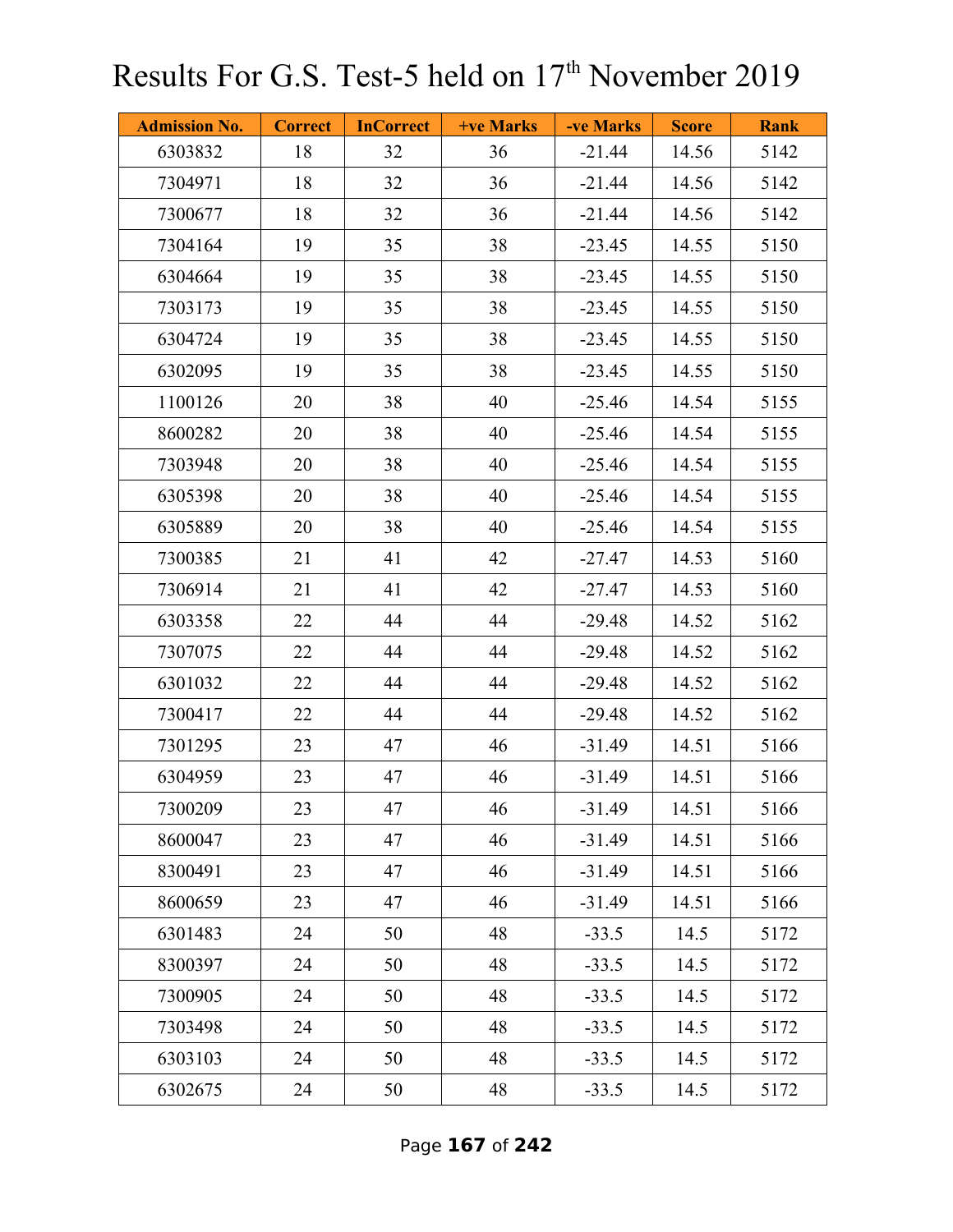| <b>Admission No.</b> | <b>Correct</b> | <b>InCorrect</b> | <b>+ve Marks</b> | -ve Marks | <b>Score</b> | <b>Rank</b> |
|----------------------|----------------|------------------|------------------|-----------|--------------|-------------|
| 1100155              | 24             | 50               | 48               | $-33.5$   | 14.5         | 5172        |
| 6303179              | 24             | 50               | 48               | $-33.5$   | 14.5         | 5172        |
| 6304543              | 24             | 50               | 48               | $-33.5$   | 14.5         | 5172        |
| 7304785              | 25             | 53               | 50               | $-35.51$  | 14.49        | 5181        |
| 7305667              | 26             | 56               | 52               | $-37.52$  | 14.48        | 5182        |
| 8301092              | 27             | 59               | 54               | $-39.53$  | 14.47        | 5183        |
| 6300897              | 27             | 59               | 54               | $-39.53$  | 14.47        | 5183        |
| 19VR23218            | 19             | 36               | 38               | 23.76     | 14.24        | 5185        |
| 19VR23005            | 18             | 33               | 36               | 21.78     | 14.22        | 5186        |
| 8300250              | 8              | $\overline{3}$   | 16               | $-2.01$   | 13.99        | 5187        |
| 6303326              | 9              | 6                | 18               | $-4.02$   | 13.98        | 5188        |
| 7303334              | 10             | 9                | 20               | $-6.03$   | 13.97        | 5189        |
| 7302005              | 11             | 12               | 22               | $-8.04$   | 13.96        | 5190        |
| 7302172              | 11             | 12               | 22               | $-8.04$   | 13.96        | 5190        |
| 7303301              | 11             | 12               | 22               | $-8.04$   | 13.96        | 5190        |
| 7307837              | 11             | 12               | 22               | $-8.04$   | 13.96        | 5190        |
| 7301447              | 11             | 12               | 22               | $-8.04$   | 13.96        | 5190        |
| 8303146              | 12             | 15               | 24               | $-10.05$  | 13.95        | 5195        |
| 6305345              | 12             | 15               | 24               | $-10.05$  | 13.95        | 5195        |
| 6303821              | 12             | 15               | 24               | $-10.05$  | 13.95        | 5195        |
| 7307474              | 12             | 15               | 24               | $-10.05$  | 13.95        | 5195        |
| 7303767              | 12             | 15               | 24               | $-10.05$  | 13.95        | 5195        |
| 8600669              | 12             | 15               | 24               | $-10.05$  | 13.95        | 5195        |
| 7303325              | 13             | 18               | 26               | $-12.06$  | 13.94        | 5201        |
| 7302301              | 13             | 18               | 26               | $-12.06$  | 13.94        | 5201        |
| 1100214              | 13             | 18               | 26               | $-12.06$  | 13.94        | 5201        |
| 7305435              | 13             | 18               | 26               | $-12.06$  | 13.94        | 5201        |
| 7307329              | 14             | 21               | 28               | $-14.07$  | 13.93        | 5205        |
| 7302572              | 14             | 21               | 28               | $-14.07$  | 13.93        | 5205        |
| 7304411              | 14             | 21               | 28               | $-14.07$  | 13.93        | 5205        |
| 6301433              | 14             | 21               | 28               | $-14.07$  | 13.93        | 5205        |

Page **168** of **242**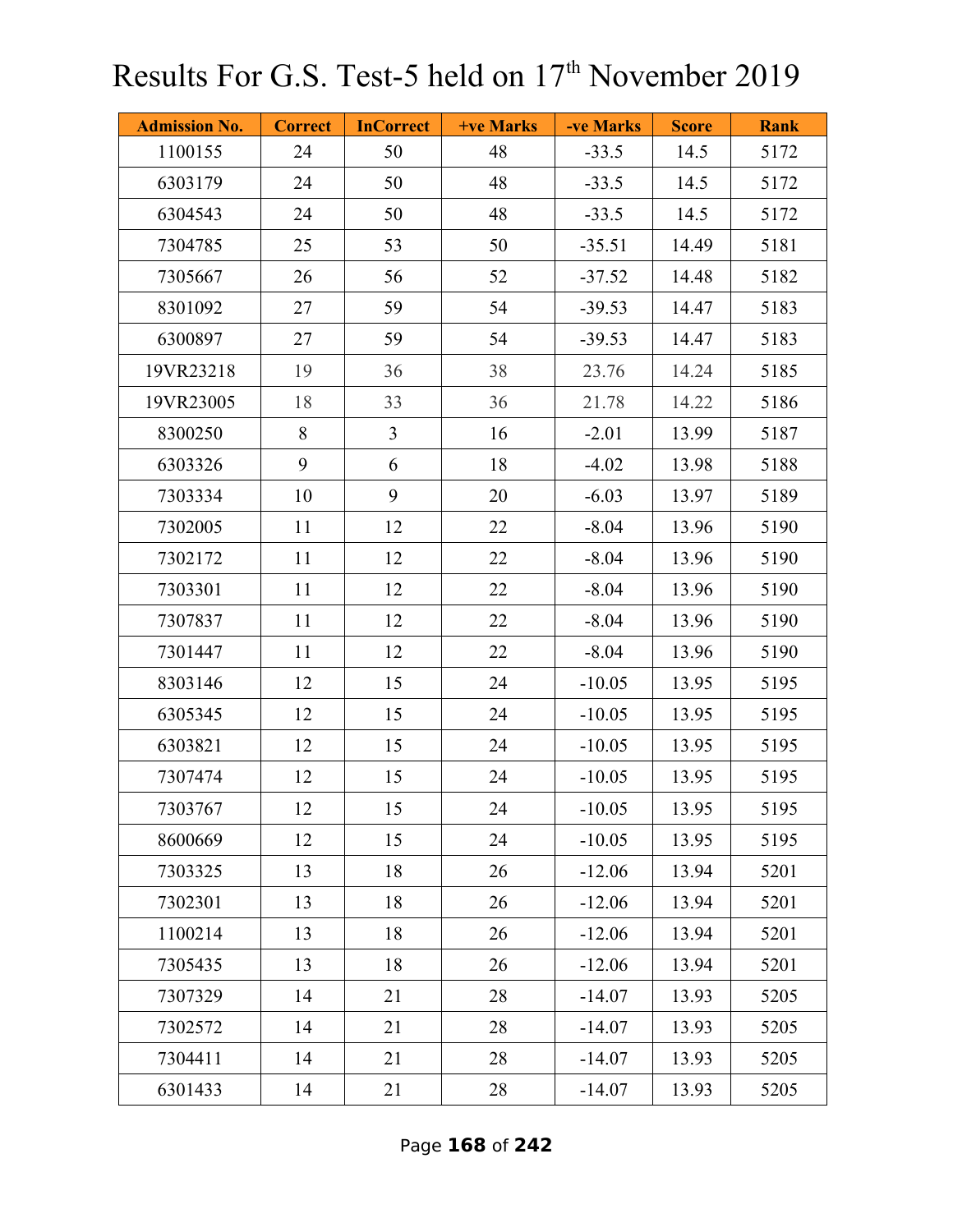| <b>Admission No.</b> | <b>Correct</b> | <b>InCorrect</b> | <b>+ve Marks</b> | -ve Marks | <b>Score</b> | <b>Rank</b> |
|----------------------|----------------|------------------|------------------|-----------|--------------|-------------|
| 7304319              | 14             | 21               | 28               | $-14.07$  | 13.93        | 5205        |
| 8300300              | 14             | 21               | 28               | $-14.07$  | 13.93        | 5205        |
| 8600222              | 14             | 21               | 28               | $-14.07$  | 13.93        | 5205        |
| 8600060              | 14             | 21               | 28               | $-14.07$  | 13.93        | 5205        |
| 6303907              | 15             | 24               | 30               | $-16.08$  | 13.92        | 5213        |
| 6301290              | 15             | 24               | 30               | $-16.08$  | 13.92        | 5213        |
| 8300742              | 15             | 24               | 30               | $-16.08$  | 13.92        | 5213        |
| 6306302              | 15             | 24               | 30               | $-16.08$  | 13.92        | 5213        |
| 6305567              | 15             | 24               | 30               | $-16.08$  | 13.92        | 5213        |
| 6301729              | 15             | 24               | 30               | $-16.08$  | 13.92        | 5213        |
| 7304926              | 15             | 24               | 30               | $-16.08$  | 13.92        | 5213        |
| 6304571              | 15             | 24               | 30               | $-16.08$  | 13.92        | 5213        |
| 6304377              | 15             | 24               | 30               | $-16.08$  | 13.92        | 5213        |
| 7303135              | 15             | 24               | 30               | $-16.08$  | 13.92        | 5213        |
| 7304205              | 15             | 24               | 30               | $-16.08$  | 13.92        | 5213        |
| 7300430              | 15             | 24               | 30               | $-16.08$  | 13.92        | 5213        |
| 6305535              | 16             | 27               | 32               | $-18.09$  | 13.91        | 5225        |
| 6300130              | 16             | 27               | 32               | $-18.09$  | 13.91        | 5225        |
| 6300981              | 16             | 27               | 32               | $-18.09$  | 13.91        | 5225        |
| 8301615              | 16             | 27               | 32               | $-18.09$  | 13.91        | 5225        |
| 7303489              | 16             | 27               | 32               | $-18.09$  | 13.91        | 5225        |
| 6307160              | 16             | 27               | 32               | $-18.09$  | 13.91        | 5225        |
| 8301001              | 16             | 27               | 32               | $-18.09$  | 13.91        | 5225        |
| 7305558              | 16             | 27               | 32               | $-18.09$  | 13.91        | 5225        |
| 7305408              | 16             | 27               | 32               | $-18.09$  | 13.91        | 5225        |
| 8600648              | 16             | 27               | 32               | $-18.09$  | 13.91        | 5225        |
| 6301316              | 16             | 27               | 32               | $-18.09$  | 13.91        | 5225        |
| 7301547              | 16             | 27               | 32               | $-18.09$  | 13.91        | 5225        |
| 8300993              | 16             | 27               | 32               | $-18.09$  | 13.91        | 5225        |
| 6304068              | 16             | 27               | 32               | $-18.09$  | 13.91        | 5225        |
| 7304029              | 17             | 30               | 34               | $-20.1$   | 13.9         | 5239        |

Page **169** of **242**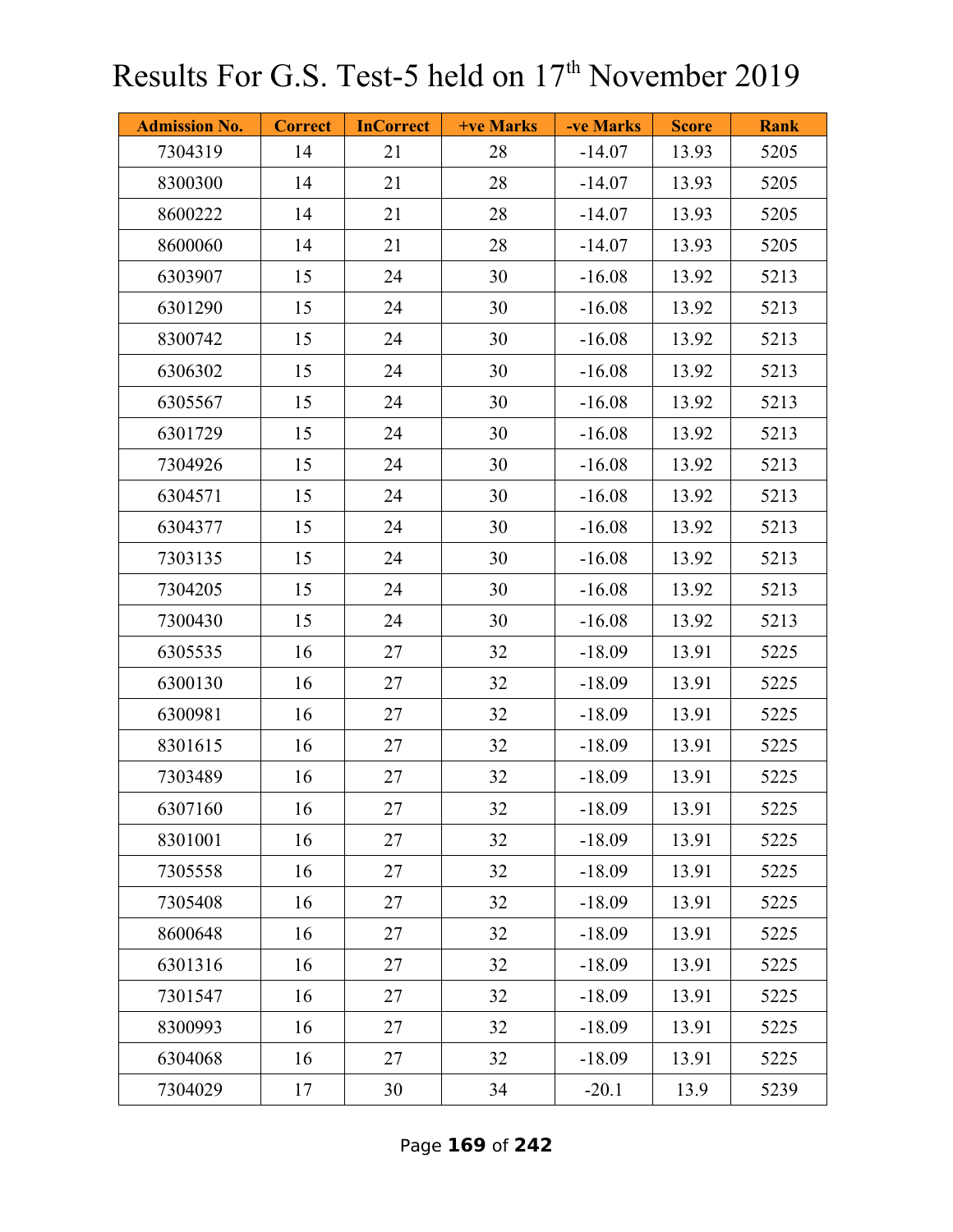| <b>Admission No.</b> | <b>Correct</b> | <b>InCorrect</b> | <b>+ve Marks</b> | -ve Marks | <b>Score</b> | <b>Rank</b> |
|----------------------|----------------|------------------|------------------|-----------|--------------|-------------|
| 7302522              | 17             | 30               | 34               | $-20.1$   | 13.9         | 5239        |
| 7306963              | 17             | 30               | 34               | $-20.1$   | 13.9         | 5239        |
| 7308268              | 17             | 30               | 34               | $-20.1$   | 13.9         | 5239        |
| 6305993              | 17             | 30               | 34               | $-20.1$   | 13.9         | 5239        |
| 7304300              | 17             | 30               | 34               | $-20.1$   | 13.9         | 5239        |
| 6301662              | 17             | 30               | 34               | $-20.1$   | 13.9         | 5239        |
| 7302776              | 17             | 30               | 34               | $-20.1$   | 13.9         | 5239        |
| 7302426              | 17             | 30               | 34               | $-20.1$   | 13.9         | 5239        |
| 8302426              | 17             | 30               | 34               | $-20.1$   | 13.9         | 5239        |
| 7300875              | 17             | 30               | 34               | $-20.1$   | 13.9         | 5239        |
| 7300214              | 18             | 33               | 36               | $-22.11$  | 13.89        | 5250        |
| 8303697              | 18             | 33               | 36               | $-22.11$  | 13.89        | 5250        |
| 8300126              | 18             | 33               | 36               | $-22.11$  | 13.89        | 5250        |
| 8301914              | 18             | 33               | 36               | $-22.11$  | 13.89        | 5250        |
| 7305632              | 18             | 33               | 36               | $-22.11$  | 13.89        | 5250        |
| 7302764              | 18             | 33               | 36               | $-22.11$  | 13.89        | 5250        |
| 7302401              | 18             | 33               | 36               | $-22.11$  | 13.89        | 5250        |
| 7303304              | 18             | 33               | 36               | $-22.11$  | 13.89        | 5250        |
| 6300696              | 18             | 33               | 36               | $-22.11$  | 13.89        | 5250        |
| 6303537              | 18             | 33               | 36               | $-22.11$  | 13.89        | 5250        |
| 6302253              | 18             | 33               | 36               | $-22.11$  | 13.89        | 5250        |
| 6303918              | 18             | 33               | 36               | $-22.11$  | 13.89        | 5250        |
| 7303400              | 18             | 33               | 36               | $-22.11$  | 13.89        | 5250        |
| 7307138              | 18             | 33               | 36               | $-22.11$  | 13.89        | 5250        |
| 6303363              | 18             | 33               | 36               | $-22.11$  | 13.89        | 5250        |
| 7303575              | 19             | 36               | 38               | $-24.12$  | 13.88        | 5265        |
| 6302918              | 19             | 36               | 38               | $-24.12$  | 13.88        | 5265        |
| 7307486              | 19             | 36               | 38               | $-24.12$  | 13.88        | 5265        |
| 7307681              | 19             | 36               | 38               | $-24.12$  | 13.88        | 5265        |
| 6305483              | 19             | 36               | 38               | $-24.12$  | 13.88        | 5265        |
| 8300472              | 19             | 36               | 38               | $-24.12$  | 13.88        | 5265        |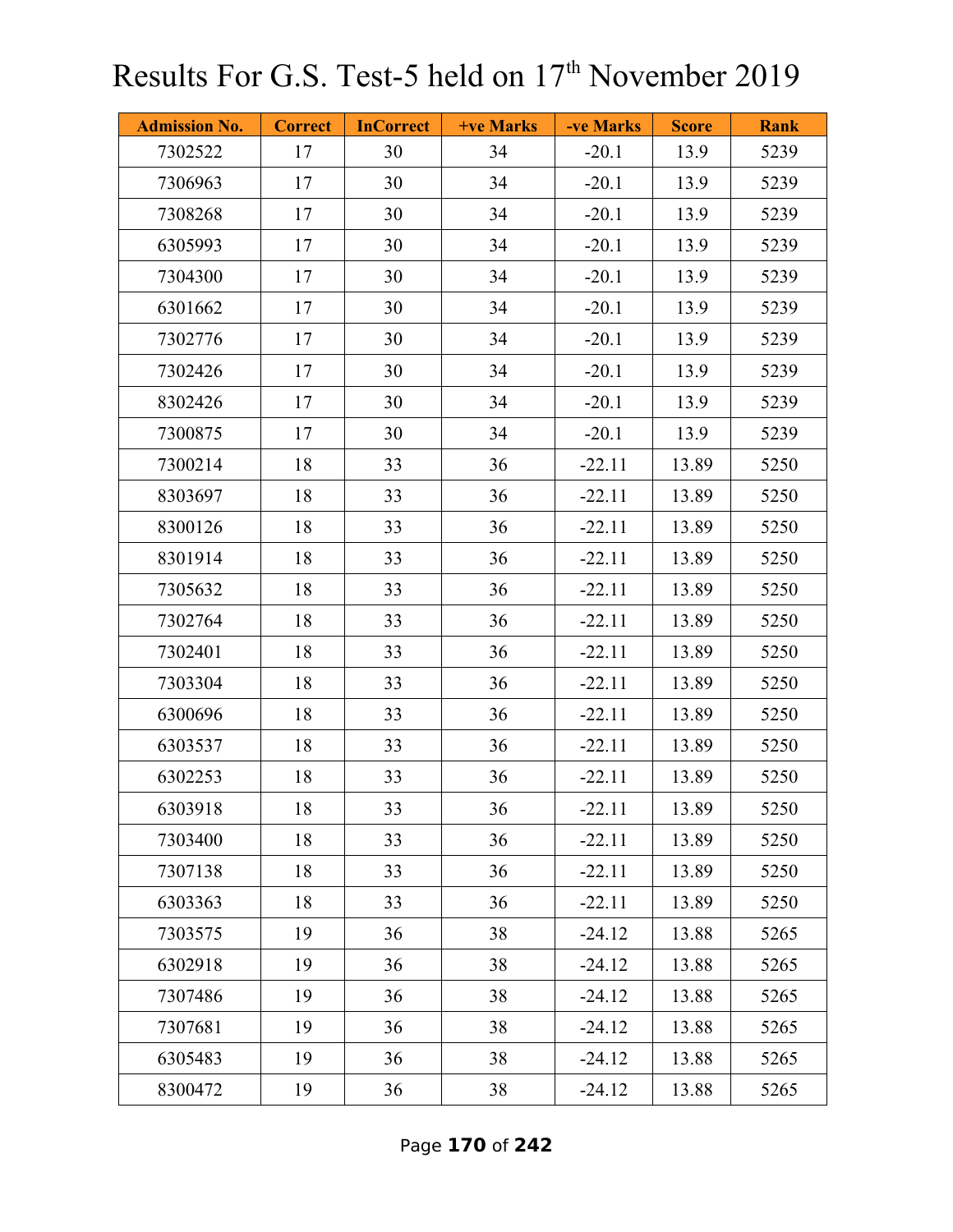| <b>Admission No.</b> | <b>Correct</b> | <b>InCorrect</b> | <b>+ve Marks</b> | -ve Marks | <b>Score</b> | <b>Rank</b> |
|----------------------|----------------|------------------|------------------|-----------|--------------|-------------|
| 7301161              | 19             | 36               | 38               | $-24.12$  | 13.88        | 5265        |
| 7305065              | 19             | 36               | 38               | $-24.12$  | 13.88        | 5265        |
| 7302994              | 19             | 36               | 38               | $-24.12$  | 13.88        | 5265        |
| 6306098              | 19             | 36               | 38               | $-24.12$  | 13.88        | 5265        |
| 8600515              | 20             | 39               | 40               | $-26.13$  | 13.87        | 5275        |
| 7304584              | 20             | 39               | 40               | $-26.13$  | 13.87        | 5275        |
| 7305017              | 20             | 39               | 40               | $-26.13$  | 13.87        | 5275        |
| 7304916              | 20             | 39               | 40               | $-26.13$  | 13.87        | 5275        |
| 6303052              | 20             | 39               | 40               | $-26.13$  | 13.87        | 5275        |
| 7304781              | 20             | 39               | 40               | $-26.13$  | 13.87        | 5275        |
| 7300508              | 20             | 39               | 40               | $-26.13$  | 13.87        | 5275        |
| 8301243              | 20             | 39               | 40               | $-26.13$  | 13.87        | 5275        |
| 7300549              | 20             | 39               | 40               | $-26.13$  | 13.87        | 5275        |
| 7300440              | 21             | 42               | 42               | $-28.14$  | 13.86        | 5284        |
| 6300384              | 21             | 42               | 42               | $-28.14$  | 13.86        | 5284        |
| 6304319              | 21             | 42               | 42               | $-28.14$  | 13.86        | 5284        |
| 7300818              | 22             | 45               | 44               | $-30.15$  | 13.85        | 5287        |
| 6300306              | 22             | 45               | 44               | $-30.15$  | 13.85        | 5287        |
| 8600095              | 23             | 48               | 46               | $-32.16$  | 13.84        | 5289        |
| 7307970              | 23             | 48               | 46               | $-32.16$  | 13.84        | 5289        |
| 6303263              | 23             | 48               | 46               | $-32.16$  | 13.84        | 5289        |
| 7302792              | 23             | 48               | 46               | $-32.16$  | 13.84        | 5289        |
| 7304823              | 23             | 48               | 46               | $-32.16$  | 13.84        | 5289        |
| 6306132              | 24             | 51               | 48               | $-34.17$  | 13.83        | 5294        |
| 7300050              | 24             | 51               | 48               | $-34.17$  | 13.83        | 5294        |
| 6306164              | 25             | 54               | 50               | $-36.18$  | 13.82        | 5296        |
| 1100112              | 25             | 54               | 50               | $-36.18$  | 13.82        | 5296        |
| 7303577              | 25             | 54               | 50               | $-36.18$  | 13.82        | 5296        |
| 6301855              | 25             | 54               | 50               | $-36.18$  | 13.82        | 5296        |
| 8301953              | 25             | 54               | 50               | $-36.18$  | 13.82        | 5296        |
| 7307587              | 26             | 57               | 52               | $-38.19$  | 13.81        | 5301        |

Page **171** of **242**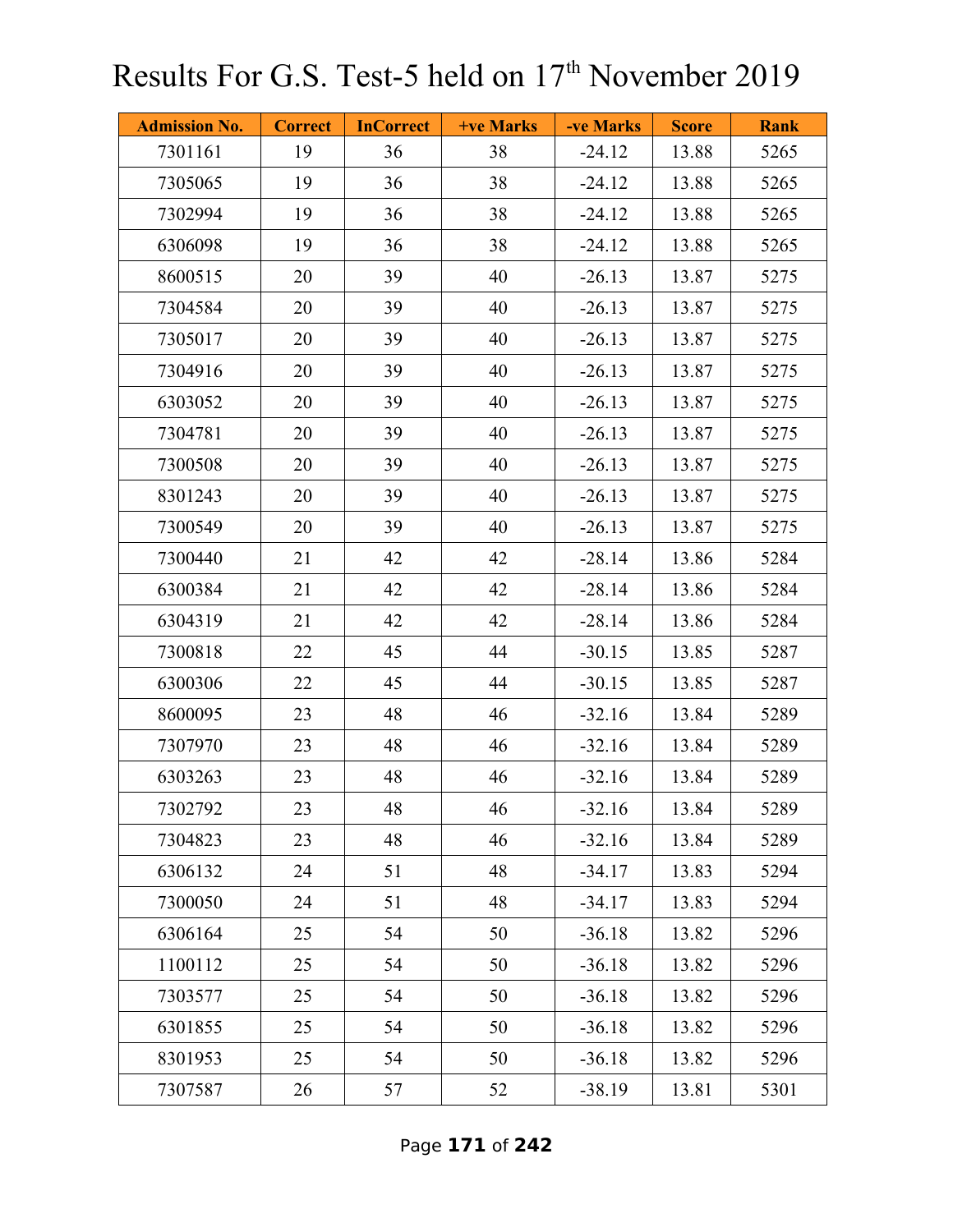| <b>Admission No.</b> | <b>Correct</b> | <b>InCorrect</b> | <b>+ve Marks</b> | -ve Marks | <b>Score</b> | <b>Rank</b> |
|----------------------|----------------|------------------|------------------|-----------|--------------|-------------|
| 8600542              | 27             | 60               | 54               | $-40.2$   | 13.8         | 5302        |
| 7305738              | 28             | 63               | 56               | $-42.21$  | 13.79        | 5303        |
| 7306976              | 29             | 66               | 58               | $-44.22$  | 13.78        | 5304        |
| 8301652              | 30             | 69               | 60               | $-46.23$  | 13.77        | 5305        |
| 8300301              | 30             | 69               | 60               | $-46.23$  | 13.77        | 5305        |
| 6301428              | 9              | $\overline{7}$   | 18               | $-4.69$   | 13.31        | 5307        |
| 8302348              | 9              | $\overline{7}$   | 18               | $-4.69$   | 13.31        | 5307        |
| 8302456              | 10             | 10               | 20               | $-6.7$    | 13.3         | 5309        |
| 7302862              | 10             | 10               | 20               | $-6.7$    | 13.3         | 5309        |
| 7308009              | 10             | 10               | 20               | $-6.7$    | 13.3         | 5309        |
| 7304773              | 10             | 10               | 20               | $-6.7$    | 13.3         | 5309        |
| 6301854              | 11             | 13               | 22               | $-8.71$   | 13.29        | 5313        |
| 6305975              | 11             | 13               | 22               | $-8.71$   | 13.29        | 5313        |
| 8300499              | 12             | 16               | 24               | $-10.72$  | 13.28        | 5315        |
| 7302295              | 12             | 16               | 24               | $-10.72$  | 13.28        | 5315        |
| 6307162              | 12             | 16               | 24               | $-10.72$  | 13.28        | 5315        |
| 6300619              | 12             | 16               | 24               | $-10.72$  | 13.28        | 5315        |
| 7306979              | 12             | 16               | 24               | $-10.72$  | 13.28        | 5315        |
| 7301288              | 13             | 19               | 26               | $-12.73$  | 13.27        | 5320        |
| 7301608              | 13             | 19               | 26               | $-12.73$  | 13.27        | 5320        |
| 8301594              | 13             | 19               | 26               | $-12.73$  | 13.27        | 5320        |
| 6305418              | 13             | 19               | 26               | $-12.73$  | 13.27        | 5320        |
| 6304900              | 14             | 22               | 28               | $-14.74$  | 13.26        | 5324        |
| 7302294              | 14             | 22               | 28               | $-14.74$  | 13.26        | 5324        |
| 8301466              | 14             | 22               | 28               | $-14.74$  | 13.26        | 5324        |
| 8302085              | 14             | 22               | 28               | $-14.74$  | 13.26        | 5324        |
| 7300312              | 15             | 25               | 30               | $-16.75$  | 13.25        | 5328        |
| 7307195              | 15             | 25               | 30               | $-16.75$  | 13.25        | 5328        |
| 8303685              | 15             | 25               | 30               | $-16.75$  | 13.25        | 5328        |
| 6303234              | 15             | 25               | 30               | $-16.75$  | 13.25        | 5328        |
| 8300382              | 16             | 28               | 32               | $-18.76$  | 13.24        | 5332        |

Page **172** of **242**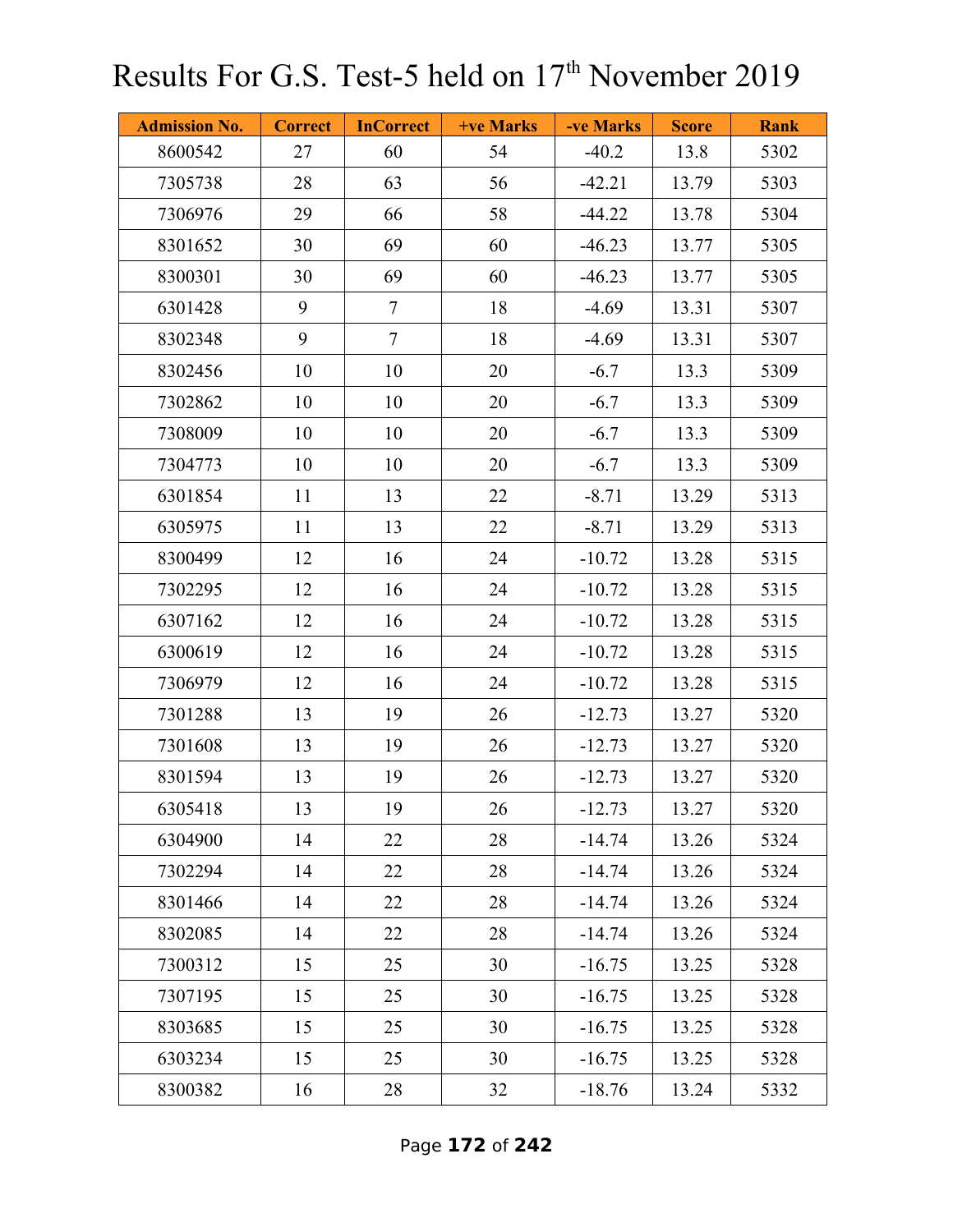| <b>Admission No.</b> | <b>Correct</b> | <b>InCorrect</b> | <b>+ve Marks</b> | -ve Marks | <b>Score</b> | <b>Rank</b> |
|----------------------|----------------|------------------|------------------|-----------|--------------|-------------|
| 7300322              | 16             | 28               | 32               | $-18.76$  | 13.24        | 5332        |
| 7300581              | 16             | 28               | 32               | $-18.76$  | 13.24        | 5332        |
| 8301504              | 16             | 28               | 32               | $-18.76$  | 13.24        | 5332        |
| 8300370              | 16             | 28               | 32               | $-18.76$  | 13.24        | 5332        |
| 8303547              | 16             | 28               | 32               | $-18.76$  | 13.24        | 5332        |
| 8300429              | 16             | 28               | 32               | $-18.76$  | 13.24        | 5332        |
| 8301686              | 16             | 28               | 32               | $-18.76$  | 13.24        | 5332        |
| 6304345              | 17             | 31               | 34               | $-20.77$  | 13.23        | 5340        |
| 7301946              | 17             | 31               | 34               | $-20.77$  | 13.23        | 5340        |
| 6301541              | 17             | 31               | 34               | $-20.77$  | 13.23        | 5340        |
| 7302990              | 17             | 31               | 34               | $-20.77$  | 13.23        | 5340        |
| 8302172              | 17             | 31               | 34               | $-20.77$  | 13.23        | 5340        |
| 7302216              | 17             | 31               | 34               | $-20.77$  | 13.23        | 5340        |
| 7307684              | 17             | 31               | 34               | $-20.77$  | 13.23        | 5340        |
| 8302382              | 17             | 31               | 34               | $-20.77$  | 13.23        | 5340        |
| 6307123              | 17             | 31               | 34               | $-20.77$  | 13.23        | 5340        |
| 8302417              | 17             | 31               | 34               | $-20.77$  | 13.23        | 5340        |
| 6300443              | 17             | 31               | 34               | $-20.77$  | 13.23        | 5340        |
| 7302515              | 18             | 34               | 36               | $-22.78$  | 13.22        | 5351        |
| 8600576              | 18             | 34               | 36               | $-22.78$  | 13.22        | 5351        |
| 6300576              | 18             | 34               | 36               | $-22.78$  | 13.22        | 5351        |
| 7302371              | 19             | 37               | 38               | $-24.79$  | 13.21        | 5354        |
| 8302188              | 19             | 37               | 38               | $-24.79$  | 13.21        | 5354        |
| 7307387              | 19             | 37               | 38               | $-24.79$  | 13.21        | 5354        |
| 6303542              | 19             | 37               | 38               | $-24.79$  | 13.21        | 5354        |
| 7302096              | 19             | 37               | 38               | $-24.79$  | 13.21        | 5354        |
| 7300266              | 19             | 37               | 38               | $-24.79$  | 13.21        | 5354        |
| 8301106              | 19             | 37               | 38               | $-24.79$  | 13.21        | 5354        |
| 8300064              | 19             | 37               | 38               | $-24.79$  | 13.21        | 5354        |
| 7307758              | 19             | 37               | 38               | $-24.79$  | 13.21        | 5354        |
| 6301720              | 20             | 40               | 40               | $-26.8$   | 13.2         | 5363        |

Page **173** of **242**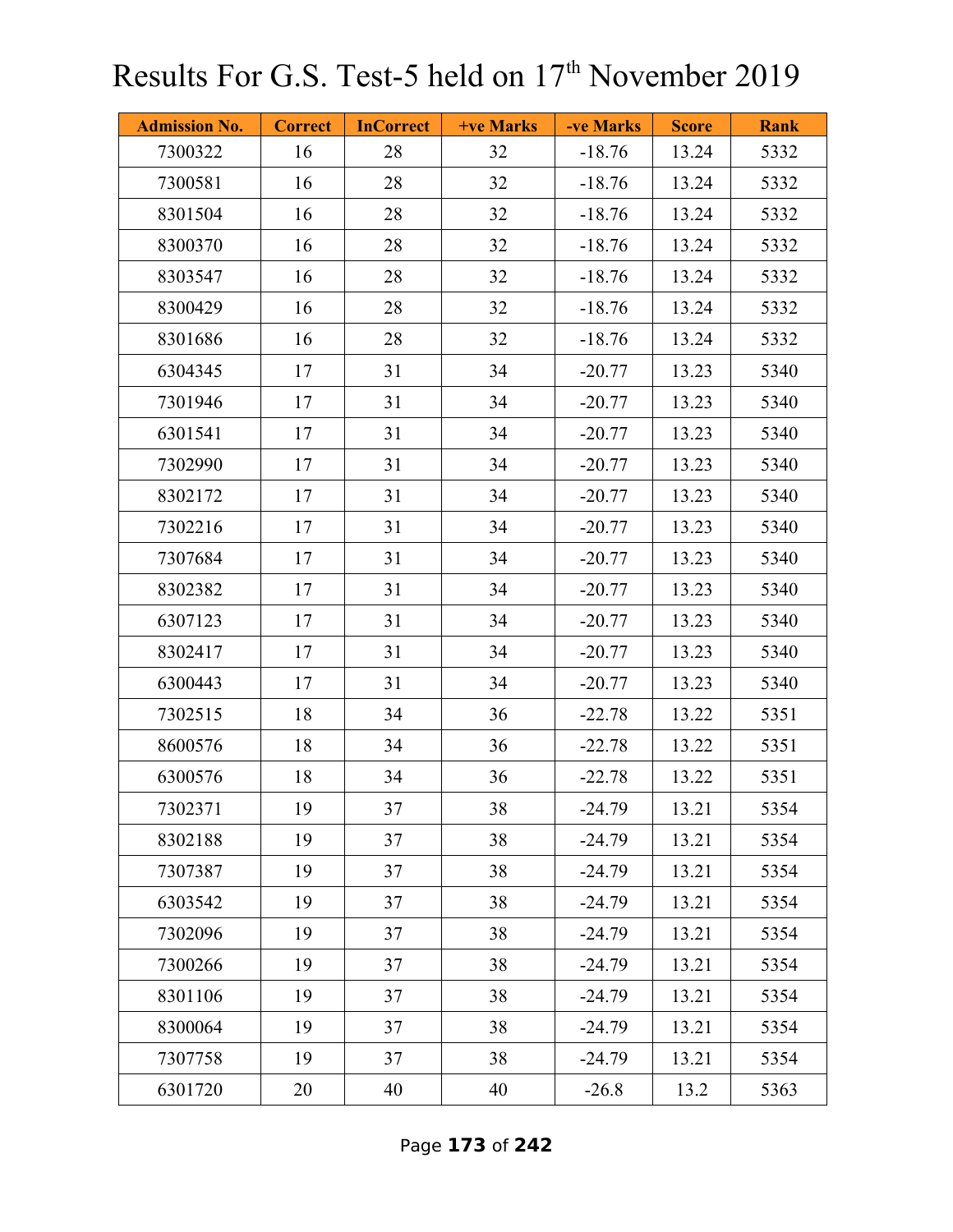| <b>Admission No.</b> | <b>Correct</b> | <b>InCorrect</b> | <b>+ve Marks</b> | -ve Marks | <b>Score</b> | <b>Rank</b> |
|----------------------|----------------|------------------|------------------|-----------|--------------|-------------|
| 8600082              | 20             | 40               | 40               | $-26.8$   | 13.2         | 5363        |
| 7307838              | 20             | 40               | 40               | $-26.8$   | 13.2         | 5363        |
| 6302234              | 20             | 40               | 40               | $-26.8$   | 13.2         | 5363        |
| 8302722              | 20             | 40               | 40               | $-26.8$   | 13.2         | 5363        |
| 7302234              | 20             | 40               | 40               | $-26.8$   | 13.2         | 5363        |
| 7307437              | 20             | 40               | 40               | $-26.8$   | 13.2         | 5363        |
| 6306745              | 20             | 40               | 40               | $-26.8$   | 13.2         | 5363        |
| 7305693              | 21             | 43               | 42               | $-28.81$  | 13.19        | 5371        |
| 7301520              | 21             | 43               | 42               | $-28.81$  | 13.19        | 5371        |
| 6301123              | 21             | 43               | 42               | $-28.81$  | 13.19        | 5371        |
| 7301090              | 21             | 43               | 42               | $-28.81$  | 13.19        | 5371        |
| 7304745              | 21             | 43               | 42               | $-28.81$  | 13.19        | 5371        |
| 6304358              | 21             | 43               | 42               | $-28.81$  | 13.19        | 5371        |
| 7305529              | 21             | 43               | 42               | $-28.81$  | 13.19        | 5371        |
| 8301560              | 22             | 46               | 44               | $-30.82$  | 13.18        | 5378        |
| 8300877              | 23             | 49               | 46               | $-32.83$  | 13.17        | 5379        |
| 6301041              | 23             | 49               | 46               | $-32.83$  | 13.17        | 5379        |
| 7304920              | 24             | 52               | 48               | $-34.84$  | 13.16        | 5381        |
| 7300661              | 24             | 52               | 48               | $-34.84$  | 13.16        | 5381        |
| 6303035              | 24             | 52               | 48               | $-34.84$  | 13.16        | 5381        |
| 6305575              | 24             | 52               | 48               | $-34.84$  | 13.16        | 5381        |
| 7302507              | 24             | 52               | 48               | $-34.84$  | 13.16        | 5381        |
| 7304060              | 25             | 55               | 50               | $-36.85$  | 13.15        | 5386        |
| 6301353              | 26             | 58               | 52               | $-38.86$  | 13.14        | 5387        |
| 6303188              | 27             | 61               | 54               | $-40.87$  | 13.13        | 5388        |
| 6301014              | 27             | 61               | 54               | $-40.87$  | 13.13        | 5388        |
| 7302512              | 28             | 64               | 56               | $-42.88$  | 13.12        | 5390        |
| 7300195              | 28             | 64               | 56               | $-42.88$  | 13.12        | 5390        |
| 6304392              | 30             | 70               | 60               | $-46.9$   | 13.1         | 5392        |
| 6301683              | 30             | 70               | 60               | $-46.9$   | 13.1         | 5392        |
| 6305826              | 30             | 70               | 60               | $-46.9$   | 13.1         | 5392        |

Page **174** of **242**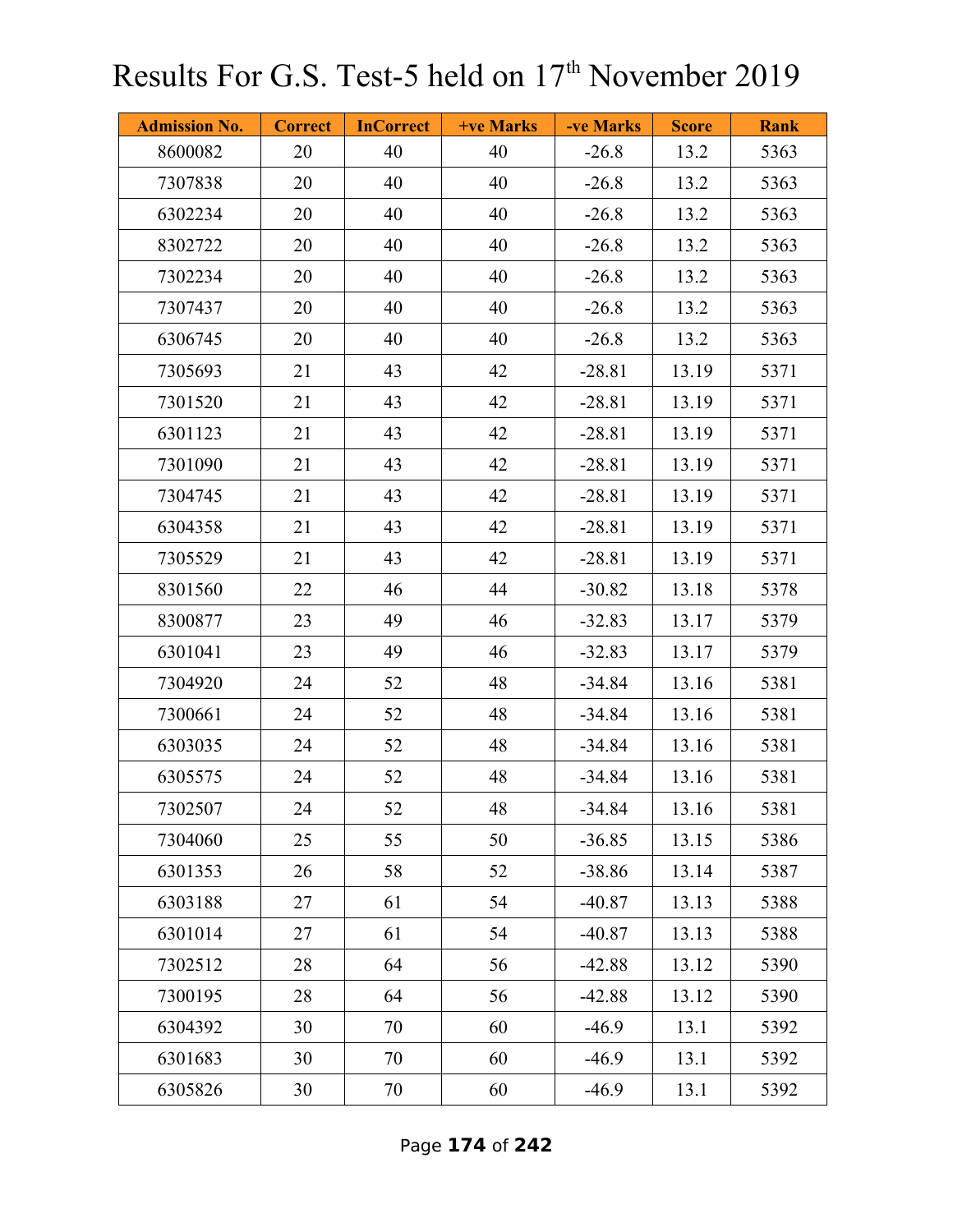| <b>Admission No.</b> | <b>Correct</b> | <b>InCorrect</b> | <b>+ve Marks</b> | -ve Marks | <b>Score</b> | <b>Rank</b> |
|----------------------|----------------|------------------|------------------|-----------|--------------|-------------|
| 6305469              | 30             | 70               | 60               | $-46.9$   | 13.1         | 5392        |
| 19VR20358            | 25             | 56               | 50               | 36.96     | 13.04        | 5396        |
| 7307659              | 8              | 5                | 16               | $-3.35$   | 12.65        | 5397        |
| 7302559              | 8              | 5                | 16               | $-3.35$   | 12.65        | 5397        |
| 6301438              | 8              | 5                | 16               | $-3.35$   | 12.65        | 5397        |
| 8301536              | 9              | 8                | 18               | $-5.36$   | 12.64        | 5400        |
| 6301042              | 9              | 8                | 18               | $-5.36$   | 12.64        | 5400        |
| 7303289              | 10             | 11               | 20               | $-7.37$   | 12.63        | 5402        |
| 7305960              | 10             | 11               | 20               | $-7.37$   | 12.63        | 5402        |
| 8301144              | 10             | 11               | 20               | $-7.37$   | 12.63        | 5402        |
| 7304353              | 10             | 11               | 20               | $-7.37$   | 12.63        | 5402        |
| 6306092              | 11             | 14               | 22               | $-9.38$   | 12.62        | 5406        |
| 6301376              | 11             | 14               | 22               | $-9.38$   | 12.62        | 5406        |
| 7300267              | 11             | 14               | 22               | $-9.38$   | 12.62        | 5406        |
| 7303309              | 11             | 14               | 22               | $-9.38$   | 12.62        | 5406        |
| 6304071              | 11             | 14               | 22               | $-9.38$   | 12.62        | 5406        |
| 6301116              | 11             | 14               | 22               | $-9.38$   | 12.62        | 5406        |
| 8301792              | 11             | 14               | 22               | $-9.38$   | 12.62        | 5406        |
| 6304696              | 12             | 17               | 24               | $-11.39$  | 12.61        | 5413        |
| 8302473              | 12             | 17               | 24               | $-11.39$  | 12.61        | 5413        |
| 8300113              | 12             | 17               | 24               | $-11.39$  | 12.61        | 5413        |
| 6301354              | 12             | 17               | 24               | $-11.39$  | 12.61        | 5413        |
| 7305827              | 12             | 17               | 24               | $-11.39$  | 12.61        | 5413        |
| 6300978              | 12             | 17               | 24               | $-11.39$  | 12.61        | 5413        |
| 8600551              | 12             | 17               | 24               | $-11.39$  | 12.61        | 5413        |
| 7308195              | 12             | 17               | 24               | $-11.39$  | 12.61        | 5413        |
| 6301742              | 13             | 20               | 26               | $-13.4$   | 12.6         | 5421        |
| 7302296              | 13             | 20               | 26               | $-13.4$   | 12.6         | 5421        |
| 8301097              | 13             | 20               | 26               | $-13.4$   | 12.6         | 5421        |
| 6302740              | 13             | 20               | 26               | $-13.4$   | 12.6         | 5421        |
| 8301495              | 13             | 20               | 26               | $-13.4$   | 12.6         | 5421        |

Page **175** of **242**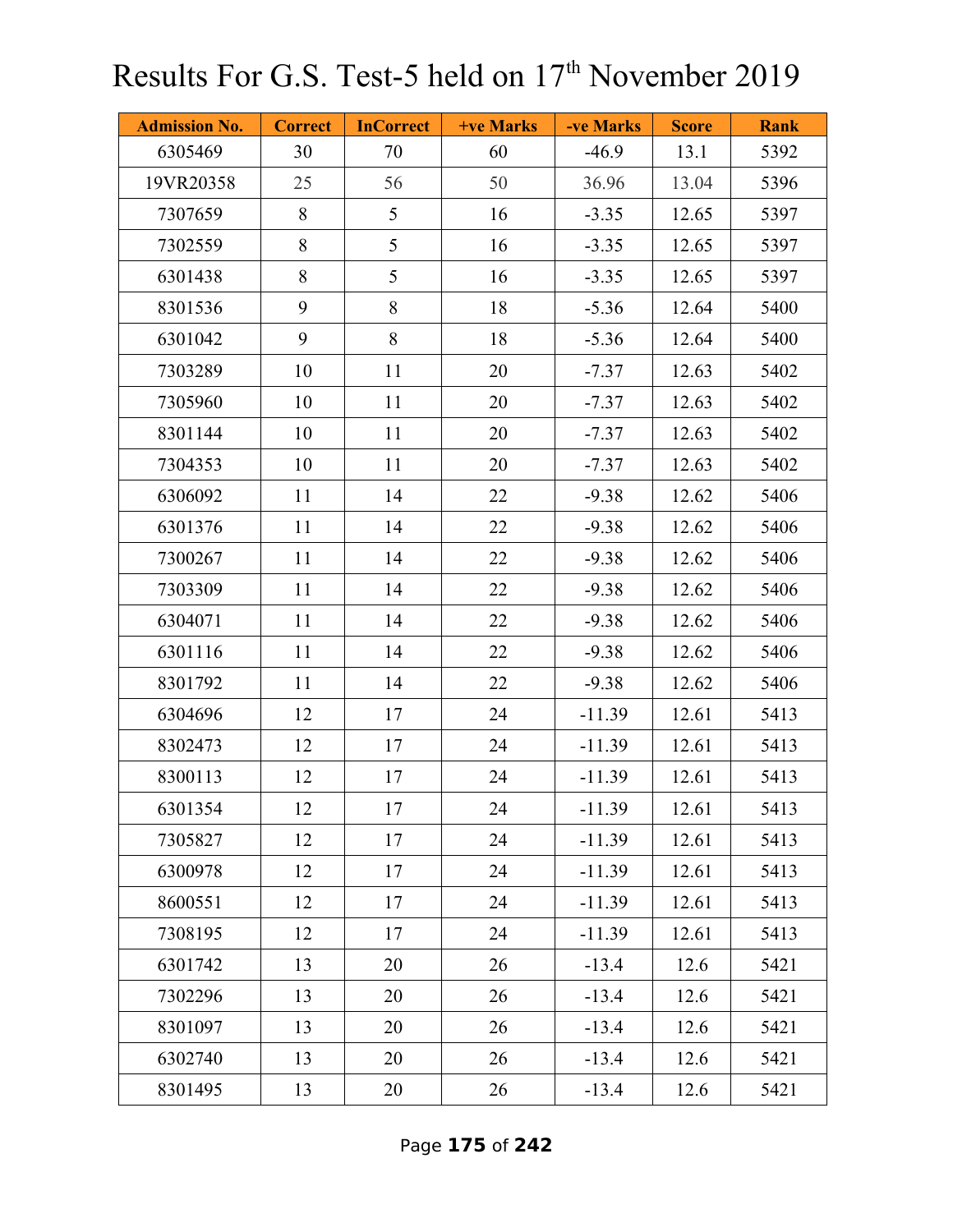| <b>Admission No.</b> | <b>Correct</b> | <b>InCorrect</b> | <b>+ve Marks</b> | -ve Marks | <b>Score</b> | <b>Rank</b> |
|----------------------|----------------|------------------|------------------|-----------|--------------|-------------|
| 8300954              | 14             | 23               | 28               | $-15.41$  | 12.59        | 5426        |
| 7305377              | 14             | 23               | 28               | $-15.41$  | 12.59        | 5426        |
| 7303132              | 14             | 23               | 28               | $-15.41$  | 12.59        | 5426        |
| 6305222              | 14             | 23               | 28               | $-15.41$  | 12.59        | 5426        |
| 7303439              | 14             | 23               | 28               | $-15.41$  | 12.59        | 5426        |
| 7302929              | 14             | 23               | 28               | $-15.41$  | 12.59        | 5426        |
| 6300391              | 14             | 23               | 28               | $-15.41$  | 12.59        | 5426        |
| 7307928              | 15             | 26               | 30               | $-17.42$  | 12.58        | 5433        |
| 7305281              | 15             | 26               | 30               | $-17.42$  | 12.58        | 5433        |
| 6302467              | 15             | 26               | 30               | $-17.42$  | 12.58        | 5433        |
| 6302126              | 15             | 26               | 30               | $-17.42$  | 12.58        | 5433        |
| 7303206              | 15             | 26               | 30               | $-17.42$  | 12.58        | 5433        |
| 7303588              | 15             | 26               | 30               | $-17.42$  | 12.58        | 5433        |
| 7300948              | 15             | 26               | 30               | $-17.42$  | 12.58        | 5433        |
| 6305477              | 15             | 26               | 30               | $-17.42$  | 12.58        | 5433        |
| 6305921              | 15             | 26               | 30               | $-17.42$  | 12.58        | 5433        |
| 6306152              | 16             | 29               | 32               | $-19.43$  | 12.57        | 5442        |
| 8302526              | 16             | 29               | 32               | $-19.43$  | 12.57        | 5442        |
| 6300346              | 16             | 29               | 32               | $-19.43$  | 12.57        | 5442        |
| 7303727              | 16             | 29               | 32               | $-19.43$  | 12.57        | 5442        |
| 7300225              | 16             | 29               | 32               | $-19.43$  | 12.57        | 5442        |
| 6300409              | 16             | 29               | 32               | $-19.43$  | 12.57        | 5442        |
| 7300842              | 16             | 29               | 32               | $-19.43$  | 12.57        | 5442        |
| 7302156              | 17             | 32               | 34               | $-21.44$  | 12.56        | 5449        |
| 7303619              | 17             | 32               | 34               | $-21.44$  | 12.56        | 5449        |
| 7302250              | 17             | 32               | 34               | $-21.44$  | 12.56        | 5449        |
| 7302943              | 17             | 32               | 34               | $-21.44$  | 12.56        | 5449        |
| 6300382              | 17             | 32               | 34               | $-21.44$  | 12.56        | 5449        |
| 7304056              | 17             | 32               | 34               | $-21.44$  | 12.56        | 5449        |
| 6300039              | 17             | 32               | 34               | $-21.44$  | 12.56        | 5449        |
| 6306843              | 17             | 32               | 34               | $-21.44$  | 12.56        | 5449        |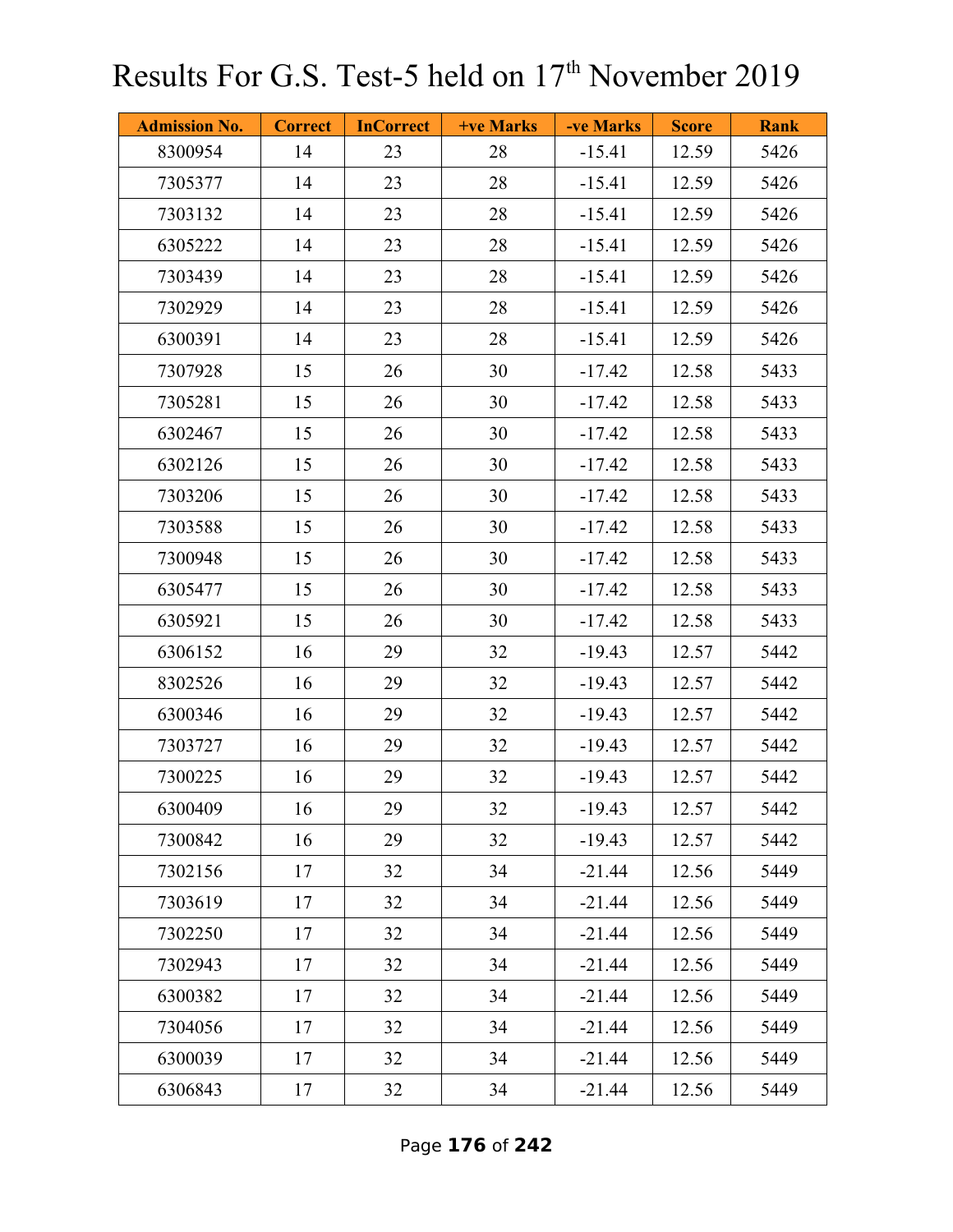| <b>Admission No.</b> | <b>Correct</b> | <b>InCorrect</b> | <b>+ve Marks</b> | -ve Marks | <b>Score</b> | <b>Rank</b> |
|----------------------|----------------|------------------|------------------|-----------|--------------|-------------|
| 6307407              | 18             | 35               | 36               | $-23.45$  | 12.55        | 5457        |
| 7300632              | 18             | 35               | 36               | $-23.45$  | 12.55        | 5457        |
| 6304703              | 18             | 35               | 36               | $-23.45$  | 12.55        | 5457        |
| 8302518              | 18             | 35               | 36               | $-23.45$  | 12.55        | 5457        |
| 6300322              | 18             | 35               | 36               | $-23.45$  | 12.55        | 5457        |
| 8301773              | 18             | 35               | 36               | $-23.45$  | 12.55        | 5457        |
| 7305033              | 18             | 35               | 36               | $-23.45$  | 12.55        | 5457        |
| 6300158              | 19             | 38               | 38               | $-25.46$  | 12.54        | 5464        |
| 6300971              | 19             | 38               | 38               | $-25.46$  | 12.54        | 5464        |
| 7300699              | 19             | 38               | 38               | $-25.46$  | 12.54        | 5464        |
| 6307096              | 19             | 38               | 38               | $-25.46$  | 12.54        | 5464        |
| 6302660              | 19             | 38               | 38               | $-25.46$  | 12.54        | 5464        |
| 6305136              | 19             | 38               | 38               | $-25.46$  | 12.54        | 5464        |
| 7302811              | 19             | 38               | 38               | $-25.46$  | 12.54        | 5464        |
| 6304336              | 19             | 38               | 38               | $-25.46$  | 12.54        | 5464        |
| 7304826              | 20             | 41               | 40               | $-27.47$  | 12.53        | 5472        |
| 7304830              | 20             | 41               | 40               | $-27.47$  | 12.53        | 5472        |
| 8302112              | 20             | 41               | 40               | $-27.47$  | 12.53        | 5472        |
| 8300409              | 20             | 41               | 40               | $-27.47$  | 12.53        | 5472        |
| 7307936              | 20             | 41               | 40               | $-27.47$  | 12.53        | 5472        |
| 7305005              | 21             | 44               | 42               | $-29.48$  | 12.52        | 5477        |
| 8600626              | 21             | 44               | 42               | $-29.48$  | 12.52        | 5477        |
| 7301174              | 21             | 44               | 42               | $-29.48$  | 12.52        | 5477        |
| 8300605              | 22             | 47               | 44               | $-31.49$  | 12.51        | 5480        |
| 8600653              | 23             | 50               | 46               | $-33.5$   | 12.5         | 5481        |
| 6300670              | 24             | 53               | 48               | $-35.51$  | 12.49        | 5482        |
| 8600121              | 24             | 53               | 48               | $-35.51$  | 12.49        | 5482        |
| 7301100              | 24             | 53               | 48               | $-35.51$  | 12.49        | 5482        |
| 8300154              | 25             | 56               | 50               | $-37.52$  | 12.48        | 5485        |
| 8302377              | 25             | 56               | 50               | $-37.52$  | 12.48        | 5485        |
| 6304506              | 25             | 56               | 50               | $-37.52$  | 12.48        | 5485        |

Page **177** of **242**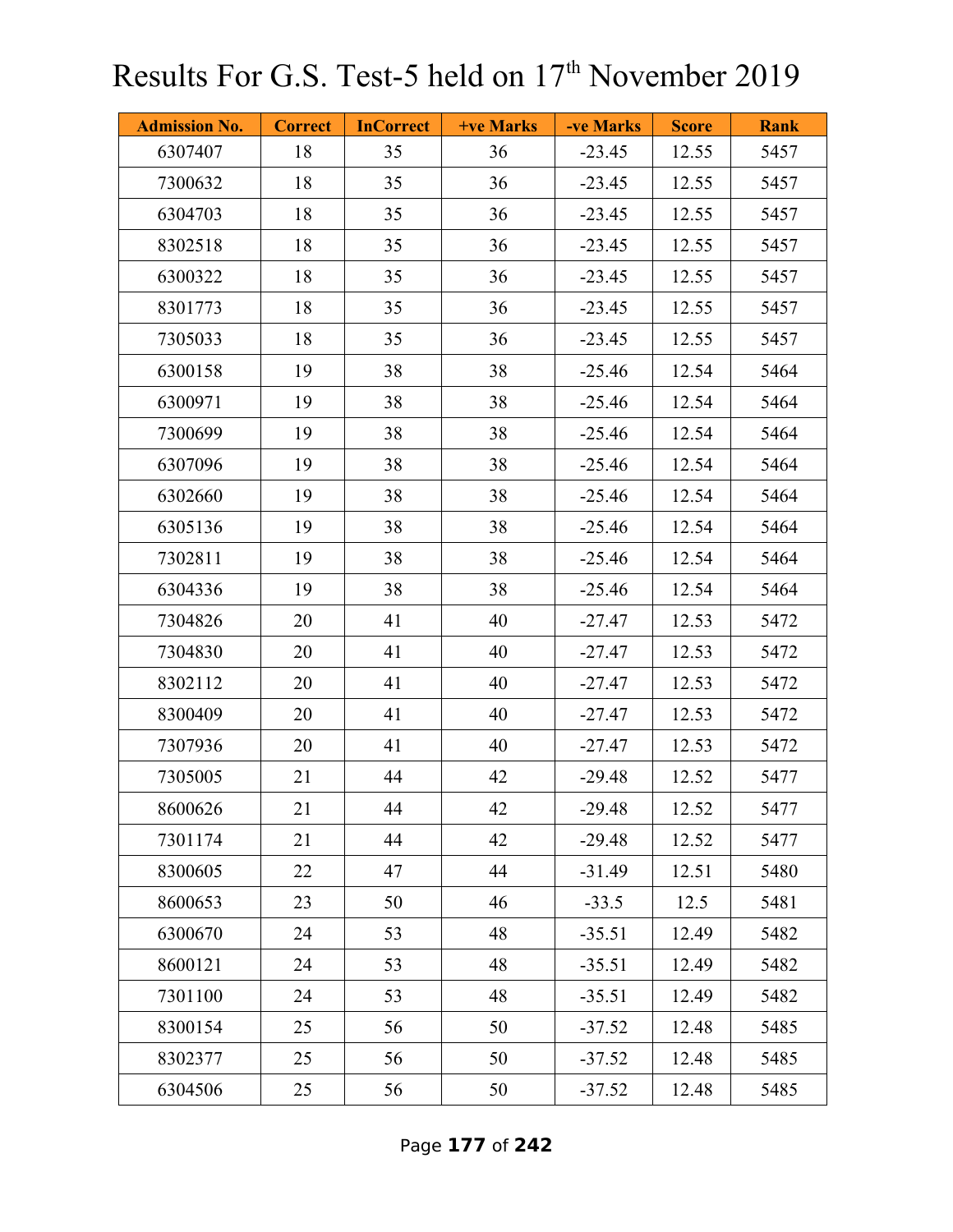| <b>Admission No.</b> | <b>Correct</b> | <b>InCorrect</b> | <b>+ve Marks</b> | -ve Marks | <b>Score</b> | <b>Rank</b> |
|----------------------|----------------|------------------|------------------|-----------|--------------|-------------|
| 8302837              | 26             | 59               | 52               | $-39.53$  | 12.47        | 5488        |
| 8600225              | 28             | 65               | 56               | $-43.55$  | 12.45        | 5489        |
| 7303711              | 28             | 65               | 56               | $-43.55$  | 12.45        | 5489        |
| 6300440              | 28             | 65               | 56               | $-43.55$  | 12.45        | 5489        |
| 19VR22693            | 13             | 21               | 26               | 13.86     | 12.14        | 5492        |
| 6303874              | $\tau$         | $\overline{3}$   | 14               | $-2.01$   | 11.99        | 5493        |
| 6301923              | 8              | 6                | 16               | $-4.02$   | 11.98        | 5494        |
| 8300436              | 9              | 9                | 18               | $-6.03$   | 11.97        | 5495        |
| 8300009              | 9              | 9                | 18               | $-6.03$   | 11.97        | 5495        |
| 8301177              | 9              | 9                | 18               | $-6.03$   | 11.97        | 5495        |
| 7304534              | 9              | 9                | 18               | $-6.03$   | 11.97        | 5495        |
| 6301139              | 10             | 12               | 20               | $-8.04$   | 11.96        | 5499        |
| 7300986              | 10             | 12               | 20               | $-8.04$   | 11.96        | 5499        |
| 6302798              | 10             | 12               | 20               | $-8.04$   | 11.96        | 5499        |
| 7304742              | 10             | 12               | 20               | $-8.04$   | 11.96        | 5499        |
| 7305303              | 10             | 12               | 20               | $-8.04$   | 11.96        | 5499        |
| 6304353              | 10             | 12               | 20               | $-8.04$   | 11.96        | 5499        |
| 6300985              | 10             | 12               | 20               | $-8.04$   | 11.96        | 5499        |
| 7302748              | 10             | 12               | 20               | $-8.04$   | 11.96        | 5499        |
| 7300623              | 10             | 12               | 20               | $-8.04$   | 11.96        | 5499        |
| 6305877              | 10             | 12               | 20               | $-8.04$   | 11.96        | 5499        |
| 8300873              | 11             | 15               | 22               | $-10.05$  | 11.95        | 5509        |
| 6300680              | 11             | 15               | 22               | $-10.05$  | 11.95        | 5509        |
| 7306927              | 12             | 18               | 24               | $-12.06$  | 11.94        | 5511        |
| 7302753              | 12             | 18               | 24               | $-12.06$  | 11.94        | 5511        |
| 7304453              | 12             | 18               | 24               | $-12.06$  | 11.94        | 5511        |
| 7306277              | 12             | 18               | 24               | $-12.06$  | 11.94        | 5511        |
| 8300854              | 12             | 18               | 24               | $-12.06$  | 11.94        | 5511        |
| 6302468              | 12             | 18               | 24               | $-12.06$  | 11.94        | 5511        |
| 8301651              | 12             | 18               | 24               | $-12.06$  | 11.94        | 5511        |
| 7302074              | 13             | 21               | 26               | $-14.07$  | 11.93        | 5518        |

Page **178** of **242**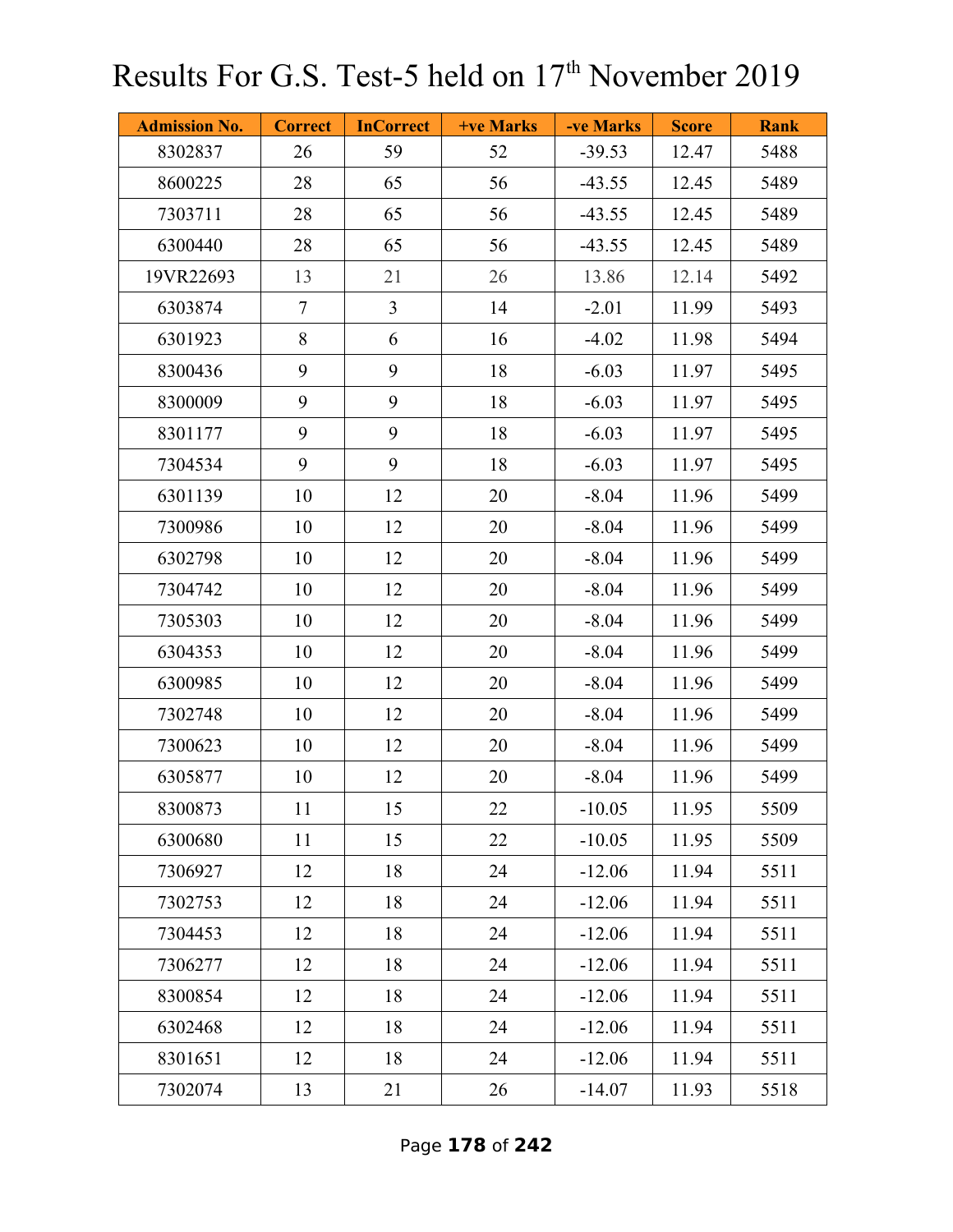| <b>Admission No.</b> | <b>Correct</b> | <b>InCorrect</b> | <b>+ve Marks</b> | -ve Marks | <b>Score</b> | <b>Rank</b> |
|----------------------|----------------|------------------|------------------|-----------|--------------|-------------|
| 6300728              | 13             | 21               | 26               | $-14.07$  | 11.93        | 5518        |
| 7307059              | 13             | 21               | 26               | $-14.07$  | 11.93        | 5518        |
| 8302056              | 13             | 21               | 26               | $-14.07$  | 11.93        | 5518        |
| 8300393              | 13             | 21               | 26               | $-14.07$  | 11.93        | 5518        |
| 7301550              | 14             | 24               | 28               | $-16.08$  | 11.92        | 5523        |
| 8302146              | 14             | 24               | 28               | $-16.08$  | 11.92        | 5523        |
| 7305744              | 14             | 24               | 28               | $-16.08$  | 11.92        | 5523        |
| 7306836              | 14             | 24               | 28               | $-16.08$  | 11.92        | 5523        |
| 7301000              | 14             | 24               | 28               | $-16.08$  | 11.92        | 5523        |
| 6303414              | 14             | 24               | 28               | $-16.08$  | 11.92        | 5523        |
| 8301040              | 14             | 24               | 28               | $-16.08$  | 11.92        | 5523        |
| 6306082              | 15             | 27               | 30               | $-18.09$  | 11.91        | 5530        |
| 8301260              | 15             | 27               | 30               | $-18.09$  | 11.91        | 5530        |
| 8302442              | 15             | 27               | 30               | $-18.09$  | 11.91        | 5530        |
| 6303929              | 15             | 27               | 30               | $-18.09$  | 11.91        | 5530        |
| 7300222              | 15             | 27               | 30               | $-18.09$  | 11.91        | 5530        |
| 7307141              | 15             | 27               | 30               | $-18.09$  | 11.91        | 5530        |
| 6301883              | 15             | 27               | 30               | $-18.09$  | 11.91        | 5530        |
| 6301607              | 15             | 27               | 30               | $-18.09$  | 11.91        | 5530        |
| 8304340              | 15             | 27               | 30               | $-18.09$  | 11.91        | 5530        |
| 6300950              | 15             | 27               | 30               | $-18.09$  | 11.91        | 5530        |
| 7304573              | 16             | 30               | 32               | $-20.1$   | 11.9         | 5540        |
| 7305493              | 16             | 30               | 32               | $-20.1$   | 11.9         | 5540        |
| 7307746              | 16             | 30               | 32               | $-20.1$   | 11.9         | 5540        |
| 8600411              | 16             | 30               | 32               | $-20.1$   | 11.9         | 5540        |
| 6305571              | 16             | 30               | 32               | $-20.1$   | 11.9         | 5540        |
| 6304931              | 16             | 30               | 32               | $-20.1$   | 11.9         | 5540        |
| 6304649              | 16             | 30               | 32               | $-20.1$   | 11.9         | 5540        |
| 6305355              | 17             | 33               | 34               | $-22.11$  | 11.89        | 5547        |
| 7301336              | 17             | 33               | 34               | $-22.11$  | 11.89        | 5547        |
| 7302053              | 17             | 33               | 34               | $-22.11$  | 11.89        | 5547        |

Page **179** of **242**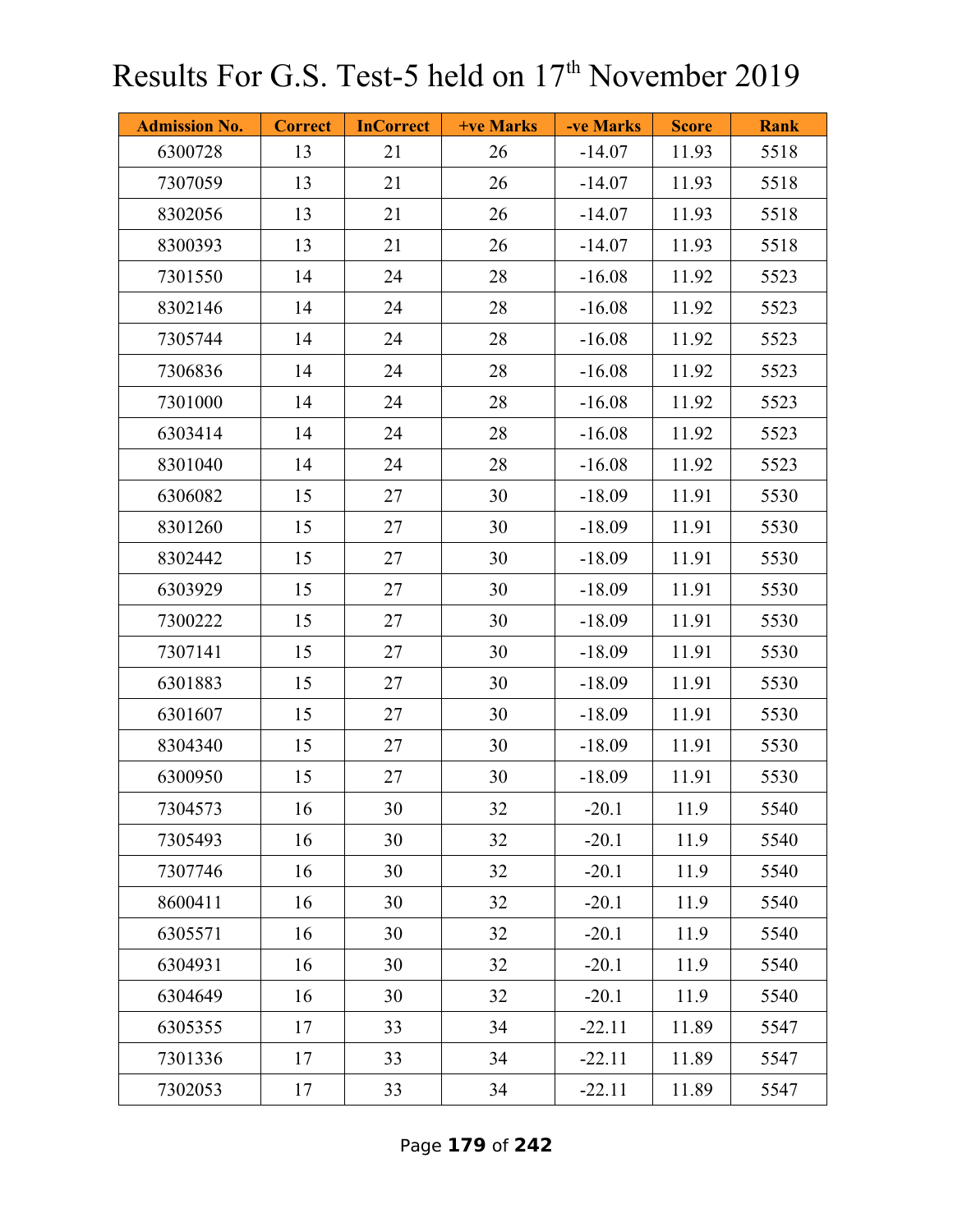| <b>Admission No.</b> | <b>Correct</b> | <b>InCorrect</b> | <b>+ve Marks</b> | -ve Marks | <b>Score</b> | <b>Rank</b> |
|----------------------|----------------|------------------|------------------|-----------|--------------|-------------|
| 7305660              | 17             | 33               | 34               | $-22.11$  | 11.89        | 5547        |
| 7301409              | 17             | 33               | 34               | $-22.11$  | 11.89        | 5547        |
| 7302998              | 18             | 36               | 36               | $-24.12$  | 11.88        | 5552        |
| 6302497              | 18             | 36               | 36               | $-24.12$  | 11.88        | 5552        |
| 6302357              | 18             | 36               | 36               | $-24.12$  | 11.88        | 5552        |
| 7307324              | 18             | 36               | 36               | $-24.12$  | 11.88        | 5552        |
| 7301331              | 18             | 36               | 36               | $-24.12$  | 11.88        | 5552        |
| 7301664              | 18             | 36               | 36               | $-24.12$  | 11.88        | 5552        |
| 7306974              | 18             | 36               | 36               | $-24.12$  | 11.88        | 5552        |
| 6305359              | 18             | 36               | 36               | $-24.12$  | 11.88        | 5552        |
| 7304309              | 19             | 39               | 38               | $-26.13$  | 11.87        | 5560        |
| 8301071              | 19             | 39               | 38               | $-26.13$  | 11.87        | 5560        |
| 8300772              | 19             | 39               | 38               | $-26.13$  | 11.87        | 5560        |
| 6305492              | 19             | 39               | 38               | $-26.13$  | 11.87        | 5560        |
| 7300578              | 20             | 42               | 40               | $-28.14$  | 11.86        | 5564        |
| 6306224              | 20             | 42               | 40               | $-28.14$  | 11.86        | 5564        |
| 7303905              | 20             | 42               | 40               | $-28.14$  | 11.86        | 5564        |
| 6304586              | 20             | 42               | 40               | $-28.14$  | 11.86        | 5564        |
| 6302315              | 20             | 42               | 40               | $-28.14$  | 11.86        | 5564        |
| 8600029              | 20             | 42               | 40               | $-28.14$  | 11.86        | 5564        |
| 6301427              | 20             | 42               | 40               | $-28.14$  | 11.86        | 5564        |
| 8600552              | 20             | 42               | 40               | $-28.14$  | 11.86        | 5564        |
| 7306034              | 21             | 45               | 42               | $-30.15$  | 11.85        | 5572        |
| 6301970              | 21             | 45               | 42               | $-30.15$  | 11.85        | 5572        |
| 7300197              | 21             | 45               | 42               | $-30.15$  | 11.85        | 5572        |
| 7303186              | 22             | 48               | 44               | $-32.16$  | 11.84        | 5575        |
| 7306435              | 22             | 48               | 44               | $-32.16$  | 11.84        | 5575        |
| 6303118              | 22             | 48               | 44               | $-32.16$  | 11.84        | 5575        |
| 8600342              | 22             | 48               | 44               | $-32.16$  | 11.84        | 5575        |
| 6303817              | 23             | 51               | 46               | $-34.17$  | 11.83        | 5579        |
| 8301655              | 23             | 51               | 46               | $-34.17$  | 11.83        | 5579        |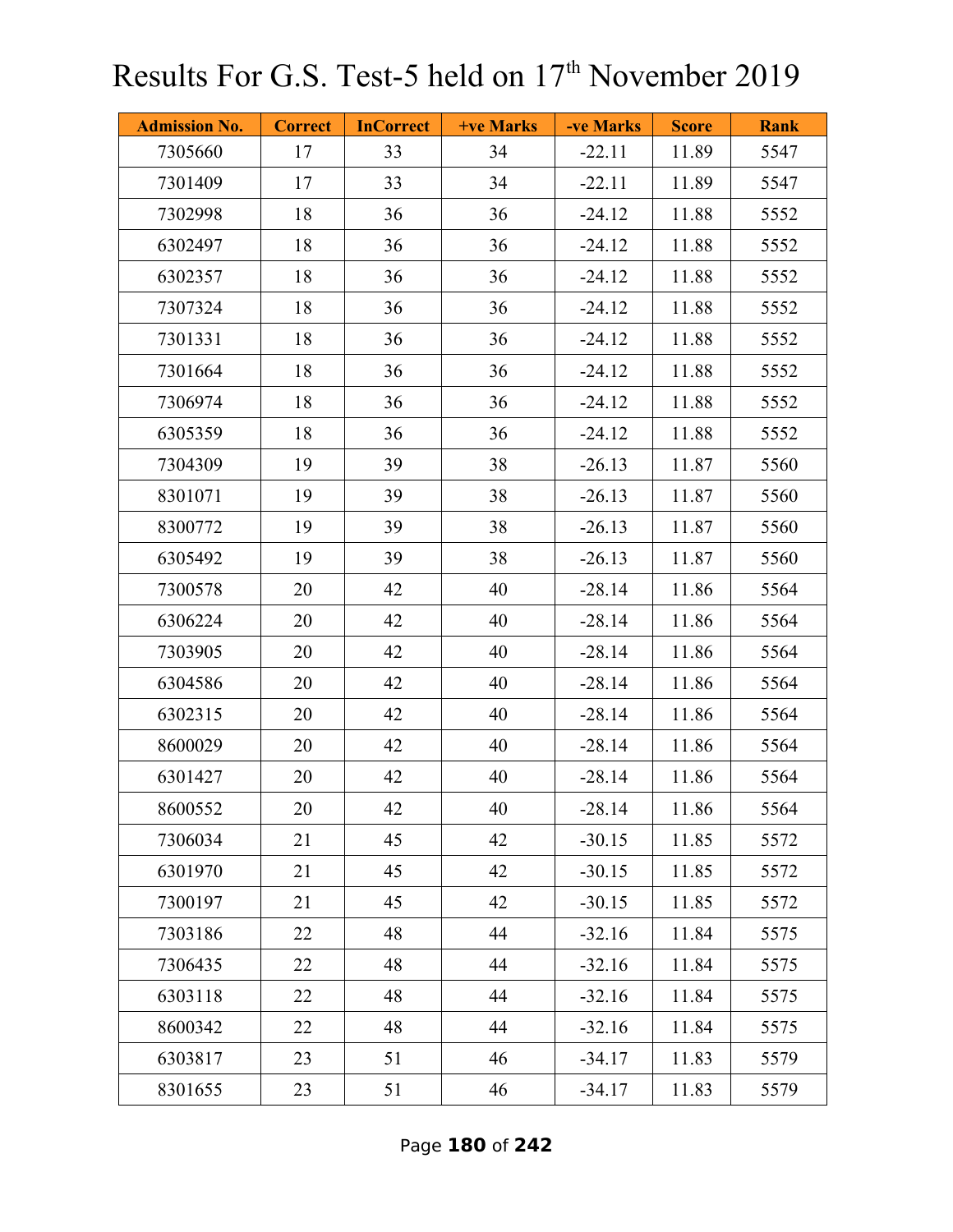| <b>Admission No.</b> | <b>Correct</b> | <b>InCorrect</b> | <b>+ve Marks</b> | -ve Marks | <b>Score</b> | <b>Rank</b> |
|----------------------|----------------|------------------|------------------|-----------|--------------|-------------|
| 6301175              | 23             | 51               | 46               | $-34.17$  | 11.83        | 5579        |
| 7304517              | 24             | 54               | 48               | $-36.18$  | 11.82        | 5582        |
| 7302302              | 24             | 54               | 48               | $-36.18$  | 11.82        | 5582        |
| 6306258              | 24             | 54               | 48               | $-36.18$  | 11.82        | 5582        |
| 7302957              | 24             | 54               | 48               | $-36.18$  | 11.82        | 5582        |
| 7307737              | 24             | 54               | 48               | $-36.18$  | 11.82        | 5582        |
| 7300013              | 25             | 57               | 50               | $-38.19$  | 11.81        | 5587        |
| 7305298              | 25             | 57               | 50               | $-38.19$  | 11.81        | 5587        |
| 8361064              | $\tau$         | $\overline{4}$   | 14               | $-2.68$   | 11.32        | 5589        |
| 7303992              | $\overline{7}$ | $\overline{4}$   | 14               | $-2.68$   | 11.32        | 5589        |
| 8300274              | 8              | $\tau$           | 16               | $-4.69$   | 11.31        | 5591        |
| 7305848              | 8              | $\tau$           | 16               | $-4.69$   | 11.31        | 5591        |
| 7302073              | 8              | $\overline{7}$   | 16               | $-4.69$   | 11.31        | 5591        |
| 7302985              | 8              | $\tau$           | 16               | $-4.69$   | 11.31        | 5591        |
| 6306218              | 9              | 10               | 18               | $-6.7$    | 11.3         | 5595        |
| 8300085              | 9              | 10               | 18               | $-6.7$    | 11.3         | 5595        |
| 8300281              | 9              | 10               | 18               | $-6.7$    | 11.3         | 5595        |
| 7304281              | 9              | 10               | 18               | $-6.7$    | 11.3         | 5595        |
| 6301286              | 10             | 13               | 20               | $-8.71$   | 11.29        | 5599        |
| 7308045              | 10             | 13               | 20               | $-8.71$   | 11.29        | 5599        |
| 7303633              | 10             | 13               | 20               | $-8.71$   | 11.29        | 5599        |
| 8600335              | 10             | 13               | 20               | $-8.71$   | 11.29        | 5599        |
| 8303152              | 10             | 13               | 20               | $-8.71$   | 11.29        | 5599        |
| 6306127              | 10             | 13               | 20               | $-8.71$   | 11.29        | 5599        |
| 7304105              | 11             | 16               | 22               | $-10.72$  | 11.28        | 5605        |
| 8300401              | 11             | 16               | 22               | $-10.72$  | 11.28        | 5605        |
| 8300181              | 12             | 19               | 24               | $-12.73$  | 11.27        | 5607        |
| 8301256              | 12             | 19               | 24               | $-12.73$  | 11.27        | 5607        |
| 6302122              | 12             | 19               | 24               | $-12.73$  | 11.27        | 5607        |
| 8300334              | 12             | 19               | 24               | $-12.73$  | 11.27        | 5607        |
| 7303691              | 12             | 19               | 24               | $-12.73$  | 11.27        | 5607        |

Page **181** of **242**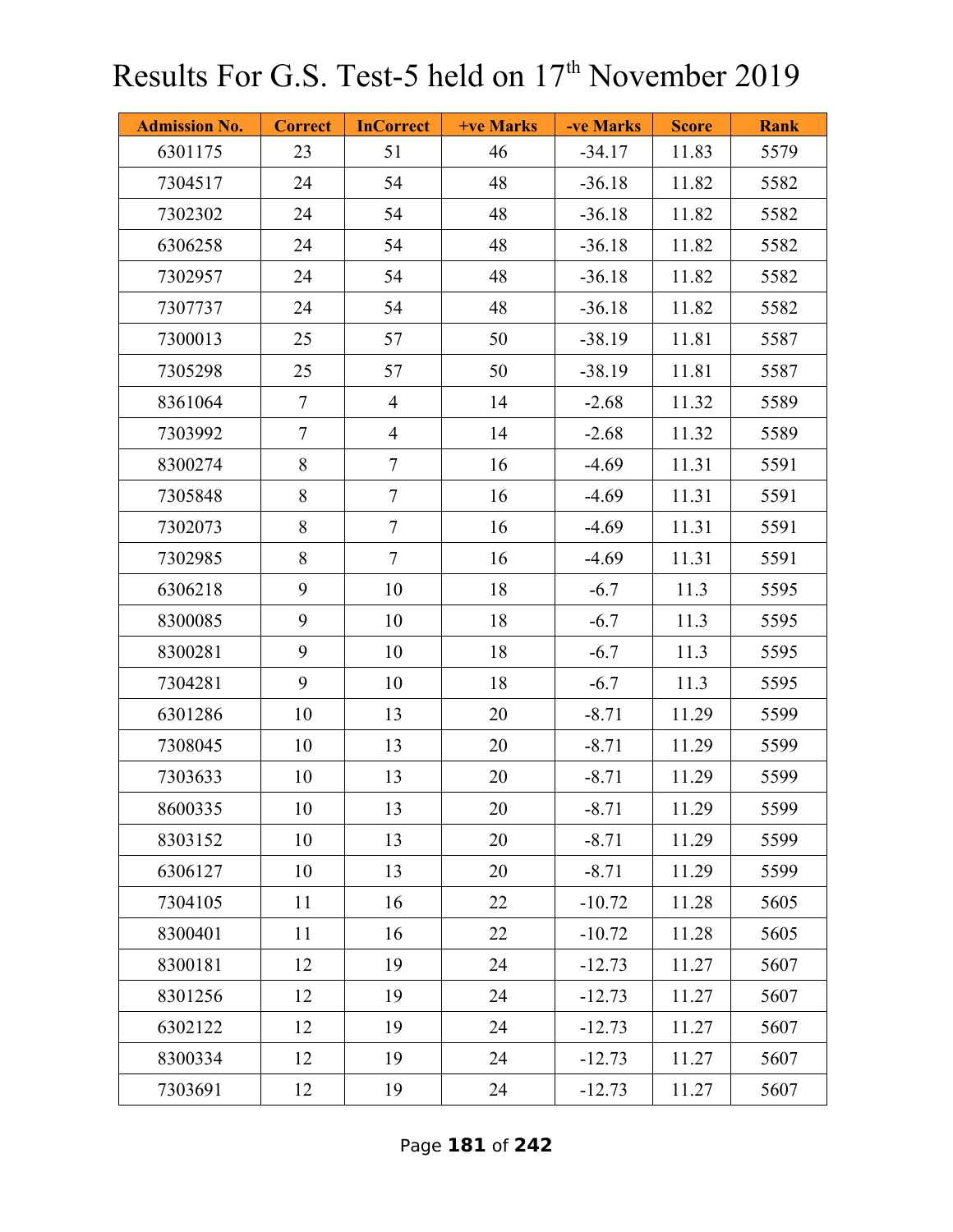| <b>Admission No.</b> | <b>Correct</b> | <b>InCorrect</b> | <b>+ve Marks</b> | -ve Marks | <b>Score</b> | <b>Rank</b> |
|----------------------|----------------|------------------|------------------|-----------|--------------|-------------|
| 6301060              | 13             | 22               | 26               | $-14.74$  | 11.26        | 5612        |
| 6300588              | 13             | 22               | 26               | $-14.74$  | 11.26        | 5612        |
| 6300502              | 13             | 22               | 26               | $-14.74$  | 11.26        | 5612        |
| 7300594              | 13             | 22               | 26               | $-14.74$  | 11.26        | 5612        |
| 7305479              | 13             | 22               | 26               | $-14.74$  | 11.26        | 5612        |
| 8302148              | 13             | 22               | 26               | $-14.74$  | 11.26        | 5612        |
| 7307214              | 13             | 22               | 26               | $-14.74$  | 11.26        | 5612        |
| 8600086              | 13             | 22               | 26               | $-14.74$  | 11.26        | 5612        |
| 8302854              | 13             | 22               | 26               | $-14.74$  | 11.26        | 5612        |
| 6300125              | 14             | 25               | 28               | $-16.75$  | 11.25        | 5621        |
| 7303515              | 14             | 25               | 28               | $-16.75$  | 11.25        | 5621        |
| 8300916              | 14             | 25               | 28               | $-16.75$  | 11.25        | 5621        |
| 630047               | 14             | 25               | 28               | $-16.75$  | 11.25        | 5621        |
| 6304759              | 14             | 25               | 28               | $-16.75$  | 11.25        | 5621        |
| 6302768              | 14             | 25               | 28               | $-16.75$  | 11.25        | 5621        |
| 7302859              | 14             | 25               | 28               | $-16.75$  | 11.25        | 5621        |
| 6305382              | 14             | 25               | 28               | $-16.75$  | 11.25        | 5621        |
| 7307764              | 14             | 25               | 28               | $-16.75$  | 11.25        | 5621        |
| 8302256              | 14             | 25               | 28               | $-16.75$  | 11.25        | 5621        |
| 8302532              | 15             | 28               | 30               | $-18.76$  | 11.24        | 5631        |
| 7305790              | 15             | 28               | 30               | $-18.76$  | 11.24        | 5631        |
| 7301700              | 15             | 28               | 30               | $-18.76$  | 11.24        | 5631        |
| 7304683              | 15             | 28               | 30               | $-18.76$  | 11.24        | 5631        |
| 8300496              | 15             | 28               | 30               | $-18.76$  | 11.24        | 5631        |
| 7304220              | 15             | 28               | 30               | $-18.76$  | 11.24        | 5631        |
| 6303643              | 15             | 28               | 30               | $-18.76$  | 11.24        | 5631        |
| 6302066              | 15             | 28               | 30               | $-18.76$  | 11.24        | 5631        |
| 7307511              | 15             | 28               | 30               | $-18.76$  | 11.24        | 5631        |
| 7305053              | 16             | 31               | 32               | $-20.77$  | 11.23        | 5640        |
| 8302514              | 16             | 31               | 32               | $-20.77$  | 11.23        | 5640        |
| 7305403              | 16             | 31               | 32               | $-20.77$  | 11.23        | 5640        |

Page **182** of **242**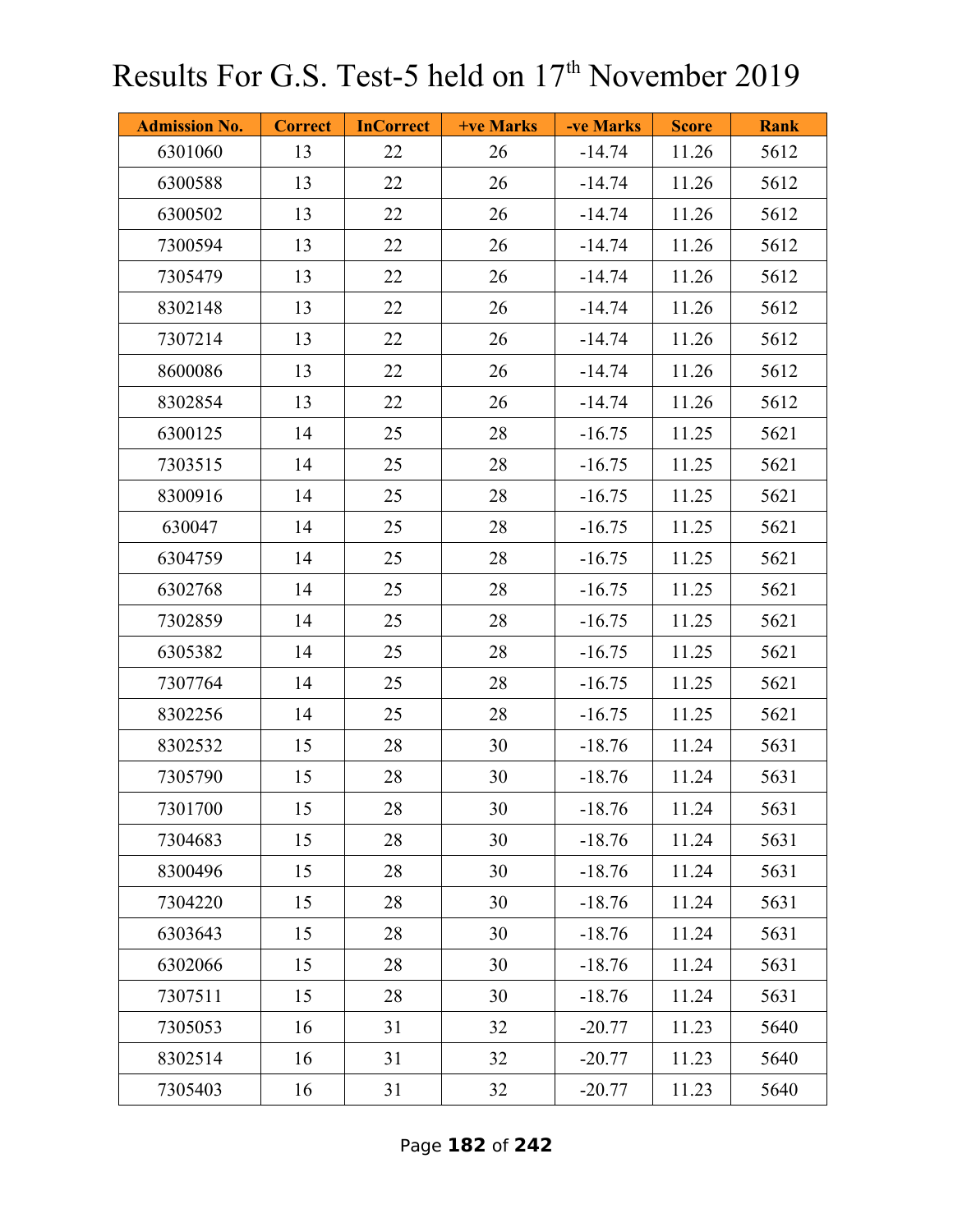| <b>Admission No.</b> | <b>Correct</b> | <b>InCorrect</b> | +ve Marks | -ve Marks | <b>Score</b> | <b>Rank</b> |
|----------------------|----------------|------------------|-----------|-----------|--------------|-------------|
| 7304969              | 16             | 31               | 32        | $-20.77$  | 11.23        | 5640        |
| 6301961              | 16             | 31               | 32        | $-20.77$  | 11.23        | 5640        |
| 7301473              | 16             | 31               | 32        | $-20.77$  | 11.23        | 5640        |
| 8300913              | 16             | 31               | 32        | $-20.77$  | 11.23        | 5640        |
| 8600605              | 16             | 31               | 32        | $-20.77$  | 11.23        | 5640        |
| 8302862              | 16             | 31               | 32        | $-20.77$  | 11.23        | 5640        |
| 6305758              | 17             | 34               | 34        | $-22.78$  | 11.22        | 5649        |
| 6300989              | 17             | 34               | 34        | $-22.78$  | 11.22        | 5649        |
| 6307437              | 17             | 34               | 34        | $-22.78$  | 11.22        | 5649        |
| 7308201              | 17             | 34               | 34        | $-22.78$  | 11.22        | 5649        |
| 8300515              | 17             | 34               | 34        | $-22.78$  | 11.22        | 5649        |
| 8302515              | 17             | 34               | 34        | $-22.78$  | 11.22        | 5649        |
| 6302673              | 17             | 34               | 34        | $-22.78$  | 11.22        | 5649        |
| 6303581              | 17             | 34               | 34        | $-22.78$  | 11.22        | 5649        |
| 8301142              | 17             | 34               | 34        | $-22.78$  | 11.22        | 5649        |
| 6300702              | 18             | 37               | 36        | $-24.79$  | 11.21        | 5658        |
| 7307026              | 18             | 37               | 36        | $-24.79$  | 11.21        | 5658        |
| 8301668              | 18             | 37               | 36        | $-24.79$  | 11.21        | 5658        |
| 6303237              | 18             | 37               | 36        | $-24.79$  | 11.21        | 5658        |
| 7307530              | 18             | 37               | 36        | $-24.79$  | 11.21        | 5658        |
| 7307483              | 18             | 37               | 36        | $-24.79$  | 11.21        | 5658        |
| 7305050              | 18             | 37               | 36        | $-24.79$  | 11.21        | 5658        |
| 7302010              | 18             | 37               | 36        | $-24.79$  | 11.21        | 5658        |
| 7303662              | 18             | 37               | 36        | $-24.79$  | 11.21        | 5658        |
| 6301710              | 18             | 37               | 36        | $-24.79$  | 11.21        | 5658        |
| 7305441              | 18             | 37               | 36        | $-24.79$  | 11.21        | 5658        |
| 7302525              | 18             | 37               | 36        | $-24.79$  | 11.21        | 5658        |
| 7305292              | 19             | 40               | 38        | $-26.8$   | 11.2         | 5670        |
| 6304907              | 19             | 40               | 38        | $-26.8$   | 11.2         | 5670        |
| 6302144              | 19             | 40               | 38        | $-26.8$   | 11.2         | 5670        |
| 7307744              | 19             | 40               | 38        | $-26.8$   | 11.2         | 5670        |

Page **183** of **242**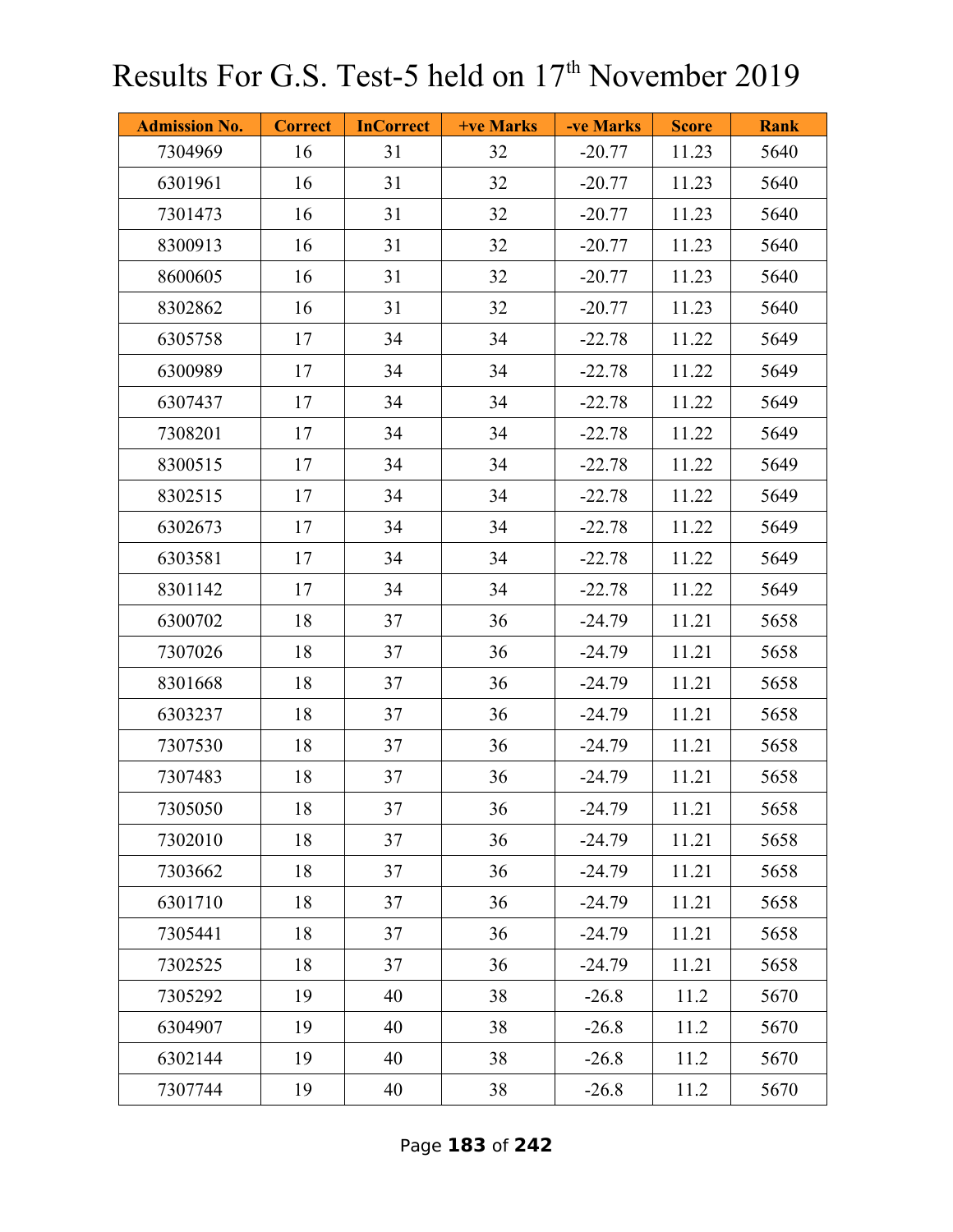| <b>Admission No.</b> | <b>Correct</b> | <b>InCorrect</b> | <b>+ve Marks</b> | -ve Marks | <b>Score</b> | <b>Rank</b> |
|----------------------|----------------|------------------|------------------|-----------|--------------|-------------|
| 6303354              | 19             | 40               | 38               | $-26.8$   | 11.2         | 5670        |
| 6300861              | 19             | 40               | 38               | $-26.8$   | 11.2         | 5670        |
| 7304092              | 20             | 43               | 40               | $-28.81$  | 11.19        | 5676        |
| 7303597              | 20             | 43               | 40               | $-28.81$  | 11.19        | 5676        |
| 7301734              | 20             | 43               | 40               | $-28.81$  | 11.19        | 5676        |
| 6306069              | 20             | 43               | 40               | $-28.81$  | 11.19        | 5676        |
| 7302680              | 20             | 43               | 40               | $-28.81$  | 11.19        | 5676        |
| 6304339              | 20             | 43               | 40               | $-28.81$  | 11.19        | 5676        |
| 6302157              | 20             | 43               | 40               | $-28.81$  | 11.19        | 5676        |
| 7305624              | 20             | 43               | 40               | $-28.81$  | 11.19        | 5676        |
| 8600441              | 20             | 43               | 40               | $-28.81$  | 11.19        | 5676        |
| 6303728              | 21             | 46               | 42               | $-30.82$  | 11.18        | 5685        |
| 7303318              | 21             | 46               | 42               | $-30.82$  | 11.18        | 5685        |
| 6303405              | 21             | 46               | 42               | $-30.82$  | 11.18        | 5685        |
| 6304971              | 21             | 46               | 42               | $-30.82$  | 11.18        | 5685        |
| 6302355              | 22             | 49               | 44               | $-32.83$  | 11.17        | 5689        |
| 8300169              | 22             | 49               | 44               | $-32.83$  | 11.17        | 5689        |
| 7302161              | 23             | 52               | 46               | $-34.84$  | 11.16        | 5691        |
| 6307082              | 23             | 52               | 46               | $-34.84$  | 11.16        | 5691        |
| 7303051              | 23             | 52               | 46               | $-34.84$  | 11.16        | 5691        |
| 6300887              | 24             | 55               | 48               | $-36.85$  | 11.15        | 5694        |
| 7303541              | 24             | 55               | 48               | $-36.85$  | 11.15        | 5694        |
| 7303321              | 25             | 58               | 50               | $-38.86$  | 11.14        | 5696        |
| 6301057              | 26             | 61               | 52               | $-40.87$  | 11.13        | 5697        |
| 6304733              | 26             | 61               | 52               | $-40.87$  | 11.13        | 5697        |
| 7302889              | 28             | 67               | 56               | $-44.89$  | 11.11        | 5699        |
| 7301273              | 29             | 70               | 58               | $-46.9$   | 11.1         | 5700        |
| 7304254              | 29             | 70               | 58               | $-46.9$   | 11.1         | 5700        |
| 19VR23587            | 26             | 62               | 52               | 40.92     | 11.08        | 5702        |
| 19VR23899            | 11             | 17               | 22               | 11.22     | 10.78        | 5703        |
| 6306124              | 6              | $\overline{2}$   | 12               | $-1.34$   | 10.66        | 5704        |

Page **184** of **242**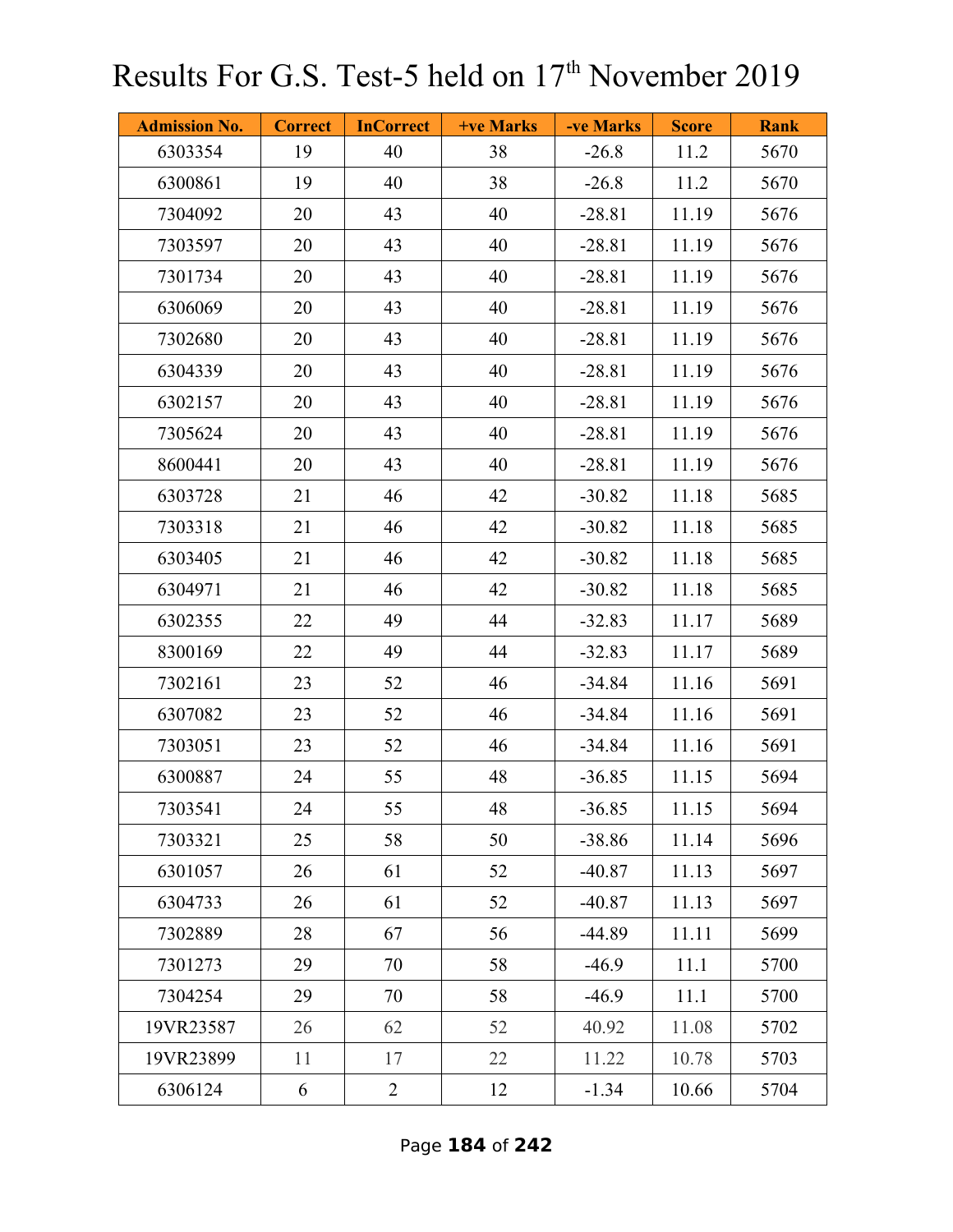| <b>Admission No.</b> | <b>Correct</b> | <b>InCorrect</b> | <b>+ve Marks</b> | -ve Marks | <b>Score</b> | <b>Rank</b> |
|----------------------|----------------|------------------|------------------|-----------|--------------|-------------|
| 6305098              | 6              | $\overline{2}$   | 12               | $-1.34$   | 10.66        | 5704        |
| 7302604              | $\tau$         | 5                | 14               | $-3.35$   | 10.65        | 5706        |
| 7304869              | $\tau$         | 5                | 14               | $-3.35$   | 10.65        | 5706        |
| 6300761              | 8              | 8                | 16               | $-5.36$   | 10.64        | 5708        |
| 7300648              | 8              | 8                | 16               | $-5.36$   | 10.64        | 5708        |
| 6301510              | 8              | 8                | 16               | $-5.36$   | 10.64        | 5708        |
| 6302858              | 8              | 8                | 16               | $-5.36$   | 10.64        | 5708        |
| 1100123              | 8              | $8\,$            | 16               | $-5.36$   | 10.64        | 5708        |
| 8301119              | 9              | 11               | 18               | $-7.37$   | 10.63        | 5713        |
| 7301709              | 9              | 11               | 18               | $-7.37$   | 10.63        | 5713        |
| 8300377              | 9              | 11               | 18               | $-7.37$   | 10.63        | 5713        |
| 8301263              | 9              | 11               | 18               | $-7.37$   | 10.63        | 5713        |
| 6300108              | 10             | 14               | 20               | $-9.38$   | 10.62        | 5717        |
| 7303200              | 10             | 14               | 20               | $-9.38$   | 10.62        | 5717        |
| 6306836              | 10             | 14               | 20               | $-9.38$   | 10.62        | 5717        |
| 8300723              | 10             | 14               | 20               | $-9.38$   | 10.62        | 5717        |
| 7303310              | 11             | 17               | 22               | $-11.39$  | 10.61        | 5721        |
| 6307513              | 11             | 17               | 22               | $-11.39$  | 10.61        | 5721        |
| 8301984              | 11             | 17               | 22               | $-11.39$  | 10.61        | 5721        |
| 7304653              | 11             | 17               | 22               | $-11.39$  | 10.61        | 5721        |
| 8303551              | 11             | 17               | 22               | $-11.39$  | 10.61        | 5721        |
| 7300990              | 11             | 17               | 22               | $-11.39$  | 10.61        | 5721        |
| 7301518              | 12             | 20               | 24               | $-13.4$   | 10.6         | 5727        |
| 8300086              | 12             | 20               | 24               | $-13.4$   | 10.6         | 5727        |
| 6301948              | 12             | 20               | 24               | $-13.4$   | 10.6         | 5727        |
| 6303663              | 12             | 20               | 24               | $-13.4$   | 10.6         | 5727        |
| 7304681              | 12             | 20               | 24               | $-13.4$   | 10.6         | 5727        |
| 6301307              | 12             | 20               | 24               | $-13.4$   | 10.6         | 5727        |
| 7300518              | 12             | 20               | 24               | $-13.4$   | 10.6         | 5727        |
| 8300211              | 13             | 23               | 26               | $-15.41$  | 10.59        | 5734        |
| 8302479              | 13             | 23               | 26               | $-15.41$  | 10.59        | 5734        |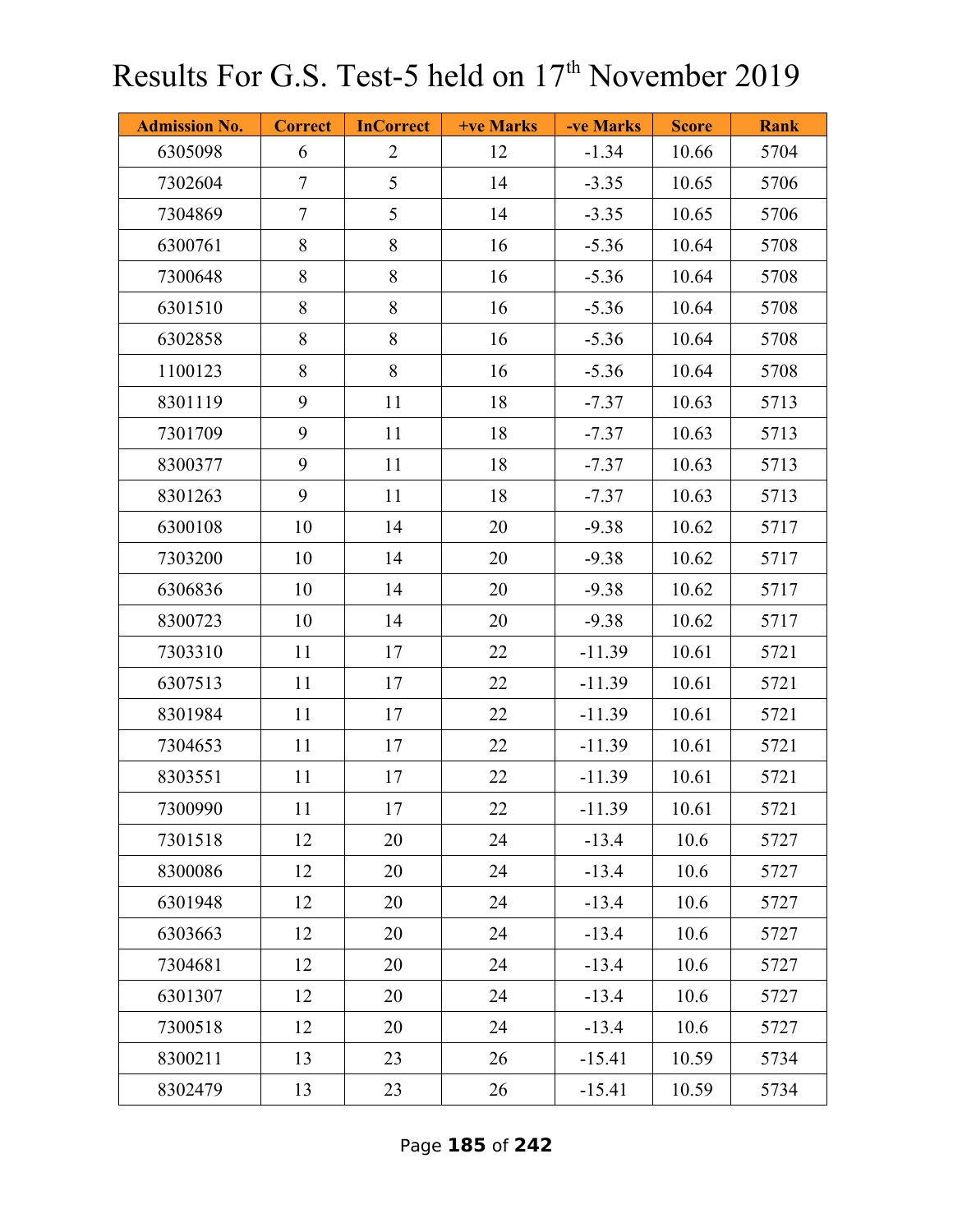| <b>Admission No.</b> | <b>Correct</b> | <b>InCorrect</b> | <b>+ve Marks</b> | -ve Marks | <b>Score</b> | <b>Rank</b> |
|----------------------|----------------|------------------|------------------|-----------|--------------|-------------|
| 7305957              | 13             | 23               | 26               | $-15.41$  | 10.59        | 5734        |
| 8600343              | 13             | 23               | 26               | $-15.41$  | 10.59        | 5734        |
| 8302453              | 13             | 23               | 26               | $-15.41$  | 10.59        | 5734        |
| 6301147              | 13             | 23               | 26               | $-15.41$  | 10.59        | 5734        |
| 7301492              | 13             | 23               | 26               | $-15.41$  | 10.59        | 5734        |
| 6305244              | 13             | 23               | 26               | $-15.41$  | 10.59        | 5734        |
| 7302578              | 14             | 26               | 28               | $-17.42$  | 10.58        | 5742        |
| 7300841              | 14             | 26               | 28               | $-17.42$  | 10.58        | 5742        |
| 1100113              | 14             | 26               | 28               | $-17.42$  | 10.58        | 5742        |
| 7305805              | 14             | 26               | 28               | $-17.42$  | 10.58        | 5742        |
| 6305330              | 14             | 26               | 28               | $-17.42$  | 10.58        | 5742        |
| 7303815              | 14             | 26               | 28               | $-17.42$  | 10.58        | 5742        |
| 7303178              | 14             | 26               | 28               | $-17.42$  | 10.58        | 5742        |
| 7303598              | 14             | 26               | 28               | $-17.42$  | 10.58        | 5742        |
| 7305273              | 14             | 26               | 28               | $-17.42$  | 10.58        | 5742        |
| 8301564              | 14             | 26               | 28               | $-17.42$  | 10.58        | 5742        |
| 6303456              | 14             | 26               | 28               | $-17.42$  | 10.58        | 5742        |
| 6305322              | 15             | 29               | 30               | $-19.43$  | 10.57        | 5753        |
| 7300873              | 15             | 29               | 30               | $-19.43$  | 10.57        | 5753        |
| 6304238              | 15             | 29               | 30               | $-19.43$  | 10.57        | 5753        |
| 7304372              | 15             | 29               | 30               | $-19.43$  | 10.57        | 5753        |
| 6304948              | 15             | 29               | 30               | $-19.43$  | 10.57        | 5753        |
| 7307644              | 15             | 29               | 30               | $-19.43$  | 10.57        | 5753        |
| 7305579              | 15             | 29               | 30               | $-19.43$  | 10.57        | 5753        |
| 6304908              | 15             | 29               | 30               | $-19.43$  | 10.57        | 5753        |
| 7307052              | 16             | 32               | 32               | $-21.44$  | 10.56        | 5761        |
| 8301093              | 16             | 32               | 32               | $-21.44$  | 10.56        | 5761        |
| 7303263              | 16             | 32               | 32               | $-21.44$  | 10.56        | 5761        |
| 6303782              | 16             | 32               | 32               | $-21.44$  | 10.56        | 5761        |
| 6305341              | 16             | 32               | 32               | $-21.44$  | 10.56        | 5761        |
| 8301879              | 16             | 32               | 32               | $-21.44$  | 10.56        | 5761        |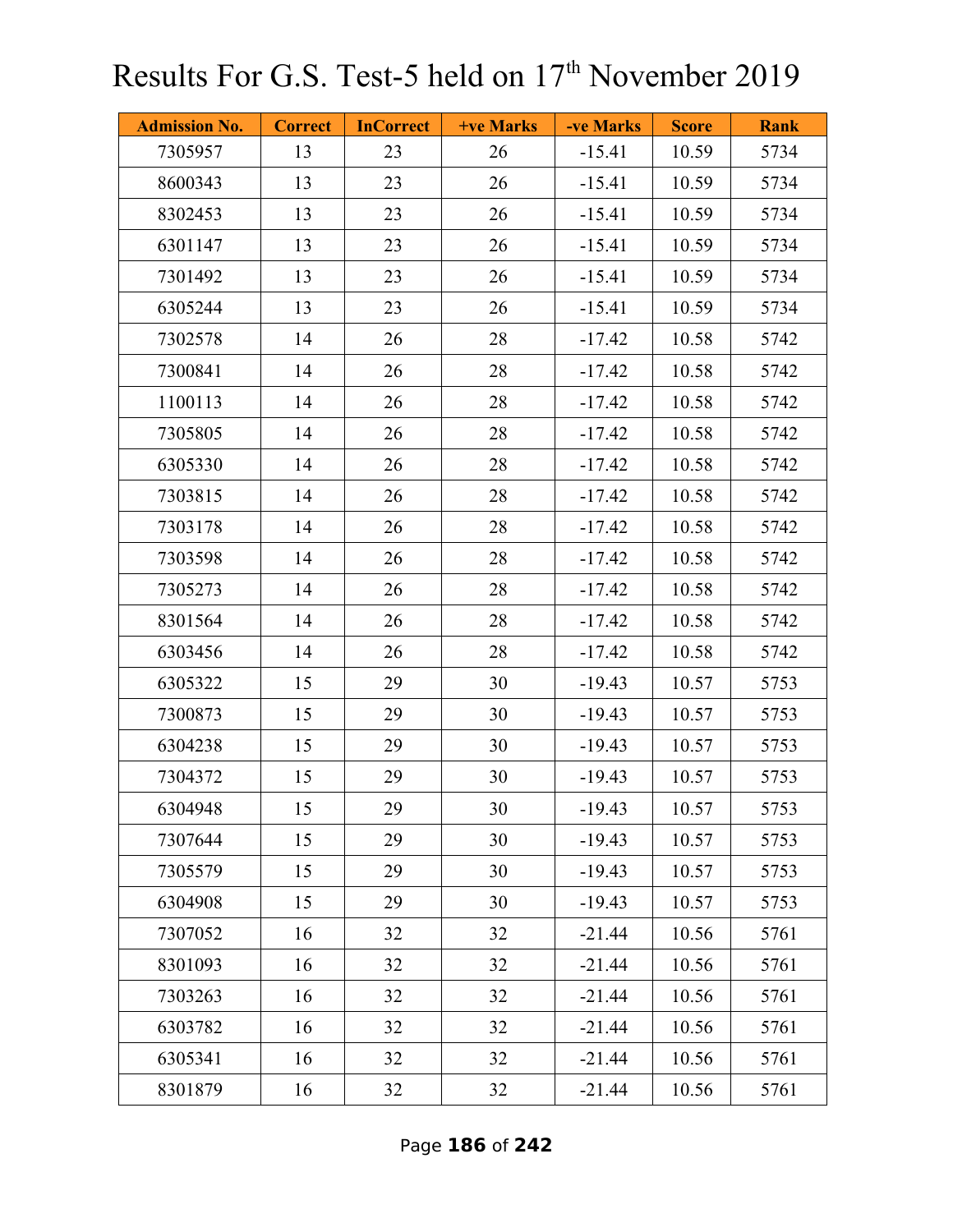| <b>Admission No.</b> | <b>Correct</b> | <b>InCorrect</b> | <b>+ve Marks</b> | -ve Marks | <b>Score</b> | <b>Rank</b> |
|----------------------|----------------|------------------|------------------|-----------|--------------|-------------|
| 7300666              | 16             | 32               | 32               | $-21.44$  | 10.56        | 5761        |
| 6304711              | 17             | 35               | 34               | $-23.45$  | 10.55        | 5768        |
| 8300923              | 17             | 35               | 34               | $-23.45$  | 10.55        | 5768        |
| 6301876              | 17             | 35               | 34               | $-23.45$  | 10.55        | 5768        |
| 6306061              | 17             | 35               | 34               | $-23.45$  | 10.55        | 5768        |
| 7305583              | 17             | 35               | 34               | $-23.45$  | 10.55        | 5768        |
| 6303980              | 17             | 35               | 34               | $-23.45$  | 10.55        | 5768        |
| 8301111              | 18             | 38               | 36               | $-25.46$  | 10.54        | 5774        |
| 7303548              | 18             | 38               | 36               | $-25.46$  | 10.54        | 5774        |
| 6302765              | 18             | 38               | 36               | $-25.46$  | 10.54        | 5774        |
| 7303816              | 18             | 38               | 36               | $-25.46$  | 10.54        | 5774        |
| 6301083              | 18             | 38               | 36               | $-25.46$  | 10.54        | 5774        |
| 6304560              | 18             | 38               | 36               | $-25.46$  | 10.54        | 5774        |
| 7301009              | 19             | 41               | 38               | $-27.47$  | 10.53        | 5780        |
| 7305127              | 19             | 41               | 38               | $-27.47$  | 10.53        | 5780        |
| 8303838              | 19             | 41               | 38               | $-27.47$  | 10.53        | 5780        |
| 8300001              | 19             | 41               | 38               | $-27.47$  | 10.53        | 5780        |
| 8301642              | 19             | 41               | 38               | $-27.47$  | 10.53        | 5780        |
| 6305710              | 19             | 41               | 38               | $-27.47$  | 10.53        | 5780        |
| 7301903              | 19             | 41               | 38               | $-27.47$  | 10.53        | 5780        |
| 6304154              | 19             | 41               | 38               | $-27.47$  | 10.53        | 5780        |
| 7300142              | 19             | 41               | 38               | $-27.47$  | 10.53        | 5780        |
| 6308067              | 19             | 41               | 38               | $-27.47$  | 10.53        | 5780        |
| 6303056              | 19             | 41               | 38               | $-27.47$  | 10.53        | 5780        |
| 7303243              | 19             | 41               | 38               | $-27.47$  | 10.53        | 5780        |
| 8302347              | 20             | 44               | 40               | $-29.48$  | 10.52        | 5792        |
| 6300999              | 20             | 44               | 40               | $-29.48$  | 10.52        | 5792        |
| 7300853              | 20             | 44               | 40               | $-29.48$  | 10.52        | 5792        |
| 7307354              | 20             | 44               | 40               | $-29.48$  | 10.52        | 5792        |
| 6302504              | 21             | 47               | 42               | $-31.49$  | 10.51        | 5796        |
| 6301567              | 21             | 47               | 42               | $-31.49$  | 10.51        | 5796        |

Page **187** of **242**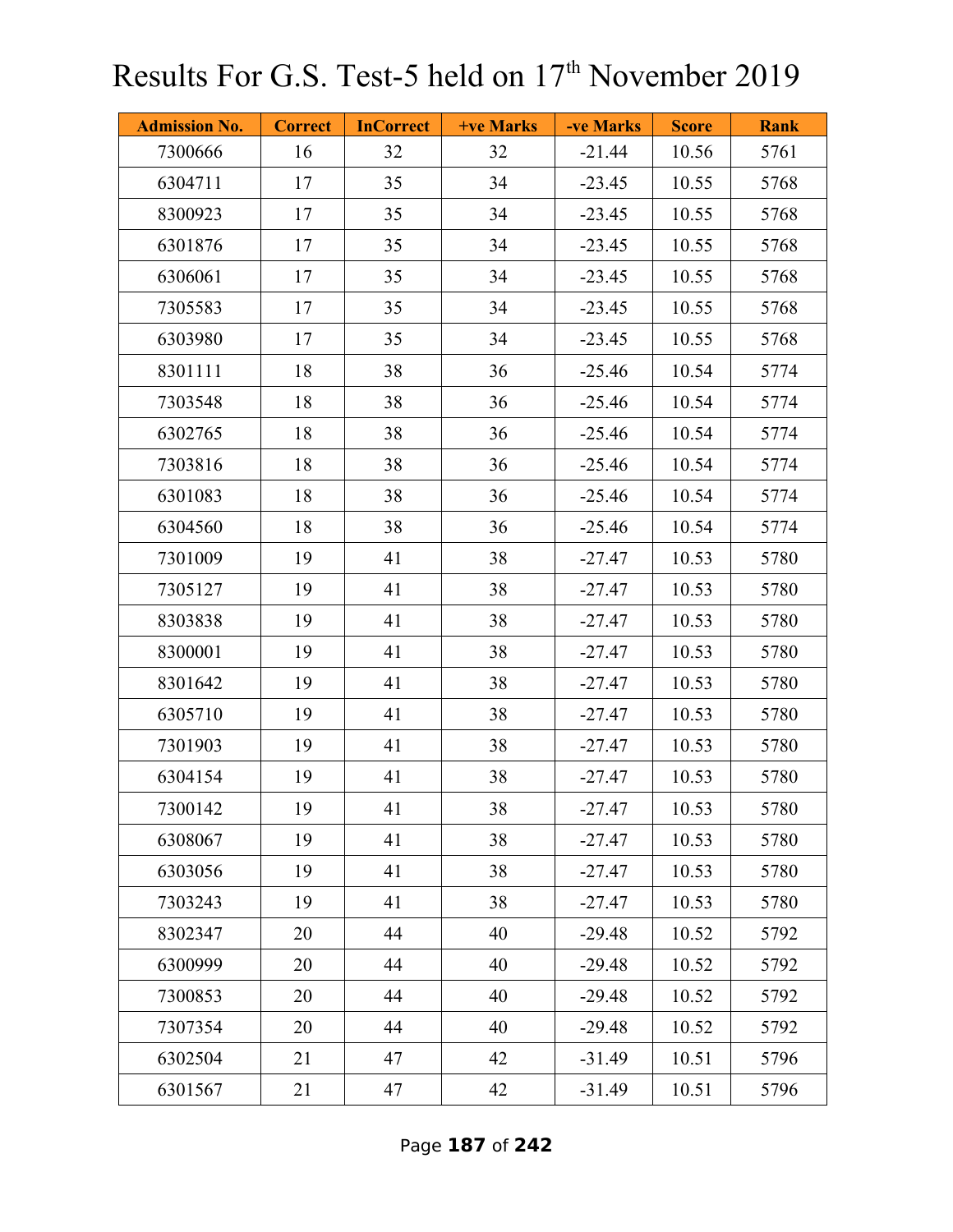| <b>Admission No.</b> | <b>Correct</b> | <b>InCorrect</b> | <b>+ve Marks</b> | -ve Marks      | <b>Score</b> | <b>Rank</b> |
|----------------------|----------------|------------------|------------------|----------------|--------------|-------------|
| 7307110              | 21             | 47               | 42               | $-31.49$       | 10.51        | 5796        |
| 8600680              | 21             | 47               | 42               | $-31.49$       | 10.51        | 5796        |
| 7303521              | 21             | 47               | 42               | $-31.49$       | 10.51        | 5796        |
| 6307120              | 21             | 47               | 42               | $-31.49$       | 10.51        | 5796        |
| 6300601              | 21             | 47               | 42               | $-31.49$       | 10.51        | 5796        |
| 6302903              | 21             | 47               | 42               | $-31.49$       | 10.51        | 5796        |
| 6304294              | 21             | 47               | 42               | $-31.49$       | 10.51        | 5796        |
| 8301037              | 22             | 50               | 44               | $-33.5$        | 10.5         | 5805        |
| 7303487              | 22             | 50               | 44               | $-33.5$        | 10.5         | 5805        |
| 8303002              | 22             | 50               | 44               | $-33.5$        | 10.5         | 5805        |
| 7300262              | 23             | 53               | 46               | $-35.51$       | 10.49        | 5808        |
| 6307508              | 23             | 53               | 46               | $-35.51$       | 10.49        | 5808        |
| 7302043              | 23             | 53               | 46               | $-35.51$       | 10.49        | 5808        |
| 6304626              | 24             | 56               | 48               | $-37.52$       | 10.48        | 5811        |
| 7304816              | 24             | 56               | 48               | $-37.52$       | 10.48        | 5811        |
| 6303650              | 26             | 62               | 52               | $-41.54$       | 10.46        | 5813        |
| 6301751              | 27             | 65               | 54               | $-43.55$       | 10.45        | 5814        |
| 8600396              | 27             | 65               | 54               | $-43.55$       | 10.45        | 5814        |
| 7306328              | 29             | 71               | 58               | -47.57         | 10.43        | 5816        |
| 8600087              | 29             | 71               | 58               | $-47.57$       | 10.43        | 5816        |
| 7307755              | 29             | 71               | 58               | $-47.57$       | 10.43        | 5816        |
| 8303164              | 29             | 71               | 58               | -47.57         | 10.43        | 5816        |
| 19VR22912            | 18             | 39               | 36               | 25.74          | 10.26        | 5820        |
| 6303848              | 5 <sup>5</sup> | $\boldsymbol{0}$ | 10               | $\overline{0}$ | 10           | 5821        |
| 6302264              | $\overline{7}$ | 6                | 14               | $-4.02$        | 9.98         | 5822        |
| 8301470              | $\tau$         | 6                | 14               | $-4.02$        | 9.98         | 5822        |
| 8303236              | $\overline{7}$ | 6                | 14               | $-4.02$        | 9.98         | 5822        |
| 8302206              | $\tau$         | 6                | 14               | $-4.02$        | 9.98         | 5822        |
| 7300060              | $\tau$         | 6                | 14               | $-4.02$        | 9.98         | 5822        |
| 6302847              | $\overline{7}$ | 6                | 14               | $-4.02$        | 9.98         | 5822        |
| 6302518              | 9              | 12               | 18               | $-8.04$        | 9.96         | 5828        |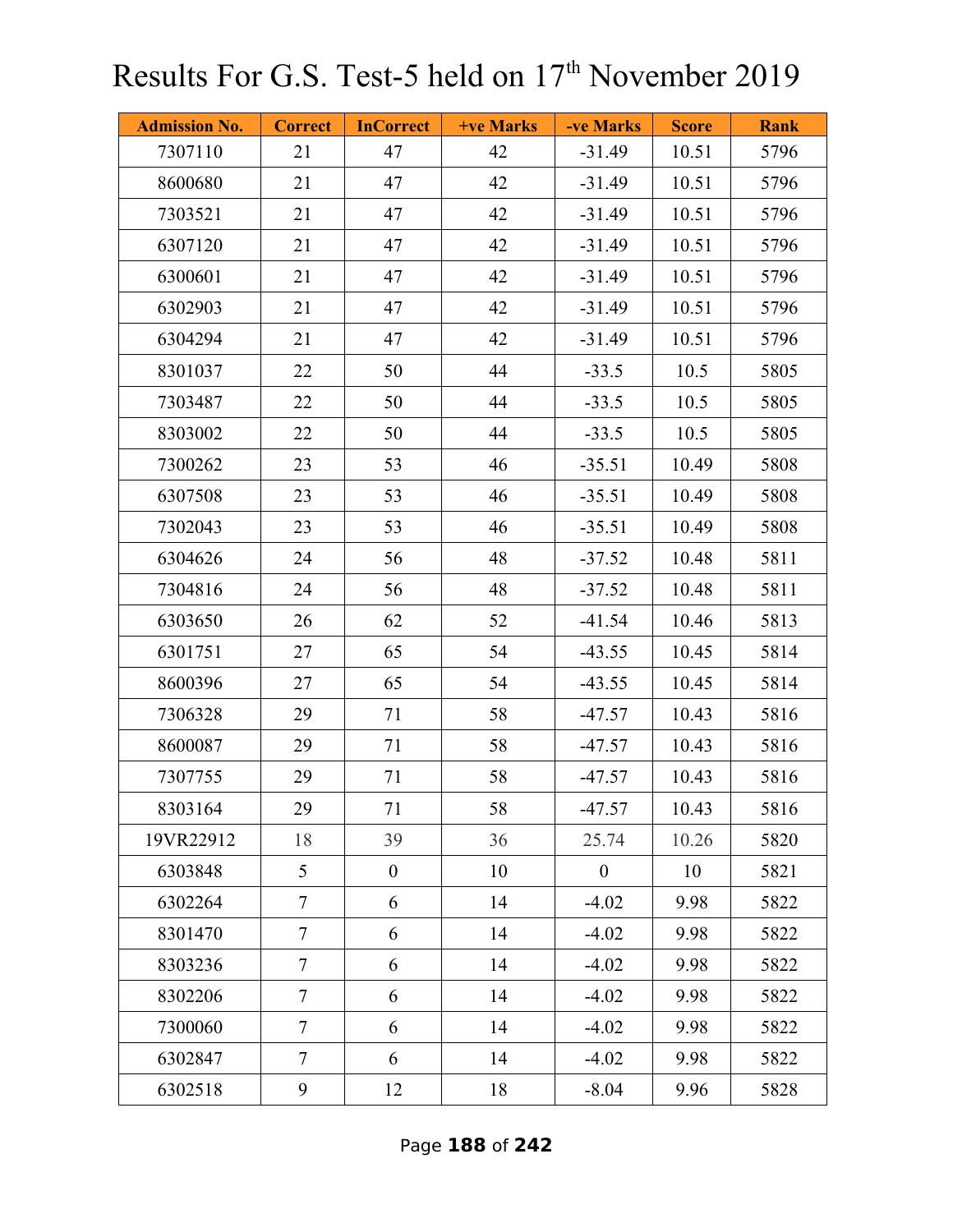| <b>Admission No.</b> | <b>Correct</b> | <b>InCorrect</b> | <b>+ve Marks</b> | -ve Marks | <b>Score</b> | <b>Rank</b> |
|----------------------|----------------|------------------|------------------|-----------|--------------|-------------|
| 8600103              | 9              | 12               | 18               | $-8.04$   | 9.96         | 5828        |
| 7303005              | 9              | 12               | 18               | $-8.04$   | 9.96         | 5828        |
| 7307658              | 9              | 12               | 18               | $-8.04$   | 9.96         | 5828        |
| 7301162              | 10             | 15               | 20               | $-10.05$  | 9.95         | 5832        |
| 6305439              | 10             | 15               | 20               | $-10.05$  | 9.95         | 5832        |
| 8300339              | 10             | 15               | 20               | $-10.05$  | 9.95         | 5832        |
| 8301546              | 10             | 15               | 20               | $-10.05$  | 9.95         | 5832        |
| 6305595              | 10             | 15               | 20               | $-10.05$  | 9.95         | 5832        |
| 7305792              | 10             | 15               | 20               | $-10.05$  | 9.95         | 5832        |
| 7302367              | 11             | 18               | 22               | $-12.06$  | 9.94         | 5838        |
| 7306962              | 11             | 18               | 22               | $-12.06$  | 9.94         | 5838        |
| 8302450              | 11             | 18               | 22               | $-12.06$  | 9.94         | 5838        |
| 7307259              | 11             | 18               | 22               | $-12.06$  | 9.94         | 5838        |
| 8300091              | 11             | 18               | 22               | $-12.06$  | 9.94         | 5838        |
| 6300996              | 11             | 18               | 22               | $-12.06$  | 9.94         | 5838        |
| 8600284              | 12             | 21               | 24               | $-14.07$  | 9.93         | 5844        |
| 6302216              | 12             | 21               | 24               | $-14.07$  | 9.93         | 5844        |
| 7303172              | 12             | 21               | 24               | $-14.07$  | 9.93         | 5844        |
| 7306046              | 13             | 24               | 26               | $-16.08$  | 9.92         | 5847        |
| 7304102              | 13             | 24               | 26               | $-16.08$  | 9.92         | 5847        |
| 6303037              | 13             | 24               | 26               | $-16.08$  | 9.92         | 5847        |
| 8302648              | 13             | 24               | 26               | $-16.08$  | 9.92         | 5847        |
| 8301002              | 14             | 27               | 28               | $-18.09$  | 9.91         | 5851        |
| 8301224              | 14             | 27               | 28               | $-18.09$  | 9.91         | 5851        |
| 7301773              | 14             | 27               | 28               | $-18.09$  | 9.91         | 5851        |
| 8300422              | 14             | 27               | 28               | $-18.09$  | 9.91         | 5851        |
| 6301907              | 14             | 27               | 28               | $-18.09$  | 9.91         | 5851        |
| 8303160              | 15             | 30               | 30               | $-20.1$   | 9.9          | 5856        |
| 7302231              | 15             | 30               | 30               | $-20.1$   | 9.9          | 5856        |
| 6301975              | 15             | 30               | 30               | $-20.1$   | 9.9          | 5856        |
| 8600207              | 15             | 30               | 30               | $-20.1$   | 9.9          | 5856        |

Page **189** of **242**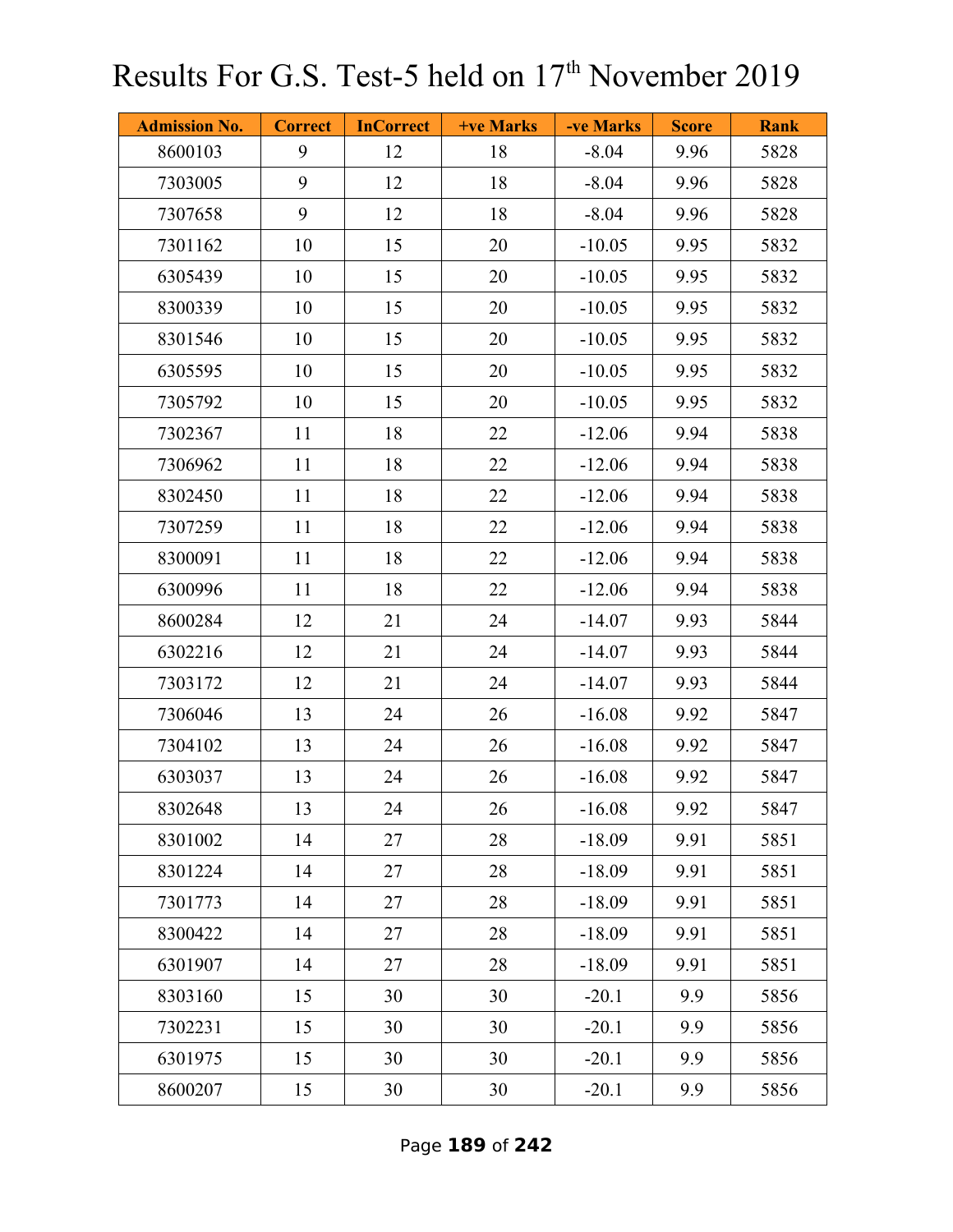| <b>Admission No.</b> | <b>Correct</b> | <b>InCorrect</b> | <b>+ve Marks</b> | -ve Marks | <b>Score</b> | <b>Rank</b> |
|----------------------|----------------|------------------|------------------|-----------|--------------|-------------|
| 7303854              | 15             | 30               | 30               | $-20.1$   | 9.9          | 5856        |
| 7305251              | 15             | 30               | 30               | $-20.1$   | 9.9          | 5856        |
| 8302769              | 15             | 30               | 30               | $-20.1$   | 9.9          | 5856        |
| 6300397              | 15             | 30               | 30               | $-20.1$   | 9.9          | 5856        |
| 7303723              | 15             | 30               | 30               | $-20.1$   | 9.9          | 5856        |
| 6302427              | 16             | 33               | 32               | $-22.11$  | 9.89         | 5865        |
| 6301547              | 16             | 33               | 32               | $-22.11$  | 9.89         | 5865        |
| 7302201              | 16             | 33               | 32               | $-22.11$  | 9.89         | 5865        |
| 8301658              | 16             | 33               | 32               | $-22.11$  | 9.89         | 5865        |
| 7307558              | 16             | 33               | 32               | $-22.11$  | 9.89         | 5865        |
| 6305585              | 16             | 33               | 32               | $-22.11$  | 9.89         | 5865        |
| 7305307              | 17             | 36               | 34               | $-24.12$  | 9.88         | 5871        |
| 7307430              | 17             | 36               | 34               | $-24.12$  | 9.88         | 5871        |
| 6302492              | 17             | 36               | 34               | $-24.12$  | 9.88         | 5871        |
| 6300563              | 17             | 36               | 34               | $-24.12$  | 9.88         | 5871        |
| 6306372              | 17             | 36               | 34               | $-24.12$  | 9.88         | 5871        |
| 7303417              | 17             | 36               | 34               | $-24.12$  | 9.88         | 5871        |
| 7305333              | 18             | 39               | 36               | $-26.13$  | 9.87         | 5877        |
| 8302349              | 18             | 39               | 36               | $-26.13$  | 9.87         | 5877        |
| 6307468              | 18             | 39               | 36               | $-26.13$  | 9.87         | 5877        |
| 7305603              | 18             | 39               | 36               | $-26.13$  | 9.87         | 5877        |
| 6301161              | 18             | 39               | 36               | $-26.13$  | 9.87         | 5877        |
| 6302652              | 18             | 39               | 36               | $-26.13$  | 9.87         | 5877        |
| 8302512              | 18             | 39               | 36               | $-26.13$  | 9.87         | 5877        |
| 6301173              | 18             | 39               | 36               | $-26.13$  | 9.87         | 5877        |
| 7304537              | 19             | 42               | 38               | $-28.14$  | 9.86         | 5885        |
| 7302112              | 19             | 42               | 38               | $-28.14$  | 9.86         | 5885        |
| 6306308              | 19             | 42               | 38               | $-28.14$  | 9.86         | 5885        |
| 8600009              | 19             | 42               | 38               | $-28.14$  | 9.86         | 5885        |
| 7304570              | 19             | 42               | 38               | $-28.14$  | 9.86         | 5885        |
| 7302965              | 19             | 42               | 38               | $-28.14$  | 9.86         | 5885        |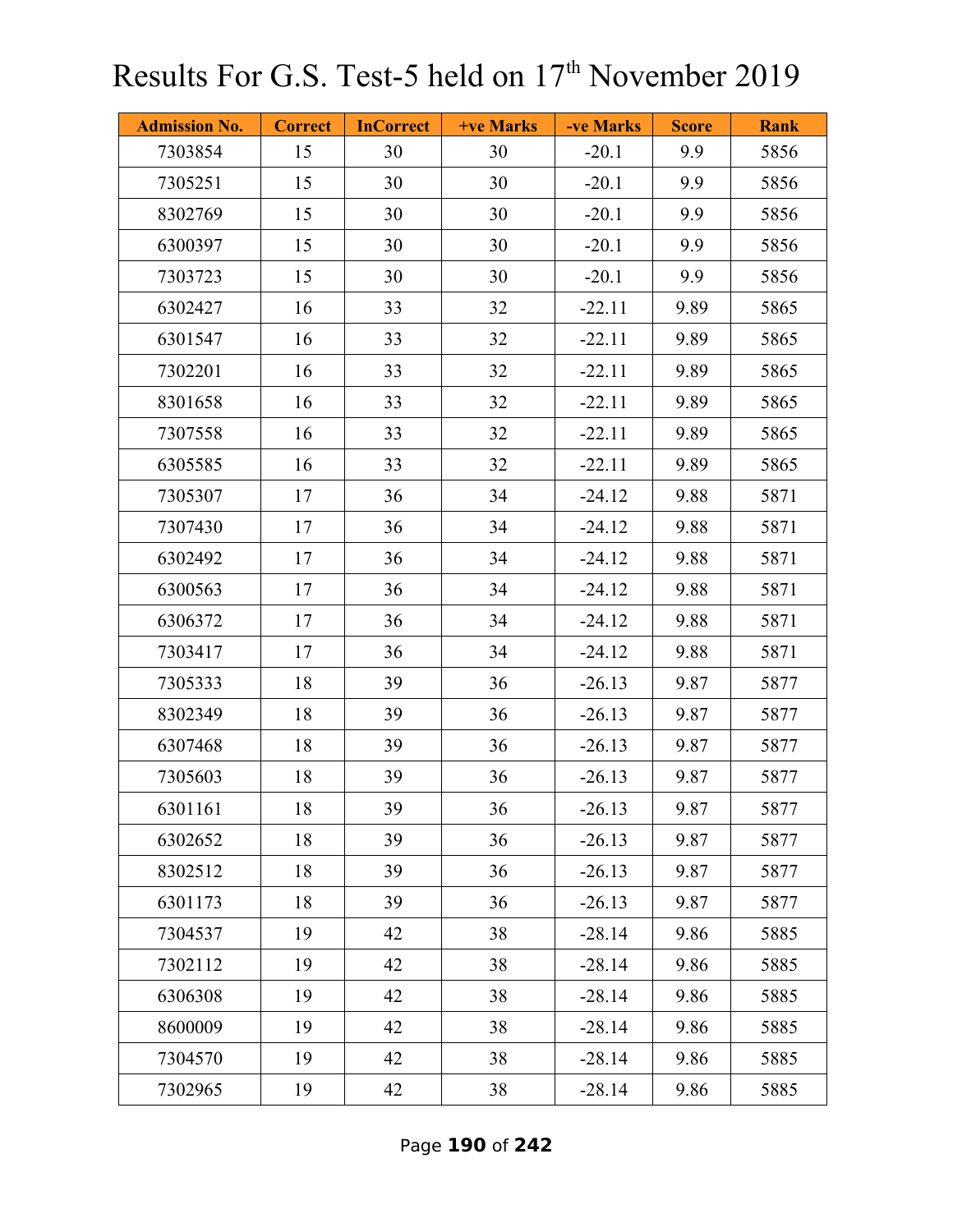| <b>Admission No.</b> | <b>Correct</b> | <b>InCorrect</b> | <b>+ve Marks</b> | -ve Marks | <b>Score</b> | <b>Rank</b> |
|----------------------|----------------|------------------|------------------|-----------|--------------|-------------|
| 7304788              | 19             | 42               | 38               | $-28.14$  | 9.86         | 5885        |
| 8600248              | 20             | 45               | 40               | $-30.15$  | 9.85         | 5892        |
| 7307591              | 20             | 45               | 40               | $-30.15$  | 9.85         | 5892        |
| 7301330              | 20             | 45               | 40               | $-30.15$  | 9.85         | 5892        |
| 7307568              | 20             | 45               | 40               | $-30.15$  | 9.85         | 5892        |
| 6304244              | 20             | 45               | 40               | $-30.15$  | 9.85         | 5892        |
| 7303162              | 21             | 48               | 42               | $-32.16$  | 9.84         | 5897        |
| 7307499              | 22             | 51               | 44               | $-34.17$  | 9.83         | 5898        |
| 6303460              | 22             | 51               | 44               | $-34.17$  | 9.83         | 5898        |
| 7304451              | 23             | 54               | 46               | $-36.18$  | 9.82         | 5900        |
| 6302166              | 23             | 54               | 46               | $-36.18$  | 9.82         | 5900        |
| 8300218              | 23             | 54               | 46               | $-36.18$  | 9.82         | 5900        |
| 8300251              | 24             | 57               | 48               | $-38.19$  | 9.81         | 5903        |
| 8300227              | 24             | 57               | 48               | $-38.19$  | 9.81         | 5903        |
| 8600127              | 25             | 60               | 50               | $-40.2$   | 9.8          | 5905        |
| 19VR22705            | 18             | 40               | 36               | 26.4      | 9.6          | 5906        |
| 7301628              | 5              | $\mathbf{1}$     | 10               | $-0.67$   | 9.33         | 5907        |
| 7302452              | 5              | $\mathbf{1}$     | 10               | $-0.67$   | 9.33         | 5907        |
| 7300827              | 5              | $\mathbf{1}$     | 10               | $-0.67$   | 9.33         | 5907        |
| 6303626              | 6              | $\overline{4}$   | 12               | $-2.68$   | 9.32         | 5910        |
| 7302266              | 6              | $\overline{4}$   | 12               | $-2.68$   | 9.32         | 5910        |
| 6304212              | 6              | $\overline{4}$   | 12               | $-2.68$   | 9.32         | 5910        |
| 8300442              | 6              | $\overline{4}$   | 12               | $-2.68$   | 9.32         | 5910        |
| 8300610              | 6              | $\overline{4}$   | 12               | $-2.68$   | 9.32         | 5910        |
| 7302558              | 6              | $\overline{4}$   | 12               | $-2.68$   | 9.32         | 5910        |
| 8300888              | $\overline{7}$ | $\overline{7}$   | 14               | $-4.69$   | 9.31         | 5916        |
| 6303668              | $\overline{7}$ | $\overline{7}$   | 14               | $-4.69$   | 9.31         | 5916        |
| 7302939              | 8              | 10               | 16               | $-6.7$    | 9.3          | 5918        |
| 6300059              | 8              | 10               | 16               | $-6.7$    | 9.3          | 5918        |
| 8302121              | 8              | 10               | 16               | $-6.7$    | 9.3          | 5918        |
| 7300161              | 9              | 13               | 18               | $-8.71$   | 9.29         | 5921        |

Page **191** of **242**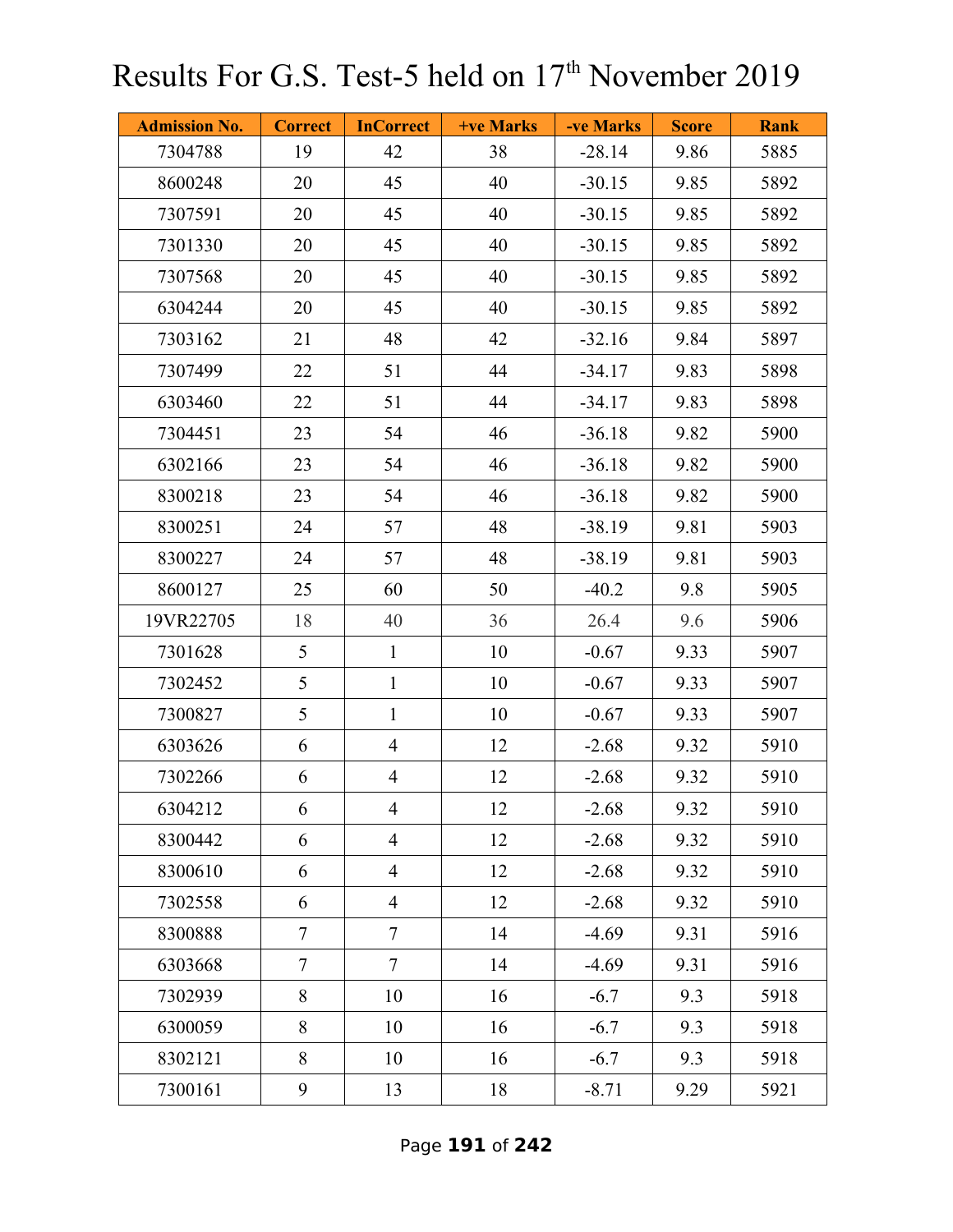| <b>Admission No.</b> | <b>Correct</b> | <b>InCorrect</b> | +ve Marks | -ve Marks | <b>Score</b> | <b>Rank</b> |
|----------------------|----------------|------------------|-----------|-----------|--------------|-------------|
| 7300824              | 9              | 13               | 18        | $-8.71$   | 9.29         | 5921        |
| 8300509              | 9              | 13               | 18        | $-8.71$   | 9.29         | 5921        |
| 7304163              | 10             | 16               | 20        | $-10.72$  | 9.28         | 5924        |
| 6304943              | 10             | 16               | 20        | $-10.72$  | 9.28         | 5924        |
| 7303435              | 10             | 16               | 20        | $-10.72$  | 9.28         | 5924        |
| 7306010              | 10             | 16               | 20        | $-10.72$  | 9.28         | 5924        |
| 6303526              | 10             | 16               | 20        | $-10.72$  | 9.28         | 5924        |
| 6302812              | 10             | 16               | 20        | $-10.72$  | 9.28         | 5924        |
| 7303066              | 10             | 16               | 20        | $-10.72$  | 9.28         | 5924        |
| 6301262              | 10             | 16               | 20        | $-10.72$  | 9.28         | 5924        |
| 7305063              | 10             | 16               | 20        | $-10.72$  | 9.28         | 5924        |
| 7303791              | 10             | 16               | 20        | $-10.72$  | 9.28         | 5924        |
| 7304691              | 11             | 19               | 22        | $-12.73$  | 9.27         | 5934        |
| 6305579              | 11             | 19               | 22        | $-12.73$  | 9.27         | 5934        |
| 6301160              | 11             | 19               | 22        | $-12.73$  | 9.27         | 5934        |
| 7301880              | 12             | 22               | 24        | $-14.74$  | 9.26         | 5937        |
| 6303065              | 12             | 22               | 24        | $-14.74$  | 9.26         | 5937        |
| 8300531              | 12             | 22               | 24        | $-14.74$  | 9.26         | 5937        |
| 7301171              | 12             | 22               | 24        | $-14.74$  | 9.26         | 5937        |
| 7303177              | 12             | 22               | 24        | $-14.74$  | 9.26         | 5937        |
| 7300223              | 12             | 22               | 24        | $-14.74$  | 9.26         | 5937        |
| 6305559              | 12             | 22               | 24        | $-14.74$  | 9.26         | 5937        |
| 7302995              | 13             | 25               | 26        | $-16.75$  | 9.25         | 5944        |
| 8300146              | 13             | 25               | 26        | $-16.75$  | 9.25         | 5944        |
| 7306697              | 13             | 25               | 26        | $-16.75$  | 9.25         | 5944        |
| 6306181              | 13             | 25               | 26        | $-16.75$  | 9.25         | 5944        |
| 6307166              | 13             | 25               | 26        | $-16.75$  | 9.25         | 5944        |
| 6301302              | 13             | 25               | 26        | $-16.75$  | 9.25         | 5944        |
| 6303523              | 13             | 25               | 26        | $-16.75$  | 9.25         | 5944        |
| 6300764              | 13             | 25               | 26        | $-16.75$  | 9.25         | 5944        |
| 7300552              | 14             | 28               | 28        | $-18.76$  | 9.24         | 5952        |

Page **192** of **242**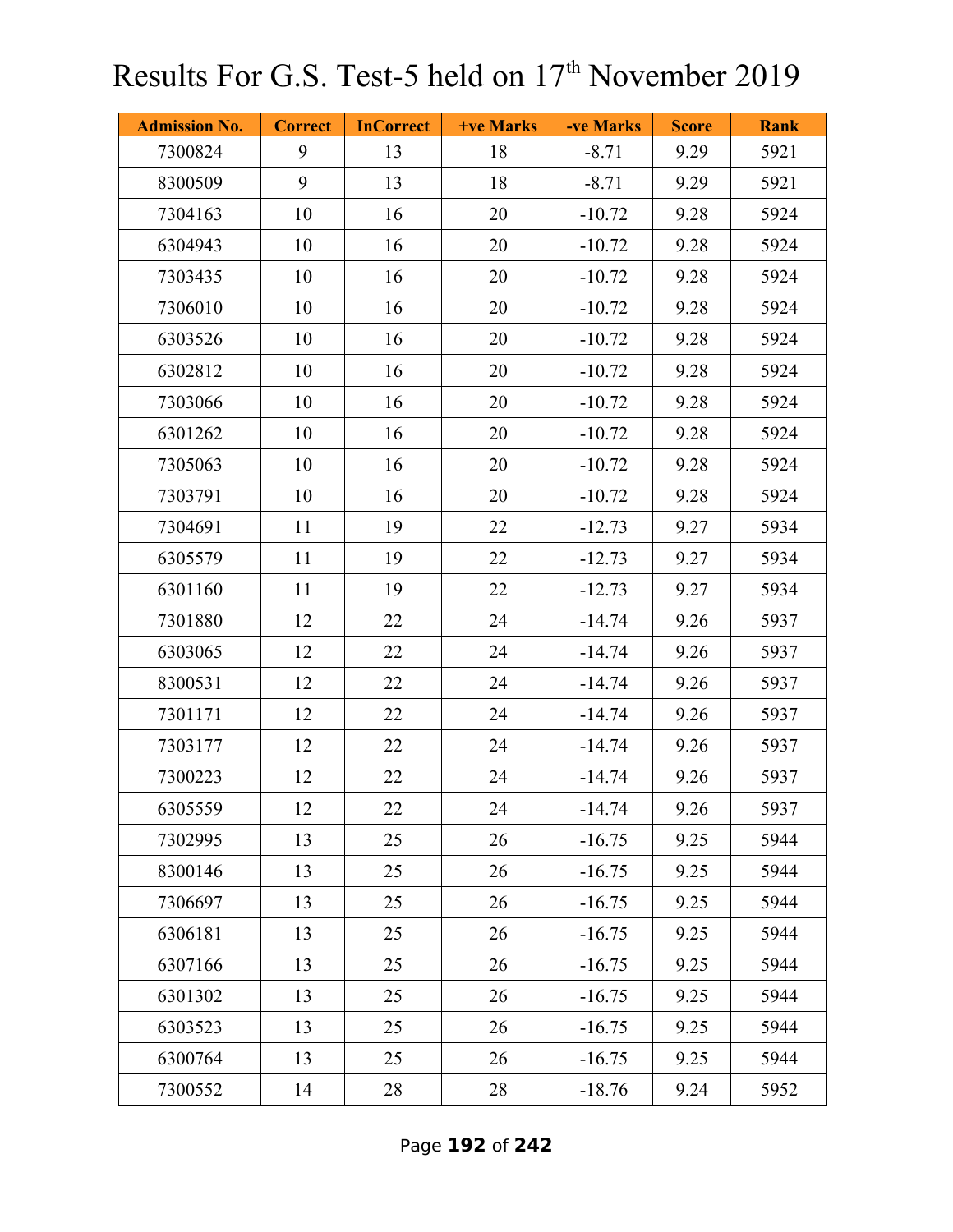| <b>Admission No.</b> | <b>Correct</b> | <b>InCorrect</b> | <b>+ve Marks</b> | -ve Marks | <b>Score</b> | <b>Rank</b> |
|----------------------|----------------|------------------|------------------|-----------|--------------|-------------|
| 6305295              | 14             | 28               | 28               | $-18.76$  | 9.24         | 5952        |
| 7303510              | 14             | 28               | 28               | $-18.76$  | 9.24         | 5952        |
| 7302912              | 14             | 28               | 28               | $-18.76$  | 9.24         | 5952        |
| 7305596              | 14             | 28               | 28               | $-18.76$  | 9.24         | 5952        |
| 7300745              | 15             | 31               | 30               | $-20.77$  | 9.23         | 5957        |
| 6302410              | 15             | 31               | 30               | $-20.77$  | 9.23         | 5957        |
| 7306889              | 15             | 31               | 30               | $-20.77$  | 9.23         | 5957        |
| 8600580              | 15             | 31               | 30               | $-20.77$  | 9.23         | 5957        |
| 8700675              | 15             | 31               | 30               | $-20.77$  | 9.23         | 5957        |
| 6302195              | 15             | 31               | 30               | $-20.77$  | 9.23         | 5957        |
| 7300294              | 15             | 31               | 30               | $-20.77$  | 9.23         | 5957        |
| 7305387              | 16             | 34               | 32               | $-22.78$  | 9.22         | 5964        |
| 7304240              | 16             | 34               | 32               | $-22.78$  | 9.22         | 5964        |
| 8301413              | 16             | 34               | 32               | $-22.78$  | 9.22         | 5964        |
| 7303222              | 16             | 34               | 32               | $-22.78$  | 9.22         | 5964        |
| 8300389              | 16             | 34               | 32               | $-22.78$  | 9.22         | 5964        |
| 6301752              | 16             | 34               | 32               | $-22.78$  | 9.22         | 5964        |
| 7300157              | 17             | 37               | 34               | $-24.79$  | 9.21         | 5970        |
| 6304334              | 17             | 37               | 34               | $-24.79$  | 9.21         | 5970        |
| 7307270              | 17             | 37               | 34               | $-24.79$  | 9.21         | 5970        |
| 6302168              | 17             | 37               | 34               | $-24.79$  | 9.21         | 5970        |
| 7304762              | 17             | 37               | 34               | $-24.79$  | 9.21         | 5970        |
| 6307335              | 17             | 37               | 34               | $-24.79$  | 9.21         | 5970        |
| 6300009              | 17             | 37               | 34               | $-24.79$  | 9.21         | 5970        |
| 7307788              | 17             | 37               | 34               | $-24.79$  | 9.21         | 5970        |
| 7302103              | 18             | 40               | 36               | $-26.8$   | 9.2          | 5978        |
| 7305657              | 18             | 40               | 36               | $-26.8$   | 9.2          | 5978        |
| 8303934              | 18             | 40               | 36               | $-26.8$   | 9.2          | 5978        |
| 8301261              | 19             | 43               | 38               | $-28.81$  | 9.19         | 5981        |
| 6304265              | 19             | 43               | 38               | $-28.81$  | 9.19         | 5981        |
| 7304974              | 19             | 43               | 38               | $-28.81$  | 9.19         | 5981        |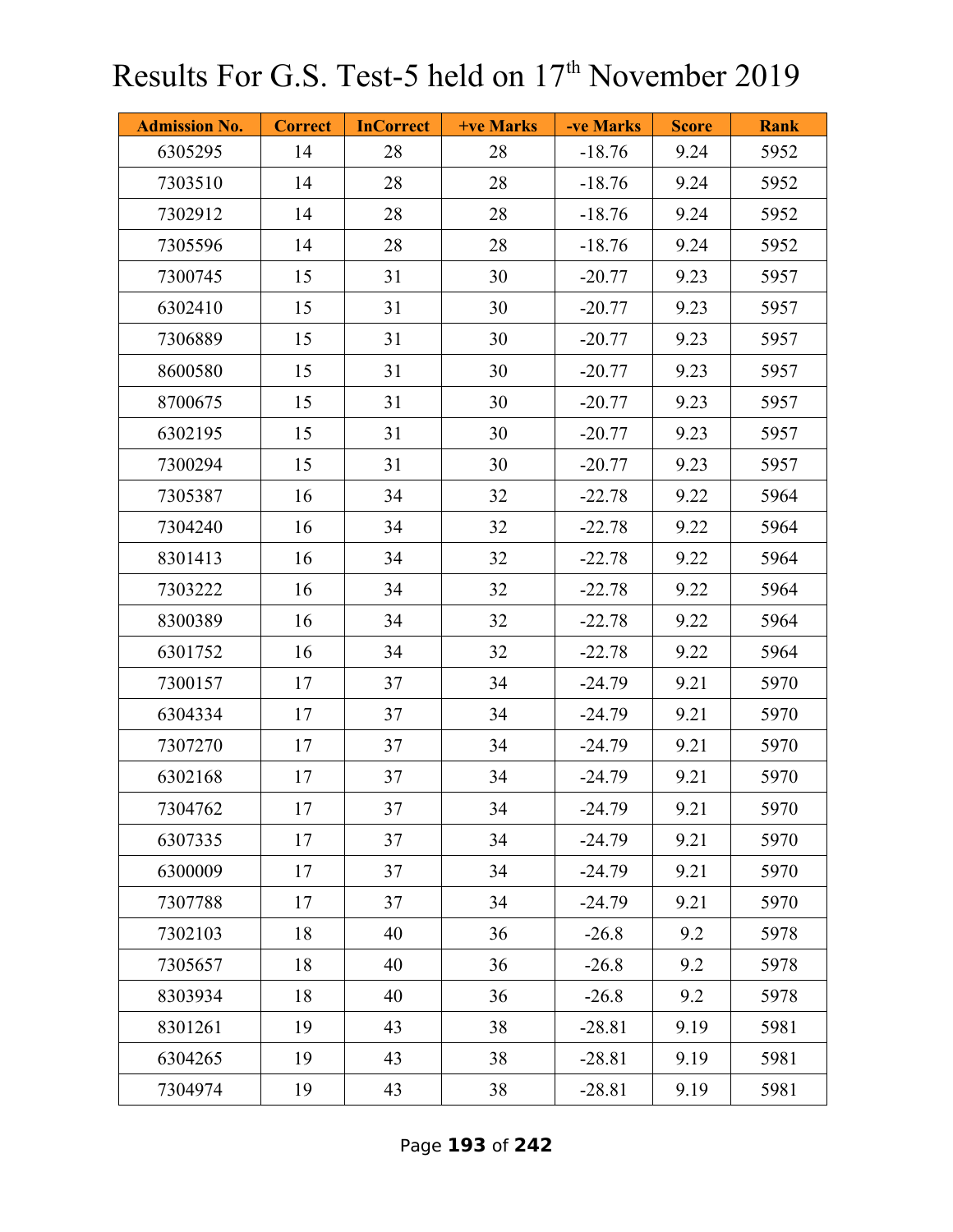| <b>Admission No.</b> | <b>Correct</b> | <b>InCorrect</b> | +ve Marks | -ve Marks | <b>Score</b> | <b>Rank</b> |
|----------------------|----------------|------------------|-----------|-----------|--------------|-------------|
| 6304458              | 19             | 43               | 38        | $-28.81$  | 9.19         | 5981        |
| 7304046              | 20             | 46               | 40        | $-30.82$  | 9.18         | 5985        |
| 6301852              | 20             | 46               | 40        | $-30.82$  | 9.18         | 5985        |
| 8300278              | 20             | 46               | 40        | $-30.82$  | 9.18         | 5985        |
| 6301724              | 20             | 46               | 40        | $-30.82$  | 9.18         | 5985        |
| 7306893              | 21             | 49               | 42        | $-32.83$  | 9.17         | 5989        |
| 8600083              | 21             | 49               | 42        | $-32.83$  | 9.17         | 5989        |
| 6304097              | 21             | 49               | 42        | $-32.83$  | 9.17         | 5989        |
| 7305085              | 22             | 52               | 44        | $-34.84$  | 9.16         | 5992        |
| 7302546              | 22             | 52               | 44        | $-34.84$  | 9.16         | 5992        |
| 7301867              | 22             | 52               | 44        | $-34.84$  | 9.16         | 5992        |
| 7303658              | 22             | 52               | 44        | $-34.84$  | 9.16         | 5992        |
| 7301365              | 22             | 52               | 44        | $-34.84$  | 9.16         | 5992        |
| 7307698              | 23             | 55               | 46        | $-36.85$  | 9.15         | 5997        |
| 6305720              | 23             | 55               | 46        | $-36.85$  | 9.15         | 5997        |
| 7305489              | 24             | 58               | 48        | $-38.86$  | 9.14         | 5999        |
| 19VR18328            | 28             | 71               | 56        | 46.86     | 9.14         | 5999        |
| 7307712              | 26             | 64               | 52        | $-42.88$  | 9.12         | 6001        |
| 7304005              | 28             | 70               | 56        | $-46.9$   | 9.1          | 6002        |
| 19VR23373            | 14             | 29               | 28        | 19.14     | 8.86         | 6003        |
| 8300905              | 5              | $\overline{2}$   | 10        | $-1.34$   | 8.66         | 6004        |
| 7305620              | 6              | 5                | 12        | $-3.35$   | 8.65         | 6005        |
| 8301779              | 6              | 5                | 12        | $-3.35$   | 8.65         | 6005        |
| 8300520              | $\overline{7}$ | 8                | 14        | $-5.36$   | 8.64         | 6007        |
| 7303666              | $\overline{7}$ | 8                | 14        | $-5.36$   | 8.64         | 6007        |
| 6301136              | $\tau$         | 8                | 14        | $-5.36$   | 8.64         | 6007        |
| 8300920              | $\overline{7}$ | 8                | 14        | $-5.36$   | 8.64         | 6007        |
| 6301187              | $8\,$          | 11               | 16        | $-7.37$   | 8.63         | 6011        |
| 8302697              | 8              | 11               | 16        | $-7.37$   | 8.63         | 6011        |
| 7304694              | 8              | 11               | 16        | $-7.37$   | 8.63         | 6011        |
| 8302430              | $8\,$          | 11               | 16        | $-7.37$   | 8.63         | 6011        |

Page **194** of **242**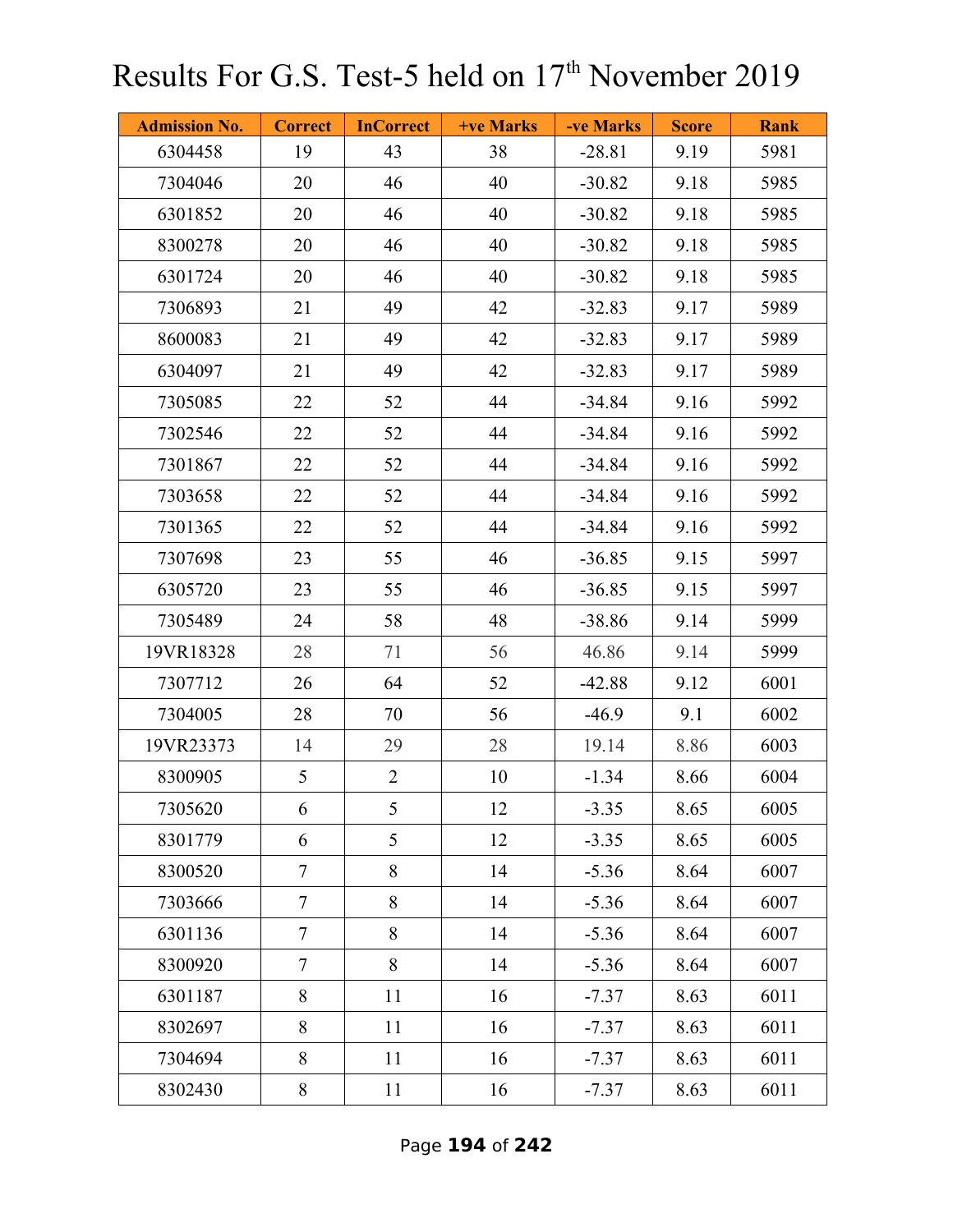| <b>Admission No.</b> | <b>Correct</b> | <b>InCorrect</b> | <b>+ve Marks</b> | -ve Marks | <b>Score</b> | <b>Rank</b> |
|----------------------|----------------|------------------|------------------|-----------|--------------|-------------|
| 6305352              | 8              | 11               | 16               | $-7.37$   | 8.63         | 6011        |
| 8301121              | 9              | 14               | 18               | $-9.38$   | 8.62         | 6016        |
| 7300867              | 9              | 14               | 18               | $-9.38$   | 8.62         | 6016        |
| 7300210              | 9              | 14               | 18               | $-9.38$   | 8.62         | 6016        |
| 7300509              | 9              | 14               | 18               | $-9.38$   | 8.62         | 6016        |
| 6302611              | 9              | 14               | 18               | $-9.38$   | 8.62         | 6016        |
| 8300311              | 10             | 17               | 20               | $-11.39$  | 8.61         | 6021        |
| 7304732              | 10             | 17               | 20               | $-11.39$  | 8.61         | 6021        |
| 8300329              | 10             | 17               | 20               | $-11.39$  | 8.61         | 6021        |
| 7302171              | 10             | 17               | 20               | $-11.39$  | 8.61         | 6021        |
| 6304836              | 10             | 17               | 20               | $-11.39$  | 8.61         | 6021        |
| 7307272              | 10             | 17               | 20               | $-11.39$  | 8.61         | 6021        |
| 7301077              | 10             | 17               | 20               | $-11.39$  | 8.61         | 6021        |
| 7307073              | 11             | 20               | 22               | $-13.4$   | 8.6          | 6028        |
| 7304921              | 11             | 20               | 22               | $-13.4$   | 8.6          | 6028        |
| 7300561              | 11             | 20               | 22               | $-13.4$   | 8.6          | 6028        |
| 8300621              | 11             | 20               | 22               | $-13.4$   | 8.6          | 6028        |
| 8300095              | 11             | 20               | 22               | $-13.4$   | 8.6          | 6028        |
| 8300053              | 12             | 23               | 24               | $-15.41$  | 8.59         | 6033        |
| 7304622              | 12             | 23               | 24               | $-15.41$  | 8.59         | 6033        |
| 7300317              | 12             | 23               | 24               | $-15.41$  | 8.59         | 6033        |
| 6302251              | 12             | 23               | 24               | $-15.41$  | 8.59         | 6033        |
| 6303307              | 12             | 23               | 24               | $-15.41$  | 8.59         | 6033        |
| 8301476              | 13             | 26               | 26               | $-17.42$  | 8.58         | 6038        |
| 6305201              | 13             | 26               | 26               | $-17.42$  | 8.58         | 6038        |
| 7305291              | 13             | 26               | 26               | $-17.42$  | 8.58         | 6038        |
| 8302143              | 13             | 26               | 26               | $-17.42$  | 8.58         | 6038        |
| 8600521              | 13             | 26               | 26               | $-17.42$  | 8.58         | 6038        |
| 7304431              | 13             | 26               | 26               | $-17.42$  | 8.58         | 6038        |
| 7300836              | 13             | 26               | 26               | $-17.42$  | 8.58         | 6038        |
| 7307213              | 13             | 26               | 26               | $-17.42$  | 8.58         | 6038        |

Page **195** of **242**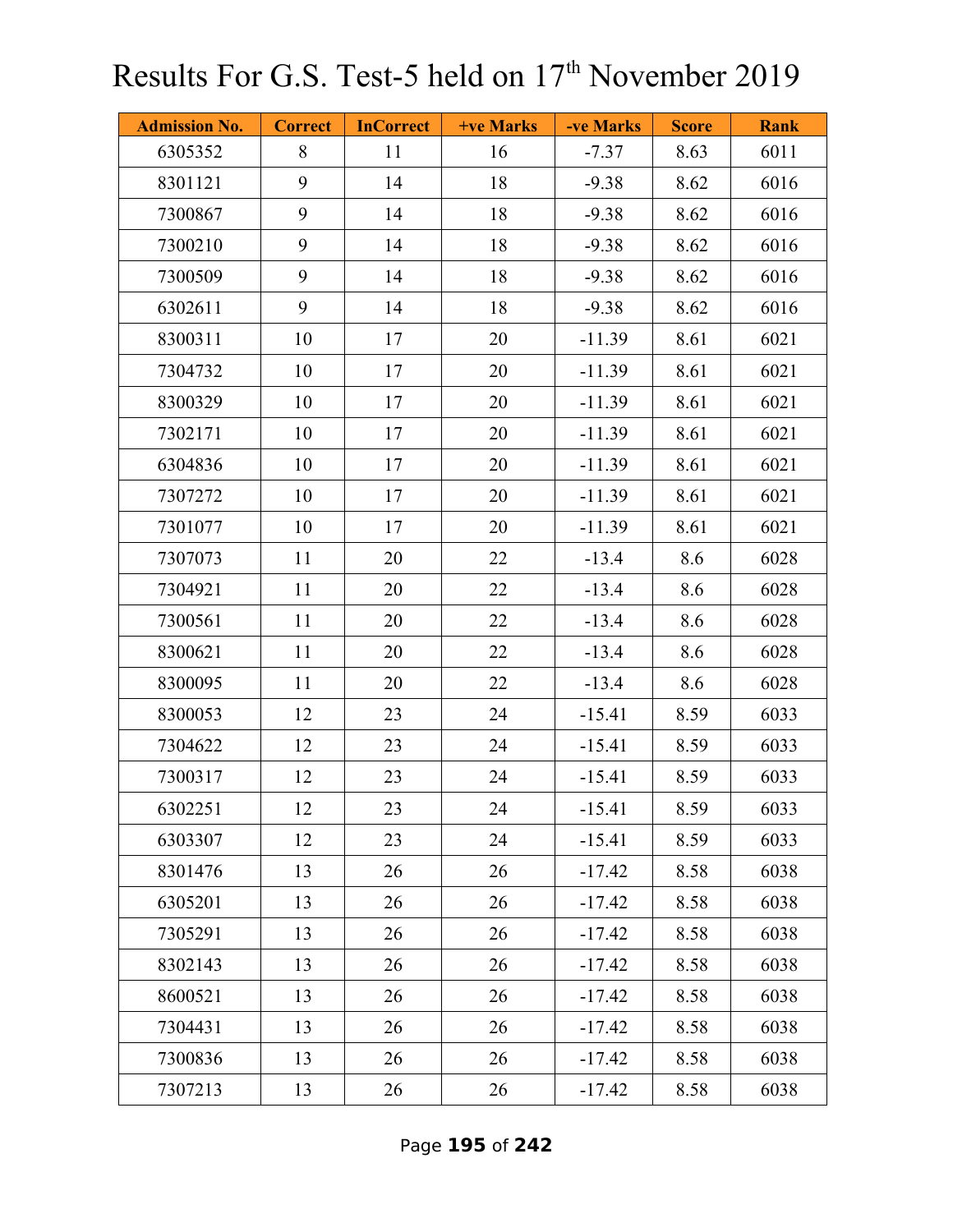| <b>Admission No.</b> | <b>Correct</b> | <b>InCorrect</b> | <b>+ve Marks</b> | -ve Marks | <b>Score</b> | <b>Rank</b> |
|----------------------|----------------|------------------|------------------|-----------|--------------|-------------|
| 7307910              | 14             | 29               | 28               | $-19.43$  | 8.57         | 6046        |
| 8301449              | 14             | 29               | 28               | $-19.43$  | 8.57         | 6046        |
| 7303707              | 14             | 29               | 28               | $-19.43$  | 8.57         | 6046        |
| 7307368              | 14             | 29               | 28               | $-19.43$  | 8.57         | 6046        |
| 8301192              | 14             | 29               | 28               | $-19.43$  | 8.57         | 6046        |
| 8300061              | 14             | 29               | 28               | $-19.43$  | 8.57         | 6046        |
| 6305462              | 14             | 29               | 28               | $-19.43$  | 8.57         | 6046        |
| 7307334              | 14             | 29               | 28               | $-19.43$  | 8.57         | 6046        |
| 8301995              | 15             | 32               | 30               | $-21.44$  | 8.56         | 6054        |
| 8600008              | 15             | 32               | 30               | $-21.44$  | 8.56         | 6054        |
| 6301334              | 15             | 32               | 30               | $-21.44$  | 8.56         | 6054        |
| 6306167              | 15             | 32               | 30               | $-21.44$  | 8.56         | 6054        |
| 7303773              | 15             | 32               | 30               | $-21.44$  | 8.56         | 6054        |
| 7303468              | 15             | 32               | 30               | $-21.44$  | 8.56         | 6054        |
| 7304261              | 15             | 32               | 30               | $-21.44$  | 8.56         | 6054        |
| 7304630              | 16             | 35               | 32               | $-23.45$  | 8.55         | 6061        |
| 7304703              | 16             | 35               | 32               | $-23.45$  | 8.55         | 6061        |
| 6305456              | 16             | 35               | 32               | $-23.45$  | 8.55         | 6061        |
| 7301001              | 16             | 35               | 32               | $-23.45$  | 8.55         | 6061        |
| 1100137              | 16             | 35               | 32               | $-23.45$  | 8.55         | 6061        |
| 7300473              | 16             | 35               | 32               | $-23.45$  | 8.55         | 6061        |
| 6304843              | 16             | 35               | 32               | $-23.45$  | 8.55         | 6061        |
| 8301444              | 16             | 35               | 32               | $-23.45$  | 8.55         | 6061        |
| 6304062              | 16             | 35               | 32               | $-23.45$  | 8.55         | 6061        |
| 6301113              | 17             | 38               | 34               | $-25.46$  | 8.54         | 6070        |
| 7306939              | 17             | 38               | 34               | $-25.46$  | 8.54         | 6070        |
| 8600634              | 18             | 41               | 36               | $-27.47$  | 8.53         | 6072        |
| 8600093              | 18             | 41               | 36               | $-27.47$  | 8.53         | 6072        |
| 6301415              | 18             | 41               | 36               | $-27.47$  | 8.53         | 6072        |
| 8600138              | 18             | 41               | 36               | $-27.47$  | 8.53         | 6072        |
| 6302200              | 18             | 41               | 36               | $-27.47$  | 8.53         | 6072        |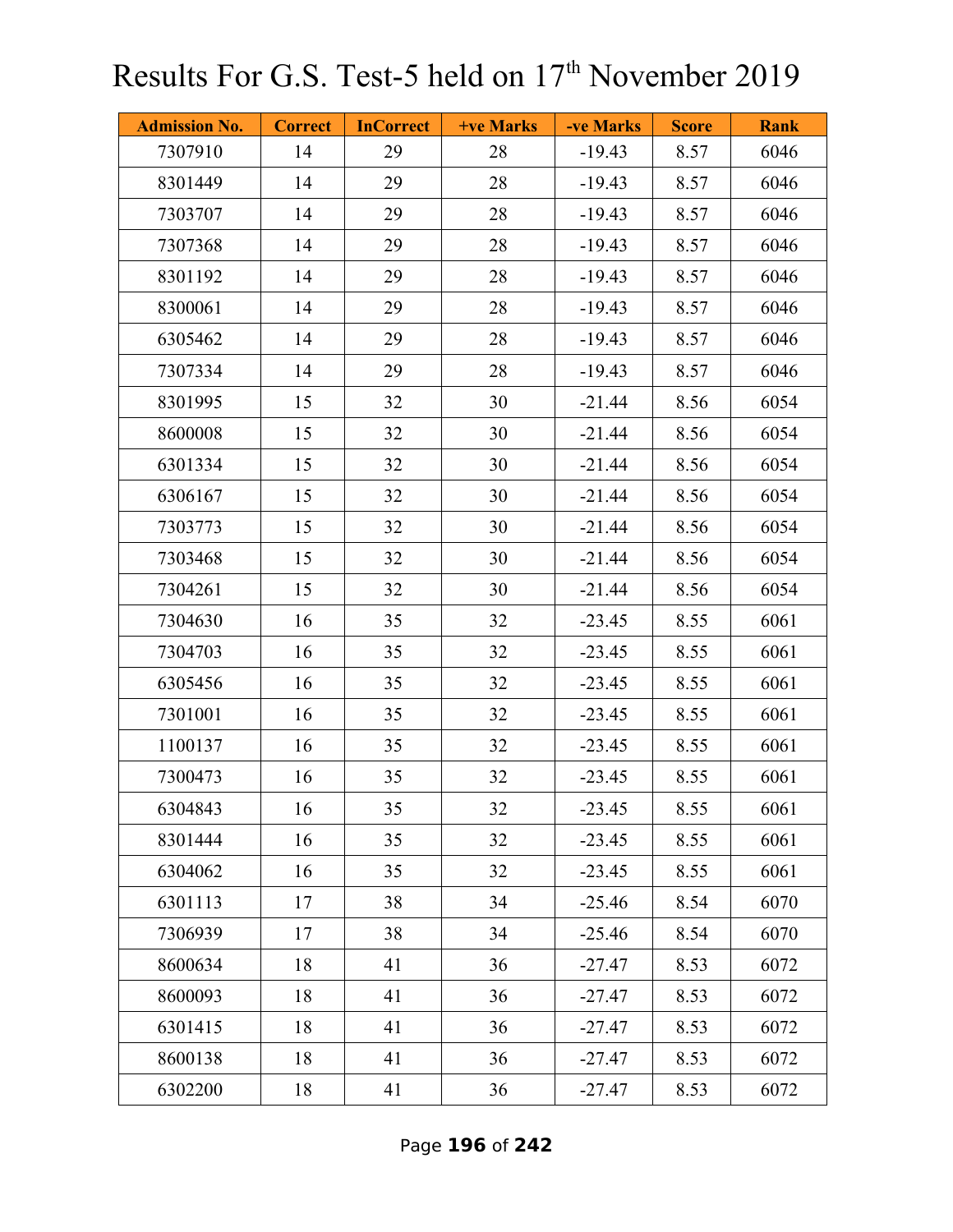| <b>Admission No.</b> | <b>Correct</b> | <b>InCorrect</b> | +ve Marks | -ve Marks | <b>Score</b> | <b>Rank</b> |
|----------------------|----------------|------------------|-----------|-----------|--------------|-------------|
| 8301774              | 18             | 41               | 36        | $-27.47$  | 8.53         | 6072        |
| 7301491              | 18             | 41               | 36        | $-27.47$  | 8.53         | 6072        |
| 7304897              | 18             | 41               | 36        | $-27.47$  | 8.53         | 6072        |
| 6306206              | 19             | 44               | 38        | $-29.48$  | 8.52         | 6080        |
| 6303332              | 19             | 44               | 38        | $-29.48$  | 8.52         | 6080        |
| 7304211              | 19             | 44               | 38        | $-29.48$  | 8.52         | 6080        |
| 7301543              | 20             | 47               | 40        | $-31.49$  | 8.51         | 6083        |
| 7305916              | 20             | 47               | 40        | $-31.49$  | 8.51         | 6083        |
| 7305121              | 20             | 47               | 40        | $-31.49$  | 8.51         | 6083        |
| 7301416              | 20             | 47               | 40        | $-31.49$  | 8.51         | 6083        |
| 7304523              | 20             | 47               | 40        | $-31.49$  | 8.51         | 6083        |
| 7301760              | 21             | 50               | 42        | $-33.5$   | 8.5          | 6088        |
| 6305486              | 21             | 50               | 42        | $-33.5$   | 8.5          | 6088        |
| 6300990              | 22             | 53               | 44        | $-35.51$  | 8.49         | 6090        |
| 8300296              | 22             | 53               | 44        | $-35.51$  | 8.49         | 6090        |
| 7301931              | 22             | 53               | 44        | $-35.51$  | 8.49         | 6090        |
| 7303111              | 23             | 56               | 46        | $-37.52$  | 8.48         | 6093        |
| 8300729              | 23             | 56               | 46        | $-37.52$  | 8.48         | 6093        |
| 6305120              | 23             | 56               | 46        | $-37.52$  | 8.48         | 6093        |
| 7301238              | 23             | 56               | 46        | $-37.52$  | 8.48         | 6093        |
| 19VR22913            | 28             | 72               | 56        | 47.52     | 8.48         | 6093        |
| 8303333              | 24             | 59               | 48        | $-39.53$  | 8.47         | 6098        |
| 7304620              | 25             | 62               | 50        | $-41.54$  | 8.46         | 6099        |
| 7304144              | 26             | 65               | 52        | $-43.55$  | 8.45         | 6100        |
| 8303207              | 28             | 71               | 56        | $-47.57$  | 8.43         | 6101        |
| 19VR23025            | 13             | 27               | 26        | 17.82     | 8.18         | 6102        |
| 19VR22823            | 11             | 21               | 22        | 13.86     | 8.14         | 6103        |
| 6301737              | 5              | $\overline{3}$   | 10        | $-2.01$   | 7.99         | 6104        |
| 8300463              | 6              | 6                | 12        | $-4.02$   | 7.98         | 6105        |
| 7307395              | 6              | 6                | 12        | $-4.02$   | 7.98         | 6105        |
| 8301656              | 6              | 6                | 12        | $-4.02$   | 7.98         | 6105        |

Page **197** of **242**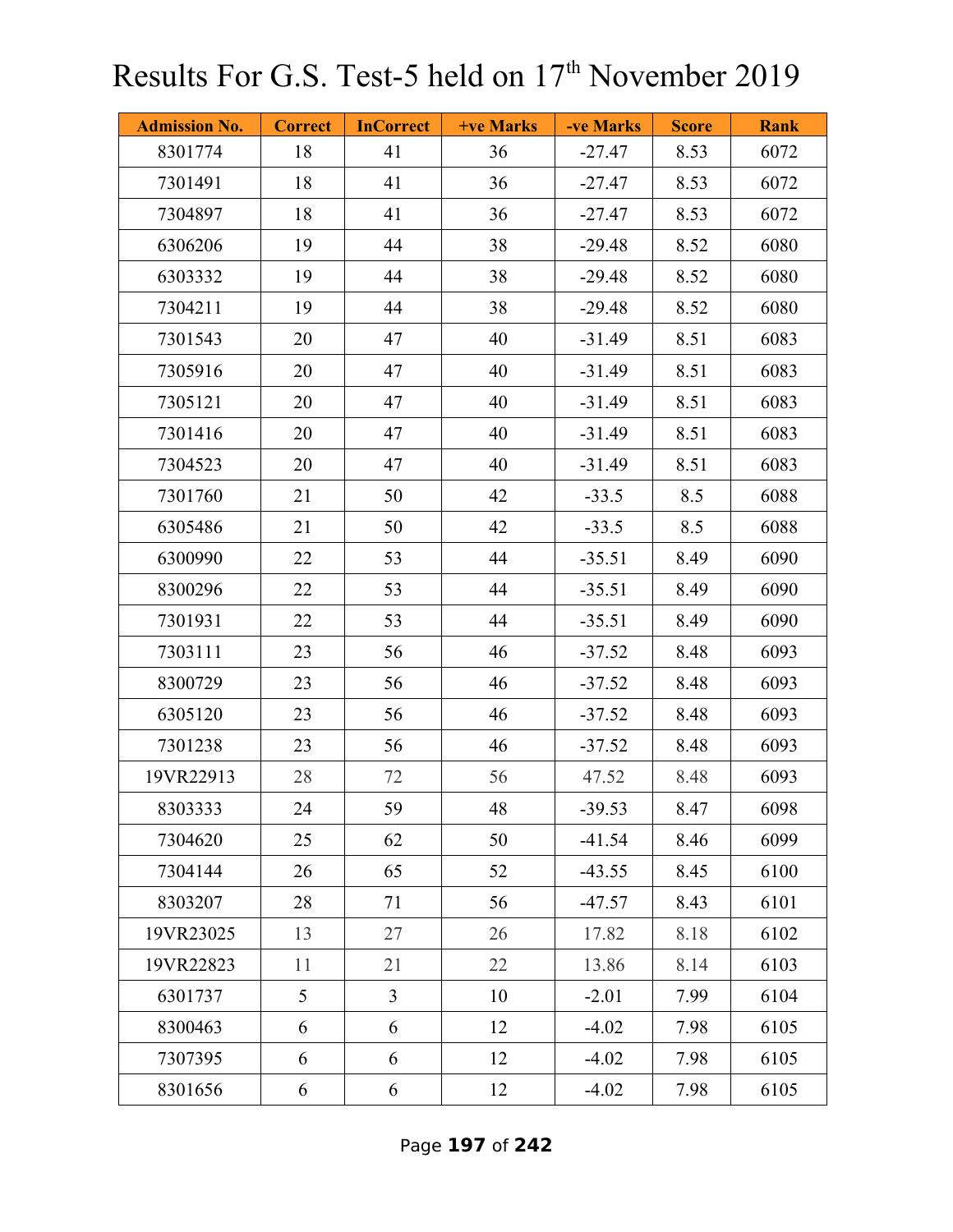| <b>Admission No.</b> | <b>Correct</b> | <b>InCorrect</b> | <b>+ve Marks</b> | -ve Marks | <b>Score</b> | <b>Rank</b> |
|----------------------|----------------|------------------|------------------|-----------|--------------|-------------|
| 8301555              | 6              | 6                | 12               | $-4.02$   | 7.98         | 6105        |
| 8301705              | $\tau$         | 9                | 14               | $-6.03$   | 7.97         | 6109        |
| 8300391              | $\overline{7}$ | 9                | 14               | $-6.03$   | 7.97         | 6109        |
| 8300477              | 8              | 12               | 16               | $-8.04$   | 7.96         | 6111        |
| 7302781              | 8              | 12               | 16               | $-8.04$   | 7.96         | 6111        |
| 7305357              | 8              | 12               | 16               | $-8.04$   | 7.96         | 6111        |
| 7311699              | 8              | 12               | 16               | $-8.04$   | 7.96         | 6111        |
| 6306056              | 8              | 12               | 16               | $-8.04$   | 7.96         | 6111        |
| 8300258              | 8              | 12               | 16               | $-8.04$   | 7.96         | 6111        |
| 8300736              | 8              | 12               | 16               | $-8.04$   | 7.96         | 6111        |
| 7306909              | 8              | 12               | 16               | $-8.04$   | 7.96         | 6111        |
| 7304417              | 8              | 12               | 16               | $-8.04$   | 7.96         | 6111        |
| 8303142              | 8              | 12               | 16               | $-8.04$   | 7.96         | 6111        |
| 8301511              | 9              | 15               | 18               | $-10.05$  | 7.95         | 6121        |
| 6305581              | 9              | 15               | 18               | $-10.05$  | 7.95         | 6121        |
| 7303914              | 9              | 15               | 18               | $-10.05$  | 7.95         | 6121        |
| 7305984              | 9              | 15               | 18               | $-10.05$  | 7.95         | 6121        |
| 6300969              | 9              | 15               | 18               | $-10.05$  | 7.95         | 6121        |
| 7302866              | 10             | 18               | 20               | $-12.06$  | 7.94         | 6126        |
| 8300590              | 10             | 18               | 20               | $-12.06$  | 7.94         | 6126        |
| 7302826              | 10             | 18               | 20               | $-12.06$  | 7.94         | 6126        |
| 7307145              | 10             | 18               | 20               | $-12.06$  | 7.94         | 6126        |
| 6301865              | 10             | 18               | 20               | $-12.06$  | 7.94         | 6126        |
| 7300771              | 10             | 18               | 20               | $-12.06$  | 7.94         | 6126        |
| 6300586              | 10             | 18               | 20               | $-12.06$  | 7.94         | 6126        |
| 6302844              | 10             | 18               | 20               | $-12.06$  | 7.94         | 6126        |
| 7305267              | 11             | 21               | 22               | $-14.07$  | 7.93         | 6134        |
| 8302354              | 12             | 24               | 24               | $-16.08$  | 7.92         | 6135        |
| 6305591              | 12             | 24               | 24               | $-16.08$  | 7.92         | 6135        |
| 8300100              | 12             | 24               | 24               | $-16.08$  | 7.92         | 6135        |
| 8300155              | 12             | 24               | 24               | $-16.08$  | 7.92         | 6135        |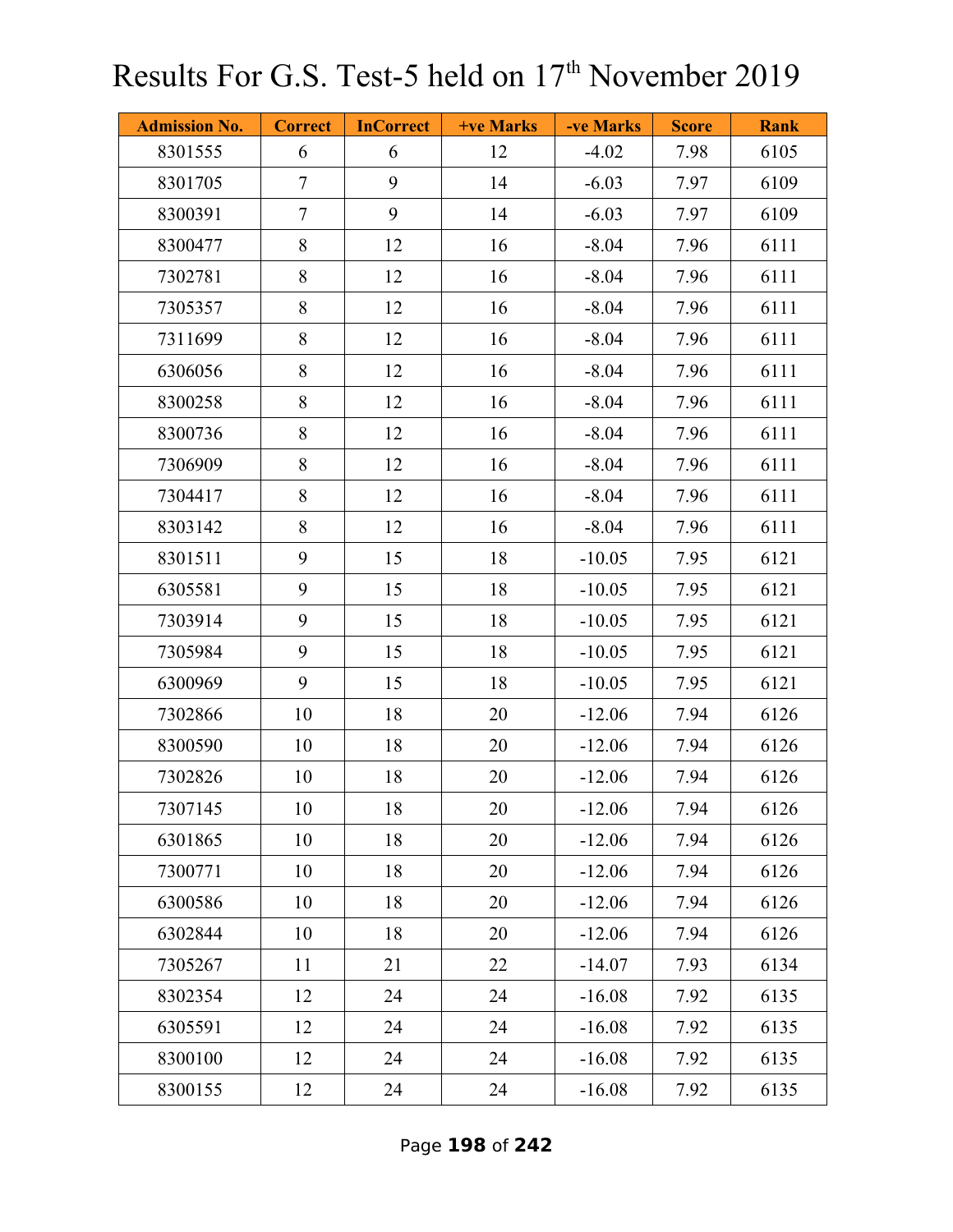| <b>Admission No.</b> | <b>Correct</b> | <b>InCorrect</b> | <b>+ve Marks</b> | -ve Marks | <b>Score</b> | <b>Rank</b> |
|----------------------|----------------|------------------|------------------|-----------|--------------|-------------|
| 8300657              | 12             | 24               | 24               | $-16.08$  | 7.92         | 6135        |
| 8301561              | 12             | 24               | 24               | $-16.08$  | 7.92         | 6135        |
| 8300144              | 12             | 24               | 24               | $-16.08$  | 7.92         | 6135        |
| 8300837              | 12             | 24               | 24               | $-16.08$  | 7.92         | 6135        |
| 7302658              | 12             | 24               | 24               | $-16.08$  | 7.92         | 6135        |
| 7300177              | 12             | 24               | 24               | $-16.08$  | 7.92         | 6135        |
| 6301603              | 13             | 27               | 26               | $-18.09$  | 7.91         | 6145        |
| 6303701              | 13             | 27               | 26               | $-18.09$  | 7.91         | 6145        |
| 7301138              | 13             | 27               | 26               | $-18.09$  | 7.91         | 6145        |
| 7307060              | 13             | 27               | 26               | $-18.09$  | 7.91         | 6145        |
| 6302083              | 13             | 27               | 26               | $-18.09$  | 7.91         | 6145        |
| 7305543              | 13             | 27               | 26               | $-18.09$  | 7.91         | 6145        |
| 1100218              | 13             | 27               | 26               | $-18.09$  | 7.91         | 6145        |
| 6304437              | 13             | 27               | 26               | $-18.09$  | 7.91         | 6145        |
| 6304814              | 13             | 27               | 26               | $-18.09$  | 7.91         | 6145        |
| 7303460              | 14             | 30               | 28               | $-20.1$   | 7.9          | 6154        |
| 6303855              | 14             | 30               | 28               | $-20.1$   | 7.9          | 6154        |
| 6303292              | 14             | 30               | 28               | $-20.1$   | 7.9          | 6154        |
| 6305036              | 14             | 30               | 28               | $-20.1$   | 7.9          | 6154        |
| 7304854              | 14             | 30               | 28               | $-20.1$   | 7.9          | 6154        |
| 6304757              | 14             | 30               | 28               | $-20.1$   | 7.9          | 6154        |
| 7304893              | 14             | 30               | 28               | $-20.1$   | 7.9          | 6154        |
| 6305117              | 15             | 33               | 30               | $-22.11$  | 7.89         | 6161        |
| 8302705              | 15             | 33               | 30               | $-22.11$  | 7.89         | 6161        |
| 7301131              | 15             | 33               | 30               | $-22.11$  | 7.89         | 6161        |
| 7305284              | 15             | 33               | 30               | $-22.11$  | 7.89         | 6161        |
| 6301434              | 15             | 33               | 30               | $-22.11$  | 7.89         | 6161        |
| 7301507              | 15             | 33               | 30               | $-22.11$  | 7.89         | 6161        |
| 7306881              | 15             | 33               | 30               | $-22.11$  | 7.89         | 6161        |
| 7304130              | 15             | 33               | 30               | $-22.11$  | 7.89         | 6161        |
| 6303000              | 15             | 33               | 30               | $-22.11$  | 7.89         | 6161        |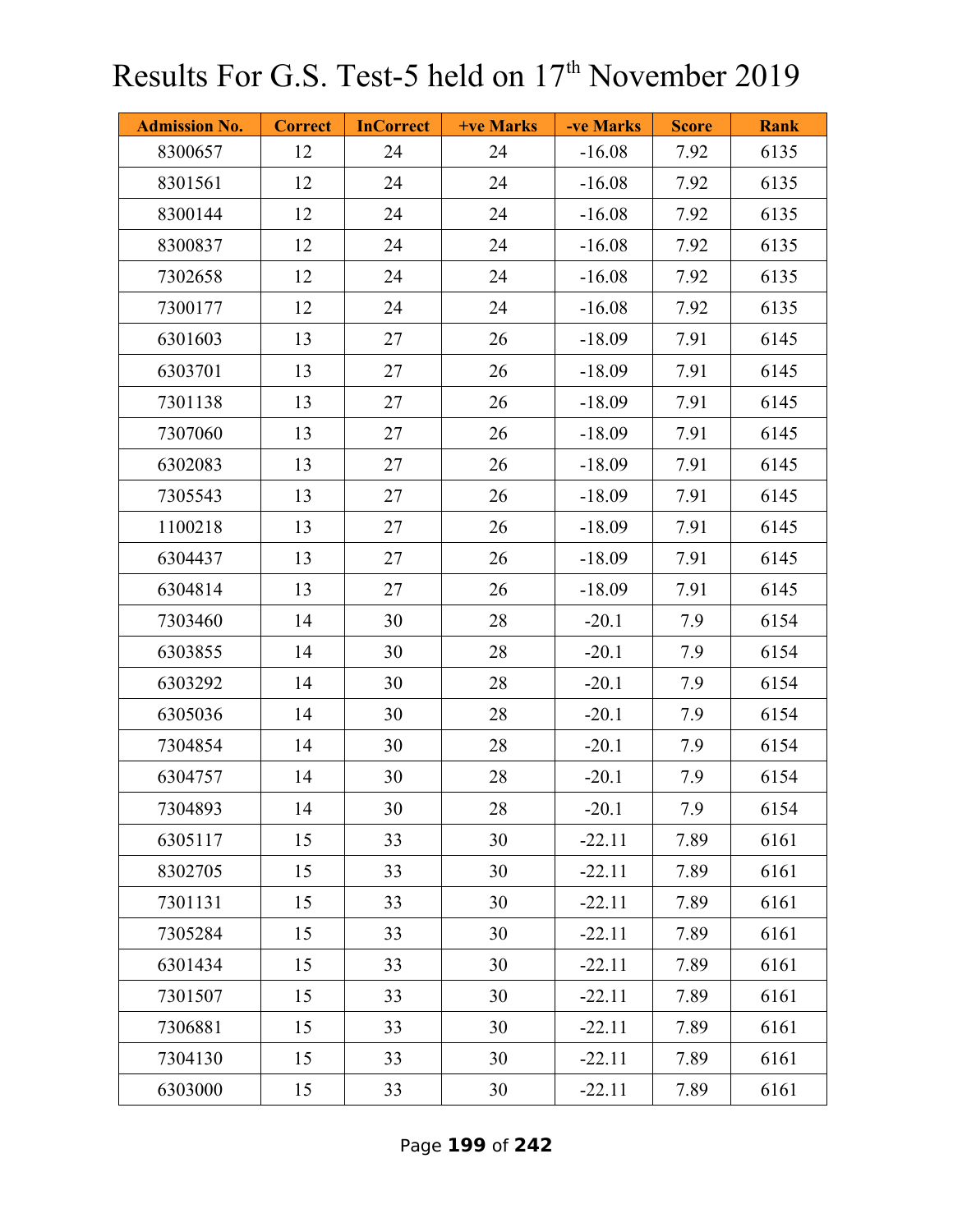| <b>Admission No.</b> | <b>Correct</b> | <b>InCorrect</b> | <b>+ve Marks</b> | -ve Marks | <b>Score</b> | <b>Rank</b> |
|----------------------|----------------|------------------|------------------|-----------|--------------|-------------|
| 8302551              | 15             | 33               | 30               | $-22.11$  | 7.89         | 6161        |
| 6304700              | 16             | 36               | 32               | $-24.12$  | 7.88         | 6171        |
| 8300392              | 16             | 36               | 32               | $-24.12$  | 7.88         | 6171        |
| 8300186              | 16             | 36               | 32               | $-24.12$  | 7.88         | 6171        |
| 8301061              | 16             | 36               | 32               | $-24.12$  | 7.88         | 6171        |
| 6302630              | 16             | 36               | 32               | $-24.12$  | 7.88         | 6171        |
| 8300259              | 16             | 36               | 32               | $-24.12$  | 7.88         | 6171        |
| 7302841              | 17             | 39               | 34               | $-26.13$  | 7.87         | 6177        |
| 7301024              | 17             | 39               | 34               | $-26.13$  | 7.87         | 6177        |
| 6307075              | 17             | 39               | 34               | $-26.13$  | 7.87         | 6177        |
| 7301955              | 17             | 39               | 34               | $-26.13$  | 7.87         | 6177        |
| 7303599              | 17             | 39               | 34               | $-26.13$  | 7.87         | 6177        |
| 1100150              | 17             | 39               | 34               | $-26.13$  | 7.87         | 6177        |
| 7303445              | 18             | 42               | 36               | $-28.14$  | 7.86         | 6183        |
| 7304744              | 18             | 42               | 36               | $-28.14$  | 7.86         | 6183        |
| 7307608              | 19             | 45               | 38               | $-30.15$  | 7.85         | 6185        |
| 6300747              | 19             | 45               | 38               | $-30.15$  | 7.85         | 6185        |
| 7304713              | 19             | 45               | 38               | $-30.15$  | 7.85         | 6185        |
| 7302690              | 19             | 45               | 38               | $-30.15$  | 7.85         | 6185        |
| 630192               | 20             | 48               | 40               | $-32.16$  | 7.84         | 6189        |
| 6304729              | 20             | 48               | 40               | $-32.16$  | 7.84         | 6189        |
| 7307597              | 20             | 48               | 40               | $-32.16$  | 7.84         | 6189        |
| 7304696              | 20             | 48               | 40               | $-32.16$  | 7.84         | 6189        |
| 8302208              | 20             | 48               | 40               | $-32.16$  | 7.84         | 6189        |
| 7307785              | 20             | 48               | 40               | $-32.16$  | 7.84         | 6189        |
| 7301658              | 20             | 48               | 40               | $-32.16$  | 7.84         | 6189        |
| 6302498              | 20             | 48               | 40               | $-32.16$  | 7.84         | 6189        |
| 7301600              | 20             | 48               | 40               | $-32.16$  | 7.84         | 6189        |
| 7307733              | 21             | 51               | 42               | $-34.17$  | 7.83         | 6198        |
| 7305784              | 21             | 51               | 42               | $-34.17$  | 7.83         | 6198        |
| 7305116              | 21             | 51               | 42               | $-34.17$  | 7.83         | 6198        |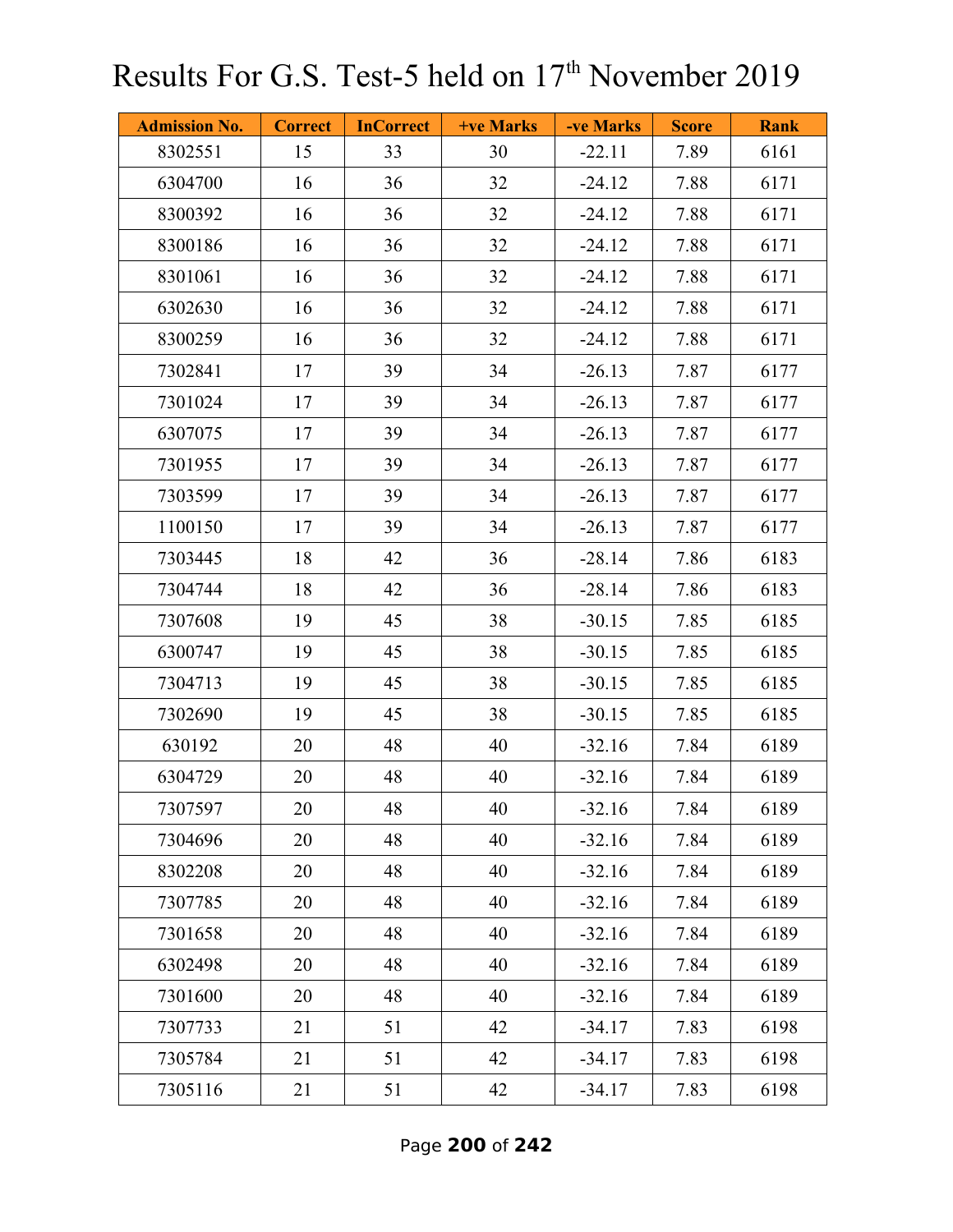| <b>Admission No.</b> | <b>Correct</b> | <b>InCorrect</b> | +ve Marks | -ve Marks | <b>Score</b> | <b>Rank</b> |
|----------------------|----------------|------------------|-----------|-----------|--------------|-------------|
| 8600567              | 22             | 54               | 44        | $-36.18$  | 7.82         | 6201        |
| 6301560              | 22             | 54               | 44        | $-36.18$  | 7.82         | 6201        |
| 1100087              | 23             | 57               | 46        | $-38.19$  | 7.81         | 6203        |
| 6300405              | 23             | 57               | 46        | $-38.19$  | 7.81         | 6203        |
| 8300291              | 23             | 57               | 46        | $-38.19$  | 7.81         | 6203        |
| 6303388              | 23             | 57               | 46        | $-38.19$  | 7.81         | 6203        |
| 7301813              | 24             | 60               | 48        | $-40.2$   | 7.8          | 6207        |
| 6301994              | 24             | 60               | 48        | $-40.2$   | 7.8          | 6207        |
| 7301363              | 25             | 63               | 50        | $-42.21$  | 7.79         | 6209        |
| 6304383              | 28             | 72               | 56        | $-48.24$  | 7.76         | 6210        |
| 7304812              | 28             | 72               | 56        | $-48.24$  | 7.76         | 6210        |
| 7300037              | 28             | 72               | 56        | $-48.24$  | 7.76         | 6210        |
| 19VR24460            | 17             | 40               | 34        | 26.4      | 7.6          | 6213        |
| 6302730              | 5              | $\overline{4}$   | 10        | $-2.68$   | 7.32         | 6214        |
| 7300619              | 5              | $\overline{4}$   | 10        | $-2.68$   | 7.32         | 6214        |
| 7305829              | 6              | $\tau$           | 12        | $-4.69$   | 7.31         | 6216        |
| 8300354              | 6              | $\tau$           | 12        | $-4.69$   | 7.31         | 6216        |
| 7305758              | 6              | $\tau$           | 12        | $-4.69$   | 7.31         | 6216        |
| 8302118              | 6              | $\tau$           | 12        | $-4.69$   | 7.31         | 6216        |
| 6306000              | $\overline{7}$ | 10               | 14        | $-6.7$    | 7.3          | 6220        |
| 7300036              | 8              | 13               | 16        | $-8.71$   | 7.29         | 6221        |
| 7306786              | 8              | 13               | 16        | $-8.71$   | 7.29         | 6221        |
| 7302407              | 8              | 13               | 16        | $-8.71$   | 7.29         | 6221        |
| 7303680              | 8              | 13               | 16        | $-8.71$   | 7.29         | 6221        |
| 8303852              | 8              | 13               | 16        | $-8.71$   | 7.29         | 6221        |
| 7301028              | 8              | 13               | 16        | $-8.71$   | 7.29         | 6221        |
| 7301626              | 8              | 13               | 16        | $-8.71$   | 7.29         | 6221        |
| 8300183              | 8              | 13               | 16        | $-8.71$   | 7.29         | 6221        |
| 7303271              | 8              | 13               | 16        | $-8.71$   | 7.29         | 6221        |
| 7307852              | 9              | 16               | 18        | $-10.72$  | 7.28         | 6230        |
| 6303012              | 9              | 16               | 18        | $-10.72$  | 7.28         | 6230        |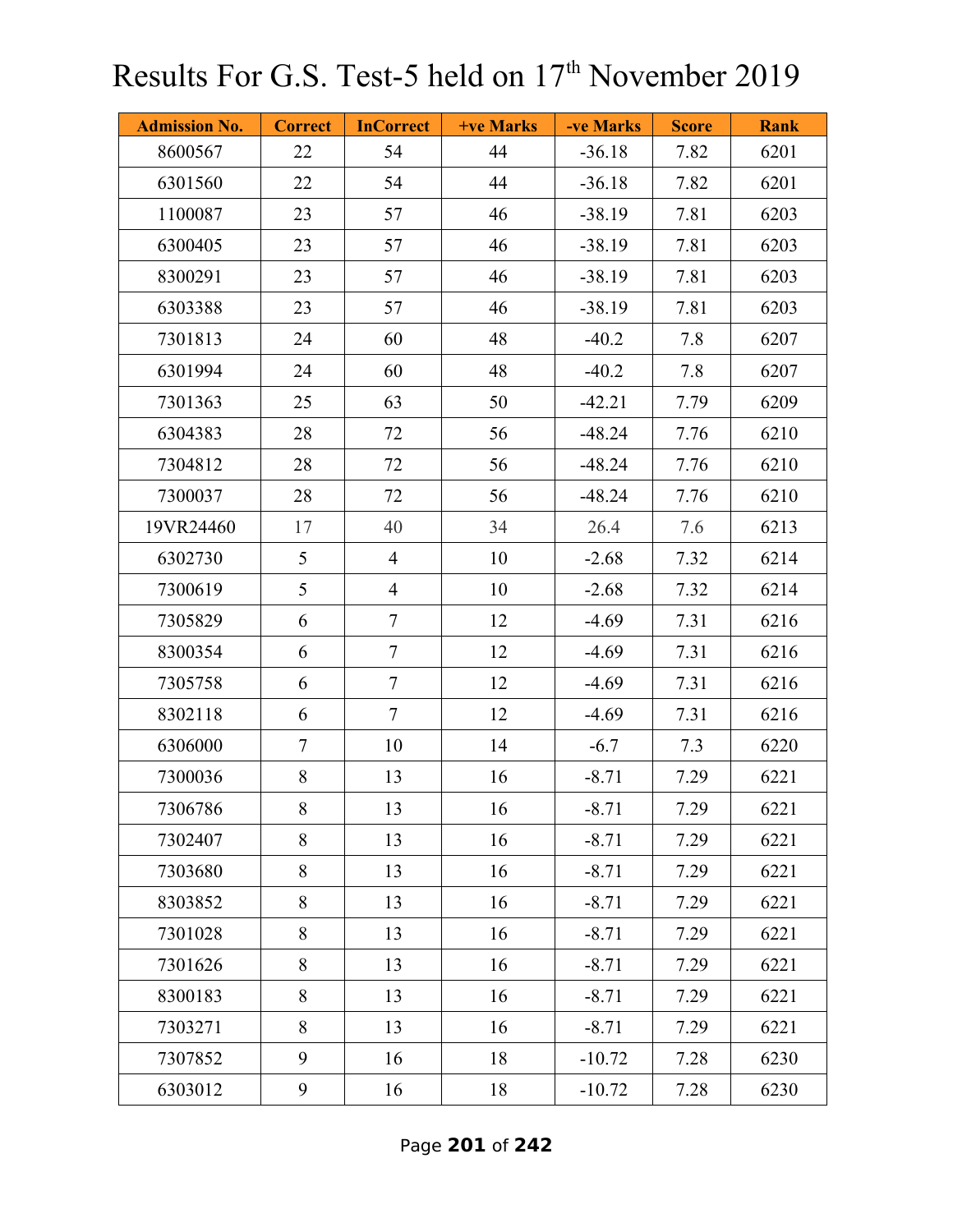| <b>Admission No.</b> | <b>Correct</b> | <b>InCorrect</b> | <b>+ve Marks</b> | -ve Marks | <b>Score</b> | <b>Rank</b> |
|----------------------|----------------|------------------|------------------|-----------|--------------|-------------|
| 7306199              | 9              | 16               | 18               | $-10.72$  | 7.28         | 6230        |
| 7301477              | 9              | 16               | 18               | $-10.72$  | 7.28         | 6230        |
| 7307225              | 10             | 19               | 20               | $-12.73$  | 7.27         | 6234        |
| 6301703              | 10             | 19               | 20               | $-12.73$  | 7.27         | 6234        |
| 7303028              | 10             | 19               | 20               | $-12.73$  | 7.27         | 6234        |
| 7302248              | 10             | 19               | 20               | $-12.73$  | 7.27         | 6234        |
| 8301146              | 10             | 19               | 20               | $-12.73$  | 7.27         | 6234        |
| 7301142              | 10             | 19               | 20               | $-12.73$  | 7.27         | 6234        |
| 6305858              | 10             | 19               | 20               | $-12.73$  | 7.27         | 6234        |
| 7306095              | 10             | 19               | 20               | $-12.73$  | 7.27         | 6234        |
| 6303925              | 11             | 22               | 22               | $-14.74$  | 7.26         | 6242        |
| 7306036              | 11             | 22               | 22               | $-14.74$  | 7.26         | 6242        |
| 7303868              | 11             | 22               | 22               | $-14.74$  | 7.26         | 6242        |
| 6303793              | 11             | 22               | 22               | $-14.74$  | 7.26         | 6242        |
| 6303025              | 11             | 22               | 22               | $-14.74$  | 7.26         | 6242        |
| 7300951              | 11             | 22               | 22               | $-14.74$  | 7.26         | 6242        |
| 7301615              | 11             | 22               | 22               | $-14.74$  | 7.26         | 6242        |
| 8301805              | 11             | 22               | 22               | $-14.74$  | 7.26         | 6242        |
| 8300819              | 12             | 25               | 24               | $-16.75$  | 7.25         | 6250        |
| 7302797              | 12             | 25               | 24               | $-16.75$  | 7.25         | 6250        |
| 6302681              | 12             | 25               | 24               | $-16.75$  | 7.25         | 6250        |
| 7301762              | 12             | 25               | 24               | $-16.75$  | 7.25         | 6250        |
| 7301476              | 13             | 28               | 26               | $-18.76$  | 7.24         | 6254        |
| 8303764              | 13             | 28               | 26               | $-18.76$  | 7.24         | 6254        |
| 8302186              | 13             | 28               | 26               | $-18.76$  | 7.24         | 6254        |
| 6304881              | 13             | 28               | 26               | $-18.76$  | 7.24         | 6254        |
| 7308198              | 13             | 28               | 26               | $-18.76$  | 7.24         | 6254        |
| 8300312              | 14             | 31               | 28               | $-20.77$  | 7.23         | 6259        |
| 6301731              | 14             | 31               | 28               | $-20.77$  | 7.23         | 6259        |
| 7301160              | 14             | 31               | 28               | $-20.77$  | 7.23         | 6259        |
| 8303005              | 14             | 31               | 28               | $-20.77$  | 7.23         | 6259        |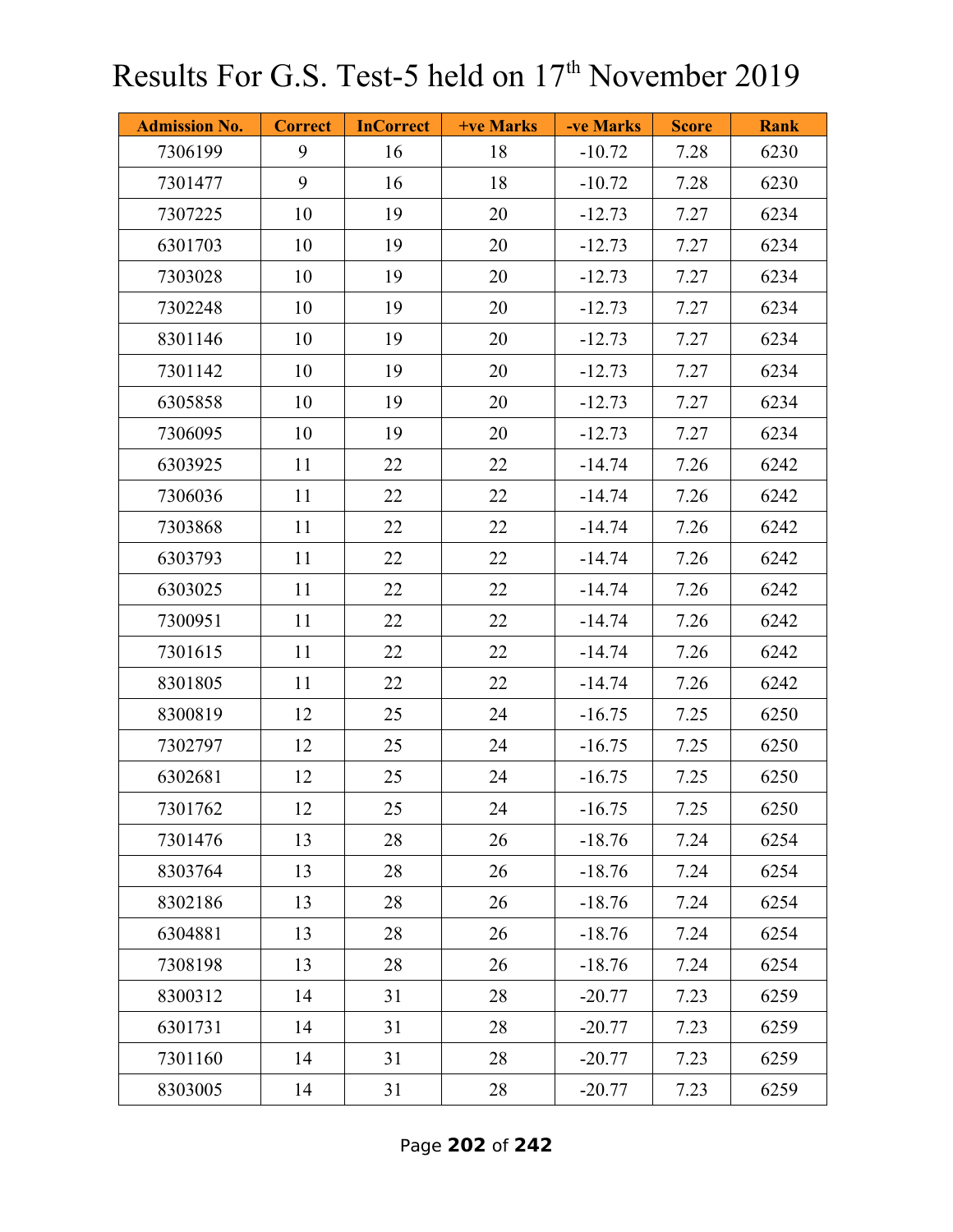| <b>Admission No.</b> | <b>Correct</b> | <b>InCorrect</b> | <b>+ve Marks</b> | -ve Marks | <b>Score</b> | <b>Rank</b> |
|----------------------|----------------|------------------|------------------|-----------|--------------|-------------|
| 6305422              | 14             | 31               | 28               | $-20.77$  | 7.23         | 6259        |
| 7308015              | 14             | 31               | 28               | $-20.77$  | 7.23         | 6259        |
| 7303571              | 14             | 31               | 28               | $-20.77$  | 7.23         | 6259        |
| 6302266              | 14             | 31               | 28               | $-20.77$  | 7.23         | 6259        |
| 7302307              | 14             | 31               | 28               | $-20.77$  | 7.23         | 6259        |
| 7307113              | 15             | 34               | 30               | $-22.78$  | 7.22         | 6268        |
| 7307024              | 15             | 34               | 30               | $-22.78$  | 7.22         | 6268        |
| 7305004              | 15             | 34               | 30               | $-22.78$  | 7.22         | 6268        |
| 6303826              | 15             | 34               | 30               | $-22.78$  | 7.22         | 6268        |
| 6307433              | 15             | 34               | 30               | $-22.78$  | 7.22         | 6268        |
| 6305270              | 16             | 37               | 32               | $-24.79$  | 7.21         | 6273        |
| 7300551              | 16             | 37               | 32               | $-24.79$  | 7.21         | 6273        |
| 6302046              | 16             | 37               | 32               | $-24.79$  | 7.21         | 6273        |
| 6303908              | 16             | 37               | 32               | $-24.79$  | 7.21         | 6273        |
| 6301380              | 16             | 37               | 32               | $-24.79$  | 7.21         | 6273        |
| 7304739              | 16             | 37               | 32               | $-24.79$  | 7.21         | 6273        |
| 8300207              | 17             | 40               | 34               | $-26.8$   | 7.2          | 6279        |
| 7301393              | 17             | 40               | 34               | $-26.8$   | 7.2          | 6279        |
| 6304465              | 17             | 40               | 34               | $-26.8$   | 7.2          | 6279        |
| 7303241              | 17             | 40               | 34               | $-26.8$   | 7.2          | 6279        |
| 7301565              | 17             | 40               | 34               | $-26.8$   | 7.2          | 6279        |
| 7300559              | 18             | 43               | 36               | $-28.81$  | 7.19         | 6284        |
| 6307288              | 18             | 43               | 36               | $-28.81$  | 7.19         | 6284        |
| 6304277              | 19             | 46               | 38               | $-30.82$  | 7.18         | 6286        |
| 7301015              | 19             | 46               | 38               | $-30.82$  | 7.18         | 6286        |
| 8600354              | 19             | 46               | 38               | $-30.82$  | 7.18         | 6286        |
| 6302138              | 20             | 49               | 40               | $-32.83$  | 7.17         | 6289        |
| 7308019              | 20             | 49               | 40               | $-32.83$  | 7.17         | 6289        |
| 7300019              | 20             | 49               | 40               | $-32.83$  | 7.17         | 6289        |
| 7303449              | 21             | 52               | 42               | $-34.84$  | 7.16         | 6292        |
| 6300512              | 21             | 52               | 42               | $-34.84$  | 7.16         | 6292        |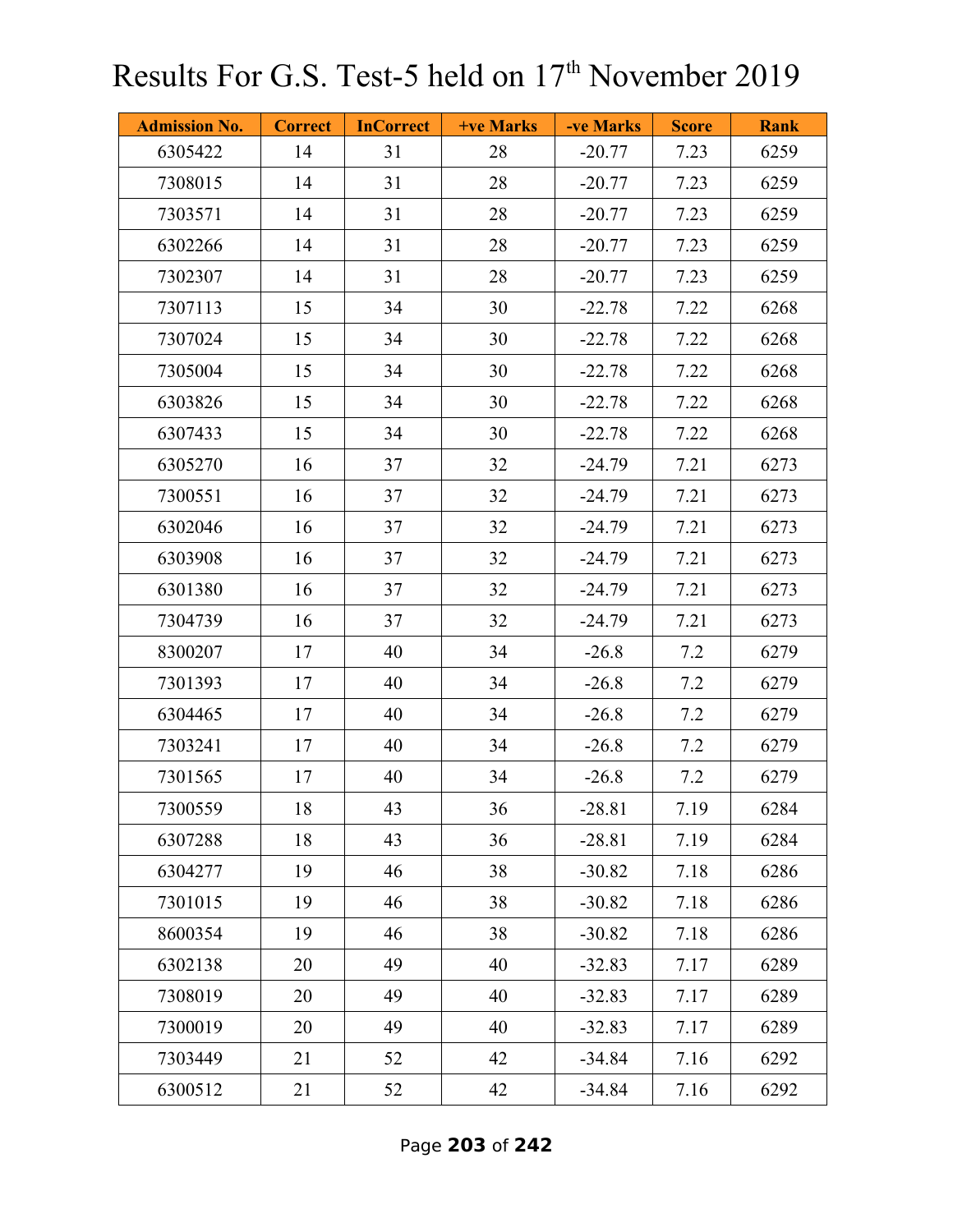| <b>Admission No.</b> | <b>Correct</b> | <b>InCorrect</b> | <b>+ve Marks</b> | -ve Marks | <b>Score</b> | <b>Rank</b> |
|----------------------|----------------|------------------|------------------|-----------|--------------|-------------|
| 8302276              | 21             | 52               | 42               | $-34.84$  | 7.16         | 6292        |
| 8600208              | 22             | 55               | 44               | $-36.85$  | 7.15         | 6295        |
| 6304688              | 23             | 58               | 46               | $-38.86$  | 7.14         | 6296        |
| 7307176              | 23             | 58               | 46               | $-38.86$  | 7.14         | 6296        |
| 6303838              | 25             | 64               | 50               | $-42.88$  | 7.12         | 6298        |
| 19VR23172            | 26             | 68               | 52               | 44.88     | 7.12         | 6298        |
| 7303128              | 26             | 67               | 52               | $-44.89$  | 7.11         | 6300        |
| 7306432              | 26             | 67               | 52               | $-44.89$  | 7.11         | 6300        |
| 7302682              | $\overline{4}$ | $\overline{2}$   | 8                | $-1.34$   | 6.66         | 6302        |
| 6300042              | $\overline{4}$ | $\overline{2}$   | 8                | $-1.34$   | 6.66         | 6302        |
| 7302802              | 5              | 5                | 10               | $-3.35$   | 6.65         | 6304        |
| 7304147              | 5              | 5                | 10               | $-3.35$   | 6.65         | 6304        |
| 7303492              | 6              | 8                | 12               | $-5.36$   | 6.64         | 6306        |
| 6304250              | 6              | 8                | 12               | $-5.36$   | 6.64         | 6306        |
| 7302182              | $\tau$         | 11               | 14               | $-7.37$   | 6.63         | 6308        |
| 8302770              | $\tau$         | 11               | 14               | $-7.37$   | 6.63         | 6308        |
| 7308004              | $\tau$         | 11               | 14               | $-7.37$   | 6.63         | 6308        |
| 8303772              | $\tau$         | 11               | 14               | $-7.37$   | 6.63         | 6308        |
| 8302275              | $\tau$         | 11               | 14               | $-7.37$   | 6.63         | 6308        |
| 7304723              | 8              | 14               | 16               | $-9.38$   | 6.62         | 6313        |
| 7302036              | 8              | 14               | 16               | $-9.38$   | 6.62         | 6313        |
| 7302765              | 8              | 14               | 16               | $-9.38$   | 6.62         | 6313        |
| 7303198              | 8              | 14               | 16               | $-9.38$   | 6.62         | 6313        |
| 7306127              | 8              | 14               | 16               | $-9.38$   | 6.62         | 6313        |
| 7304667              | 8              | 14               | 16               | $-9.38$   | 6.62         | 6313        |
| 7303573              | 9              | 17               | 18               | $-11.39$  | 6.61         | 6319        |
| 6302228              | 9              | 17               | 18               | $-11.39$  | 6.61         | 6319        |
| 7304349              | 9              | 17               | 18               | $-11.39$  | 6.61         | 6319        |
| 7307412              | 10             | 20               | 20               | $-13.4$   | 6.6          | 6322        |
| 8301640              | 10             | 20               | 20               | $-13.4$   | 6.6          | 6322        |
| 8301279              | 10             | 20               | 20               | $-13.4$   | 6.6          | 6322        |

Page **204** of **242**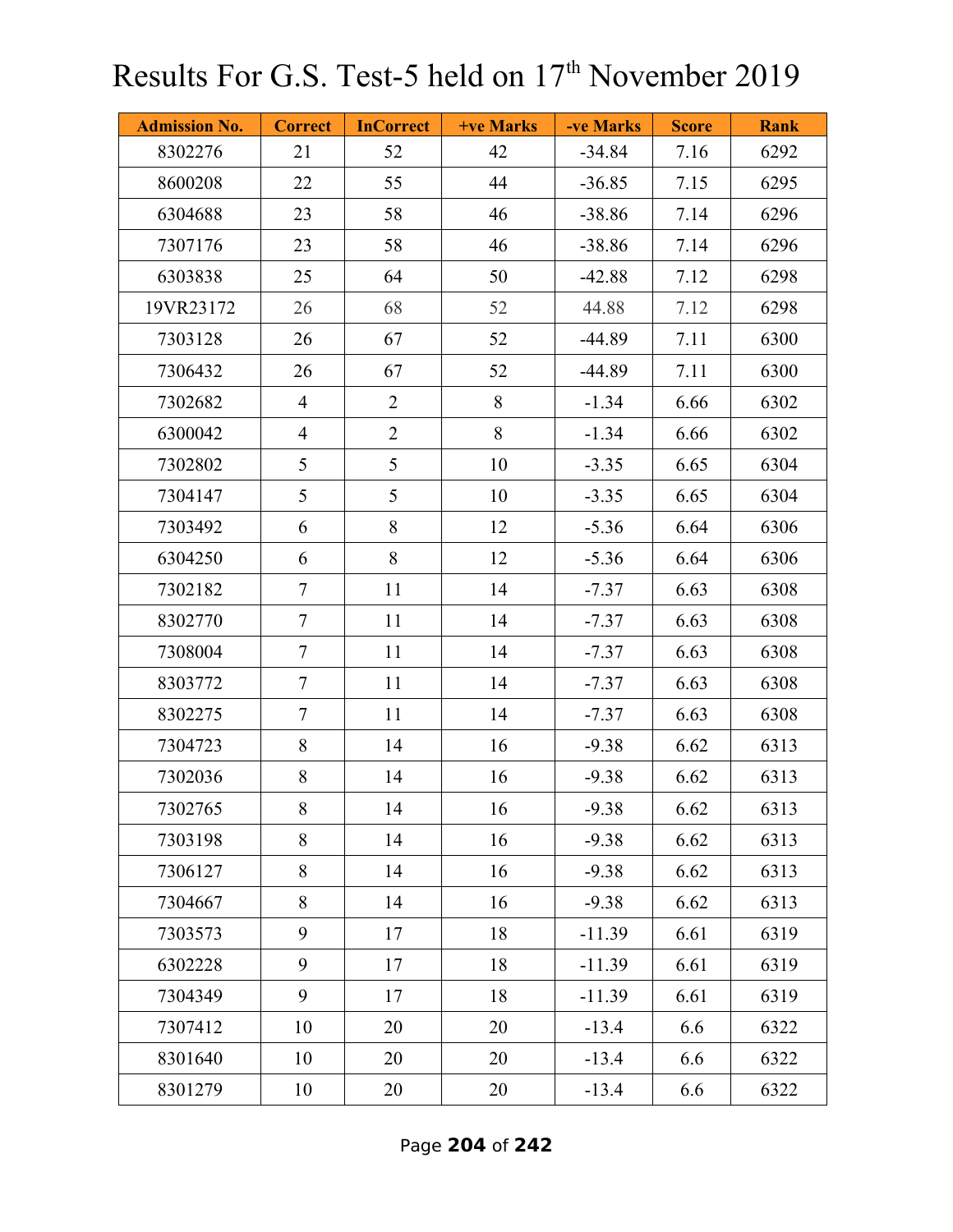| <b>Admission No.</b> | <b>Correct</b> | <b>InCorrect</b> | <b>+ve Marks</b> | -ve Marks | <b>Score</b> | <b>Rank</b> |
|----------------------|----------------|------------------|------------------|-----------|--------------|-------------|
| 7302269              | 10             | 20               | 20               | $-13.4$   | 6.6          | 6322        |
| 6303714              | 10             | 20               | 20               | $-13.4$   | 6.6          | 6322        |
| 6300936              | 11             | 23               | 22               | $-15.41$  | 6.59         | 6327        |
| 7303528              | 11             | 23               | 22               | $-15.41$  | 6.59         | 6327        |
| 7300656              | 11             | 23               | 22               | $-15.41$  | 6.59         | 6327        |
| 7305124              | 11             | 23               | 22               | $-15.41$  | 6.59         | 6327        |
| 8301155              | 11             | 23               | 22               | $-15.41$  | 6.59         | 6327        |
| 7303323              | 11             | 23               | 22               | $-15.41$  | 6.59         | 6327        |
| 8300284              | 11             | 23               | 22               | $-15.41$  | 6.59         | 6327        |
| 7302373              | 11             | 23               | 22               | $-15.41$  | 6.59         | 6327        |
| 6301328              | 11             | 23               | 22               | $-15.41$  | 6.59         | 6327        |
| 8303743              | 11             | 23               | 22               | $-15.41$  | 6.59         | 6327        |
| 7307274              | 12             | 26               | 24               | $-17.42$  | 6.58         | 6337        |
| 7301915              | 12             | 26               | 24               | $-17.42$  | 6.58         | 6337        |
| 7303632              | 12             | 26               | 24               | $-17.42$  | 6.58         | 6337        |
| 6301843              | 12             | 26               | 24               | $-17.42$  | 6.58         | 6337        |
| 8600568              | 13             | 29               | 26               | $-19.43$  | 6.57         | 6341        |
| 7300263              | 13             | 29               | 26               | $-19.43$  | 6.57         | 6341        |
| 7304928              | 13             | 29               | 26               | $-19.43$  | 6.57         | 6341        |
| 6300508              | 13             | 29               | 26               | $-19.43$  | 6.57         | 6341        |
| 8301506              | 13             | 29               | 26               | $-19.43$  | 6.57         | 6341        |
| 8302519              | 13             | 29               | 26               | $-19.43$  | 6.57         | 6341        |
| 8600428              | 14             | 32               | 28               | $-21.44$  | 6.56         | 6347        |
| 7304095              | 14             | 32               | 28               | $-21.44$  | 6.56         | 6347        |
| 6301105              | 14             | 32               | 28               | $-21.44$  | 6.56         | 6347        |
| 7305535              | 14             | 32               | 28               | $-21.44$  | 6.56         | 6347        |
| 7301270              | 14             | 32               | 28               | $-21.44$  | 6.56         | 6347        |
| 7304436              | 15             | 35               | 30               | $-23.45$  | 6.55         | 6352        |
| 7301311              | 15             | 35               | 30               | $-23.45$  | 6.55         | 6352        |
| 7301343              | 15             | 35               | 30               | $-23.45$  | 6.55         | 6352        |
| 8300444              | 15             | 35               | 30               | $-23.45$  | 6.55         | 6352        |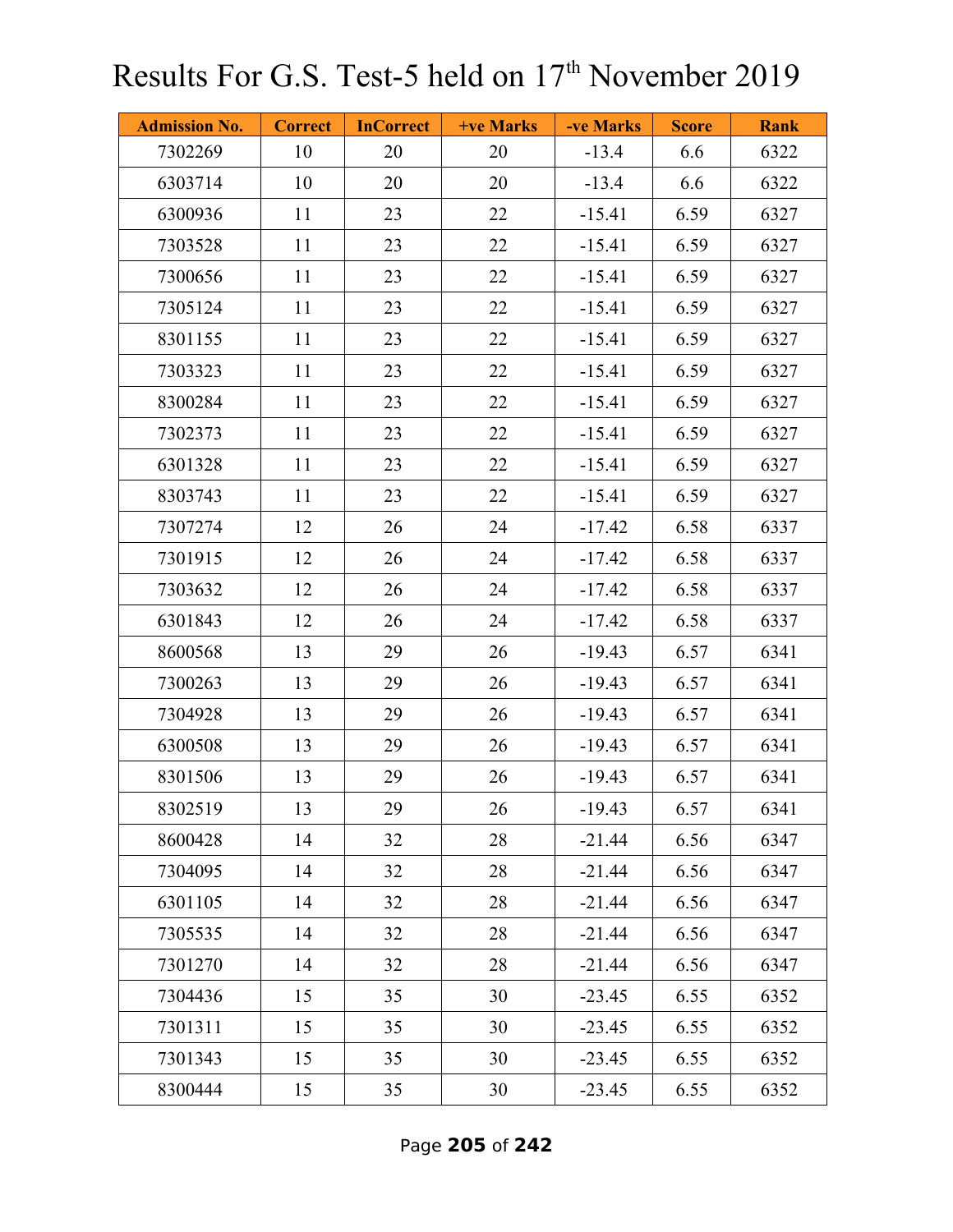| <b>Admission No.</b> | <b>Correct</b> | <b>InCorrect</b> | <b>+ve Marks</b> | -ve Marks | <b>Score</b> | <b>Rank</b> |
|----------------------|----------------|------------------|------------------|-----------|--------------|-------------|
| 8300957              | 15             | 35               | 30               | $-23.45$  | 6.55         | 6352        |
| 6304253              | 15             | 35               | 30               | $-23.45$  | 6.55         | 6352        |
| 8300096              | 16             | 38               | 32               | $-25.46$  | 6.54         | 6358        |
| 7305739              | 16             | 38               | 32               | $-25.46$  | 6.54         | 6358        |
| 7301913              | 16             | 38               | 32               | $-25.46$  | 6.54         | 6358        |
| 6302503              | 17             | 41               | 34               | $-27.47$  | 6.53         | 6361        |
| 6304248              | 17             | 41               | 34               | $-27.47$  | 6.53         | 6361        |
| 7302076              | 17             | 41               | 34               | $-27.47$  | 6.53         | 6361        |
| 6303805              | 17             | 41               | 34               | $-27.47$  | 6.53         | 6361        |
| 6300351              | 17             | 41               | 34               | $-27.47$  | 6.53         | 6361        |
| 6302320              | 17             | 41               | 34               | $-27.47$  | 6.53         | 6361        |
| 7304244              | 18             | 44               | 36               | $-29.48$  | 6.52         | 6367        |
| 7302379              | 18             | 44               | 36               | $-29.48$  | 6.52         | 6367        |
| 6304074              | 19             | 47               | 38               | $-31.49$  | 6.51         | 6369        |
| 6302106              | 19             | 47               | 38               | $-31.49$  | 6.51         | 6369        |
| 7304551              | 19             | 47               | 38               | $-31.49$  | 6.51         | 6369        |
| 7302978              | 19             | 47               | 38               | $-31.49$  | 6.51         | 6369        |
| 8301108              | 20             | 50               | 40               | $-33.5$   | 6.5          | 6373        |
| 6305770              | 20             | 50               | 40               | $-33.5$   | 6.5          | 6373        |
| 7300461              | 21             | 53               | 42               | $-35.51$  | 6.49         | 6375        |
| 6303591              | 21             | 53               | 42               | $-35.51$  | 6.49         | 6375        |
| 7301652              | 22             | 56               | 44               | $-37.52$  | 6.48         | 6377        |
| 8300992              | 22             | 56               | 44               | $-37.52$  | 6.48         | 6377        |
| 6302880              | 22             | 56               | 44               | $-37.52$  | 6.48         | 6377        |
| 7302974              | 24             | 62               | 48               | $-41.54$  | 6.46         | 6380        |
| 19VR22805            | 26             | 69               | 52               | 45.54     | 6.46         | 6380        |
| 7305415              | 25             | 65               | 50               | $-43.55$  | 6.45         | 6382        |
| 7305327              | 5              | 6                | 10               | $-4.02$   | 5.98         | 6383        |
| 7306883              | 5              | 6                | 10               | $-4.02$   | 5.98         | 6383        |
| 7306125              | 5              | 6                | 10               | $-4.02$   | 5.98         | 6383        |
| 6300514              | 6              | 9                | 12               | $-6.03$   | 5.97         | 6386        |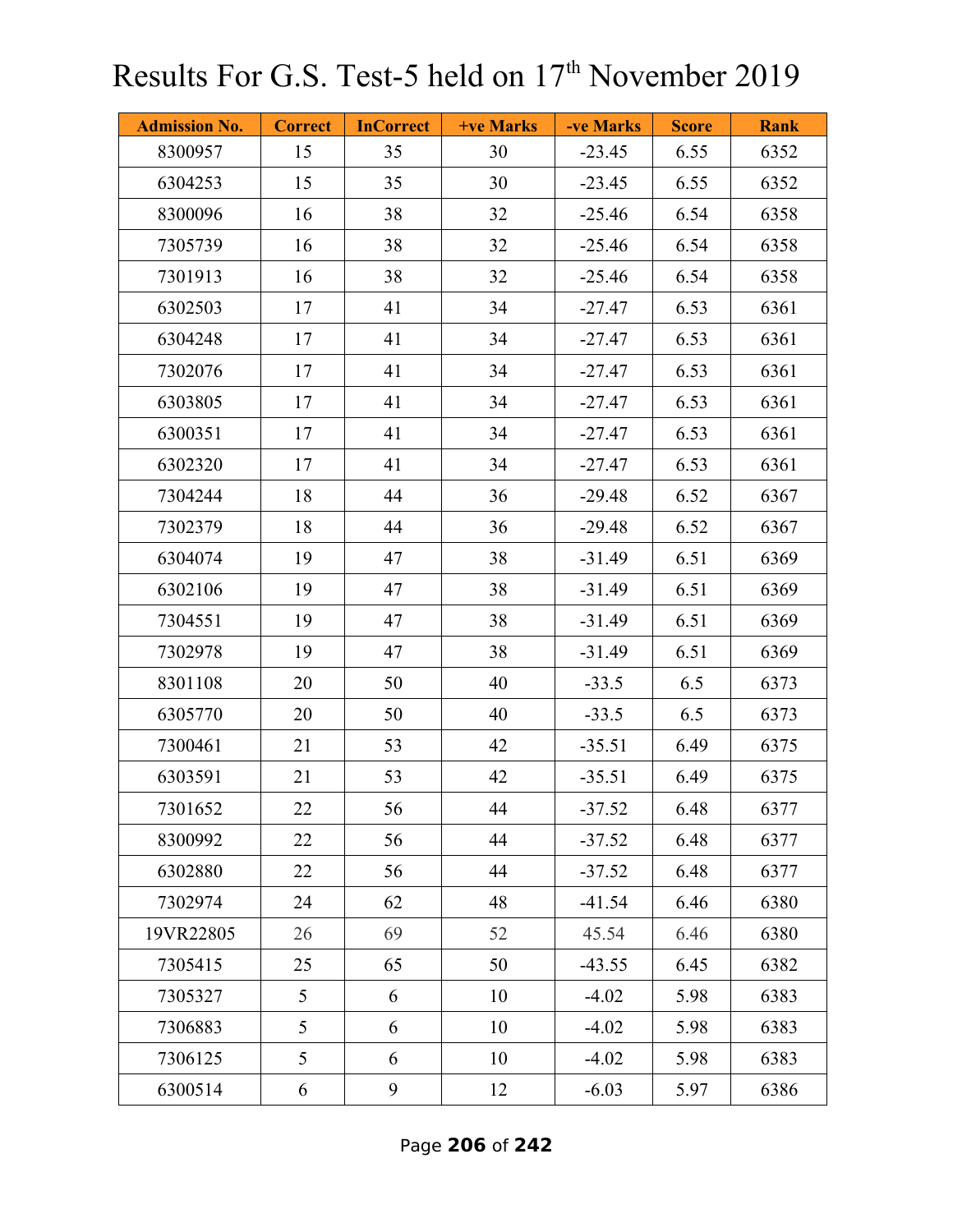| <b>Admission No.</b> | <b>Correct</b> | <b>InCorrect</b> | +ve Marks | -ve Marks | <b>Score</b> | <b>Rank</b> |
|----------------------|----------------|------------------|-----------|-----------|--------------|-------------|
| 6302292              | 6              | 9                | 12        | $-6.03$   | 5.97         | 6386        |
| 6301355              | 6              | 9                | 12        | $-6.03$   | 5.97         | 6386        |
| 6305143              | 6              | 9                | 12        | $-6.03$   | 5.97         | 6386        |
| 8301524              | 6              | 9                | 12        | $-6.03$   | 5.97         | 6386        |
| 6307432              | 6              | 9                | 12        | $-6.03$   | 5.97         | 6386        |
| 7304616              | 6              | 9                | 12        | $-6.03$   | 5.97         | 6386        |
| 7304115              | $\tau$         | 12               | 14        | $-8.04$   | 5.96         | 6393        |
| 7303193              | $\tau$         | 12               | 14        | $-8.04$   | 5.96         | 6393        |
| 7307622              | $\tau$         | 12               | 14        | $-8.04$   | 5.96         | 6393        |
| 7302177              | $\overline{7}$ | 12               | 14        | $-8.04$   | 5.96         | 6393        |
| 6305371              | 8              | 15               | 16        | $-10.05$  | 5.95         | 6397        |
| 8301423              | 8              | 15               | 16        | $-10.05$  | 5.95         | 6397        |
| 7302852              | 9              | 18               | 18        | $-12.06$  | 5.94         | 6399        |
| 7302368              | 9              | 18               | 18        | $-12.06$  | 5.94         | 6399        |
| 8302601              | 9              | 18               | 18        | $-12.06$  | 5.94         | 6399        |
| 6302976              | 9              | 18               | 18        | $-12.06$  | 5.94         | 6399        |
| 8300640              | 9              | 18               | 18        | $-12.06$  | 5.94         | 6399        |
| 7300742              | 9              | 18               | 18        | $-12.06$  | 5.94         | 6399        |
| 7301072              | 9              | 18               | 18        | $-12.06$  | 5.94         | 6399        |
| 7305880              | 10             | 21               | 20        | $-14.07$  | 5.93         | 6406        |
| 7307035              | 10             | 21               | 20        | $-14.07$  | 5.93         | 6406        |
| 7305473              | 10             | 21               | 20        | $-14.07$  | 5.93         | 6406        |
| 6302175              | 10             | 21               | 20        | $-14.07$  | 5.93         | 6406        |
| 7303915              | 10             | 21               | 20        | $-14.07$  | 5.93         | 6406        |
| 6304596              | 10             | 21               | 20        | $-14.07$  | 5.93         | 6406        |
| 7305619              | 10             | 21               | 20        | $-14.07$  | 5.93         | 6406        |
| 8301647              | 11             | 24               | 22        | $-16.08$  | 5.92         | 6413        |
| 7301708              | 11             | 24               | 22        | $-16.08$  | 5.92         | 6413        |
| 7307908              | 11             | 24               | 22        | $-16.08$  | 5.92         | 6413        |
| 7305240              | 11             | 24               | 22        | $-16.08$  | 5.92         | 6413        |
| 6300068              | 11             | 24               | 22        | $-16.08$  | 5.92         | 6413        |

Page **207** of **242**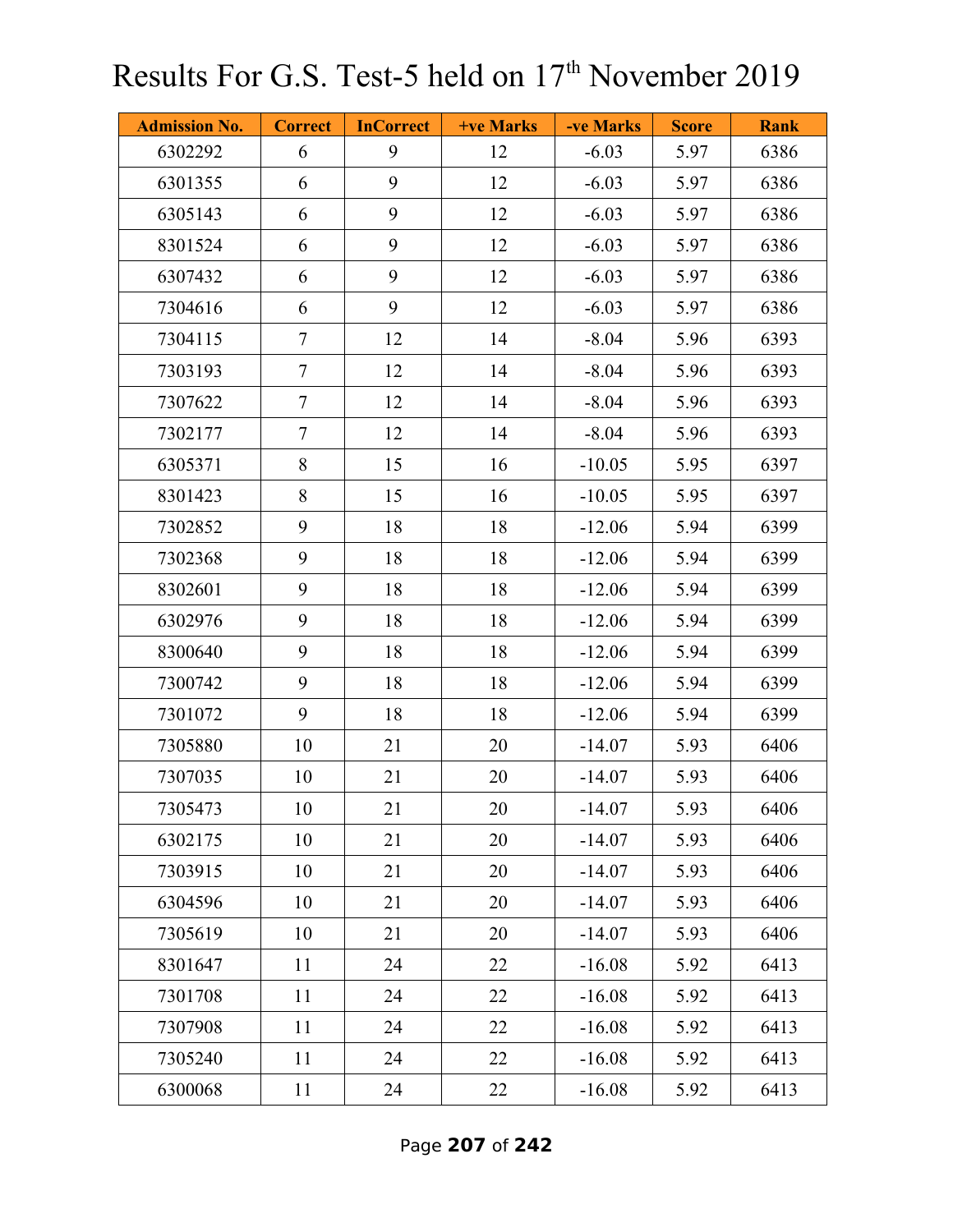| <b>Admission No.</b> | <b>Correct</b> | <b>InCorrect</b> | +ve Marks | -ve Marks | <b>Score</b> | <b>Rank</b> |
|----------------------|----------------|------------------|-----------|-----------|--------------|-------------|
| 6303641              | 11             | 24               | 22        | $-16.08$  | 5.92         | 6413        |
| 8300793              | 11             | 24               | 22        | $-16.08$  | 5.92         | 6413        |
| 7301296              | 11             | 24               | 22        | $-16.08$  | 5.92         | 6413        |
| 7307526              | 12             | 27               | 24        | $-18.09$  | 5.91         | 6421        |
| 7305681              | 13             | 30               | 26        | $-20.1$   | 5.9          | 6422        |
| 6305768              | 13             | 30               | 26        | $-20.1$   | 5.9          | 6422        |
| 6303386              | 13             | 30               | 26        | $-20.1$   | 5.9          | 6422        |
| 6303959              | 13             | 30               | 26        | $-20.1$   | 5.9          | 6422        |
| 7303740              | 13             | 30               | 26        | $-20.1$   | 5.9          | 6422        |
| 8301187              | 13             | 30               | 26        | $-20.1$   | 5.9          | 6422        |
| 6300018              | 13             | 30               | 26        | $-20.1$   | 5.9          | 6422        |
| 6306128              | 14             | 33               | 28        | $-22.11$  | 5.89         | 6429        |
| 7300274              | 14             | 33               | 28        | $-22.11$  | 5.89         | 6429        |
| 7302625              | 14             | 33               | 28        | $-22.11$  | 5.89         | 6429        |
| 6305601              | 14             | 33               | 28        | $-22.11$  | 5.89         | 6429        |
| 7305616              | 14             | 33               | 28        | $-22.11$  | 5.89         | 6429        |
| 6305384              | 14             | 33               | 28        | $-22.11$  | 5.89         | 6429        |
| 7302175              | 14             | 33               | 28        | $-22.11$  | 5.89         | 6429        |
| 6303936              | 15             | 36               | 30        | $-24.12$  | 5.88         | 6436        |
| 8300125              | 15             | 36               | 30        | $-24.12$  | 5.88         | 6436        |
| 7301433              | 15             | 36               | 30        | $-24.12$  | 5.88         | 6436        |
| 7300776              | 15             | 36               | 30        | $-24.12$  | 5.88         | 6436        |
| 7305068              | 15             | 36               | 30        | $-24.12$  | 5.88         | 6436        |
| 6303344              | 15             | 36               | 30        | $-24.12$  | 5.88         | 6436        |
| 6306179              | 16             | 39               | 32        | $-26.13$  | 5.87         | 6442        |
| 6305961              | 16             | 39               | 32        | $-26.13$  | 5.87         | 6442        |
| 6306154              | 17             | 42               | 34        | $-28.14$  | 5.86         | 6444        |
| 7303010              | 17             | 42               | 34        | $-28.14$  | 5.86         | 6444        |
| 7302014              | 17             | 42               | 34        | $-28.14$  | 5.86         | 6444        |
| 7307027              | 17             | 42               | 34        | $-28.14$  | 5.86         | 6444        |
| 7305452              | 17             | 42               | 34        | $-28.14$  | 5.86         | 6444        |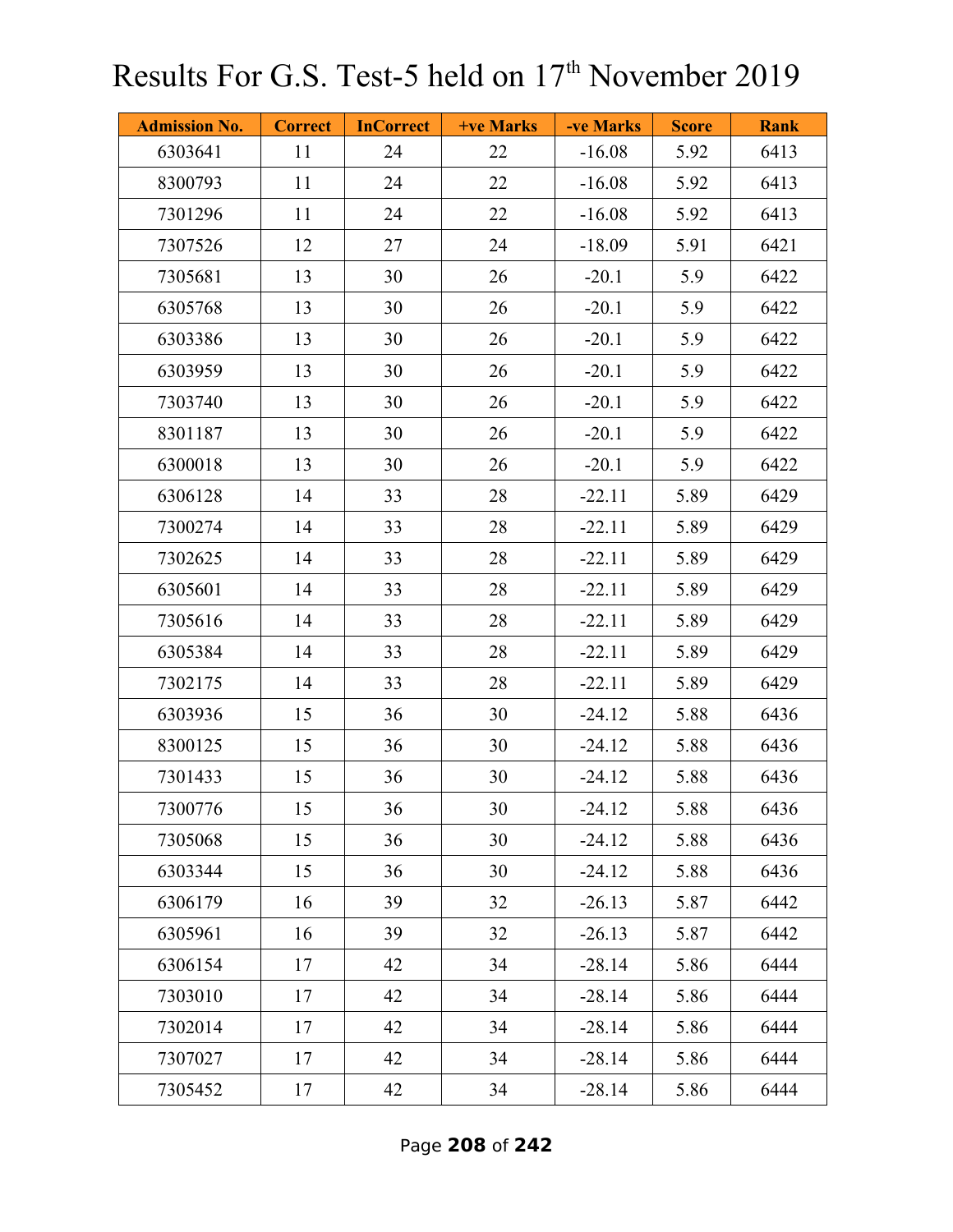| <b>Admission No.</b> | <b>Correct</b> | <b>InCorrect</b> | +ve Marks | -ve Marks | <b>Score</b> | <b>Rank</b> |
|----------------------|----------------|------------------|-----------|-----------|--------------|-------------|
| 6304473              | 17             | 42               | 34        | $-28.14$  | 5.86         | 6444        |
| 6301443              | 18             | 45               | 36        | $-30.15$  | 5.85         | 6450        |
| 6304125              | 19             | 48               | 38        | $-32.16$  | 5.84         | 6451        |
| 6300565              | 20             | 51               | 40        | $-34.17$  | 5.83         | 6452        |
| 6305674              | 20             | 51               | 40        | $-34.17$  | 5.83         | 6452        |
| 7302545              | 20             | 51               | 40        | $-34.17$  | 5.83         | 6452        |
| 7305209              | 20             | 51               | 40        | $-34.17$  | 5.83         | 6452        |
| 7301264              | 21             | 54               | 42        | $-36.18$  | 5.82         | 6456        |
| 7300747              | 21             | 54               | 42        | $-36.18$  | 5.82         | 6456        |
| 8300380              | 23             | 60               | 46        | $-40.2$   | 5.8          | 6458        |
| 8600323              | 23             | 60               | 46        | $-40.2$   | 5.8          | 6458        |
| 7307541              | 27             | 72               | 54        | $-48.24$  | 5.76         | 6460        |
| 8300041              | $\overline{3}$ | $\mathbf{1}$     | 6         | $-0.67$   | 5.33         | 6461        |
| 7302958              | $\overline{4}$ | $\overline{4}$   | 8         | $-2.68$   | 5.32         | 6462        |
| 8300115              | $\overline{4}$ | $\overline{4}$   | 8         | $-2.68$   | 5.32         | 6462        |
| 7305133              | $\overline{4}$ | $\overline{4}$   | 8         | $-2.68$   | 5.32         | 6462        |
| 7301575              | $\overline{4}$ | $\overline{4}$   | $8\,$     | $-2.68$   | 5.32         | 6462        |
| 6303254              | 5              | $\tau$           | 10        | $-4.69$   | 5.31         | 6466        |
| 7307959              | 5              | $\tau$           | 10        | $-4.69$   | 5.31         | 6466        |
| 7301801              | 5              | $\tau$           | 10        | $-4.69$   | 5.31         | 6466        |
| 7307577              | 5              | $\tau$           | 10        | $-4.69$   | 5.31         | 6466        |
| 7305362              | 6              | 10               | 12        | $-6.7$    | 5.3          | 6470        |
| 8301128              | 6              | 10               | 12        | $-6.7$    | 5.3          | 6470        |
| 8301107              | 6              | 10               | 12        | $-6.7$    | 5.3          | 6470        |
| 8301584              | 6              | 10               | 12        | $-6.7$    | 5.3          | 6470        |
| 8300738              | $\overline{7}$ | 13               | 14        | $-8.71$   | 5.29         | 6474        |
| 7307151              | $\overline{7}$ | 13               | 14        | $-8.71$   | 5.29         | 6474        |
| 8300453              | $\tau$         | 13               | 14        | $-8.71$   | 5.29         | 6474        |
| 8301070              | $\tau$         | 13               | 14        | $-8.71$   | 5.29         | 6474        |
| 7305777              | $\overline{7}$ | 13               | 14        | $-8.71$   | 5.29         | 6474        |
| 6301576              | 8              | 16               | 16        | $-10.72$  | 5.28         | 6479        |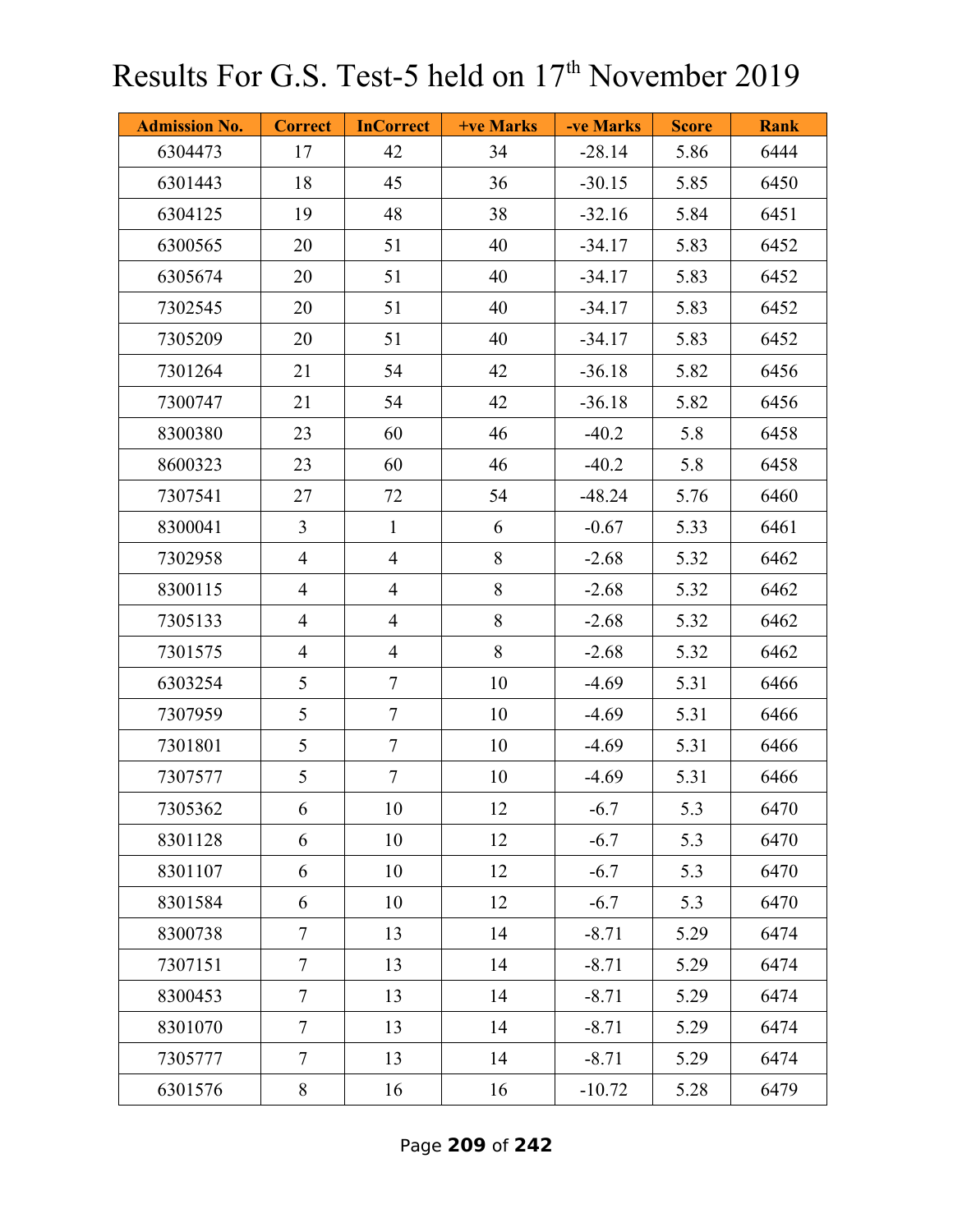| <b>Admission No.</b> | <b>Correct</b> | <b>InCorrect</b> | +ve Marks | -ve Marks | <b>Score</b> | <b>Rank</b> |
|----------------------|----------------|------------------|-----------|-----------|--------------|-------------|
| 6301861              | 8              | 16               | 16        | $-10.72$  | 5.28         | 6479        |
| 8600217              | 8              | 16               | 16        | $-10.72$  | 5.28         | 6479        |
| 7308010              | 8              | 16               | 16        | $-10.72$  | 5.28         | 6479        |
| 6300434              | 8              | 16               | 16        | $-10.72$  | 5.28         | 6479        |
| 8301083              | 8              | 16               | 16        | $-10.72$  | 5.28         | 6479        |
| 830063               | 9              | 19               | 18        | $-12.73$  | 5.27         | 6485        |
| 8300490              | 9              | 19               | 18        | $-12.73$  | 5.27         | 6485        |
| 7302831              | 9              | 19               | 18        | $-12.73$  | 5.27         | 6485        |
| 6304371              | 9              | 19               | 18        | $-12.73$  | 5.27         | 6485        |
| 6302308              | 9              | 19               | 18        | $-12.73$  | 5.27         | 6485        |
| 8302389              | 9              | 19               | 18        | $-12.73$  | 5.27         | 6485        |
| 8301134              | 9              | 19               | 18        | $-12.73$  | 5.27         | 6485        |
| 7301733              | $10\,$         | 22               | 20        | $-14.74$  | 5.26         | 6492        |
| 6301577              | 10             | 22               | 20        | $-14.74$  | 5.26         | 6492        |
| 8300242              | 10             | 22               | 20        | $-14.74$  | 5.26         | 6492        |
| 8302436              | 10             | 22               | 20        | $-14.74$  | 5.26         | 6492        |
| 8301496              | 10             | 22               | 20        | $-14.74$  | 5.26         | 6492        |
| 7305469              | 10             | 22               | 20        | $-14.74$  | 5.26         | 6492        |
| 7307573              | 10             | 22               | 20        | $-14.74$  | 5.26         | 6492        |
| 8301214              | 10             | 22               | 20        | $-14.74$  | 5.26         | 6492        |
| 8600247              | 11             | 25               | 22        | $-16.75$  | 5.25         | 6500        |
| 7305030              | 11             | 25               | 22        | $-16.75$  | 5.25         | 6500        |
| 8300304              | 11             | 25               | 22        | $-16.75$  | 5.25         | 6500        |
| 7300651              | 11             | 25               | 22        | $-16.75$  | 5.25         | 6500        |
| 8300222              | 11             | 25               | 22        | $-16.75$  | 5.25         | 6500        |
| 7301848              | 12             | 28               | 24        | $-18.76$  | 5.24         | 6505        |
| 7301246              | 12             | 28               | 24        | $-18.76$  | 5.24         | 6505        |
| 7301707              | 12             | 28               | 24        | $-18.76$  | 5.24         | 6505        |
| 6300716              | 12             | 28               | 24        | $-18.76$  | 5.24         | 6505        |
| 7300159              | 12             | 28               | 24        | $-18.76$  | 5.24         | 6505        |
| 8301644              | 12             | 28               | 24        | $-18.76$  | 5.24         | 6505        |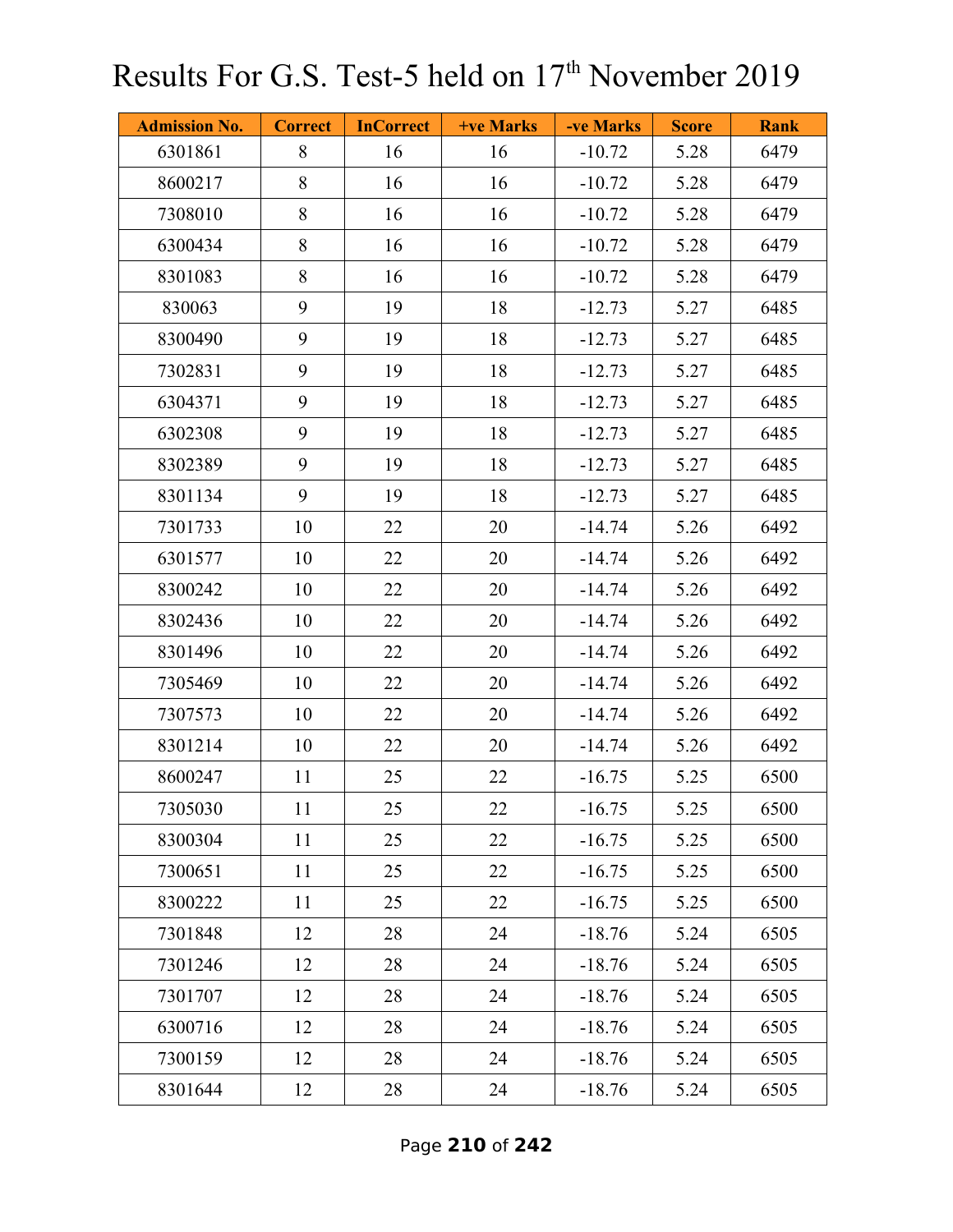| <b>Admission No.</b> | <b>Correct</b> | <b>InCorrect</b> | <b>+ve Marks</b> | -ve Marks | <b>Score</b> | <b>Rank</b> |
|----------------------|----------------|------------------|------------------|-----------|--------------|-------------|
| 7300131              | 12             | 28               | 24               | $-18.76$  | 5.24         | 6505        |
| 7301464              | 12             | 28               | 24               | $-18.76$  | 5.24         | 6505        |
| 8600625              | 12             | 28               | 24               | $-18.76$  | 5.24         | 6505        |
| 7300789              | 13             | 31               | 26               | $-20.77$  | 5.23         | 6514        |
| 7305243              | 13             | 31               | 26               | $-20.77$  | 5.23         | 6514        |
| 7302106              | 13             | 31               | 26               | $-20.77$  | 5.23         | 6514        |
| 7303285              | 13             | 31               | 26               | $-20.77$  | 5.23         | 6514        |
| 7303873              | 13             | 31               | 26               | $-20.77$  | 5.23         | 6514        |
| 6305252              | 13             | 31               | 26               | $-20.77$  | 5.23         | 6514        |
| 8300076              | 14             | 34               | 28               | $-22.78$  | 5.22         | 6520        |
| 7304542              | 14             | 34               | 28               | $-22.78$  | 5.22         | 6520        |
| 6300618              | 14             | 34               | 28               | $-22.78$  | 5.22         | 6520        |
| 7306905              | 14             | 34               | 28               | $-22.78$  | 5.22         | 6520        |
| 6304235              | 14             | 34               | 28               | $-22.78$  | 5.22         | 6520        |
| 6306358              | 15             | 37               | 30               | $-24.79$  | 5.21         | 6525        |
| 6301988              | 15             | 37               | 30               | $-24.79$  | 5.21         | 6525        |
| 8300485              | 16             | 40               | 32               | $-26.8$   | 5.2          | 6527        |
| 6300088              | 16             | 40               | 32               | $-26.8$   | 5.2          | 6527        |
| 6303900              | 16             | 40               | 32               | $-26.8$   | 5.2          | 6527        |
| 6300685              | 16             | 40               | 32               | $-26.8$   | 5.2          | 6527        |
| 7304045              | 17             | 43               | 34               | $-28.81$  | 5.19         | 6531        |
| 7307502              | 18             | 46               | 36               | $-30.82$  | 5.18         | 6532        |
| 6302569              | 18             | 46               | 36               | $-30.82$  | 5.18         | 6532        |
| 6305900              | 18             | 46               | 36               | $-30.82$  | 5.18         | 6532        |
| 7305634              | 19             | 49               | 38               | $-32.83$  | 5.17         | 6535        |
| 8301060              | 19             | 49               | 38               | $-32.83$  | 5.17         | 6535        |
| 7302020              | 19             | 49               | 38               | $-32.83$  | 5.17         | 6535        |
| 7306899              | 19             | 49               | 38               | $-32.83$  | 5.17         | 6535        |
| 8302250              | 19             | 49               | 38               | $-32.83$  | 5.17         | 6535        |
| 6305848              | 19             | 49               | 38               | $-32.83$  | 5.17         | 6535        |
| 6302433              | 19             | 49               | 38               | $-32.83$  | 5.17         | 6535        |

Page **211** of **242**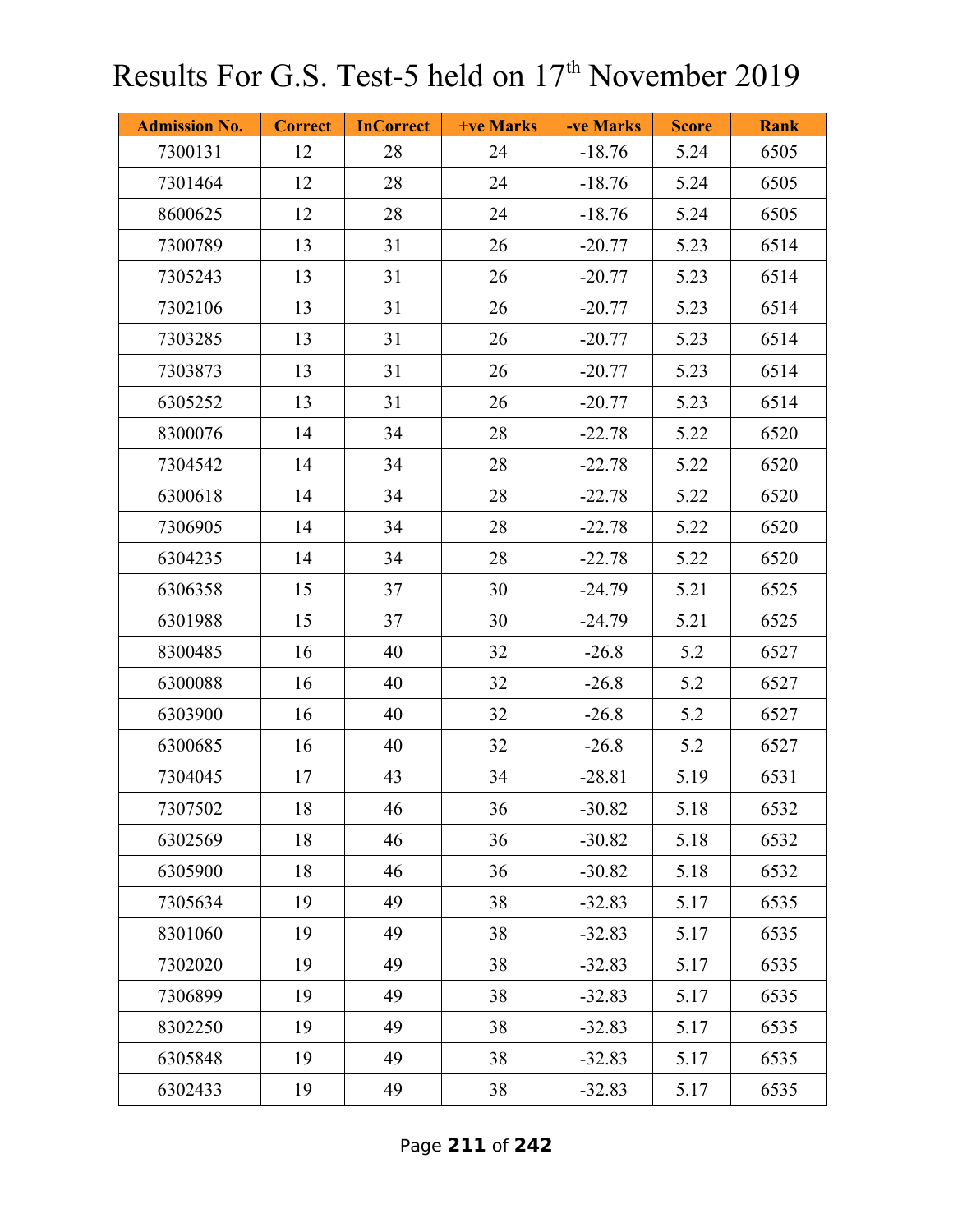| <b>Admission No.</b> | <b>Correct</b>  | <b>InCorrect</b> | +ve Marks | -ve Marks | <b>Score</b> | <b>Rank</b> |
|----------------------|-----------------|------------------|-----------|-----------|--------------|-------------|
| 7303565              | 19              | 49               | 38        | $-32.83$  | 5.17         | 6535        |
| 8600402              | 20              | 52               | 40        | $-34.84$  | 5.16         | 6543        |
| 6305235              | 20              | 52               | 40        | $-34.84$  | 5.16         | 6543        |
| 7305051              | 21              | 55               | 42        | $-36.85$  | 5.15         | 6545        |
| 6302350              | 22              | 58               | 44        | $-38.86$  | 5.14         | 6546        |
| 6301482              | 23              | 61               | 46        | $-40.87$  | 5.13         | 6547        |
| 8301048              | 25              | 67               | 50        | $-44.89$  | 5.11         | 6548        |
| 8303087              | 27              | 73               | 54        | $-48.91$  | 5.09         | 6549        |
| 8600716              | 27              | 73               | 54        | $-48.91$  | 5.09         | 6549        |
| 7304188              | 27              | 73               | 54        | $-48.91$  | 5.09         | 6549        |
| 19VR22684            | 15              | 38               | 30        | 25.08     | 4.92         | 6552        |
| 8300322              | $\overline{3}$  | $\overline{2}$   | 6         | $-1.34$   | 4.66         | 6553        |
| 7301805              | $\overline{3}$  | $\overline{2}$   | 6         | $-1.34$   | 4.66         | 6553        |
| 8300838              | $\overline{4}$  | 5                | $8\,$     | $-3.35$   | 4.65         | 6555        |
| 7301301              | 5               | 8                | 10        | $-5.36$   | 4.64         | 6556        |
| 8301553              | 5               | 8                | 10        | $-5.36$   | 4.64         | 6556        |
| 7302085              | 5               | 8                | 10        | $-5.36$   | 4.64         | 6556        |
| 8301596              | 6               | 11               | 12        | $-7.37$   | 4.63         | 6559        |
| 7303978              | 6               | 11               | 12        | $-7.37$   | 4.63         | 6559        |
| 8301628              | 6               | 11               | 12        | $-7.37$   | 4.63         | 6559        |
| 7305173              | $\tau$          | 14               | 14        | $-9.38$   | 4.62         | 6562        |
| 8300164              | $7\overline{ }$ | 14               | 14        | $-9.38$   | 4.62         | 6562        |
| 7305485              | $\tau$          | 14               | 14        | $-9.38$   | 4.62         | 6562        |
| 8300989              | $\overline{7}$  | 14               | 14        | $-9.38$   | 4.62         | 6562        |
| 8301505              | $\tau$          | 14               | 14        | $-9.38$   | 4.62         | 6562        |
| 7302029              | $\tau$          | 14               | 14        | $-9.38$   | 4.62         | 6562        |
| 7305807              | 8               | 17               | 16        | $-11.39$  | 4.61         | 6568        |
| 7301804              | 8               | 17               | 16        | $-11.39$  | 4.61         | 6568        |
| 7306024              | 8               | 17               | 16        | $-11.39$  | 4.61         | 6568        |
| 8302588              | 8               | 17               | 16        | $-11.39$  | 4.61         | 6568        |
| 7302821              | 8               | 17               | 16        | $-11.39$  | 4.61         | 6568        |

Page **212** of **242**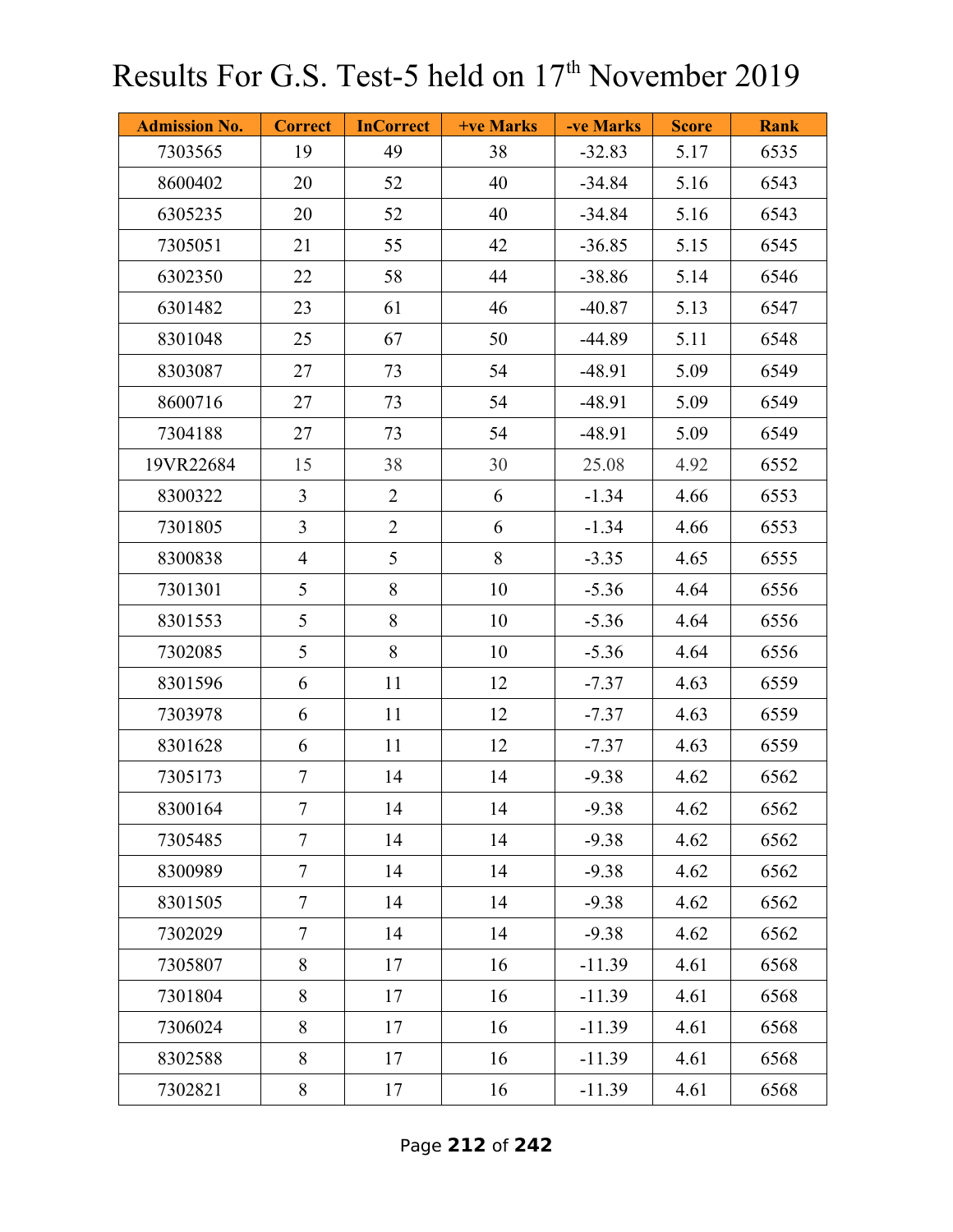| <b>Admission No.</b> | <b>Correct</b> | <b>InCorrect</b> | +ve Marks | -ve Marks | <b>Score</b> | <b>Rank</b> |
|----------------------|----------------|------------------|-----------|-----------|--------------|-------------|
| 8301499              | 8              | 17               | 16        | $-11.39$  | 4.61         | 6568        |
| 8303494              | 8              | 17               | 16        | $-11.39$  | 4.61         | 6568        |
| 7300760              | 8              | 17               | 16        | $-11.39$  | 4.61         | 6568        |
| 8303548              | 8              | 17               | 16        | $-11.39$  | 4.61         | 6568        |
| 6302790              | 8              | 17               | 16        | $-11.39$  | 4.61         | 6568        |
| 7305261              | 8              | 17               | 16        | $-11.39$  | 4.61         | 6568        |
| 7303047              | 9              | 20               | 18        | $-13.4$   | 4.6          | 6579        |
| 6303624              | 9              | 20               | 18        | $-13.4$   | 4.6          | 6579        |
| 7305370              | 9              | 20               | 18        | $-13.4$   | 4.6          | 6579        |
| 8302086              | 10             | 23               | 20        | $-15.41$  | 4.59         | 6582        |
| 7300256              | 10             | 23               | 20        | $-15.41$  | 4.59         | 6582        |
| 6300806              | 10             | 23               | 20        | $-15.41$  | 4.59         | 6582        |
| 7300005              | 10             | 23               | 20        | $-15.41$  | 4.59         | 6582        |
| 8300495              | 10             | 23               | 20        | $-15.41$  | 4.59         | 6582        |
| 7306050              | 10             | 23               | 20        | $-15.41$  | 4.59         | 6582        |
| 6306106              | 10             | 23               | 20        | $-15.41$  | 4.59         | 6582        |
| 8303491              | 10             | 23               | 20        | $-15.41$  | 4.59         | 6582        |
| 7300729              | 10             | 23               | 20        | $-15.41$  | 4.59         | 6582        |
| 6307514              | 10             | 23               | 20        | $-15.41$  | 4.59         | 6582        |
| 7305701              | 10             | 23               | 20        | $-15.41$  | 4.59         | 6582        |
| 8600108              | 10             | 23               | 20        | $-15.41$  | 4.59         | 6582        |
| 8302177              | 11             | 26               | 22        | $-17.42$  | 4.58         | 6594        |
| 8301562              | 11             | 26               | 22        | $-17.42$  | 4.58         | 6594        |
| 6302849              | 12             | 29               | 24        | $-19.43$  | 4.57         | 6596        |
| 6305855              | 12             | 29               | 24        | $-19.43$  | 4.57         | 6596        |
| 8302516              | 12             | 29               | 24        | $-19.43$  | 4.57         | 6596        |
| 8301076              | 12             | 29               | 24        | $-19.43$  | 4.57         | 6596        |
| 6304095              | 12             | 29               | 24        | $-19.43$  | 4.57         | 6596        |
| 6304640              | 12             | 29               | 24        | $-19.43$  | 4.57         | 6596        |
| 7307459              | 12             | 29               | 24        | $-19.43$  | 4.57         | 6596        |
| 6304569              | 12             | 29               | 24        | $-19.43$  | 4.57         | 6596        |

Page **213** of **242**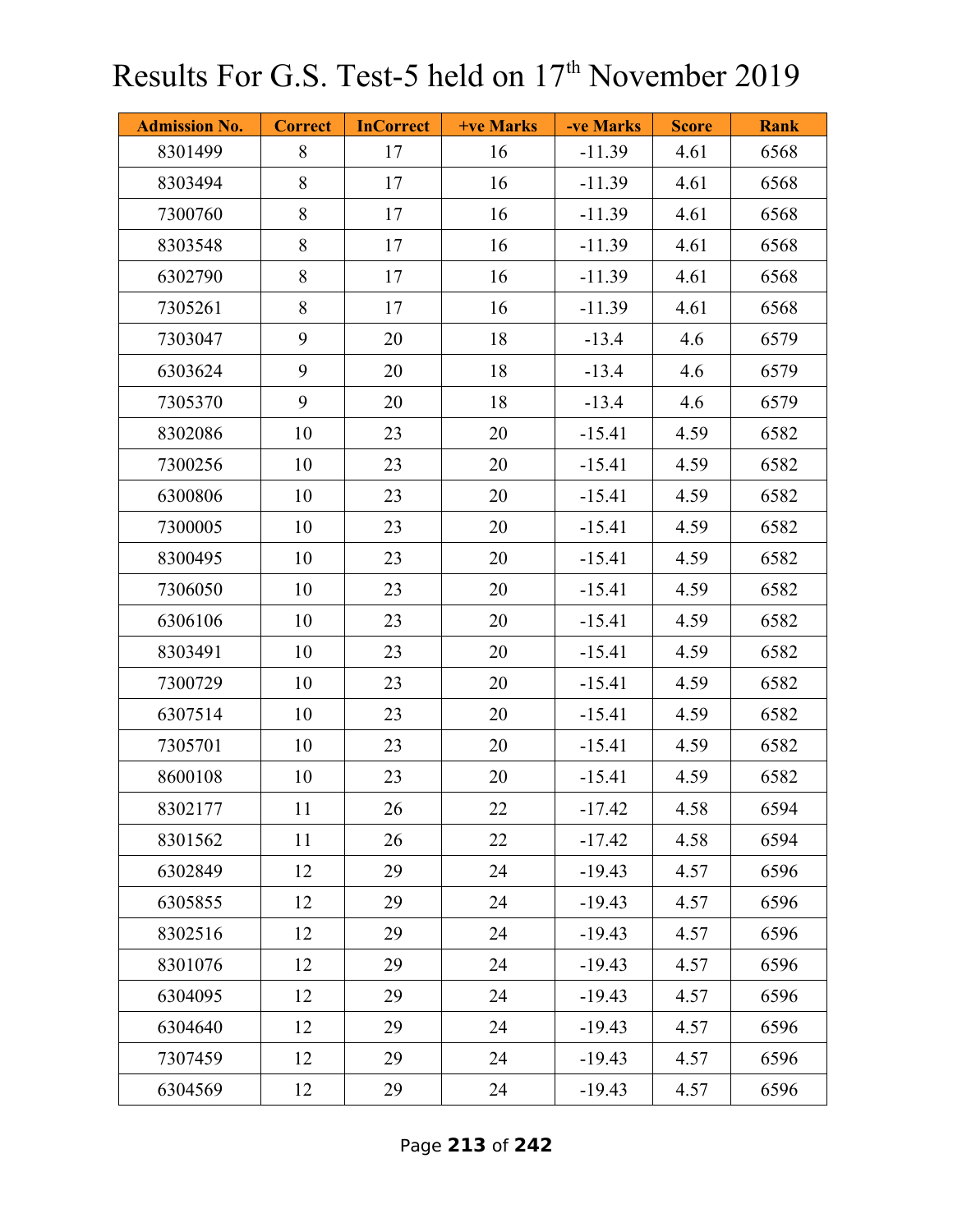| <b>Admission No.</b> | <b>Correct</b> | <b>InCorrect</b> | <b>+ve Marks</b> | -ve Marks | <b>Score</b> | <b>Rank</b> |
|----------------------|----------------|------------------|------------------|-----------|--------------|-------------|
| 6302100              | 12             | 29               | 24               | $-19.43$  | 4.57         | 6596        |
| 8300415              | 12             | 29               | 24               | $-19.43$  | 4.57         | 6596        |
| 7302626              | 12             | 29               | 24               | $-19.43$  | 4.57         | 6596        |
| 8300663              | 13             | 32               | 26               | $-21.44$  | 4.56         | 6607        |
| 8300026              | 13             | 32               | 26               | $-21.44$  | 4.56         | 6607        |
| 8600496              | 13             | 32               | 26               | $-21.44$  | 4.56         | 6607        |
| 6300939              | 13             | 32               | 26               | $-21.44$  | 4.56         | 6607        |
| 6305811              | 13             | 32               | 26               | $-21.44$  | 4.56         | 6607        |
| 7302909              | 13             | 32               | 26               | $-21.44$  | 4.56         | 6607        |
| 8301478              | 13             | 32               | 26               | $-21.44$  | 4.56         | 6607        |
| 7307389              | 13             | 32               | 26               | $-21.44$  | 4.56         | 6607        |
| 7305617              | 14             | 35               | 28               | $-23.45$  | 4.55         | 6615        |
| 7306515              | 14             | 35               | 28               | $-23.45$  | 4.55         | 6615        |
| 7305491              | 14             | 35               | 28               | $-23.45$  | 4.55         | 6615        |
| 6304808              | 14             | 35               | 28               | $-23.45$  | 4.55         | 6615        |
| 7301989              | 14             | 35               | 28               | $-23.45$  | 4.55         | 6615        |
| 6307090              | 15             | 38               | 30               | $-25.46$  | 4.54         | 6620        |
| 8301090              | 15             | 38               | 30               | $-25.46$  | 4.54         | 6620        |
| 7303964              | 15             | 38               | 30               | $-25.46$  | 4.54         | 6620        |
| 7305994              | 15             | 38               | 30               | $-25.46$  | 4.54         | 6620        |
| 8302151              | 16             | 41               | 32               | $-27.47$  | 4.53         | 6624        |
| 7304160              | 16             | 41               | 32               | $-27.47$  | 4.53         | 6624        |
| 6301832              | 16             | 41               | 32               | $-27.47$  | 4.53         | 6624        |
| 6304656              | 17             | 44               | 34               | $-29.48$  | 4.52         | 6627        |
| 7306708              | 17             | 44               | 34               | $-29.48$  | 4.52         | 6627        |
| 7301800              | 17             | 44               | 34               | $-29.48$  | 4.52         | 6627        |
| 7301864              | 18             | 47               | 36               | $-31.49$  | 4.51         | 6630        |
| 8303375              | 18             | 47               | 36               | $-31.49$  | 4.51         | 6630        |
| 6305532              | 18             | 47               | 36               | $-31.49$  | 4.51         | 6630        |
| 7301195              | 18             | 47               | 36               | $-31.49$  | 4.51         | 6630        |
| 7301505              | 18             | 47               | 36               | $-31.49$  | 4.51         | 6630        |

Page **214** of **242**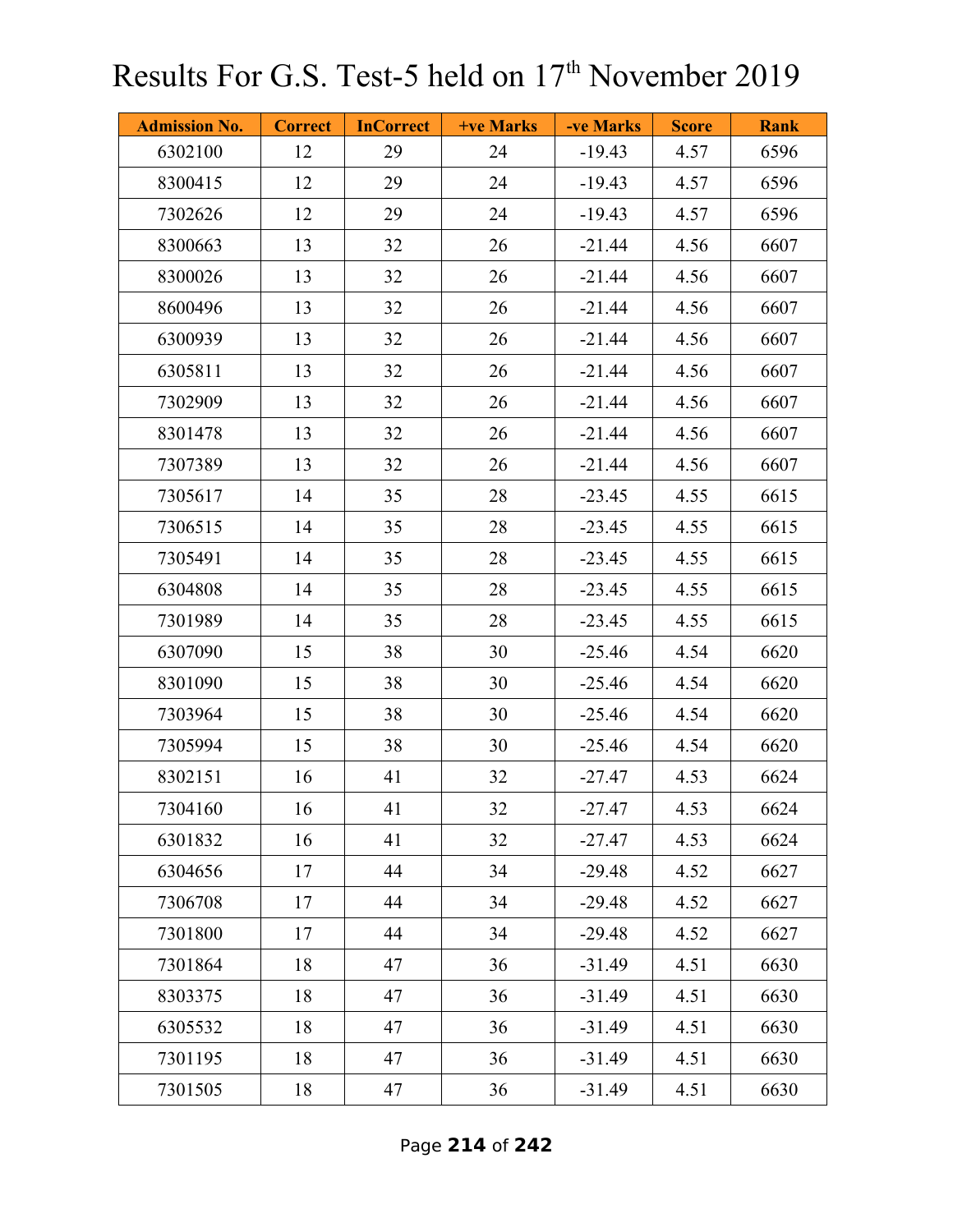| <b>Admission No.</b> | <b>Correct</b>  | <b>InCorrect</b> | +ve Marks | -ve Marks | <b>Score</b> | <b>Rank</b> |
|----------------------|-----------------|------------------|-----------|-----------|--------------|-------------|
| 6304755              | 20              | 53               | 40        | $-35.51$  | 4.49         | 6635        |
| 6303270              | 20              | 53               | 40        | $-35.51$  | 4.49         | 6635        |
| 7300492              | 21              | 56               | 42        | $-37.52$  | 4.48         | 6637        |
| 6306097              | 22              | 59               | 44        | $-39.53$  | 4.47         | 6638        |
| 7300652              | 24              | 65               | 48        | $-43.55$  | 4.45         | 6639        |
| 6302544              | 25              | 68               | 50        | $-45.56$  | 4.44         | 6640        |
| 19VR22986            | 21              | 57               | 42        | 37.62     | 4.38         | 6641        |
| 19VR23041            | 18              | 48               | 36        | 31.68     | 4.32         | 6642        |
| 19VR09313            | 15              | 39               | 30        | 25.74     | 4.26         | 6643        |
| 6301423              | $\overline{4}$  | 6                | 8         | $-4.02$   | 3.98         | 6644        |
| 8301469              | $\overline{4}$  | 6                | 8         | $-4.02$   | 3.98         | 6644        |
| 8300762              | 5               | 9                | 10        | $-6.03$   | 3.97         | 6646        |
| 8301189              | 5               | 9                | 10        | $-6.03$   | 3.97         | 6646        |
| 7302190              | 5               | 9                | 10        | $-6.03$   | 3.97         | 6646        |
| 8301114              | 5               | 9                | 10        | $-6.03$   | 3.97         | 6646        |
| 7304960              | 5               | 9                | 10        | $-6.03$   | 3.97         | 6646        |
| 8302464              | 6               | 12               | 12        | $-8.04$   | 3.96         | 6651        |
| 7302864              | 6               | 12               | 12        | $-8.04$   | 3.96         | 6651        |
| 7300663              | 6               | 12               | 12        | $-8.04$   | 3.96         | 6651        |
| 7303199              | $\overline{7}$  | 15               | 14        | $-10.05$  | 3.95         | 6654        |
| 6303132              | $\tau$          | 15               | 14        | $-10.05$  | 3.95         | 6654        |
| 8301268              | $7\phantom{.0}$ | 15               | 14        | $-10.05$  | 3.95         | 6654        |
| 6302771              | $\tau$          | 15               | 14        | $-10.05$  | 3.95         | 6654        |
| 7301928              | $\overline{7}$  | 15               | 14        | $-10.05$  | 3.95         | 6654        |
| 6303157              | $\overline{7}$  | 15               | 14        | $-10.05$  | 3.95         | 6654        |
| 6301343              | 8               | 18               | 16        | $-12.06$  | 3.94         | 6660        |
| 6302116              | 8               | 18               | 16        | $-12.06$  | 3.94         | 6660        |
| 6303159              | 8               | 18               | 16        | $-12.06$  | 3.94         | 6660        |
| 7305854              | 8               | 18               | 16        | $-12.06$  | 3.94         | 6660        |
| 7300196              | 8               | 18               | 16        | $-12.06$  | 3.94         | 6660        |
| 6300031              | 9               | 21               | 18        | $-14.07$  | 3.93         | 6665        |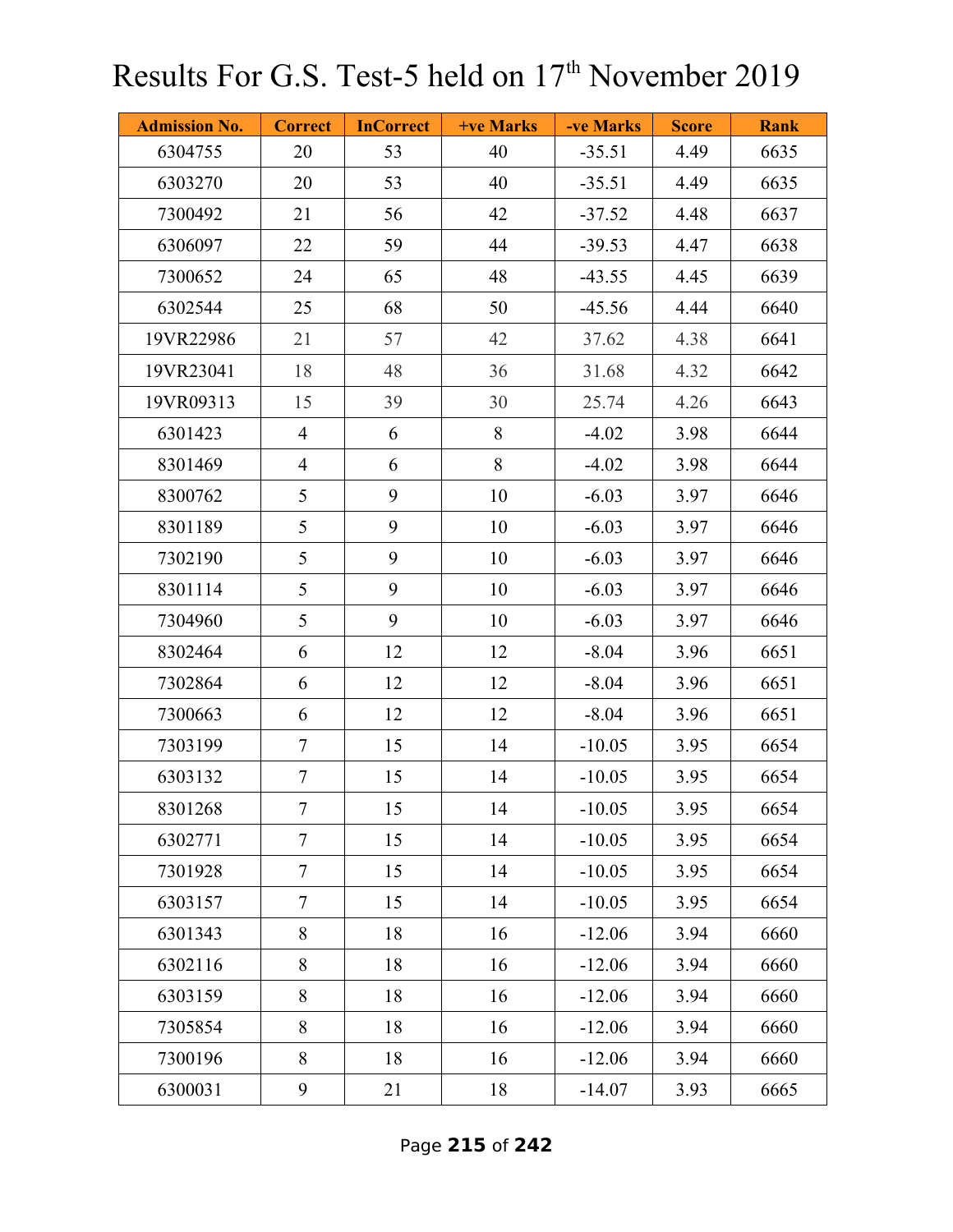| <b>Admission No.</b> | <b>Correct</b> | <b>InCorrect</b> | +ve Marks | -ve Marks | <b>Score</b> | <b>Rank</b> |
|----------------------|----------------|------------------|-----------|-----------|--------------|-------------|
| 6303680              | 9              | 21               | 18        | $-14.07$  | 3.93         | 6665        |
| 6305321              | 9              | 21               | 18        | $-14.07$  | 3.93         | 6665        |
| 7304239              | 10             | 24               | 20        | $-16.08$  | 3.92         | 6668        |
| 7304067              | 10             | 24               | 20        | $-16.08$  | 3.92         | 6668        |
| 7300123              | 10             | 24               | 20        | $-16.08$  | 3.92         | 6668        |
| 7300016              | 10             | 24               | 20        | $-16.08$  | 3.92         | 6668        |
| 7304980              | 11             | 27               | 22        | $-18.09$  | 3.91         | 6672        |
| 8302590              | 11             | 27               | 22        | $-18.09$  | 3.91         | 6672        |
| 7300254              | 12             | 30               | 24        | $-20.1$   | 3.9          | 6674        |
| 8301174              | 12             | 30               | 24        | $-20.1$   | 3.9          | 6674        |
| 7301497              | 12             | 30               | 24        | $-20.1$   | 3.9          | 6674        |
| 8301257              | 13             | 33               | 26        | $-22.11$  | 3.89         | 6677        |
| 7307326              | 13             | 33               | 26        | $-22.11$  | 3.89         | 6677        |
| 6301091              | 13             | 33               | 26        | $-22.11$  | 3.89         | 6677        |
| 7302488              | 13             | 33               | 26        | $-22.11$  | 3.89         | 6677        |
| 8301590              | 14             | 36               | 28        | $-24.12$  | 3.88         | 6681        |
| 630291               | 14             | 36               | 28        | $-24.12$  | 3.88         | 6681        |
| 7307504              | 14             | 36               | 28        | $-24.12$  | 3.88         | 6681        |
| 8302352              | 14             | 36               | 28        | $-24.12$  | 3.88         | 6681        |
| 8300395              | 15             | 39               | 30        | $-26.13$  | 3.87         | 6685        |
| 6301817              | 15             | 39               | 30        | $-26.13$  | 3.87         | 6685        |
| 6300499              | 15             | 39               | 30        | $-26.13$  | 3.87         | 6685        |
| 6305621              | 15             | 39               | 30        | $-26.13$  | 3.87         | 6685        |
| 8600111              | 15             | 39               | 30        | $-26.13$  | 3.87         | 6685        |
| 7303814              | 16             | 42               | 32        | $-28.14$  | 3.86         | 6690        |
| 7301918              | 16             | 42               | 32        | $-28.14$  | 3.86         | 6690        |
| 6305725              | 16             | 42               | 32        | $-28.14$  | 3.86         | 6690        |
| 8302671              | 17             | 45               | 34        | $-30.15$  | 3.85         | 6693        |
| 7307204              | 18             | 48               | 36        | $-32.16$  | 3.84         | 6694        |
| 7307265              | 18             | 48               | 36        | $-32.16$  | 3.84         | 6694        |
| 6303113              | 19             | 51               | 38        | $-34.17$  | 3.83         | 6696        |

Page **216** of **242**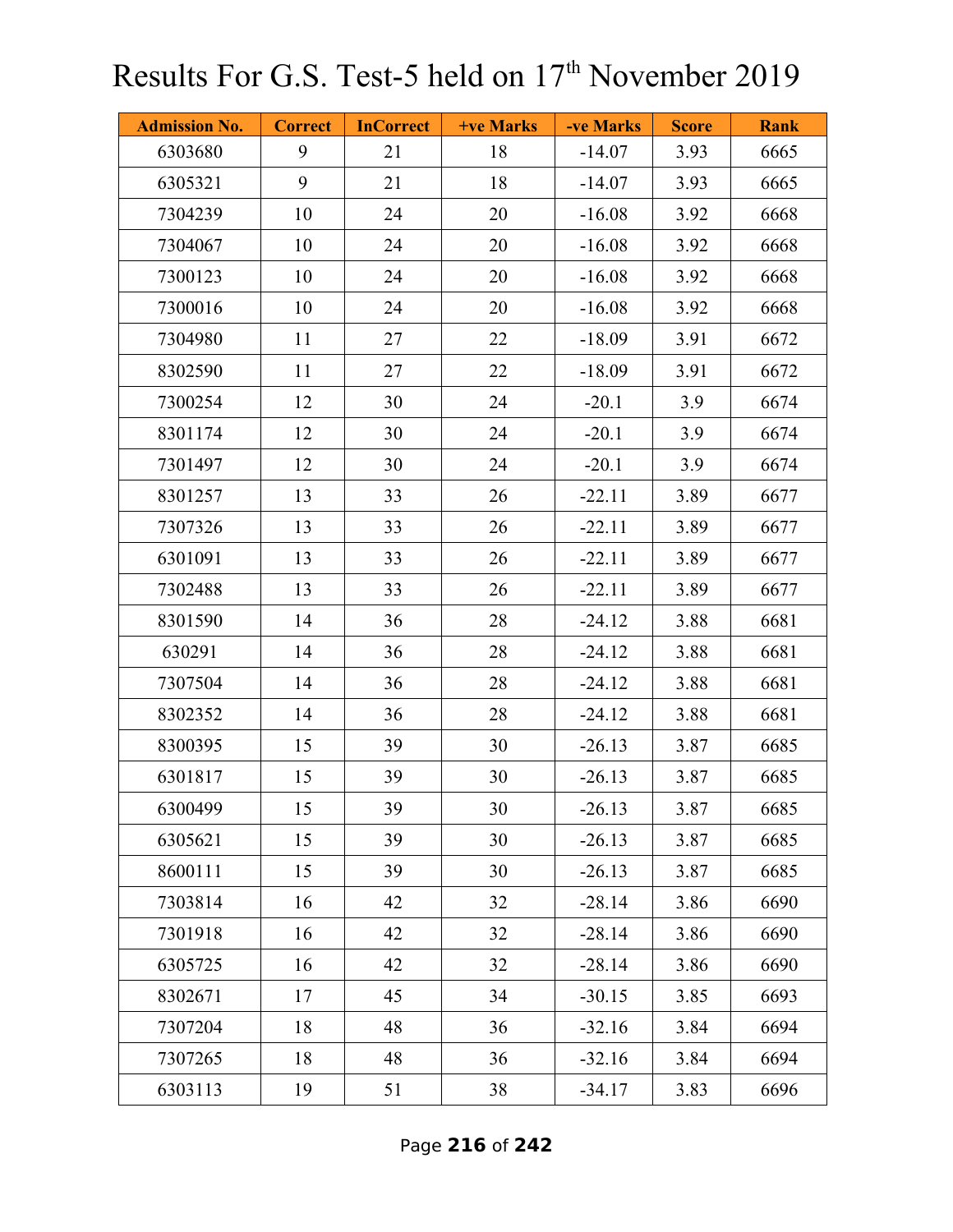| <b>Admission No.</b> | <b>Correct</b> | <b>InCorrect</b> | +ve Marks      | -ve Marks | <b>Score</b> | <b>Rank</b> |
|----------------------|----------------|------------------|----------------|-----------|--------------|-------------|
| 7300400              | 19             | 51               | 38             | $-34.17$  | 3.83         | 6696        |
| 7305501              | 20             | 54               | 40             | $-36.18$  | 3.82         | 6698        |
| 7303855              | 20             | 54               | 40             | $-36.18$  | 3.82         | 6698        |
| 7303142              | 20             | 54               | 40             | $-36.18$  | 3.82         | 6698        |
| 7307233              | 21             | 57               | 42             | $-38.19$  | 3.81         | 6701        |
| 8600394              | 24             | 66               | 48             | $-44.22$  | 3.78         | 6702        |
| 7302420              | 24             | 66               | 48             | $-44.22$  | 3.78         | 6702        |
| 8600360              | 24             | 66               | 48             | $-44.22$  | 3.78         | 6702        |
| 7307065              | $\overline{2}$ | $\mathbf{1}$     | $\overline{4}$ | $-0.67$   | 3.33         | 6705        |
| 6303107              | $\overline{2}$ | $\mathbf{1}$     | $\overline{4}$ | $-0.67$   | 3.33         | 6705        |
| 6304289              | $\overline{2}$ | $\mathbf{1}$     | $\overline{4}$ | $-0.67$   | 3.33         | 6705        |
| 8301891              | $\overline{3}$ | $\overline{4}$   | 6              | $-2.68$   | 3.32         | 6708        |
| 8300824              | $\overline{3}$ | $\overline{4}$   | 6              | $-2.68$   | 3.32         | 6708        |
| 6300448              | $\overline{4}$ | $\tau$           | 8              | $-4.69$   | 3.31         | 6710        |
| 8300130              | $\overline{4}$ | $\tau$           | 8              | $-4.69$   | 3.31         | 6710        |
| 6307089              | $\overline{4}$ | $\overline{7}$   | 8              | $-4.69$   | 3.31         | 6710        |
| 8301663              | $\overline{4}$ | $\tau$           | $8\,$          | $-4.69$   | 3.31         | 6710        |
| 8301667              | $\overline{4}$ | $\tau$           | 8              | $-4.69$   | 3.31         | 6710        |
| 7301417              | 5              | 10               | 10             | $-6.7$    | 3.3          | 6715        |
| 7307569              | 5              | 10               | 10             | $-6.7$    | 3.3          | 6715        |
| 7300638              | 6              | 13               | 12             | $-8.71$   | 3.29         | 6717        |
| 8600020              | $\overline{7}$ | 16               | 14             | $-10.72$  | 3.28         | 6718        |
| 7302838              | $\overline{7}$ | 16               | 14             | $-10.72$  | 3.28         | 6718        |
| 8300361              | $\tau$         | 16               | 14             | $-10.72$  | 3.28         | 6718        |
| 7302981              | $\tau$         | 16               | 14             | $-10.72$  | 3.28         | 6718        |
| 7300409              | 8              | 19               | 16             | $-12.73$  | 3.27         | 6722        |
| 7303467              | 8              | 19               | 16             | $-12.73$  | 3.27         | 6722        |
| 8300010              | 8              | 19               | 16             | $-12.73$  | 3.27         | 6722        |
| 7303246              | 8              | 19               | 16             | $-12.73$  | 3.27         | 6722        |
| 7304444              | 9              | 22               | 18             | $-14.74$  | 3.26         | 6726        |
| 8300768              | 9              | 22               | 18             | $-14.74$  | 3.26         | 6726        |

Page **217** of **242**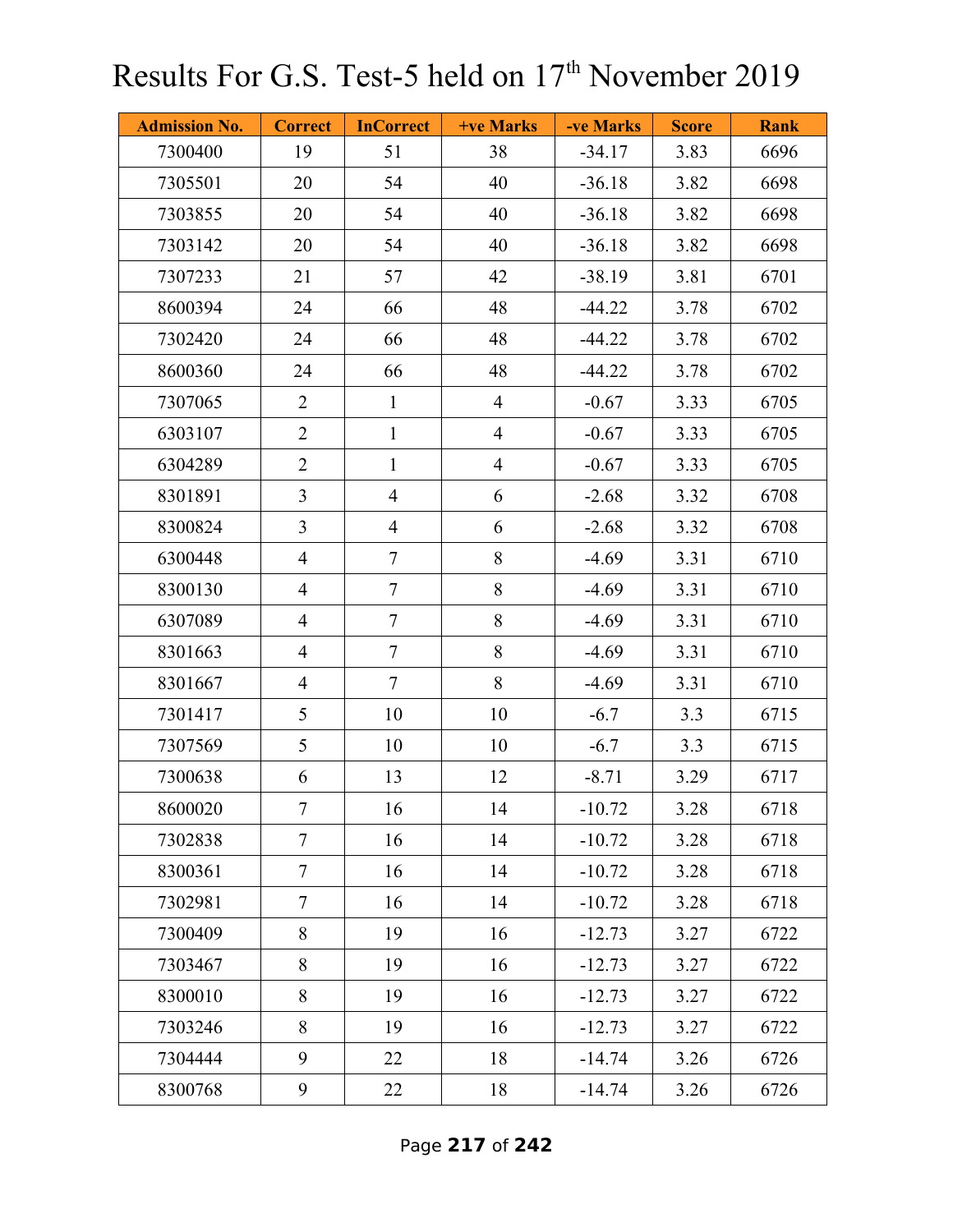| <b>Admission No.</b> | <b>Correct</b> | <b>InCorrect</b> | <b>+ve Marks</b> | -ve Marks | <b>Score</b> | <b>Rank</b> |
|----------------------|----------------|------------------|------------------|-----------|--------------|-------------|
| 6303277              | 9              | 22               | 18               | $-14.74$  | 3.26         | 6726        |
| 6305028              | 9              | 22               | 18               | $-14.74$  | 3.26         | 6726        |
| 6306403              | 9              | 22               | 18               | $-14.74$  | 3.26         | 6726        |
| 8301432              | 10             | 25               | 20               | $-16.75$  | 3.25         | 6731        |
| 7300524              | 10             | 25               | 20               | $-16.75$  | 3.25         | 6731        |
| 6302158              | 10             | 25               | 20               | $-16.75$  | 3.25         | 6731        |
| 7307925              | 11             | 28               | 22               | $-18.76$  | 3.24         | 6734        |
| 7305861              | 11             | 28               | 22               | $-18.76$  | 3.24         | 6734        |
| 6300462              | 12             | 31               | 24               | $-20.77$  | 3.23         | 6736        |
| 7303659              | 13             | 34               | 26               | $-22.78$  | 3.22         | 6737        |
| 7301699              | 13             | 34               | 26               | $-22.78$  | 3.22         | 6737        |
| 6300124              | 13             | 34               | 26               | $-22.78$  | 3.22         | 6737        |
| 7304227              | 13             | 34               | 26               | $-22.78$  | 3.22         | 6737        |
| 7303183              | 14             | 37               | 28               | $-24.79$  | 3.21         | 6741        |
| 6305619              | 14             | 37               | 28               | $-24.79$  | 3.21         | 6741        |
| 7301981              | 14             | 37               | 28               | $-24.79$  | 3.21         | 6741        |
| 7305766              | 14             | 37               | 28               | $-24.79$  | 3.21         | 6741        |
| 8300858              | 14             | 37               | 28               | $-24.79$  | 3.21         | 6741        |
| 7304511              | 14             | 37               | 28               | $-24.79$  | 3.21         | 6741        |
| 7302977              | 15             | 40               | 30               | $-26.8$   | 3.2          | 6747        |
| 7301059              | 15             | 40               | 30               | $-26.8$   | 3.2          | 6747        |
| 8302429              | 15             | 40               | 30               | $-26.8$   | 3.2          | 6747        |
| 8302403              | 15             | 40               | 30               | $-26.8$   | 3.2          | 6747        |
| 6301930              | 16             | 43               | 32               | $-28.81$  | 3.19         | 6751        |
| 7308013              | 16             | 43               | 32               | $-28.81$  | 3.19         | 6751        |
| 7300702              | 16             | 43               | 32               | $-28.81$  | 3.19         | 6751        |
| 8600170              | 17             | 46               | 34               | $-30.82$  | 3.18         | 6754        |
| 6302726              | 17             | 46               | 34               | $-30.82$  | 3.18         | 6754        |
| 7303406              | 19             | 52               | 38               | $-34.84$  | 3.16         | 6756        |
| 8302103              | 19             | 52               | 38               | $-34.84$  | 3.16         | 6756        |
| 7303078              | 19             | 52               | 38               | $-34.84$  | 3.16         | 6756        |

Page **218** of **242**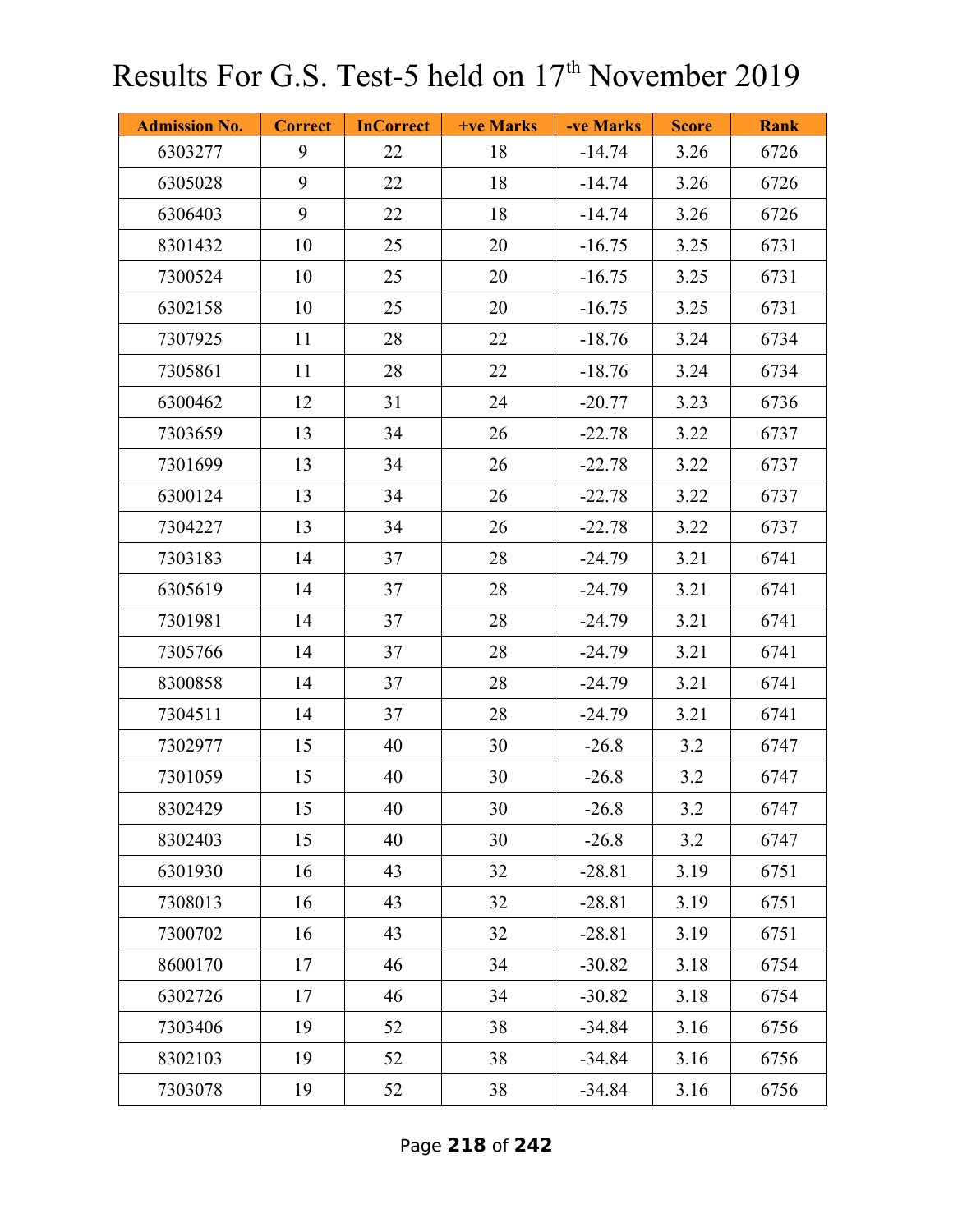| <b>Admission No.</b> | <b>Correct</b> | <b>InCorrect</b> | <b>+ve Marks</b> | -ve Marks | <b>Score</b> | <b>Rank</b> |
|----------------------|----------------|------------------|------------------|-----------|--------------|-------------|
| 8303037              | 19             | 52               | 38               | $-34.84$  | 3.16         | 6756        |
| 7304847              | 23             | 64               | 46               | $-42.88$  | 3.12         | 6760        |
| 6300583              | 25             | 70               | 50               | $-46.9$   | 3.1          | 6761        |
| 7305568              | 26             | 73               | 52               | $-48.91$  | 3.09         | 6762        |
| 6302041              | $\overline{2}$ | $\overline{2}$   | $\overline{4}$   | $-1.34$   | 2.66         | 6763        |
| 7300615              | $\overline{2}$ | $\overline{2}$   | $\overline{4}$   | $-1.34$   | 2.66         | 6763        |
| 7307401              | $\overline{2}$ | $\overline{2}$   | $\overline{4}$   | $-1.34$   | 2.66         | 6763        |
| 6305917              | $\overline{3}$ | 5                | 6                | $-3.35$   | 2.65         | 6766        |
| 8302158              | $\overline{3}$ | 5                | 6                | $-3.35$   | 2.65         | 6766        |
| 8302081              | $\overline{3}$ | 5                | 6                | $-3.35$   | 2.65         | 6766        |
| 7308096              | $\overline{4}$ | 8                | $8\,$            | $-5.36$   | 2.64         | 6769        |
| 6304476              | $\overline{4}$ | 8                | 8                | $-5.36$   | 2.64         | 6769        |
| 7301969              | $\overline{4}$ | 8                | 8                | $-5.36$   | 2.64         | 6769        |
| 6301535              | 5              | 11               | 10               | $-7.37$   | 2.63         | 6772        |
| 6303783              | 5              | 11               | 10               | $-7.37$   | 2.63         | 6772        |
| 6301145              | 5              | 11               | 10               | $-7.37$   | 2.63         | 6772        |
| 6303834              | 5              | 11               | 10               | $-7.37$   | 2.63         | 6772        |
| 7304151              | 5              | 11               | 10               | $-7.37$   | 2.63         | 6772        |
| 7305555              | 6              | 14               | 12               | $-9.38$   | 2.62         | 6777        |
| 7301055              | 6              | 14               | 12               | $-9.38$   | 2.62         | 6777        |
| 7304099              | 6              | 14               | 12               | $-9.38$   | 2.62         | 6777        |
| 6305310              | 6              | 14               | 12               | $-9.38$   | 2.62         | 6777        |
| 8300103              | 6              | 14               | 12               | $-9.38$   | 2.62         | 6777        |
| 6305412              | 6              | 14               | 12               | $-9.38$   | 2.62         | 6777        |
| 7302381              | 6              | 14               | 12               | $-9.38$   | 2.62         | 6777        |
| 6305343              | 6              | 14               | 12               | $-9.38$   | 2.62         | 6777        |
| 7300807              | $\overline{7}$ | 17               | 14               | $-11.39$  | 2.61         | 6785        |
| 8301000              | $\tau$         | 17               | 14               | $-11.39$  | 2.61         | 6785        |
| 7302240              | $\tau$         | 17               | 14               | $-11.39$  | 2.61         | 6785        |
| 7307854              | $\overline{7}$ | 17               | 14               | $-11.39$  | 2.61         | 6785        |
| 6300510              | 8              | 20               | 16               | $-13.4$   | 2.6          | 6789        |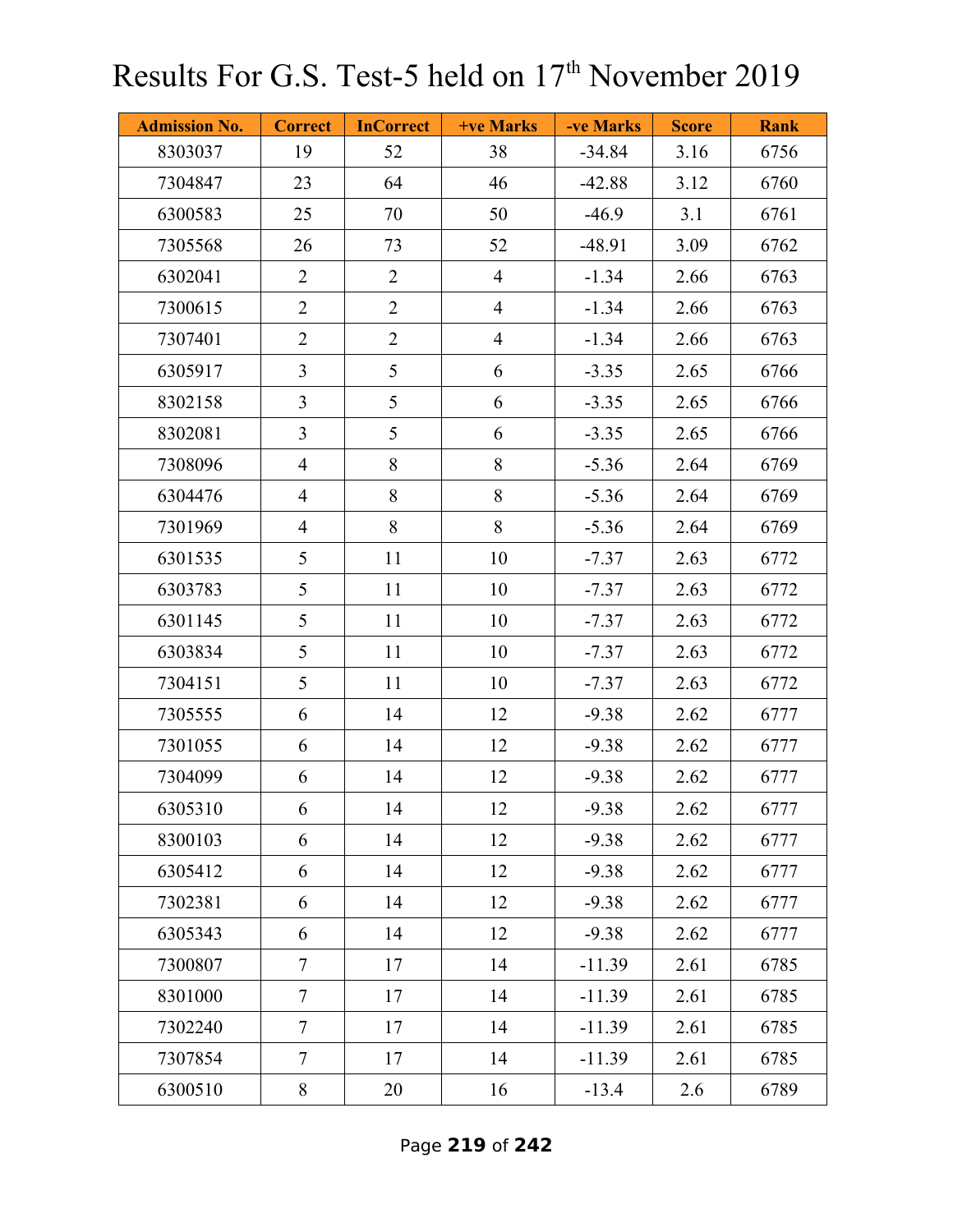| <b>Admission No.</b> | <b>Correct</b> | <b>InCorrect</b> | <b>+ve Marks</b> | -ve Marks | <b>Score</b> | <b>Rank</b> |
|----------------------|----------------|------------------|------------------|-----------|--------------|-------------|
| 8600583              | 8              | 20               | 16               | $-13.4$   | 2.6          | 6789        |
| 7301197              | 8              | 20               | 16               | $-13.4$   | 2.6          | 6789        |
| 8302072              | 9              | 23               | 18               | $-15.41$  | 2.59         | 6792        |
| 7301282              | 9              | 23               | 18               | $-15.41$  | 2.59         | 6792        |
| 7307792              | 9              | 23               | 18               | $-15.41$  | 2.59         | 6792        |
| 7307363              | 9              | 23               | 18               | $-15.41$  | 2.59         | 6792        |
| 8301471              | 10             | 26               | 20               | $-17.42$  | 2.58         | 6796        |
| 8302441              | 10             | 26               | 20               | $-17.42$  | 2.58         | 6796        |
| 6302414              | 10             | 26               | 20               | $-17.42$  | 2.58         | 6796        |
| 8301482              | 10             | 26               | 20               | $-17.42$  | 2.58         | 6796        |
| 8301072              | 10             | 26               | 20               | $-17.42$  | 2.58         | 6796        |
| 7305857              | 11             | 29               | 22               | $-19.43$  | 2.57         | 6801        |
| 6305208              | 11             | 29               | 22               | $-19.43$  | 2.57         | 6801        |
| 6804241              | 11             | 29               | 22               | $-19.43$  | 2.57         | 6801        |
| 8300413              | 11             | 29               | 22               | $-19.43$  | 2.57         | 6801        |
| 8300743              | 11             | 29               | 22               | $-19.43$  | 2.57         | 6801        |
| 6307132              | 11             | 29               | 22               | $-19.43$  | 2.57         | 6801        |
| 7301448              | 12             | 32               | 24               | $-21.44$  | 2.56         | 6807        |
| 6306143              | 12             | 32               | 24               | $-21.44$  | 2.56         | 6807        |
| 6301668              | 12             | 32               | 24               | $-21.44$  | 2.56         | 6807        |
| 7307736              | 12             | 32               | 24               | $-21.44$  | 2.56         | 6807        |
| 6304426              | 13             | 35               | 26               | $-23.45$  | 2.55         | 6811        |
| 6304885              | 13             | 35               | 26               | $-23.45$  | 2.55         | 6811        |
| 7307849              | 13             | 35               | 26               | $-23.45$  | 2.55         | 6811        |
| 6307309              | 14             | 38               | 28               | $-25.46$  | 2.54         | 6814        |
| 6304805              | 14             | 38               | 28               | $-25.46$  | 2.54         | 6814        |
| 6303707              | 14             | 38               | 28               | $-25.46$  | 2.54         | 6814        |
| 7305749              | 15             | 41               | 30               | $-27.47$  | 2.53         | 6817        |
| 7303556              | 15             | 41               | 30               | $-27.47$  | 2.53         | 6817        |
| 6301026              | 15             | 41               | 30               | $-27.47$  | 2.53         | 6817        |
| 7301607              | 15             | 41               | 30               | $-27.47$  | 2.53         | 6817        |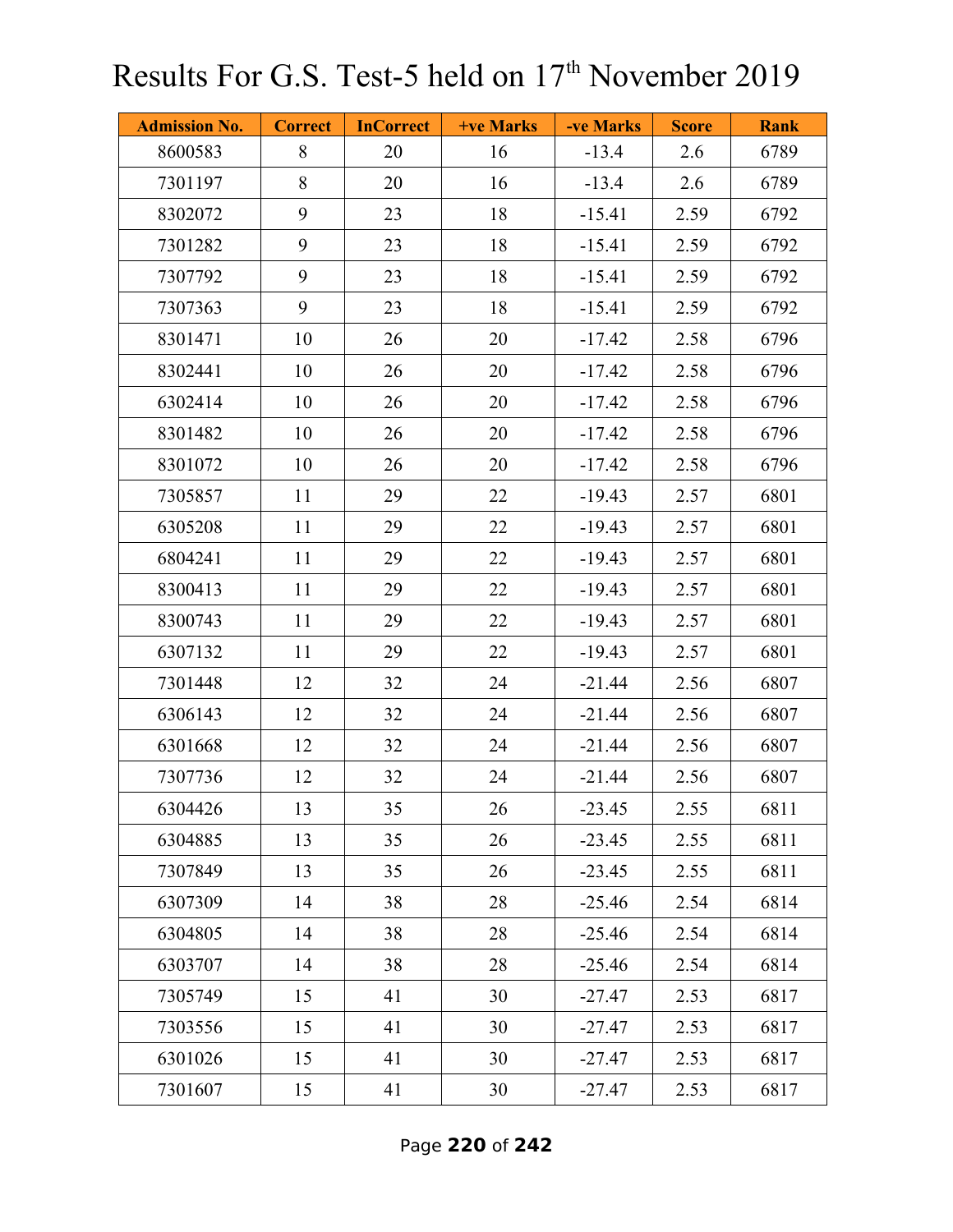| <b>Admission No.</b> | <b>Correct</b> | <b>InCorrect</b> | +ve Marks      | -ve Marks | <b>Score</b> | <b>Rank</b> |
|----------------------|----------------|------------------|----------------|-----------|--------------|-------------|
| 6302400              | 16             | 44               | 32             | $-29.48$  | 2.52         | 6821        |
| 8301205              | 16             | 44               | 32             | $-29.48$  | 2.52         | 6821        |
| 7307023              | 17             | 47               | 34             | $-31.49$  | 2.51         | 6823        |
| 7303932              | 17             | 47               | 34             | $-31.49$  | 2.51         | 6823        |
| 8600190              | 17             | 47               | 34             | $-31.49$  | 2.51         | 6823        |
| 7300678              | 17             | 47               | 34             | $-31.49$  | 2.51         | 6823        |
| 7300963              | 17             | 47               | 34             | $-31.49$  | 2.51         | 6823        |
| 6304449              | 17             | 47               | 34             | $-31.49$  | 2.51         | 6823        |
| 6306177              | 17             | 47               | 34             | $-31.49$  | 2.51         | 6823        |
| 8600516              | 18             | 50               | 36             | $-33.5$   | 2.5          | 6830        |
| 6303310              | 18             | 50               | 36             | $-33.5$   | 2.5          | 6830        |
| 6304261              | 19             | 53               | 38             | $-35.51$  | 2.49         | 6832        |
| 6306133              | 19             | 53               | 38             | $-35.51$  | 2.49         | 6832        |
| 8600412              | 20             | 56               | 40             | $-37.52$  | 2.48         | 6834        |
| 6304676              | 22             | 62               | 44             | $-41.54$  | 2.46         | 6835        |
| 7304549              | 23             | 65               | 46             | $-43.55$  | 2.45         | 6836        |
| 7307997              | 26             | 74               | 52             | $-49.58$  | 2.42         | 6837        |
| 6302557              | 26             | 74               | 52             | $-49.58$  | 2.42         | 6837        |
| 8303628              | 26             | 74               | 52             | $-49.58$  | 2.42         | 6837        |
| 7303985              | 26             | 74               | 52             | $-49.58$  | 2.42         | 6837        |
| 8301850              | 26             | 74               | 52             | $-49.58$  | 2.42         | 6837        |
| 6301149              | 26             | 74               | 52             | $-49.58$  | 2.42         | 6837        |
| 19VR23129            | 12             | 33               | 24             | 21.78     | 2.22         | 6843        |
| 8300124              | $\overline{2}$ | $\overline{3}$   | $\overline{4}$ | $-2.01$   | 1.99         | 6844        |
| 8300804              | $\overline{2}$ | $\overline{3}$   | $\overline{4}$ | $-2.01$   | 1.99         | 6844        |
| 7304539              | $\overline{2}$ | $\overline{3}$   | $\overline{4}$ | $-2.01$   | 1.99         | 6844        |
| 7303313              | $\overline{3}$ | 6                | 6              | $-4.02$   | 1.98         | 6847        |
| 7306038              | $\overline{3}$ | 6                | 6              | $-4.02$   | 1.98         | 6847        |
| 1100080              | $\overline{3}$ | 6                | 6              | $-4.02$   | 1.98         | 6847        |
| 6302006              | $\overline{3}$ | 6                | 6              | $-4.02$   | 1.98         | 6847        |
| 8303105              | $\mathfrak{Z}$ | 6                | 6              | $-4.02$   | 1.98         | 6847        |

Page **221** of **242**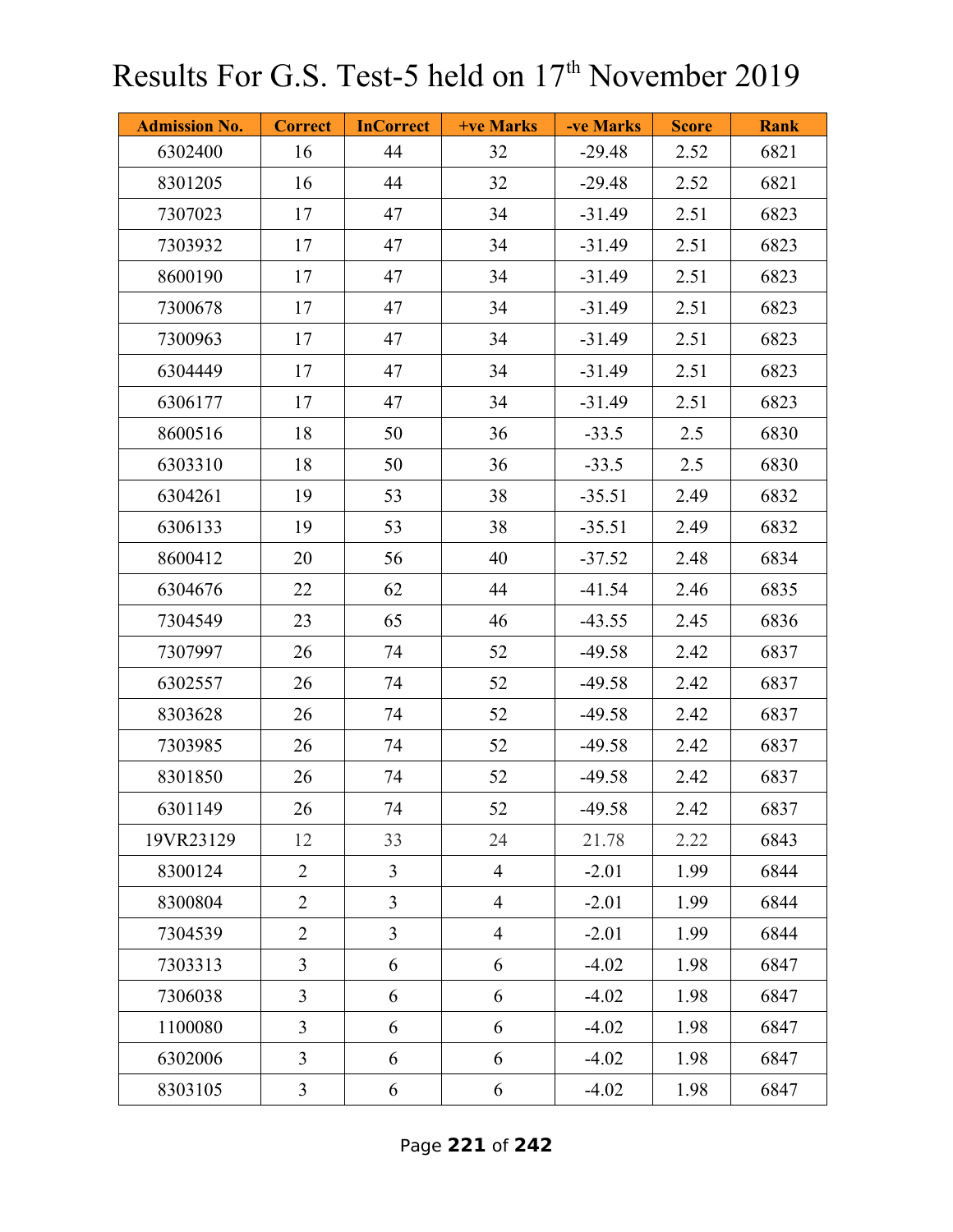| <b>Admission No.</b> | <b>Correct</b> | <b>InCorrect</b> | <b>+ve Marks</b> | -ve Marks | <b>Score</b> | <b>Rank</b> |
|----------------------|----------------|------------------|------------------|-----------|--------------|-------------|
| 8301053              | $\overline{3}$ | 6                | 6                | $-4.02$   | 1.98         | 6847        |
| 8302384              | $\overline{4}$ | 9                | 8                | $-6.03$   | 1.97         | 6853        |
| 7303777              | $\overline{4}$ | 9                | 8                | $-6.03$   | 1.97         | 6853        |
| 8301028              | $\overline{4}$ | 9                | 8                | $-6.03$   | 1.97         | 6853        |
| 8301112              | $\overline{4}$ | 9                | $8\,$            | $-6.03$   | 1.97         | 6853        |
| 7307152              | $\overline{4}$ | 9                | 8                | $-6.03$   | 1.97         | 6853        |
| 8300225              | 5              | 12               | 10               | $-8.04$   | 1.96         | 6858        |
| 6301586              | 5              | 12               | 10               | $-8.04$   | 1.96         | 6858        |
| 7303350              | 5              | 12               | 10               | $-8.04$   | 1.96         | 6858        |
| 7303558              | 5              | 12               | 10               | $-8.04$   | 1.96         | 6858        |
| 4300555              | 5              | 12               | 10               | $-8.04$   | 1.96         | 6858        |
| 8300077              | 5              | 12               | 10               | $-8.04$   | 1.96         | 6858        |
| 7307153              | 6              | 15               | 12               | $-10.05$  | 1.95         | 6864        |
| 8300927              | 6              | 15               | 12               | $-10.05$  | 1.95         | 6864        |
| 8301479              | 7              | 18               | 14               | $-12.06$  | 1.94         | 6866        |
| 7302577              | $\tau$         | 18               | 14               | $-12.06$  | 1.94         | 6866        |
| 8300785              | $\tau$         | 18               | 14               | $-12.06$  | 1.94         | 6866        |
| 7302952              | 8              | 21               | 16               | $-14.07$  | 1.93         | 6869        |
| 8303306              | 8              | 21               | 16               | $-14.07$  | 1.93         | 6869        |
| 7305708              | 8              | 21               | 16               | $-14.07$  | 1.93         | 6869        |
| 7301317              | 9              | 24               | 18               | $-16.08$  | 1.92         | 6872        |
| 7302402              | 9              | 24               | 18               | $-16.08$  | 1.92         | 6872        |
| 7301604              | 9              | 24               | 18               | $-16.08$  | 1.92         | 6872        |
| 7303806              | 9              | 24               | 18               | $-16.08$  | 1.92         | 6872        |
| 7303504              | 9              | 24               | 18               | $-16.08$  | 1.92         | 6872        |
| 6303744              | 9              | 24               | 18               | $-16.08$  | 1.92         | 6872        |
| 7306065              | 10             | 27               | 20               | $-18.09$  | 1.91         | 6878        |
| 8302718              | 10             | 27               | 20               | $-18.09$  | 1.91         | 6878        |
| 730577               | 10             | 27               | 20               | $-18.09$  | 1.91         | 6878        |
| 8600520              | 10             | 27               | 20               | $-18.09$  | 1.91         | 6878        |
| 8302699              | 10             | 27               | 20               | $-18.09$  | 1.91         | 6878        |

Page **222** of **242**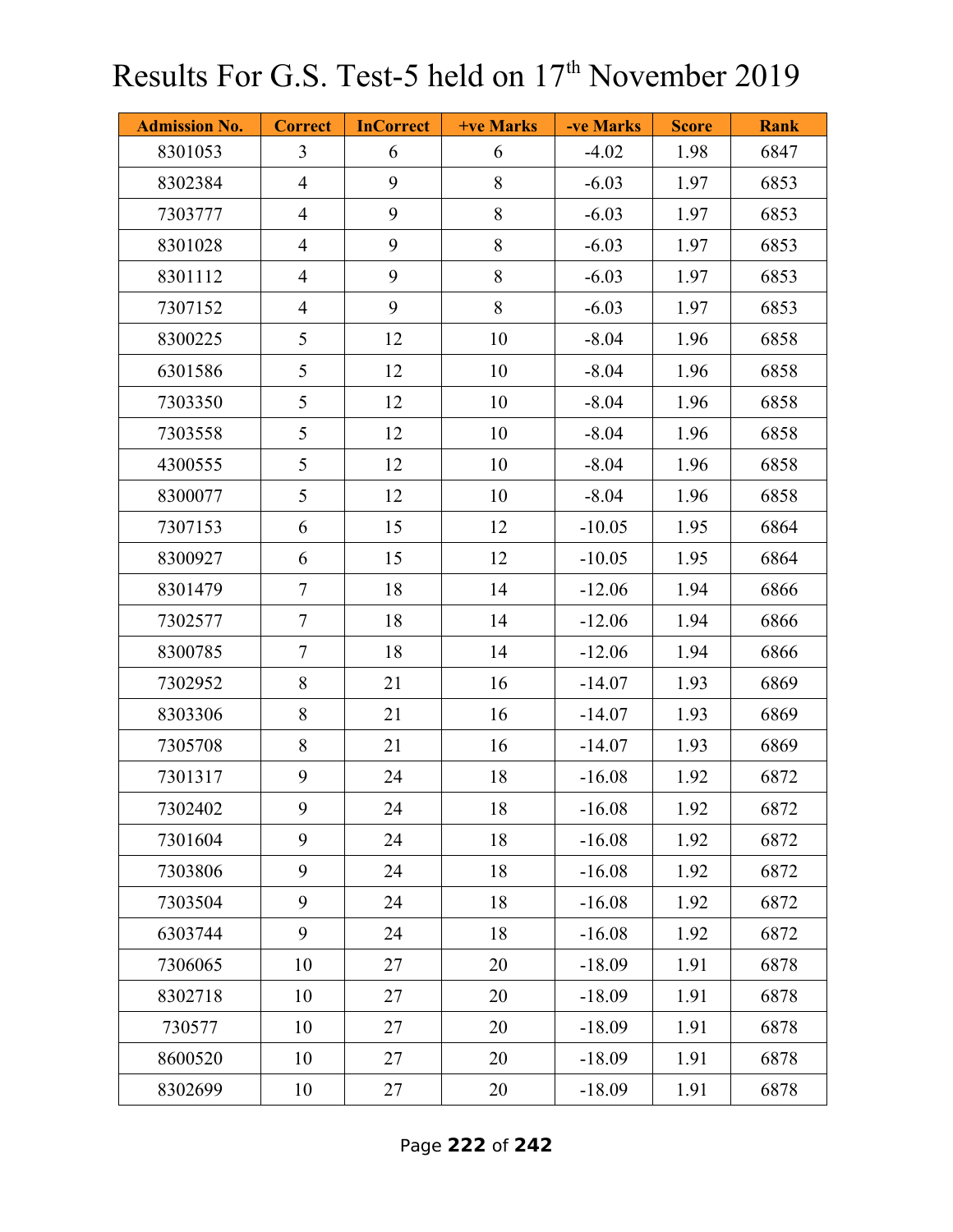| <b>Admission No.</b> | <b>Correct</b> | <b>InCorrect</b> | <b>+ve Marks</b> | -ve Marks | <b>Score</b> | <b>Rank</b> |
|----------------------|----------------|------------------|------------------|-----------|--------------|-------------|
| 7305324              | 11             | 30               | 22               | $-20.1$   | 1.9          | 6883        |
| 7300374              | 11             | 30               | 22               | $-20.1$   | 1.9          | 6883        |
| 7305534              | 11             | 30               | 22               | $-20.1$   | 1.9          | 6883        |
| 7304263              | 11             | 30               | 22               | $-20.1$   | 1.9          | 6883        |
| 8303624              | 12             | 33               | 24               | $-22.11$  | 1.89         | 6887        |
| 8301598              | 12             | 33               | 24               | $-22.11$  | 1.89         | 6887        |
| 6300170              | 13             | 36               | 26               | $-24.12$  | 1.88         | 6889        |
| 8300337              | 13             | 36               | 26               | $-24.12$  | 1.88         | 6889        |
| 8301677              | 14             | 39               | 28               | $-26.13$  | 1.87         | 6891        |
| 7307906              | 15             | 42               | 30               | $-28.14$  | 1.86         | 6892        |
| 7307656              | 15             | 42               | 30               | $-28.14$  | 1.86         | 6892        |
| 8300492              | 15             | 42               | 30               | $-28.14$  | 1.86         | 6892        |
| 6301430              | 16             | 45               | 32               | $-30.15$  | 1.85         | 6895        |
| 7301389              | 16             | 45               | 32               | $-30.15$  | 1.85         | 6895        |
| 7305172              | 17             | 48               | 34               | $-32.16$  | 1.84         | 6897        |
| 7303807              | 17             | 48               | 34               | $-32.16$  | 1.84         | 6897        |
| 6302250              | 18             | 51               | 36               | $-34.17$  | 1.83         | 6899        |
| 6305494              | 19             | 54               | 38               | $-36.18$  | 1.82         | 6900        |
| 8600246              | 20             | 57               | 40               | $-38.19$  | 1.81         | 6901        |
| 8600671              | 21             | 60               | 42               | $-40.2$   | 1.8          | 6902        |
| 8300901              | 23             | 66               | 46               | $-44.22$  | 1.78         | 6903        |
| 7307378              | 24             | 69               | 48               | $-46.23$  | 1.77         | 6904        |
| 7301872              | 25             | 72               | 50               | $-48.24$  | 1.76         | 6905        |
| 8302128              | $\mathbf{1}$   | $\mathbf{1}$     | $\overline{2}$   | $-0.67$   | 1.33         | 6906        |
| 7305416              | $\mathbf{1}$   | $\mathbf{1}$     | $\overline{2}$   | $-0.67$   | 1.33         | 6906        |
| 7301785              | $\overline{2}$ | $\overline{4}$   | $\overline{4}$   | $-2.68$   | 1.32         | 6908        |
| 7305460              | $\overline{3}$ | $\overline{7}$   | 6                | $-4.69$   | 1.31         | 6909        |
| 7305271              | $\overline{4}$ | 10               | 8                | $-6.7$    | 1.3          | 6910        |
| 6301615              | $\overline{4}$ | 10               | 8                | $-6.7$    | 1.3          | 6910        |
| 6302139              | 5              | 13               | 10               | $-8.71$   | 1.29         | 6912        |
| 7308012              | 5              | 13               | 10               | $-8.71$   | 1.29         | 6912        |

Page **223** of **242**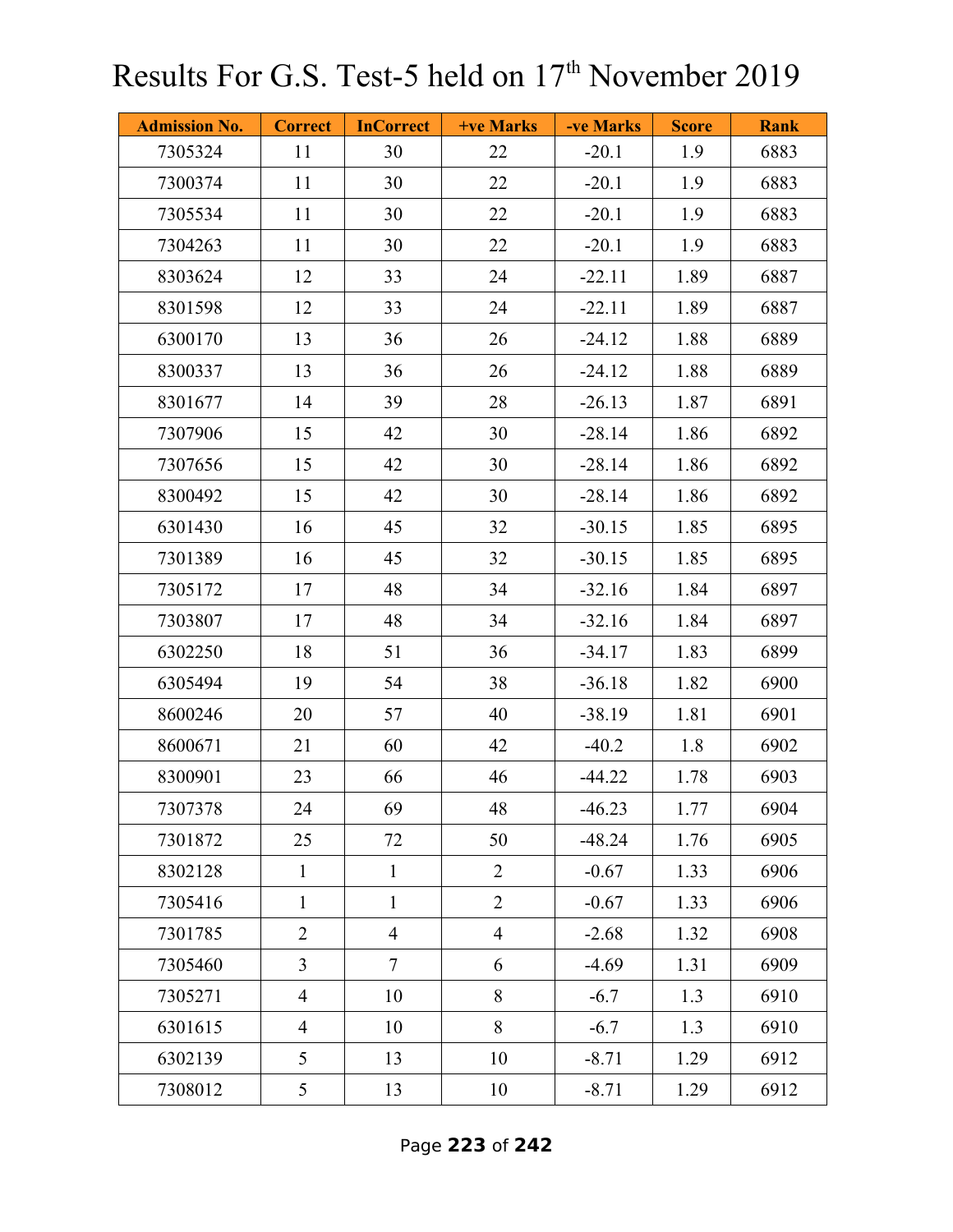| <b>Admission No.</b> | <b>Correct</b> | <b>InCorrect</b> | <b>+ve Marks</b> | -ve Marks | <b>Score</b> | <b>Rank</b> |
|----------------------|----------------|------------------|------------------|-----------|--------------|-------------|
| 7301866              | 5              | 13               | 10               | $-8.71$   | 1.29         | 6912        |
| 7303054              | 5              | 13               | 10               | $-8.71$   | 1.29         | 6912        |
| 8300748              | 6              | 16               | 12               | $-10.72$  | 1.28         | 6916        |
| 6303057              | 6              | 16               | 12               | $-10.72$  | 1.28         | 6916        |
| 7305833              | 6              | 16               | 12               | $-10.72$  | 1.28         | 6916        |
| 7307037              | 6              | 16               | 12               | $-10.72$  | 1.28         | 6916        |
| 7301203              | 6              | 16               | 12               | $-10.72$  | 1.28         | 6916        |
| 8300945              | 6              | 16               | 12               | $-10.72$  | 1.28         | 6916        |
| 6305315              | 6              | 16               | 12               | $-10.72$  | 1.28         | 6916        |
| 8301484              | 6              | 16               | 12               | $-10.72$  | 1.28         | 6916        |
| 7308163              | 8              | 22               | 16               | $-14.74$  | 1.26         | 6924        |
| 6307102              | 8              | 22               | 16               | $-14.74$  | 1.26         | 6924        |
| 6304680              | 9              | 25               | 18               | $-16.75$  | 1.25         | 6926        |
| 6301792              | 9              | 25               | 18               | $-16.75$  | 1.25         | 6926        |
| 7301046              | 9              | 25               | 18               | $-16.75$  | 1.25         | 6926        |
| 8300969              | 9              | 25               | 18               | $-16.75$  | 1.25         | 6926        |
| 7300099              | 9              | 25               | 18               | $-16.75$  | 1.25         | 6926        |
| 7302705              | 9              | 25               | 18               | $-16.75$  | 1.25         | 6926        |
| 6305549              | 9              | 25               | 18               | $-16.75$  | 1.25         | 6926        |
| 8301602              | 9              | 25               | 18               | $-16.75$  | 1.25         | 6926        |
| 830155               | 10             | 28               | 20               | $-18.76$  | 1.24         | 6934        |
| 8300572              | 10             | 28               | 20               | $-18.76$  | 1.24         | 6934        |
| 6302910              | 11             | 31               | 22               | $-20.77$  | 1.23         | 6936        |
| 6304873              | 11             | 31               | 22               | $-20.77$  | 1.23         | 6936        |
| 7302115              | 11             | 31               | 22               | $-20.77$  | 1.23         | 6936        |
| 6304355              | 11             | 31               | 22               | $-20.77$  | 1.23         | 6936        |
| 8301690              | 11             | 31               | 22               | $-20.77$  | 1.23         | 6936        |
| 8300050              | 11             | 31               | 22               | $-20.77$  | 1.23         | 6936        |
| 7307220              | 11             | 31               | 22               | $-20.77$  | 1.23         | 6936        |
| 6300759              | 11             | 31               | 22               | $-20.77$  | 1.23         | 6936        |
| 7305332              | 12             | 34               | 24               | $-22.78$  | 1.22         | 6944        |

Page **224** of **242**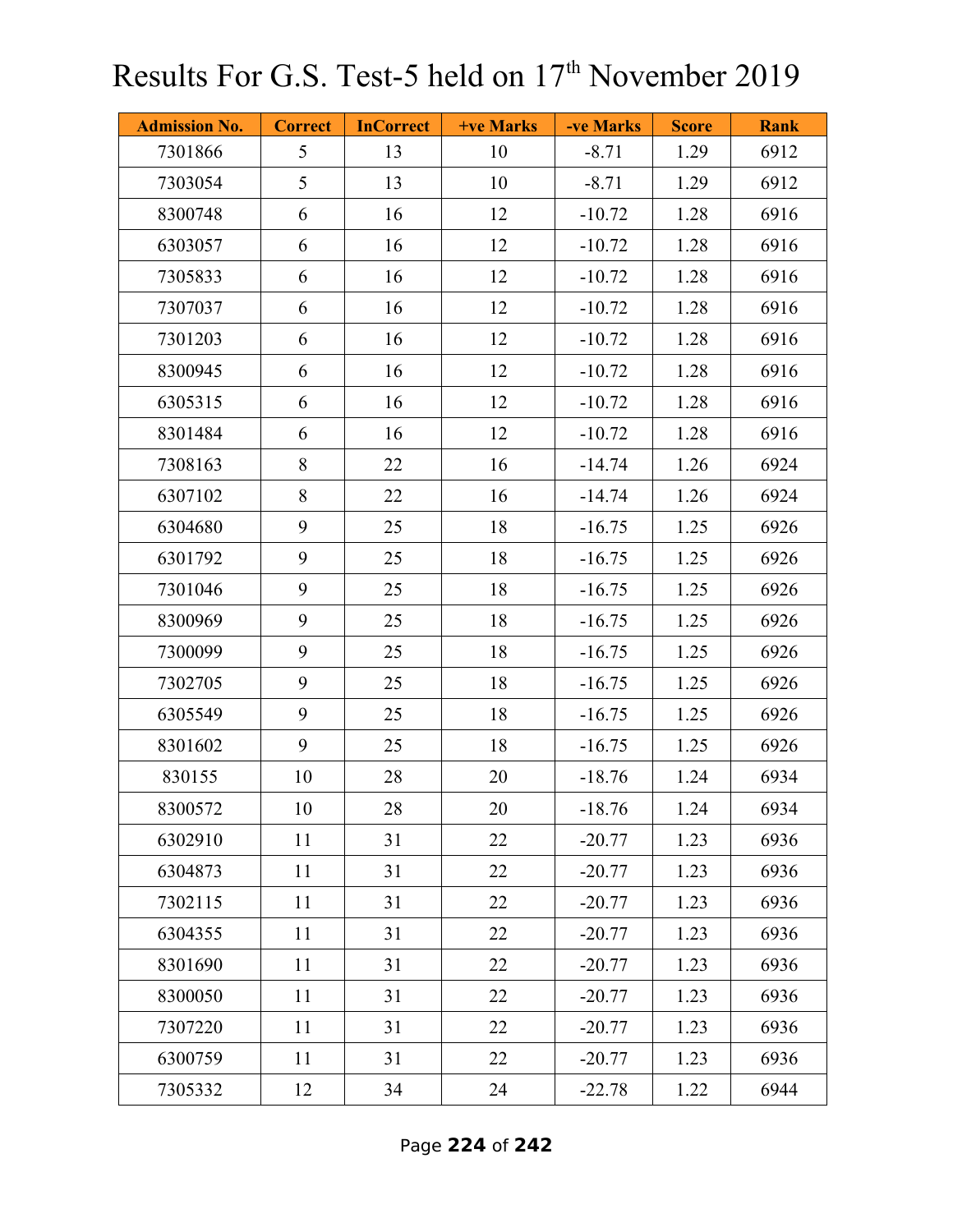| <b>Admission No.</b> | <b>Correct</b> | <b>InCorrect</b> | <b>+ve Marks</b> | -ve Marks | <b>Score</b> | <b>Rank</b> |
|----------------------|----------------|------------------|------------------|-----------|--------------|-------------|
| 8301095              | 12             | 34               | 24               | $-22.78$  | 1.22         | 6944        |
| 6306151              | 12             | 34               | 24               | $-22.78$  | 1.22         | 6944        |
| 8301638              | 13             | 37               | 26               | $-24.79$  | 1.21         | 6947        |
| 6304215              | 13             | 37               | 26               | $-24.79$  | 1.21         | 6947        |
| 7301176              | 13             | 37               | 26               | $-24.79$  | 1.21         | 6947        |
| 8300652              | 13             | 37               | 26               | $-24.79$  | 1.21         | 6947        |
| 7302111              | 14             | 40               | 28               | $-26.8$   | 1.2          | 6951        |
| 7307575              | 14             | 40               | 28               | $-26.8$   | 1.2          | 6951        |
| 8301605              | 14             | 40               | 28               | $-26.8$   | 1.2          | 6951        |
| 6305030              | 15             | 43               | 30               | $-28.81$  | 1.19         | 6954        |
| 8600106              | 15             | 43               | 30               | $-28.81$  | 1.19         | 6954        |
| 6301464              | 15             | 43               | 30               | $-28.81$  | 1.19         | 6954        |
| 7305442              | 16             | 46               | 32               | $-30.82$  | 1.18         | 6957        |
| 6306595              | 16             | 46               | 32               | $-30.82$  | 1.18         | 6957        |
| 7306996              | 17             | 49               | 34               | $-32.83$  | 1.17         | 6959        |
| 6303556              | 17             | 49               | 34               | $-32.83$  | 1.17         | 6959        |
| 6304477              | 17             | 49               | 34               | $-32.83$  | 1.17         | 6959        |
| 7307323              | 18             | 52               | 36               | $-34.84$  | 1.16         | 6962        |
| 7301594              | 18             | 52               | 36               | $-34.84$  | 1.16         | 6962        |
| 6302437              | 19             | 55               | 38               | $-36.85$  | 1.15         | 6964        |
| 8302386              | 19             | 55               | 38               | $-36.85$  | 1.15         | 6964        |
| 6302685              | 20             | 58               | 40               | $-38.86$  | 1.14         | 6966        |
| 7302928              | 21             | 61               | 42               | $-40.87$  | 1.13         | 6967        |
| 7305962              | 21             | 61               | 42               | $-40.87$  | 1.13         | 6967        |
| 8300940              | $\mathbf{1}$   | $\overline{2}$   | $\overline{2}$   | $-1.34$   | 0.66         | 6969        |
| 7301103              | $\overline{2}$ | 5                | $\overline{4}$   | $-3.35$   | 0.65         | 6970        |
| 6307529              | $\overline{2}$ | 5                | $\overline{4}$   | $-3.35$   | 0.65         | 6970        |
| 8301738              | $\overline{3}$ | 8                | 6                | $-5.36$   | 0.64         | 6972        |
| 7301262              | $\overline{3}$ | 8                | 6                | $-5.36$   | 0.64         | 6972        |
| 6303166              | $\overline{3}$ | 8                | 6                | $-5.36$   | 0.64         | 6972        |
| 6302592              | $\mathfrak{Z}$ | $8\,$            | 6                | $-5.36$   | 0.64         | 6972        |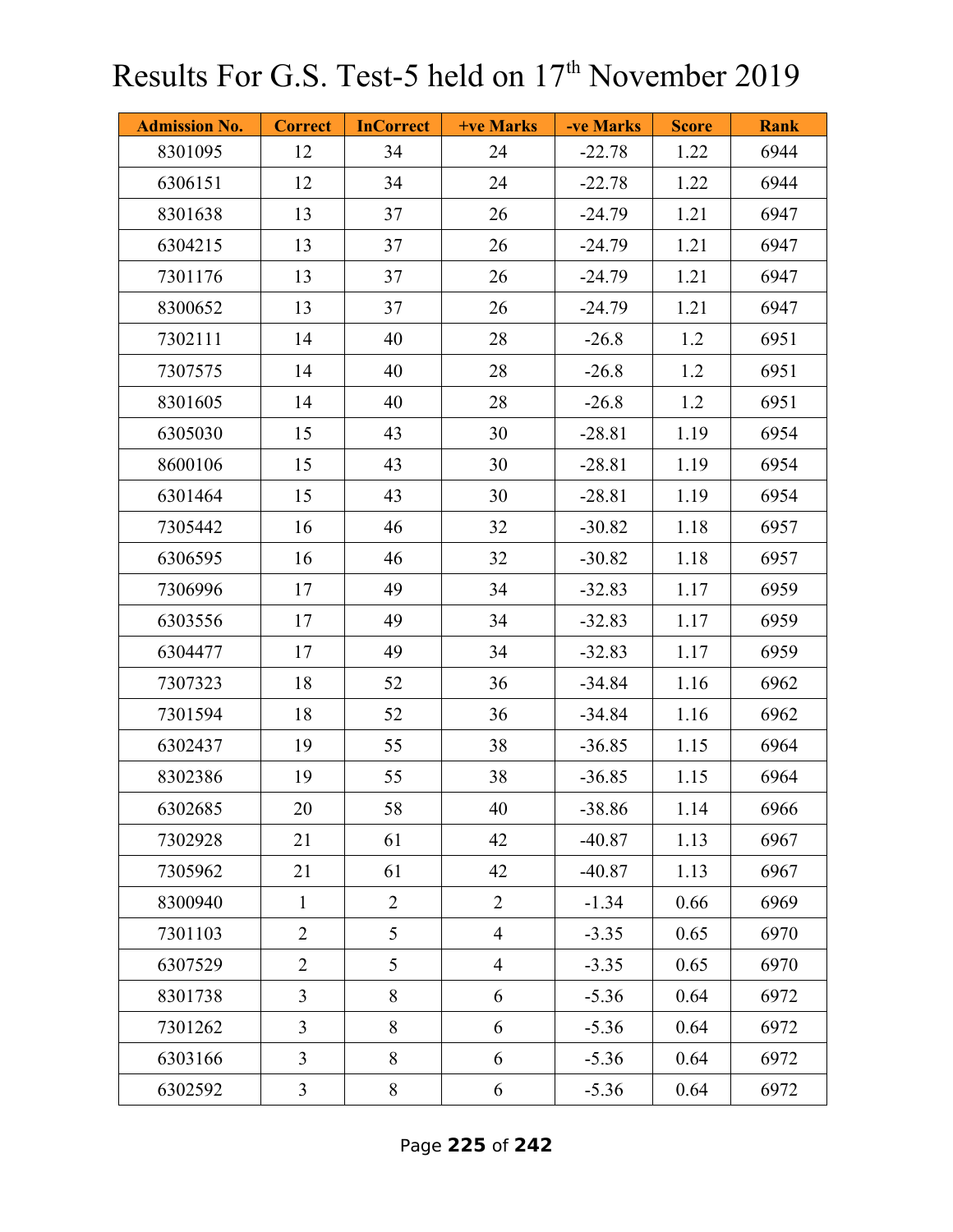| <b>Admission No.</b> | <b>Correct</b> | <b>InCorrect</b> | <b>+ve Marks</b> | -ve Marks | <b>Score</b> | <b>Rank</b> |
|----------------------|----------------|------------------|------------------|-----------|--------------|-------------|
| 8300852              | $\overline{3}$ | 8                | 6                | $-5.36$   | 0.64         | 6972        |
| 6301021              | $\overline{3}$ | 8                | 6                | $-5.36$   | 0.64         | 6972        |
| 8301434              | $\overline{4}$ | 11               | 8                | $-7.37$   | 0.63         | 6978        |
| 7307171              | $\overline{4}$ | 11               | 8                | $-7.37$   | 0.63         | 6978        |
| 8600032              | $\overline{4}$ | 11               | 8                | $-7.37$   | 0.63         | 6978        |
| 6305742              | 5              | 14               | 10               | $-9.38$   | 0.62         | 6981        |
| 8300007              | 5              | 14               | 10               | $-9.38$   | 0.62         | 6981        |
| 6300400              | 6              | 17               | 12               | $-11.39$  | 0.61         | 6983        |
| 8300991              | 6              | 17               | 12               | $-11.39$  | 0.61         | 6983        |
| 7303369              | 6              | 17               | 12               | $-11.39$  | 0.61         | 6983        |
| 8302061              | 6              | 17               | 12               | $-11.39$  | 0.61         | 6983        |
| 8600088              | 6              | 17               | 12               | $-11.39$  | 0.61         | 6983        |
| 6300678              | 6              | 17               | 12               | $-11.39$  | 0.61         | 6983        |
| 8302090              | 6              | 17               | 12               | $-11.39$  | 0.61         | 6983        |
| 8301782              | $\tau$         | 20               | 14               | $-13.4$   | 0.6          | 6990        |
| 6303062              | $\tau$         | 20               | 14               | $-13.4$   | 0.6          | 6990        |
| 8303505              | $\tau$         | 20               | 14               | $-13.4$   | 0.6          | 6990        |
| 6306149              | 8              | 23               | 16               | $-15.41$  | 0.59         | 6993        |
| 6302785              | 8              | 23               | 16               | $-15.41$  | 0.59         | 6993        |
| 8303516              | 8              | 23               | 16               | $-15.41$  | 0.59         | 6993        |
| 6301153              | 8              | 23               | 16               | $-15.41$  | 0.59         | 6993        |
| 7301438              | 8              | 23               | 16               | $-15.41$  | 0.59         | 6993        |
| 8300090              | 8              | 23               | 16               | $-15.41$  | 0.59         | 6993        |
| 8301154              | 8              | 23               | 16               | $-15.41$  | 0.59         | 6993        |
| 7302730              | 8              | 23               | 16               | $-15.41$  | 0.59         | 6993        |
| 7301822              | 8              | 23               | 16               | $-15.41$  | 0.59         | 6993        |
| 7300764              | 8              | 23               | 16               | $-15.41$  | 0.59         | 6993        |
| 7300806              | 9              | 26               | 18               | $-17.42$  | 0.58         | 7003        |
| 8301455              | 10             | 29               | 20               | $-19.43$  | 0.57         | 7004        |
| 8301621              | 10             | 29               | 20               | $-19.43$  | 0.57         | 7004        |
| 6305414              | 11             | 32               | 22               | $-21.44$  | 0.56         | 7006        |

Page **226** of **242**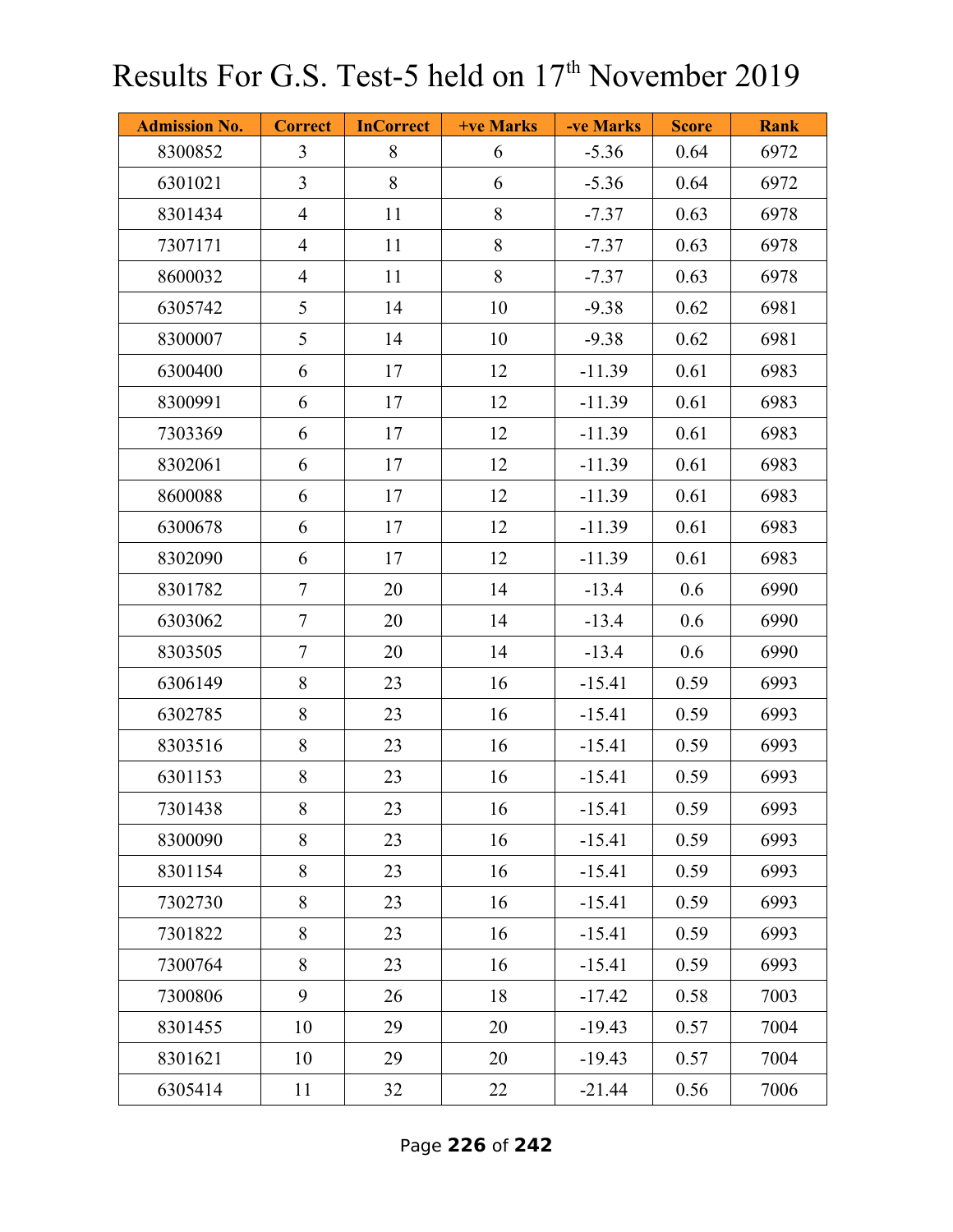| <b>Admission No.</b> | <b>Correct</b>   | <b>InCorrect</b> | <b>+ve Marks</b> | -ve Marks        | <b>Score</b>     | <b>Rank</b> |
|----------------------|------------------|------------------|------------------|------------------|------------------|-------------|
| 6300882              | 11               | 32               | 22               | $-21.44$         | 0.56             | 7006        |
| 7300893              | 11               | 32               | 22               | $-21.44$         | 0.56             | 7006        |
| 6302382              | 12               | 35               | 24               | $-23.45$         | 0.55             | 7009        |
| 7303859              | 12               | 35               | 24               | $-23.45$         | 0.55             | 7009        |
| 6304734              | 12               | 35               | 24               | $-23.45$         | 0.55             | 7009        |
| 8301253              | 12               | 35               | 24               | $-23.45$         | 0.55             | 7009        |
| 6303266              | 12               | 35               | 24               | $-23.45$         | 0.55             | 7009        |
| 8600244              | 12               | 35               | 24               | $-23.45$         | 0.55             | 7009        |
| 6301473              | 13               | 38               | 26               | $-25.46$         | 0.54             | 7015        |
| 6305181              | 13               | 38               | 26               | $-25.46$         | 0.54             | 7015        |
| 7305175              | 13               | 38               | 26               | $-25.46$         | 0.54             | 7015        |
| 7302660              | 14               | 41               | 28               | $-27.47$         | 0.53             | 7018        |
| 8301657              | 14               | 41               | 28               | $-27.47$         | 0.53             | 7018        |
| 7305574              | 15               | 44               | 30               | $-29.48$         | 0.52             | 7020        |
| 7302606              | 15               | 44               | 30               | $-29.48$         | 0.52             | 7020        |
| 6305170              | 15               | 44               | 30               | $-29.48$         | 0.52             | 7020        |
| 8300179              | 15               | 44               | 30               | $-29.48$         | 0.52             | 7020        |
| 7305798              | 15               | 44               | 30               | $-29.48$         | 0.52             | 7020        |
| 6305277              | 16               | 47               | 32               | $-31.49$         | 0.51             | 7025        |
| 6305257              | 16               | 47               | 32               | $-31.49$         | 0.51             | 7025        |
| 7303420              | 17               | 50               | 34               | $-33.5$          | 0.5              | 7027        |
| 6301216              | 18               | 53               | 36               | $-35.51$         | 0.49             | 7028        |
| 7301771              | 18               | 53               | 36               | $-35.51$         | 0.49             | 7028        |
| 6304835              | 19               | 56               | 38               | $-37.52$         | 0.48             | 7030        |
| 7301606              | 20               | 59               | 40               | $-39.53$         | 0.47             | 7031        |
| 7301054              | 20               | 59               | 40               | $-39.53$         | 0.47             | 7031        |
| 7303086              | 20               | 59               | 40               | $-39.53$         | 0.47             | 7031        |
| 8301650              | 20               | 59               | 40               | $-39.53$         | 0.47             | 7031        |
| 6301993              | 20               | 59               | 40               | $-39.53$         | 0.47             | 7031        |
| 8302760              | $\boldsymbol{0}$ | $\boldsymbol{0}$ | $\boldsymbol{0}$ | $\boldsymbol{0}$ | $\overline{0}$   | 7036        |
| 8302349              | $\boldsymbol{0}$ | $\boldsymbol{0}$ | $\boldsymbol{0}$ | $\boldsymbol{0}$ | $\boldsymbol{0}$ | 7036        |

Page **227** of **242**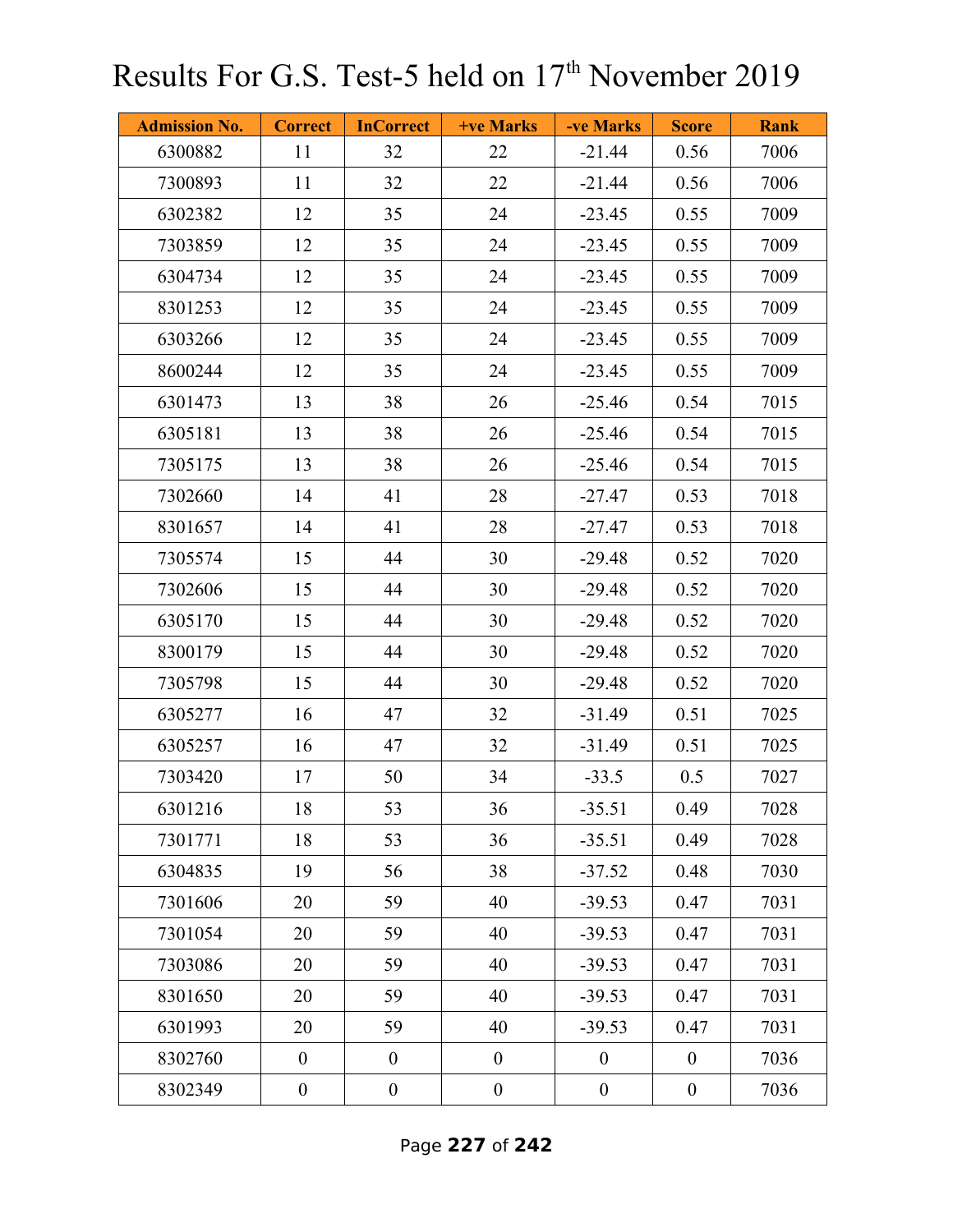| <b>Admission No.</b> | <b>Correct</b>   | <b>InCorrect</b> | <b>+ve Marks</b> | -ve Marks        | <b>Score</b>     | <b>Rank</b> |
|----------------------|------------------|------------------|------------------|------------------|------------------|-------------|
| 8300846              | $\boldsymbol{0}$ | $\boldsymbol{0}$ | $\boldsymbol{0}$ | $\boldsymbol{0}$ | $\boldsymbol{0}$ | 7036        |
| 6303069              | $\boldsymbol{0}$ | $\boldsymbol{0}$ | $\boldsymbol{0}$ | $\boldsymbol{0}$ | $\boldsymbol{0}$ | 7036        |
| 8301896              | $\boldsymbol{0}$ | $\boldsymbol{0}$ | $\boldsymbol{0}$ | $\boldsymbol{0}$ | $\boldsymbol{0}$ | 7036        |
| 8302106              | $\overline{0}$   | $\boldsymbol{0}$ | $\boldsymbol{0}$ | $\boldsymbol{0}$ | $\boldsymbol{0}$ | 7036        |
| 8301616              | $\boldsymbol{0}$ | $\boldsymbol{0}$ | $\boldsymbol{0}$ | $\boldsymbol{0}$ | $\boldsymbol{0}$ | 7036        |
| 6300367              | $\boldsymbol{0}$ | $\boldsymbol{0}$ | $\boldsymbol{0}$ | $\boldsymbol{0}$ | $\boldsymbol{0}$ | 7036        |
| 8301610              | $\overline{0}$   | $\boldsymbol{0}$ | $\boldsymbol{0}$ | $\boldsymbol{0}$ | $\boldsymbol{0}$ | 7036        |
| 8300272              | $\boldsymbol{0}$ | $\boldsymbol{0}$ | $\boldsymbol{0}$ | $\boldsymbol{0}$ | $\boldsymbol{0}$ | 7036        |
| 7302080              | $\boldsymbol{0}$ | $\boldsymbol{0}$ | $\boldsymbol{0}$ | $\boldsymbol{0}$ | $\boldsymbol{0}$ | 7036        |
| 7300023              | $\boldsymbol{0}$ | $\boldsymbol{0}$ | $\boldsymbol{0}$ | $\boldsymbol{0}$ | $\boldsymbol{0}$ | 7036        |
| 7303009              | $\boldsymbol{0}$ | $\boldsymbol{0}$ | $\boldsymbol{0}$ | $\boldsymbol{0}$ | $\boldsymbol{0}$ | 7036        |
| 7303075              | $\boldsymbol{0}$ | $\overline{0}$   | $\boldsymbol{0}$ | $\boldsymbol{0}$ | $\boldsymbol{0}$ | 7036        |
| 8301265              | $\boldsymbol{0}$ | $\boldsymbol{0}$ | $\boldsymbol{0}$ | $\boldsymbol{0}$ | $\boldsymbol{0}$ | 7036        |
| 7301816              | $\boldsymbol{0}$ | $\boldsymbol{0}$ | $\boldsymbol{0}$ | $\boldsymbol{0}$ | $\boldsymbol{0}$ | 7036        |
| 8302686              | $\boldsymbol{0}$ | $\overline{0}$   | $\boldsymbol{0}$ | $\boldsymbol{0}$ | $\boldsymbol{0}$ | 7036        |
| 830038               | $\boldsymbol{0}$ | $\boldsymbol{0}$ | $\boldsymbol{0}$ | $\boldsymbol{0}$ | $\boldsymbol{0}$ | 7036        |
| 6305397              | $\boldsymbol{0}$ | $\boldsymbol{0}$ | $\boldsymbol{0}$ | $\boldsymbol{0}$ | $\boldsymbol{0}$ | 7036        |
| 8300266              | $\boldsymbol{0}$ | $\overline{0}$   | $\boldsymbol{0}$ | $\mathbf{0}$     | $\boldsymbol{0}$ | 7036        |
| 7300353              | $\boldsymbol{0}$ | $\boldsymbol{0}$ | $\boldsymbol{0}$ | $\boldsymbol{0}$ | $\boldsymbol{0}$ | 7036        |
| 6303141              | $\boldsymbol{0}$ | $\boldsymbol{0}$ | $\boldsymbol{0}$ | $\boldsymbol{0}$ | $\boldsymbol{0}$ | 7036        |
| 7307718              | $\boldsymbol{0}$ | $\boldsymbol{0}$ | $\boldsymbol{0}$ | $\boldsymbol{0}$ | $\boldsymbol{0}$ | 7036        |
| 8300826              | $\boldsymbol{0}$ | $\boldsymbol{0}$ | $\boldsymbol{0}$ | $\boldsymbol{0}$ | $\boldsymbol{0}$ | 7036        |
| 6305017              | $\boldsymbol{0}$ | $\boldsymbol{0}$ | $\boldsymbol{0}$ | $\boldsymbol{0}$ | $\boldsymbol{0}$ | 7036        |
| 6300833              | $\boldsymbol{0}$ | $\boldsymbol{0}$ | $\boldsymbol{0}$ | $\boldsymbol{0}$ | $\boldsymbol{0}$ | 7036        |
| 8301014              | $\boldsymbol{0}$ | $\boldsymbol{0}$ | $\boldsymbol{0}$ | $\boldsymbol{0}$ | $\boldsymbol{0}$ | 7036        |
| 7304841              | $\boldsymbol{0}$ | $\boldsymbol{0}$ | $\boldsymbol{0}$ | $\boldsymbol{0}$ | $\boldsymbol{0}$ | 7036        |
| 8301739              | $\boldsymbol{0}$ | $\boldsymbol{0}$ | $\boldsymbol{0}$ | $\boldsymbol{0}$ | $\boldsymbol{0}$ | 7036        |
| 8600363              | $\boldsymbol{0}$ | $\boldsymbol{0}$ | $\boldsymbol{0}$ | $\boldsymbol{0}$ | $\boldsymbol{0}$ | 7036        |
| 7300647              | $\boldsymbol{0}$ | $\boldsymbol{0}$ | $\boldsymbol{0}$ | $\boldsymbol{0}$ | $\boldsymbol{0}$ | 7036        |
| 8300407              | $\boldsymbol{0}$ | $\overline{0}$   | $\boldsymbol{0}$ | $\boldsymbol{0}$ | $\boldsymbol{0}$ | 7036        |
| 7304298              | $\boldsymbol{0}$ | $\boldsymbol{0}$ | $\boldsymbol{0}$ | $\boldsymbol{0}$ | $\boldsymbol{0}$ | 7036        |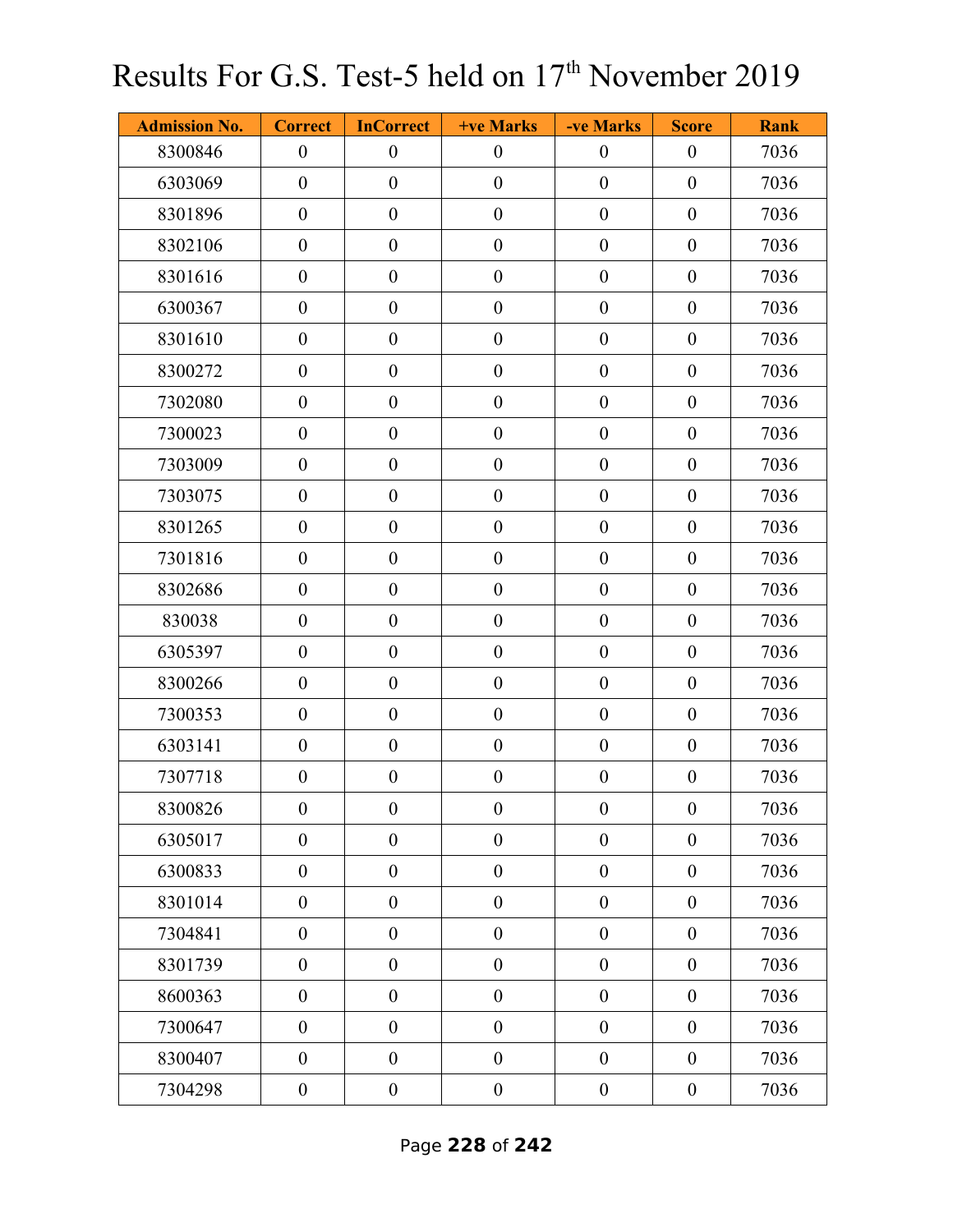| <b>Admission No.</b> | <b>Correct</b>   | <b>InCorrect</b> | <b>+ve Marks</b> | -ve Marks        | <b>Score</b>     | <b>Rank</b> |
|----------------------|------------------|------------------|------------------|------------------|------------------|-------------|
| 8302154              | $\boldsymbol{0}$ | $\boldsymbol{0}$ | $\boldsymbol{0}$ | $\boldsymbol{0}$ | $\boldsymbol{0}$ | 7036        |
| 17VR00010            | $\theta$         | $\boldsymbol{0}$ | $\boldsymbol{0}$ | $\boldsymbol{0}$ | $\theta$         | 7036        |
| 6301953              | $\mathbf{1}$     | $\overline{3}$   | $\overline{2}$   | $-2.01$          | $-0.01$          | 7071        |
| 8301845              | $\mathbf{1}$     | $\overline{3}$   | $\overline{2}$   | $-2.01$          | $-0.01$          | 7071        |
| 7303127              | $\mathbf{1}$     | $\mathfrak{Z}$   | $\overline{2}$   | $-2.01$          | $-0.01$          | 7071        |
| 7301616              | $\overline{2}$   | 6                | $\overline{4}$   | $-4.02$          | $-0.02$          | 7074        |
| 8600281              | $\overline{2}$   | 6                | $\overline{4}$   | $-4.02$          | $-0.02$          | 7074        |
| 8300861              | $\mathfrak{Z}$   | 9                | 6                | $-6.03$          | $-0.03$          | 7076        |
| 8300597              | $\overline{4}$   | 12               | 8                | $-8.04$          | $-0.04$          | 7077        |
| 6301786              | $\overline{4}$   | 12               | 8                | $-8.04$          | $-0.04$          | 7077        |
| 7304582              | $\overline{4}$   | 12               | $8\,$            | $-8.04$          | $-0.04$          | 7077        |
| 7304719              | 5                | 15               | 10               | $-10.05$         | $-0.05$          | 7080        |
| 8600010              | 5                | 15               | 10               | $-10.05$         | $-0.05$          | 7080        |
| 8302399              | 6                | 18               | 12               | $-12.06$         | $-0.06$          | 7082        |
| 7306980              | 6                | 18               | 12               | $-12.06$         | $-0.06$          | 7082        |
| 8600693              | $\tau$           | 21               | 14               | $-14.07$         | $-0.07$          | 7084        |
| 7305156              | $\tau$           | 21               | 14               | $-14.07$         | $-0.07$          | 7084        |
| 8300204              | $\tau$           | 21               | 14               | $-14.07$         | $-0.07$          | 7084        |
| 6301749              | $\tau$           | 21               | 14               | $-14.07$         | $-0.07$          | 7084        |
| 8303621              | 8                | 24               | 16               | $-16.08$         | $-0.08$          | 7088        |
| 8302812              | 8                | 24               | 16               | $-16.08$         | $-0.08$          | 7088        |
| 6304794              | 8                | 24               | 16               | $-16.08$         | $-0.08$          | 7088        |
| 8301597              | 8                | 24               | 16               | $-16.08$         | $-0.08$          | 7088        |
| 6303606              | 9                | 27               | 18               | $-18.09$         | $-0.09$          | 7092        |
| 6302738              | 9                | 27               | 18               | $-18.09$         | $-0.09$          | 7092        |
| 6302367              | 9                | 27               | 18               | $-18.09$         | $-0.09$          | 7092        |
| 8302160              | 10               | 30               | 20               | $-20.1$          | $-0.1$           | 7095        |
| 8301783              | 10               | 30               | 20               | $-20.1$          | $-0.1$           | 7095        |
| 6301241              | 10               | 30               | 20               | $-20.1$          | $-0.1$           | 7095        |
| 7307320              | 10               | 30               | 20               | $-20.1$          | $-0.1$           | 7095        |
| 8300408              | 10               | 30               | 20               | $-20.1$          | $-0.1$           | 7095        |

Page **229** of **242**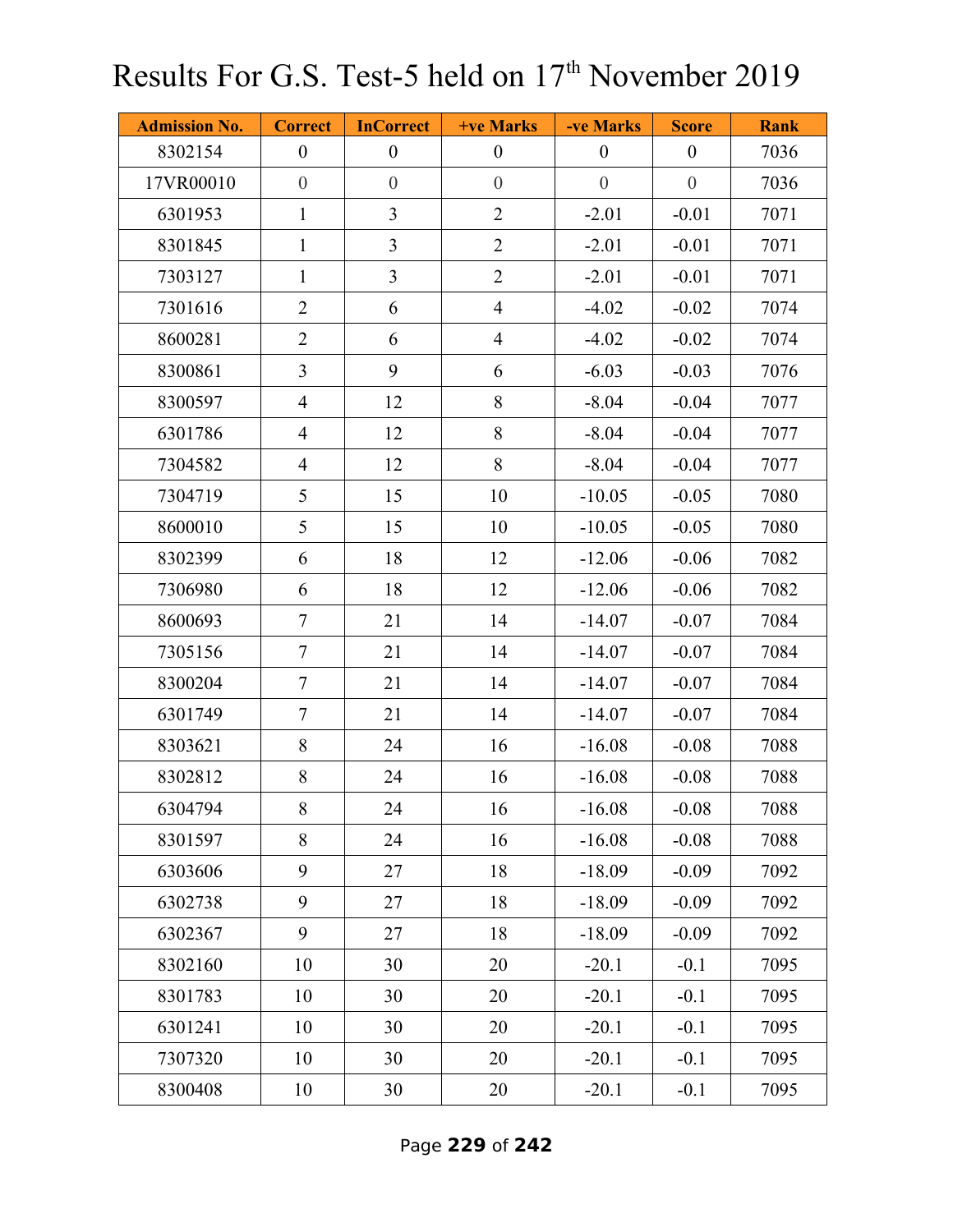| <b>Admission No.</b> | <b>Correct</b>   | <b>InCorrect</b> | +ve Marks        | -ve Marks | <b>Score</b> | <b>Rank</b> |
|----------------------|------------------|------------------|------------------|-----------|--------------|-------------|
| 6306110              | 11               | 33               | 22               | $-22.11$  | $-0.11$      | 7100        |
| 7301407              | 11               | 33               | 22               | $-22.11$  | $-0.11$      | 7100        |
| 7303931              | 11               | 33               | 22               | $-22.11$  | $-0.11$      | 7100        |
| 8300136              | 11               | 33               | 22               | $-22.11$  | $-0.11$      | 7100        |
| 7308573              | 11               | 33               | 22               | $-22.11$  | $-0.11$      | 7100        |
| 7303093              | 12               | 36               | 24               | $-24.12$  | $-0.12$      | 7105        |
| 7303776              | 12               | 36               | 24               | $-24.12$  | $-0.12$      | 7105        |
| 7308235              | 12               | 36               | 24               | $-24.12$  | $-0.12$      | 7105        |
| 7300733              | 13               | 39               | 26               | $-26.13$  | $-0.13$      | 7108        |
| 6301017              | 13               | 39               | 26               | $-26.13$  | $-0.13$      | 7108        |
| 7304776              | 13               | 39               | 26               | $-26.13$  | $-0.13$      | 7108        |
| 6302170              | 14               | 42               | 28               | $-28.14$  | $-0.14$      | 7111        |
| 7301216              | 14               | 42               | 28               | $-28.14$  | $-0.14$      | 7111        |
| 7305458              | 15               | 45               | 30               | $-30.15$  | $-0.15$      | 7113        |
| 7304954              | 15               | 45               | 30               | $-30.15$  | $-0.15$      | 7113        |
| 7305354              | 15               | 45               | 30               | $-30.15$  | $-0.15$      | 7113        |
| 6309298              | 16               | 48               | 32               | $-32.16$  | $-0.16$      | 7116        |
| 7300920              | 16               | 48               | 32               | $-32.16$  | $-0.16$      | 7116        |
| 6303994              | 17               | 51               | 34               | $-34.17$  | $-0.17$      | 7118        |
| 6306194              | 17               | 51               | 34               | $-34.17$  | $-0.17$      | 7118        |
| 7303060              | 18               | 54               | 36               | $-36.18$  | $-0.18$      | 7120        |
| 6301765              | 19               | 57               | 38               | $-38.19$  | $-0.19$      | 7121        |
| 8600098              | 19               | 57               | 38               | $-38.19$  | $-0.19$      | 7121        |
| 7301672              | 20               | 60               | 40               | $-40.2$   | $-0.2$       | 7123        |
| 6307402              | 20               | 60               | 40               | $-40.2$   | $-0.2$       | 7123        |
| 6304670              | 25               | 75               | 50               | $-50.25$  | $-0.25$      | 7125        |
| 6304648              | $\boldsymbol{0}$ | $\mathbf{1}$     | $\boldsymbol{0}$ | $-0.67$   | $-0.67$      | 7126        |
| 6305205              | $\boldsymbol{0}$ | $\mathbf{1}$     | $\boldsymbol{0}$ | $-0.67$   | $-0.67$      | 7126        |
| 7301048              | $\boldsymbol{0}$ | $\mathbf{1}$     | $\boldsymbol{0}$ | $-0.67$   | $-0.67$      | 7126        |
| 8301056              | $\mathbf{1}$     | $\overline{4}$   | $\overline{2}$   | $-2.68$   | $-0.68$      | 7129        |
| 7307871              | $\mathbf{1}$     | $\overline{4}$   | $\overline{2}$   | $-2.68$   | $-0.68$      | 7129        |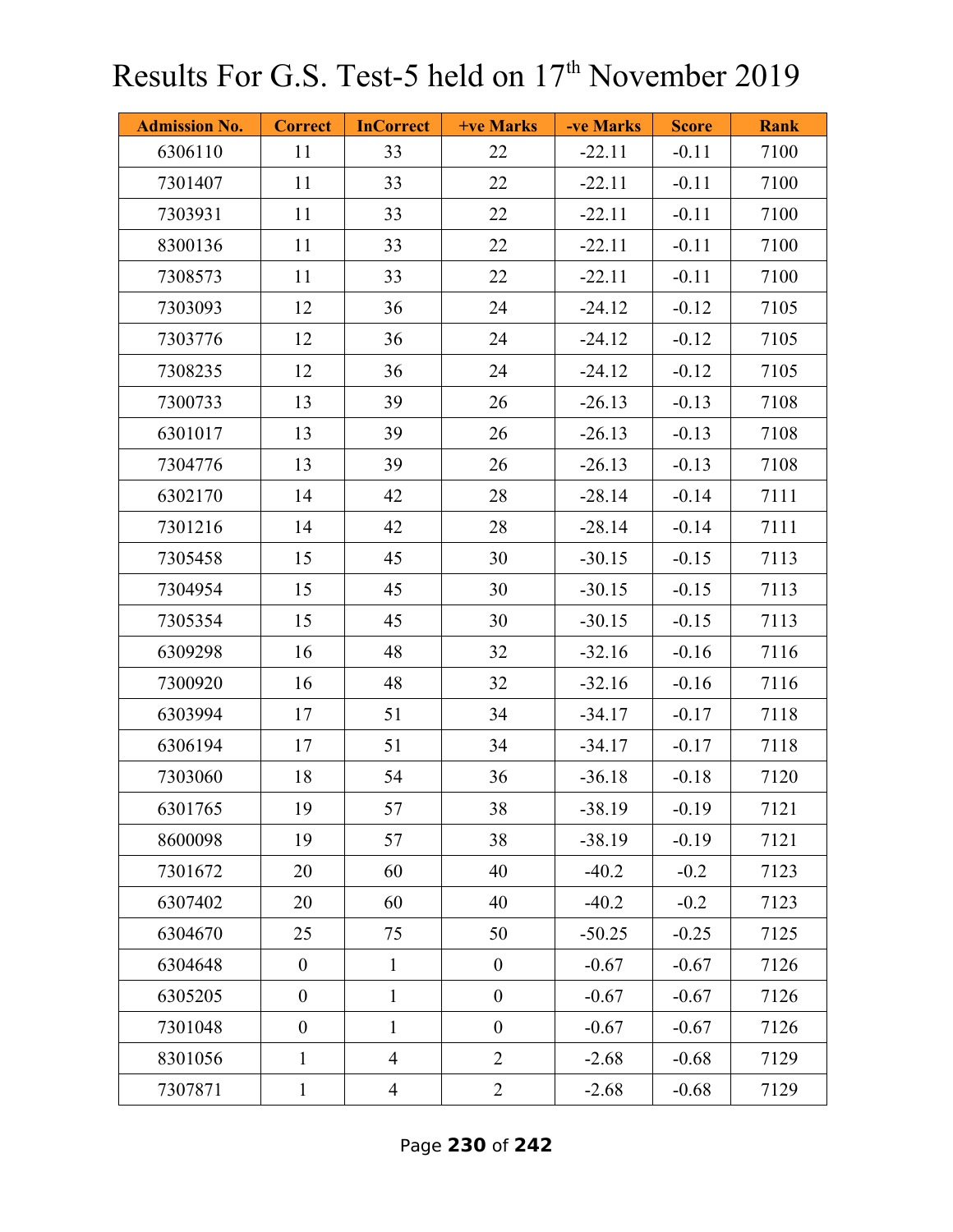| <b>Admission No.</b> | <b>Correct</b> | <b>InCorrect</b> | <b>+ve Marks</b> | -ve Marks | <b>Score</b> | <b>Rank</b> |
|----------------------|----------------|------------------|------------------|-----------|--------------|-------------|
| 6305684              | $\mathbf{1}$   | $\overline{4}$   | $\overline{2}$   | $-2.68$   | $-0.68$      | 7129        |
| 7302316              | $\overline{2}$ | $\tau$           | $\overline{4}$   | $-4.69$   | $-0.69$      | 7132        |
| 8303190              | $\overline{3}$ | 10               | 6                | $-6.7$    | $-0.7$       | 7133        |
| 6302383              | $\overline{3}$ | 10               | 6                | $-6.7$    | $-0.7$       | 7133        |
| 6301499              | $\overline{4}$ | 13               | 8                | $-8.71$   | $-0.71$      | 7135        |
| 6303926              | $\overline{4}$ | 13               | 8                | $-8.71$   | $-0.71$      | 7135        |
| 7302605              | 5              | 16               | 10               | $-10.72$  | $-0.72$      | 7137        |
| 7305863              | 6              | 19               | 12               | $-12.73$  | $-0.73$      | 7138        |
| 6300817              | 6              | 19               | 12               | $-12.73$  | $-0.73$      | 7138        |
| 8300627              | $\overline{7}$ | 22               | 14               | $-14.74$  | $-0.74$      | 7140        |
| 7305538              | $\tau$         | 22               | 14               | $-14.74$  | $-0.74$      | 7140        |
| 6303583              | $\tau$         | 22               | 14               | $-14.74$  | $-0.74$      | 7140        |
| 7305590              | 9              | 28               | 18               | $-18.76$  | $-0.76$      | 7143        |
| 7307088              | 9              | 28               | 18               | $-18.76$  | $-0.76$      | 7143        |
| 8301104              | 9              | 28               | 18               | $-18.76$  | $-0.76$      | 7143        |
| 8302230              | 9              | 28               | 18               | $-18.76$  | $-0.76$      | 7143        |
| 7300212              | 10             | 31               | 20               | $-20.77$  | $-0.77$      | 7147        |
| 7303954              | 10             | 31               | 20               | $-20.77$  | $-0.77$      | 7147        |
| 8302447              | 10             | 31               | 20               | $-20.77$  | $-0.77$      | 7147        |
| 6303327              | 10             | 31               | 20               | $-20.77$  | $-0.77$      | 7147        |
| 6307673              | 10             | 31               | 20               | $-20.77$  | $-0.77$      | 7147        |
| 7300063              | 10             | 31               | 20               | $-20.77$  | $-0.77$      | 7147        |
| 6303898              | 12             | 37               | 24               | $-24.79$  | $-0.79$      | 7153        |
| 8300346              | 12             | 37               | 24               | $-24.79$  | $-0.79$      | 7153        |
| 7302249              | 13             | 40               | 26               | $-26.8$   | $-0.8$       | 7155        |
| 6303046              | 13             | 40               | 26               | $-26.8$   | $-0.8$       | 7155        |
| 8300151              | 13             | 40               | 26               | $-26.8$   | $-0.8$       | 7155        |
| 7303339              | 14             | 43               | 28               | $-28.81$  | $-0.81$      | 7158        |
| 6302422              | 14             | 43               | 28               | $-28.81$  | $-0.81$      | 7158        |
| 6304564              | 15             | 46               | 30               | $-30.82$  | $-0.82$      | 7160        |
| 8300355              | 15             | 46               | 30               | $-30.82$  | $-0.82$      | 7160        |

Page **231** of **242**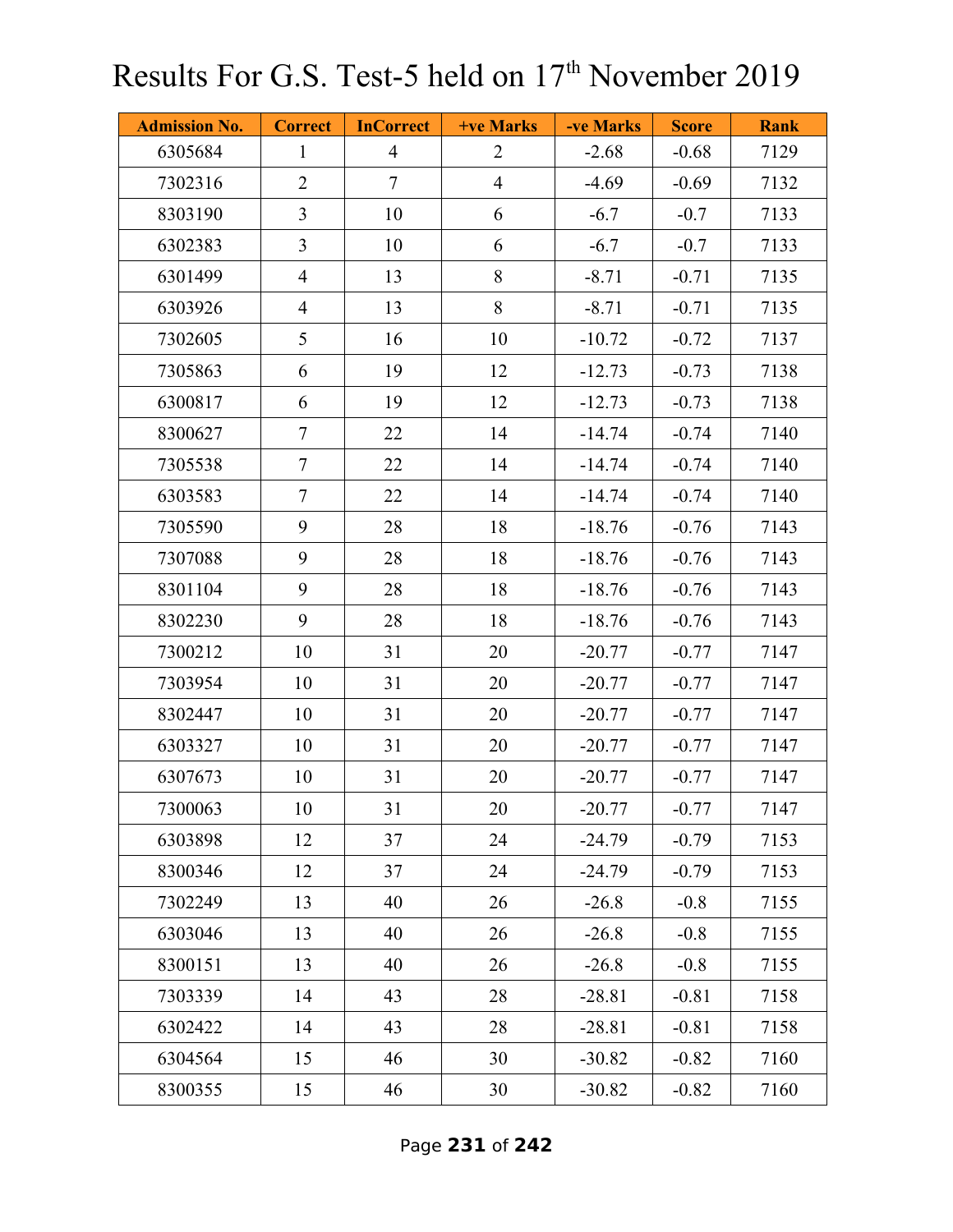| <b>Admission No.</b> | <b>Correct</b>   | <b>InCorrect</b> | <b>+ve Marks</b> | -ve Marks | <b>Score</b> | <b>Rank</b> |
|----------------------|------------------|------------------|------------------|-----------|--------------|-------------|
| 8300261              | 15               | 46               | 30               | $-30.82$  | $-0.82$      | 7160        |
| 7300337              | 15               | 46               | 30               | $-30.82$  | $-0.82$      | 7160        |
| 7305226              | 15               | 46               | 30               | $-30.82$  | $-0.82$      | 7160        |
| 630050               | 16               | 49               | 32               | $-32.83$  | $-0.83$      | 7165        |
| 6306733              | 16               | 49               | 32               | $-32.83$  | $-0.83$      | 7165        |
| 6304033              | 16               | 49               | 32               | $-32.83$  | $-0.83$      | 7165        |
| 6300676              | 17               | 52               | 34               | $-34.84$  | $-0.84$      | 7168        |
| 8600421              | 17               | 52               | 34               | $-34.84$  | $-0.84$      | 7168        |
| 6304026              | 18               | 55               | 36               | $-36.85$  | $-0.85$      | 7170        |
| 6300004              | 19               | 58               | 38               | $-38.86$  | $-0.86$      | 7171        |
| 7301235              | 19               | 58               | 38               | $-38.86$  | $-0.86$      | 7171        |
| 7301679              | 20               | 61               | 40               | $-40.87$  | $-0.87$      | 7173        |
| 6303865              | 21               | 64               | 42               | $-42.88$  | $-0.88$      | 7174        |
| 19VR24113            | 17               | 53               | 34               | 34.98     | $-0.98$      | 7175        |
| 19VR23071            | 10               | 32               | 20               | 21.12     | $-1.12$      | 7176        |
| 8300734              | $\boldsymbol{0}$ | $\overline{2}$   | $\boldsymbol{0}$ | $-1.34$   | $-1.34$      | 7177        |
| 8302508              | $\boldsymbol{0}$ | $\overline{2}$   | $\boldsymbol{0}$ | $-1.34$   | $-1.34$      | 7177        |
| 7305830              | $\mathbf{1}$     | 5                | $\overline{2}$   | $-3.35$   | $-1.35$      | 7179        |
| 8300052              | $\overline{2}$   | 8                | $\overline{4}$   | $-5.36$   | $-1.36$      | 7180        |
| 7305219              | $\overline{2}$   | 8                | $\overline{4}$   | $-5.36$   | $-1.36$      | 7180        |
| 8301566              | $\overline{3}$   | 11               | 6                | $-7.37$   | $-1.37$      | 7182        |
| 8302499              | $\mathfrak{Z}$   | 11               | 6                | $-7.37$   | $-1.37$      | 7182        |
| 7300369              | $\overline{3}$   | 11               | 6                | $-7.37$   | $-1.37$      | 7182        |
| 7307375              | $\overline{3}$   | 11               | 6                | $-7.37$   | $-1.37$      | 7182        |
| 7301395              | $\overline{4}$   | 14               | 8                | $-9.38$   | $-1.38$      | 7186        |
| 8301220              | $\overline{4}$   | 14               | 8                | $-9.38$   | $-1.38$      | 7186        |
| 6303015              | $\overline{4}$   | 14               | 8                | $-9.38$   | $-1.38$      | 7186        |
| 8300349              | 5                | 17               | 10               | $-11.39$  | $-1.39$      | 7189        |
| 8300243              | 5                | 17               | 10               | $-11.39$  | $-1.39$      | 7189        |
| 6301172              | 6                | 20               | 12               | $-13.4$   | $-1.4$       | 7191        |
| 6300607              | $\tau$           | 23               | 14               | $-15.41$  | $-1.41$      | 7192        |

Page **232** of **242**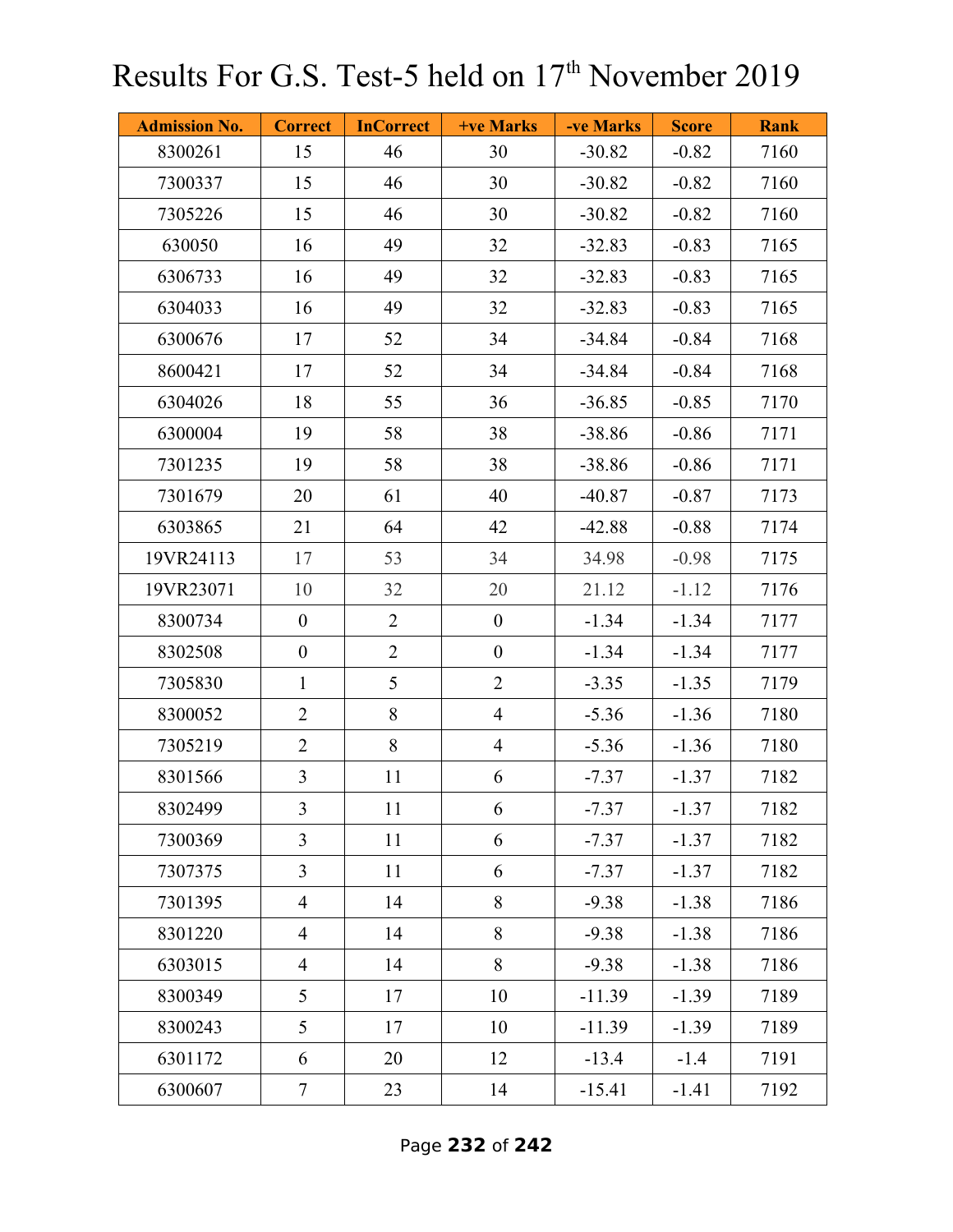| <b>Admission No.</b> | <b>Correct</b>   | <b>InCorrect</b> | <b>+ve Marks</b> | -ve Marks | <b>Score</b> | <b>Rank</b> |
|----------------------|------------------|------------------|------------------|-----------|--------------|-------------|
| 6302186              | $\tau$           | 23               | 14               | $-15.41$  | $-1.41$      | 7192        |
| 7303935              | 8                | 26               | 16               | $-17.42$  | $-1.42$      | 7194        |
| 8303458              | 8                | 26               | 16               | $-17.42$  | $-1.42$      | 7194        |
| 7300775              | 8                | 26               | 16               | $-17.42$  | $-1.42$      | 7194        |
| 8301781              | 8                | 26               | 16               | $-17.42$  | $-1.42$      | 7194        |
| 7303210              | 8                | 26               | 16               | $-17.42$  | $-1.42$      | 7194        |
| 6301227              | 8                | 26               | 16               | $-17.42$  | $-1.42$      | 7194        |
| 7300865              | 9                | 29               | 18               | $-19.43$  | $-1.43$      | 7200        |
| 6305264              | 9                | 29               | 18               | $-19.43$  | $-1.43$      | 7200        |
| 6302067              | 9                | 29               | 18               | $-19.43$  | $-1.43$      | 7200        |
| 8300040              | 10               | 32               | 20               | $-21.44$  | $-1.44$      | 7203        |
| 7300083              | 10               | 32               | 20               | $-21.44$  | $-1.44$      | 7203        |
| 6301614              | 10               | 32               | 20               | $-21.44$  | $-1.44$      | 7203        |
| 7301857              | 12               | 38               | 24               | $-25.46$  | $-1.46$      | 7206        |
| 6300737              | 12               | 38               | 24               | $-25.46$  | $-1.46$      | 7206        |
| 6304332              | 12               | 38               | 24               | $-25.46$  | $-1.46$      | 7206        |
| 8302569              | 12               | 38               | 24               | $-25.46$  | $-1.46$      | 7206        |
| 6302948              | 13               | 41               | 26               | $-27.47$  | $-1.47$      | 7210        |
| 6305224              | 13               | 41               | 26               | $-27.47$  | $-1.47$      | 7210        |
| 7302394              | 13               | 41               | 26               | $-27.47$  | $-1.47$      | 7210        |
| 7302752              | 14               | 44               | 28               | $-29.48$  | $-1.48$      | 7213        |
| 7304010              | 14               | 44               | 28               | $-29.48$  | $-1.48$      | 7213        |
| 7303761              | 17               | 53               | 34               | $-35.51$  | $-1.51$      | 7215        |
| 8300016              | 18               | 56               | 36               | $-37.52$  | $-1.52$      | 7216        |
| 8600565              | 18               | 56               | 36               | $-37.52$  | $-1.52$      | 7216        |
| 6304494              | 20               | 62               | 40               | $-41.54$  | $-1.54$      | 7218        |
| 19VR22896            | $\overline{0}$   | $\overline{3}$   | $\overline{0}$   | 1.98      | $-1.98$      | 7219        |
| 8301026              | $\boldsymbol{0}$ | $\overline{3}$   | $\boldsymbol{0}$ | $-2.01$   | $-2.01$      | 7220        |
| 8300447              | $\mathbf{1}$     | 6                | $\overline{2}$   | $-4.02$   | $-2.02$      | 7221        |
| 8301125              | $\overline{4}$   | 15               | 8                | $-10.05$  | $-2.05$      | 7222        |
| 7302064              | $\overline{4}$   | 15               | $8\,$            | $-10.05$  | $-2.05$      | 7222        |

Page **233** of **242**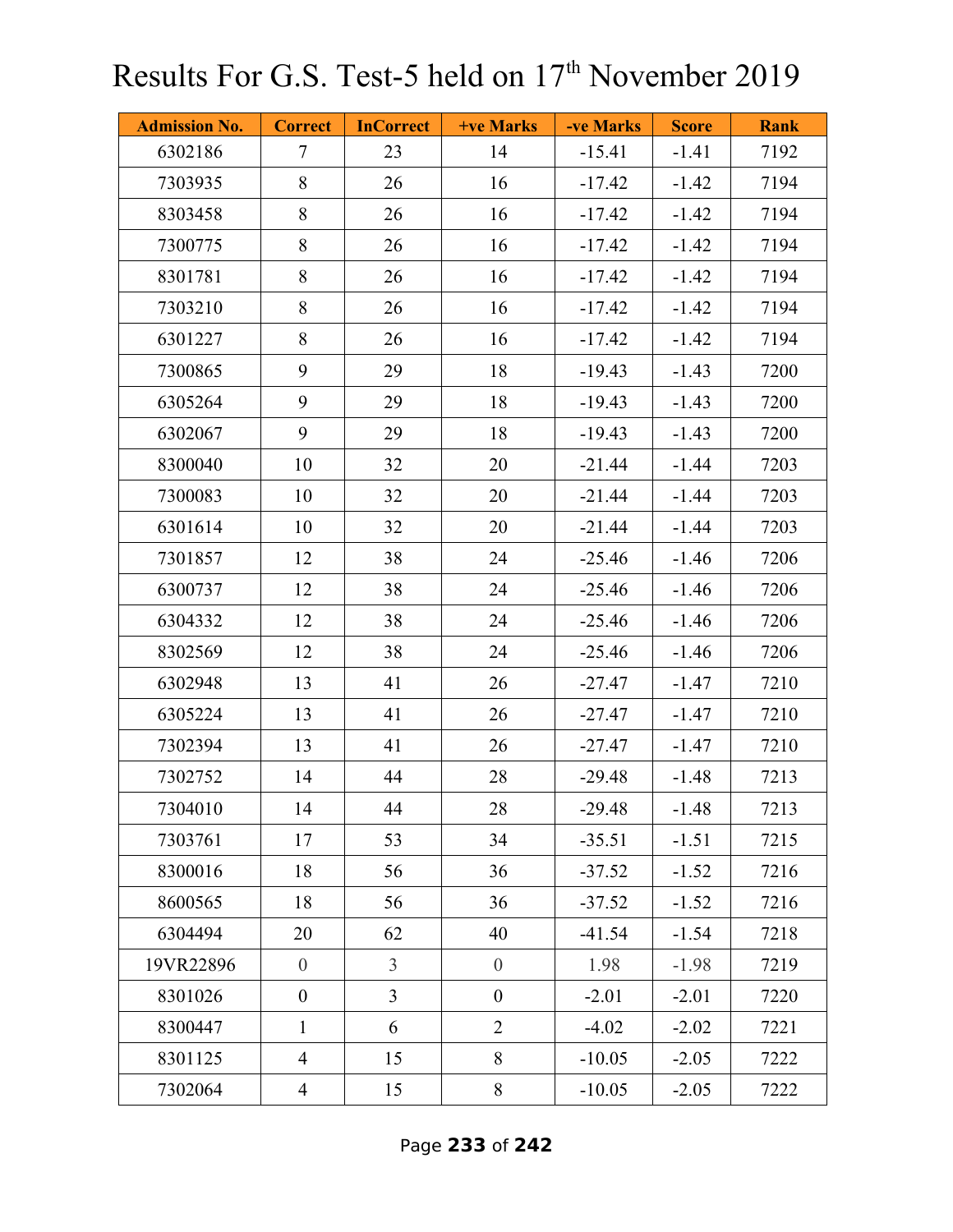| <b>Admission No.</b> | <b>Correct</b> | <b>InCorrect</b> | <b>+ve Marks</b> | -ve Marks | <b>Score</b> | <b>Rank</b> |
|----------------------|----------------|------------------|------------------|-----------|--------------|-------------|
| 7302582              | 6              | 21               | 12               | $-14.07$  | $-2.07$      | 7224        |
| 7305315              | 6              | 21               | 12               | $-14.07$  | $-2.07$      | 7224        |
| 7301710              | $\tau$         | 24               | 14               | $-16.08$  | $-2.08$      | 7226        |
| 7300445              | $\tau$         | 24               | 14               | $-16.08$  | $-2.08$      | 7226        |
| 7307745              | 8              | 27               | 16               | $-18.09$  | $-2.09$      | 7228        |
| 7304165              | 8              | 27               | 16               | $-18.09$  | $-2.09$      | 7228        |
| 7303578              | 8              | 27               | 16               | $-18.09$  | $-2.09$      | 7228        |
| 7302814              | 9              | 30               | 18               | $-20.1$   | $-2.1$       | 7231        |
| 8302392              | 9              | 30               | 18               | $-20.1$   | $-2.1$       | 7231        |
| 7303335              | 9              | 30               | 18               | $-20.1$   | $-2.1$       | 7231        |
| 7305636              | 9              | 30               | 18               | $-20.1$   | $-2.1$       | 7231        |
| 8304057              | 9              | 30               | 18               | $-20.1$   | $-2.1$       | 7231        |
| 8303478              | 9              | 30               | 18               | $-20.1$   | $-2.1$       | 7231        |
| 7304919              | 11             | 36               | 22               | $-24.12$  | $-2.12$      | 7237        |
| 7300483              | 11             | 36               | 22               | $-24.12$  | $-2.12$      | 7237        |
| 8303564              | 11             | 36               | 22               | $-24.12$  | $-2.12$      | 7237        |
| 7302904              | 11             | 36               | 22               | $-24.12$  | $-2.12$      | 7237        |
| 7301151              | 12             | 39               | 24               | $-26.13$  | $-2.13$      | 7241        |
| 6300636              | 12             | 39               | 24               | $-26.13$  | $-2.13$      | 7241        |
| 8301099              | 12             | 39               | 24               | $-26.13$  | $-2.13$      | 7241        |
| 8301463              | 13             | 42               | 26               | $-28.14$  | $-2.14$      | 7244        |
| 7300564              | 14             | 45               | 28               | $-30.15$  | $-2.15$      | 7245        |
| 83016244             | 14             | 45               | 28               | $-30.15$  | $-2.15$      | 7245        |
| 7301080              | 15             | 48               | 30               | $-32.16$  | $-2.16$      | 7247        |
| 6305883              | 15             | 48               | 30               | $-32.16$  | $-2.16$      | 7247        |
| 6303892              | 16             | 51               | 32               | $-34.17$  | $-2.17$      | 7249        |
| 6300058              | 17             | 54               | 34               | $-36.18$  | $-2.18$      | 7250        |
| 7303379              | 18             | 57               | 36               | $-38.19$  | $-2.19$      | 7251        |
| 7302437              | $\overline{0}$ | $\overline{4}$   | $\boldsymbol{0}$ | $-2.68$   | $-2.68$      | 7252        |
| 7301622              | $\mathbf{1}$   | $\overline{7}$   | $\overline{2}$   | $-4.69$   | $-2.69$      | 7253        |
| 8301038              | $\overline{2}$ | 10               | $\overline{4}$   | $-6.7$    | $-2.7$       | 7254        |

Page **234** of **242**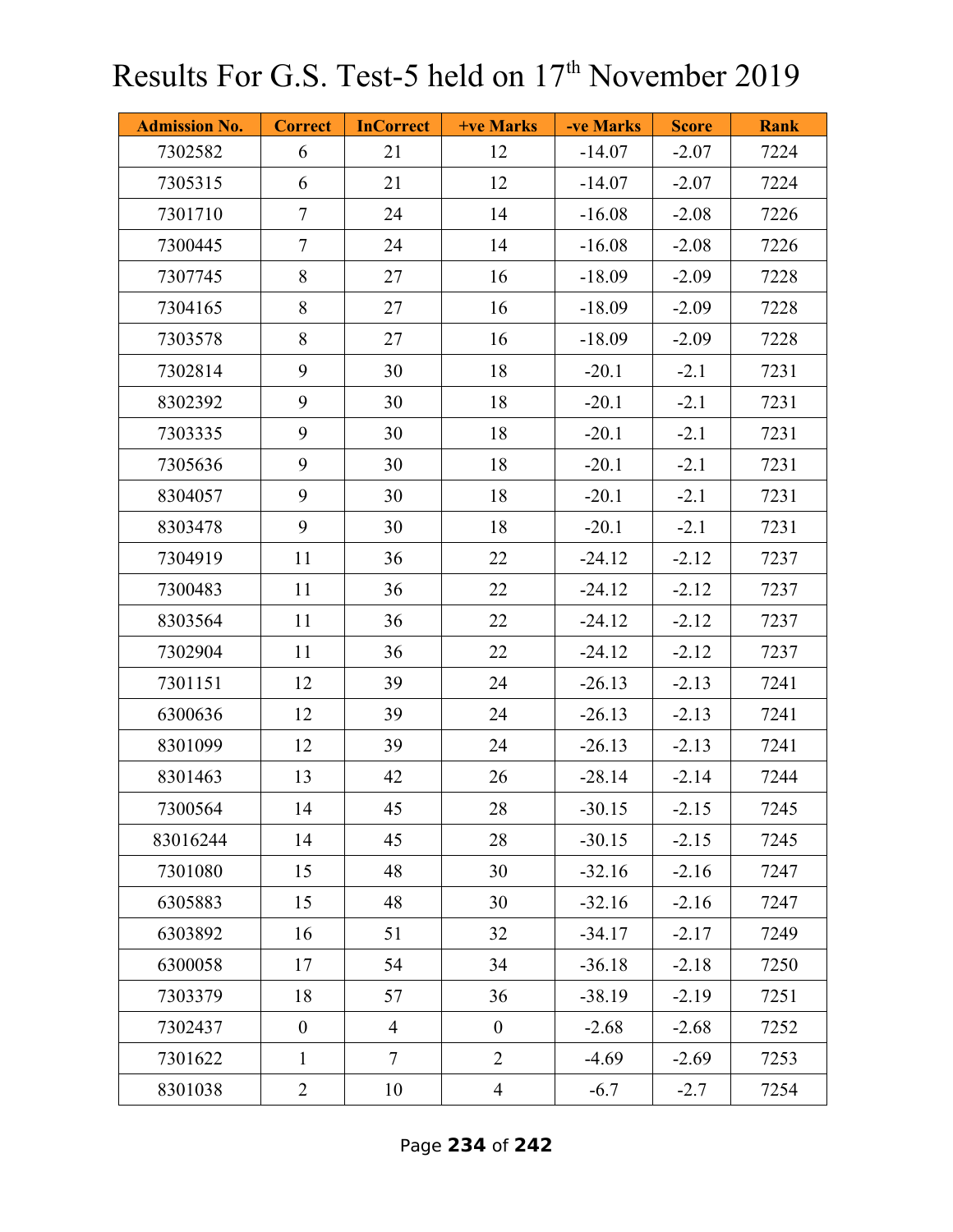| <b>Admission No.</b> | <b>Correct</b> | <b>InCorrect</b> | <b>+ve Marks</b> | -ve Marks | <b>Score</b> | <b>Rank</b> |
|----------------------|----------------|------------------|------------------|-----------|--------------|-------------|
| 7303337              | $\overline{3}$ | 13               | 6                | $-8.71$   | $-2.71$      | 7255        |
| 7300287              | 5              | 19               | 10               | $-12.73$  | $-2.73$      | 7256        |
| 6301215              | 5              | 19               | 10               | $-12.73$  | $-2.73$      | 7256        |
| 8301143              | 5              | 19               | 10               | $-12.73$  | $-2.73$      | 7256        |
| 6304020              | 6              | 22               | 12               | $-14.74$  | $-2.74$      | 7259        |
| 8300853              | 6              | 22               | 12               | $-14.74$  | $-2.74$      | 7259        |
| 6304580              | 6              | 22               | 12               | $-14.74$  | $-2.74$      | 7259        |
| 7304242              | $\tau$         | 25               | 14               | $-16.75$  | $-2.75$      | 7262        |
| 6305739              | $\tau$         | 25               | 14               | $-16.75$  | $-2.75$      | 7262        |
| 8300160              | $\tau$         | 25               | 14               | $-16.75$  | $-2.75$      | 7262        |
| 7301683              | 8              | 28               | 16               | $-18.76$  | $-2.76$      | 7265        |
| 7303493              | 9              | 31               | 18               | $-20.77$  | $-2.77$      | 7266        |
| 6302057              | 9              | 31               | 18               | $-20.77$  | $-2.77$      | 7266        |
| 6304424              | 9              | 31               | 18               | $-20.77$  | $-2.77$      | 7266        |
| 6305821              | 10             | 34               | 20               | $-22.78$  | $-2.78$      | 7269        |
| 6306180              | 10             | 34               | 20               | $-22.78$  | $-2.78$      | 7269        |
| 7301093              | 10             | 34               | 20               | $-22.78$  | $-2.78$      | 7269        |
| 7302362              | 11             | 37               | 22               | $-24.79$  | $-2.79$      | 7272        |
| 7302293              | 11             | 37               | 22               | $-24.79$  | $-2.79$      | 7272        |
| 8600206              | 12             | 40               | 24               | $-26.8$   | $-2.8$       | 7274        |
| 6304480              | 12             | 40               | 24               | $-26.8$   | $-2.8$       | 7274        |
| 7305470              | 13             | 43               | 26               | $-28.81$  | $-2.81$      | 7276        |
| 7304623              | 14             | 46               | 28               | $-30.82$  | $-2.82$      | 7277        |
| 7305082              | 14             | 46               | 28               | $-30.82$  | $-2.82$      | 7277        |
| 6300361              | 16             | 52               | 32               | $-34.84$  | $-2.84$      | 7279        |
| 6305131              | 18             | 58               | 36               | $-38.86$  | $-2.86$      | 7280        |
| 7304546              | 20             | 64               | 40               | $-42.88$  | $-2.88$      | 7281        |
| 7301427              | 24             | 76               | 48               | $-50.92$  | $-2.92$      | 7282        |
| 8600040              | $\overline{3}$ | 14               | 6                | $-9.38$   | $-3.38$      | 7283        |
| 7802844              | $\overline{4}$ | 17               | 8                | $-11.39$  | $-3.39$      | 7284        |
| 6301336              | $\overline{4}$ | 17               | $8\,$            | $-11.39$  | $-3.39$      | 7284        |

Page **235** of **242**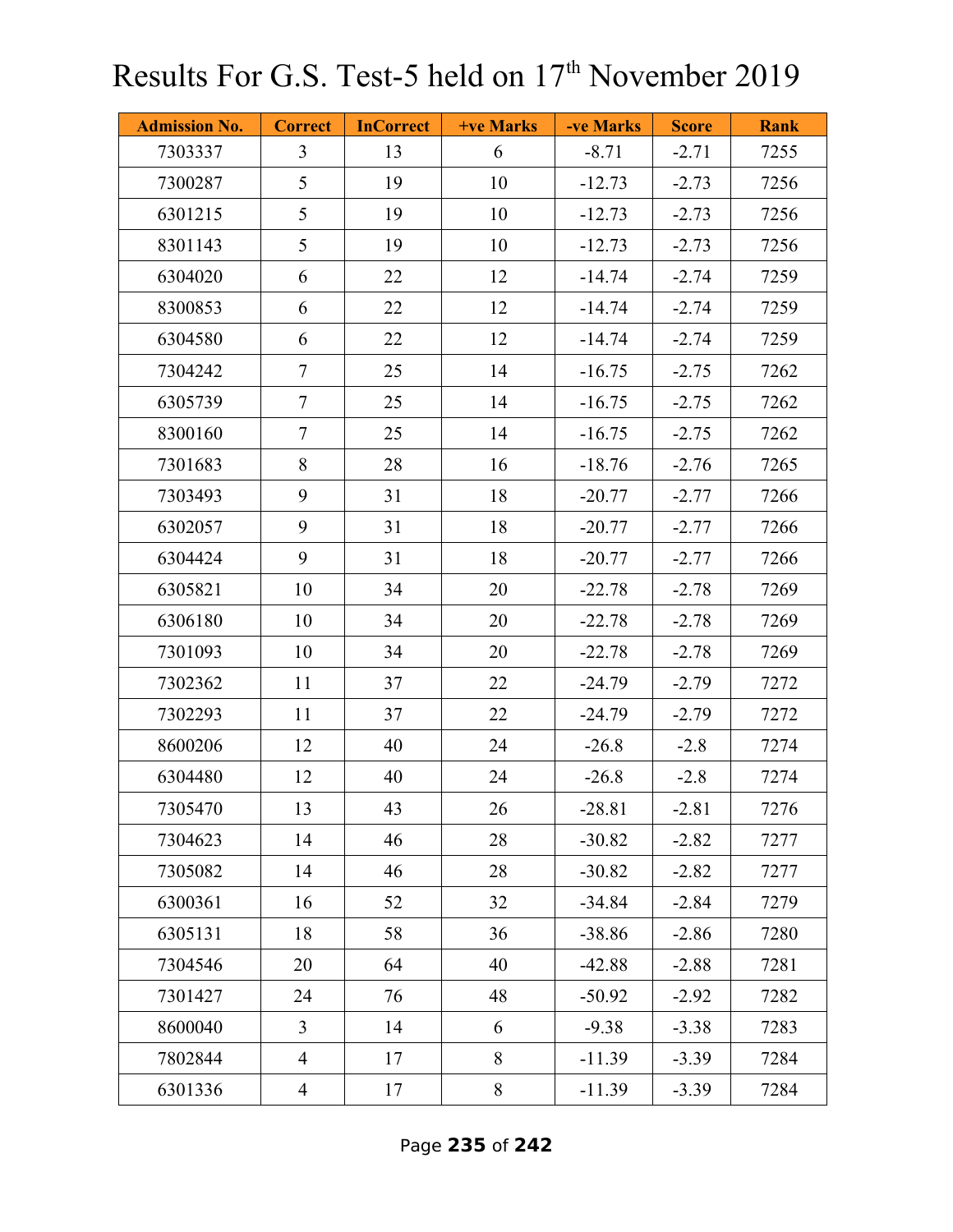| <b>Admission No.</b> | <b>Correct</b>   | <b>InCorrect</b> | <b>+ve Marks</b> | -ve Marks | <b>Score</b> | <b>Rank</b> |
|----------------------|------------------|------------------|------------------|-----------|--------------|-------------|
| 6304282              | $\overline{4}$   | 17               | 8                | $-11.39$  | $-3.39$      | 7284        |
| 7305976              | $\overline{4}$   | 17               | 8                | $-11.39$  | $-3.39$      | 7284        |
| 630624               | 5                | 20               | 10               | $-13.4$   | $-3.4$       | 7288        |
| 7305407              | 5                | 20               | 10               | $-13.4$   | $-3.4$       | 7288        |
| 7301858              | 6                | 23               | 12               | $-15.41$  | $-3.41$      | 7290        |
| 6300497              | $\tau$           | 26               | 14               | $-17.42$  | $-3.42$      | 7291        |
| 7302854              | 9                | 32               | 18               | $-21.44$  | $-3.44$      | 7292        |
| 8300351              | 10               | 35               | 20               | $-23.45$  | $-3.45$      | 7293        |
| 6304284              | 10               | 35               | 20               | $-23.45$  | $-3.45$      | 7293        |
| 7301541              | 10               | 35               | 20               | $-23.45$  | $-3.45$      | 7293        |
| 6302373              | 10               | 35               | 20               | $-23.45$  | $-3.45$      | 7293        |
| 6306168              | 11               | 38               | 22               | $-25.46$  | $-3.46$      | 7297        |
| 7300689              | 11               | 38               | 22               | $-25.46$  | $-3.46$      | 7297        |
| 6302991              | 12               | 41               | 24               | $-27.47$  | $-3.47$      | 7299        |
| 6304992              | 12               | 41               | 24               | $-27.47$  | $-3.47$      | 7299        |
| 6306253              | 12               | 41               | 24               | $-27.47$  | $-3.47$      | 7299        |
| 7303457              | 12               | 41               | 24               | $-27.47$  | $-3.47$      | 7299        |
| 9600004              | 13               | 44               | 26               | $-29.48$  | $-3.48$      | 7303        |
| 6305808              | 14               | 47               | 28               | $-31.49$  | $-3.49$      | 7304        |
| 6302085              | 17               | 56               | 34               | $-37.52$  | $-3.52$      | 7305        |
| 6302297              | 17               | 56               | 34               | $-37.52$  | $-3.52$      | 7305        |
| 7303036              | 17               | 56               | 34               | $-37.52$  | $-3.52$      | 7305        |
| 6302268              | 18               | 59               | 36               | $-39.53$  | $-3.53$      | 7308        |
| 6302485              | 18               | 59               | 36               | $-39.53$  | $-3.53$      | 7308        |
| 6302952              | $\boldsymbol{0}$ | 6                | $\boldsymbol{0}$ | $-4.02$   | $-4.02$      | 7310        |
| 7306021              | $\mathbf{1}$     | 9                | $\overline{2}$   | $-6.03$   | $-4.03$      | 7311        |
| 7307091              | $\mathbf{1}$     | 9                | $\overline{2}$   | $-6.03$   | $-4.03$      | 7311        |
| 8302319              | $\overline{2}$   | 12               | $\overline{4}$   | $-8.04$   | $-4.04$      | 7313        |
| 8360138              | $\overline{2}$   | 12               | $\overline{4}$   | $-8.04$   | $-4.04$      | 7313        |
| 7305001              | $\overline{3}$   | 15               | 6                | $-10.05$  | $-4.05$      | 7315        |
| 8301709              | $\mathfrak{Z}$   | 15               | 6                | $-10.05$  | $-4.05$      | 7315        |

Page **236** of **242**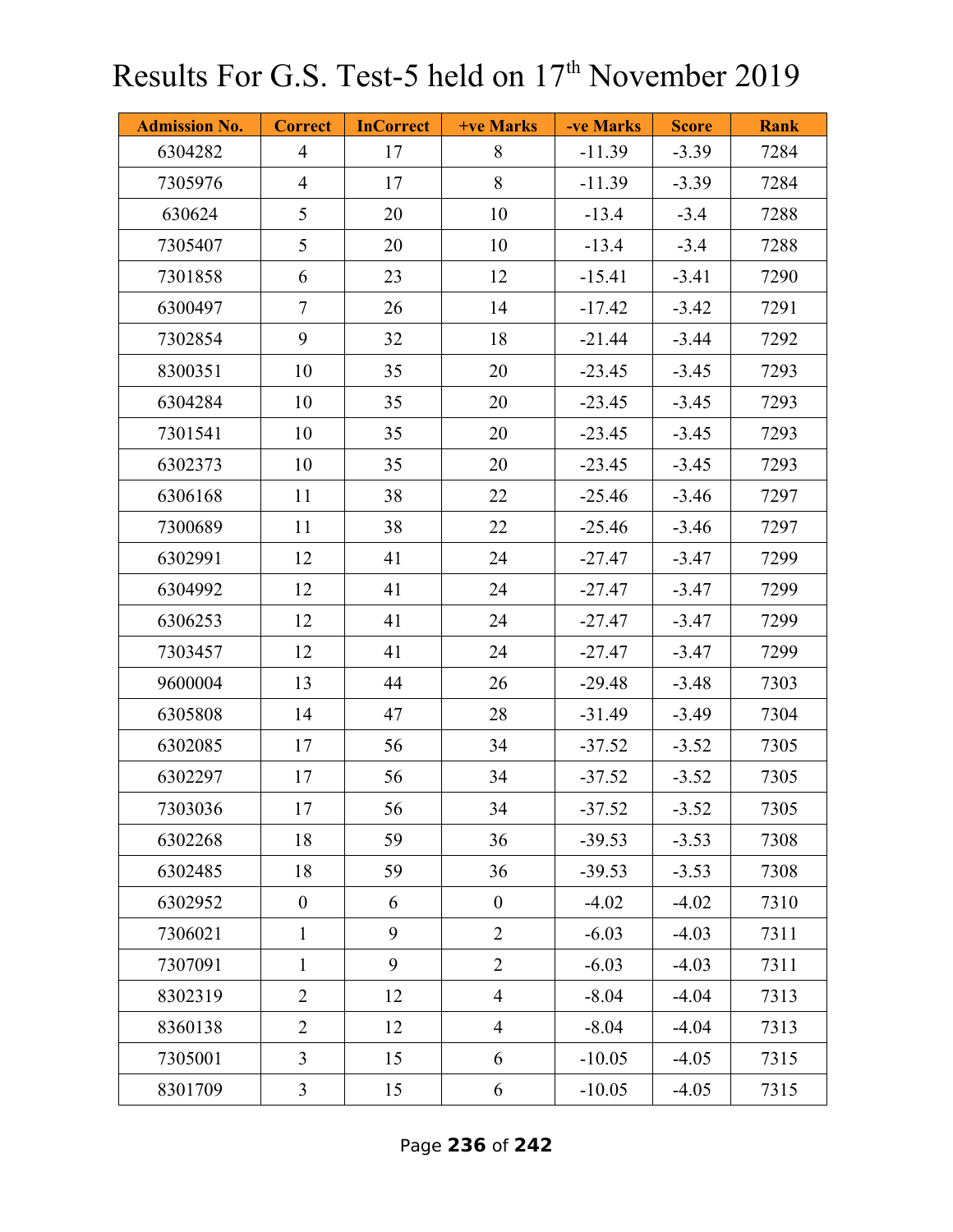| <b>Admission No.</b> | <b>Correct</b>   | <b>InCorrect</b> | <b>+ve Marks</b> | -ve Marks | <b>Score</b> | <b>Rank</b> |
|----------------------|------------------|------------------|------------------|-----------|--------------|-------------|
| 7303290              | 6                | 24               | 12               | $-16.08$  | $-4.08$      | 7317        |
| 6301074              | 8                | 30               | 16               | $-20.1$   | $-4.1$       | 7318        |
| 8300319              | 8                | 30               | 16               | $-20.1$   | $-4.1$       | 7318        |
| 7307787              | 8                | 30               | 16               | $-20.1$   | $-4.1$       | 7318        |
| 8303317              | 9                | 33               | 18               | $-22.11$  | $-4.11$      | 7321        |
| 7301245              | 10               | 36               | 20               | $-24.12$  | $-4.12$      | 7322        |
| 7301726              | 11               | 39               | 22               | $-26.13$  | $-4.13$      | 7323        |
| 7301752              | 12               | 42               | 24               | $-28.14$  | $-4.14$      | 7324        |
| 7305321              | 12               | 42               | 24               | $-28.14$  | $-4.14$      | 7324        |
| 7300613              | 12               | 42               | 24               | $-28.14$  | $-4.14$      | 7324        |
| 6304850              | 12               | 42               | 24               | $-28.14$  | $-4.14$      | 7324        |
| 8300116              | 13               | 45               | 26               | $-30.15$  | $-4.15$      | 7328        |
| 6304363              | 13               | 45               | 26               | $-30.15$  | $-4.15$      | 7328        |
| 8300161              | 14               | 48               | 28               | $-32.16$  | $-4.16$      | 7330        |
| 7307643              | 15               | 51               | 30               | $-34.17$  | $-4.17$      | 7331        |
| 6304552              | 16               | 54               | 32               | $-36.18$  | $-4.18$      | 7332        |
| 6301271              | 19               | 63               | 38               | $-42.21$  | $-4.21$      | 7333        |
| 7302388              | 19               | 63               | 38               | $-42.21$  | $-4.21$      | 7333        |
| 8303469              | 19               | 63               | 38               | $-42.21$  | $-4.21$      | 7333        |
| 19VR23120            | 5                | 22               | 10               | 14.52     | $-4.52$      | 7336        |
| 8300603              | $\boldsymbol{0}$ | $\tau$           | $\boldsymbol{0}$ | $-4.69$   | $-4.69$      | 7337        |
| 6307554              | $\mathbf{1}$     | 10               | $\overline{2}$   | $-6.7$    | $-4.7$       | 7338        |
| 8300516              | $\overline{2}$   | 13               | $\overline{4}$   | $-8.71$   | $-4.71$      | 7339        |
| 8300101              | $\overline{3}$   | 16               | 6                | $-10.72$  | $-4.72$      | 7340        |
| 8303376              | $\mathfrak{Z}$   | 16               | 6                | $-10.72$  | $-4.72$      | 7340        |
| 7305187              | $\overline{4}$   | 19               | 8                | $-12.73$  | $-4.73$      | 7342        |
| 8302402              | 5                | 22               | 10               | $-14.74$  | $-4.74$      | 7343        |
| 7301206              | 5                | 22               | 10               | $-14.74$  | $-4.74$      | 7343        |
| 7307279              | 6                | 25               | 12               | $-16.75$  | $-4.75$      | 7345        |
| 7307079              | 6                | 25               | 12               | $-16.75$  | $-4.75$      | 7345        |
| 8300780              | $\tau$           | 28               | 14               | $-18.76$  | $-4.76$      | 7347        |

Page **237** of **242**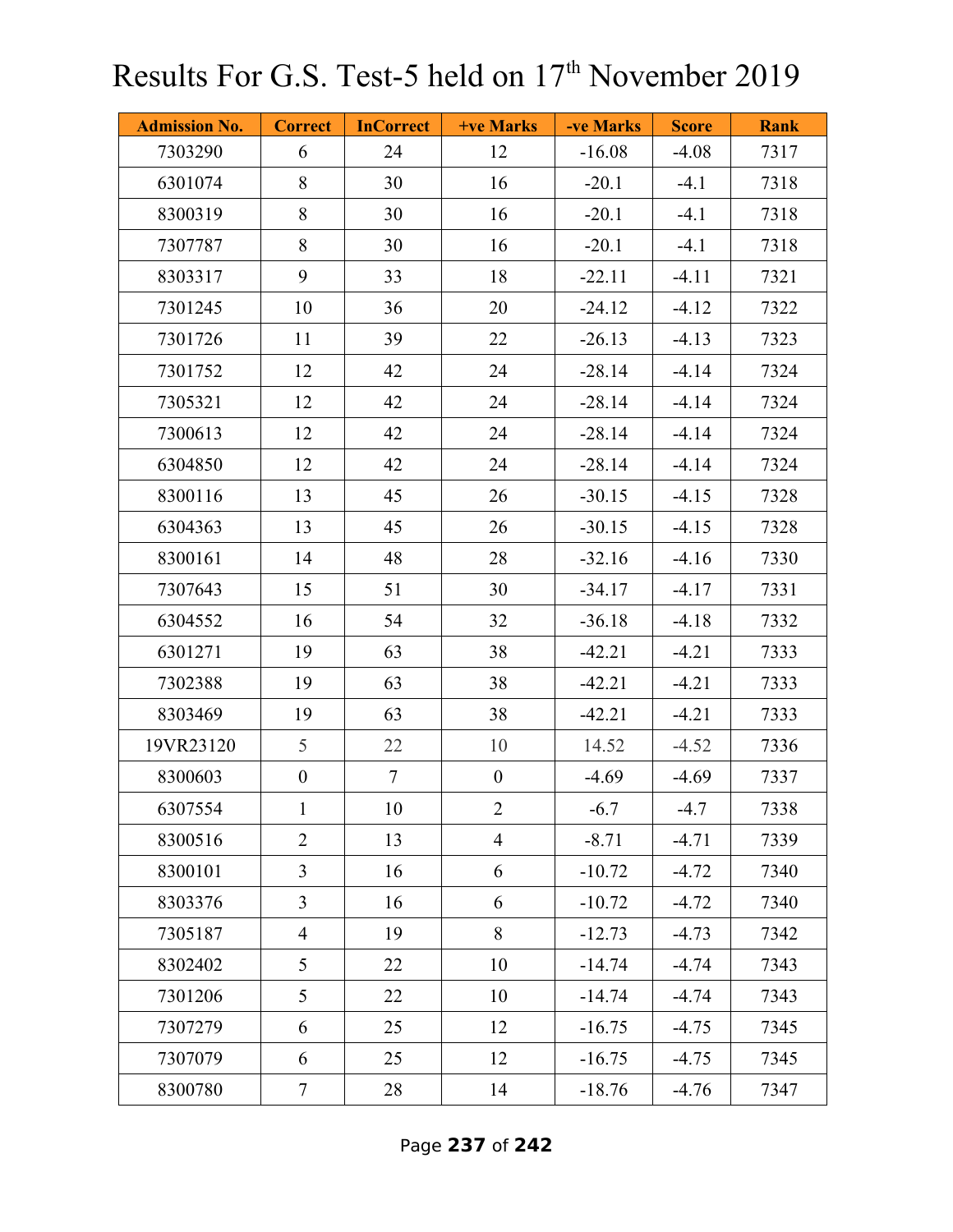| <b>Admission No.</b> | <b>Correct</b> | <b>InCorrect</b> | <b>+ve Marks</b> | -ve Marks | <b>Score</b> | <b>Rank</b> |
|----------------------|----------------|------------------|------------------|-----------|--------------|-------------|
| 8300660              | 8              | 31               | 16               | $-20.77$  | $-4.77$      | 7348        |
| 7303655              | 8              | 31               | 16               | $-20.77$  | $-4.77$      | 7348        |
| 8300376              | 9              | 34               | 18               | $-22.78$  | $-4.78$      | 7350        |
| 6301479              | 9              | 34               | 18               | $-22.78$  | $-4.78$      | 7350        |
| 7305448              | 9              | 34               | 18               | $-22.78$  | $-4.78$      | 7350        |
| 7303657              | 10             | 37               | 20               | $-24.79$  | $-4.79$      | 7353        |
| 6303084              | 10             | 37               | 20               | $-24.79$  | $-4.79$      | 7353        |
| 7305841              | 11             | 40               | 22               | $-26.8$   | $-4.8$       | 7355        |
| 7304247              | 12             | 43               | 24               | $-28.81$  | $-4.81$      | 7356        |
| 8301567              | 12             | 43               | 24               | $-28.81$  | $-4.81$      | 7356        |
| 7303885              | 13             | 46               | 26               | $-30.82$  | $-4.82$      | 7358        |
| 6302222              | 13             | 46               | 26               | $-30.82$  | $-4.82$      | 7358        |
| 7306991              | 13             | 46               | 26               | $-30.82$  | $-4.82$      | 7358        |
| 7304637              | 13             | 46               | 26               | $-30.82$  | $-4.82$      | 7358        |
| 7302467              | 14             | 49               | 28               | $-32.83$  | $-4.83$      | 7362        |
| 7302292              | 15             | 52               | 30               | $-34.84$  | $-4.84$      | 7363        |
| 6306102              | 16             | 55               | 32               | $-36.85$  | $-4.85$      | 7364        |
| 6301461              | 16             | 55               | 32               | $-36.85$  | $-4.85$      | 7364        |
| 7301029              | 17             | 58               | 34               | $-38.86$  | $-4.86$      | 7366        |
| 8301786              | 17             | 58               | 34               | $-38.86$  | $-4.86$      | 7366        |
| 7301404              | 18             | 61               | 36               | $-40.87$  | $-4.87$      | 7368        |
| 6304956              | 20             | 67               | 40               | $-44.89$  | $-4.89$      | 7369        |
| 8300043              | 23             | 76               | 46               | $-50.92$  | $-4.92$      | 7370        |
| 8300855              | $\overline{2}$ | 14               | $\overline{4}$   | $-9.38$   | $-5.38$      | 7371        |
| 8302388              | $\mathfrak{Z}$ | 17               | 6                | $-11.39$  | $-5.39$      | 7372        |
| 8300121              | 6              | 26               | 12               | $-17.42$  | $-5.42$      | 7373        |
| 6304542              | $\overline{7}$ | 29               | 14               | $-19.43$  | $-5.43$      | 7374        |
| 7303152              | $\tau$         | 29               | 14               | $-19.43$  | $-5.43$      | 7374        |
| 7301825              | 8              | 32               | 16               | $-21.44$  | $-5.44$      | 7376        |
| 7307175              | 8              | 32               | 16               | $-21.44$  | $-5.44$      | 7376        |
| 7304751              | 11             | 41               | 22               | $-27.47$  | $-5.47$      | 7378        |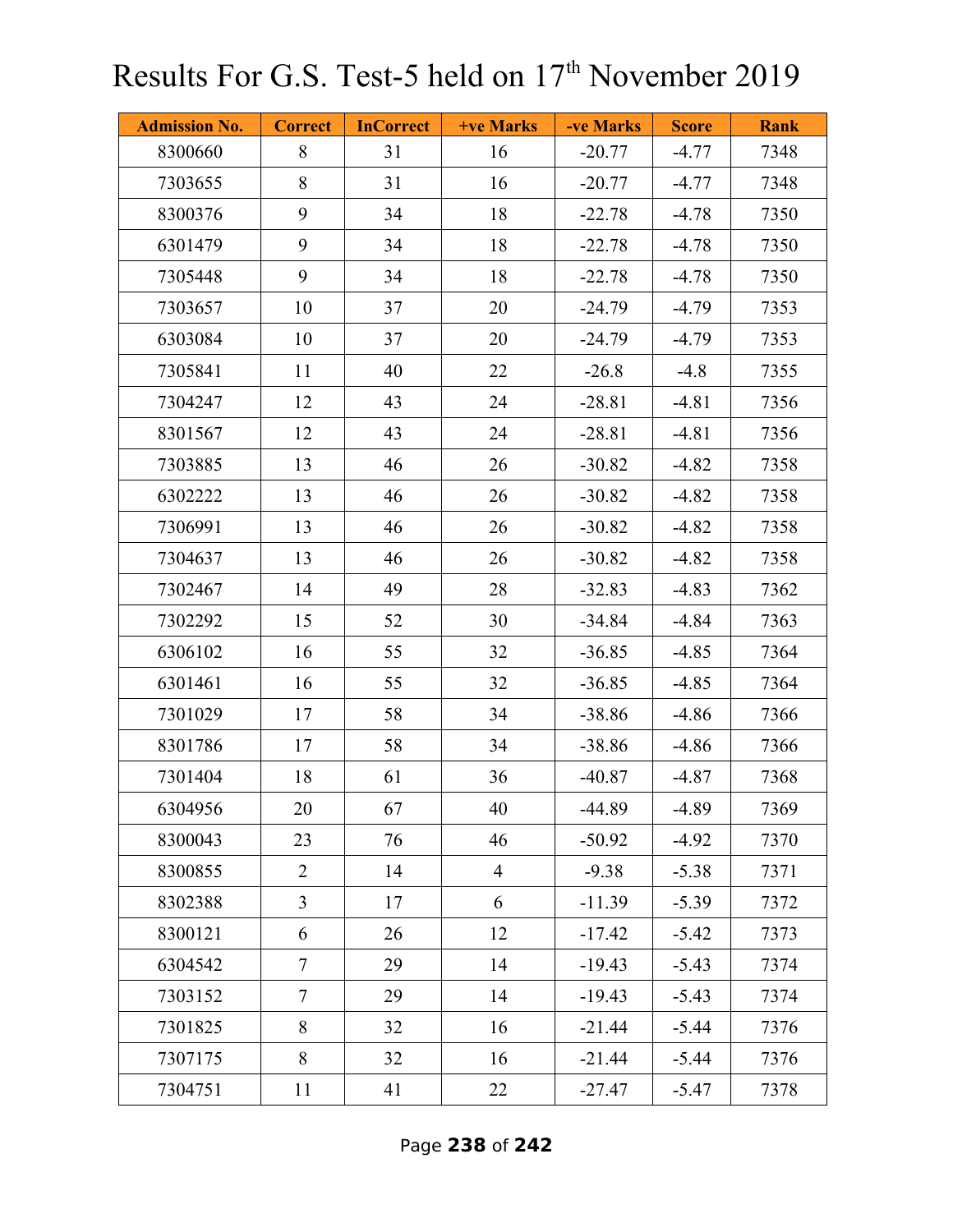| <b>Admission No.</b> | <b>Correct</b> | <b>InCorrect</b> | <b>+ve Marks</b> | -ve Marks | <b>Score</b> | <b>Rank</b> |
|----------------------|----------------|------------------|------------------|-----------|--------------|-------------|
| 8300950              | 11             | 41               | 22               | $-27.47$  | $-5.47$      | 7378        |
| 8300510              | 12             | 44               | 24               | $-29.48$  | $-5.48$      | 7380        |
| 7300772              | 12             | 44               | 24               | $-29.48$  | $-5.48$      | 7380        |
| 7305794              | 12             | 44               | 24               | $-29.48$  | $-5.48$      | 7380        |
| 8301066              | 12             | 44               | 24               | $-29.48$  | $-5.48$      | 7380        |
| 6303621              | 13             | 47               | 26               | $-31.49$  | $-5.49$      | 7384        |
| 7303441              | 15             | 53               | 30               | $-35.51$  | $-5.51$      | 7385        |
| 6303696              | 20             | 68               | 40               | $-45.56$  | $-5.56$      | 7386        |
| 7301334              | 20             | 68               | 40               | $-45.56$  | $-5.56$      | 7386        |
| 6305267              | 23             | 77               | 46               | $-51.59$  | $-5.59$      | 7388        |
| 6305980              | 23             | 77               | 46               | $-51.59$  | $-5.59$      | 7388        |
| 8600367              | 23             | 77               | 46               | $-51.59$  | $-5.59$      | 7388        |
| 6305791              | $\overline{2}$ | 15               | $\overline{4}$   | $-10.05$  | $-6.05$      | 7391        |
| 8301502              | $\overline{4}$ | 21               | 8                | $-14.07$  | $-6.07$      | 7392        |
| 8300792              | $\overline{4}$ | 21               | 8                | $-14.07$  | $-6.07$      | 7392        |
| 8300249              | $\overline{4}$ | 21               | 8                | $-14.07$  | $-6.07$      | 7392        |
| 6305605              | 5              | 24               | 10               | $-16.08$  | $-6.08$      | 7395        |
| 6304362              | 6              | 27               | 12               | $-18.09$  | $-6.09$      | 7396        |
| 6300577              | 6              | 27               | 12               | $-18.09$  | $-6.09$      | 7396        |
| 8600731              | 9              | 36               | 18               | $-24.12$  | $-6.12$      | 7398        |
| 6304588              | 10             | 39               | 20               | $-26.13$  | $-6.13$      | 7399        |
| 8600526              | 13             | 48               | 26               | $-32.16$  | $-6.16$      | 7400        |
| 6300584              | 14             | 51               | 28               | $-34.17$  | $-6.17$      | 7401        |
| 7308734              | 15             | 54               | 30               | $-36.18$  | $-6.18$      | 7402        |
| 19VR22641            | $\overline{4}$ | 22               | 8                | 14.52     | $-6.52$      | 7403        |
| 7304987              | $\overline{3}$ | 19               | 6                | $-12.73$  | $-6.73$      | 7404        |
| 7306276              | $\overline{4}$ | 22               | 8                | $-14.74$  | $-6.74$      | 7405        |
| 8303986              | $\overline{4}$ | 22               | 8                | $-14.74$  | $-6.74$      | 7405        |
| 8302833              | $\overline{4}$ | 22               | 8                | $-14.74$  | $-6.74$      | 7405        |
| 8301545              | 6              | 28               | 12               | $-18.76$  | $-6.76$      | 7408        |
| 7303977              | $\overline{7}$ | 31               | 14               | $-20.77$  | $-6.77$      | 7409        |

Page **239** of **242**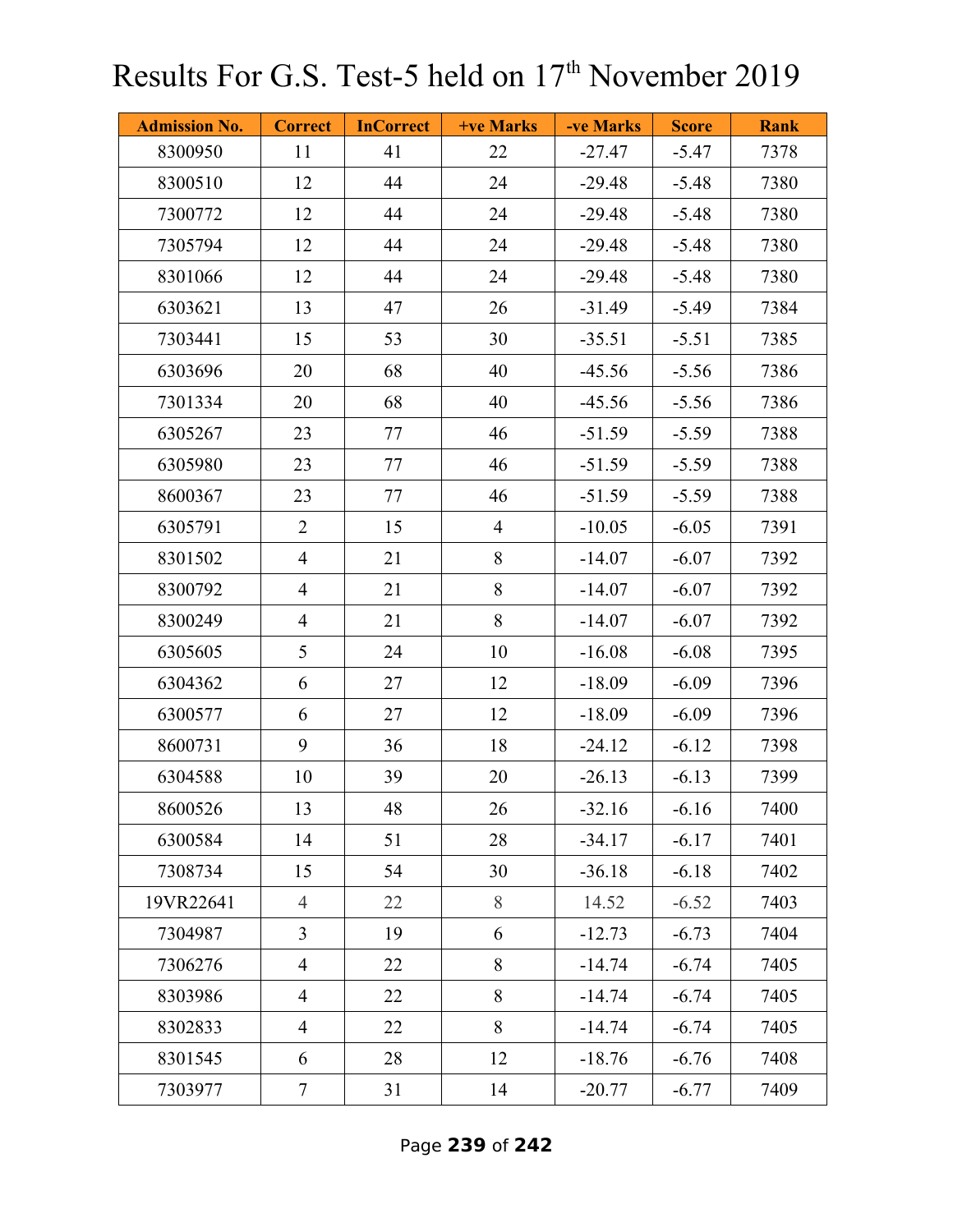| <b>Admission No.</b> | <b>Correct</b> | <b>InCorrect</b> | <b>+ve Marks</b> | -ve Marks | <b>Score</b> | <b>Rank</b> |
|----------------------|----------------|------------------|------------------|-----------|--------------|-------------|
| 7304020              | $\tau$         | 31               | 14               | $-20.77$  | $-6.77$      | 7409        |
| 7305406              | 8              | 34               | 16               | $-22.78$  | $-6.78$      | 7411        |
| 6300092              | 9              | 37               | 18               | $-24.79$  | $-6.79$      | 7412        |
| 7303247              | 9              | 37               | 18               | $-24.79$  | $-6.79$      | 7412        |
| 8301923              | 10             | 40               | 20               | $-26.8$   | $-6.8$       | 7414        |
| 7306556              | 10             | 40               | 20               | $-26.8$   | $-6.8$       | 7414        |
| 7303415              | 10             | 40               | 20               | $-26.8$   | $-6.8$       | 7414        |
| 8300746              | 11             | 43               | 22               | $-28.81$  | $-6.81$      | 7417        |
| 6300025              | 12             | 46               | 24               | $-30.82$  | $-6.82$      | 7418        |
| 6301255              | 13             | 49               | 26               | $-32.83$  | $-6.83$      | 7419        |
| 7304913              | 15             | 55               | 30               | $-36.85$  | $-6.85$      | 7420        |
| 8301407              | $\overline{2}$ | 17               | $\overline{4}$   | $-11.39$  | $-7.39$      | 7421        |
| 6305007              | $\overline{4}$ | 23               | 8                | $-15.41$  | $-7.41$      | 7422        |
| 6300337              | $\overline{4}$ | 23               | 8                | $-15.41$  | $-7.41$      | 7422        |
| 6304229              | 5              | 26               | 10               | $-17.42$  | $-7.42$      | 7424        |
| 7303475              | 6              | 29               | 12               | $-19.43$  | $-7.43$      | 7425        |
| 6307306              | $\overline{7}$ | 32               | 14               | $-21.44$  | $-7.44$      | 7426        |
| 6305943              | 8              | 35               | 16               | $-23.45$  | $-7.45$      | 7427        |
| 6300452              | 10             | 41               | 20               | $-27.47$  | $-7.47$      | 7428        |
| 7308269              | 13             | 50               | 26               | $-33.5$   | $-7.5$       | 7429        |
| 8302509              | 21             | 74               | 42               | $-49.58$  | $-7.58$      | 7430        |
| 7307765              | $\overline{3}$ | 21               | 6                | $-14.07$  | $-8.07$      | 7431        |
| 8301503              | $\overline{3}$ | 21               | 6                | $-14.07$  | $-8.07$      | 7431        |
| 8300745              | $\overline{4}$ | 24               | 8                | $-16.08$  | $-8.08$      | 7433        |
| 8302355              | 5              | 27               | 10               | $-18.09$  | $-8.09$      | 7434        |
| 7305405              | 6              | 30               | 12               | $-20.1$   | $-8.1$       | 7435        |
| 7303386              | 6              | 30               | 12               | $-20.1$   | $-8.1$       | 7435        |
| 7307230              | 8              | 36               | 16               | $-24.12$  | $-8.12$      | 7437        |
| 8302202              | 9              | 39               | 18               | $-26.13$  | $-8.13$      | 7438        |
| 7306872              | 9              | 39               | 18               | $-26.13$  | $-8.13$      | 7438        |
| 7306073              | 9              | 39               | 18               | $-26.13$  | $-8.13$      | 7438        |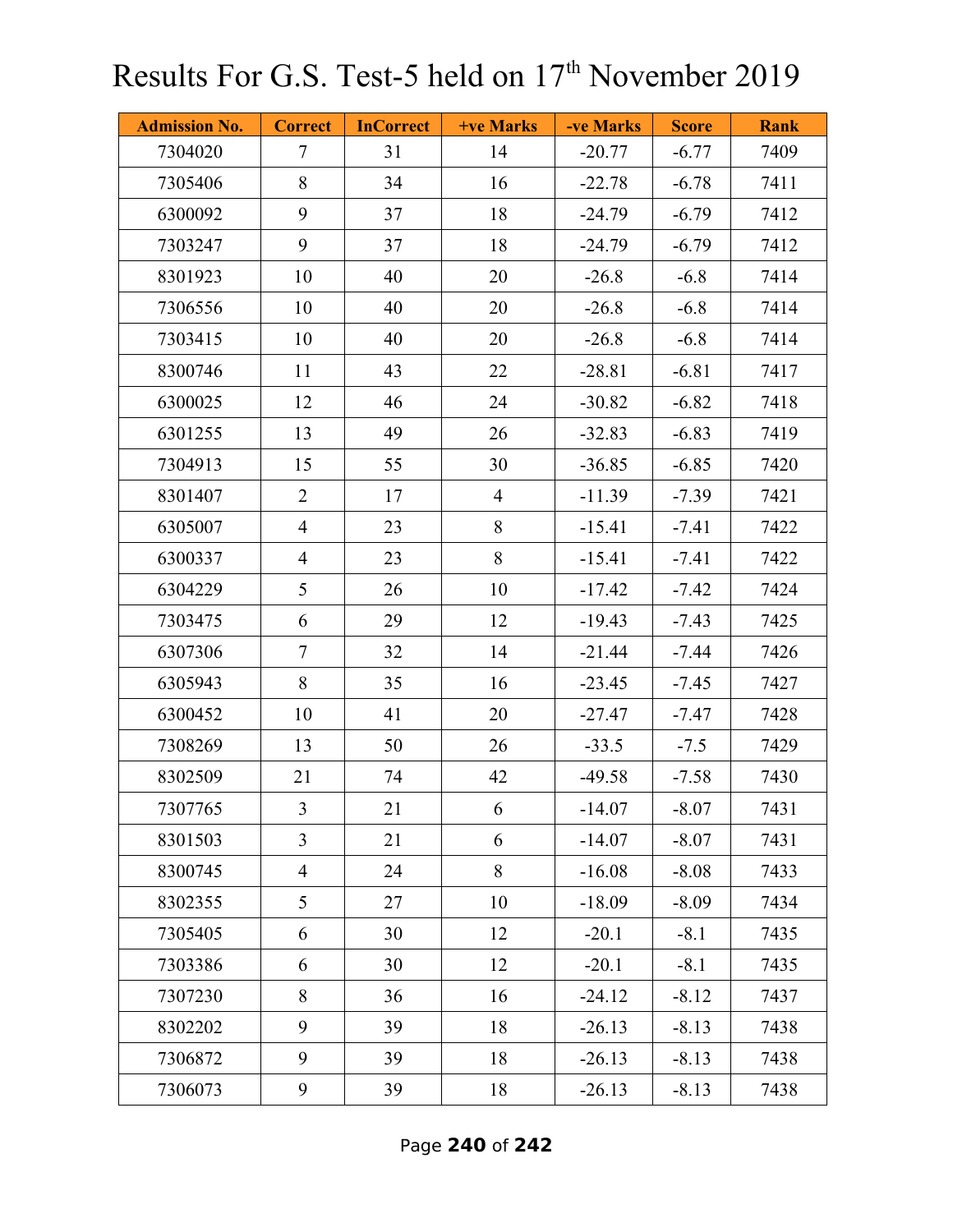| <b>Admission No.</b> | <b>Correct</b> | <b>InCorrect</b> | +ve Marks | -ve Marks | <b>Score</b> | <b>Rank</b> |
|----------------------|----------------|------------------|-----------|-----------|--------------|-------------|
| 7301750              | 10             | 42               | 20        | $-28.14$  | $-8.14$      | 7441        |
| 6302947              | 11             | 45               | 22        | $-30.15$  | $-8.15$      | 7442        |
| 6306094              | 12             | 48               | 24        | $-32.16$  | $-8.16$      | 7443        |
| 7305581              | 12             | 48               | 24        | $-32.16$  | $-8.16$      | 7443        |
| 7303022              | 12             | 48               | 24        | $-32.16$  | $-8.16$      | 7443        |
| 7302983              | 13             | 51               | 26        | $-34.17$  | $-8.17$      | 7446        |
| 7304262              | 14             | 54               | 28        | $-36.18$  | $-8.18$      | 7447        |
| 8600049              | 14             | 54               | 28        | $-36.18$  | $-8.18$      | 7447        |
| 6304221              | 14             | 54               | 28        | $-36.18$  | $-8.18$      | 7447        |
| 6302843              | 15             | 57               | 30        | $-38.19$  | $-8.19$      | 7450        |
| 7301906              | 16             | 60               | 32        | $-40.2$   | $-8.2$       | 7451        |
| 1100045              | 22             | 78               | 44        | $-52.26$  | $-8.26$      | 7452        |
| 8300653              | $\overline{3}$ | 22               | 6         | $-14.74$  | $-8.74$      | 7453        |
| 7300191              | $\overline{3}$ | 22               | 6         | $-14.74$  | $-8.74$      | 7453        |
| 7307346              | $\tau$         | 34               | 14        | $-22.78$  | $-8.78$      | 7455        |
| 6304606              | 9              | 40               | 18        | $-26.8$   | $-8.8$       | 7456        |
| 8300341              | 14             | 55               | 28        | $-36.85$  | $-8.85$      | 7457        |
| 6302068              | 15             | 58               | 30        | $-38.86$  | $-8.86$      | 7458        |
| 7304639              | 10             | 44               | 20        | $-29.48$  | $-9.48$      | 7459        |
| 7307119              | 11             | 47               | 22        | $-31.49$  | $-9.49$      | 7460        |
| 6302146              | 12             | 50               | 24        | $-33.5$   | $-9.5$       | 7461        |
| 6300532              | 12             | 50               | 24        | $-33.5$   | $-9.5$       | 7461        |
| 8300228              | 14             | 56               | 28        | $-37.52$  | $-9.52$      | 7463        |
| 19VR23813            | 5              | 30               | 10        | 19.8      | $-9.8$       | 7464        |
| 8600522              | $\tau$         | 36               | 14        | $-24.12$  | $-10.12$     | 7465        |
| 7305262              | 8              | 39               | 16        | $-26.13$  | $-10.13$     | 7466        |
| 8600038              | 9              | 42               | 18        | $-28.14$  | $-10.14$     | 7467        |
| 7304016              | 10             | 45               | 20        | $-30.15$  | $-10.15$     | 7468        |
| 7308572              | 13             | 54               | 26        | $-36.18$  | $-10.18$     | 7469        |
| 7307814              | $\overline{3}$ | 25               | 6         | $-16.75$  | $-10.75$     | 7470        |
| 6300399              | 8              | 40               | 16        | $-26.8$   | $-10.8$      | 7471        |

Page **241** of **242**